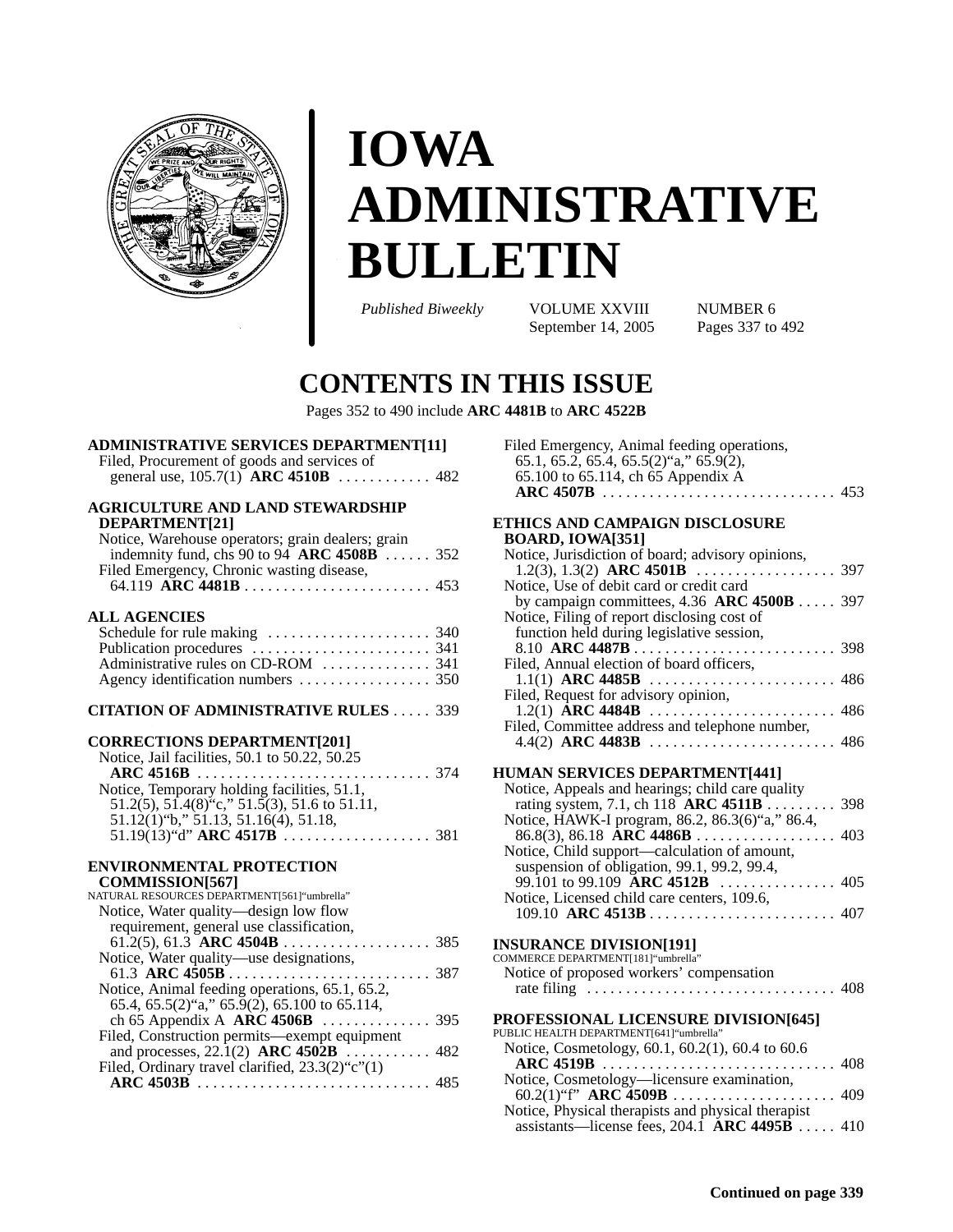# **PREFACE**

The Iowa Administrative Bulletin is published biweekly in pamphlet form pursuant to Iowa Code chapters 2B and 17A and contains Notices of Intended Action and rules adopted by state agencies.

It also contains Proclamations and Executive Orders of the Governor which are general and permanent in nature; Regulatory Analyses; effective date delays and objections filed by the Administrative Rules Review Committee; Agenda for monthly Administrative Rules Review Committee meetings; and other materials deemed fitting and proper by the Administrative Rules Review Committee.

The Bulletin may also contain public funds interest rates [12C.6]; workers' compensation rate filings [515A.6(7)]; usury rates [535.2(3)"a"]; agricultural credit corporation maximum loan rates [535.12]; and regional banking—notice of application and hearing [524.1905(2)].

**PLEASE NOTE:** *Italics* indicate new material added to existing rules; strike through letters indicate deleted material.

|                                                                                  | $\text{Fax}:$ | $(515)281 - 3568$<br>$(515)281-8027$ |
|----------------------------------------------------------------------------------|---------------|--------------------------------------|
| KATHLEEN K. WEST. Administrative Code Editor<br>STEPHANIE A. HOFF, Deputy Editor | Telephone:    | $(515)281-3355$<br>$(515)281 - 8157$ |
|                                                                                  | Fax:          | $(515)281 - 4424$                    |

# **SUBSCRIPTION INFORMATION**

# **Iowa Administrative Bulletin**

The Iowa Administrative Bulletin is sold as a separate publication and may be purchased by subscription or single copy. All subscriptions will expire on June 30 of each year. Subscriptions must be paid in advance and are prorated quarterly.

| July 1, 2005, to June 30, 2006    | \$320 |
|-----------------------------------|-------|
| October 1, 2005, to June 30, 2006 | \$240 |
| January 1, 2006, to June 30, 2006 | \$160 |
| April 1, 2006, to June 30, 2006   | \$ 80 |

Single copies may be purchased for \$23.

# **Iowa Administrative Code**

The Iowa Administrative Code and Supplements are sold in complete sets by subscription. Supplement (replacement pages) subscriptions must be for the complete year and will expire on June 30 of each year. Prices for the Iowa Administrative Code and its Supplements are as follows:

**Iowa Administrative Code** − \$1,475

(Price includes complete set of rules and index, plus a one-year subscription to the Code Supplement and the Iowa Administrative Bulletin. Additional or replacement binders may be purchased for \$20.)

**Iowa Administrative Code Supplement** − \$495

(Subscription expires June 30, 2006) All checks should be made payable to the Treasurer, State of Iowa. Send all inquiries and subscription orders to:

**Attn: Nicole Navara Legislative Services Agency Miller Building Des Moines, IA 50319 Telephone: (515)281-6766**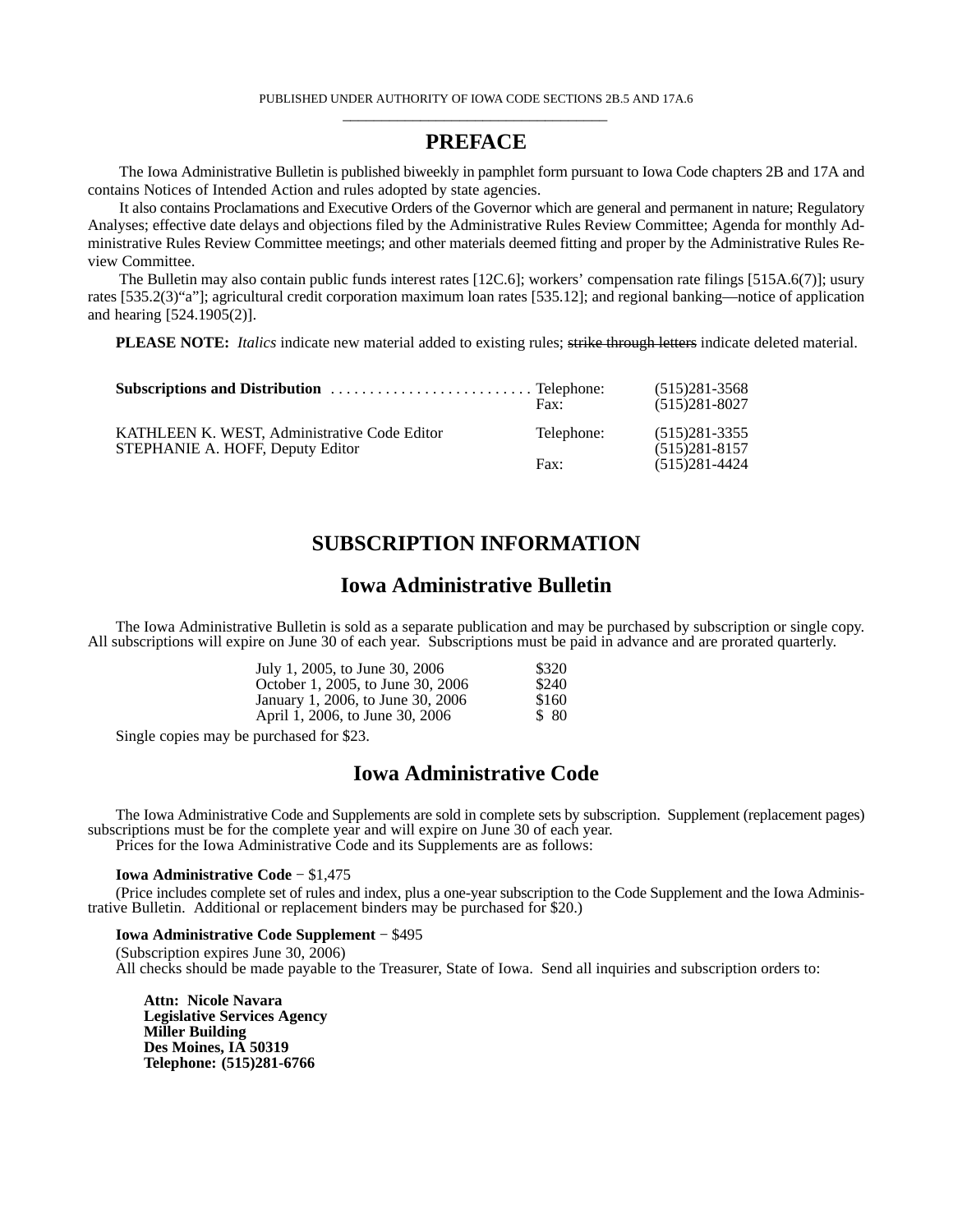# **PROFESSIONAL LICENSURE**

| DIVISION[645] (Cont'd)                            |
|---------------------------------------------------|
| Notice, Occupational therapists and occupational  |
| therapy assistants—license fees, 210.1            |
|                                                   |
| Notice, Respiratory care practitioners,           |
|                                                   |
| Notice, Respiratory care practitioners-license    |
|                                                   |
| Notice, Speech pathologists and audiologists-     |
|                                                   |
|                                                   |
| license fees, 364.1 ARC $4494\overline{B}$ 412    |
| Filed, Physical therapists and physical therapist |
| assistants, 200.1, 200.7(1), 200.9 to 200.11,     |
| 200.14 to 200.16, 203.1 to 203.10, 204.1          |
| ARC $4488B$<br>. 487                              |
| Filed, Physical therapists and physical therapist |
| assistants—licensure and discipline, 200.1,       |
| 200.3(2), 200.6, 202.2(31), 203.3(2)              |
|                                                   |
| Filed, Occupational therapists and occupational   |
| therapy assistants, 206.1, 206.10, 206.12 to      |
| 206.14, 206.17 to 206.19, 207.1 to 207.10,        |
| 210.1 ARC 4491B<br>488                            |
| Filed, Occupational therapists and occupational   |
| therapy assistants—licensure and discipline,      |
| 206.3, 206.4, 207.3(2), 209.2(31)                 |
| $\textbf{ARC}$ 4490B $\ldots$<br>. 489            |
| Filed, Speech pathologists and audiologists,      |
| 300.1, 300.11 to 300.13, 300.16 to 300.18,        |
| 303.1 to 303.11, 305.1 ARC 4492B  489             |
| Filed, Speech pathologists and audiologists-      |
| licensure and discipline, $300.3$ , $300.4(1)$ ,  |
| 300.6(2), 300.9, 303.1, 303.2(1), 303.3(2),       |
|                                                   |

| PUBLIC HEARINGS<br>Summarized list                                                                                                                                                                                                                                                                                             |
|--------------------------------------------------------------------------------------------------------------------------------------------------------------------------------------------------------------------------------------------------------------------------------------------------------------------------------|
| PUBLIC SAFETY DEPARTMENT[661]<br>Notice, State building code, rescind 16.1 to 16.500,<br>16.700 to 16.802; adopt chs 300 to 303                                                                                                                                                                                                |
| Notice, State historic building code, ch 350                                                                                                                                                                                                                                                                                   |
| <b>REVENUE DEPARTMENT[701]</b><br>Notice, Tax credits-historic preservation and<br>cultural and entertainment district, eligible<br>housing business, endow Iowa, $39.1(7)$ , 42.13,<br>42.15, 42.20, 42.23"12," 52.12"8," 52.15,<br>52.18, 52.23, 58.8, 58.10, 58.13 ARC 4518B 426                                            |
| SOIL CONSERVATION DIVISION[27]<br>AGRICULTURE AND LAND STEWARDSHIP DEPARTMENT[21] "umbrella"<br>Notice, Watershed improvement review board,<br>chs 101 to 107 ARC 4521B $\ldots$<br>$\ldots$ 434<br>Filed Emergency, Watershed improvement review<br>board, chs 101 to 107 ARC 4520B 478                                       |
| <b>TRANSPORTATION DEPARTMENT[761]</b><br>Notice, Registration and title—general,<br>amendments to chs 400, 401, 411, 425,                                                                                                                                                                                                      |
| <b>WORKERS' COMPENSATION DIVISION[876]</b><br>WORKFORCE DEVELOPMENT DEPARTMENT[871] "umbrella"<br>Notice, Forms, contested cases, commutation<br>tables, mileage reimbursement rate, $3.1(1)$ , $4.3$ ,<br>4.9, 4.19(3) $\tilde{a}$ ," 4.25, 4.28(7), 6.3, 8.1, 11.2<br>$\textbf{ARC } 4522\textbf{B}$<br>448<br>1.1.1.1.1.1.1 |

# **CITATION of Administrative Rules**

The Iowa Administrative Code shall be cited as (agency identification number) IAC (chapter, rule, subrule, lettered paragraph, or numbered subparagraph).

| 441 JAC 79                | (Chapter)      |
|---------------------------|----------------|
| 441 IAC 79.1(249A)        | (Rule)         |
| 441 IAC 79.1(1)           | (Subrule)      |
| 441 IAC 79.1 $(1)$ "a"    | (Paragraph)    |
| 441 IAC 79.1(1)" $a$ "(1) | (Subparagraph) |

The Iowa Administrative Bulletin shall be cited as IAB (volume), (number), (publication date), (page number), (ARC number).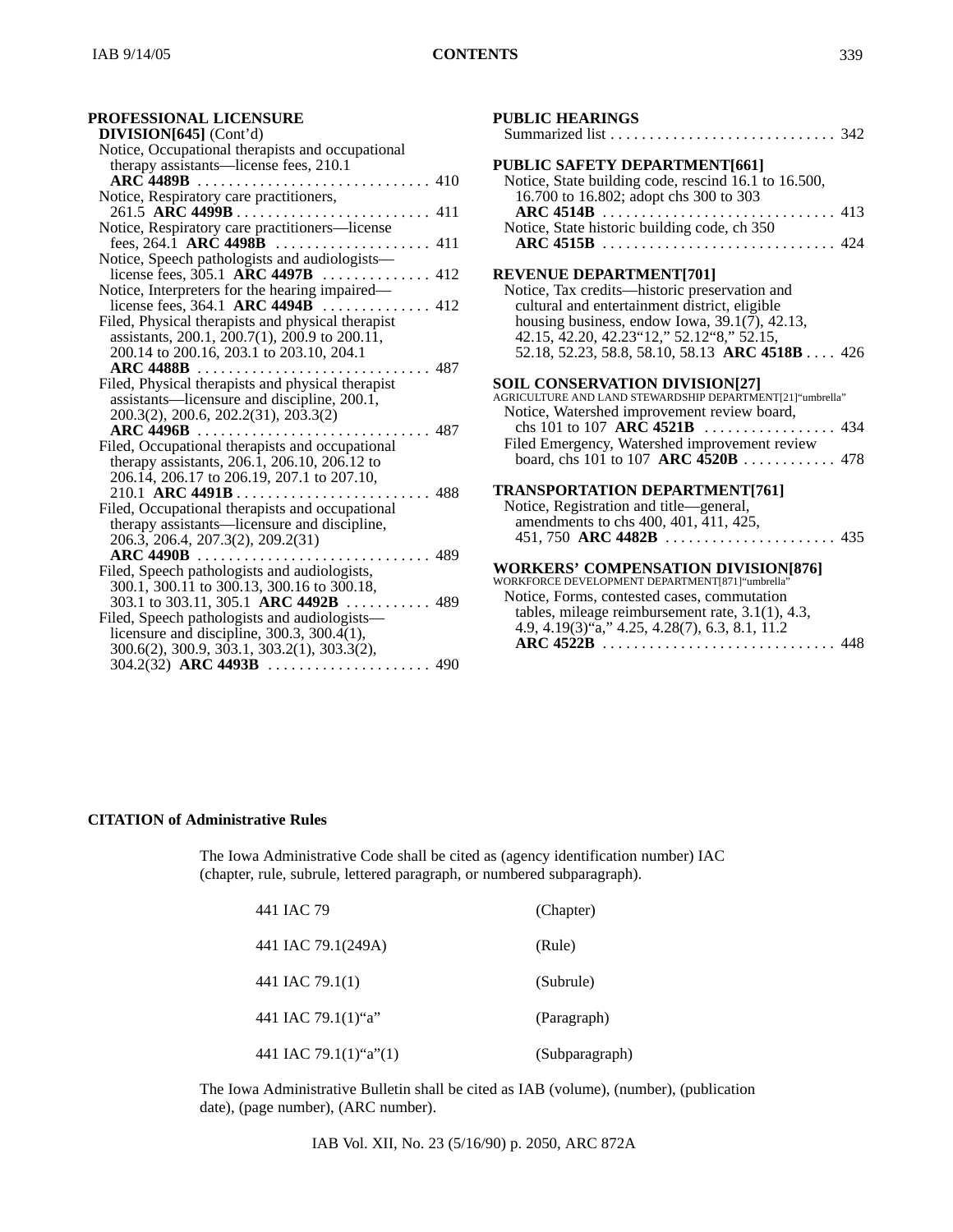# **Schedule for Rule Making 2005**

| Dec. 31<br>.04<br>Jan. 19<br>.05<br>Feb. 8<br>05<br>Feb. 23<br>05<br>Feb. 25<br>.05<br>05<br>05<br>05<br>Mar. 16<br>Apr. $20$<br>July 18<br>.05<br>Jan. 14<br>Feb. 2<br>Feb. 22<br>Mar. 9<br>Mar. 11<br>Mar. 30<br>May 4<br>Aug. 1<br>Jan. 28<br>Mar. 8<br>Mar. 25<br>Feb. 16<br>Mar. 23<br>May 18<br>Apr. 13<br>Aug. 15<br>Feb. 11<br>Mar. 2<br>Mar. 22<br>Apr. 8<br>Apr. 6<br>Apr. 27<br>June 1<br>Aug. 29<br>Feb. 25<br>Mar. 16<br>June 15<br>Apr. 5<br>Apr. 20<br>Apr. 22<br>May 11<br>Sept. 12<br>Mar. 11<br>Mar. 30<br>June 29<br>Apr. 19<br>May 4<br>May 6<br>May 25<br>Sept. 26<br>***May 18***<br>Mar. 25<br>June 8<br>Oct. 10<br>Apr. 13<br>May 3<br>May 18<br>July 13<br>Apr. 8<br>June 22<br>Oct. 24<br>Apr. 27<br>May 17<br>June 1<br>June 3<br>July 27<br>Apr. 22<br>June 15<br>June 17<br>Nov. 7<br>July 6<br>May 11<br>May 31<br>Aug. 10<br>***.June 29***<br>June 29<br>May 25<br>June 14<br>July 20<br>Nov. 21<br>May 6<br>Aug. 24<br>***May 18***<br>June 8<br>June 28<br>Dec. 5<br>July 15<br>Sept. 7<br>July 13<br>Aug. 3<br>June 3<br>Dec. 19<br>June 22<br>July 12<br>July 27<br>July 29<br>Aug. 17<br>Sept. 21<br>06'<br>June 17<br>Jan. 2<br>July 6<br>July 26<br>Aug. 10<br>Aug. 12<br>Aug. 31<br>Oct. 5<br>***June 29***<br>*** Aug. 24***<br>July 20<br>Oct. 19<br>Jan. 16<br>06'<br>Aug. 9<br>Aug. 24<br>Sept. 14<br>Jan. 30<br>06'<br>July 15<br>Sept. 7<br>Sept. 9<br>Sept. 28<br>Nov. 2<br>Aug. $3$<br>Aug. 23<br>06'<br>July 29<br>Oct. 12<br>Nov. 16<br>Feb. 13<br>Aug. 17<br>Sept. 6<br>Sept. 21<br>Sept. 23<br>Nov. 30<br>Feb. 27<br>06'<br>Oct. 5<br>Oct. 7<br>Oct. 26<br>Aug. 12<br>Aug. 31<br>Sept. 20<br>*** Aug. 24***<br>06'<br>Sept. 14<br>Oct. 19<br>Oct. 21<br>Nov. $9$<br>Dec. 14<br>Mar. 13<br>Oct. 4<br>Oct. 18<br>Nov. 23<br>Dec. 28<br>Mar. 27<br>06'<br>Sept. 9<br>Nov. $2$<br>Nov. 4<br>Sept. 28<br>Oct. 12<br>Nov. 1<br>Nov. 16<br>***Nov. 16***<br>Dec. 7<br>Jan. 11<br>06'<br>06'<br>Sept. 23<br>Apr. 10<br>Nov. 15<br>Nov. 30<br>Jan. 25<br>06'<br>06'<br>Oct. 7<br>Oct. 26<br>Dec. 2<br>Dec. 21<br>Apr. 24<br>Nov. 29<br>Dec. 14<br>***Dec. 14***<br>.06<br>Feb. 8<br>Oct. 21<br>Nov. 9<br>Jan. 4<br>06'<br>May 8<br>06'<br>Nov. 23<br>Dec. 28<br>Dec. 30<br>06'<br>Feb. 22<br>06'<br>06'<br>Nov. $4$<br>Dec. 13<br>Jan. 18<br>May 22<br>***Nov. 16***<br>Dec. 7<br>Dec. 27<br>Jan. 11<br>06'<br>Jan. 13<br>06'<br>06'<br>Feb. 1<br>Mar. 8<br>06'<br>June 5<br>06'<br>Dec. 2<br>Dec. 21<br>Jan. 10<br>06'<br>Jan. 25<br>06'<br>Jan. 27<br>.06<br>Feb. 15<br>.06<br>Mar. 22<br>06'<br>06'<br>June 19<br>***Dec. 14***<br>06'<br>06'<br>Jan. 4<br>Jan. 24<br>06'<br>Feb. 8<br>06'<br>Feb. 10<br>Mar. 1<br>06'<br>06'<br>06'<br>Apr. 5<br>July 3<br>Dec. 30<br>Jan. 18<br>06'<br>Feb. 7<br>06'<br>Feb. 22<br>06'<br>Feb. 24<br>06'<br>Mar. 15<br>06'<br>06'<br>06'<br>Apr. 19<br>July 17 | <b>NOTICE</b><br><b>SUBMISSION</b><br><b>DEADLINE</b> | <b>NOTICE</b><br>PUB.<br><b>DATE</b> | <b>HEARING</b><br><b>OR</b><br><b>COMMENTS</b><br>20 DAYS | <b>FIRST</b><br><b>POSSIBLE</b><br><b>ADOPTION</b><br><b>DATE</b><br>35 DAYS | <b>ADOPTED</b><br><b>FILING</b><br><b>DEADLINE</b> | <b>ADOPTED</b><br>PUB.<br><b>DATE</b> | <b>FIRST</b><br><b>POSSIBLE</b><br><b>EFFECTIVE</b><br><b>DATE</b> | <b>POSSIBLE</b><br><b>EXPIRATION</b><br>OF NOTICE<br>180 DAYS |
|------------------------------------------------------------------------------------------------------------------------------------------------------------------------------------------------------------------------------------------------------------------------------------------------------------------------------------------------------------------------------------------------------------------------------------------------------------------------------------------------------------------------------------------------------------------------------------------------------------------------------------------------------------------------------------------------------------------------------------------------------------------------------------------------------------------------------------------------------------------------------------------------------------------------------------------------------------------------------------------------------------------------------------------------------------------------------------------------------------------------------------------------------------------------------------------------------------------------------------------------------------------------------------------------------------------------------------------------------------------------------------------------------------------------------------------------------------------------------------------------------------------------------------------------------------------------------------------------------------------------------------------------------------------------------------------------------------------------------------------------------------------------------------------------------------------------------------------------------------------------------------------------------------------------------------------------------------------------------------------------------------------------------------------------------------------------------------------------------------------------------------------------------------------------------------------------------------------------------------------------------------------------------------------------------------------------------------------------------------------------------------------------------------------------------------------------------------------------------------------------------------------------------------------------------------------------------------------------------------------------------------------------------------------------------------------------------------------------------------------------------------------------------------------------------------------------------------------------|-------------------------------------------------------|--------------------------------------|-----------------------------------------------------------|------------------------------------------------------------------------------|----------------------------------------------------|---------------------------------------|--------------------------------------------------------------------|---------------------------------------------------------------|
|                                                                                                                                                                                                                                                                                                                                                                                                                                                                                                                                                                                                                                                                                                                                                                                                                                                                                                                                                                                                                                                                                                                                                                                                                                                                                                                                                                                                                                                                                                                                                                                                                                                                                                                                                                                                                                                                                                                                                                                                                                                                                                                                                                                                                                                                                                                                                                                                                                                                                                                                                                                                                                                                                                                                                                                                                                                |                                                       |                                      |                                                           |                                                                              |                                                    |                                       |                                                                    |                                                               |
|                                                                                                                                                                                                                                                                                                                                                                                                                                                                                                                                                                                                                                                                                                                                                                                                                                                                                                                                                                                                                                                                                                                                                                                                                                                                                                                                                                                                                                                                                                                                                                                                                                                                                                                                                                                                                                                                                                                                                                                                                                                                                                                                                                                                                                                                                                                                                                                                                                                                                                                                                                                                                                                                                                                                                                                                                                                |                                                       |                                      |                                                           |                                                                              |                                                    |                                       |                                                                    |                                                               |
|                                                                                                                                                                                                                                                                                                                                                                                                                                                                                                                                                                                                                                                                                                                                                                                                                                                                                                                                                                                                                                                                                                                                                                                                                                                                                                                                                                                                                                                                                                                                                                                                                                                                                                                                                                                                                                                                                                                                                                                                                                                                                                                                                                                                                                                                                                                                                                                                                                                                                                                                                                                                                                                                                                                                                                                                                                                |                                                       |                                      |                                                           |                                                                              |                                                    |                                       |                                                                    |                                                               |
|                                                                                                                                                                                                                                                                                                                                                                                                                                                                                                                                                                                                                                                                                                                                                                                                                                                                                                                                                                                                                                                                                                                                                                                                                                                                                                                                                                                                                                                                                                                                                                                                                                                                                                                                                                                                                                                                                                                                                                                                                                                                                                                                                                                                                                                                                                                                                                                                                                                                                                                                                                                                                                                                                                                                                                                                                                                |                                                       |                                      |                                                           |                                                                              |                                                    |                                       |                                                                    |                                                               |
|                                                                                                                                                                                                                                                                                                                                                                                                                                                                                                                                                                                                                                                                                                                                                                                                                                                                                                                                                                                                                                                                                                                                                                                                                                                                                                                                                                                                                                                                                                                                                                                                                                                                                                                                                                                                                                                                                                                                                                                                                                                                                                                                                                                                                                                                                                                                                                                                                                                                                                                                                                                                                                                                                                                                                                                                                                                |                                                       |                                      |                                                           |                                                                              |                                                    |                                       |                                                                    |                                                               |
|                                                                                                                                                                                                                                                                                                                                                                                                                                                                                                                                                                                                                                                                                                                                                                                                                                                                                                                                                                                                                                                                                                                                                                                                                                                                                                                                                                                                                                                                                                                                                                                                                                                                                                                                                                                                                                                                                                                                                                                                                                                                                                                                                                                                                                                                                                                                                                                                                                                                                                                                                                                                                                                                                                                                                                                                                                                |                                                       |                                      |                                                           |                                                                              |                                                    |                                       |                                                                    |                                                               |
|                                                                                                                                                                                                                                                                                                                                                                                                                                                                                                                                                                                                                                                                                                                                                                                                                                                                                                                                                                                                                                                                                                                                                                                                                                                                                                                                                                                                                                                                                                                                                                                                                                                                                                                                                                                                                                                                                                                                                                                                                                                                                                                                                                                                                                                                                                                                                                                                                                                                                                                                                                                                                                                                                                                                                                                                                                                |                                                       |                                      |                                                           |                                                                              |                                                    |                                       |                                                                    |                                                               |
|                                                                                                                                                                                                                                                                                                                                                                                                                                                                                                                                                                                                                                                                                                                                                                                                                                                                                                                                                                                                                                                                                                                                                                                                                                                                                                                                                                                                                                                                                                                                                                                                                                                                                                                                                                                                                                                                                                                                                                                                                                                                                                                                                                                                                                                                                                                                                                                                                                                                                                                                                                                                                                                                                                                                                                                                                                                |                                                       |                                      |                                                           |                                                                              |                                                    |                                       |                                                                    |                                                               |
|                                                                                                                                                                                                                                                                                                                                                                                                                                                                                                                                                                                                                                                                                                                                                                                                                                                                                                                                                                                                                                                                                                                                                                                                                                                                                                                                                                                                                                                                                                                                                                                                                                                                                                                                                                                                                                                                                                                                                                                                                                                                                                                                                                                                                                                                                                                                                                                                                                                                                                                                                                                                                                                                                                                                                                                                                                                |                                                       |                                      |                                                           |                                                                              |                                                    |                                       |                                                                    |                                                               |
|                                                                                                                                                                                                                                                                                                                                                                                                                                                                                                                                                                                                                                                                                                                                                                                                                                                                                                                                                                                                                                                                                                                                                                                                                                                                                                                                                                                                                                                                                                                                                                                                                                                                                                                                                                                                                                                                                                                                                                                                                                                                                                                                                                                                                                                                                                                                                                                                                                                                                                                                                                                                                                                                                                                                                                                                                                                |                                                       |                                      |                                                           |                                                                              |                                                    |                                       |                                                                    |                                                               |
|                                                                                                                                                                                                                                                                                                                                                                                                                                                                                                                                                                                                                                                                                                                                                                                                                                                                                                                                                                                                                                                                                                                                                                                                                                                                                                                                                                                                                                                                                                                                                                                                                                                                                                                                                                                                                                                                                                                                                                                                                                                                                                                                                                                                                                                                                                                                                                                                                                                                                                                                                                                                                                                                                                                                                                                                                                                |                                                       |                                      |                                                           |                                                                              |                                                    |                                       |                                                                    |                                                               |
|                                                                                                                                                                                                                                                                                                                                                                                                                                                                                                                                                                                                                                                                                                                                                                                                                                                                                                                                                                                                                                                                                                                                                                                                                                                                                                                                                                                                                                                                                                                                                                                                                                                                                                                                                                                                                                                                                                                                                                                                                                                                                                                                                                                                                                                                                                                                                                                                                                                                                                                                                                                                                                                                                                                                                                                                                                                |                                                       |                                      |                                                           |                                                                              |                                                    |                                       |                                                                    |                                                               |
|                                                                                                                                                                                                                                                                                                                                                                                                                                                                                                                                                                                                                                                                                                                                                                                                                                                                                                                                                                                                                                                                                                                                                                                                                                                                                                                                                                                                                                                                                                                                                                                                                                                                                                                                                                                                                                                                                                                                                                                                                                                                                                                                                                                                                                                                                                                                                                                                                                                                                                                                                                                                                                                                                                                                                                                                                                                |                                                       |                                      |                                                           |                                                                              |                                                    |                                       |                                                                    |                                                               |
|                                                                                                                                                                                                                                                                                                                                                                                                                                                                                                                                                                                                                                                                                                                                                                                                                                                                                                                                                                                                                                                                                                                                                                                                                                                                                                                                                                                                                                                                                                                                                                                                                                                                                                                                                                                                                                                                                                                                                                                                                                                                                                                                                                                                                                                                                                                                                                                                                                                                                                                                                                                                                                                                                                                                                                                                                                                |                                                       |                                      |                                                           |                                                                              |                                                    |                                       |                                                                    |                                                               |
|                                                                                                                                                                                                                                                                                                                                                                                                                                                                                                                                                                                                                                                                                                                                                                                                                                                                                                                                                                                                                                                                                                                                                                                                                                                                                                                                                                                                                                                                                                                                                                                                                                                                                                                                                                                                                                                                                                                                                                                                                                                                                                                                                                                                                                                                                                                                                                                                                                                                                                                                                                                                                                                                                                                                                                                                                                                |                                                       |                                      |                                                           |                                                                              |                                                    |                                       |                                                                    |                                                               |
|                                                                                                                                                                                                                                                                                                                                                                                                                                                                                                                                                                                                                                                                                                                                                                                                                                                                                                                                                                                                                                                                                                                                                                                                                                                                                                                                                                                                                                                                                                                                                                                                                                                                                                                                                                                                                                                                                                                                                                                                                                                                                                                                                                                                                                                                                                                                                                                                                                                                                                                                                                                                                                                                                                                                                                                                                                                |                                                       |                                      |                                                           |                                                                              |                                                    |                                       |                                                                    |                                                               |
|                                                                                                                                                                                                                                                                                                                                                                                                                                                                                                                                                                                                                                                                                                                                                                                                                                                                                                                                                                                                                                                                                                                                                                                                                                                                                                                                                                                                                                                                                                                                                                                                                                                                                                                                                                                                                                                                                                                                                                                                                                                                                                                                                                                                                                                                                                                                                                                                                                                                                                                                                                                                                                                                                                                                                                                                                                                |                                                       |                                      |                                                           |                                                                              |                                                    |                                       |                                                                    |                                                               |
|                                                                                                                                                                                                                                                                                                                                                                                                                                                                                                                                                                                                                                                                                                                                                                                                                                                                                                                                                                                                                                                                                                                                                                                                                                                                                                                                                                                                                                                                                                                                                                                                                                                                                                                                                                                                                                                                                                                                                                                                                                                                                                                                                                                                                                                                                                                                                                                                                                                                                                                                                                                                                                                                                                                                                                                                                                                |                                                       |                                      |                                                           |                                                                              |                                                    |                                       |                                                                    |                                                               |
|                                                                                                                                                                                                                                                                                                                                                                                                                                                                                                                                                                                                                                                                                                                                                                                                                                                                                                                                                                                                                                                                                                                                                                                                                                                                                                                                                                                                                                                                                                                                                                                                                                                                                                                                                                                                                                                                                                                                                                                                                                                                                                                                                                                                                                                                                                                                                                                                                                                                                                                                                                                                                                                                                                                                                                                                                                                |                                                       |                                      |                                                           |                                                                              |                                                    |                                       |                                                                    |                                                               |
|                                                                                                                                                                                                                                                                                                                                                                                                                                                                                                                                                                                                                                                                                                                                                                                                                                                                                                                                                                                                                                                                                                                                                                                                                                                                                                                                                                                                                                                                                                                                                                                                                                                                                                                                                                                                                                                                                                                                                                                                                                                                                                                                                                                                                                                                                                                                                                                                                                                                                                                                                                                                                                                                                                                                                                                                                                                |                                                       |                                      |                                                           |                                                                              |                                                    |                                       |                                                                    |                                                               |
|                                                                                                                                                                                                                                                                                                                                                                                                                                                                                                                                                                                                                                                                                                                                                                                                                                                                                                                                                                                                                                                                                                                                                                                                                                                                                                                                                                                                                                                                                                                                                                                                                                                                                                                                                                                                                                                                                                                                                                                                                                                                                                                                                                                                                                                                                                                                                                                                                                                                                                                                                                                                                                                                                                                                                                                                                                                |                                                       |                                      |                                                           |                                                                              |                                                    |                                       |                                                                    |                                                               |
|                                                                                                                                                                                                                                                                                                                                                                                                                                                                                                                                                                                                                                                                                                                                                                                                                                                                                                                                                                                                                                                                                                                                                                                                                                                                                                                                                                                                                                                                                                                                                                                                                                                                                                                                                                                                                                                                                                                                                                                                                                                                                                                                                                                                                                                                                                                                                                                                                                                                                                                                                                                                                                                                                                                                                                                                                                                |                                                       |                                      |                                                           |                                                                              |                                                    |                                       |                                                                    |                                                               |
|                                                                                                                                                                                                                                                                                                                                                                                                                                                                                                                                                                                                                                                                                                                                                                                                                                                                                                                                                                                                                                                                                                                                                                                                                                                                                                                                                                                                                                                                                                                                                                                                                                                                                                                                                                                                                                                                                                                                                                                                                                                                                                                                                                                                                                                                                                                                                                                                                                                                                                                                                                                                                                                                                                                                                                                                                                                |                                                       |                                      |                                                           |                                                                              |                                                    |                                       |                                                                    |                                                               |
|                                                                                                                                                                                                                                                                                                                                                                                                                                                                                                                                                                                                                                                                                                                                                                                                                                                                                                                                                                                                                                                                                                                                                                                                                                                                                                                                                                                                                                                                                                                                                                                                                                                                                                                                                                                                                                                                                                                                                                                                                                                                                                                                                                                                                                                                                                                                                                                                                                                                                                                                                                                                                                                                                                                                                                                                                                                |                                                       |                                      |                                                           |                                                                              |                                                    |                                       |                                                                    |                                                               |
|                                                                                                                                                                                                                                                                                                                                                                                                                                                                                                                                                                                                                                                                                                                                                                                                                                                                                                                                                                                                                                                                                                                                                                                                                                                                                                                                                                                                                                                                                                                                                                                                                                                                                                                                                                                                                                                                                                                                                                                                                                                                                                                                                                                                                                                                                                                                                                                                                                                                                                                                                                                                                                                                                                                                                                                                                                                |                                                       |                                      |                                                           |                                                                              |                                                    |                                       |                                                                    |                                                               |
|                                                                                                                                                                                                                                                                                                                                                                                                                                                                                                                                                                                                                                                                                                                                                                                                                                                                                                                                                                                                                                                                                                                                                                                                                                                                                                                                                                                                                                                                                                                                                                                                                                                                                                                                                                                                                                                                                                                                                                                                                                                                                                                                                                                                                                                                                                                                                                                                                                                                                                                                                                                                                                                                                                                                                                                                                                                |                                                       |                                      |                                                           |                                                                              |                                                    |                                       |                                                                    |                                                               |
|                                                                                                                                                                                                                                                                                                                                                                                                                                                                                                                                                                                                                                                                                                                                                                                                                                                                                                                                                                                                                                                                                                                                                                                                                                                                                                                                                                                                                                                                                                                                                                                                                                                                                                                                                                                                                                                                                                                                                                                                                                                                                                                                                                                                                                                                                                                                                                                                                                                                                                                                                                                                                                                                                                                                                                                                                                                |                                                       |                                      |                                                           |                                                                              |                                                    |                                       |                                                                    |                                                               |

# **PRINTING SCHEDULE FOR IAB**

| <b>ISSUE NUMBER</b> | <b>SUBMISSION DEADLINE</b> | <b>ISSUE DATE</b>       |
|---------------------|----------------------------|-------------------------|
|                     | Friday, September 23, 2005 | <b>October 12, 2005</b> |
| $\bf{o}$            | Friday, October 7, 2005    | <b>October 26, 2005</b> |
| 10                  | Friday, October 21, 2005   | <b>November 9, 2005</b> |

PLEASE NOTE:

Rules will not be accepted after **12 o'clock noon** on the Friday filing deadline days unless prior approval has been received from the Administrative Rules Coordinator's office.

If the filing deadline falls on a legal holiday, submissions made on the following Monday will be accepted.

# **\*\*\*Note change of filing deadline\*\*\***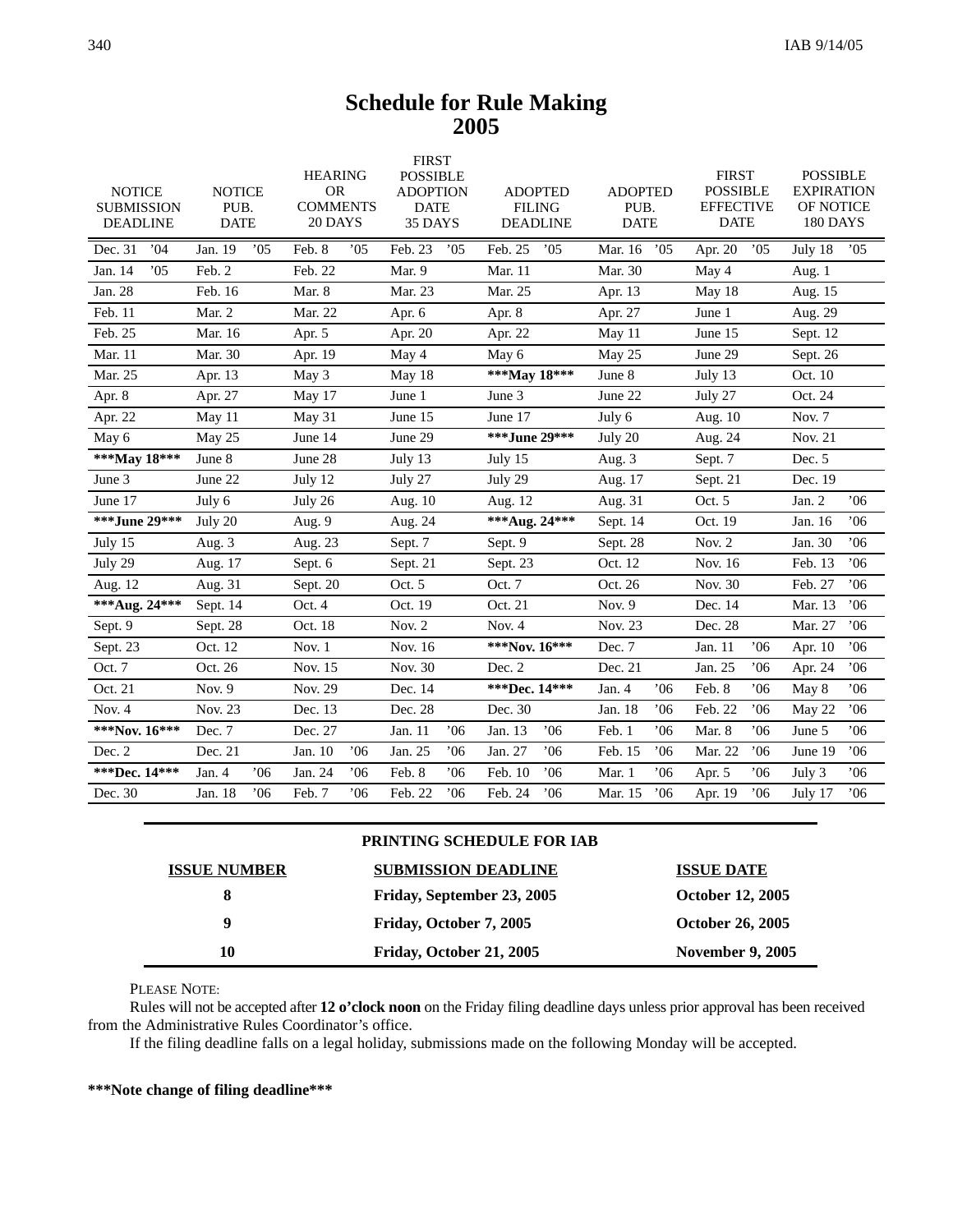# **PUBLICATION PROCEDURES**

# TO: Administrative Rules Coordinators and Text Processors of State Agencies FROM: Kathleen K. West, Iowa Administrative Code Editor SUBJECT: Publication of Rules in Iowa Administrative Bulletin

The Administrative Code Division uses QuickSilver XML Publisher, version 2.0.0, to publish the Iowa Administrative Bulletin and can import documents directly from most other word processing systems, including Microsoft Word, Word for Windows (Word 7 or earlier), and WordPerfect.

1. To facilitate the publication of rule-making documents, we request that you send your document(s) as an attachment(s) to an E-mail message, addressed to both of the following:

# bruce.carr@legis.state.ia.us and kathleen.west@legis.state.ia.us

2. Alternatively, you may send a PC-compatible diskette of the rule making. Please indicate on each diskette the following information: agency name, file name, format used for exporting, and chapter(s) amended. Diskettes may be delivered to the Administrative Code Division, Third Floor West, Ola Babcock Miller Building, or included with the documents submitted to the Governor's Administrative Rules Coordinator.

Please note that changes made prior to publication of the rule-making documents are reflected on the hard copy returned to agencies, but not on the diskettes; diskettes are returned unchanged.

Your cooperation helps us print the Bulletin more quickly and cost-effectively than was previously possible and is greatly appreciated.

# **IOWA ADMINISTRATIVE RULES and IOWA COURT RULES on CD-ROM**

**\_\_\_\_\_\_\_\_\_\_\_\_\_\_\_\_\_\_\_\_\_\_**

# **2004 WINTER EDITION**

Containing: **Iowa Administrative Code** (updated through December 2004) **Iowa Administrative Bulletins** (July 2004 through December 2004) **Iowa Court Rules** (updated through December 2004)

For free brochures and order forms contact:

Legislative Services Agency Attn: Nicole Navara Miller Building Des Moines, Iowa 50319 Telephone: (515)281-6766 Fax: (515)281-6625 nicole.navara@legis.state.ia.us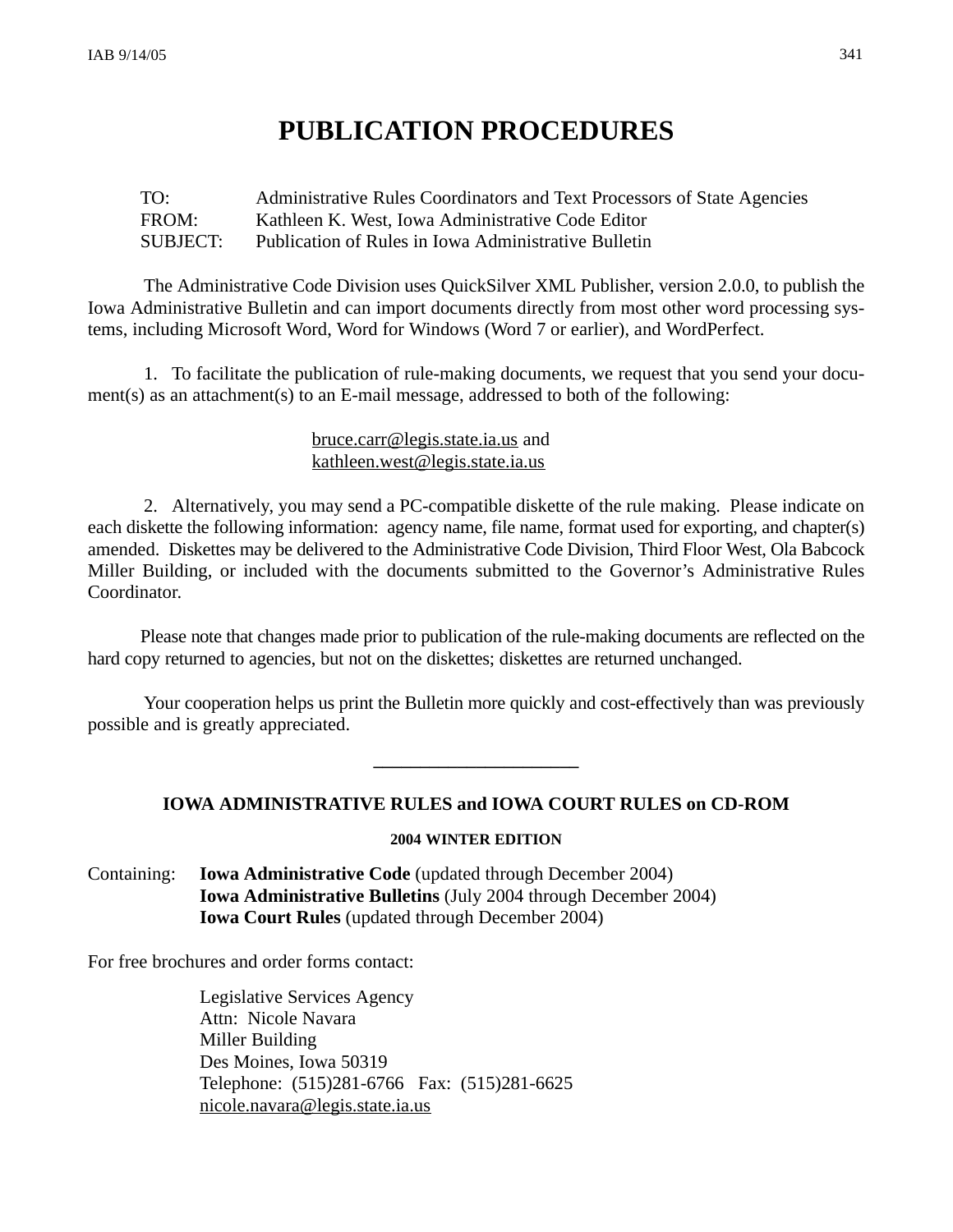# <sup>342</sup> **PUBLIC HEARINGS** IAB 9/14/05

# AGENCY HEARING LOCATION DATE AND TIME OF HEARING

# **CORRECTIONS DEPARTMENT[201]**

| Jail facilities.              | Second Floor Conference Room | October 4, 2005   |
|-------------------------------|------------------------------|-------------------|
| amendments to ch 50           | 420 Watson Powell Jr. Way    | 11 a.m. to 1 p.m. |
| IAB 9/14/05 ARC 4516B         | Des Moines, Iowa             |                   |
| Temporary holding facilities, | Second Floor Conference Room | October 4, 2005   |
| amendments to ch 51           | 420 Watson Powell Jr. Way    | 11 a.m. to 1 p.m. |
| IAB 9/14/05 ARC 4517B         | Des Moines, Iowa             |                   |
|                               |                              |                   |

# **EDUCATION DEPARTMENT[281]**

| Open enrollment,                      | <b>State Board Room</b>    | September 20, 2005 |
|---------------------------------------|----------------------------|--------------------|
| 17.2 to 17.5, 17.7, 17.8              | Grimes State Office Bldg.  | $1$ p.m.           |
| IAB 8/31/05 ARC 4470B                 | Des Moines, Iowa           |                    |
| Teacher intern preparation program    | Room 2 South, Second Floor | September 23, 2005 |
| standards, 77.2, 77.8, 77.11 to 77.14 | Grimes State Office Bldg.  | 9 a.m.             |
| IAB 8/31/05 ARC 4471B                 | Des Moines, Iowa           |                    |

# **ENVIRONMENTAL PROTECTION COMMISSION[567]**

| Adoption by reference of federal<br>NESHAPS, 23.1(4)<br>IAB 8/17/05 ARC 4434B     | <b>Conference Rooms</b><br>Air Quality Bureau<br>7900 Hickman Road<br>Urbandale, Iowa | September 16, 2005<br>$1:30$ p.m. |
|-----------------------------------------------------------------------------------|---------------------------------------------------------------------------------------|-----------------------------------|
| Water quality standards,<br>$61.2(5)$ , 61.3<br>IAB 9/14/05 ARC 4504B             | Municipal Utilities Conference Room<br>15 W. Third St.<br>Atlantic, Iowa              | October 4, 2005<br>11 a.m.        |
|                                                                                   | <b>Community Center</b><br>530 W. Bluff St.<br>Cherokee, Iowa                         | October 4, 2005<br>7 p.m.         |
|                                                                                   | <b>Community Meeting Room</b><br>15 N. Sixth St.<br>Clear Lake, Iowa                  | October 10, 2005<br>7 p.m.        |
|                                                                                   | Farmers and Merchants Savings<br>and Trust<br>101 E. Main St.<br>Manchester, Iowa     | October 12, 2005<br>$11$ a.m.     |
|                                                                                   | Community Y<br>121 E. Main St.<br>Washington, Iowa                                    | October 12, 2005<br>7 p.m.        |
|                                                                                   | <b>Fifth Floor Conference Rooms</b><br>Wallace State Office Bldg.<br>Des Moines, Iowa | October 14, 2005<br>1 p.m.        |
| Water quality standards—warm water<br>designations, 61.3<br>IAB 9/14/05 ARC 4505B | Municipal Utilities Conference Room<br>15 W. Third St.<br>Atlantic, Iowa              | October 4, 2005<br>11 a.m.        |
|                                                                                   | <b>Community Center</b><br>530 W. Bluff St.<br>Cherokee, Iowa                         | October 4, 2005<br>7 p.m.         |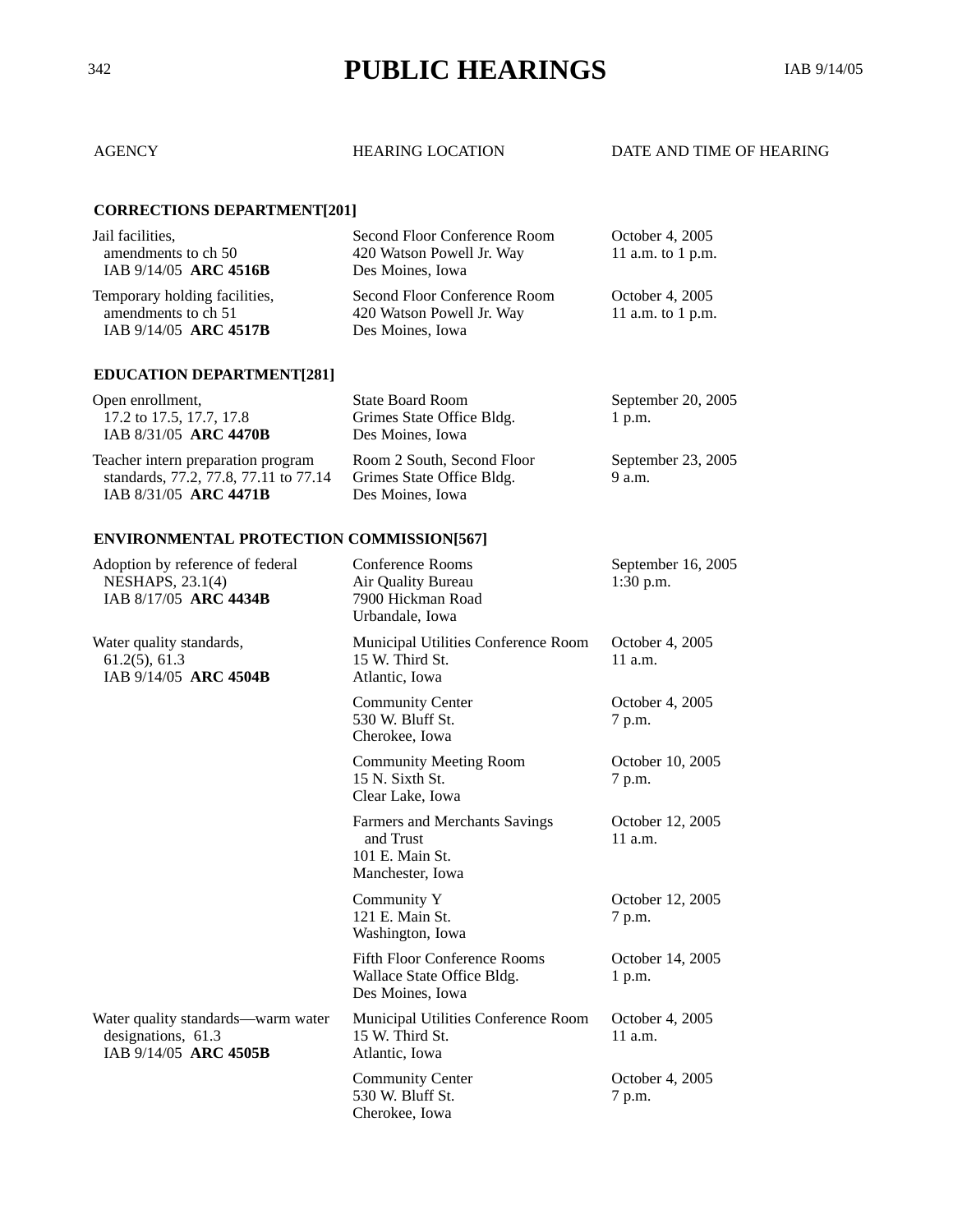# **ENVIRONMENTAL PROTECTION COMMISSION[567]** (Cont'd)

|                                                                                                                                                  | <b>Community Meeting Room</b><br>15 N. Sixth St.<br>Clear Lake, Iowa                                              | October 10, 2005<br>7 p.m.        |
|--------------------------------------------------------------------------------------------------------------------------------------------------|-------------------------------------------------------------------------------------------------------------------|-----------------------------------|
|                                                                                                                                                  | Farmers and Merchants Savings<br>and Trust<br>101 E. Main St.<br>Manchester, Iowa                                 | October 12, 2005<br>$11$ a.m.     |
|                                                                                                                                                  | Community Y<br>121 E. Main St.<br>Washington, Iowa                                                                | October 12, 2005<br>7 p.m.        |
|                                                                                                                                                  | <b>Fifth Floor Conference Rooms</b><br>Wallace State Office Bldg.<br>Des Moines, Iowa                             | October 14, 2005<br>1 p.m.        |
| Animal feeding operations-open<br>feedlot operation requirements,<br>amendments to ch 65<br>IAB 9/14/05 ARC 4506B<br>(See also ARC 4507B herein) | <b>Fire Station</b><br>1904 N. Broadway St.<br>Red Oak, Iowa                                                      | October 4, 2005<br>$10$ a.m.      |
|                                                                                                                                                  | Rooms 142-146, Main Bldg.<br><b>DMACC Carroll Campus</b><br>906 N. Grant Rd.<br>Carroll, Iowa                     | October 4, 2005<br>6:30 p.m.      |
|                                                                                                                                                  | <b>Clay County Regional Events Center</b><br>800 W. 18th St.<br>Spencer, Iowa                                     | October 5, 2005<br>$10$ a.m.      |
|                                                                                                                                                  | Lime Creek Nature Center<br>3501 Lime Creek Rd.<br>Mason City, Iowa                                               | October 5, 2005<br>6:30 p.m.      |
|                                                                                                                                                  | Fourth Floor West Conference Room<br>Wallace State Office Bldg.<br>Des Moines, Iowa                               | October 6, 2005<br>9 a.m.         |
|                                                                                                                                                  | Room Iowa A/B, 3rd Floor, Iowa Hall<br>Kirkwood Community College<br>6301 Kirkwood Blvd. SW<br>Cedar Rapids, Iowa | October 7, 2005<br>3 p.m.         |
| <b>HUMAN SERVICES DEPARTMENT[441]</b>                                                                                                            |                                                                                                                   |                                   |
| Child care quality rating system,<br>7.1, ch 118<br>IAB 9/14/05 ARC 4511B                                                                        | Child Care Resource and Referral of<br>Central Iowa<br>Orchard Place Child Guidance Center<br>808 Fifth Ave.      | October 5, 2005<br>4:30 to 6 p.m. |

Des Moines, Iowa

Davenport, Iowa

Child Care Resource and Referral of Southeast Iowa Iowa East Central T.R.A.I.N. 500 E. 59th St. October 5, 2005 5 to 6:30 p.m.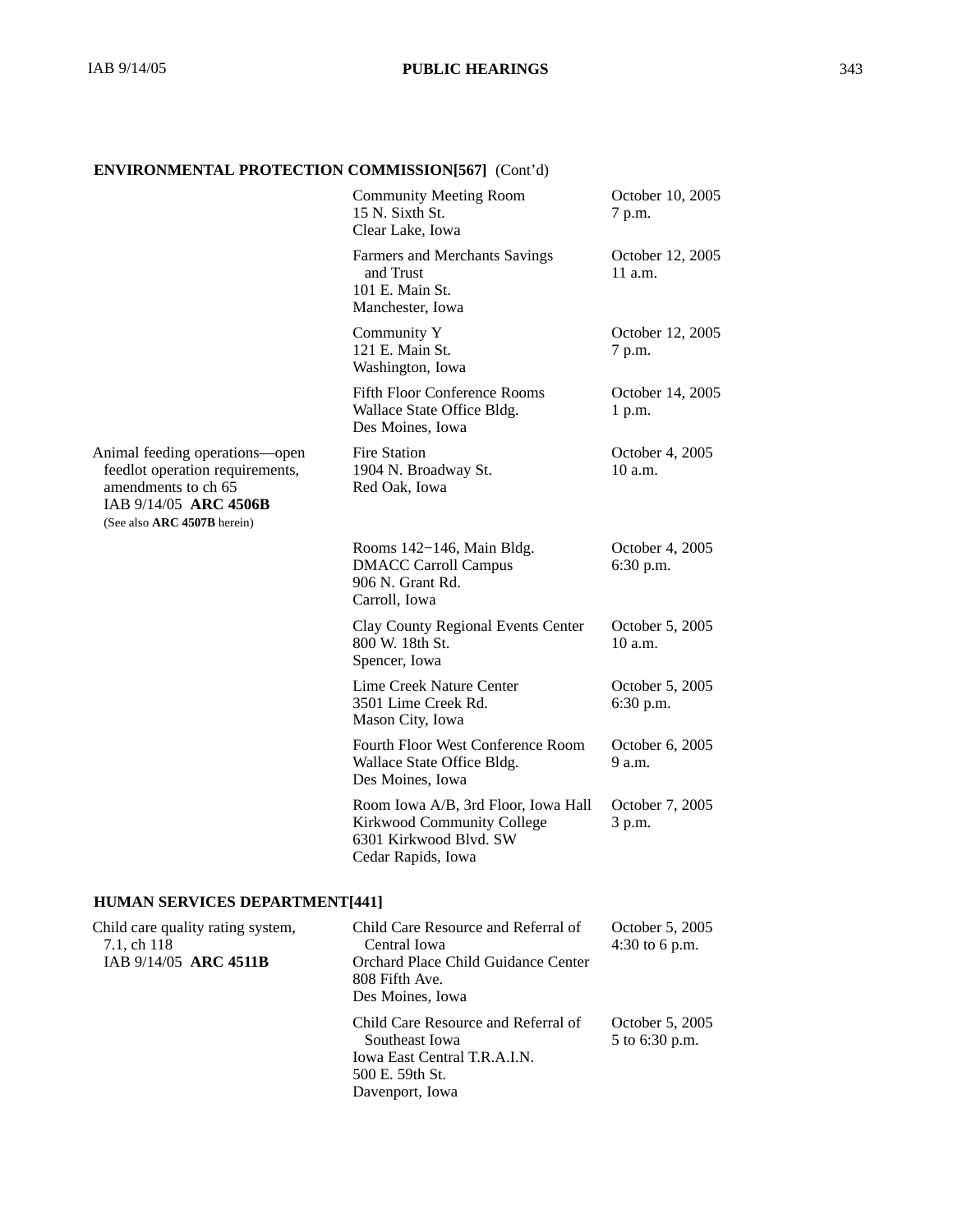# **HUMAN SERVICES DEPARTMENT[441]** (Cont'd)

| Child Care Resource and Referral of<br>Northeast Iowa<br>Exceptional Persons, Inc.<br>Board Room, 760 Ansborough<br>Waterloo, Iowa         | October 6, 2005<br>5 to 6:30 p.m. |
|--------------------------------------------------------------------------------------------------------------------------------------------|-----------------------------------|
| Child Care Resource and Referral of<br>Northwest Iowa<br>Mid-Sioux Opportunity, Inc.<br>418 S. Marion St.<br>Remsen, Iowa                  | October 6, 2005<br>5 to 6:30 p.m. |
| Child Care Resource and Referral of<br>Southwest and South Central Iowa<br>West Central Development Corp.<br>701 Tenth St.<br>Harlan, Iowa | October 6, 2005<br>5 to 6:30 p.m. |

# **IOWA FINANCE AUTHORITY[265]**

| Entrepreneurs with disabilities | Suite 250        | September 20, 2005 |
|---------------------------------|------------------|--------------------|
| program, adopt ch 25            | $100$ E. Grand   | 9 to 10 a.m.       |
| IAB 8/31/05 ARC 4473B           | Des Moines, Iowa |                    |

# **MEDICAL EXAMINERS BOARD[653]**

| Supervision of pharmacists engaged | Suite C              | September 20, 2005 |
|------------------------------------|----------------------|--------------------|
| in collaborative drug therapy      | 400 SW Eighth Street | $3$ p.m.           |
| management, 13.4, 13.5             | Des Moines, Iowa     |                    |
| IAB 8/31/05 ARC 4447B              |                      |                    |

# **NATURAL RESOURCE COMMISSION[571]**

| State parks and recreation areas;<br>state forest camping, chs 61, 62<br>IAB 8/31/05 ARC 4462B<br>(ICN Network) | Room 117 & 118<br><b>DMACC Boone Campus</b><br>1125 Hancock Drive<br>Boone, Iowa                       | September 27, 2005<br>$6:30$ p.m. |
|-----------------------------------------------------------------------------------------------------------------|--------------------------------------------------------------------------------------------------------|-----------------------------------|
|                                                                                                                 | Cedar Falls AEA<br>3712 Cedar Heights Drive<br>Cedar Falls, Iowa                                       | September 27, 2005<br>$6:30$ p.m. |
|                                                                                                                 | Bldg. 32A, Kirkwood Farm<br>Kirkwood Community College<br>6301 Kirkwood Blyd. SW<br>Cedar Rapids, Iowa | September 27, 2005<br>$6:30$ p.m. |
|                                                                                                                 | Room $116$<br><b>Chariton High School</b><br>501 N. Grand<br>Chariton, Iowa                            | September 27, 2005<br>$6:30$ p.m. |
|                                                                                                                 | <b>State Room</b><br>Clear Lake AEA<br>9184B 265th Street<br>Clear Lake, Iowa                          | September 27, 2005<br>$6:30$ p.m. |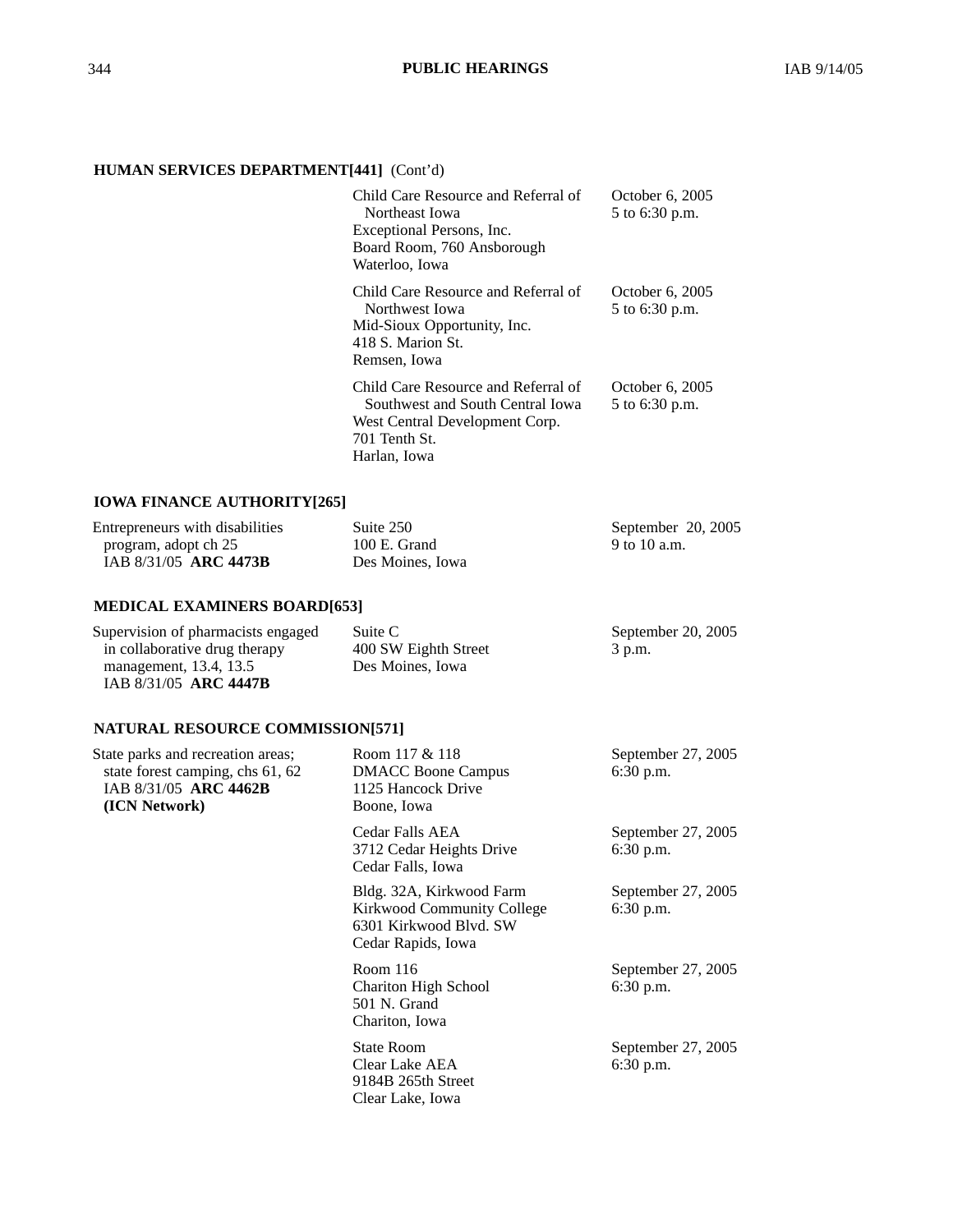# **NATURAL RESOURCE COMMISSION[571]** (Cont'd) **(ICN Network)**

| Education Services Center Adm.<br>12 Scott Street<br>Council Bluffs, Iowa                            | September 27, 2005<br>6:30 p.m. |
|------------------------------------------------------------------------------------------------------|---------------------------------|
| Turner Room<br><b>Green Valley AEA</b><br>1405 N. Lincoln<br>Creston, Iowa                           | September 27, 2005<br>6:30 p.m. |
| Room 300<br>Saydel High School<br>5601 NE Seventh Street<br>Des Moines, Iowa                         | September 27, 2005<br>6:30 p.m. |
| Room 4<br>Elk Horn-Kimballton High School<br>4114 Madison Street<br>Elk Horn, Iowa                   | September 27, 2005<br>6:30 p.m. |
| Room 12<br>Fort Dodge High School<br>819 N. 25th Street<br>Fort Dodge, Iowa                          | September 27, 2005<br>6:30 p.m. |
| <b>Fayette Community Library</b><br>104 W. State Street<br>Fayette, Iowa                             | September 27, 2005<br>6:30 p.m. |
| Room 101<br>Western Dubuque High School<br><b>Fifth Avenue West</b><br>Epworth, Iowa                 | September 27, 2005<br>6:30 p.m. |
| Northeast High School<br>3690 Highway 136<br>Goose Lake, Iowa                                        | September 27, 2005<br>6:30 p.m. |
| Room 107, North Hall<br>University of Iowa<br>End of N. Madison Street<br>Iowa City, Iowa            | September 27, 2005<br>6:30 p.m. |
| Van Buren High School<br>405 Fourth Street<br>Keosauqua, Iowa                                        | September 27, 2005<br>6:30 p.m. |
| Room 125<br>Knoxville High School<br>1811 W. Madison<br>Knoxville, Iowa                              | September 27, 2005<br>6:30 p.m. |
| Room 304<br>Red Oak High School<br>2011 N. Eighth Street<br>Red Oak, Iowa                            | September 27, 2005<br>6:30 p.m. |
| Room 60, Larson Hall<br><b>Muscatine Community College</b><br>152 Colorado Street<br>Muscatine, Iowa | September 27, 2005<br>6:30 p.m. |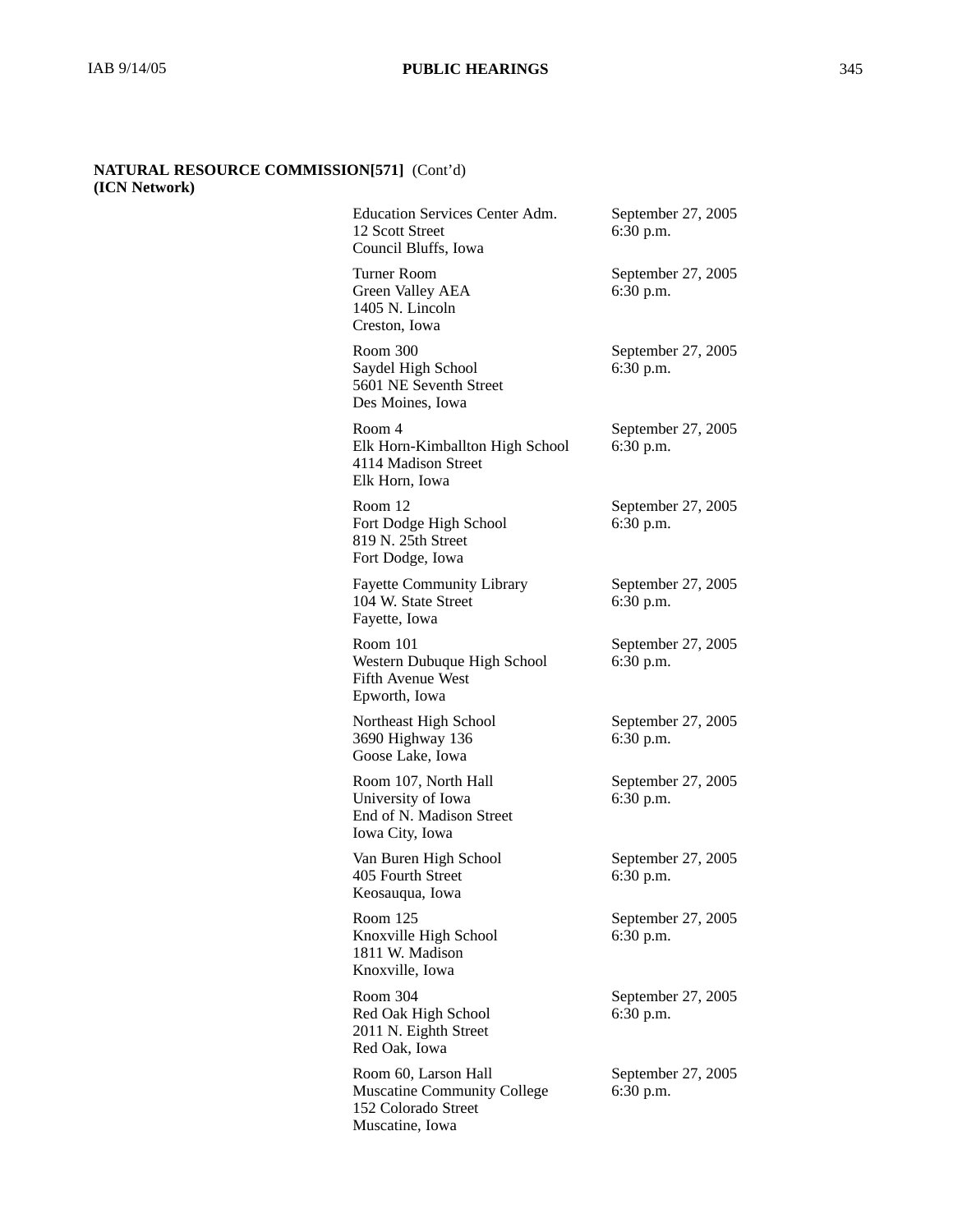# **NATURAL RESOURCE COMMISSION[571]** (Cont'd) **(ICN Network)**

IAB 8/31/05 **ARC 4457B**

|                                                                                                                                                                       | Distance Learning Center<br>Spirit Lake High School<br>2701 Hill Avenue<br>Spirit Lake, Iowa   | September 27, 2005<br>6:30 p.m.       |
|-----------------------------------------------------------------------------------------------------------------------------------------------------------------------|------------------------------------------------------------------------------------------------|---------------------------------------|
|                                                                                                                                                                       | <b>WACO High School</b><br>611 N. Pearl<br>Wayland, Iowa                                       | September 27, 2005<br>6:30 p.m.       |
|                                                                                                                                                                       | Central Campus Ind. Learning Center<br>1121 Jackson Street<br>Sioux City, Iowa                 | September 27, 2005<br>6:30 p.m.       |
| Prohibitions on fish snagging,<br>81.2(11)<br>IAB 8/31/05 ARC 4464B                                                                                                   | <b>Bob Huen Shelter House</b><br><b>Kennedy Park</b><br>1415 Nelson Avenue<br>Fort Dodge, Iowa | September 21, 2005<br>7 p.m.          |
|                                                                                                                                                                       | City Hall<br>15 N. Sixth Street<br>Clear Lake, Iowa                                            | September 22, 2005<br>7 p.m.          |
| Turtles,<br>86.1(1), 86.1(2)<br>IAB 8/31/05 ARC 4465B                                                                                                                 | Pioneer Ridge Nature Center<br>1339 Highway 63<br>Bloomfield, Iowa                             | September 20, 2005<br>7 p.m.          |
|                                                                                                                                                                       | City Hall<br>15 N. Sixth Street<br>Clear Lake, Iowa                                            | September 22, 2005<br>7 p.m.          |
|                                                                                                                                                                       | Municipal Building<br>502 S. First Street<br>Guttenberg, Iowa                                  | September 28, 2005<br>7 p.m.          |
|                                                                                                                                                                       | Musser Public Library<br>304 Iowa Avenue<br>Muscatine, Iowa                                    | September 29, 2005<br>7 p.m.          |
| Commercial harvest of mussels,<br>87.1(4)<br>IAB 8/31/05 ARC 4466B                                                                                                    | <b>Municipal Building</b><br>502 S. First Street<br>Guttenberg, Iowa                           | September 28, 2005<br>7 p.m.          |
|                                                                                                                                                                       | Musser Public Library<br>304 Iowa Avenue<br>Muscatine, Iowa                                    | September 29, 2005<br>7 p.m.          |
| PROFESSIONAL LICENSURE DIVISION[645]                                                                                                                                  |                                                                                                |                                       |
| Cosmetology arts and sciences—<br>intense pulsed light devices;<br>attestation of high school graduation,<br>$60.1, 60.2(1), 60.4$ to $60.6$<br>IAB 9/14/05 ARC 4519B | Fifth Floor Board Conference Rm.<br>Lucas State Office Bldg.<br>Des Moines, Iowa               | October 4, 2005<br>8:30 to 9 a.m.     |
| Cosmetology arts and sciences—<br>examination for licensure, $60.2(1)$<br>IAB 9/14/05 ARC 4509B                                                                       | Fifth Floor Board Conference Rm.<br>Lucas State Office Bldg.<br>Des Moines, Iowa               | October 4, 2005<br>8:30 to 9 a.m.     |
| Cosmetology arts and sciences—<br>fee increases, 62.1                                                                                                                 | Fifth Floor Board Conference Rm.<br>Lucas State Office Bldg.                                   | September 21, 2005<br>9:30 to 10 a.m. |

Des Moines, Iowa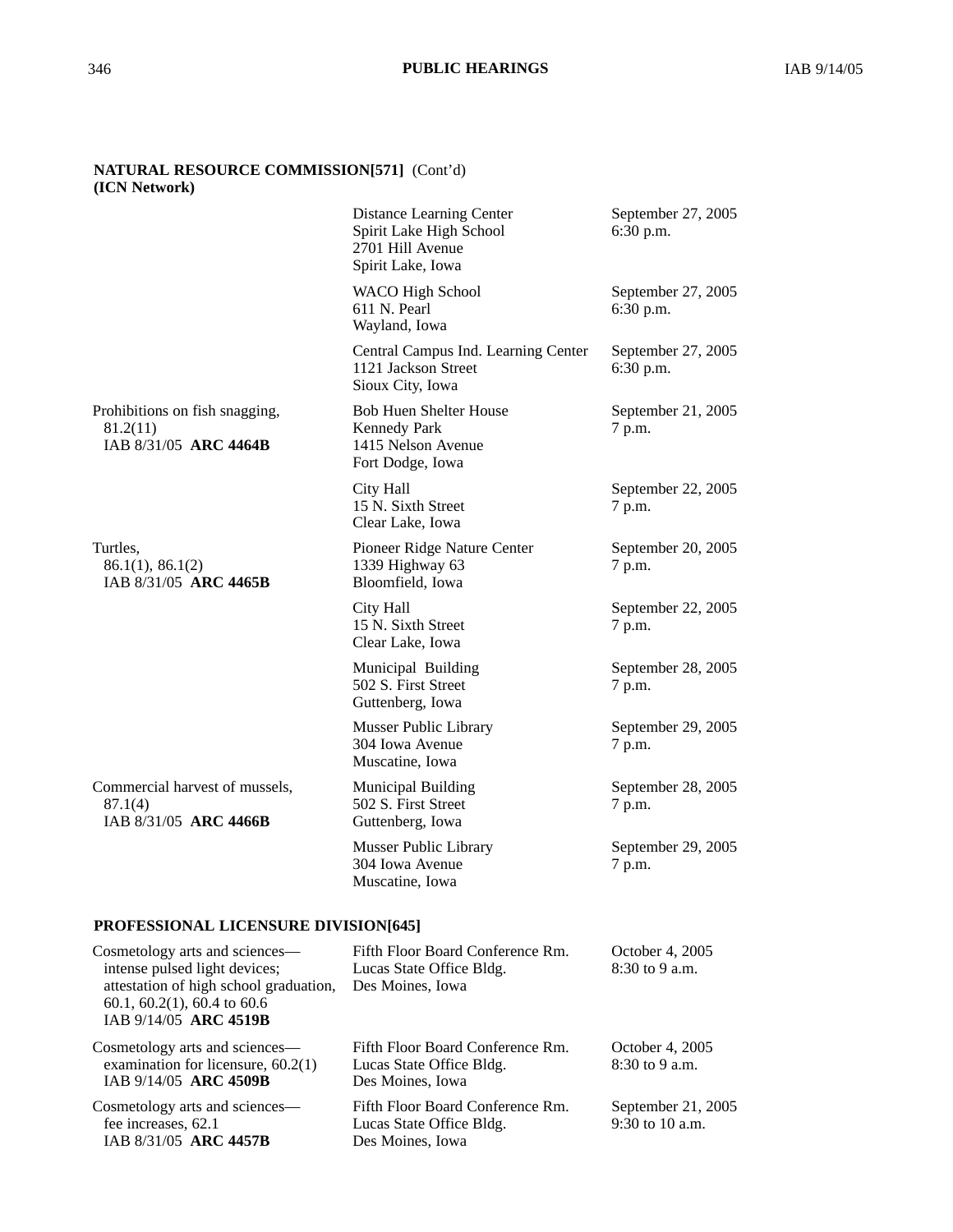# **PROFESSIONAL LICENSURE DIVISION[645]** (Cont'd)

| Hearing aid dispensers-<br>fee increases, 125.1<br>IAB 8/31/05 ARC 4454B                | Fifth Floor Board Conference Rm.<br>Lucas State Office Bldg.<br>Des Moines, Iowa | September 21, 2005<br>9 to 9:30 a.m.     |
|-----------------------------------------------------------------------------------------|----------------------------------------------------------------------------------|------------------------------------------|
| Physical therapists—fee increases,<br>204.1<br>IAB 9/14/05 ARC 4495B                    | Fifth Floor Board Conference Rm.<br>Lucas State Office Bldg.<br>Des Moines, Iowa | October 4, 2005<br>$10:30$ to 11 a.m.    |
| Occupational therapists—fee increases,<br>210.1<br>IAB 9/14/05 ARC 4489B                | Fifth Floor Board Conference Rm.<br>Lucas State Office Bldg.<br>Des Moines, Iowa | October 4, 2005<br>$10:30$ to 11 a.m.    |
| Psychologists—fee increases,<br>243.1<br>IAB 8/31/05 ARC 4460B                          | Fifth Floor Board Conference Rm.<br>Lucas State Office Bldg.<br>Des Moines, Iowa | September 21, 2005<br>10 to $10:30$ a.m. |
| Respiratory care practitioners,<br>261.5<br>IAB 9/14/05 ARC 4499B                       | Fifth Floor Board Conference Rm.<br>Lucas State Office Bldg.<br>Des Moines, Iowa | October 4, 2005<br>9 to 9:30 a.m.        |
| Respiratory care practitioners-<br>fee increases, 264.1<br>IAB 9/14/05 ARC 4498B        | Fifth Floor Board Conference Rm.<br>Lucas State Office Bldg.<br>Des Moines, Iowa | October 4, 2005<br>9 to $9:30$ a.m.      |
| Social workers-fee increases,<br>284.1<br>IAB 8/31/05 ARC 4450B                         | Fifth Floor Board Conference Rm.<br>Lucas State Office Bldg.<br>Des Moines, Iowa | September 21, 2005<br>$10:30$ to 11 a.m. |
| Speech pathologists and audiologists—<br>fee increases, 305.1<br>IAB 9/14/05 ARC 4497B  | Fifth Floor Board Conference Rm.<br>Lucas State Office Bldg.<br>Des Moines, Iowa | October 4, 2005<br>9 to 9:30 a.m.        |
| Interpreters for the hearing impaired—<br>fee increases, 364.1<br>IAB 9/14/05 ARC 4494B | Fifth Floor Board Conference Rm.<br>Lucas State Office Bldg.<br>Des Moines, Iowa | October 4, 2005<br>10 to $10:30$ a.m.    |

# **PUBLIC SAFETY DEPARTMENT[661]**

| State building code,<br>rescind 16.1 to 16.500, 16.700 to<br>16.802; adopt chs 300 to 303<br>IAB 9/14/05 ARC 4514B | Fire Marshal Division Conference Rm.<br>Suite N<br>401 SW Seventh St.<br>Des Moines, Iowa       | October 18, 2005<br>10 a.m.     |
|--------------------------------------------------------------------------------------------------------------------|-------------------------------------------------------------------------------------------------|---------------------------------|
| (ICN Network)                                                                                                      | Third Floor Conference Room<br>Wallace State Office Bldg.<br>Des Moines, Iowa                   | October 13, 2005<br>1 to 3 p.m. |
|                                                                                                                    | Room 203B, Linn Hall<br>Kirkwood Community College<br>6301 Kirkwood Blyd.<br>Cedar Rapids, Iowa | October 13, 2005<br>1 to 3 p.m. |
|                                                                                                                    | Educational Services Center Admin.<br>12 Scott St.<br>Council Bluffs, Iowa                      | October 13, 2005<br>1 to 3 p.m. |
|                                                                                                                    | Turner Room<br>Green Valley AEA<br>1405 N. Lincoln<br>Creston, Iowa                             | October 13, 2005<br>1 to 3 p.m. |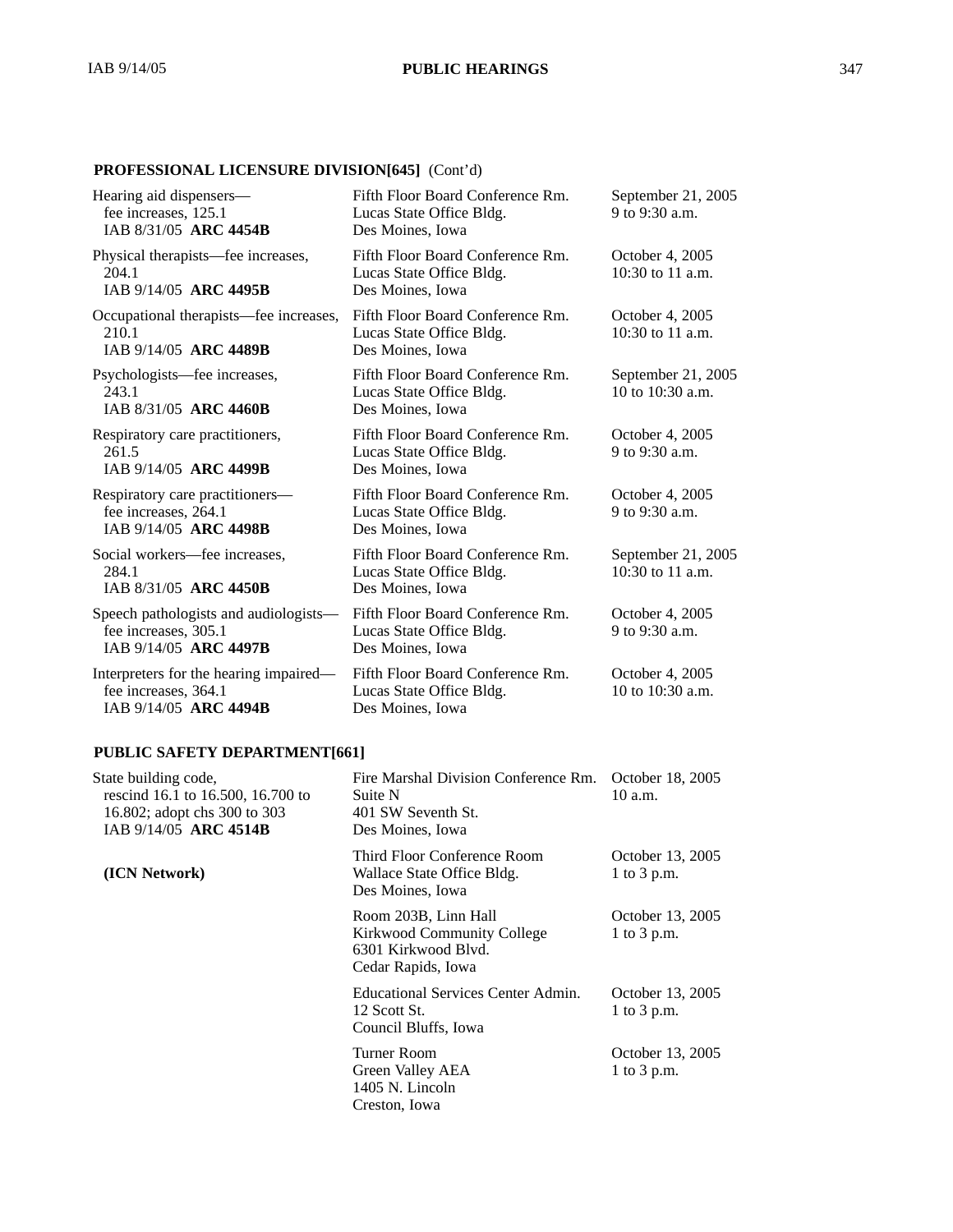## **PUBLIC SAFETY DEPARTMENT[661]** (Cont'd) **(ICN Network)**

| Forum Building<br>2300 Chaney<br>Dubuque, Iowa                                                                 | October 13, 2005<br>1 to 3 p.m. |
|----------------------------------------------------------------------------------------------------------------|---------------------------------|
| Room 818, Smith Wellness Center<br><b>Iowa Lakes Community College</b><br>3200 College Dr.<br>Emmetsburg, Iowa | October 13, 2005<br>1 to 3 p.m. |
| Room 128, Careers Bldg.<br>North Iowa Area Community College<br>500 College Dr.<br>Mason City, Iowa            | October 13, 2005<br>1 to 3 p.m. |
| <b>High School</b><br>2104 S. Grand<br>Mount Pleasant, Iowa                                                    | October 13, 2005<br>1 to 3 p.m. |
| Room 925, Bldg. A<br>Western Iowa Tech Community College<br>4647 Stone Ave.<br>Sioux City, Iowa                | October 13, 2005<br>1 to 3 p.m. |
| Room 8, Bldg. 6, Ankeny Campus<br>Des Moines Area Community College<br>2006 S. Ankeny Blvd.<br>Ankeny, Iowa    | October 13, 2005<br>6 to 8 p.m. |
| Revere Room, Grant Wood AEA<br>4401 Sixth St. SW<br>Cedar Rapids, Iowa                                         | October 13, 2005<br>6 to 8 p.m. |
| <b>Educational Services Center Admin.</b><br>12 Scott St.<br>Council Bluffs, Iowa                              | October 13, 2005<br>6 to 8 p.m. |
| <b>Turner Room</b><br><b>Green Valley AEA</b><br>1405 N. Lincoln<br>Creston, Iowa                              | October 13, 2005<br>6 to 8 p.m. |
| Prairie Lakes AEA<br>Hwy 18 & Second St.<br>Cylinder, Iowa                                                     | October 13, 2005<br>6 to 8 p.m. |
| Forum Building<br>2300 Chaney<br>Dubuque, Iowa                                                                 | October 13, 2005<br>6 to 8 p.m. |
| <b>CB</b> 118<br>North Iowa Area Community College<br>500 College Dr.<br>Mason City, Iowa                      | October 13, 2005<br>6 to 8 p.m. |
| <b>High School</b><br>2104 S. Grand<br>Mount Pleasant, Iowa                                                    | October 13, 2005<br>6 to 8 p.m. |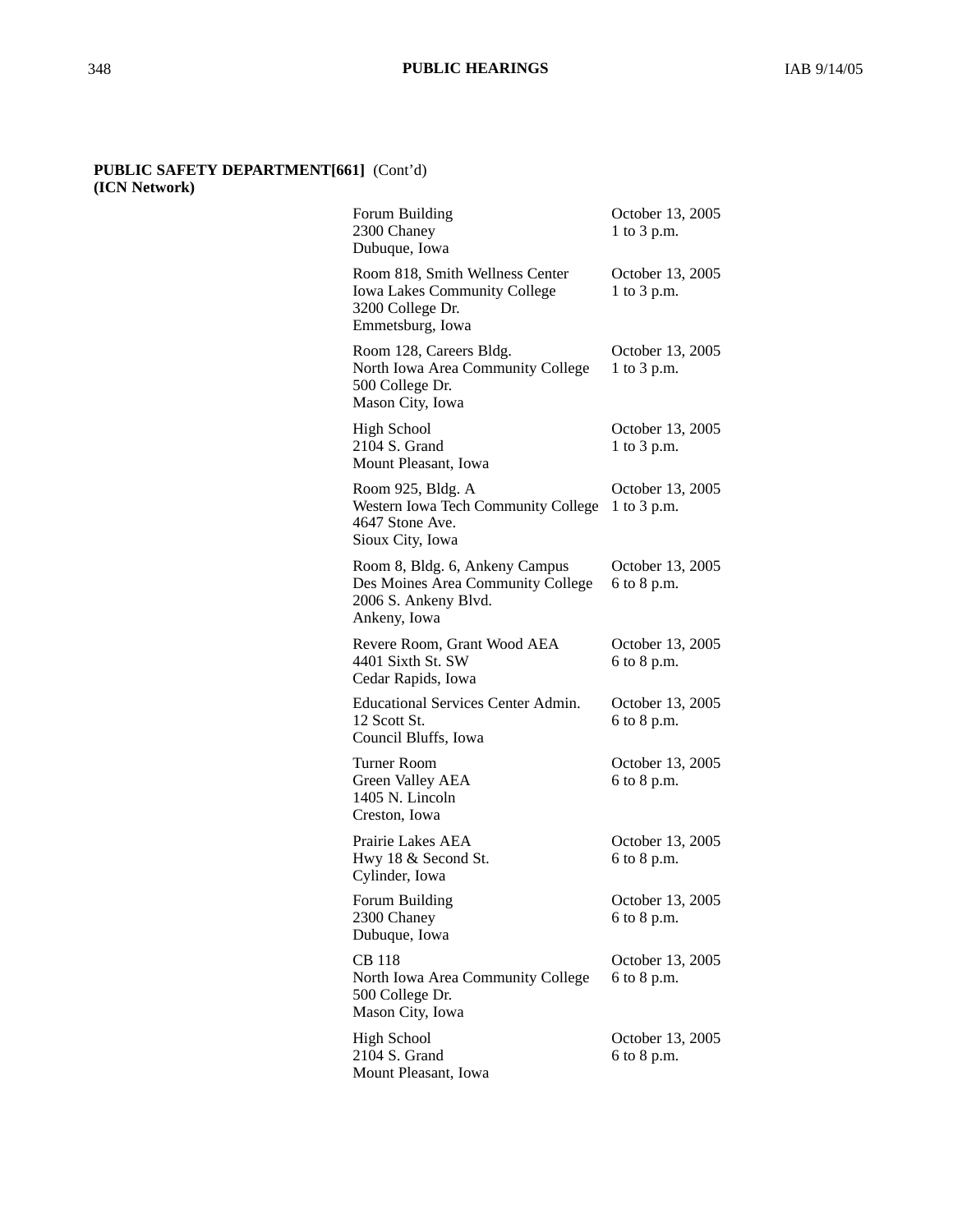## **PUBLIC SAFETY DEPARTMENT[661]** (Cont'd) **(ICN Network)**

|                                                                        | Room 925, Bldg. A                                                    | October 13, 2005 |
|------------------------------------------------------------------------|----------------------------------------------------------------------|------------------|
|                                                                        | Western Iowa Tech Community College 6 to 8 p.m.                      |                  |
|                                                                        | 4647 Stone Ave.                                                      |                  |
|                                                                        | Sioux City, Iowa                                                     |                  |
| State historic building code,<br>adopt ch 350<br>IAB 9/14/05 ARC 4515B | For locations, dates and times of ICN hearings, see ARC 4514B above. |                  |
|                                                                        |                                                                      |                  |

# **REAL ESTATE COMMISSION[193E]**

| Disclosure of restrictive covenants, | Second Floor Conference Room | September 20, 2005 |
|--------------------------------------|------------------------------|--------------------|
| 14.1(6)                              | 1920 SE Hulsizer             | 10a.m.             |
| IAB 8/31/05 ARC 4451B                | Ankeny, Iowa                 |                    |

# **SOIL CONSERVATION DIVISION[27]**

| Watershed improvement review board, Second Floor Conference Room |                            | October 4, 2005 |
|------------------------------------------------------------------|----------------------------|-----------------|
| adopt chs $101$ to $107$                                         | Wallace State Office Bldg. | $1$ p.m.        |
| IAB 9/14/05 ARC 4521B                                            | Des Moines, Iowa           |                 |
| (See also $\textbf{ARC}$ 4520B herein)                           |                            |                 |

# **TRANSPORTATION DEPARTMENT[761]**

| Registration and title—general,    | DOT Conference Room | October 6, 2005 |
|------------------------------------|---------------------|-----------------|
| amendments to chs $400, 401, 411,$ | Park Fair Mall      | 10a.m.          |
| 425, 451, 750                      | 100 Euclid Ave.     | (If requested)  |
| IAB 9/14/05 ARC 4482B              | Des Moines. Iowa    |                 |
|                                    |                     |                 |

# **UTILITIES DIVISION[199]**

Certification of eligibility for wind energy and renewable energy tax credits, 15.18 IAB 7/20/05 **ARC 4341B** (See also **ARC 4342B**)

Hearing Room 350 Maple St. Des Moines, Iowa September 21, 2005 10 a.m.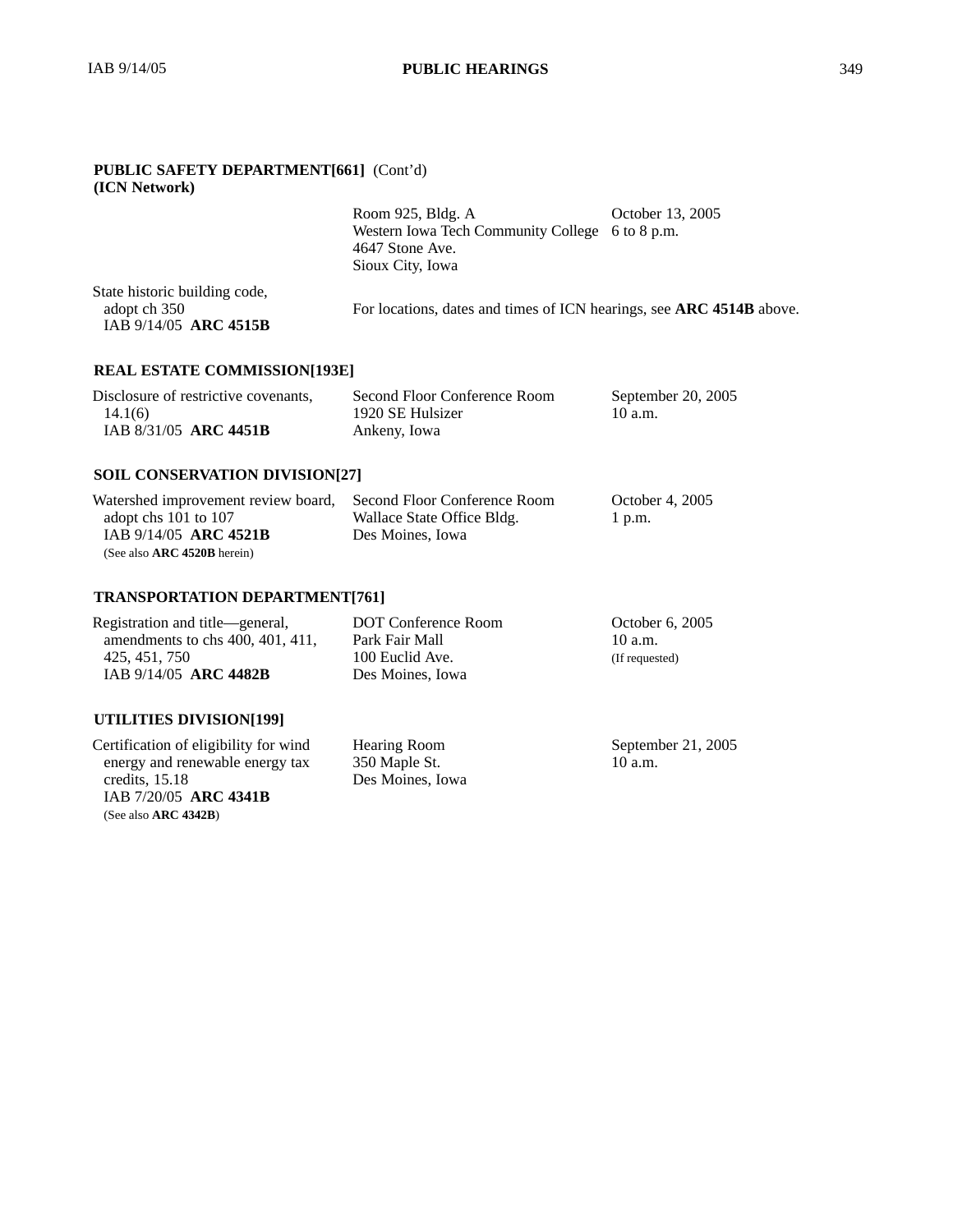Due to reorganization of state government by 1986 Iowa Acts, chapter 1245, it was necessary to revise the agency identification numbering system, i.e., the bracketed number following the agency name.

"Umbrella" agencies and elected officials are set out below at the left-hand margin in CAPITAL letters. Divisions (boards, commissions, etc.) are indented and set out in lowercase type under their statutory "umbrellas." Other autonomous agencies which were not included in the original reorganization legislation as "umbrella" agencies are included alphabetically in small capitals at the left-hand margin, e.g., BEEF INDUSTRY COUNCIL, IOWA[101].

The following list will be updated as changes occur:

ADMINISTRATIVE SERVICES DEPARTMENT[11] AGRICULTURE AND LAND STEWARDSHIP DEPARTMENT[21] Agricultural Development Authority[25] Soil Conservation Division[27] ATTORNEY GENERAL[61] AUDITOR OF STATE[81] BEEF INDUSTRY COUNCIL, IOWA[101] BLIND, DEPARTMENT FOR THE[111] CAPITAL INVESTMENT BOARD, IOWA[123] CITIZENS' AIDE[141] CIVIL RIGHTS COMMISSION[161] COMMERCE DEPARTMENT[181] Alcoholic Beverages Division[185] Banking Division[187] Credit Union Division[189] Insurance Division[191] Professional Licensing and Regulation Division[193] Accountancy Examining Board[193A] Architectural Examining Board[193B] Engineering and Land Surveying Examining Board[193C] Landscape Architectural Examining Board[193D] Real Estate Commission[193E] Real Estate Appraiser Examining Board[193F] Savings and Loan Division[197] Utilities Division[199] CORRECTIONS DEPARTMENT[201] Parole Board[205] CULTURAL AFFAIRS DEPARTMENT[221] Arts Division[222] Historical Division[223] ECONOMIC DEVELOPMENT, IOWA DEPARTMENT OF[261] City Development Board[263] Grow Iowa Values Board[264] Iowa Finance Authority[265] EDUCATION DEPARTMENT[281] Educational Examiners Board[282] College Student Aid Commission[283] Higher Education Loan Authority[284] Iowa Advance Funding Authority[285] Libraries and Information Services Division[286] Public Broadcasting Division[288] School Budget Review Committee[289] EGG COUNCIL, IOWA[301] ELDER AFFAIRS DEPARTMENT[321] EMPOWERMENT BOARD, IOWA[349] ETHICS AND CAMPAIGN DISCLOSURE BOARD, IOWA[351] EXECUTIVE COUNCIL[361] FAIR BOARD[371] GENERAL SERVICES DEPARTMENT[401] HUMAN INVESTMENT COUNCIL[417] HUMAN RIGHTS DEPARTMENT[421] Community Action Agencies Division[427] Criminal and Juvenile Justice Planning Division[428] Deaf Services Division[429] Persons With Disabilities Division[431] Latino Affairs Division[433] Status of African-Americans, Division on the[434] Status of Women Division[435]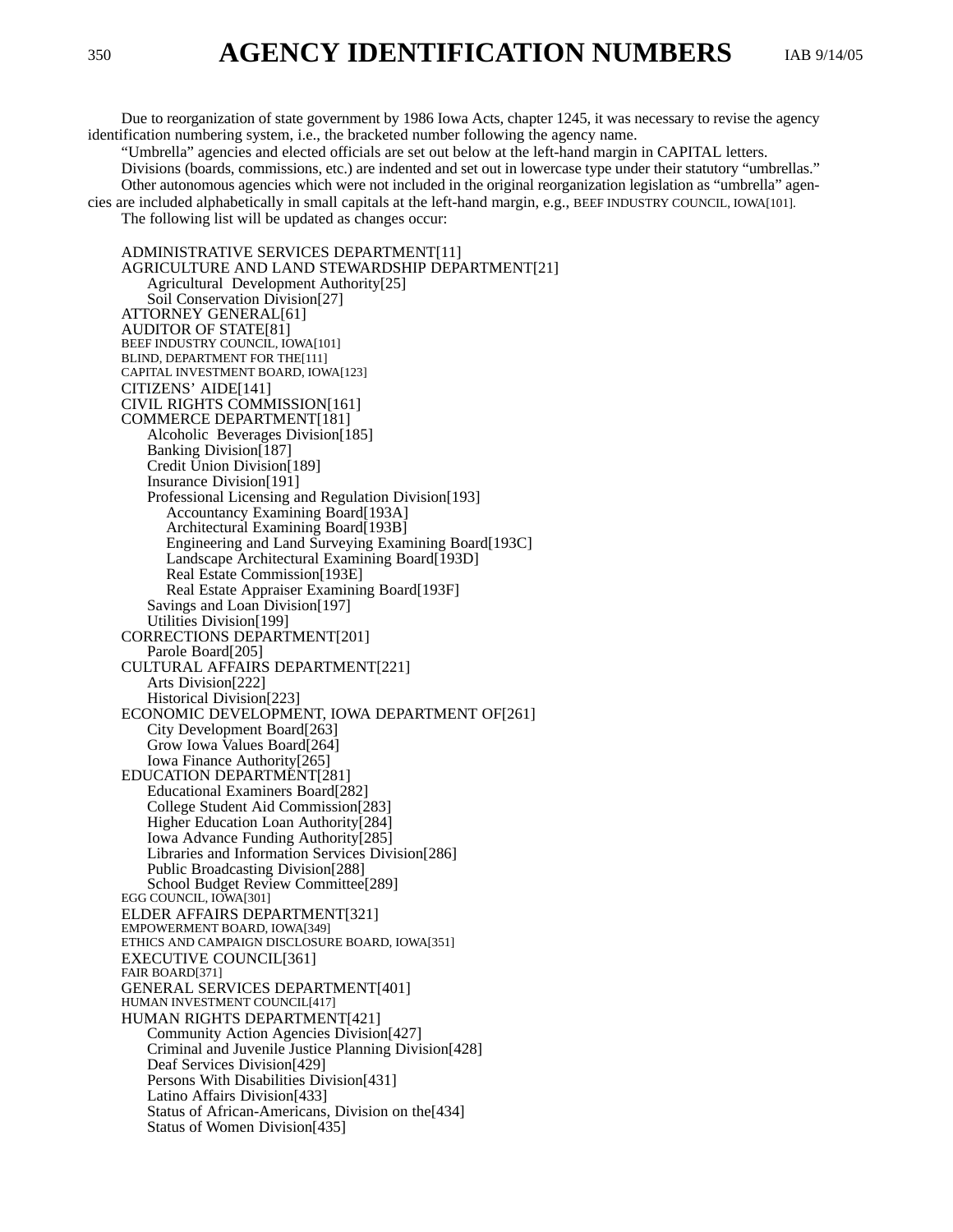HUMAN SERVICES DEPARTMENT[441] INFORMATION TECHNOLOGY DEPARTMENT[471] INSPECTIONS AND APPEALS DEPARTMENT[481] Employment Appeal Board[486] Foster Care Review Board[489] Racing and Gaming Commission[491] State Public Defender[493] IOWA PUBLIC EMPLOYEES' RETIREMENT SYSTEM[495] LAW ENFORCEMENT ACADEMY[501] LIVESTOCK HEALTH ADVISORY COUNCIL[521] LOTTERY AUTHORITY, IOWA[531] MANAGEMENT DEPARTMENT[541] Appeal Board, State[543] City Finance Committee[545] County Finance Committee[547] NARCOTICS ENFORCEMENT ADVISORY COUNCIL[551] NATURAL RESOURCES DEPARTMENT[561] Energy and Geological Resources Division[565] Environmental Protection Commission[567] Natural Resource Commission[571] Preserves, State Advisory Board for[575] PERSONNEL DEPARTMENT[581] PETROLEUM UNDERGROUND STORAGE TANK FUND BOARD, IOWA COMPREHENSIVE[591] PREVENTION OF DISABILITIES POLICY COUNCIL[597] PUBLIC DEFENSE DEPARTMENT[601] Homeland Security and Emergency Management Division[605] Military Division[611] PUBLIC EMPLOYMENT RELATIONS BOARD[621] PUBLIC HEALTH DEPARTMENT[641] Substance Abuse Commission[643] Professional Licensure Division[645] Dental Examiners Board[650] Medical Examiners Board[653] Nursing Board[655] Pharmacy Examiners Board[657] PUBLIC SAFETY DEPARTMENT[661] RECORDS COMMISSION[671] REGENTS BOARD[681] Archaeologist[685] REVENUE DEPARTMENT[701] SECRETARY OF STATE[721] SEED CAPITAL CORPORATION, IOWA[727] SHEEP AND WOOL PROMOTION BOARD, IOWA[741] TELECOMMUNICATIONS AND TECHNOLOGY COMMISSION, IOWA[751] TRANSPORTATION DEPARTMENT[761] Railway Finance Authority[765] TREASURER OF STATE[781] TURKEY MARKETING COUNCIL, IOWA[787] UNIFORM STATE LAWS COMMISSION[791] VETERANS AFFAIRS COMMISSION[801] VETERINARY MEDICINE BOARD[811] VOLUNTEER SERVICE, IOWA COMMISSION ON[817] VOTER REGISTRATION COMMISSION[821] WORKFORCE DEVELOPMENT DEPARTMENT[871] Labor Services Division[875] Workers' Compensation Division[876] Workforce Development Board and Workforce Development Center Administration Division[877]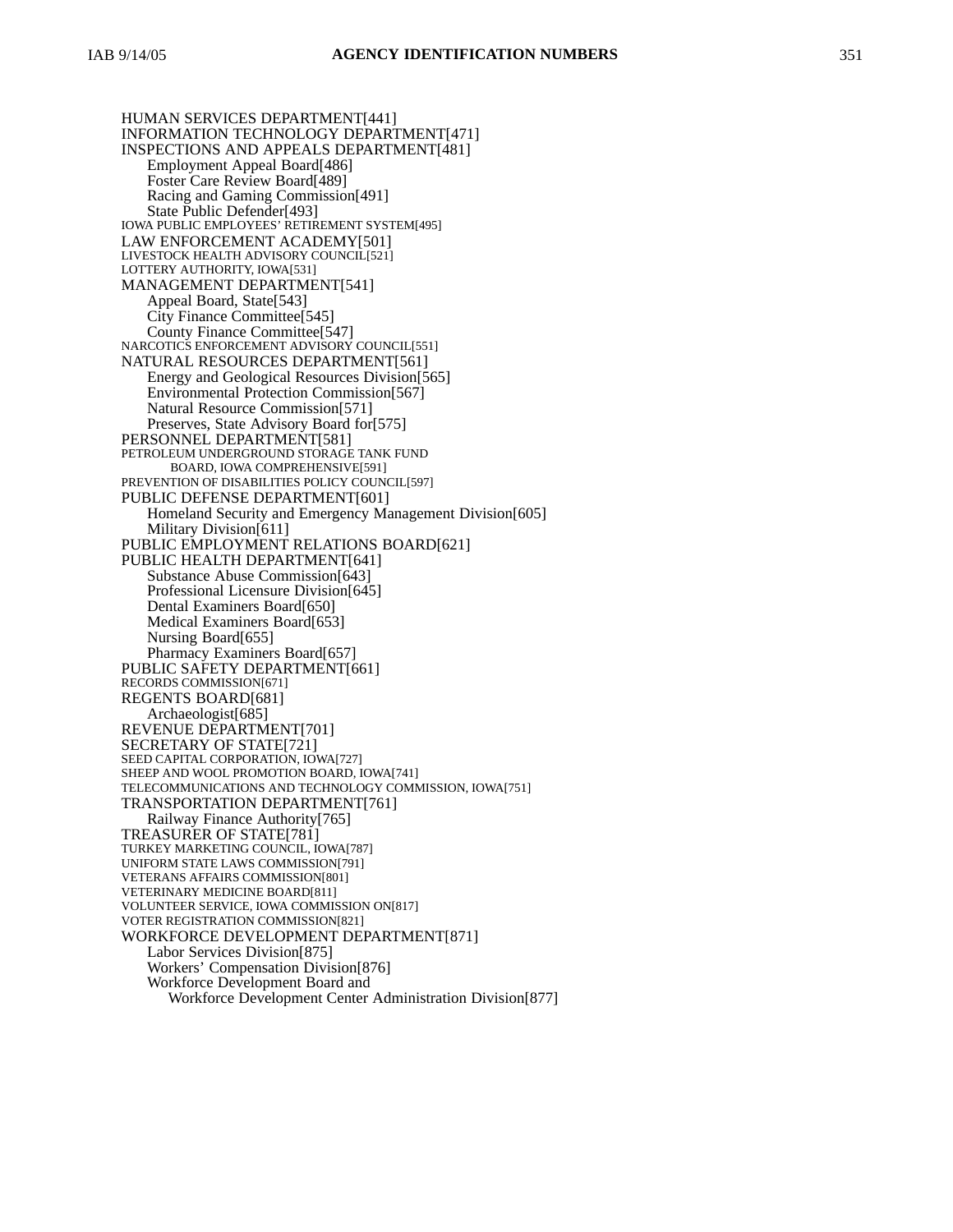# **ARC 4508B**

# **AGRICULTURE AND LAND STEWARDSHIP DEPARTMENT[21]**

#### **Notice of Intended Action**

**Twenty-five interested persons, a governmental subdivision, an agency or association of 25 or more persons may demand an oral presentation hereon as provided in Iowa Code section 17A.4(1)"***b.***"**

**Notice is also given to the public that the Administrative Rules Review Committee may, on its own motion or on written request by any individual or group, review this proposed action under section 17A.8(6) at a regular or special meeting where the public or interested persons may be heard.**

Pursuant to the authority of Iowa Code sections 159.5, 203.2, 203C.5 and 203D.4, the Department of Agriculture and Land Stewardship hereby gives Notice of Intended Action to rescind Chapter 90, "State Licensed Warehouses and Warehouse Operators," and adopt new Chapter 90 with the same title; rescind Chapter 91, "Licensed Grain Dealers and Bargaining Agents," and adopt new Chapter 91, "Licensed Grain Dealers"; rescind Chapter 92, "Participation in Grain Indemnity Fund," and adopt new Chapter 92 with the same title; rescind Chapter 93, "Grain Indemnity Fund Board— Organization and Operations," and adopt new Chapter 93 with the same title; and rescind Chapter 94, "Claims Against the Grain Depositors and Sellers Indemnity Fund," and adopt new Chapter 94 with the same title, Iowa Administrative Code.

The proposed new chapters are intended to bring the rules concerning warehouse operators, grain dealers and indemnity fund board operations into conformity with changes in Iowa Code chapters 203, 203A, 203C, and 203D (2005 Code of Iowa). The proposed new chapters are also intended to bring the rules into conformity with current Department enforcement practices and to eliminate unnecessary restrictions on grain storage structures. Existing Chapters 90 and 91 have not had any substantial revisions since 1992. Existing Chapters 92, 93 and 94 have not had any substantial revisions since 1988 and are in conflict with the changes to Iowa Code chapter 203D.

Any interested persons may make written suggestions or comments on these proposed rules until 4:30 p.m. on October 4, 2005. Written comments should be addressed to Richard Wahl, Bureau Chief, Grain Warehouse Bureau, Department of Agriculture and Land Stewardship, Henry A. Wallace Building, 502 East Ninth Street, Des Moines, Iowa 50319. Comments may also be submitted by fax to (515)281-6800 or by E-mail to Richard.Wahl@idals.state.ia.us.

These rules are intended to implement Iowa Code chapters 203, 203C and 203D (2005).

A fiscal impact summary prepared by the Legislative Services Agency pursuant to Iowa Code § 17A.4(3) will be available at http://www.legis.state.ia.us/IAC.html or at (515) 281-5279 prior to the Administrative Rules Review Committee's review of this rule making.

The following amendments are proposed.

ITEM 1. Rescind 21—Chapter 90 and adopt in lieu thereof the following **new** chapter:

# CHAPTER 90

#### STATE LICENSED WAREHOUSES AND WAREHOUSE OPERATORS

**21—90.1(203C) Application of rules.** These rules are subject to such changes and modifications as the department of agriculture and land stewardship may from time to time deem advisable. These rules are subject to such waivers or variances as may be considered just and reasonable in individual cases, subject to the provisions of 21—Chapter 8.

This rule is intended to implement Iowa Code section 203C.5.

**21—90.2(203C) Definitions.** For this chapter, the following definitions apply:

"Bureau" means the grain warehouse bureau of the department of agriculture and land stewardship.

"Department" means the Iowa department of agriculture and land stewardship.

"Licensee" means a licensed warehouse operator.

"Received" means the earliest of the following:

1. The date a state warehouse examiner acknowledges receipt.

2. The date stamped "received" in the grain warehouse bureau.

3. The date postmarked, if the item is properly addressed to the Grain Warehouse Bureau, Iowa Department of Agriculture and Land Stewardship, Henry A. Wallace Building, Des Moines, Iowa 50319.

**21—90.3(203C) Types of products to be warehoused.** Products to be warehoused shall be divided into two general types or classes as follows:

**90.3(1)** Bulk grain, which is grain that is not contained in sacks.

**90.3(2)** Agricultural and farm consumable products other than bulk grain. Such products include those suitable for storage in quantity, canned agricultural products and products used in producing other agricultural products.

This rule is intended to implement Iowa Code section 203C.1.

**21—90.4(203C) Application for a warehouse operator license.** Application to operate a licensed warehouse (Iowa Code chapter 203C) shall be made to the bureau on forms prescribed for that purpose by the bureau. Forms are available from the bureau upon request. All information required by Iowa Code section 203C.7 shall be furnished. The bureau may require the applicant to file updated information if the information on the application is no longer current. The insurance certificate, financial statement, and background information on a person applying for the license and on the managers shall be on file before a license is issued. The bureau chief may require an inspection of the proposed facilities prior to the issuance of a warehouse license.

This rule is intended to implement Iowa Code sections 203C.6 and 203C.7.

**21—90.5(203C) Warehouse operator license.** A warehouse operator license shall specify the type and quantity of products which may be stored in a licensed warehouse. Separate class licenses bearing the same number may be issued to the same business entity authorizing the storage of bulk grain under one license and the storage of products other than bulk grain under the other license (Class  $\overline{2}$  warehouse). The separate licenses may be for the same facilities provided the warehouse or warehouses described in the application are suitable for the safe storage of the products intended to be stored.

**90.5(1)** Warehouse operator license—nontransferable. Warehouse operator licenses are not transferable between different legal entities. Warehouse operator licenses may be amended to cover a name change of the same legal entity. The licensee shall give the bureau notice of a proposed name change. The bureau shall confirm the name change with the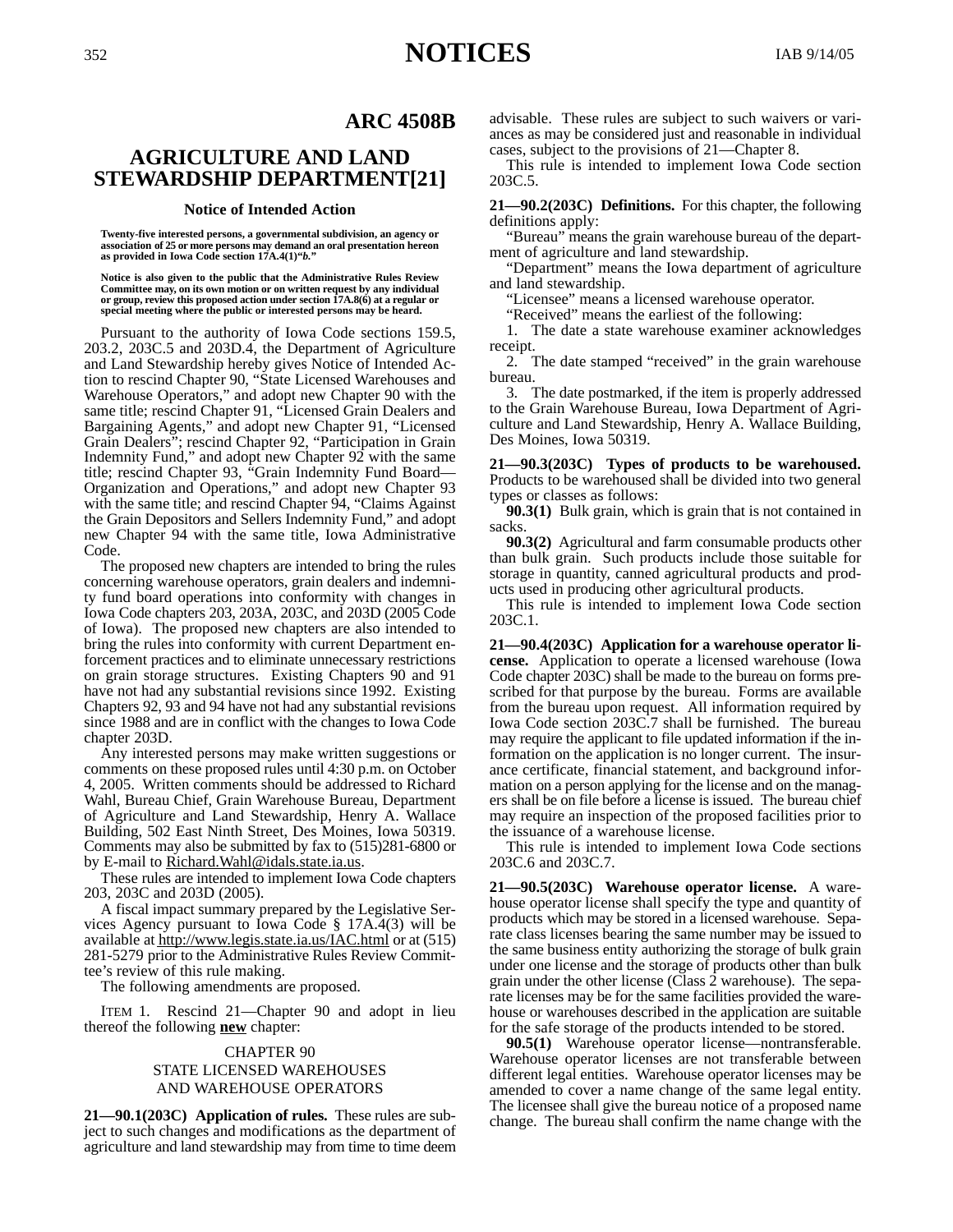secretary of state or other governmental agency prior to amending the license.

**90.5(2)** Surrender of license. The license shall be surrendered to the bureau immediately upon termination, cancellation or revocation of such license.

This rule is intended to implement Iowa Code sections 203C.2, 203C.7, 203C.9 and 203C.16.

**21—90.6(203C) Posting of license and fee receipt.** The warehouse operator license certificate, including the warehouse diagram and the fee receipt for the current license period, shall be posted at all times in a conspicuous location in the place of business. A license certificate shall be posted in each location where grain is delivered or weighed. Upon receipt of an amended license, the warehouse operator shall immediately post the amended license and remove the old license.

This rule is intended to implement Iowa Code section 203C.34.

#### **21—90.7(203C) Renewal, termination and reinstatement of license—payment of license fee.**

**90.7(1)** Renewals. The bureau shall send to each licensed warehouse operator written notice that the application and the license fee for annual renewal of the warehouse license shall be received in accordance with Iowa Code section 203C.37. If the bureau does not receive the application and fee by the due date, the license shall be terminated. A license that has been terminated may be reinstated within 30 days of the date of termination conditioned on the applicant's meeting all statutory requirements and the bureau's receipt of the following within 30 days of the termination:

a. Completed application;

b. License fee; and

c. The reinstatement fee prescribed in Iowa Code section 203C.33.

**90.7(2)** Proration of fees. Fees for license periods of less than one year shall be prorated on a month-to-month basis. Fees for license periods of less than one year shall be applicable only under the following circumstances:

a. When an application for a new license is filed; or

b. When the fiscal year of a license holder is changed.

This rule is intended to implement Iowa Code sections 203C.33 and 203C.37.

## **21—90.8(203C) Financial statements.**

**90.8(1)** New license applicants. To obtain a warehouse license, an applicant shall submit a financial statement that shall:

a. Be prepared within three months from the date of filing and comply with 90.8(2), paragraph "a" or "b"; or

b. Be prepared as of the applicant's usual fiscal year end and comply with 90.8(2), paragraph "a" or "b," and the applicant has continuously been in business for one year or more, and the applicant has submitted any additional financial information required by the bureau; or

c. Be a forecasted financial statement prepared by a certified public accountant licensed in this state, and the applicant is a new business entity that is in the process of transferring funds into the business entity. An applicant who files a forecasted financial statement pursuant to this paragraph shall file a financial statement which complies with 90.8(2), paragraph "a" or "b," within one month after the date the license is issued by the bureau.

**90.8(2)** Financial statement requirements. Financial statements filed pursuant to subrules 90.8(1), 90.8(3), 90.8(4) and 90.8(11) shall be prepared in accordance with accounting principles generally accepted in the United States and shall comply with either of the following:

a. Be accompanied by an unqualified opinion based upon an audit performed by a certified public accountant licensed in this state. The bureau may accept a qualification in an opinion that is unavoidable by any audit procedure. Opinions that are qualified because of the limited audit procedure or because the scope of an audit is limited shall not be accepted by the bureau; or

b. Be accompanied by the report of a certified public accountant licensed in this state that is based upon a review performed by the certified public accountant.

**90.8(3)** Sole proprietorship financial statements. An individual licensed as a sole proprietorship shall file a financial statement which conforms with the provisions of subrules 90.8(2) and 90.8(4) on the proprietorship business. The individual shall also file a personal statement of financial condition which conforms with the provisions of subrules 90.8(2) and 90.8(4). The personal statement of financial condition shall also disclose the historical cost basis for assets as provided in Iowa Code section 203C.6.

**90.8(4)** Filing date of annual statements. Every licensee shall prepare financial statements at the close of the licensee's designated fiscal year and shall file the statements and the bureau's financial information form with the bureau not later than three months thereafter. These financial statements shall be prepared in accordance with generally accepted accounting principles and shall consist, at a minimum, of a balance sheet, statement of income, statement of cash flow, and accompanying notes to the financial statements. The bureau shall notify every licensee during the month after the close of the licensee's fiscal year that the licensee's financial statement is due three months after the close of the licensee's fiscal year.

**90.8(5)** Additional disclosures required in the financial statement. Unless the following information is disclosed in the fiscal year end financial statements, the licensee's certified public accountant shall file with the financial statements a separate letter disclosing the information:

a. A reconciliation of differences in the grain obligations as shown in the financial statement and the daily position record.

b. Amount and kind of grain on collateral warehouse receipts.

c. Amount and kind of company-owned grain which is being stored in unlicensed facilities or which has been transferred to another warehouse.

d. Bushel and dollar amounts of all outstanding grain payables, including a breakdown of the bushels and dollars of each type of credit-sale contract.

e. Gross grain sales for the fiscal year.

- f. Gross nongrain sales for the fiscal year.
- 

g. Cost of all goods sold for the fiscal year. Depreciation expense for the fiscal year.

i. Interest expense for the fiscal year.

j. Number of bushels of grain purchased under each grain dealer's license. For purposes of this paragraph, "purchases" shall mean all grain to which the grain dealer has obtained title during the grain dealer's fiscal year.

**90.8(6)** Filing extension.

a. The bureau chief may grant an extension of one month for the filing of financial statements upon receipt of the following:

(1) A letter from the warehouse operator's certified public accountant stating the reason for filing the extension request and that work has been done on preparing the financial statements.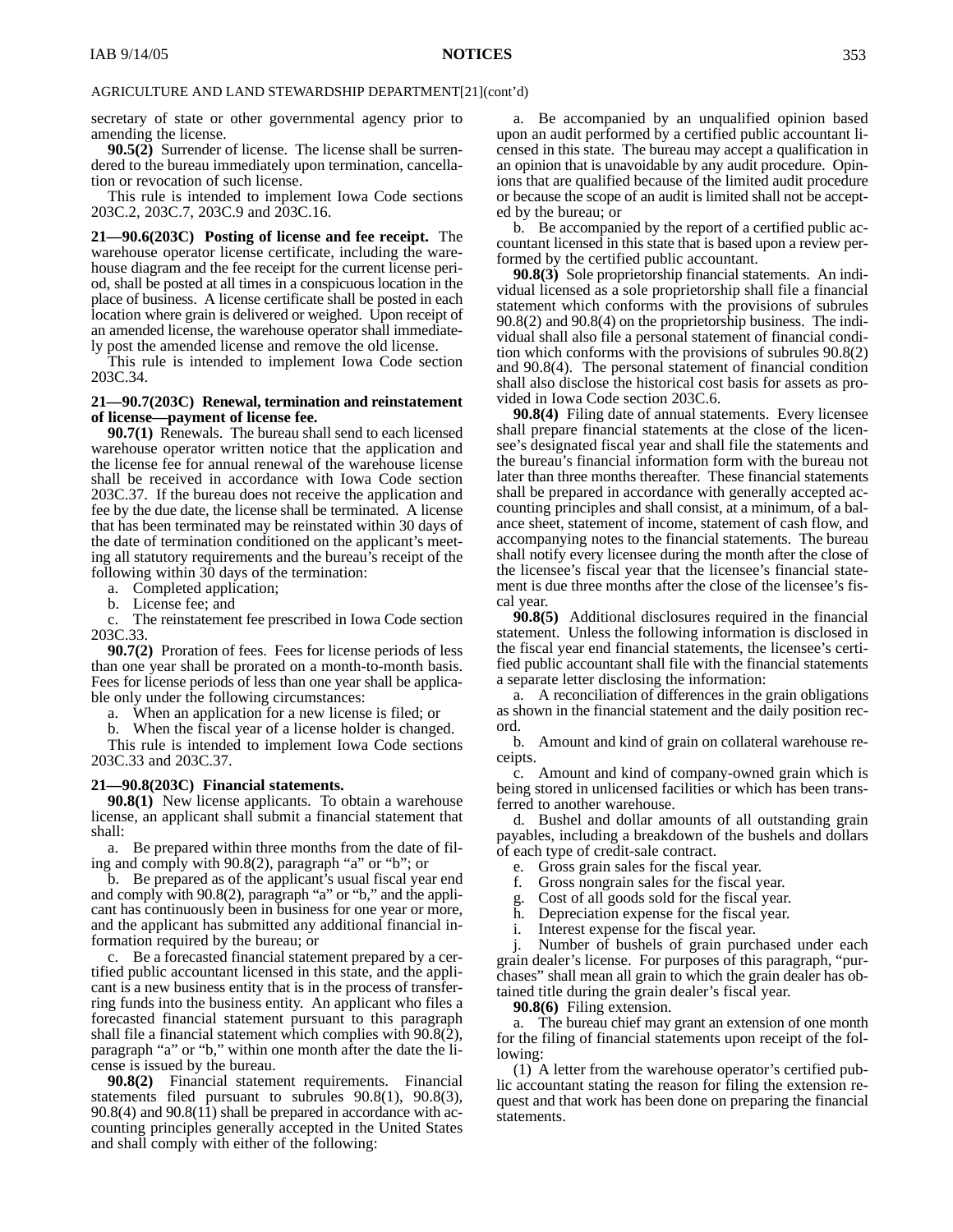(2) An affidavit from the warehouse operator stating that the warehouse operator meets the financial responsibility requirements of Iowa Code section 203C.6, or that the licensee shall file additional bond in an amount to cover any net worth deficiency as provided in Iowa Code section 203C.6, based upon the licensed certified public accountant's best estimate of the licensee's financial position.

b. Warehouse operators who file false affidavits under this rule may be prosecuted under Iowa Code section 203C.36. Subrule  $90.8(6)$  does not apply to the filing of financial statements required under the provisions of subrules 90.8(10), 90.8(11) and 90.8(12).

**90.8(7)** Asset valuation. The licensee may submit to the bureau a written request for asset valuation. The written request shall be accompanied by the appraisal and shall have been prepared by a licensed appraiser in this state and shall list the appraiser's credentials. Before an appraisal will be accepted by the bureau, the licensee shall show a positive net worth. All appraisals are subject to approval by the bureau chief. The bureau chief shall notify the licensee within five working days if the appraisal is unacceptable. Any approved asset valuation may be used in any financial statements prepared by or for the licensee in accordance with 90.8(2).

**90.8(8)** Appraisals. Competent appraisals on file with the bureau shall be valid for use in determining asset value for a maximum period of three years. Thereafter, a new appraisal for asset valuation shall be required and shall be used for a like period of time. In the event the certified public accountant expresses doubt as to the licensee's ability to continue as a going concern, the bureau shall not allow an appraisal to be used to meet net worth requirements. All assets included in the appraisal shall be depreciated by the bureau using the following schedule:

- a. Buildings and attached equipment—15 years.
- b. Rolling stock (trucks)—5 years.
- Equipment—5 years.

**90.8(9)** Assets allowed in meeting financial requirements.

a. Corporations, limited liability companies and partnerships. When the bureau determines the net worth for corporations, limited liability companies and partnerships, related party assets that require financial disclosure per financial accounting standards shall be disallowed. These assets shall be excluded unless the licensee can show the department sufficient documentation to explain why these assets should be allowed.

b. Sole proprietors. When determining the net worth for sole proprietors, related party assets shall be excluded unless the licensee can show the department sufficient documentation to explain why these assets should be included. Only that part of the value of an asset which is subject to execution shall be allowed by the bureau in determining net worth. When a liability associated with an exempt asset (whether the asset is included or not) exceeds the original cost (or fair market value after an appraisal approved by the bureau), such excess shall be shown as a liability with appropriate footnotes to the financial statement. An applicant or a licensed warehouse operator shall complete the bureau's financial information form regarding this matter and submit the form with the financial statements.

**90.8(10)** Net worth deficiency monthly financial statements. Every licensee who has a net worth deficiency and who has filed additional bond shall file monthly financial statements with the bureau by the end of the next month until the net worth meets the requirements of Iowa Code section 203C.6 for a minimum of three consecutive months. These financial statements shall contain a minimum of a balance

sheet and statement of income and shall be prepared in accordance with generally accepted accounting principles.

**90.8(11)** Good cause financial statement. The bureau chief may require a licensee to file a financial statement which complies with  $90.8(2)$ "b" within 45 days of notification by the bureau if one of the following conditions exists:

a. Quantity shortage;

b. Quality shortage;

c. Payment is made by use of a check or electronic funds transfer and a financial institution refuses payment because of insufficient moneys in the licensee's account;

d. Record-keeping violations;

e. Other documented evidence which indicates that the licensee's financial condition has deteriorated since the filing of the licensee's last financial statement; or

f. A high risk of loss to the grain depositors and sellers indemnity fund caused by the possible insolvency of the warehouse operator based on a statistical model provided in Iowa Code section 203C.40.

**90.8(12)** Additional information. The bureau chief may require an applicant or licensee to provide the bureau with any other information reasonably related to the business of a warehouse operator and work papers supporting the financial statements.

**90.8(13)** Penalty for failure to timely supply financial statements. The department may suspend the license of any warehouse operator who fails to provide the required financial statements within the time limits prescribed by these rules.

This rule is intended to implement Iowa Code sections 203C.1, 203C.5, 203C.6 and 203C.7.

**21—90.9(203C) Bonds and irrevocable letters of credit.** Bonds filed with the bureau shall be on forms prescribed by the bureau. Irrevocable letters of credit filed with the bureau shall be on the form prescribed by the bureau. Bonds and irrevocable letters of credit shall be written so as to provide funds to protect depositors having storage in the warehouse as described in the particular license issued to a warehouse operator.

**90.9(1)** Agricultural products other than bulk grain. The amount of bond or irrevocable letter of credit to be filed in connection with the storage of agricultural and farm consumable products other than bulk grain shall be determined in accordance with the provisions of Iowa Code section 203C.13. When the net worth of a licensee is less than that required by Iowa Code section 203C.13, the licensee may increase the bond or file an irrevocable letter of credit with the bureau to cover the net worth deficiency as provided by Iowa Code section 203C.13.

**90.9(2)** Inadequate net worth—storage of bulk grain. When the net worth of a licensee authorized to store bulk grain is less than that required by Iowa Code section 203C.6, the licensee may file a bond or an irrevocable letter of credit with the bureau to cover the net worth deficiency as provided by Iowa Code section 203C.6.

**90.9(3)** Bond or irrevocable letters of credit as department may require. In addition to the minimum amount as provided by Iowa Code section 203C.13 and in addition to an amount to cover the net worth deficiency as provided by Iowa Code section 203C.6, the bureau chief may require a bond or an irrevocable letter of credit to be filed in an amount determined by the department for any of the following reasons:

a. Quality deficiency in stored grain;

b. Quantity deficiency in stored grain;

c. Use of temporary storage facilities or emergency storage by licensee; or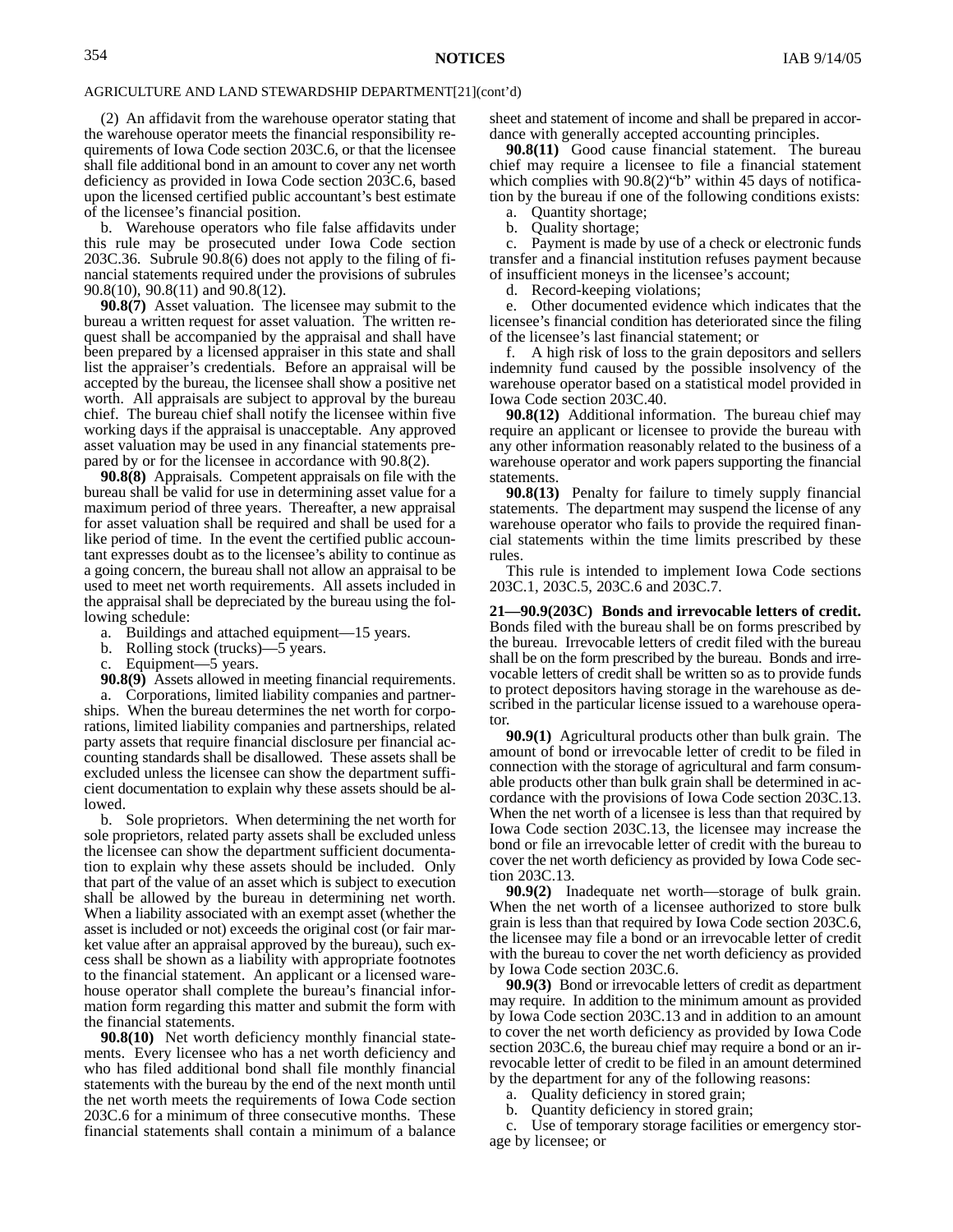d. Documented evidence of the excessive use of lost warehouse receipt release forms by the licensee.

**90.9(4)** Minimum amount of indemnification. The amount of bond, additional bond, or irrevocable letter of credit prescribed under subrule 90.9(1), 90.9(2) or 90.9(3) is the minimum amount that shall be accepted by the bureau. A bond or irrevocable letter of credit in a higher amount may be filed if the warehouse operator deems it advisable in the operation of the warehouse business.

**90.9(5)** Quality and quantity deficiency bonds. Quality and quantity deficiency bonds shall be for a minimum of 45 days.

**90.9(6)** Replacement bond or irrevocable letter of credit. The bureau shall send a written notice and information and forms for filing the required replacement bond or irrevocable letter of credit, unless the bond or irrevocable letter of credit is no longer necessary. If the licensee has not filed a replacement bond or irrevocable letter of credit with the bureau within 60 days of receipt of the notice of cancellation, the department shall automatically suspend the warehouse license and cause the licensed warehouse to be inspected by the bureau. If the department does not receive a replacement bond or irrevocable letter of credit from the licensee within 30 days of the suspension of the license, the department shall automatically revoke the warehouse license and commence an examination of the licensee. When the licensee's failure to file a replacement bond or irrevocable letter of credit causes revocation of the warehouse license, the bureau chief shall give notice of such revocation to each holder of an outstanding warehouse receipt and all persons known to have grain retained in open storage.

**90.9(7)** Cancellation of bond or irrevocable letter of credit. The issuer shall send the cancellation notice to the bureau by certified mail. The notice shall be in accordance with the provisions of the bond or irrevocable letter of credit. The time period for notice of cancellation stated in the bond or irrevocable letter of credit commences on the date when the bureau receives the notice. The bureau shall send written acknowledgment of the cancellation of the bond or irrevocable letter of credit to the issuer and the principal.

This rule is intended to implement Iowa Code sections 203C.6, 203C.11, 203C.12 and 203C.13.

**21—90.10(203C) Insurance.** Each warehouse operator licensed by the department shall keep fully insured, for the current market value, against loss by fire, inherent explosion or windstorm, all agricultural products in storage in the warehouse and all agricultural products which have been deposited temporarily in the warehouse pending storage or for purposes other than storage. This insurance shall be carried in an insurance company or companies authorized to do business in this state and shall be provided by and carried in the name of the warehouse operator. Each policy providing such coverage must have attached thereto an Iowa warehouse endorsement form as prescribed by the department. An insurance policy may include more than one location, and a location may be insured by more than one policy.

**90.10(1)** Certificate of insurance. As evidence that insurance coverage has been provided, the licensee shall file with the department a certificate of insurance form as prescribed by the department.

a. Not more than one policy shall be included on one certificate of insurance.

b. Where one policy provides coverage for two or more licenses or locations and coverage is provided separately at each location, a separate certificate of insurance shall be executed for each license or location shown on the policy. Each certificate shall show the total amount of insurance provided by the policy for the license or locations for which the certificate is provided.

c. Where one policy provides coverage for two or more licenses or locations and coverage is provided on a blanket basis at all locations, one certificate of insurance shall be executed for the policy. The certificate shall show the amount of insurance provided by the policy.

**90.10(2)** Cancellation of insurance. When the department receives notice from an insurance company that the company has canceled the insurance of a licensed warehouse, the department shall automatically suspend the warehouse license if the department does not receive replacement insurance within 75 days of receipt of the notice of cancellation. The department shall cause an inspection of the licensed warehouse immediately at the end of the 75-day period. If replacement insurance is not filed within 10 days following suspension, the department shall automatically revoke the warehouse license. When the department revokes a license, the department shall notify each holder of an outstanding warehouse receipt and all known persons who have grain retained in open storage of the revocation. The department shall further notify each receipt holder and all known persons who have grain retained in open storage that the grain must be removed from the warehouse not later than the thirtieth day following the revocation. The notice shall be sent by ordinary mail to the last-known address of each person having grain in storage.

**90.10(3)** Expiration of insurance. The department shall send the warehouse operator a reminder letter 30 days prior to the effective date of the expiration of the insurance of a licensed warehouse. The department shall automatically suspend the warehouse license if replacement insurance is not received by the department within 15 days before the expiration date. The department shall immediately cause an inspection of the licensed warehouse at the end of the 15-day period. If the licensee does not file replacement insurance within 10 days following suspension, the department shall automatically revoke the warehouse license. When the department revokes a license, the department shall notify each holder of an outstanding warehouse receipt and all known persons who have grain retained in open storage that the license has been revoked. The department shall further notify each receipt holder and all persons who have grain retained in open storage that the grain must be removed from the warehouse not later than the thirtieth day following the revocation. The notice shall be sent by ordinary mail to the lastknown address of each person having grain in storage.

This rule is intended to implement Iowa Code section 203C.15.

## **21—90.11(203C) Notice to the warehouse bureau.**

**90.11(1)** The licensee shall notify the bureau prior to:

a. Change of ownership of a warehouse.

b. Change in name or business address of a warehouse.

c. The use of additional storage facilities which are not covered under the warehouse license.

d. The use of any facility under warehouse license for storage of a product other than that for which it is licensed.

e. The changing of the licensee's fiscal year.

f. Using any bin or facility which has had a structural change.

The ceasing of operations.

**90.11(2)** The licensee shall notify the bureau within 24 hours after the licensee knows or should have known any of the following: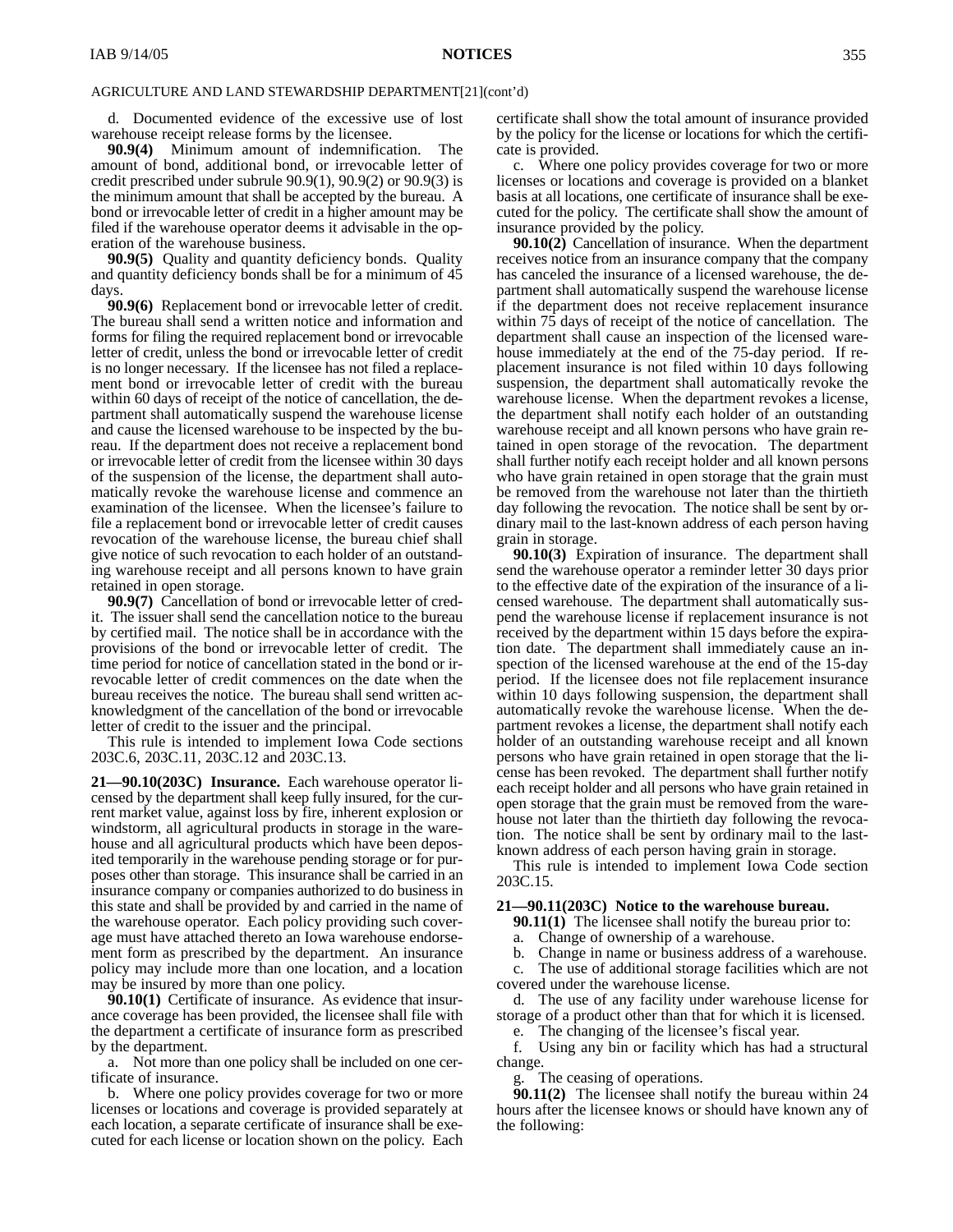a. Loss or damage to stored products or to licensed storage facilities;

b. Licensee's net worth falling below the amount required by Iowa Code section 203C.6 and if the amount of the deficiency is not covered by a net worth deficiency bond as required by Iowa Code section 203C.6; or

c. Any quality or quantity deficiency of grain.

**90.11(3)** The licensee shall notify the bureau within ten days after the licensee knows or should have known any of the following:

a. Termination of a lease on storage facilities, or the leasing of a facility under license to any other person;

b. The death of an individual or any member of a partnership operating a warehouse; or

c. Any change in management.

This rule is intended to implement Iowa Code sections 203C.2, 203C.6, 203C.8 and 203C.9.

**21—90.12(203C) Issuance of warehouse receipts.** A warehouse receipt shall be issued no later than the close of the next business day following demand by the depositor or depositor's agent or, in absence of such demand, the warehouse receipt shall be issued within 12 months from date of deposit in the warehouse, unless the warehouse operator is in possession of a signed and dated statement from the depositor that the depositor does not want a warehouse receipt to be issued. Such waiver shall apply only to grain deposited in the warehouse prior to the date of the waiver.

**90.12(1)** Waiver. The waiver shall contain a minimum of the following information:

- a. Depositor's name.
- b. Depositor's signature.
- c. Date of deposit.
- d. Date of depositor's signature.
- e. Number of bushels.
- f. Type of commodity.

The waiver must be signed within 12 months of the first delivery of the grain under waiver. If a depositor signs a statement that no warehouse receipt need be issued, such grain shall then be deemed as open storage and shall remain a warehouse obligation. A copy of this statement shall be maintained in the warehouse operator's records. The original (white) warehouse receipt shall be given to the depositor upon demand. The depositor's copy (green) shall be given to the depositor upon issuance of the warehouse receipt. The warehouse operator's copy (yellow) shall be maintained by the warehouse operator in a separate file in numerical order while the warehouse receipt is outstanding.

**90.12(2)** Unpriced grain deemed held for storage after 30 days. Any grain received at any warehouse for which the actual sale price is not fixed and documented on the warehouse operator's records or for which payment is not made on the thirtieth day shall be construed to be grain held for storage within the meaning of Iowa Code chapter 203C. The 30-day provision is applicable only when there has been no commitment for storage by the depositor or the warehouse operator fails to have a policy posted in a conspicuous location in the place of business. Grain shall be considered as storage in less than 30 days if the receiving warehouse operator has a policy specifying when such grain shall be considered as storage. Such policy shall be posted at all times in a conspicuous location in the place of business. Warehouse receipts shall be issued in accordance with the provisions of Iowa Code section 203C.18. Grain held in storage after the thirtieth day or after the time period less than 30 days in accordance with the warehouse operator's posted policy for which warehouse receipts have not been issued shall be considered as open storage. The warehouse operator's tariff charges shall apply to open storage from date of deposit. Open storage shall be considered as a storage obligation.

**90.12(3)** Information on warehouse receipts. Not more than one product, or grade, or value of product shall be shown on a warehouse receipt. All grade factors pertinent to determining grade shall be shown on warehouse receipts issued for bulk grain, and any other information pertinent to the product, stored under warehouse receipt, should clearly be stated under the heading "Remarks." The warehouse operator, in the inspection of the grain upon delivery, shall perform a sufficient amount of sampling of the grain to ensure a representative application of the grade factors to the grain. All warehouse receipts issued shall designate the person to whom the receipt is issued and whether it is issued negotiable or nonnegotiable.

a. All warehouse receipts shall be issued on an accurate and complete basis. All applicable areas shall be filled in. Any of the following errors shall be cause to cancel and reissue the warehouse receipt:

(1) Illegible changes or appearance of change in overall amount;

(2) Change in the type of grain; or

(3) Changing the warehouse receipt from negotiable to nonnegotiable or vice versa.

b. Any alterations not directly prohibited shall be made by strike-through and replacement. No correction material shall be used. The person making the change shall initial and date the change. All copies shall be altered identically.

**90.12(4)** Restrictions on the issuance of collateral warehouse receipts. Collateral receipts cannot be issued for grain represented by credit-sale contract except for the percentage of bushels paid for through advances to sellers on grain purchased by credit-sale contract. The amount and percentage of advances shall be shown on the face of the credit-sale contract or on a listing which identifies the contracts and the amount of the advances.

This rule is intended to implement Iowa Code sections 203C.17 and 203C.18.

**21—90.13(203C) Cancellation of warehouse receipts.** Upon delivery of the product represented by a warehouse receipt, the original receipt shall be marked "canceled," signed or initialed, and dated upon the face thereof by the warehouse operator or an authorized agent. The warehouse operator shall then retain possession of the warehouse receipt in a separate numerical order of receipts canceled by the licensee but not yet marked with the warehouse bureau's stamp and shall present the receipt to be canceled with the department's stamp at the time of any inspection or examination of the warehouse records. Cancellation shall mean that the obligation is removed from the bureau's records. The warehouse operator shall, upon request of the bureau, forward any such warehouse receipts to the bureau's office to be canceled with the department's stamp. Before the bureau stamps the receipt "canceled" with the department's stamp, any negotiable receipts which have been used as collateral by the licensee shall have the lender's release date and signature on the reverse side indicating when the receipt was released.

**90.13(1)** Partial delivery of negotiable warehouse receipted commodity. If only a portion of the product represented by a negotiable warehouse receipt is delivered, such warehouse receipt shall be signed or initialed, dated and marked "canceled" by the warehouse operator or an authorized agent upon the face thereof. A new (or replacement) warehouse receipt shall be issued covering the balance of the product remaining in storage the same day as the original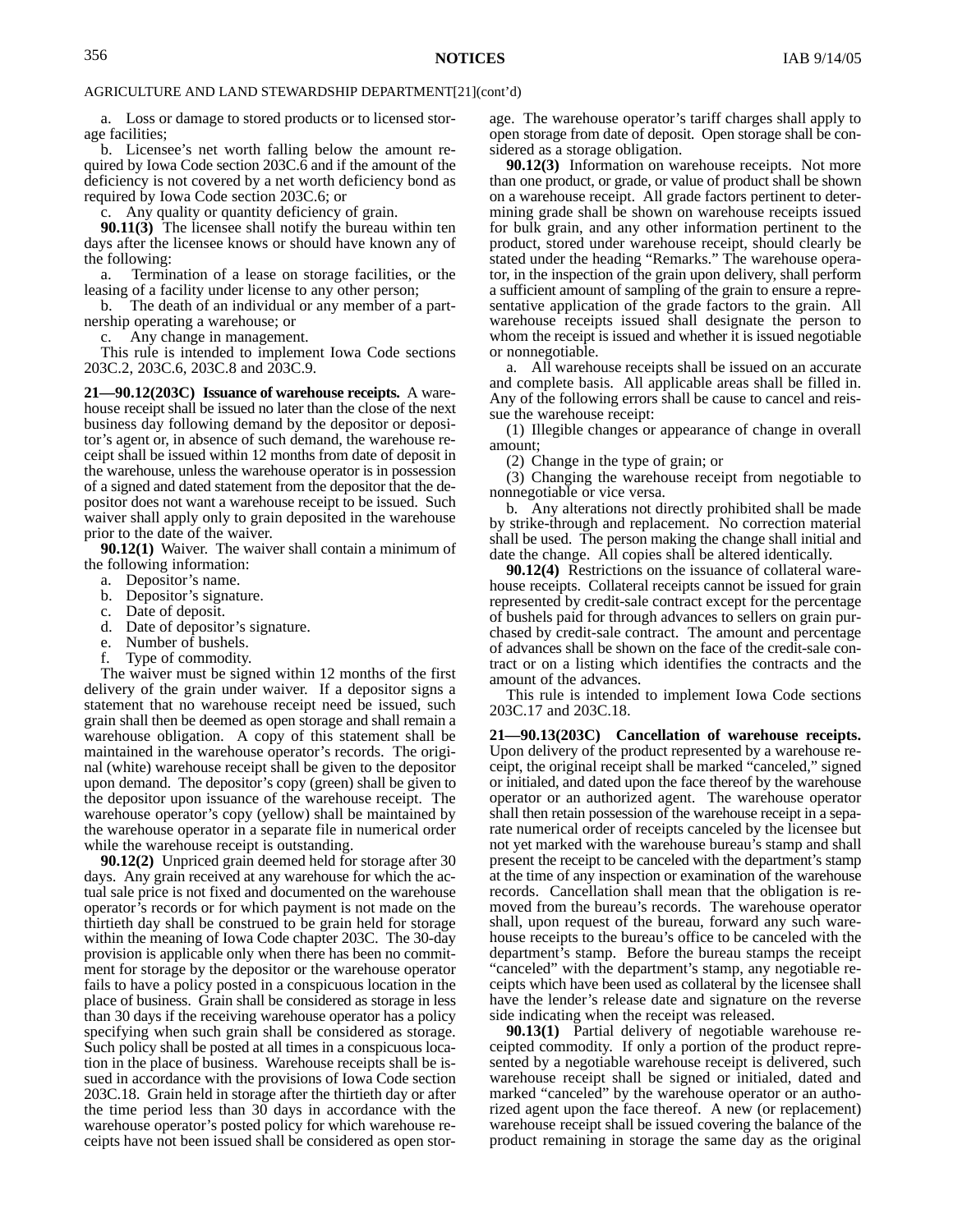warehouse receipt is canceled. This replacement warehouse receipt, in the space provided under "Remarks," shall be marked "Balance of warehouse receipt No. \_\_\_\_," and the canceled warehouse receipt number shall be inserted in that space.

**90.13(2)** Voided warehouse receipts. Original warehouse receipts voided on the day of issuance by the warehouse operator for any reason shall be so marked, signed or initialed, and dated and held to be stamped with the department's cancellation stamp in the same manner as any other warehouse receipt.

**90.13(3)** Warehouse receipt cancellation procedure.

a. The warehouse operator shall have the original warehouse receipt in possession.

b. The warehouse operator shall mark the face of the warehouse receipt "canceled," sign or initial and date it.

c. The purchase of grain from a warehouse receipt shall be recorded on a document that is numbered at the time of printing and that contains the following information:

(1) Seller's name;

(2) Warehouse receipt number;

(3) Number of bushels;

(4) Price;

(5) Items deducted from gross proceeds;

(6) Net value; and

(7) Check number, invoice reference, or credit-sale contract reference number.

One copy of the document shall be maintained by the licensee for inspection, and one copy shall be given to the seller.

**90.13(4)** Surrender of warehouse receipts on cancellation, termination, suspension, or revocation of license. When a warehouse license is canceled, terminated, suspended or revoked, all unused warehouse receipts under such license shall be surrendered to the bureau.

The bureau shall notify the warehouse operator that all outstanding warehouse receipts shall be returned to the bureau's office no later than 120 days from the date of cancellation, termination, or revocation of the license.

**90.13(5)** Purchase or return of grain, replacement receipt issued, or cancellation of outstanding receipts, upon cancellation, termination, or revocation of warehouse license. When a warehouse license is canceled, terminated, or revoked, all stored grain shall be either purchased and payment made, or returned within 30 days to the holders of warehouse receipts or unpriced scale tickets, except when the warehouse is continuing operation under new ownership or when storage obligations are assumed by another licensee. Upon completion of delivery to the receipt holder or the reissuance of the receipt under a new license, the warehouse operator shall immediately mark "canceled," sign or initial and date such receipt on the face of the original copy, and forward such receipt to the bureau's office to be stamped with the department's cancellation stamp. When the storage obligations are assumed by a new licensee from a warehouse whose license has been canceled, terminated, or revoked, replacement warehouse receipts shall be issued.

**90.13(6)** Delivery conditioned upon return of outstanding warehouse receipt. No product represented by an outstanding warehouse receipt shall be delivered until the original outstanding warehouse receipt is returned to the warehouse operator. The receipt shall be held by the warehouse operator as an open warehouse receipt until the delivery is completed. If periodic partial delivery is made against a nonnegotiable warehouse receipt, the delivery shall be documented on the back of the original warehouse receipt or other method of

documentation approved by the bureau showing the net balance in store. Original nonnegotiable warehouse receipts may be maintained in alphabetical or numerical order. If partial delivery is made against a negotiable warehouse receipt, the warehouse receipt shall be canceled and a replacement warehouse receipt issued for the balance in store.

**90.13(7)** Cancellation of warehouse receipt conditioned on removal from storage, purchase and payment, reissuance of receipt, or execution of a credit-sale contract. No warehouse receipt shall be canceled by the warehouse operator unless:

a. The product represented by the receipt has been removed from storage;

b. The product has been purchased and payment made; c. A replacement receipt is issued at the time the receipt is canceled; or

d. The product represented by the receipt is purchased and a credit-sale contract is properly executed.

This rule is intended to implement Iowa Code sections 203C.16, 203C.17, 203C.18, 203C.34 and 203C.35.

**21—90.14(203C) Lost or destroyed receipt.** If a warehouse receipt is lost or destroyed, three methods shall be used in canceling the receipt. The following procedures shall be adhered to:

**90.14(1)** Depositor's lost warehouse receipt release. If the depositor or warehouse receipt holder has lost the receipt and is either selling all of the grain to the warehouse operator or removing all of the grain from storage, a Lost Warehouse Receipt Release shall be used. The release shall be completed in duplicate and signed by the receipt holder and shall be notarized. Both copies shall be retained in the warehouse records in lieu of the original copy of the receipt, which shall be given to the bureau at the time of an examination.

**90.14(2)** Bond for issuance of duplicate receipts. If the depositor has lost a warehouse receipt and needs a duplicate warehouse receipt, the depositor shall obtain a bond made in favor of the warehouse operator in accordance with the provisions of Iowa Code section 554.7601 (Uniform Commercial Code). This bond shall be in the amount of at least double the market value of the commodity at the time of posting the bond. A copy of the bond shall also be filed with the bureau. Upon issuance of a duplicate receipt, it shall be marked "Duplicate of lost warehouse receipt No. \_\_\_\_," in the space provided under "Remarks," and the lost receipt number shall be inserted in that space. The bond shall be in the warehouse operator's possession prior to the issuance of a duplicate receipt.

**90.14(3)** Licensee's lost warehouse receipt affidavit. If a warehouse receipt has been lost or destroyed by the warehouse operator, the warehouse operator shall prepare an affidavit in duplicate, signed before a notary public, stating that the warehouse receipt was lost or destroyed on or about (date). The affidavit shall also state that after a diligent search was made, the warehouse receipt cannot be found and that no obligation is due any person under that warehouse receipt. The affidavit shall further state that if the lost receipt is found, it shall be forwarded immediately to the bureau for cancellation. If a depositor's name is on record under the warehouse receipt, the bureau may require that the warehouse operator also obtain a written statement from the depositor that confirms that the depositor has been paid for the grain or the depositor has received the grain back and that the depositor has no further claim against said receipt. The affidavits shall be held in lieu of the original copy of the warehouse receipt. The original copy shall be given to the bureau at the time of an examination.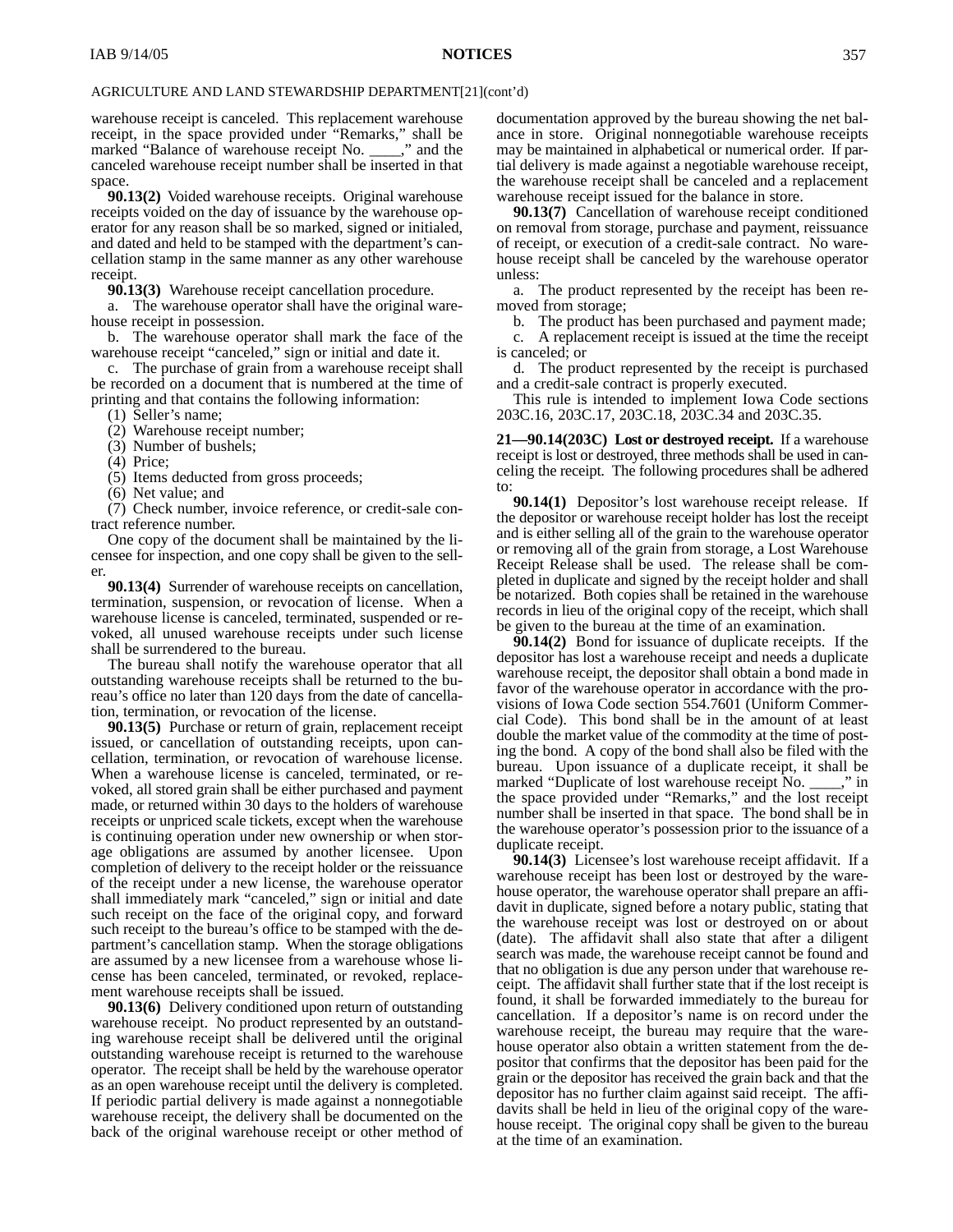This rule is intended to implement Iowa Code section 203C.19.

**21—90.15(203C) Form of warehouse receipt.** Warehouse receipt forms shall be 8.25 inches wide by 7 inches long and shall be printed in not less than triplicate. The original receipt shall be white, and the weight of the paper shall not be less than 20-pound base; the warehouse operator's copy shall be yellow and the weight of the paper shall not be less than 16-pound base; and the owner's copy shall be green and the weight of the paper shall not be less than 16-pound base. Receipts issued for bulk grain and receipts issued for agricultural products other than bulk grain shall be in a form prescribed by the department. The bureau shall have control over the printing of warehouse receipts.

This rule is intended to implement Iowa Code sections 203C.2 and 203C.18.

**21—90.16(203C) Tariffs.** Each warehouse operator, at the time of making application for a warehouse operator license, shall file a tariff with the bureau. The tariff shall be on a form prescribed by the bureau and furnished to the applicant upon request. The tariff shall contain rates to be charged for storage, receiving, and loadout of stored products. After being properly numbered and dated by the bureau, the tariff shall be returned to the licensee for posting in a conspicuous location. A copy of the tariff shall be posted in each location where grain is weighed and delivered.

**90.16(1)** Application of tariff. The tariff rates applicable to stored products shall be those as contained in the tariff on file with the bureau at the time the product is received for storage. The tariff rates shall be applicable on an annual basis from date of deposit. If a tariff is amended, the charges shall be applied in accordance with subrule 90.16(3). Tariff charges shall cease upon cancellation, termination, or revocation of a warehouse license. Tariff charges shall continue in accordance with the rates as filed by the successor warehouse operator. In the determination of the applicable rates to be applied under the successor warehouse operator's tariff, the date of deposit under the new tariff shall be the actual date of deposit. No charges shall apply to grain held for less than 30 days and for which no warehouse receipt has been issued unless the warehouse operator has a posted policy which provides for a shorter time period.

**90.16(2)** Supplemental tariff. The warehouse operator may file with the bureau a supplemental tariff that sets tariff rates for grain meeting special descriptive standards or characteristics. The supplemental tariff shall include the special descriptive standards or characteristics and the rates that will apply to grain meeting those standards or characteristics. The supplemental tariff shall be posted next to the regular warehouse tariff.

**90.16(3)** Amending tariff. The warehouse operator may amend a tariff by filing a new tariff with the bureau, including all supplemental tariffs. The amended tariff shall contain rates as specified by the warehouse operator. The previous tariff shall be posted and continue to apply on all products that are received prior to the effective date of the amended tariff until the anniversary date of deposit unless the new tariff is lower, in which case the amended tariff shall become effective immediately. The amended tariff shall apply to any products received after the effective date of the amendment. The amended tariff shall apply to any products stored under the previous tariff on the anniversary date of the storage period. The effective date of the amended tariff will be the date on which the tariff is received by the bureau or a specified later date.

**90.16(4)** Documentation of tariff charges. Documents on which storage is billed, including bushels and type of commodity, must contain a reference to each warehouse receipt or storage document.

This rule is intended to implement Iowa Code sections 203C.2, 203C.7, 203C.27 and 203C.28.

**21—90.17(203C) Records.** A warehouse operator shall maintain complete and sufficient records to show all deposits, purchases, sales, storage obligations and loadouts of the warehouse.

**90.17(1)** Maintaining warehouse receipts. Unused warehouse receipts shall be maintained in numerical order. The warehouse operator's copy (yellow) of outstanding warehouse receipts and the original copy (white) of warehouse receipts canceled since the previous examination shall be maintained in separate numerical sequences.

**90.17(2)** Daily position record. The daily position record shall summarize one month's activity in a format approved by the bureau. The daily position record shall indicate at least the increases and decreases and ending balances on a daily basis for total stocks, open storage, warehousereceipted, unpaid company-owned, and paid companyowned, and shall indicated the ending balance of total company-owned. The daily position record shall reflect the obligations in the appropriate columns. A separate daily position record shall be maintained:

a. For each kind and class of grain; and

b. For each type of commodity that is identity preserved in licensed facilities.

All daily entries to the daily position record shall reflect transactions made through that day's close of business unless another time of day is elected by the licensee and applied by the licensee on a consistent basis.

**90.17(3)** Scale tickets. Unless the warehouse operator utilizes a computer system which sequentially numbers and prints scale weight tickets, every warehouse operator shall have prenumbered scale tickets.

Every scale ticket shall show, at a minimum, the following:

a. The warehouse operator's name and location where the grain was delivered;

b. Date;

- c. Depositor's name;
- d. Gross weight, tare weight, and delivered weight;

e. Type of product or commodity; and<br>f An indication of whether product or

An indication of whether product or commodity is being received or loaded out.

A copy of each ticket shall be maintained in numerical order by the warehouse operator as part of the records, unless the warehouse operator uses a computer system which sequentially numbers and prints scale tickets and the scale ticket information can be retrieved and reprinted by the computer system. Such systems must be approved in writing by the warehouse bureau. A scale ticket printed at the time of weighing shall be the document of record. All copies of reprinted scale tickets shall be marked "duplicate." All scale ticket forms in the possession of a warehouse operator shall have been permanently and consecutively numbered at the time of printing. The licensee shall be responsible for providing a list of all scale tickets used at each location.

**90.17(4)** Settlement sheets. Unless the warehouse operator utilizes a computer system which sequentially numbers and prints settlement sheets as generated, every warehouse operator shall have prenumbered settlement sheets. All settlement sheets shall show, at a minimum, the following: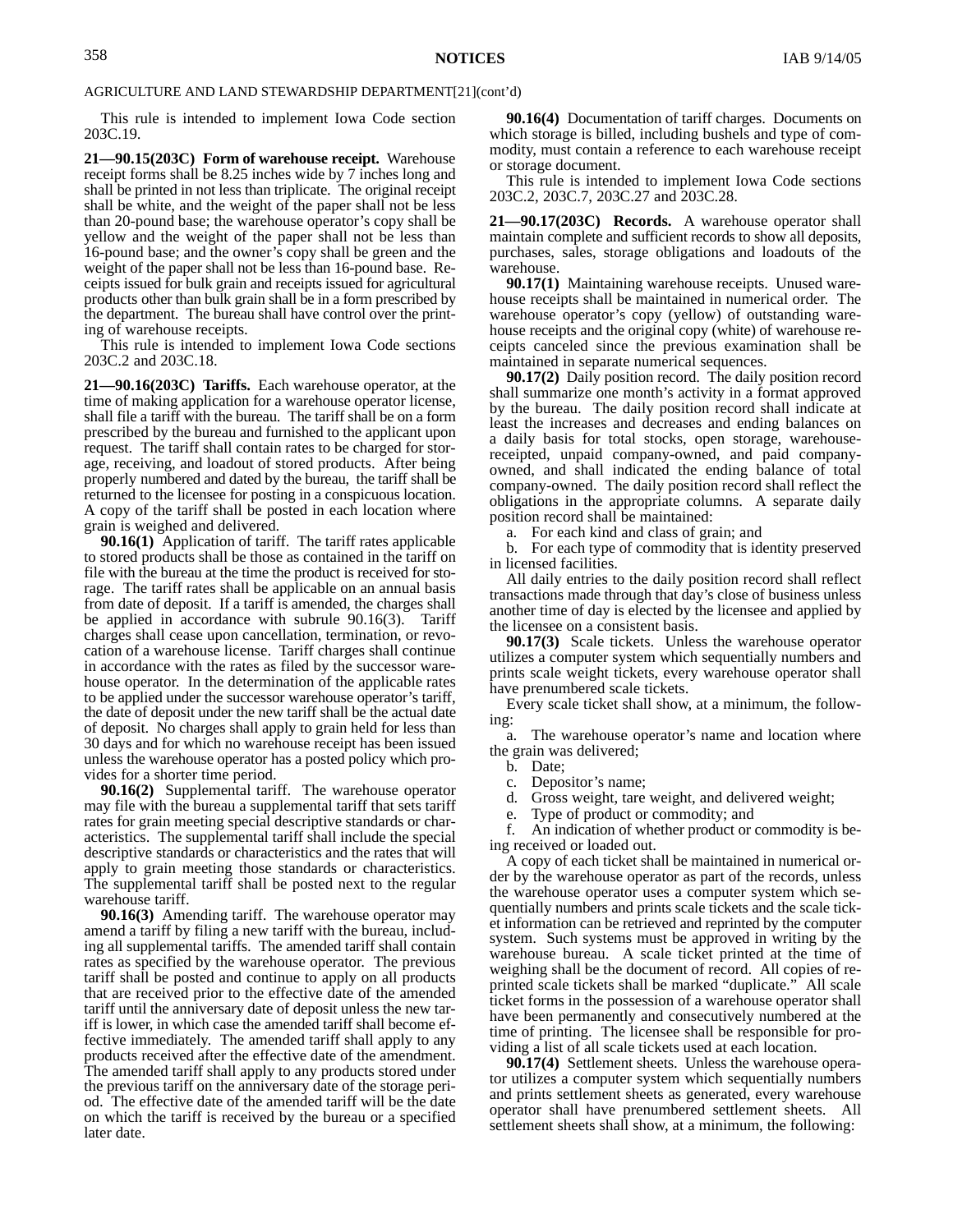a. The warehouse operator's name and location;

b. The seller's name and address;

- c. Date(s) of deliveries;
- d. Scale ticket numbers;
- e. Amount, kind and grade factors of the grain; and
- f. Method of settlement:

(1) If priced, the price per bushel, the quantity of grain priced and the date of pricing.

(2) If paid for, the date, price per bushel, the quantity of grain paid for, the amount of payment and check number or electronic funds transfer number.

(3) If credit-sale contract, the contract type, date and number and the quantity of grain transferred to the contract.

(4) If warehouse receipt, the receipt number, date of issuance and quantity of grain transferred to the receipt.

(5) If removed from the warehouse, the delivery document numbers, dates and amounts of the shipments.

Copies of all settlement sheets shall be maintained in numerical or alphabetical order by the warehouse operator as part of the records, unless the warehouse operator uses a computer system approved in writing by the bureau which sequentially numbers and prints settlement sheets and the settlement sheets can be retrieved on and reprinted by the computer system. A copy of the settlement sheet shall be given to the depositor upon demand, upon the issuance of a credit-sale contract, upon the issuance of a warehouse receipt or upon the completion of returning the commodity to the depositor. Any settlement sheet used in the pricing of grain for the purpose of sale to the warehouse operator shall have the price shown on all copies of such settlement sheet. Deliveries and settlement transactions shall be posted to the settlement sheet on a daily basis unless a computer system utilized can generate a scale ticket summary sheet for each depositor.

**90.17(5)** Multiple locations. If the licensee operates multiple locations under one license, the branch locations may maintain a separate series of the following documents:

- a. Scale tickets;
- b. Settlement sheets;
- c. Credit-sale contracts;
- d. Warehouse receipts; and
- e. Checks.

However, upon issuance, the warehouse operator's copy (yellow) of all warehouse receipts and a copy of each creditsale contract shall be returned to the main location.

**90.17(6)** Inspection. For the purpose of inspection, the hours of 8 a.m. to 5 p.m., except Saturday, Sunday and holidays, shall be considered as ordinary business hours. All financial records, grain records and payment records shall be available for inspection by the bureau during ordinary business hours and any other time specified by the bureau in writing. All records shall be made available within the state of Iowa upon request.

**90.17(7)** Retention of records. All records shall be kept for a period of not less than six years. Such records shall be kept for the stated time period even if a license has been canceled, terminated or revoked.

**90.17(8)** Grade factors on scale tickets. All grade factors for determining the quality and grade of grain in accordance with the Official United States Standards for Grain shall be documented on scale tickets or supplemental records at time of deposit.

This rule is intended to implement Iowa Code sections 203C.2, 203C.17, and 203C.35.

#### **21—90.18(203C) Adjustment of records.**

**90.18(1)** Adjustment of records for operational shrink. A consistent operational shrink shall be taken on grain handled and documented on a monthly basis in the warehouse records. An operational shrink is not required to be taken when there has been no movement of a particular kind of grain.

**90.18(2)** Other record adjustments. Any reduction of record obligation shall be justified. Any increase in adjustments of record obligation shall be made only upon department approval or request. An upward adjustment may be made to the records at any time that a total weigh-up for a particular kind of grain is made and all records of the weigh-up have been maintained for verification. The licensee may make upward adjustments for rail and barge shipments based upon actual unloaded weights when the origin weights were estimated. Outbound truck shipments must be weighed on the licensee's scale if one is available. If the outbound shipment cannot be weighed in a single draft, the licensee may adjust the record to reflect the unloaded weights. A warehouse operator may voluntarily adjust the records at the time of examination when the measured inventory exceeds the record obligation in an amount in excess of 1½ percent. All adjustments shall be readily identifiable in the daily position record. Unless the delivered weight is adjusted for and reflects dry bushels, all adjustments for moisture shall be shown in the adjustment column. A computer-generated scale ticket listing that shows gross weights and net weights will satisfy the requirements of this rule.

This rule is intended to implement Iowa Code sections 203C.2 and 203C.35.

**21—90.19(203C) Shrinkage due to moisture.** A person who, in connection with the receipt of grain for storage, processing, or sale, adjusts the scale weight of the grain to compensate for the moisture content of the grain; or to compensate for losses to be incurred during the handling, processing, or storage of grain shall do so in accordance with provisions of Iowa Code section 203C.25.

This rule is intended to implement Iowa Code section 203C.25.

**21—90.20(203C) Monthly grain statements.** A grain statement shall be prepared at the close of business at the end of each calendar month and filed with the bureau by the tenth of the following month. This grain statement shall be on a form prescribed by the bureau, which shall be furnished to the warehouse operator upon request. A grain statement shall be filed for each calendar month regardless of whether or not the warehouse operator has products in storage.

This rule is intended to implement Iowa Code section 203C.2.

**21—90.21(203C) Grain stored in another warehouse.** Upon approval of the bureau, a warehouse operator may store grain in another licensed warehouse located in the state of Iowa.

**90.21(1)** Notice and licensing. Upon receipt of a written request from a warehouse operator to store a specified amount of grain in another warehouse and confirmation of compliance with Iowa Code section 203C.6, the bureau shall issue an amended license to the warehouse operator. The amended license shall show the number of bushels which the warehouse operator is authorized to store in another warehouse. The warehouse operator shall not store grain in another warehouse prior to the issuance of the amended warehouse license.

**90.21(2)** Net worth requirement. The number of bushels of grain to be stored in another warehouse shall be added to the warehouse operator's gross capacity. The warehouse operator must have sufficient net worth to cover the gross capacity or provide a deficiency bond or irrevocable letter of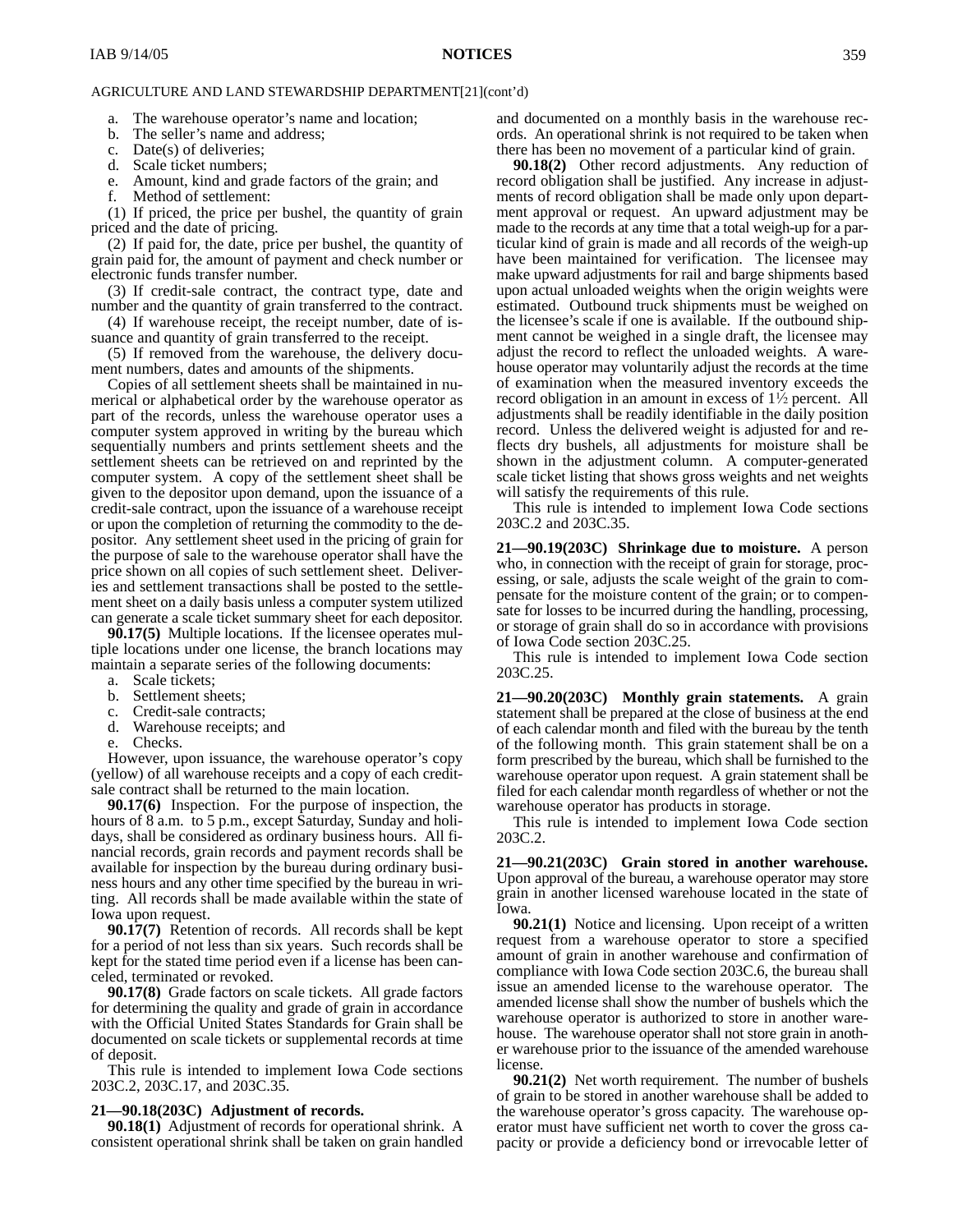credit as provided for in Iowa Code section 203C.6. The net worth requirements of Iowa Code section 203C.6 shall not apply to transfers of grain between warehouses licensed by the same entity.

**90.21(3)** Trust warehouse receipts. A warehouse operator who stores grain in another warehouse shall obtain a nonnegotiable warehouse receipt for the grain stored. The receipt shall clearly show the following notation: "Held in Trust for the Depositors of (name of original receiving warehouse)". The warehouse receipt shall be on an official form as specified in 90.15(203C) or on an official United States Department of Agriculture authorized bonded warehouse receipt as provided for in the United States Warehouse Act.

**90.21(4)** Record keeping—daily position record. Grain stored in another warehouse under the provisions of this rule shall be reflected in the total stocks section and the appropriate obligations section of the warehouse operator's daily position record.

**90.21(5)** Record keeping—shipment records. Grain shipped to another warehouse operator under the provisions of this rule shall be documented on scale tickets. The warehouse operator shall either clearly indicate "forwarded grain" on the scale ticket or maintain a supplementary record of such shipments. The warehouse operator shall at all times maintain a record of the amount of grain stored in another elevator.

**90.21(6)** Monthly grain statement requirement. On the monthly statements filed pursuant to rule 90.20(203C), a warehouse operator shall disclose the amount of each type of grain stored in another warehouse.

This rule is intended to implement Iowa Code sections 203C.2 and 203C.39.

**21—90.22(203C) Warehouse operator's obligation and storage.** A warehouse operator shall at all times maintain sufficient quality and quantity of stored products in the warehouse to cover the obligations as examination of the records shall indicate. If, at the time of an examination, a shortage is determined, a warehouse operator shall purchase and make actual payment in the manner approved by the bureau for a sufficient quantity and quality of the commodity to fully cover the shortage by the end of the second business day after notice by the bureau, excluding weekends or holidays, unless the bureau chief receives within the same time period a confirmation from a surety company or financial institution for 100 percent bonding of the deficiency. Any shortage secured by 100 percent bonding within the allotted time period shall be covered in full within 30 days from the discovery of the shortage. A warehouse operator who does not have a sufficient quantity or quality of grain to satisfy the warehouse operator's obligation based on an examination by the department shall not purchase grain by credit-sale contract to correct the shortage of grain. The department may suspend the license of any licensee who has a shortage and who is unable to satisfy the above requirements of this rule.

This rule is intended to implement Iowa Code sections 203C.1 and 203C.17.

**21—90.23(203C) Storing of products.** Bulk grain in storage shall be stored in such a manner that the amount of grain in the storage facility can be readily determined. The warehouse operator may be required to level the grain before completion of the examination if the amount of bulk grain in a storage facility cannot be readily measured by the examiner. A product other than bulk grain shall be stored in such a manner that it can be readily inspected and the amount and kind thereof determined. The maintenance, conditioning, care, or surveillance shall be given to stored products as is required to maintain the quality, grade, and safe storage of the products. Nothing shall be placed or stored in a licensed facility that will in any way contaminate the stored products or cause any degrading of grade or value. Storage facilities shall not be overfilled. There shall be sufficient overhead airspace to provide adequate ventilation and to allow the examiner to readily determine the quality and quantity of the grain. The bureau chief may require the installation of overhead ventilation fans in facilities when in the bureau chief's judgment such fans are needed to preserve the quality of stored products. The bureau chief may require the installation of aeration equipment in storage facilities when it is deemed necessary to preserve the quality of stored products.

**90.23(1)** Storage of contaminating products or more than one type of agricultural product. Facilities may be licensed for both bulk grain and agricultural products other than bulk grain; however, if products of a contaminating nature are stored in the facility, the facility shall be removed from the license for any other agricultural products. If more than one type of an agricultural product is being stored in a facility, proper measures shall be implemented to keep such products from intermingling.

**90.23(2)** Stored products in licensed facilities. All stored products shall be maintained in licensed facilities.

This rule is intended to implement Iowa Code sections 203C.2, 203C.8 and 203C.16.

**21—90.24(203C) Facilities.** No facility shall be considered suitable for the storage of bulk grain unless the warehouse has the necessary equipment such as: grain leg, portable augers or vacuvators for handling, receiving, and loading out of grain.

**90.24(1)** No connection between facilities. No unlicensed facility shall be connected to a licensed facility unless prior approval is obtained from the bureau.

**90.24(2)** Scale required. All licensees shall have an approved scale for inbound deliveries made by depositors.

This rule is intended to implement Iowa Code sections 203C.2 and 203C.8.

**21—90.25(203C) Maintenance of storage facilities.** All licensed storage facilities shall be maintained in such manner as to be suitable for the proper and safe storage of the particular product or products to be stored therein. Safe and adequate means of ingress and egress to the various storage units and grounds of the warehouse complex shall be provided and maintained by the warehouse operator. Sufficient louvers, outlets, overhead ventilation fans, aeration ducts and fans or any combination of these shall be maintained in each storage facility to prevent deterioration or spoilage and to maintain proper and safe storage of stored products.

**90.25(1)** Inspection safety specifications for ladders and lifts on storage units. Storage units having entrances over 20 feet to a maximum of 100 feet above floor level shall be equipped with a fixed ladder, an attached circular or spiral stairway, an alternating tower-type stairway or a safe and adequate lift. Storage units having entrances in excess of 100 feet above floor level shall be equipped with an adequate electric lift. Catwalks or walkways between storage units may be provided in lieu of ladders or lifts between facilities. Rungs on fixed ladders shall be spaced not to exceed 1-foot centers, and there shall be sufficient space between ladder rung and face of the structure to permit a safe foothold. Any structure required to have a fixed ladder shall have an approved safety cage which shall commence not less than 7 feet or more than 8 feet from ground level. Landing plat-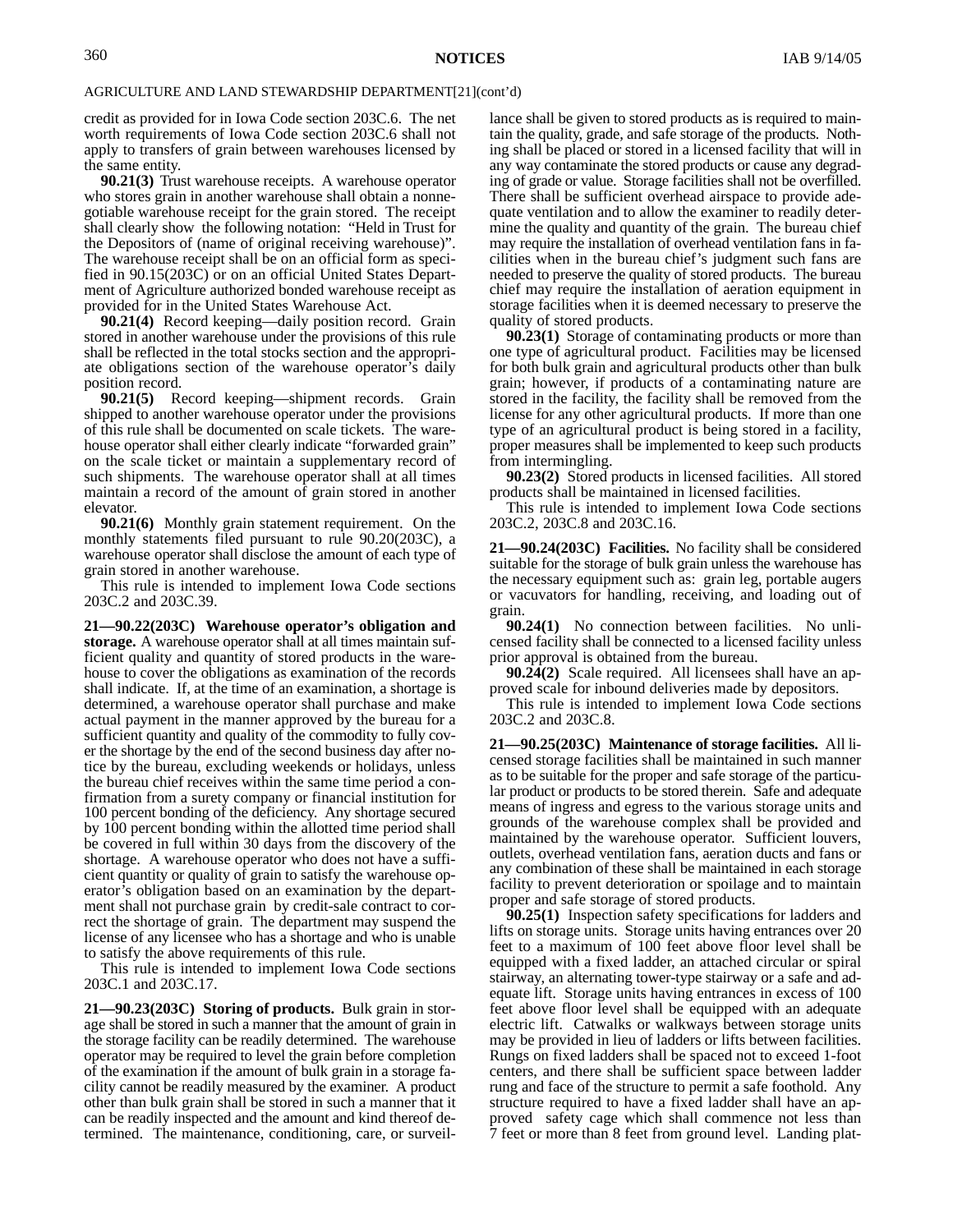forms shall be provided for each 30 feet of fixed ladder or fraction thereof for ladders constructed after December 31, 2005. Landing platforms shall be provided for each offset of fixed ladder sections regardless of the length of the ladder sections. Any facilities with a safety cable and belt hookup that were approved for licensing prior to September 1, 1992, shall continue to be approved provided they are maintained in a safe working order. Any facilities with a fixed ladder more than 20 feet in length, but not more than 24 feet in length, that were approved for licensing prior to December 31, 2005, shall continue to be approved provided they are maintained in a safe condition.

**90.25(2)** Catwalks, walkways, landing platforms and stairs. Catwalks, walkways and landing platforms shall be equipped with a top rail 42 inches from the floor and a middle rail. Catwalks, walkways and landing platforms constructed after September 1, 1992, must also be equipped with toeboards which are at least 4 inches in height and which are not more than  $\frac{1}{4}$  inch from the floor. Stairways shall be equipped with handles which are not more than 34 inches nor less than 30 inches in height and of similar construction as catwalk or walkway rails. Catwalks, walkways, landing platforms, stairways, lifts and ladders shall be kept clean and free of grain and other matter which might endanger the safety of persons using them. Guardrails shall be placed around the entrance to any storage facility exceeding 30 feet above the floor, or around a landing platform below such entrance to a facility. At no time shall electrical lines be anchored on or within reach of a ladder or safety cage unless enclosed in conduit. All electrical lines in proximity of the inspection ladder, stairway, walkway or lift shall be enclosed in conduit.

**90.25(3)** Removal of facilities from warehouse license. Any storage facility which fails to meet the requirements of this rule shall be called to the attention of the warehouse operator. Failure of the warehouse operator to place the facility in a suitable condition within a reasonable length of time shall result in the elimination of the facility from coverage under the warehouse operator license in accordance with the provisions of Iowa Code section 203C.8. However, if in the bureau's judgment any facility is unsafe to gain ingress and egress at the time of an examination, the products stored in the facility may not be included in the inventory. Any facility which has deteriorated to the extent that it is unsuitable for storage shall be immediately removed from the warehouse license in accordance with the provisions of Iowa Code section 203C.8, until such time that the facility shall meet the requirements of this rule and has been reinspected.

This rule is intended to implement Iowa Code sections 203C.2 and 203C.8.

**21—90.26(203C) Temporary grain storage facilities.** A temporary grain storage facility may, in the discretion of the department, be approved and licensed on the following bases:

**90.26(1)** License period. A license for a temporary storage facility may be issued at any time but shall be effective for the storage of grain only from August 1 to May 1 of the following year. A temporary storage facility license shall terminate each May 1 unless the licensee requests and obtains an extension in accordance with subrule 90.26(2).

**90.26(2)** Extensions. An extensions of 90 days may be granted if all of the following requirements are satisfied:

a. The licensee has requested an original extension or an additional extension no later than 45 days prior to the expiration of the licensing period or extension then in effect.

b. The bureau has completed an examination of the licensee's temporary storage facility.

c. The licensee has paid the bureau for the cost of the examination of its temporary storage facility. The payment shall include the labor costs, the equipment cost, the sampling cost and any additional costs incurred by the bureau in examining a licensee's temporary storage facilities. Payment shall be made and received by the bureau before any extension may be granted.

d. Every temporary storage facility for which the department has granted an extension shall continue to meet all of the other requirements of rule 90.26(203C). Before an extension is granted, the bureau chief may require the filing of a bond or irrevocable letter of credit in an amount to be determined by the department.

**90.26(3)** Restrictions on extensions. The licensing period for a temporary storage facility may be extended beyond August 1. However, the extension of a licensing period for a temporary storage facility shall not result in the granting of a new August 1 to May 1 licensing period. As a result, a licensee shall be required to request additional extensions at least 45 days prior to the expiration of the extension then in effect.

**90.26(4)** Expiration. The warehouse operator shall either purchase the grain stored in the temporary storage facility or remove the grain from the temporary storage facility prior to May 1 or prior to the expiration of a granted extension.

**90.26(5)** Specifications for temporary storage facilities. Every temporary storage facility shall comply with the following specifications:

a. Each storage unit shall contain aeration equipment to provide at least .13 cubic feet of air per bushel per minute.

b. Each storage unit shall have an asphalt base, concrete base, pozzuolanic base, or a compacted limestone base which meets the following minimum specifications:

(1) Base shall be of a depth and compaction to permit trucks or other equipment, used in loading or unloading the pad, to move around over the base without breaking through or unduly scuffing the surface.

(2) Depth of limestone top shall not be less than four inches.

(3) Adequate slope and drainage away from the base shall be provided to prevent any water from standing or backing up under the grain. Base shall be at least six inches above surrounding area.

c. The angle of repose of the stored grain shall be maintained to provide sufficient drainage.

d. The storage unit shall be covered. The cover shall be of sufficient strength to resist tearing under normal expected conditions and to allow a person to walk on the cover without penetrating it.

e. All storage units shall have rigid sidewalls.

**90.26(6)** Inspection for licensing. Every temporary storage facility to be included under a warehouse operator license shall be inspected and licensed before any products to be stored are placed in the facility.

**90.26(7)** Limitation. Temporary licensed storage capacity may not exceed 50 percent of permanent licensed storage capacity.

**90.26(8)** Removal from license. The bureau chief or examiner shall issue written notice to the warehouse operator for any temporary storage facility which no longer meets the requirements of this rule. Failure of the warehouse operator to place the facility in a suitable condition within a reasonable length of time shall result in the elimination of the facility from coverage under the warehouse license. Any facility which has deteriorated to the extent that it is unsuitable for storage shall be immediately removed from the warehouse li-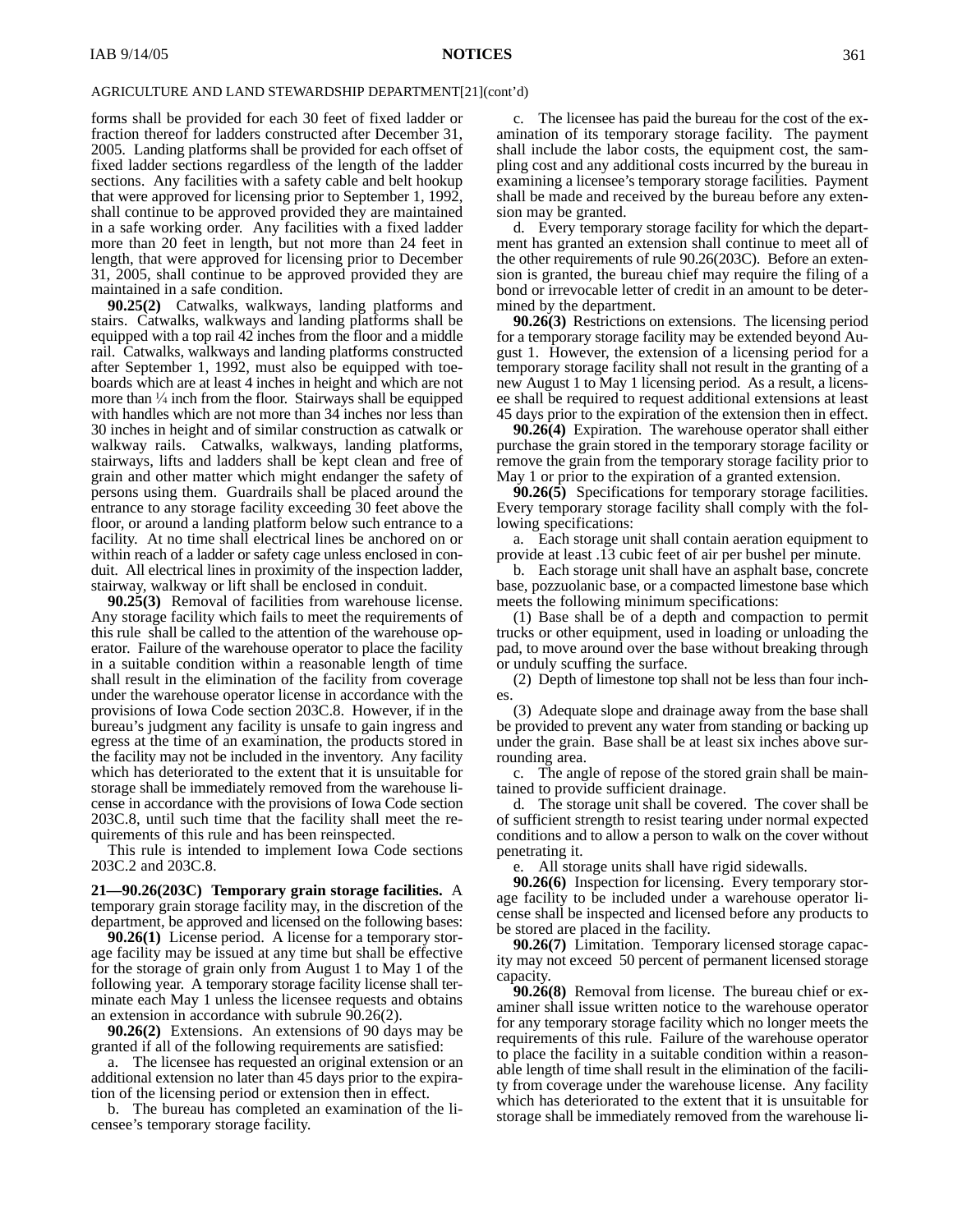cense until the time that it meets the requirements of this rule and has been reinspected.

**90.26(9)** Moisture and quality. Corn containing more than 14 percent moisture or soybeans containing more than 13 percent moisture shall not be stored in temporary facilities. Corn and soybeans which do not grade No. 2 or better using the Official United States Standards for Grain shall not be stored in a temporary storage facility.

**90.26(10)** Periodic maintenance. The warehouse operator will make observations of grain temperature, aeration outlet temperature and odor, condition of the cover and drainage as necessary to ensure the safe storage of the grain in a temporary storage facility. These observations shall be made at regular intervals.

This rule is intended to implement Iowa Code sections 203C.2, 203C.7, 203C.8, 203C.12, 203C.16, and 203C.18.

**21—90.27(203C) Emergency ground pile storage space.** Emergency ground pile storage space may, in the discretion of the department, be approved and licensed for the storage of corn on the following bases:

**90.27(1)** License period. A license for emergency ground pile storage space shall be effective from August 1 to January 31 of the following year.

**90.27(2)** Expiration. The warehouse operator shall either purchase the grain stored in the emergency ground pile storage space or remove the corn from the emergency ground pile storage space prior to February 1. Any corn remaining in such space after this date will not be included in grain inventory measurements made by the department, and such corn may not be used to cover storage obligations.

**90.27(3)** Bonding. Before any corn can be placed in licensed emergency ground pile storage space, the department shall receive either an irrevocable letter of credit or a surety bond in the amount of \$2 for each bushel to be placed in emergency ground pile storage space. The irrevocable letter of credit or surety bond will expire on April 1. The issuer shall not cancel the irrevocable letter of credit or surety bond filed with the department under this rule on less than 45 days' notice by certified mail to the department and to the licensee. When the department receives notice from an issuer that the issuer has canceled the irrevocable letter of credit or surety bond, and the letter of credit or bond is still needed, the department shall automatically suspend the license if the department does not receive a replacement irrevocable letter of credit or surety bond within 30 days of the issuance of the notice of cancellation. If a replacement irrevocable letter of credit or surety bond is not filed within 10 days following the suspension, the department shall automatically revoke the warehouse operator's license.

**90.27(4)** Specifications for emergency ground pile storage. All emergency ground pile storage space shall have an asphalt base, concrete base, or a compacted limestone base which meets the following minimum specifications:

a. Base shall be of a depth and compaction to permit trucks or other equipment used in loading or unloading the pad to move around over the base without breaking through or unduly scuffing the surface.

b. Depth of limestone top shall be not less than four inches.

c. Adequate slope and drainage away from the base shall be provided to prevent any water from standing or backing up under the grain.

**90.27(5)** Licensing. All emergency ground pile storage space to be included under a warehouse operator license shall be licensed before any corn to be stored is placed in it.

**90.27(6)** Limitation. Emergency licensed ground pile storage space may not exceed 30 percent of permanent licensed storage capacity.

**90.27(7)** Record keeping. A separate daily position record shall be maintained on all corn placed in the emergency licensed ground pile storage space.

**90.27(8)** Moisture and quality. Corn containing more than 15 percent moisture shall not be stored in emergency ground pile storage space. Corn which does not grade No. 2 or better using the Official United States Standards for Grain shall not be stored in emergency ground pile storage space.

**90.27(9)** Removal from license. The bureau chief or examiner shall issue written notice to the warehouse operator for any emergency ground pile storage space which no longer meets the requirements of this rule. Failure of the warehouse operator to place the emergency ground pile storage space in a suitable condition within a reasonable length of time shall result in the emergency ground pile storage space's being eliminated from coverage under the warehouse license.

This rule is intended to implement Iowa Code sections 203C.2, 203C.7, 203C.8, 203C.12, 203C.16, and 203C.18.

**21—90.28(203C) Polyethylene (polyvinyl) bag storage space.** Polyvinyl bag storage space may, in the discretion of the department, be approved and licensed for the storage of corn on the following bases:

**90.28(1)** License period. Licenses for polyvinyl bag storage space shall be effective from August 1 to May 1 of the following year. A polyvinyl bag storage space license shall terminate May 1 unless the licensee requests and obtains an extension in accordance with subrule 90.28(2).

**90.28(2)** Extensions. An extension of 90 days may be granted if all of the following requirements are satisfied:

a. The licensee has requested an original extension or an additional extension no later than 45 days prior to the expiration of the licensing period or extension then in effect.

b. The bureau has completed an examination of the licensee's polyvinyl bag storage space.

c. The licensee has paid the bureau for the cost of the examination of its polyvinyl bag storage space. The payment shall include the equipment cost, sampling cost, labor cost and any additional costs incurred by the bureau in examining a licensee's polyvinyl bag storage space. Payment shall be made and received by the bureau before any extension may be granted.

**90.28(3)** Restrictions on extensions. The licensing period for polyvinyl bag storage space may be extended beyond August 1. However, the extension of a licensing period for polyvinyl bag storage space shall not result in the granting of a new August 1 to May 1 licensing period. As a result, a licensee shall be required to request additional extensions at least 45 days prior to the expiration of the extension then in effect.

**90.28(4)** Expiration. The warehouse operator shall either purchase the corn stored in the polyvinyl bag storage space or remove the corn from the polyvinyl bag storage space prior to May 1 or prior to the expiration of a granted extension.

**90.28(5)** Specifications for polyvinyl bag storage space. All polyvinyl bag storage space shall comply with the following specifications:

a. The polyvinyl bag shall be a minimum of 8.5 mil or thicker.

b. The polyvinyl bag shall be white.

c. The polyvinyl bag site shall be firm and free of objects that could puncture the polyvinyl bag. A gravel base will not be an approved surface.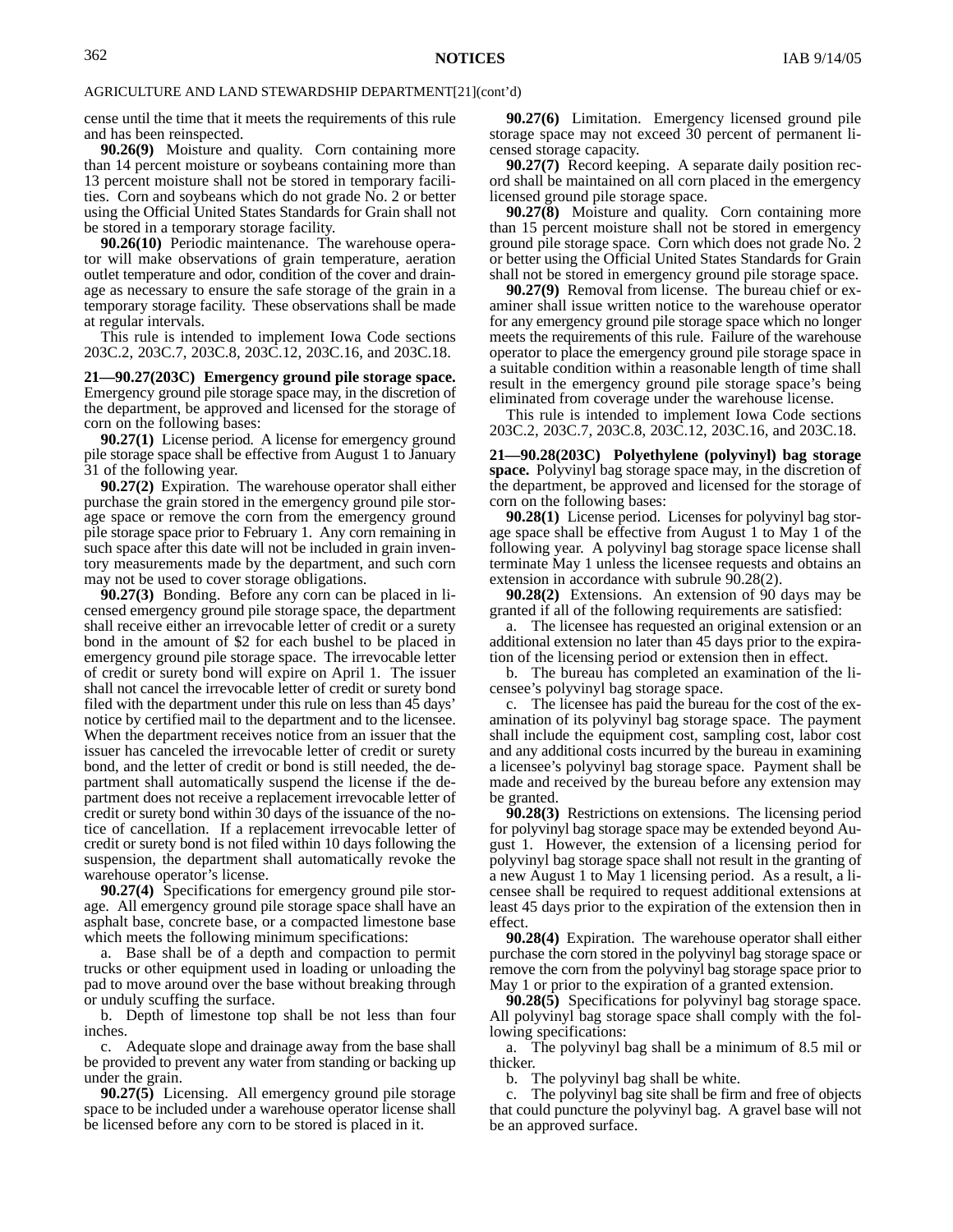d. The following are approved surfaces:

(1) Asphalt base.

(2) Concrete base.

(3) Compacted limestone base.

(4) On turf or hay ground that has been mowed to a height (not more than 2.5 inches) not to puncture the polyvinyl bag. (5) Bladed dirt.

Adequate drainage away from the base shall be provided to prevent any water from standing or backing up under the polyvinyl bags.

f. The polyvinyl bag site shall be free of any spilled grain and tall grass.

g. The polyvinyl bag must be closed in accordance with the manufacturer's written instructions or so that no deterioration of the stored corn can occur.

**90.28(6)** Inspection for licensing. Polyvinyl bag storage space to be included under a warehouse operator license shall be inspected and licensed before any corn to be stored is placed into the bags.

**90.28(7)** Limitations. Polyvinyl bag storage space may not exceed 30 percent of permanent licensed storage capacity.

**90.28(8)** Moisture and quality. Corn containing more than 14 percent moisture shall not be stored in polyvinyl bags. Corn which does not grade No. 2 or better using the Official United States Standards for Grain shall not be stored in polyvinyl bags.

**90.28(9)** Removal from license. The bureau chief or examiner shall issue written notice to the warehouse operator for any polyvinyl bag which no longer meets the requirements of this rule. Failure of the warehouse operator to place the polyvinyl bag in a suitable condition within a reasonable length of time shall result in the elimination of the polyvinyl bag from coverage from the warehouse license. Any polyvinyl bag which has deteriorated to the extent that it is unsuitable for storage shall be immediately removed from the warehouse license until the time that it meets the requirements of this rule and has been reinstated.

**90.28(10)** Periodic maintenance. The warehouse operator will make such observations of the condition of the polyvinyl bags and the surface temperature of the corn as necessary to ensure the safe storage of the corn in polyvinyl bags. Such observations shall be made at regular intervals.

This rule is intended to implement Iowa Code sections 203C.2, 203C.7, 203C.8, 203C.12, 203C.16, and 203C.18.

**21—90.29(203C) Prioritization of inspections of warehouse operators.** Warehouse operators with a probability of failure factor greater than 40 percent, as calculated by the statistical model, shall be examined at least twice in a 12-month period.

This rule is intended to implement Iowa Code sections 203C.2 and 203C.40.

**21—90.30(203C) Department of agriculture and land stewardship enforcement procedures.** The bureau shall follow a step-by-step enforcement policy to ensure consistent compliance with and application of these rules. The department recognizes that violations of certain rules may have more serious ramifications; thus, the enforcement of those rules requires stricter policies. The enforcement policies apply to any violation of these rules unless enforcement provisions are specifically addressed in a particular rule or subrule.

**90.30(1)** If it is necessary to establish proof of a violation of statute or rule, the bureau shall conduct a special investigation of the licensee. The bureau may contact the warehouse operator, the warehouse operator's employees, or any other interested party to gain information for its investigation. The

bureau, in its investigation of a licensee, may cause a special examination to occur if evidence of at least one of the following conditions is present:

a. Insufficient funds check or failed electronic funds transfer.

b. Stalled payment for grain.

c. Quantity deficiency.

d. Quality deficiency.

e. Incomplete or inaccurate records as specified in rule 90.17(203C).

The expense of such special examination shall be based on actual costs incurred by the bureau and may be assessed to the licensee. The costs shall include the labor, equipment, sampling and any additional costs incurred by the bureau. Payment shall be made as directed by the bureau.

**90.30(2)** Upon establishment of a rule violation by an examiner or the bureau, the bureau shall consider the following elements in determining the proper period of time within which to require a licensee to comply with the rules:

a. Gravity of the offense.

b. Likelihood of depositor loss.

c. Length of time within which a reasonable licensee in a similar circumstance should be able to comply with the rule.

**90.30(3)** The bureau chief may initiate license suspension or revocation proceedings against the licensee for any violation of these rules. The bureau chief shall consider the following factors in making the determination to initiate the suspension or revocation proceedings:

- a. Likelihood of depositor loss.
- b. Gravity of the offense.
- c. Licensee's intent to violate the rule.
- d. Licensee's record of violations of statute or rule.
- e. Number of violations in the particular report.

**90.30(4)** The bureau chief may cause charges to be filed against the licensee for any violation of these rules. The bureau chief shall consider the following factors in making the determination to file charges:

- a. Likelihood of depositor loss.
- b. Gravity of the offense.
- c. Licensee's intent to violate the rule.
- d. Licensee's record of rule violations.
- e. Number of violations in the particular report.

**90.30(5)** The bureau chief may initiate the assessment of civil penalties against the licensee for any violation of these rules. The bureau chief shall consider the following factors in making the determination to initiate the assessment of civil penalties:

- a. Likelihood of depositor loss.
- b. Gravity of the offense.
- c. Licensee's intent to violate the rule.
- d. Licensee's record of violations of statute or rule.
- e. Number of violations in the particular report.

This rule is intended to implement Iowa Code sections 203C.2, 203C.10, 203C.36 and 203C.36A.

**21—90.31(203C) Review proceedings.** A warehouse licensee or applicant may file a formal written complaint with the department if the licensee or applicant contests any finding or decision of the bureau chief. Any such complaints shall be resolved in contested case proceedings conducted pursuant to the applicable provisions of 21—Chapter 2.

ITEM 2. Rescind 21—Chapter 91 and adopt in lieu thereof the following **new** chapter: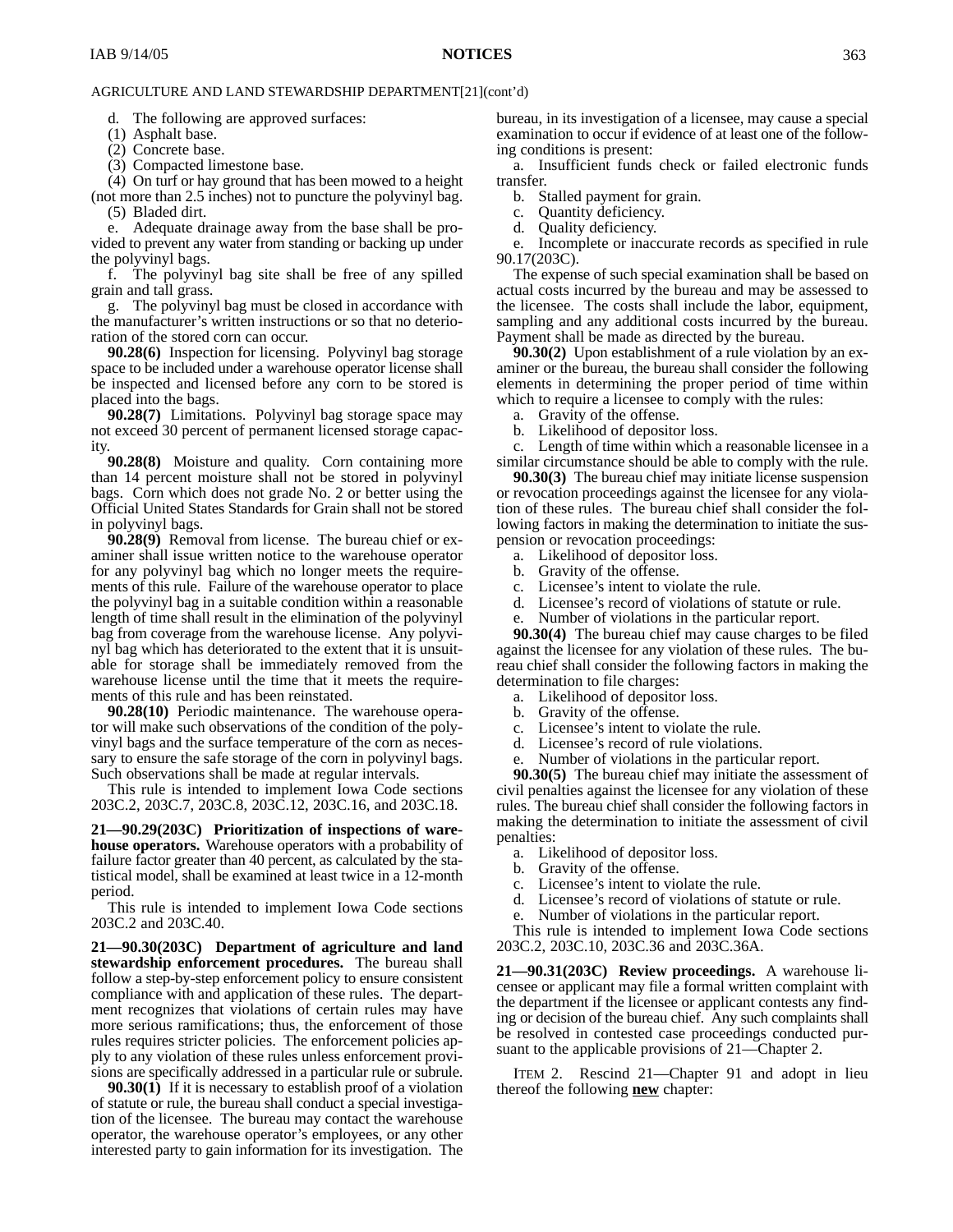# CHAPTER 91

### LICENSED GRAIN DEALERS

**21—91.1(203) Application of rules.** These rules are subject to such changes and modifications as the department of agriculture and land stewardship may from time to time deem advisable. These rules are subject to such waivers or variances as may be considered just and reasonable in individual cases, subject to the provisions of 21—Chapter 8.

This rule is intended to implement Iowa Code section 203.2.

**21—91.2(203) Definitions.** For this chapter, the following definitions apply:

"Bureau" means the grain warehouse bureau of the department of agriculture and land stewardship.

"Department" means the Iowa department of agriculture and land stewardship.

"Licensee" means a licensed grain dealer.

"Received" means the earliest of the following:

1. The date a state warehouse examiner acknowledges receipt.

2. The date stamped "received" in the grain warehouse bureau.

3. The date postmarked, if the item is properly addressed, to the Grain Warehouse Bureau, Iowa Department of Agriculture and Land Stewardship, Henry A. Wallace Building, Des Moines, Iowa 50319.

**21—91.3(203) Application for a grain dealer license.** Application for a grain dealer license (Iowa Code chapter 203) shall be made to the bureau on forms prescribed for that purpose by the bureau. Forms are available from the bureau upon request. All information required by Iowa Code chapter 203 shall be furnished. The bureau may require the applicant to file updated information if the information on the application is no longer current. The background information on a person applying for the license and on the managers must be on file before a license is issued.

This rule is intended to implement Iowa Code sections 203.2 and 203.3.

**21—91.4(203) Grain dealer license not transferable.** A grain dealer license is not transferable between different legal entities. A grain dealer license may be amended to cover a name change of the same legal entity. The licensee shall give the bureau notice of a proposed name change. The bureau shall confirm the name change with the secretary of state or other governmental agency prior to amending the license.

This rule is intended to implement Iowa Code section 203.7.

**21—91.5(203) Posting of license and fee receipt.** The grain dealer license certificate and annual fee receipt for the current license period shall be posted at all times in a conspicuous location in the office or place of business of the grain dealer. A license certificate shall be posted in each location where grain is purchased or delivered.

This rule is intended to implement Iowa Code section 203.7.

**21—91.6(203) Surrender of license.** The grain dealer license and all unused credit-sale contracts shall be forwarded to the bureau immediately upon cancellation, termination, or revocation of such license. A grain dealer's letter requesting cancellation of the grain dealer license shall also state whether or not there are any unpaid obligations.

This rule is intended to implement Iowa Code sections 203.2, 203.3 and 203.7.

#### **21—91.7(203) Renewal, termination and reinstatement of license—payment of license fee.**

**91.7(1)** The bureau shall send to each licensed grain dealer written notice that the application and the license fee for annual renewal of the grain dealer license shall be received in accordance with Iowa Code section 203.5. If the bureau does not receive the application and fee by the due date, the license shall be terminated. A license that has been terminated may be reinstated within 30 days of the date of termination conditioned on the applicant's meeting all statutory requirements and the bureau's receipt of the following within 30 days of the termination:

a. Completed application;

b. License fee; and

c. The reinstatement fee prescribed in Iowa Code section 203.6.

**91.7(2)** Fees for license periods of less than one year shall be prorated on a month-to-month basis. Fees for license periods of less than one year shall be applicable only under the following circumstances:

a. When an application for a new license is filed; or

b. When the fiscal year end of a license holder is changed.

This rule is intended to implement Iowa Code sections 203.5 and 203.6.

#### **21—91.8(203) Financial statements.**

**91.8(1)** New license applicants. To obtain a grain dealer license, an applicant shall submit a financial statement that shall:

a. Be prepared within three months from the date of filing and comply with subrule 91.8(2), paragraph "a" or "b"; or

b. Be prepared as of the applicant's usual fiscal year and comply with subrule 91.8(2), paragraph "a" or "b," and the applicant has continuously been in business for one year or more and the applicant has submitted any additional financial information required by the bureau; or

c. Be a forecasted financial statement prepared by a certified public accountant licensed in this state and the applicant is a new business entity, which is in the process of transferring funds into the business entity. An applicant who files a forecasted financial statement pursuant to this paragraph shall file a financial statement which complies with subrule 91.8(2), paragraph "a" or "b," within one month after the date the license is issued by the bureau.

**91.8(2)** Financial statement requirements. Financial statements filed pursuant to subrules 91.8(1), 91.8(3),  $91.8(4)$  and  $91.8(1\bar{1})$  shall be prepared in accordance with accounting principles generally accepted in the United States and shall comply with either of the following:

a. Be accompanied by an unqualified opinion based upon an audit performed by a certified public accountant licensed in this state. The bureau may accept a qualification in an opinion that is unavoidable by any audit procedure. Opinions that are qualified because of the limited audit procedure or because the scope of an audit is limited shall not be accepted by the bureau; or

b. Be accompanied by the report of a certified public accountant licensed in this state that is based upon a review performed by the certified public accountant.

**91.8(3)** Sole proprietorship financial statements. An individual licensed as a sole proprietorship shall file a financial statement which conforms with the provisions of subrules 91.8(2) and 91.8(4) on the proprietorship business. The individual shall also file a personal statement of financial condition which conforms with the provisions of subrules 91.8(2) and 91.8(4). The personal statement of financial condition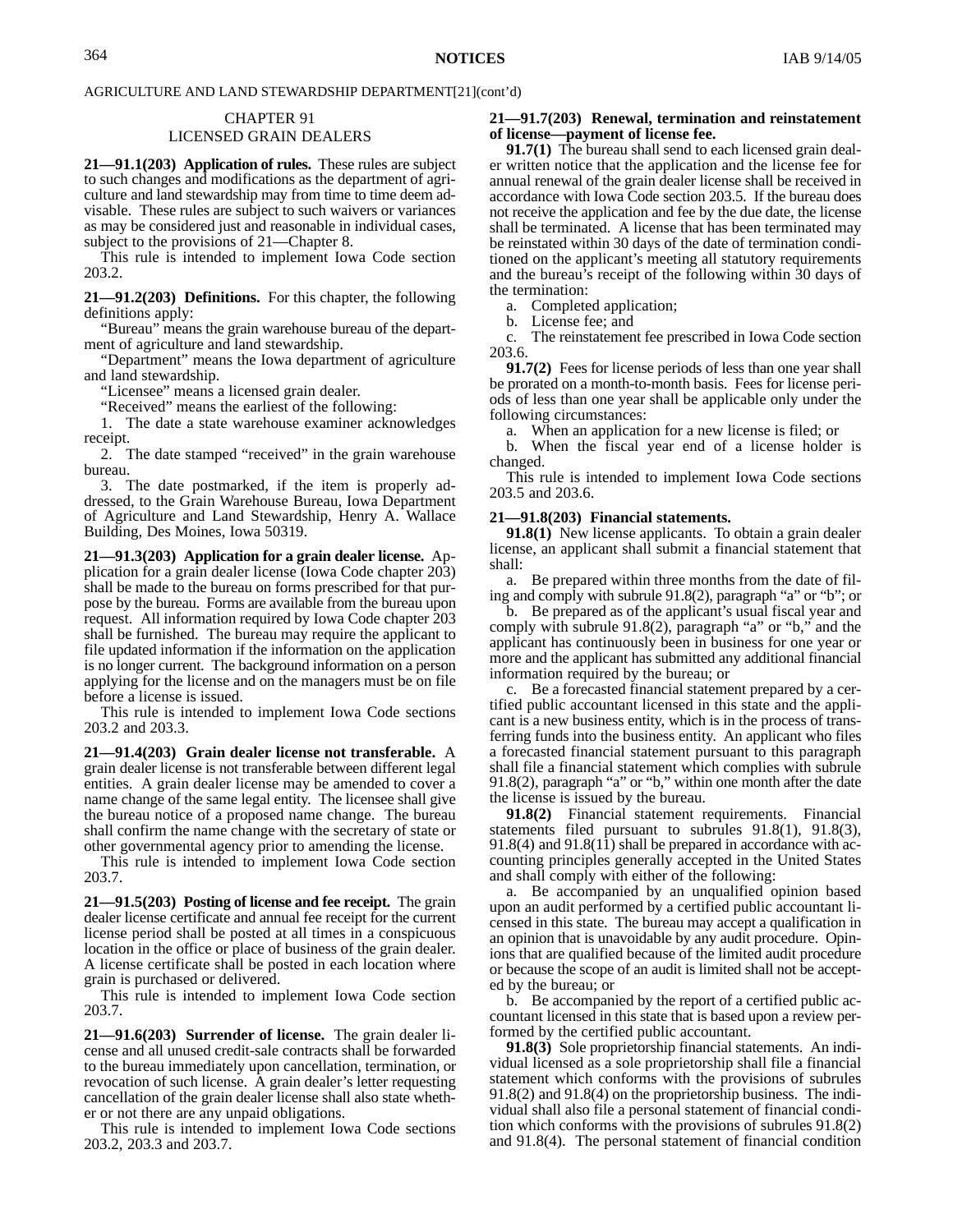shall also disclose the historical cost basis for assets as provided in Iowa Code section 203.3.

**91.8(4)** Filing date of annual statements. Every licensee shall prepare financial statements at the close of the licensee's designated fiscal year and shall file the statements and the bureau's financial information form with the bureau not later than three months thereafter. These financial statements shall be prepared in accordance with generally accepted accounting principles and shall consist, at a minimum, of a balance sheet, statement of income, statement of cash flow, and accompanying notes to the financial statements. The bureau shall notify every licensee during the month after the close of the licensee's fiscal year that the licensee's financial statements are due three months from the close of the licensee's fiscal year.

**91.8(5)** Additional disclosures required in the financial statements. Unless the following information is disclosed in the fiscal year end financial statements, the licensee's certified public accountant shall file with the financial statements a separate letter disclosing the information:

a. A reconciliation of differences in the grain obligations as shown in the financial statement and the daily position record.

b. Amount and kind of grain on collateral warehouse receipts.

c. Amount and kind of company-owned grain which is being stored in unlicensed facilities or which has been transferred to another warehouse.

d. Bushel and dollar amounts of all outstanding grain payables, including a breakdown of the bushels and dollars of each type of credit-sale contract.

- e. Gross grain sales for the fiscal year.
- f. Gross nongrain sales for the fiscal year.
- g. Cost of all goods sold for the fiscal year.
- Depreciation expense for the fiscal year.
- i. Interest expense for the fiscal year.

j. Number of bushels of grain purchased under each grain dealer's license. For purposes of this paragraph, "purchases" shall mean all grain to which the grain dealer has obtained title during the grain dealer's fiscal year.

**91.8(6)** Filing extension.

a. An extension of one month may be granted by the bureau chief for the filing of financial statements upon receipt of the following:

(1) A letter from the grain dealer's certified public accountant stating the reason for filing the extension request and that work has been done on preparing the financial statements.

(2) An affidavit from the grain dealer stating that the grain dealer meets the financial responsibility requirements of Iowa Code sections 203.3 and 203.15, or that the licensee shall file additional bond in an amount to cover any net worth or current ratio deficiency as provided in Iowa Code sections 203.3 and 203.15, based upon the licensee's certified public accountant's best estimate of the licensee's financial position.

b. Grain dealers who file false affidavits under this rule may be prosecuted under Iowa Code section 203.11. Subrule 91.8(6) does not apply to the filing of financial statements required under the provisions of subrules 91.8(10), 91.8(11) and 91.8(12).

**91.8(7)** Asset valuation. The licensee may submit to the bureau a written request for asset valuation. The written request shall be accompanied by the appraisal and shall have been prepared by a licensed appraiser in this state and shall list the appraiser's credentials. Before an appraisal will be

accepted by the bureau, the licensee shall show a positive net worth. All appraisals are subject to approval by the bureau chief. The bureau chief shall notify the licensee within five working days if the appraisal is unacceptable. Any approved asset valuation may be used in any financial statements prepared by or for the licensee in accordance with subrule 91.8(2).

**91.8(8)** Appraisals. Competent appraisals on file with the bureau shall be valid for use in determining asset value for a maximum period of three years. Thereafter, a new appraisal for asset valuation shall be required and shall be used for a like period of time. In the event the certified public accountant expresses doubt as to the licensee's ability to continue as a going concern, the bureau shall not allow an appraisal to be used to meet net worth requirements. The bureau shall not allow an appraisal to be used to determine the percentage of total liabilities to total assets as it relates to subrule 91.17(2), paragraph "e," concerning the suspension of a licensee's authorization to use credit-sale contracts. All assets included in the appraisal shall be depreciated by the bureau using the following schedule:

- a. Buildings and attached equipment—15 years.
- b. Rolling stock (trucks)—5 years.
- c. Equipment—5 years.

**91.8(9)** Assets allowed in meeting financial requirements.

a. Corporations, limited liability companies and partnerships. When the bureau determines the net worth, current assets to current liabilities ratio and total debts to total assets ratio requirements for corporations, limited liability companies and partnerships, related party assets that require financial disclosure per financial accounting standards shall be disallowed. These assets shall be excluded unless the licensee can show the department sufficient documentation to explain why these assets should be allowed.

b. Sole proprietors. When the bureau determines the net worth and current assets to current liabilities ratio requirements for sole proprietors, related party assets shall be excluded unless the licensee can show the department sufficient documentation to explain why these assets should be included. Only that part of the value of an asset which is subject to execution shall be allowed by the bureau in determining net worth and current assets to current liabilities ratio requirements. When a liability associated with an exempt asset (whether the asset is included or not) exceeds the original cost (or fair market value after an appraisal approved by the bureau), such excess shall be shown as a liability with appropriate footnotes to the financial statement. An applicant or a licensed warehouse operator shall complete the bureau's financial information form regarding this matter and submit the form with the financial statements.

**91.8(10)** Net worth and current ratio deficiency monthly financial statements. Every licensee who has a net worth or current ratio deficiency and who has filed additional bond shall file monthly financial statements with the bureau by the end of the next month until the licensee's net worth or current ratio meets the requirements of Iowa Code section 203.3 for a minimum of three consecutive months. These financial statements shall contain a minimum of a balance sheet and statement of income and shall be prepared in accordance with generally accepted accounting principles.

**91.8(11)** Good cause financial statement. The bureau chief may require a licensee to file a financial statement which complies with paragraph 91.8(2)"b" within 45 days of notification by the bureau if one of the following conditions exists: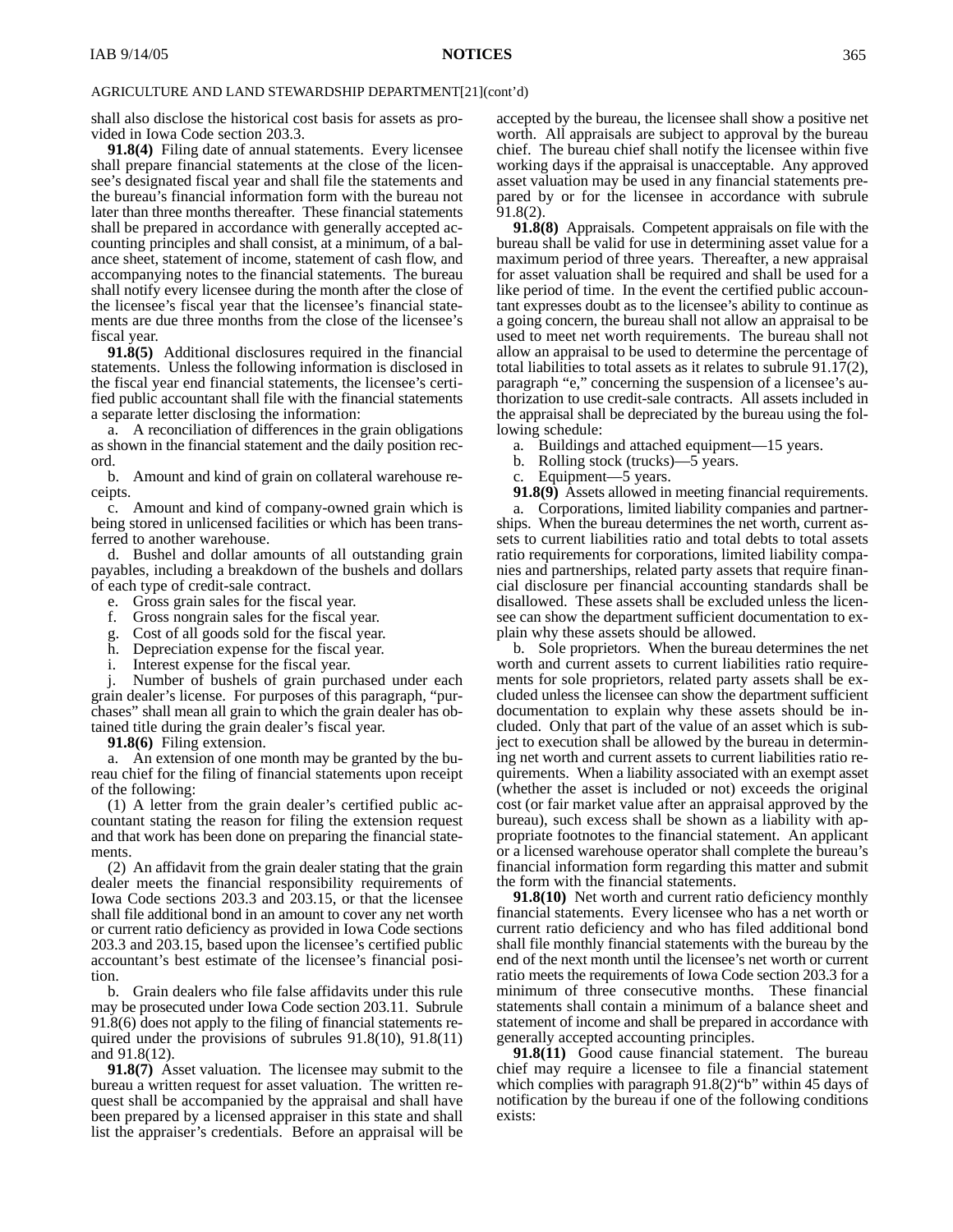a. Payment is made by use of a check or electronic funds transfer and a financial institution refuses payment because of insufficient moneys in the licensee's account;

b. Evidence of licensee requesting or delaying payment for grain without the use of a credit-sale contract for grain;

c. Other documented evidence which indicates that the licensee's financial condition has deteriorated since the filing of the licensee's last financial statement;

d. A high risk of loss to the grain depositors and sellers indemnity fund caused by the possible insolvency of the grain dealer based on a statistical model provided in Iowa Code section 203.22; or

e. Record-keeping violations.

**91.8(12)** Additional information. The bureau chief may require an applicant or licensee to provide the bureau with any other information reasonably related to the business of a grain dealer and work papers supporting the financial statements

**91.8(13)** Penalty for failure to timely supply financial statements. The department may suspend the license of any grain dealer who fails to provide the required financial statements within the time limits prescribed by these rules.

This rule is intended to implement Iowa Code sections 203.1, 203.2, 203.3, 203.6, and 203.15.

**21—91.9(203) Bonds and irrevocable letters of credit.** Bonds filed with the bureau shall be on forms prescribed by the bureau. Irrevocable letters of credit issued to the bureau shall be on the form prescribed by the bureau. Bonds and irrevocable letters of credit shall be written so as to provide funds to protect producers who have sold grain to the licensed grain dealer

**91.9(1)** Deficiency bond or irrevocable letter of credit. When the net worth or current ratio of a licensee is less than that required by Iowa Code section 203.3, the grain dealer may file a bond or an irrevocable letter of credit with the bureau to cover the deficiency as provided by and within the time prescribed in Iowa Code section 203.3. Bonds filed with the bureau shall be on the form prescribed and furnished by the bureau. Irrevocable letters of credit shall be on the form prescribed by the bureau. Bonds or irrevocable letters of credit shall be written so as to provide a source of funds to protect producers who have sold grain to the licensed grain dealer. Unless the licensee files the bond or irrevocable letter of credit within the prescribed time period, the grain dealer license shall be suspended. The licensee's failure to provide the bond or irrevocable letter of credit within ten days of suspension shall cause the license to be revoked.

**91.9(2)** Time period to correct deficiency. If a grain dealer has current assets equal to less than 50 percent of current liabilities and files a deficiency bond or irrevocable letter of credit as provided in Iowa Code section 203.3(5) within the 30-day period after the notice by the bureau, the grain dealer shall correct the deficiency other than by the use of a deficiency bond or irrevocable letter of credit within 30 days after the filing of the deficiency bond or irrevocable letter of credit. Failure to cure the deficiency other than by the use of a deficiency bond or irrevocable letter of credit within the 30 days shall cause the license to be suspended.

**91.9(3)** Replacement bond or irrevocable letter of credit. The bureau shall send written notice to the licensee notifying the licensee that the bond or irrevocable letter of credit shall be canceled on the date specified by the surety or issuer in its notice to the bureau. The bureau shall send a written notice and information and forms for filing the required replacement bond or irrevocable letter of credit. Replacement bond or irrevocable letter of credit shall be on file with the bureau

prior to the time of cancellation of the bond or irrevocable letter of credit. The department shall suspend any grain dealer license from the time the grain dealer's bond or irrevocable letter of credit is canceled until the replacement bond or irrevocable letter of credit is on file with the department. Unless the bond or irrevocable letter of credit is no longer necessary, the department shall revoke the grain dealer's license if a replacement bond or irrevocable letter of credit is not received from the licensee within 30 days of suspension of the license.

**91.9(4)** Cancellation of the bond or irrevocable letter of credit. The issuer shall send a cancellation notice to the bureau by certified mail. The notice shall be in accordance with the provisions stated in the bond or irrevocable letter of credit. The time period for notice of cancellation stated in the bond or irrevocable letter of credit commences on the date when the bureau receives the notice. The bureau shall send written acknowledgment of notice of the cancellation of the bond or irrevocable letter of credit to the issuer and the principal.

This rule is intended to implement Iowa Code sections 203.3 and 203.4.

**21—91.10(203) Payment.** Payment for grain shall be made as provided by Iowa Code section 203.8. When a dealer has failed to make payment on demand of the seller and the failure has come to the attention of the bureau, the bureau chief shall request the dealer to make payment within 24 hours. The request may be made verbally and confirmed by ordinary mail. The bureau chief may require the dealer to make payment with a cashier's check or money order if there is any evidence of financial instability. Absent a dispute between buyer and seller, the license may be suspended if the dealer fails to make timely payment as requested by the bureau chief. An insufficient funds check or failed electronic funds transfer shall not constitute payment under this rule.

This rule is intended to implement Iowa Code sections 203.2 and 203.8.

#### **21—91.11(203) Books and records.**

**91.11(1)** General records. A grain dealer shall maintain complete and sufficient records to show all purchases, sales, and payments for grain purchased.

**91.11(2)** Daily position record. Unless otherwise approved by the bureau, every grain dealer shall keep and maintain on a daily basis a grain position record on a form approved by the bureau. The daily position record shall summarize one month's activity in a format approved by the bureau. The daily position record shall indicate at least the increases and decreases and ending balances on a daily basis for unpaid company-owned. The daily position record shall reflect the obligations in the appropriate columns.

A separate daily position record shall be maintained for each kind and class of grain and each type of commodity that is identity preserved. All daily entries to the daily position record shall reflect transactions made through that day's close of business unless another time of day is elected by the licensee and applied by the licensee on a consistent basis.

**91.11(3)** Inspection. For the purpose of inspection, the hours of 8 a.m. to 5 p.m., except Saturday, Sunday and holidays, shall be considered as ordinary business hours. All financial records, grain records and payment records shall be available for inspection by the bureau during ordinary business hours, and any other time specified by the bureau in writing. All records shall be made available within the state of Iowa upon request. Unless the bureau has been notified that the records would not be available for inspection, an examination fee may be assessed to the grain dealer if an ex-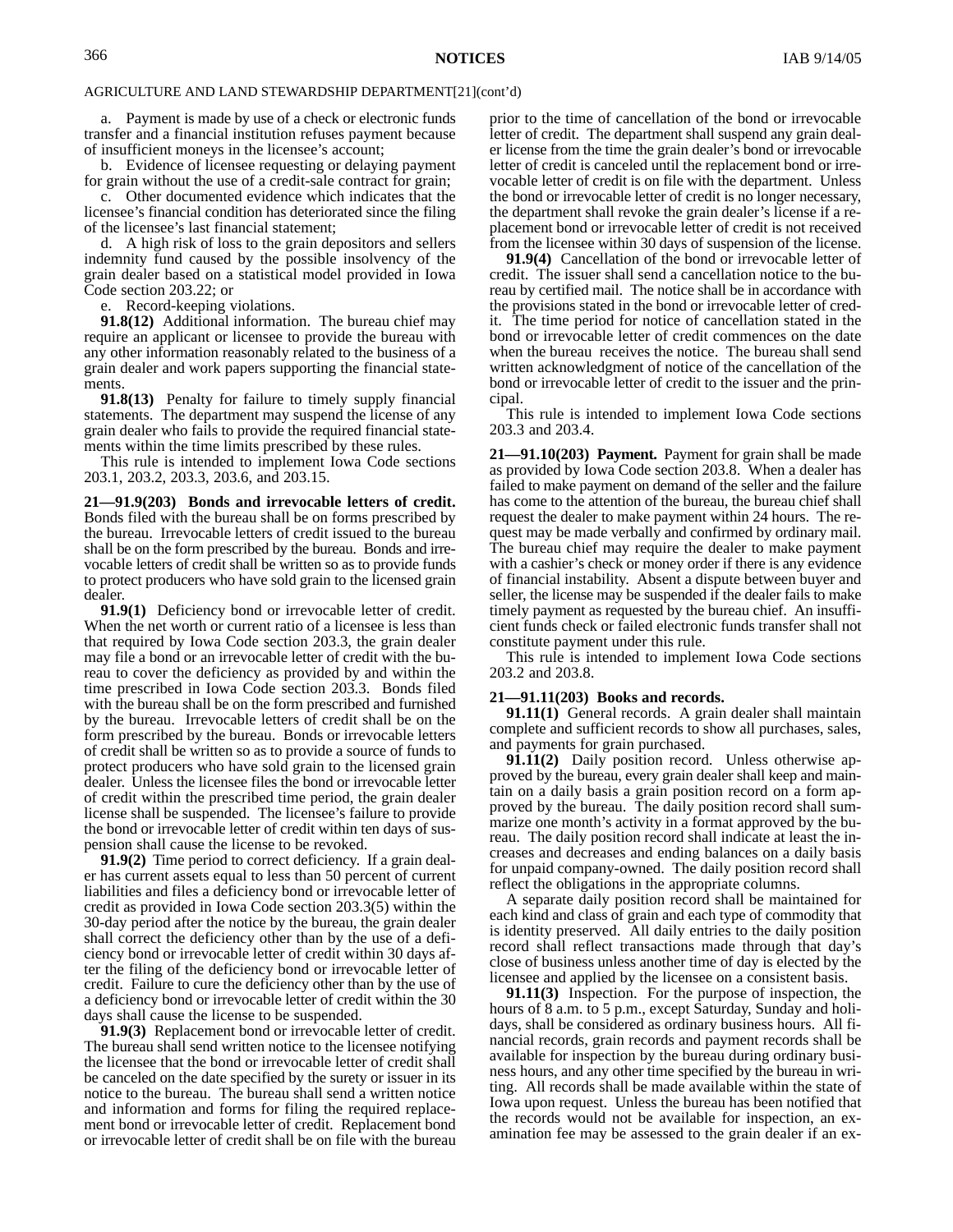aminer arrives at the licensee's location and the records are not available for inspection.

**91.11(4)** Settlement sheets. Unless the grain dealer utilizes a computer system which sequentially numbers settlement sheets as generated, every grain dealer shall have prenumbered settlement sheets. All settlement sheets shall show, at a minimum, the following:

- a. The grain dealer's name and address;
- b. Seller's name and address;
- c. Date of deliveries;
- d. Scale ticket numbers;
- e. Amount, kind and grade factors of the grain; and
- f. Method of settlement:

(1) If priced, the price per bushel, the quantity of grain priced and the date of pricing.

(2) If paid for, the date, price per bushel, the quantity of grain paid for, the amount of payment and check number or electronic funds transfer number.

(3) If credit-sale contract, the contract type, date and number and the quantity of grain transferred to the contract.

(4) If warehouse receipt, the receipt number, date and quantity of grain transferred to the receipt.

(5) If removed from the warehouse, the delivery document numbers, dates and amounts of the shipments.

Copies of all settlement sheets shall be maintained in alphabetical or numerical order by the dealer as part of the records, unless the dealer uses a computer system approved in writing by the bureau which sequentially numbers and prints settlement sheets and the settlement sheets can be retrieved on and reprinted by the computer system. A copy of the settlement sheet shall be given to the seller upon demand, upon payment or upon the issuance of a credit-sale contract. Any settlement sheet used in the pricing of grain for the purpose of sale to the grain dealer shall have the price shown on all copies of such settlement sheet. Deliveries and settlement transactions shall be posted to the settlement sheet on a daily basis unless a computer system is utilized which can generate a scale ticket summary sheet for each depositor.

**91.11(5)** Scale tickets. If the dealer has a scale or regular access to a scale which can be used for weighing grain, the dealer shall use prenumbered scale tickets showing, at a minimum, the following:

a. Date.

- b. The dealer's name and location.
- c. Seller's name.
- d. Gross weight, tare weight, and delivered weight.
- e. Type of product or commodity.

f. An indication of whether the commodity is being received or loaded out.

One copy of each ticket shall be maintained in numerical order, unless the grain dealer uses a computer system approved in writing by the warehouse bureau which sequentially numbers and prints scale tickets and the scale ticket information and can be retrieved on and reprinted by the computer system. However, a ticket printed at the time of weighing shall be the document of record. All copies of reprinted scale tickets shall be marked "duplicate." All scale ticket forms in the possession of a grain dealer shall have been permanently and consecutively numbered at the time of printing. The licensee shall be responsible for providing a list of all scale tickets used at each location. Any scale ticket used in pricing grain for the purpose of sale to the grain dealer shall have the price shown on all copies of such ticket if priced at the time of delivery. If the dealer does not have a scale or regular access to a scale and purchases grain by having the grain custom weighed at various locations or at destination, the dealer shall

maintain one copy of the scale ticket in daily order as part of the grain records.

**91.11(6)** Direct shipment records. When grain is delivered by a producer or the producer's agent to a third party in accordance with an agreement between the producer and the grain dealer and the grain is weighed at the destination or is custom weighed, the following shall apply:

a. The grain dealer shall maintain one copy of every direct shipment scale ticket in daily order as part of the grain records. These scale tickets shall have the name of the producer recorded on them.

b. The direct shipment is to be considered an obligation of the grain dealer on the date stated on the destination scale ticket, and the direct shipment shall be reflected in the daily position record on the date when the grain dealer is able to obtain the load weights.

c. If the destination weights are transferred to the grain dealer's scale tickets, the tickets shall contain a minimum of the producer's name and the destination scale ticket number and weights.

d. A grain dealer who also holds a warehouse operator license may maintain a separate daily position record for each kind of direct shipment grain. The grain dealer shall notify the bureau in writing if the grain dealer elects to maintain such a daily position record.

**91.11(7)** Credit-sale contracts. One copy of every outstanding credit-sale contract shall be maintained in numerical order as part of the records.

a. Required content. A credit-sale contract shall contain a minimum of the following:

- (1) Buyer's name and location;
- (2) Seller's name and address;
- (3) The conditions of delivery;
- (4) Amount and kind of grain delivered;
- (5) Price per bushel or basis of value;
- (6) The date payment is to be made;

(7) The duration of the credit-sale contract, which shall not exceed 12 months from the date the contract is executed;

(8) The wording "Credit-Sale Contract," which shall ap-

pear in the title or subtitle of the contract; (9) Consecutive numbering at the time of printing; and

(10) Signature and date by both parties.

b. Notice of credit-sale contract acknowledgment. A licensed grain dealer who purchases grain by credit-sale contract shall obtain the seller's signature on a notice of creditsale contract acknowledgment, which shall be in a form prescribed by the bureau. The notice shall state that the seller has received notice that the grain is not protected by the grain depositors and sellers indemnity fund. A copy of the notice shall be attached to the grain dealer's copy and seller's copy of the credit-sale contract. Failure of the grain dealer to obtain the acknowledgment of the seller is a violation of Iowa Code section 203.15 and may result in license suspension or revocation under Iowa Code section 203.10. Failure of the grain dealer to obtain the acknowledgment of the seller does not alter the fact that the seller shall be unable to recover from the grain depositors and sellers indemnity fund any loss incurred under the credit-sale contract.

c. In lieu of obtaining the separate credit-sale acknowledgment form, the grain dealer may add the following wording to the credit-sale contract directly above the signature of the buyer and seller in bold size print of equal size or larger than the body of the contract: "By their signature hereto, the undersigned aver that the seller has been orally advised by the buyer that this transaction is not covered by the grain depositors and sellers indemnity fund."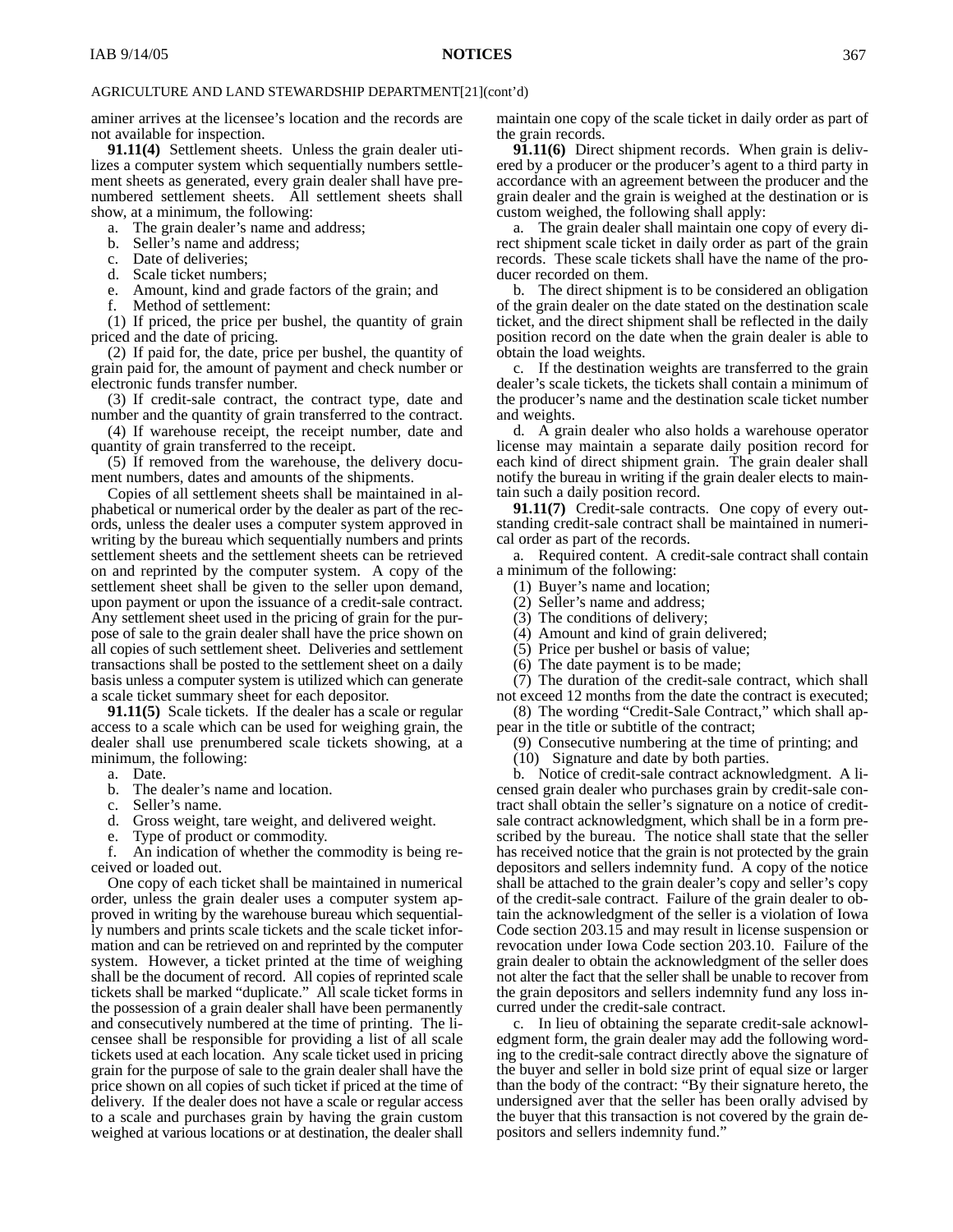d. If someone other than the seller indicated on a creditsale contract signs the contract, the grain dealer shall be able to provide the bureau with proof of business relationship between the indicated seller and the person who signed the contract. This document shall be signed by the person who produced the grain or caused the grain to be produced. The document is required for but not limited to contracts signed by the following:

(1) Landlord or tenant.

(2) Parent or child.

(3) Spouse.

(4) Siblings.

(5) Farm managers (may use a copy of the management agreement).

(6) Executors, trustees, administrators, etc. (may use a copy of court document of appointment).

(7) Corporate officers (other than the president), partners and members or officers of other legal entities.

If a contract is issued to two or more sellers, all must sign the contract.

e. A licensee's purchases of grain by credit-sale contract from a person licensed as a grain dealer in any jurisdiction are not subject to the requirements of 91.11(7). Any grain purchased from a grain dealer is not eligible for recovery from the grain depositors and sellers indemnity fund.

**91.11(8)** Cancellation procedures for credit-sale contracts.

a. One copy of the canceled credit-sale contract shall be maintained in separate numerical order from the outstanding credit-sale contracts as part of the records. The grain dealer shall mark the face of the credit-sale contract with the word "Canceled," the check number, and date of payment. Creditsale contracts may only be marked "void" if errors are made on the day of issue; otherwise they are to be considered "canceled."

b. Partial payments. Advances and partial payments shall be noted on the face of the outstanding credit-sale contracts or by other method of documentation that shows the net balance and is approved by the bureau. The following information shall be noted:

(1) Amount of bushels paid;

(2) Date paid;

(3) Check number; and

(4) Remaining balance of the contract.

**91.11(9)** Retention of records. All records shall be kept for a period of not less than six years. Such records shall be kept for the stated time period even if a license has been canceled.

This rule is intended to implement Iowa Code sections 203.2, 203.9, 203.15, 203D.1, 203D.3 and 203D.6.

**21—91.12(203) Assignment of contracts.** Upon cancellation, termination, suspension or revocation of the license, credit sale contracts may be assigned to another grain dealer licensed under Iowa Code chapter 203 unless strictly prohibited in the terms of the credit-sale contract. The assignee shall notify all affected producers in writing of the assignment. A copy of the assignment shall be forwarded to the bureau showing the contracts assigned and to whom they are assigned within 30 days of cancellation, termination, suspension or revocation of the license. All credit-sale contracts shall be paid for or reassigned within 30 days of cancellation, termination, or revocation of the license.

This rule is intended to implement Iowa Code sections 203.2 and 203.15.

**21—91.13(203) Filing of monthly grain statement and reports.** A grain statement shall be prepared at the close of business at the end of each calendar month and filed with the bureau by the tenth of the following month. The grain statement shall be on a form prescribed by the bureau and furnished to the dealer. A grain statement shall be filed for each calendar month regardless of whether or not the dealer has conducted any business during that period.

The bureau may require the dealer to file other types of reports, and the dealer shall file with the bureau any such report requested by the bureau within the time period as is specified by the bureau.

This rule is intended to implement Iowa Code section 203.2.

#### **21—91.14(203) Notice to the warehouse bureau.**

**91.14(1)** The bureau shall be notified in writing prior to: a. Change of ownership of the grain dealer.

b. Change of name or business address of the grain dealer.

c. Change of the grain dealer's fiscal year end.

d. The ceasing of operations.

**91.14(2)** The licensee shall notify the bureau within 24 hours after the licensee knows or should have known any of the following:

a. Licensee's net worth falling below the amount required by Iowa Code section 203.3 and if the amount of the deficiency is not covered by a net worth deficiency bond.

b. Licensee's current assets falling below the amount required by Iowa Code section 203.3 and the deficiency is not covered by a current ratio deficiency bond.

c. Class 2 licensee's grain purchases from producers exceed \$500,000 during the licensee's fiscal year.

**91.14(3)** The licensee shall notify the bureau in writing within ten days after the licensee knows or should have known either of the following:

a. Change in management.

b. The death of an individual or member of a partnership licensed as a grain dealer.

This rule is intended to implement Iowa Code sections 203.2 and 203.3.

**21—91.15(203) Shrinkage due to moisture.** A person who, in connection with the receipt of grain for storage, processing or sale, adjusts the scale weight of the grain to compensate for the moisture content of the grain; or to compensate for losses to be incurred during the handling, processing, or storage of the grain shall do so in accordance with the provisions of Iowa Code section 203.20.

This rule is intended to implement Iowa Code section 203.20.

**21—91.16(203) Requirements for Class 2 licensees.** A Class 2 licensee whose purchases from producers during the fiscal year exceed \$500,000, and who is thereby required by Iowa Code section 203.3 to apply for a Class 1 license, shall file the application with the bureau within 30 days after the purchases exceed \$500,000. The application shall include the additional \$250 annual assessment for Class 1 licensees required under rule 21—92.2(203D).

This rule is intended to implement Iowa Code section 203.3.

#### **21—91.17(203) Requirements for licensees authorized to issue credit-sale contracts.**

**91.17(1)** Financial statements—audit or bond or irrevocable letter of credit. A grain dealer shall not purchase grain by a credit-sale contract until the licensee complies with para-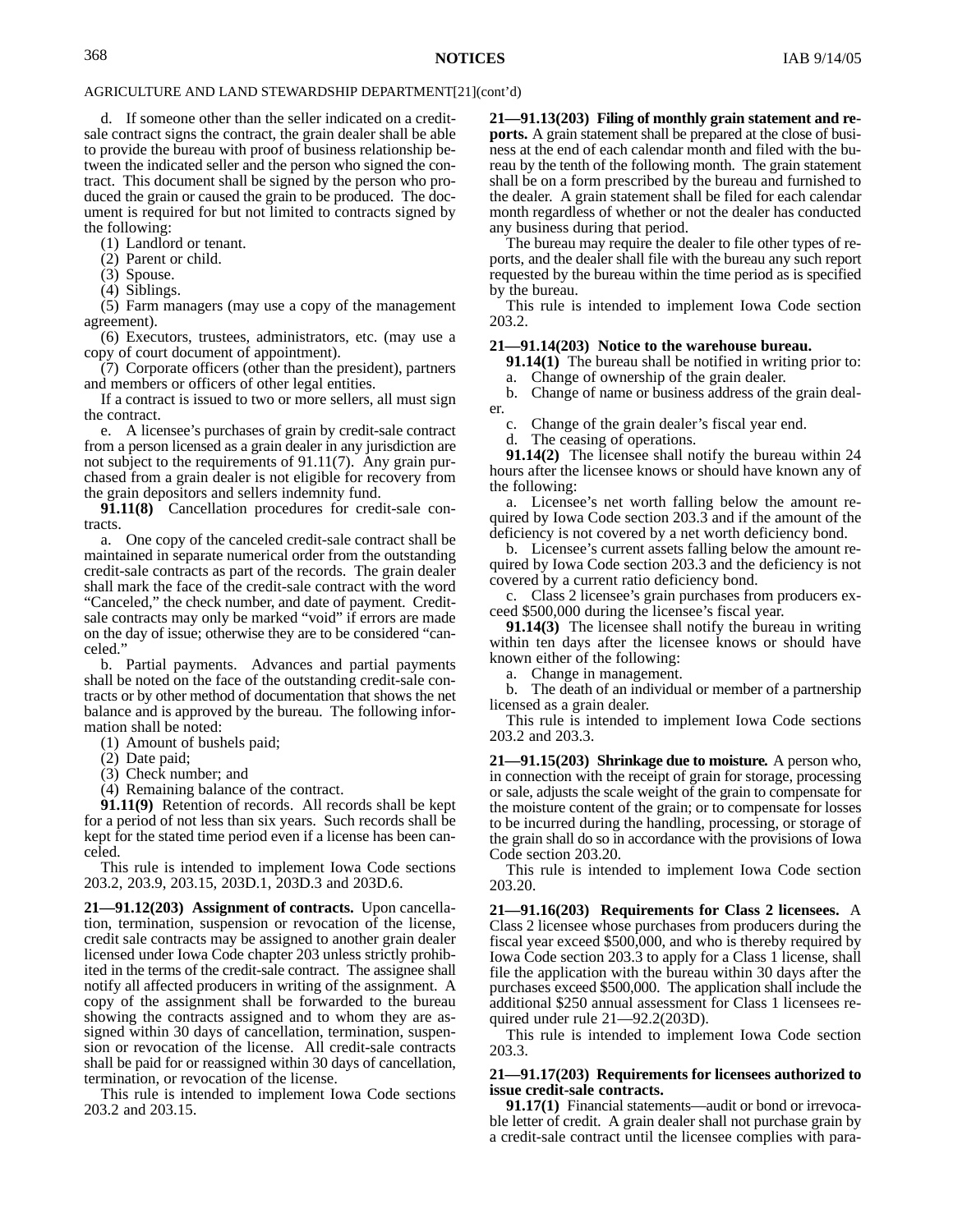graph "a" or "b." If the grain dealer elects to be authorized to issue credit-sale contracts under paragraph "b," the grain dealer shall also comply with rule 21—91.8(203).

a. Financial statements filed pursuant to this rule shall be accompanied by an unqualified opinion based upon an audit performed by a certified public accountant licensed in this state. The bureau may accept a qualification in an opinion that is unavoidable by any audit procedure. Opinions that are qualified because of the limited audit procedure or because the scope of an audit is limited shall not be accepted by the bureau. A sole proprietor who desires to be authorized to issue credit-sale contracts shall file a financial statement on the proprietorship business which is accompanied by an unqualified opinion based upon an audit performed by a certified public accountant licensed in this state, and shall file a personal financial statement which conforms with the provisions of subrule 91.8(3).

b. The grain dealer bond or irrevocable letter of credit filed pursuant to this rule shall be in the amount of \$100,000 payable to the department. Bonds or irrevocable letters of credit shall be on the forms prescribed and furnished by the bureau.

**91.17(2)** Credit-sale contract net worth requirements. When the grain dealer's net worth falls below the amount required by Iowa Code section 203.15(7), the grain dealer shall immediately cease purchasing grain by credit-sale contract. Failure to cease purchasing grain by credit-sale contract shall result in the suspension of the grain dealer license. Bonds or irrevocable letters of credit filed to correct the deficiency shall be on the forms prescribed and furnished by the bureau. The procedure for the filing of a deficiency bond or irrevocable letter of credit shall be the same as set forth in Iowa Code section 203.3. Bonds or irrevocable letters of credit shall be written so as to provide a source of funds to protect sellers who have sold grain by means of a credit-sale contract to the licensed grain dealer. Advances to sellers on grain purchased by credit-sale contract will be considered when the 50 cents per bushel net worth requirement is calculated. The amount and percentage of advances shall be shown on the face of the credit-sale contract or on a listing which identifies the contracts and the amount of the advance.

**91.17(3)** Suspension of authorization to issue credit-sale contracts. The department may suspend the right of a grain dealer to purchase grain by credit-sale contract based on any of the following conditions:

a. The grain dealer holding a federal or state warehouse license does not have a sufficient quantity or quality of grain to satisfy the warehouse operator's obligation based on an examination by the department or the United States Department of Agriculture.

b. Collateral receipts cannot be issued for grain represented by credit-sale contract except for the percentage of bushels paid for through advances to sellers on grain purchased by credit-sale contract. The amount and percentage of advances shall be shown on the face of the credit-sale contract or on a listing which identifies the contracts and the amount of the advances.

c. A grain dealer shall not purchase grain on credit-sale contracts during any time period in which the grain dealer's current assets are less than 100 percent of current liabilities, or in which the grain dealer's net worth is less than \$75,000.

d. The grain dealer violates Iowa Code section 203.15.

e. The grain dealer's total liabilities are greater than 75 percent of the grain dealer's total assets. The valuation of fixed assets as stated by an approved appraisal on file with

the bureau pursuant to subrule 91.8(8) will not be used to determine this percentage.

f. The grain dealer has made payment by use of an electronic funds transfer or a financial instrument which is a check, share draft, draft, or written order on a financial institution, and a financial institution refuses payment on the electronic funds transfer or on the financial instrument because of insufficient funds in a grain dealer's account.

g. The department discovers that a grain dealer has delayed payment for grain purchased since the department last inspected the grain dealer pursuant to Iowa Code section 203.9.

This rule is intended to implement Iowa Code section 203.15.

**21—91.18(203) Department of agriculture and land stewardship enforcement procedures.** The bureau shall follow a step-by-step enforcement policy to ensure consistent compliance with and application of these rules. The department recognizes that violations of certain rules may have more serious ramifications; thus, the enforcement of those rules requires stricter policies. The enforcement policies apply to any violation of these rules unless enforcement provisions are specifically addressed in a particular rule or subrule.

**91.18(1)** If it is necessary to establish proof of a violation of statute or rule, the bureau shall conduct a special investigation of the licensee. The bureau may contact the licensed grain dealer, the grain dealer's employees, or any other interested party to gain information for the investigation. The bureau, in its investigation of a licensee, may cause a special examination to occur if evidence of at least one of the following conditions is present:

a. Insufficient funds check, or failed electronic funds transfer.

- b. Stalled payment for grain.
- c. Quantity deficiency.<br>d. Quality deficiency.
- Quality deficiency.

e. Incomplete or inaccurate records as specified in rule 91.11(203).

The expense of such special examination shall be based on actual costs incurred by the bureau and may be assessed to the licensee. The costs shall include the labor, travel and any other additional costs incurred by the bureau. Payment shall be made as directed by the bureau.

**91.18(2)** Upon establishment by the bureau of a violation of statute or rule, the bureau shall notify the licensee in writing that the licensee must be in compliance with the department's rules within a period of time to be established by the bureau. The bureau shall consider the following elements in determining the proper period of time within which to require a licensee to comply with the rules:

- a. Likelihood of producer loss;
- b. Gravity of the offense; and

c. Length of time within which a reasonable licensee in a similar circumstance should be able to comply with the rules.

**91.18(3)** The bureau chief may initiate license suspension or revocation proceedings against the licensee for any violation of these rules. The bureau chief shall consider the following factors in making the determination to initiate the suspension or revocation proceedings:

- a. Likelihood of producer loss.
- b. Gravity of the offense.
- c. Licensee's intent to violate the rule.
- d. Licensee's record of violations of statute or rule.
	- Number of violations in the particular report.

**91.18(4)** The bureau chief may cause charges to be filed against the licensee for any violation of these rules. The bu-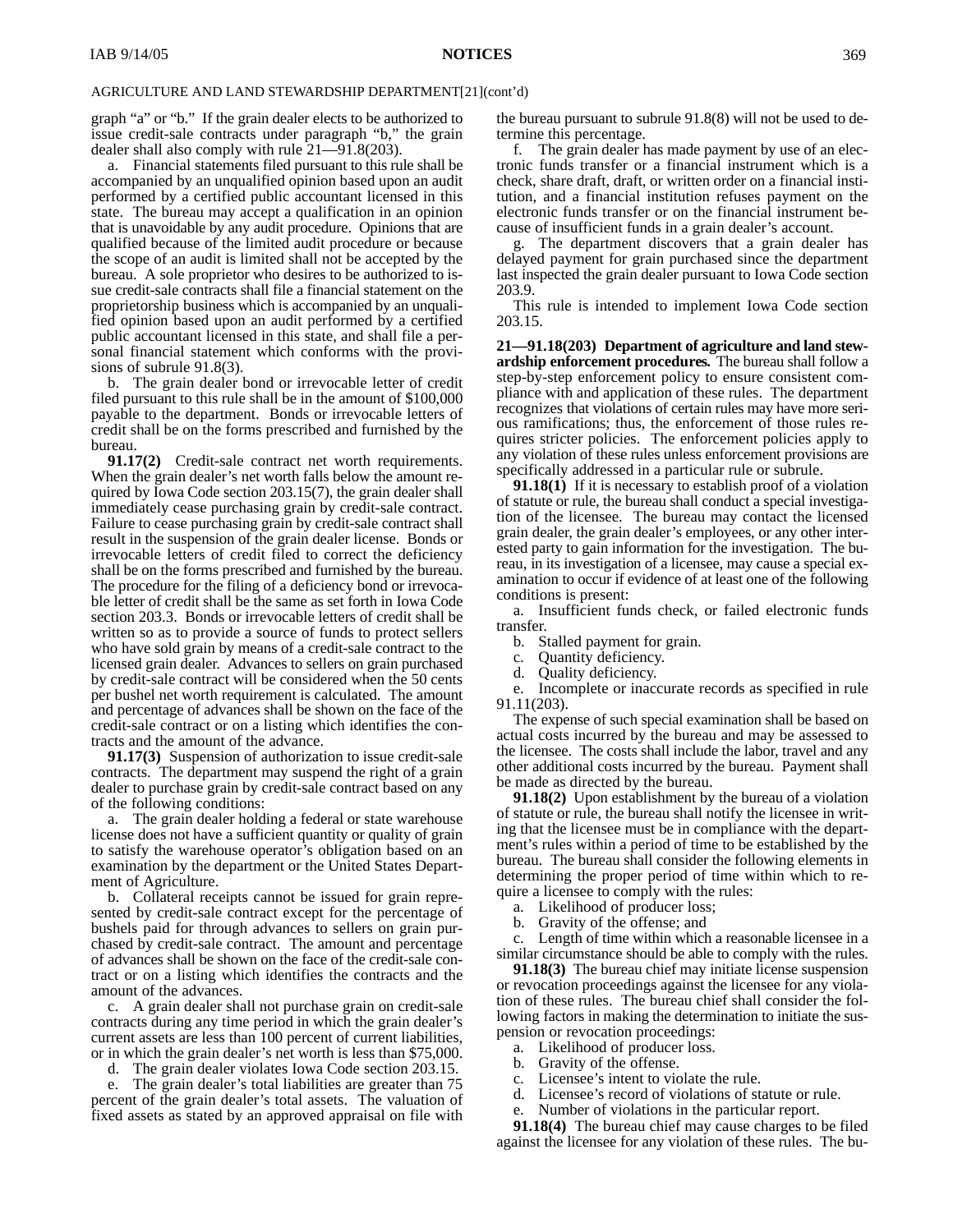reau chief shall consider the following factors in making the determination to file charges:

- a. Likelihood of producer loss.
- b. Gravity of the offense.
- c. Licensee's intent to violate the rule.
- d. Licensee's record of violations of statute or rule.
- Number of violations in the particular report.

**91.18(5)** The bureau chief may initiate the assessment of civil penalties against the licensee for any violation of these rules. The bureau chief shall consider the following factors in making the determination to initiate the assessment of civil penalties:

- a. Likelihood of producer loss.
- b. Gravity of the offense.
- c. Licensee's intent to violate the rule.

d. Licensee's record of violations of statute or rule.

e. Number of violations in the particular report.

This rule is intended to implement Iowa Code sections 203.2, 203.9, 203.10, 203.11 and 203.11A.

**21—91.19(203) Review proceedings.** A grain dealer licensee or applicant may file a formal written complaint with the department if the licensee or applicant contests the finding or decision of the bureau chief. Any such complaint shall be resolved in contested case proceedings conducted pursuant to the applicable provisions of 21—Chapter 2.

**21—91.20(203) Prioritization of inspections of grain dealers.** Licensees with a probability of failure factor greater than 40 percent, as calculated by the statistical model, shall be examined at least twice in an 18-month period.

This rule is intended to implement Iowa Code section 203.22.

#### **21—91.21(203) Claims against credit-sale contract bond.**

**91.21(1)** Persons who may file claims—time of filing. These rules are applicable only in those instances where a bond has been filed to satisfy Iowa Code section 203.15. If a bond is on file with the department, a seller may file a claim with the bureau for satisfaction of a loss under the grain dealer's bond. A claim shall not be filed prior to the incurrence date, which is the earlier of the following:

a. The revocation, termination, or cancellation of the license of the grain dealer; or

b. The filing of a petition in bankruptcy by a grain dealer. To be timely, a claim shall be filed within 120 days of the incurrence date.

**91.21(2)** Notice. The bureau shall cause notice of the opening of the claim period to be published once each week for two consecutive weeks in a newspaper of general circulation in each of the counties in which the licensee maintains a business location, and in a newspaper of general circulation in the state. The notice shall state the name and address of the licensee and the claim incurrence date. The notice shall also state that any claims against the bond on account of the licensee shall be sent by certified mail to the bureau within 120 days after the incurrence date, and that the failure to make a timely claim relieves the department from liability to the claimant. This notice may be incorporated by the bureau with the notice required by Iowa Code section 203.12.

**91.21(3)** Determination of eligible claims. The bureau shall determine a claim to be eligible for payment if the bureau finds all of the following:

a. The claim was timely filed;

b. The claimant qualifies as a credit-sale contract seller;

A claim derives from a credit-sale contract transaction, if the claimant is a seller who delivered and transferred title of the grain to the grain dealer by credit-sale contract; and

d. There is adequate documentation to establish the existence of a credit-sale contract claim and to determine the amount of the loss.

**91.21(4)** Value of loss—credit-sale contract claims. The dollar value of a credit-sale contract claim incurred by a seller who has sold and delivered grain and who is a creditor of the licensed grain dealer for all or part of the value of the grain shall be based on the amount stated on the obligation on the date of sale. If the sold grain was unpriced, the value of the claim shall be presumed to be based upon the fair market price, free-on-board from the site of the grain dealer, that is being paid to producers for grain by the grain terminal operator or grain processor nearest the grain dealer on the date of the license revocation or cancellation or the filing of a petition in bankruptcy. If more than one date applies to a claim, the bureau may choose between the two. However, the bureau may accept an alternative valuation of a claim upon a showing of just cause by the seller. All sellers filing claims under this rule shall be bound by the value determined by the bureau. The value of the loss is the outstanding balance on the validated claim at the time of payment.

**91.21(5)** Procedure—appeal. The bureau shall provide for notice to each credit-sale contract seller upon the bureau's determination of eligibility and value of loss. Within 20 days of the notice, the credit-sale contract seller may file a petition for hearing for review of either determination with the district court in the county in which the credit-sale contract seller resides, or in Polk County.

**91.21(6)** Payment of claims. Upon a determination of the status of all credit-sale contract claims, and after the filing period has run, the bureau shall provide a report to all valid, timely filed credit-sale contract claimants. If there are no appeals filed pursuant to subrule 91.21(5), the bureau shall make payment either in full or pro rata, in the event the value of the credit-sale contract claims is greater than the amount of the bonds.

This rule is intended to implement Iowa Code section 203.15.

ITEM 3. Rescind 21—Chapter 92 and adopt in lieu thereof the following **new** chapter:

#### CHAPTER 92

#### PARTICIPATION IN GRAIN INDEMNITY FUND

**21—92.1(203D) Mandatory participation in fund.** All grain dealers and state warehouse operators shall participate in the grain depositors and sellers indemnity fund (the fund) through the remission of the fees required in rule 92.2(203D). Failure to participate shall result in license suspension or revocation. As used in this chapter, "grain dealer" shall mean a licensed grain dealer pursuant to Iowa Code section 203.3 and "warehouse operator" shall mean a licensed warehouse operator pursuant to Iowa Code section 203C.6. "Licensee" shall mean either a licensed grain dealer or a licensed warehouse operator.

**21—92.2(203D) Required fees.** Until the amounts are amended or waived by the grain indemnity fund board pursuant to Iowa Code section 203D.5, in accordance with Iowa Code chapter 17A, fees shall be assessed as follows:

**92.2(1)** A per-bushel fee on all purchased grain, in an amount of one-quarter cent per bushel, remitted by the licensee.

**92.2(2)** An annual grain dealer/warehouse fee, remitted by the licensee, as follows: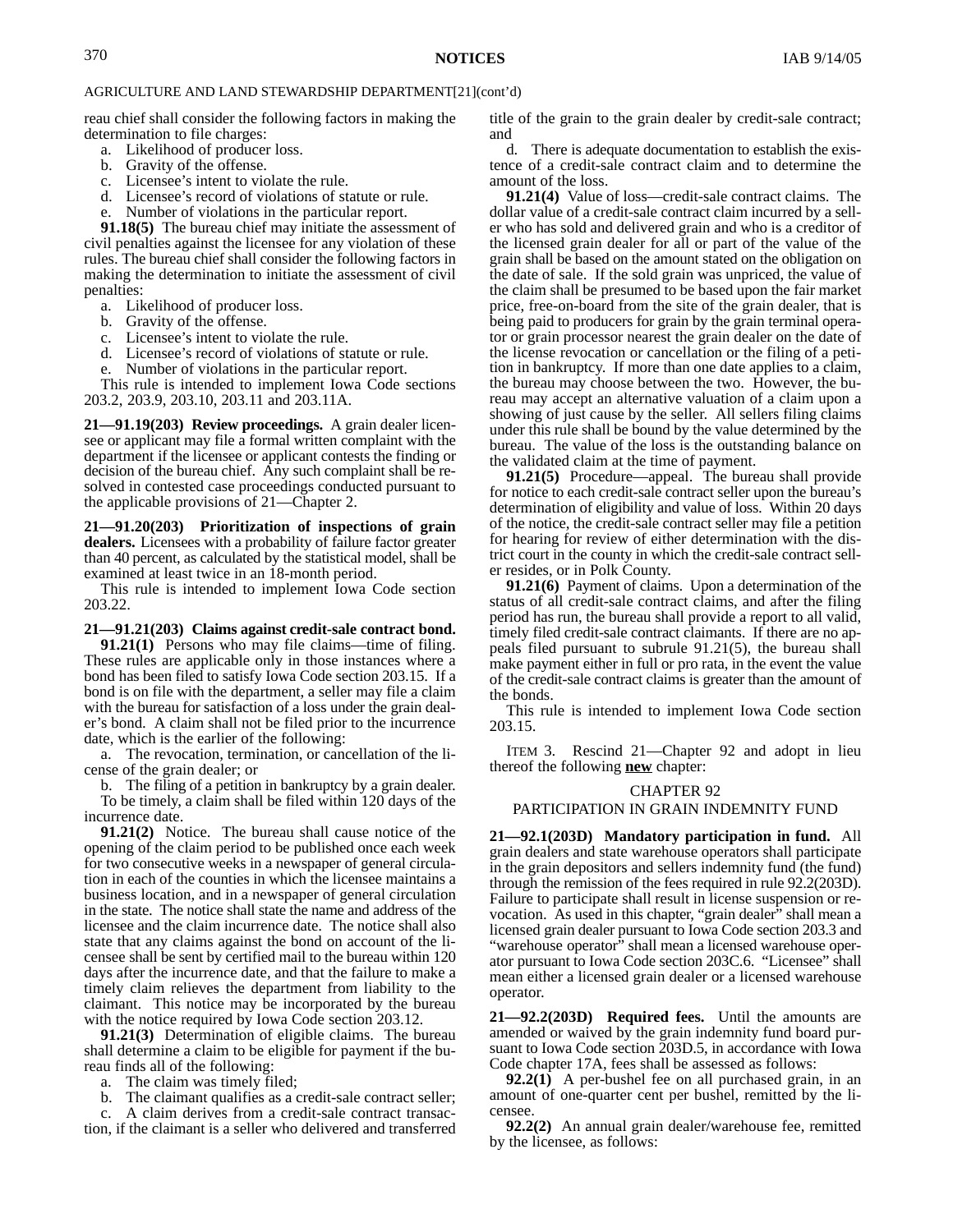a. For Class 1 grain dealers, \$500.

b. For Class 2 grain dealers, \$250.

c. For warehouse operators:

(1) For intended storage of bulk grain in any quantity less than 20,000 bushels, \$42 plus \$7 for each 2,000 bushels or fraction thereof in excess of 20,000 bushels.

(2) For intended storage of bulk grain in any quantity not less than 20,000 bushels and not more than 50,000 bushels, \$70 plus \$4.50 for each 3,000 bushels or fraction thereof in excess of 20,000 bushels.

(3) For intended storage of bulk grain in any quantity not less than 50,000 bushels and not more than 70,000 bushels, \$115 plus \$4.50 for each 4,000 bushels or fraction thereof in excess of 50,000 bushels.

(4) For intended storage of bulk grain in any quantity not less than 70,000 bushels, \$137.50 plus \$2.75 for each 5,000 bushels or fraction thereof in excess of 70,000 bushels.

This rule is intended to implement Iowa Code sections 203D.3 and 203D.5.

#### **21—92.3(203D) "Purchased grain"—grain on which a per-bushel fee is required to be remitted.**

**92.3(1)** "Purchased grain" means all grain which is entered in the company-owned paid position as evidenced on a grain dealer's daily position record. However, purchased grain does not include the following:

a. Grain purchased from the United States government or any of its subdivisions or agencies.

b. Grain purchased from a person licensed as a grain dealer in any jurisdiction.

c. Grain purchased under a credit-sale contract entered into on or before the date of delivery.

**92.3(2)** Exemption for credit-sale contracts. For the purpose of the exemption of subrule 92.3(1), paragraph "c," title is deemed to transfer by credit-sale contract if a credit-sale contract for the grain is entered into on or before the date of delivery and the per-bushel fee shall not apply. If no creditsale contract is issued for grain delivered for sale by the date of delivery, the per-bushel fee, if any, is due when the grain is paid for and entered in the company-owned paid position as evidenced on a grain dealer's daily position record. If a credit-sale contract is issued subsequent to the delivery date, the transaction is deemed to be a reconveyance by the grain dealer to the seller followed immediately by a transfer of title by the seller to the grain dealer by credit-sale contract, and the transaction is thereafter not a covered transaction eligible for a claim against the fund.

**92.3(3)** Record keeping on exempt purchases. To qualify for the exemption of subrule  $92.3(1)$ , paragraph "c," the licensee must maintain adequate records to show what grain was not assessed the per-bushel fee when entered into the company-owned paid position.

This rule is intended to implement Iowa Code sections 203D.3, 203D.5 and 203D.6.

#### **21—92.4(203D) Due date for payment of the per-bushel fee.**

**92.4(1)** Quarterly payments. The per-bushel fee established in Iowa Code section 203D.3, as adjusted by rule 92.2(203D), and the quarterly report are due, except as provided in subrule 92.4(2), on the fifteenth day of the calendar month succeeding the calendar quarter in which the fee accrued. The calendar quarters are as follows: January 1 through March 31; April 1 through June 30; July 1 through September 30; and October 1 through December 31.

**92.4(2)** Payments for licensees out of business. If a state grain dealer or warehouse operator license is revoked, terminated, or canceled during the term of a calendar quarter, the

quarterly report and per-bushel fee for that quarter are due 15 days after the date of license revocation, termination, or cancellation.

**92.4(3)** Holidays. If the due date determined under subrules 92.4(1) and 92.4(2) falls on a Sunday, a legal holiday as provided in Iowa Code section 4.1(34), or a Monday following a Sunday which is a named legal holiday, the due date is the following day.

**92.4(4)** Forms and payment. The quarterly report shall be submitted on forms prescribed and provided by the grain warehouse bureau. The amount of the per-bushel fee, as calculated in the quarterly report, shall accompany the report. Checks shall be made payable to the Iowa Department of Agriculture and Land Stewardship (abbreviated as IDALS).

**92.4(5)** "Receiving" defined. The quarterly report and the per-bushel fee must be received on or by the due date to avoid penalty. For the purpose of this chapter, "received" means the earliest of the following:

a. The date a state warehouse examiner acknowledges receipt;

b. The date the report is stamped "received" in the warehouse bureau; or

c. The date on which the report is postmarked, if the item is properly addressed to the Grain Warehouse Bureau, Iowa Department of Agriculture and Land Stewardship, Henry A. Wallace Building, Des Moines, Iowa 50319.

This rule is intended to implement Iowa Code section 203D.3.

#### **21—92.5(203D) Penalty for delinquent submission of per-bushel fee.**

**92.5(1)** Delinquent payments defined. In regard to the submission of the quarterly report and per-bushel fee, the licensee is deemed to be delinquent if any of the following apply:

a. The quarterly report and payment of the per-bushel fee due are not received on or before the due date.

b. The quarterly report and partial payment of the perbushel fee due are received on or before the due date, but the underpayment exceeds the margin of error, which for this rule is the greater of \$10 or 10 percent of the per-bushel fee due as determined by the warehouse bureau.

c. The quarterly report and partial payment of the perbushel fee due are received on or before the due date, and the underpayment is within the margin of error provided, but the amount of the underpayment has not been received on or before the tenth day after the licensee is notified of the underpayment.

**92.5(2)** Penalty when no assessment is due. If the licensee is delinquent because the quarterly report is not received until after the due date, but no per-bushel fee was due for that quarter, there is a one-day penalty of \$10.

**92.5(3)** License suspension and revocation for failure to pay. If the delinquency is not cured within 30 days after the due date, the grain dealer's or warehouse operator's license shall be suspended. If the delinquency is not cured within 30 days after suspension, the license shall be revoked.

**92.5(4)** Overpayments. If, upon review of the quarterly report, the grain warehouse bureau determines that there has been an overpayment of \$1 or more, the bureau shall issue a credit to the licensee which may be applied against the amount of assessment due in succeeding quarters. Overpayments of less than \$1 are negated.

This rule is intended to implement Iowa Code section 203D.3.

**21—92.6(203D) Penalty for delinquent payment of perbushel fee discovered during examination.**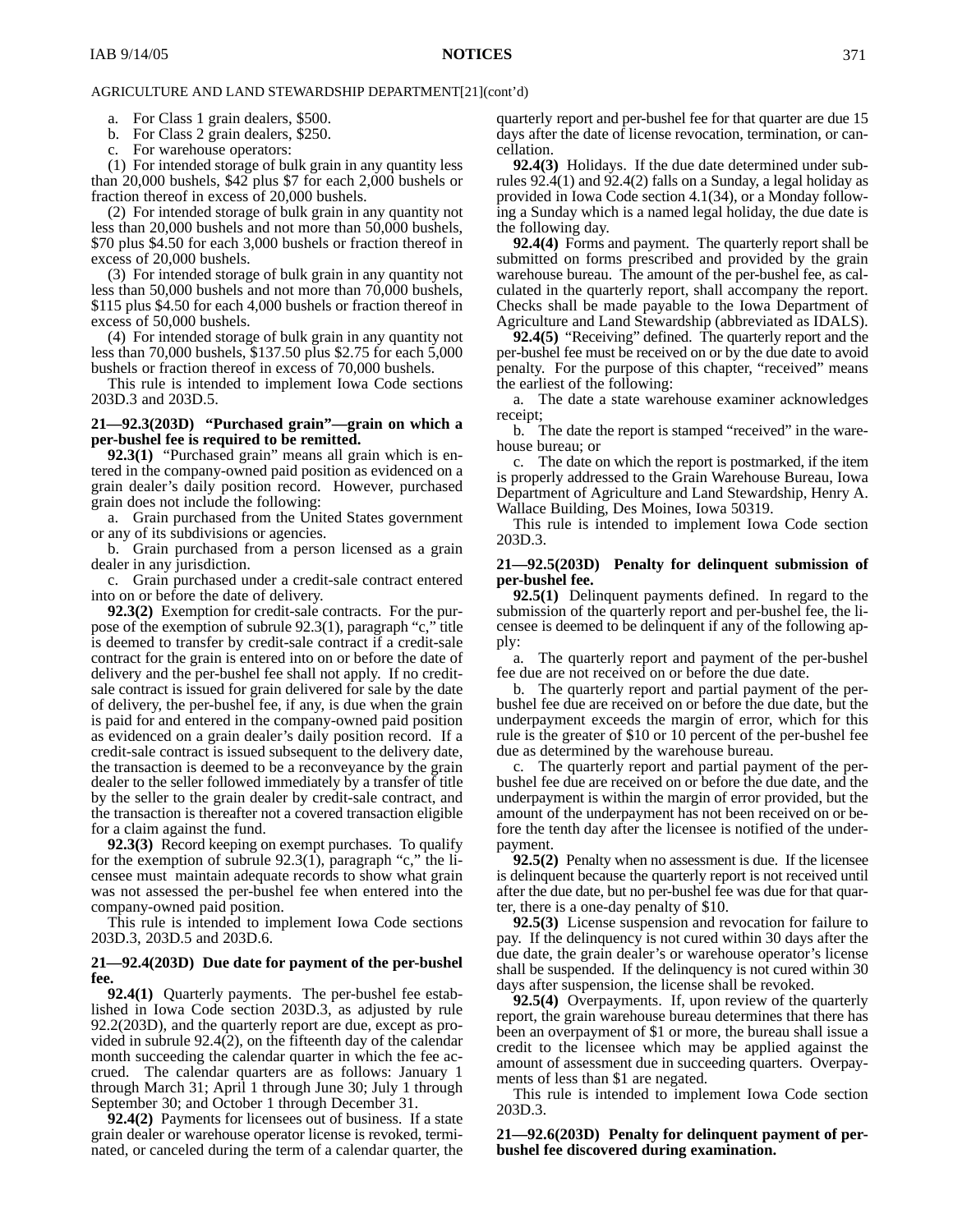**92.6(1)** Delinquent payments defined. In regard to an underpayment discovered during the performance of an examination, the licensee is deemed to be delinquent if any of the following apply:

a. The underpayment for any quarter exceeds the margin of error, which for this rule is the greater of \$100 or 50 percent of the per-bushel fee due for the quarter in question, as determined by the grain warehouse bureau.

b. The underpayment is within the margin of error provided, but the amount of the underpayment has not been received on or before the fifth day after the licensee is notified of the underpayment in the examiner's written report.

**92.6(2)** Negated amounts. Underpayments of less than \$1 are negated and do not constitute delinquency.

**92.6(3)** Penalty amount. If the licensee is delinquent, the penalty is \$10 per day for each day after the due date for the quarter in question, through the earlier of the date the underpayment is received or the date the licensee's license is revoked, terminated, or canceled.

**92.6(4)** License suspension and revocation for failure to pay. If the underpayment is not received within 30 days after the date of the examiner's report, the grain dealer's or warehouse operator's license shall be suspended. If the underpayment is not received within 30 days after suspension, the license shall be revoked.

**92.6(5)** Overpayments. If, during the performance of any examination, the warehouse bureau determines that there has been an overpayment of \$1 or more, the warehouse bureau shall issue a credit to the licensee which may be applied against the amount of assessment due in succeeding quarters. Overpayments of less than \$1 are negated.

This rule is intended to implement Iowa Code section 203D.3.

ITEM 4. Rescind 21—Chapter 93 and adopt in lieu thereof the following **new** chapter:

# CHAPTER 93 GRAIN INDEMNITY FUND BOARD— ORGANIZATION AND OPERATIONS

**21—93.1(203D) Location.** The office of the grain indemnity fund board is located in the Wallace State Office Building, Des Moines, Iowa; telephone (515)281-5321; mailing address: Grain Indemnity Fund Board, c/o Grain Warehouse Bureau, Iowa Department of Agriculture and Land Stewardship, Henry A. Wallace Building, Des Moines, Iowa 50319.

This rule is intended to implement Iowa Code section 203D.4.

**21—93.2(203D) The board.** The grain indemnity fund board consists of seven members: the secretary of agriculture or the secretary's designee who shall serve as chairperson, the commissioner of insurance or the commissioner's designee who shall serve as secretary, the state treasurer or the state treasurer's designee who shall serve as treasurer, and four representatives of the grain trade (two producers and two operators) appointed by the governor.

This rule is intended to implement Iowa Code section 203D.4.

**21—93.3(203D) Authority of the board.** The board has authority to determine the amount and validity of claims made against the fund, to review and adjust the per-bushel fee and the dealer-warehouse fee, and to approve costs of administering the fund. In addition, the board has the authority to act as an advisor to the secretary of agriculture on administrative matters affecting the fund, and as a result the board will make only policy recommendations in regard to the areas of administration delegated to the department in Iowa Code chapter 203D.

This rule is intended to implement Iowa Code section 203D.4.

**21—93.4(203D) Meetings.** Unless otherwise determined by the chairperson, the board will meet at 2 p.m. on the third Thursday of each month. In-person board meetings will generally be held in a conference room in the Henry A. Wallace building. Telephone conference call meetings may be permitted and will generally be hosted from the offices of the grain warehouse bureau of the Iowa department of agriculture and land stewardship in the Henry A. Wallace building. The establishment and public notice of meeting dates and locations are the responsibility of the chairperson, unless the majority of the members of the board eligible to vote request a meeting. In addition, the board will schedule meetings when circumstances require the board to address claims made against the fund and, for these meetings, establishment and public notice of meeting dates and locations are the responsibility of the chairperson.

**93.4(1)** Agenda. The tentative agenda is prepared by the chairperson in advance of the board meeting and will be mailed to board members in advance of the meeting date. A copy of the agenda will be mailed to those members of the public who request it and will be prominently posted at the board's office at least 24 hours before the meeting. Members of the public wishing to be scheduled on the board's agenda should notify the chairperson ten days in advance of the meeting and provide written materials explaining their reasons for wishing to address the board. In the case of a board meeting held to deal with claims against the fund, the filing of a written appeal under rule 21—94.9(203D) will satisfy the requirements of the preceding sentence. The chairperson shall have the authority to make all final decisions on the content and length of agenda items.

**93.4(2)** General conduct of meetings. The chairperson, or secretary in the absence of the chairperson, presides at all board meetings. Only individuals recognized by the presiding officer may address the board; in general, Robert's Rules of Order will govern the meeting unless otherwise stated in this chapter or by special action of the board.

In all discussions before the board, members of the public shall address any questions for the board to the presiding officer. Individual questioning of board members will not be allowed without the explicit consent of the presiding officer and the board members in question.

**93.4(3)** Voting. The board consists of seven members who are all eligible to vote on issues. A majority of board members shall constitute a quorum. The affirmative vote of four board members is necessary to carry an action.

**93.4(4)** Public participation. All meetings are open to the public in accordance with the open meetings law, Iowa Code chapter 21, except that portions of a meeting may be closed in accordance with the open meetings law. In the chairperson's discretion, a 15-minute public forum may be scheduled on each agenda of regularly scheduled meetings to allow the public, if necessary, an opportunity to address the board on any issue that may have arisen after the agenda was posted.

This rule is intended to implement Iowa Code sections 203D.4, 203D.5, 203D.5A and 203D.6.

**21—93.5(203D) Minutes.** The minutes of all board meetings are recorded and kept by the secretary in the board's office.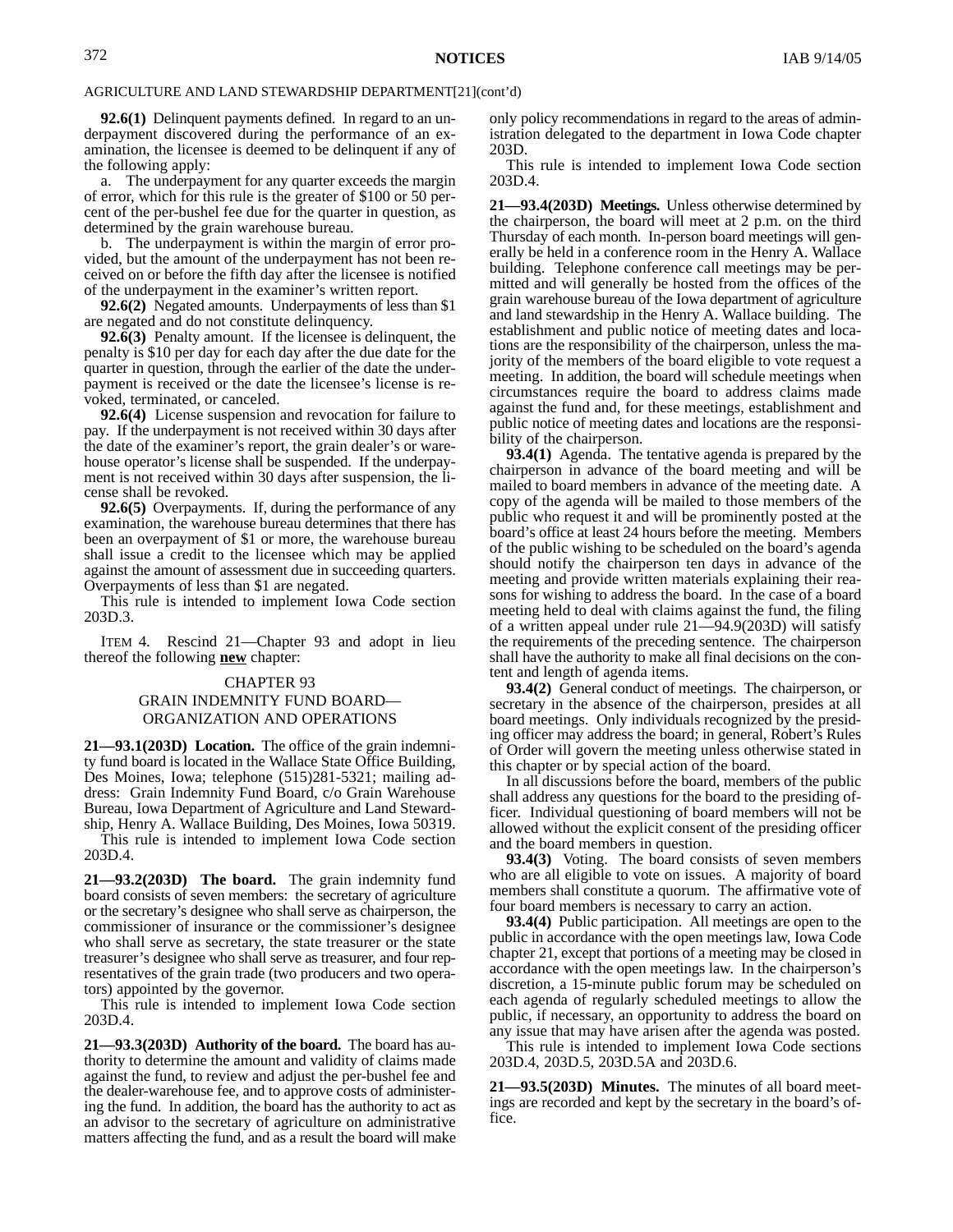#### AGRICULTURE AND LAND STEWARDSHIP DEPARTMENT[21](cont'd)

This rule is intended to implement Iowa Code section 203D.4.

**21—93.6(203D) Board decisions.** The actions of the board will be authoritatively recorded in the minutes of the board meeting at which the actions were taken. The board may adopt, amend, or repeal rules subject to Iowa Code chapter 17A to govern the operations of the board, to adjust or waive the per-bushel fee and the annual dealer-warehouse fee, and to govern the process of making claims against the fund. These rules shall be published by the department in the Iowa Administrative Code. The board may also recommend the adoption of other rules by the department relating to the fund. The content of any rules will be authoritatively established when they are published by the department in the Iowa Administrative Code.

This rule is intended to implement Iowa Code sections 203D.4, 203D.5, 203D.5A and 203D.6.

**21—93.7(203D) Records.** The records of all the business transacted and other information with respect to the activities of the board are public records and are on file in the board's office. All records including board minutes are available for inspection during regular business hours. Copies may be obtained at a cost of 25 cents per page.

This rule is intended to implement Iowa Code section 203D.4.

**21—93.8(203D) Waiver of per-bushel and annual grain dealer and warehouse operator fees.** Pursuant to Iowa Code section 203D.5, the per-bushel and the annual grain dealer and warehouse operator fees are suspended and waived effective July 1, 1988, until reinstated by rule or statute. This waiver applies to all fees which would have accrued on or after July 1, 1988. To this extent, this rule supersedes rules 21— 92.2(203D) and 21—92.4(203D). However, this rule does not waive any fees or penalties which accrued before July 1, 1988, including annual fees which became due and payable on or before June 30, 1988. Penalties on delinquent perbushel fees arising prior to July 1, 1988, shall continue to run until the delinquency is cured. Further, this rule does not alter the requirement of Iowa Code section 203D.3(4) that new licensees must pay the annual grain dealer and warehouse operator fees for the first year, as set out in Iowa Code section 203D.3 and in 21—subrule 92.2(2).

This rule is intended to implement Iowa Code sections 203D.3, 203D.4 and 203D.5.

ITEM 5. Rescind 21—Chapter 94 and adopt in lieu thereof the following **new** chapter:

#### CHAPTER 94

## CLAIMS AGAINST THE GRAIN DEPOSITORS AND SELLERS INDEMNITY FUND

#### **21—94.1(203D) Definitions.**

"Covered transaction" means a transaction in which the claimant is a seller who transferred title to the grain to the grain dealer other than by credit-sale contract within six months of the incurrence date, or in which the claimant is a depositor who delivered the grain to the warehouse operator.

"Depositor" means a person who deposits grain in a state warehouse for storage, handling, or shipment, or who is the owner or legal holder of an outstanding state warehouse receipt, or who is lawfully entitled to possession of the grain.

"Grain dealer" shall mean a grain dealer licensed pursuant to Iowa Code section 203.3.

"Seller" means a person who sells grain which the person has produced or caused to be produced to a licensed grain dealer, but excludes a person who executes a credit-sale contract as a seller.

"Warehouse operator" shall mean a licensed warehouse operator pursuant to Iowa Code section 203C.6.

**21—94.2(203D) By whom claims can be made.** Claims shall be made only by a depositor or seller. Claims shall derive from a covered transaction. A claim shall not be made on grain which was initially eligible as a covered transaction but became not covered as a result of a new credit-sale transaction, as defined by rule 21—92.3(203D).

**21—94.3(203D) Procedure for filing claims.** In regard to claims by a depositor or seller arising against a grain dealer or warehouse operator, a claim against the grain depositors and sellers indemnity fund may be filed with the Grain Warehouse Bureau (the bureau), Iowa Department of Agriculture and Land Stewardship, Henry A. Wallace Building, Des Moines, Iowa 50319. The bureau shall create and provide a claim form. Use of the claim form shall be the exclusive manner of filing a claim against the fund. The claim shall include the following information:

1. The name and address of the grain dealer or warehouse operator against whom the claim arose;

2. The name, address, telephone number, and social security or tax identification number of the person making the claim;

- 3. The type and amount of grain involved;<br>4. The type of transaction involved;<br>5. Evidence of ownership;
- The type of transaction involved;
- Evidence of ownership;

6. Documentation of a demand on the obligation and a failure to honor the demand; and

7. A notarized signature by each person making the claim.

**21—94.4(203D) Time limitations.** A claim against the fund may be made anytime after the earlier of the license revocation, termination, or cancellation of a grain dealer's or warehouse operator's license or the grain dealer's or warehouse operator's filing a petition for bankruptcy. A claim is not timely unless the claim is postmarked or delivered within 120 days after the revocation, termination, or cancellation of a license, or the filing of a petition for bankruptcy.

**21—94.5(203D) Claims by depositors where bureau is receiver.** In regard to claims by depositors arising against a warehouse operator whose license has been revoked, terminated, or canceled and who has not filed a petition for bankruptcy where the bureau has been appointed by the court as the receiver of the grain assets of the warehouse, a claim properly filed with the bureau as receiver within 120 days of the license revocation, termination, or cancellation also is deemed to be a properly filed claim against the fund.

**21—94.6(203D) Notice of claims.** Within 30 days of the receipt of a claim, the bureau shall send notice of the claim to each member of the board.

**21—94.7(203D) Report by bureau.** When adequate information is available, the bureau shall make a report to the board of claims ready for determination, which report shall note the gross and net amount of each claim and the bureau's recommendations as to the validity and value of each claim. The bureau may report the claims ready for determination either as a class of listed claims relating to an identified licensee or individually, as may be appropriate.

**21—94.8(203D) Determination of claims.** The board shall review the report submitted by the bureau and may request additional information on a claim. The board shall determine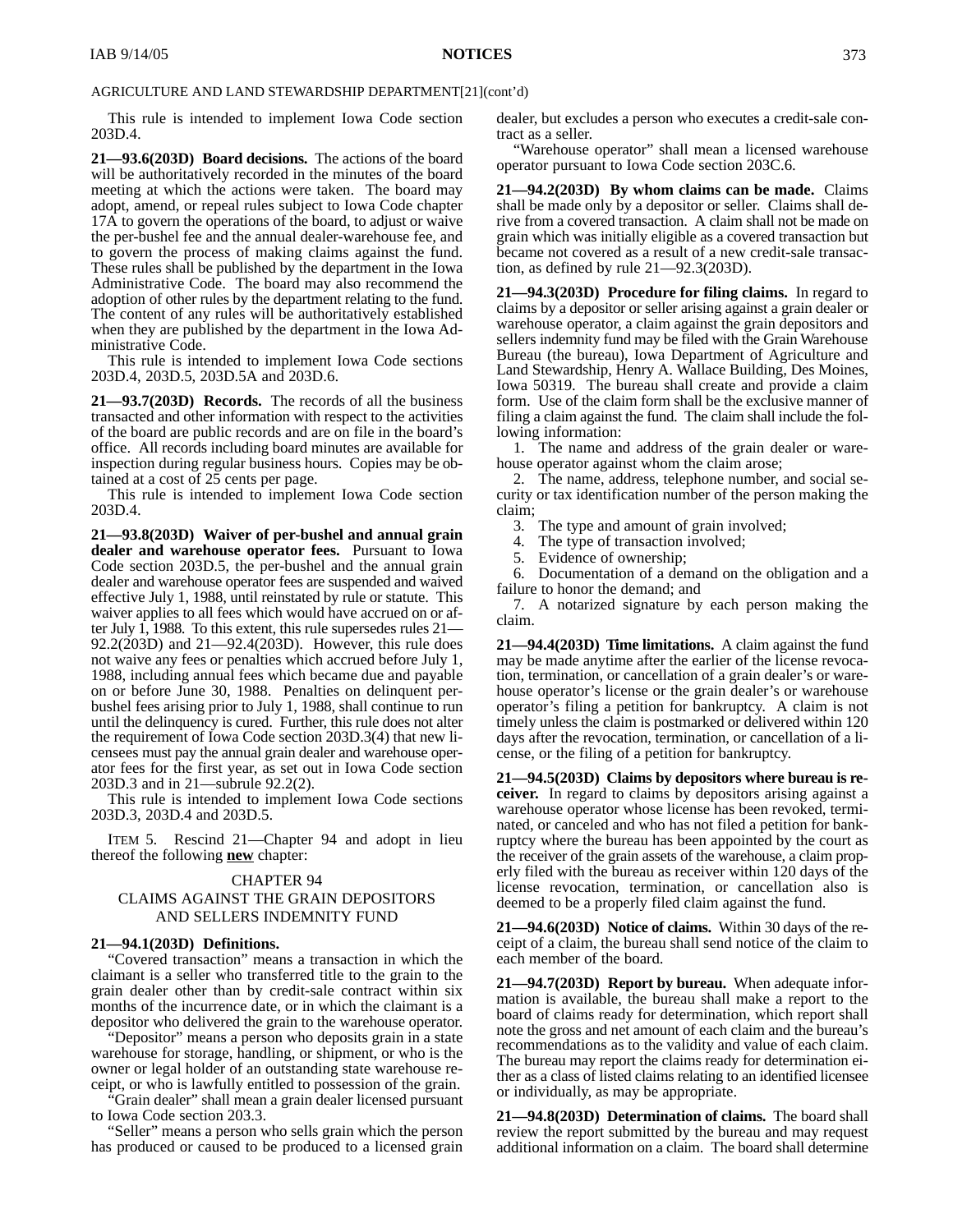#### AGRICULTURE AND LAND STEWARDSHIP DEPARTMENT[21](cont'd)

the amount of the loss and the amount the claimant is validly entitled to from the fund within 90 days after the submission of the report to the board, unless the board finds good cause to delay the determination. "Good cause" includes the need for additional information on a claim. Notice of the board's determination shall be sent to each claimant by ordinary mail. The notice of the determination shall indicate the date when it is sent.

#### **21—94.9(203D) Appeal from determination.**

**94.9(1)** Time limit for filing. A claimant whose claim has been determined by the board may appeal the determination by filing an appeal with the board within 20 days of the date the notice of the determination was sent. Appeals shall include a statement as to the amount the appellant is contesting and as to the basis for appeal. The board's determination becomes final if there is no timely appeal.

**94.9(2)** Board action on appeals. Upon the timely filing of an appeal, the board shall schedule an evidentiary hearing or an opportunity for oral argument before the board on the appeal. The hearing or argument shall be scheduled no sooner than 15 days after notice of the hearing or oral argument is sent to the appellant by ordinary mail. If an evidentiary hearing is scheduled, the appellant may appear and submit evidence concerning the claim. The bureau may also appear and submit evidence. If the appellant fails to appear, the board may proceed in the appellant's absence. If a hearing or oral argument is held, the board shall prepare a written decision. The appellant shall be sent a copy of the board's decision by ordinary mail. The decision shall indicate the date when it is sent.

**94.9(3)** Rehearing. If a hearing was held on the appeal, the appellant may request a rehearing within 20 days of the date when the decision is sent. The request is deemed to have been denied unless the board grants the request within 20 days after the board's receipt of the request.

**94.9(4)** Exclusive remedy. The procedure provided by this rule is the exclusive administrative remedy in regard to the board's determinations as to the validity and amount of claims.

#### **21—94.10(203D) Payment of valid claims—conflicting interests.**

**94.10(1)** Subrogation and payment. If the board has validated all or part of a claim, the board shall authorize the chairperson or the chairperson's designee to facilitate payment from the fund to the claimant in the determined amount upon the claimant's execution of a subrogation of the fund to the rights of the claimant and of an agreement to hold the fund harmless as against competing claims to the determined amount.

**94.10(2)** Joint payments and interpleader for conflicting claims. If the board determines that a valid claim is subject to an interest by more than one depositor or seller, the board may order joint payment. If priority of interests in the validated claim is at issue, the board may bring an equitable action of interpleader against the conflicting parties pursuant to Iowa Rule of Civil Procedure 1.251, and may order the deposit of the determined amount with the court pursuant to Iowa Rule of Civil Procedure 1.253.

These rules are intended to implement Iowa Code section 203D.6.

# **ARC 4516B**

## **CORRECTIONS DEPARTMENT[201]**

#### **Notice of Intended Action**

**Twenty-five interested persons, a governmental subdivision, an agency or association of 25 or more persons may demand an oral presentation hereon as provided in Iowa Code section 17A.4(1)"***b.***"**

**Notice is also given to the public that the Administrative Rules Review Committee may, on its own motion or on written request by any individual or group, review this proposed action under section 17A.8(6) at a regular or special meeting where the public or interested persons may be heard.**

Pursuant to the authority of Iowa Code section 356.36, the Department of Corrections gives Notice of Intended Action to amend Chapter 50, "Jail Facilities," Iowa Administrative Code.

These rules provide the standards for county jail facility inspections and are being revised consistent with American Correctional Association industry standards for jail operations.

Any interested person may make written suggestions or comments on these proposed amendments on or before October 4, 2005. Such written materials should be directed to the Legal and Policy Department, Iowa Department of Corrections, 420 Watson Powell Jr. Way, Des Moines, Iowa 50309; fax (515)281-7345.

A public hearing will be held on October 4, 2005, from 11 a.m. to 1 p.m. in the Second Floor Conference Room of the Department of Corrections, 420 Watson Powell Jr. Way, Des Moines, Iowa 50309, at which time persons may present their views either orally or in writing. At the hearing, persons will be asked to give their names and addresses for the record and to confine their remarks to the subject of the amendments.

Any persons who will attend the public hearing and have special requirements, such as those related to hearing or mobility impairments, should contact the Department of Corrections and advise of special needs.

These amendments are intended to implement Iowa Code section 356.36.

A fiscal impact summary prepared by the Legislative Services Agency pursuant to Iowa Code § 17A.4(3) will be available at http://www.legis.state.ia.us/IAC.html or at (515) 281-5279 prior to the Administrative Rules Review Committee's review of this rule making.

The following amendments are proposed.

ITEM 1. Amend rule **201—50.1(356,356A)** as follows:

Adopt the following **new** definitions in alphabetical order: "Disability" means a physical or mental impairment that substantially limits one or more of the major life activities of an individual; a record of such an impairment; or being regarded as having such an impairment.

"Mental illness" means a psychiatric illness or disease expressed primarily through abnormalities of thought, feeling, and behavior producing either distress or impaired function.

"Unencumbered space" is floor space that is not encumbered by furnishings or fixtures. Unencumbered space is determined by subtracting the floor area encumbered by furnishings and fixtures from the total floor area. (All fixtures must be in operational position for these calculations.)

"Weapons" means any instrument, excluding restraint devices and chemical control agents, with a primary intended use of self-defense, protection of another, or to gain or maintain compliance from an individual.

Amend the following definitions: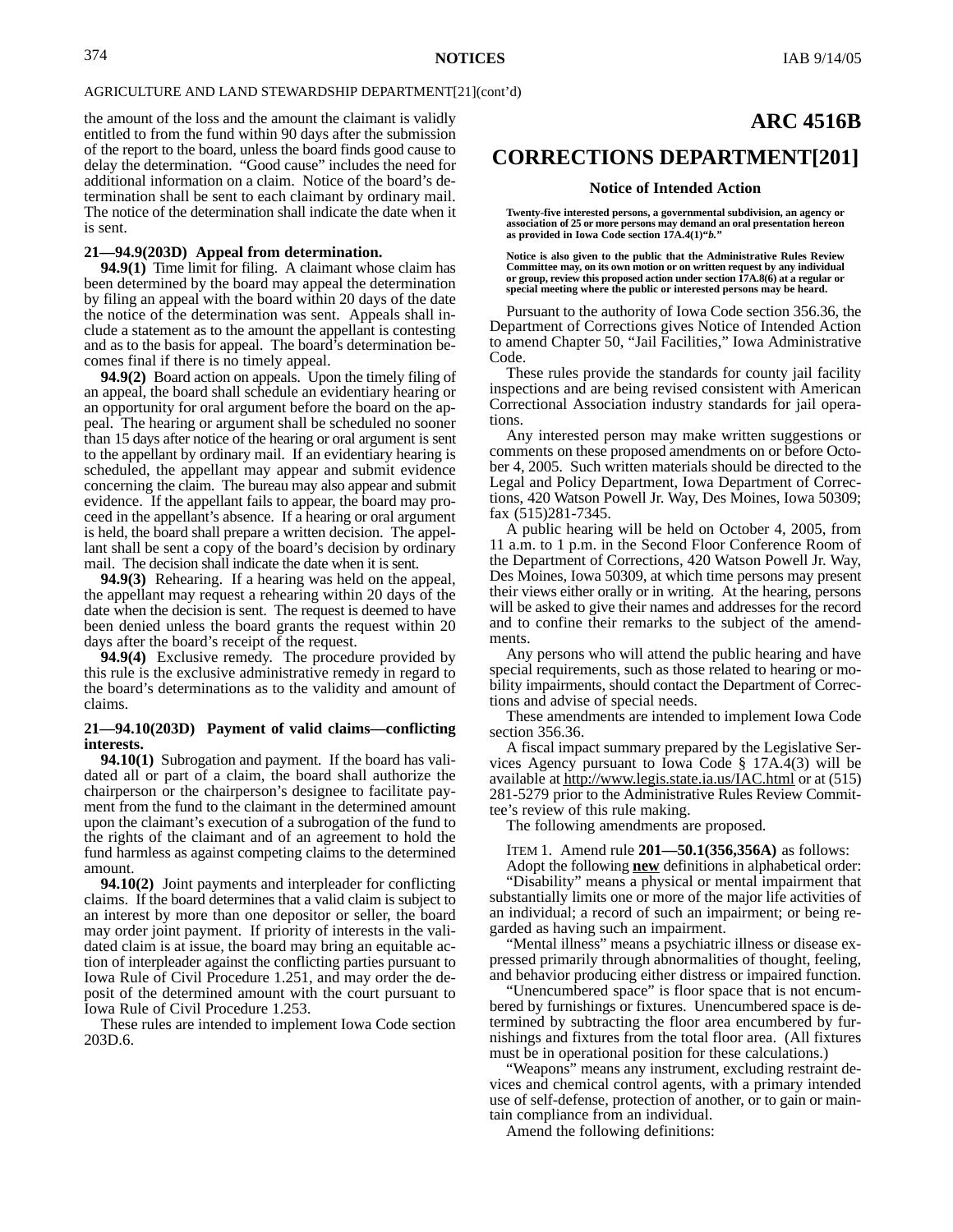"Housing unit" means an individual detention area. This area may be a single occupancy cell, multiple occupancy cell, cellblock, or dormitory. For direct supervision jails, "housing unit" means a group of living units housing no more than 50 prisoners that can be efficiently managed by one officer. Staff assigned to the housing unit(s) work among prisoners 24 hours a day.

"Jailer" means any person *who is* involved in the booking or supervision of prisoners*, who has direct contact with prisoners or who has control over the movement or release of prisoners within the jail,* and meeting *who meets* the requirements of rules 201—50.10(356,356A) and 50.11(356,356A) or 201—51.9(356, 356A) and 51.10(356,356A), Iowa Administrative Code.

"Major remodeling" means construction or repairs to a portion of a jail requiring sealed bids as specified in Iowa Code section 384.96 *that changes the architectural design of an existing jail and that increases or decreases capacity*.

"Multiple occupancy cell" means a cell *or a group of cells* designed for no more than six prisoners *one prisoner and accessible to a dayroom.*

ITEM 2. Amend subrule 50.2(6) as follows:

**50.2(6)** Nondiscriminatory treatment. Each jail administrator shall ensure that staff and prisoners are not subject to discriminatory treatment based upon race, religion, nationality, handicap *disability*, sex or age absent compelling reason for said discriminatory treatment. *Discrimination on the basis of a disability is prohibited in the provision of services, programs, and activities.*

ITEM 3. Renumber rules **201—50.4(356,356A)** to **201— 50.8(356,356A)** as **201—50.3(356,356A)** to **201— 50.7(356,356A)**.

ITEM 4. Amend renumbered subrule 50.4(4) as follows: **50.4(4)** Cells. Maximum security cells shall be equipped with tamper-resistant bunks, secured table(s) and seat(s), plus a toilet and washbasin recommended for jail or prison use. Cells shall have an adequate supply of both hot and cold water; mixing valves may be used. Housing areas of less secure design need not contain tamper-resistant fixtures. A jail may contain one or more single occupancy cells or holding areas in which to temporarily contain violent persons. The cell must have not less than 40 square feet of floor space and a ceiling height of not less than 8 feet. The cell must be constructed to minimize self-injury. Toilet facilities should be controlled from outside the cell and may be in the floor. Water need not be available in the cells, but water must be accessible from staff upon request.

ITEM 5. Amend renumbered subrule **50.4(8)**, paragraph **"c,"** as follows:

c. Janitorial supplies shall be stored in a manner to prevent unauthorized prisoner access. Janitorial supplies and equipment shall not be stored in prisoner living areas. Wet mops shall be dried to deter the growth of mildew.

ITEM 6. Amend renumbered subrule 50.5(5) as follows:

**50.5(5)** Except in emergency situations, no multiple occupancy cell shall house more than six prisoners *than the rated capacity*.

ITEM 7. Amend renumbered subrules 50.6(1) and 50.6(2) as follows:

**50.6(1)** New housing units may be single occupancy cells, multiple occupancy cells or dormitory units. Each single occupancy cell shall have a minimum of 70 square feet of floor space. Each multiple occupancy cell shall have a minimum of 70 square feet of floor space for the first prisoner and an additional 50 square feet of floor space for each additional prisoner. Maximum occupancy in a multiple occupancy cell shall be six prisoners. Dormitory units shall provide a minimum of 60 square feet per prisoner.

**50.6(2)** All housing units shall provide:

a. to e. No change.

f. A lavatory that furnishes both hot and cold water for each group of six *nine* prisoners or portion thereof.

g. A functional toilet for each group of six *nine* prisoners or portion thereof.

ITEM 8. Amend renumbered subrule 50.7(1) as follows:

**50.7(1)** New housing units may be single occupancy cells, multiple occupancy cells or dormitory units. Each single occupancy cell shall have a minimum of 70 square feet of floor space. Each multiple occupancy cell shall have a minimum of 35 square feet of unencumbered floor space for each prisoner. Maximum occupancy in a multiple occupancy cell shall be six prisoners. Dormitory units shall provide a minimum of 60 square feet per prisoner.

ITEM 9. Adopt **new** rule 201—50.8(356,356A) as follows:

**201—50.8(356,356A) Physical requirements for new and remodeled facilities—after [insert the effective date of this rule].** This rule shall apply to all jails which are of new construction and to all major remodeling or reconstruction after [insert the effective date of this rule].

**50.8(1)** Cells and dormitory units.

a. Single occupancy cells shall provide a minimum of 35 square feet of unencumbered floor space. When confinement exceeds 10 hours per day, except during administrative segregation or emergencies, there shall be at least 70 square feet of total floor space.

b. Multiple occupancy cells shall provide a minimum of 25 square feet of unencumbered floor space for each prisoner. When confinement exceeds 10 hours per day, except during administrative segregation or emergencies, there shall be at least 35 square feet of unencumbered floor space for each occupant.

c. Dormitory units shall provide a minimum of 35 square feet of unencumbered floor space for each prisoner.

**50.8(2)** All housing units shall provide:

a*.* No less than 8 feet of space between the floor and ceiling.

b*.* A bunk of adequate size for normal-sized adults for each prisoner and at least 12 inches off the floor.

c*.* Sufficient desks/tables and chairs/seats to accommodate the capacity of the housing unit.

d*.* A dayroom, which provides a minimum floor area of 35 square feet of space per prisoner (exclusive of lavatories, showers and toilets) for the maximum number of prisoners who use the dayroom at one time. No dayroom shall encompass less than 100 square feet of space, exclusive of lavatories, showers and toilets. Dayrooms shall provide sufficient seating and writing surfaces. (Dormitories excluded.)

e*.* A functionally operating shower which produces both hot and cold water for each group of 12 prisoners.

f. A lavatory that furnishes both hot and cold water for each group of 9 prisoners or portion thereof.

g. A functional toilet/stool for each group of 9 prisoners or portion thereof. Urinals may be substituted for up to onethird of the toilets in housing units for male prisoners.

**50.8(3)** Each maximum-security cell shall have a security-type toilet/lavatory-combination fixture that provides adequate hot and cold running water.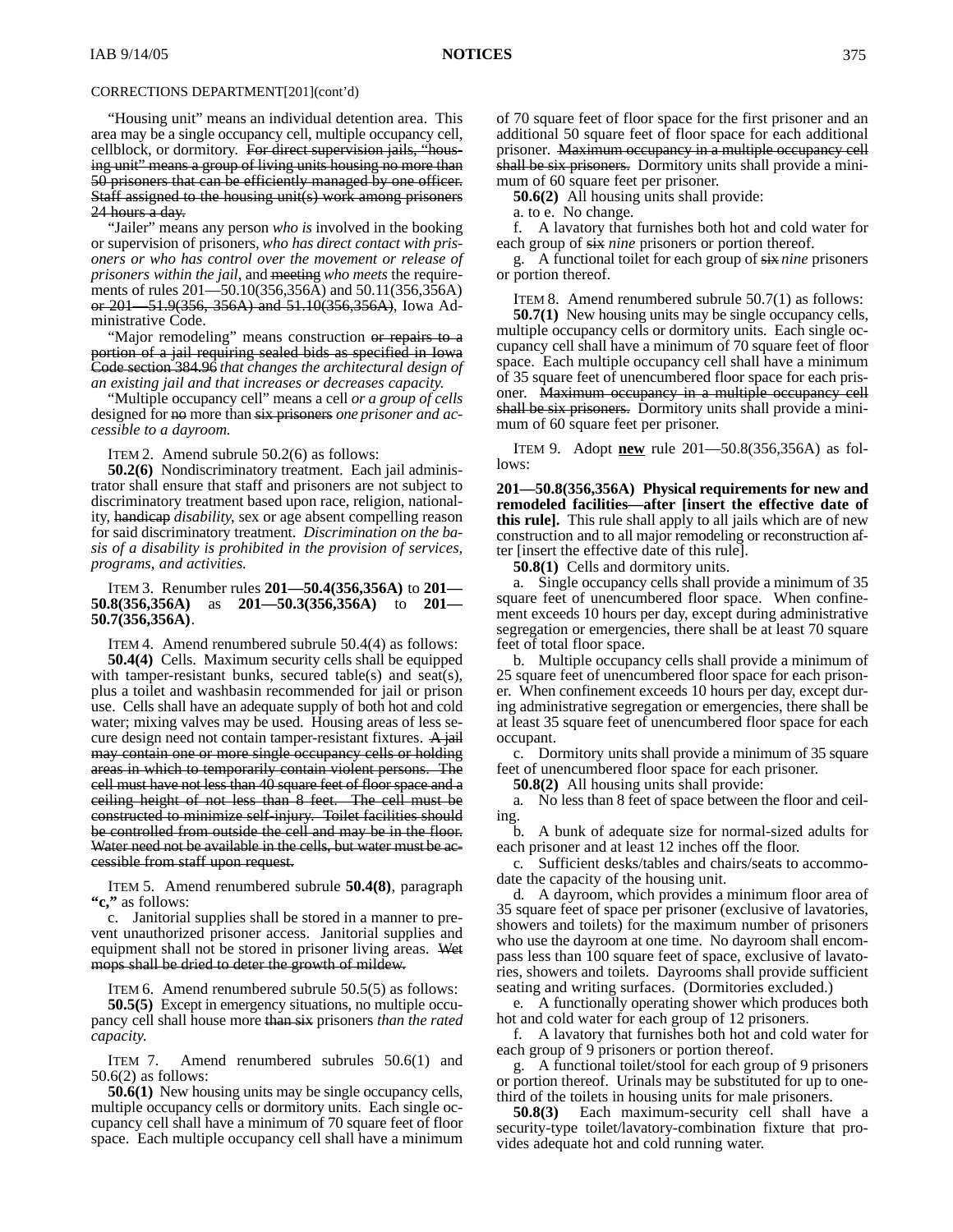**50.8(4)** Holding cells/special-needs cells.

a. Holding cells shall provide a minimum of 20 square feet per prisoner with a maximum capacity per cell of eight prisoners. Holding cells need not contain any fixture other than a means whereby prisoners may sit. Drinking water and toilet facilities shall be made available under staff supervision. Dayrooms need not be available to prisoners held in holding cells. Holding cells are for detaining persons for a limited period of time not to exceed 24 hours, except in cases of emergency, while the persons are awaiting booking, processing, transfer, court appearance or discharge. Prisoners will be supplied blankets if detained overnight in the holding cell. Emergencies are defined as unexpected occurrences, requiring immediate attention, of singular incident and resolution.

b. Special-needs cells. A jail may contain one or more single occupancy cells, designated as special-needs cells, in which to temporarily contain violent persons. The cell shall have not less than 40 square feet of floor space and a ceiling height of not less than 8 feet. The cell shall be constructed to minimize self-injury. Toilet facilities may be controlled from outside the cell and may be in the floor. Water need not be available in the cells, but water shall be accessible from staff upon request.

**50.8(5)** Exercise areas. Exercise areas may be indoor or outdoor exercise areas and shall contain 15 square feet per prisoner for the maximum number of prisoners expected to use the space at one time, but not less than 500 square feet of unencumbered space. Exercise areas shall provide opportunity for adequate exercise in accordance with 50.18(1)"c." Exercise areas are not the same as dayrooms.

**50.8(6)** The facility shall be designed to admit natural light and to give access to outside viewing by prisoners where practical.

**50.8(7)** The facility shall be designed and constructed so that prisoners may be segregated according to existing laws and regulations.

**50.8(8)** Except in emergency situations, no housing unit shall house more prisoners than its rated capacity.

**50.8(9)** All hinged doors serving as required exits shall swing with exit traffic.

ITEM 10. Amend subrules 50.9(1) to 50.9(3), 50.9(5), 50.9(8), and 50.9(11) as follows:

**50.9(1)** Approval of building plans. All new construction or major remodeling plans shall be approved *by the state fire marshal* prior to commencement of construction by the state fire marshal or qualified local fire prevention authority using Life Safety Code NFPA 101.

**50.9(2)** Fire marshal's certificate *Compliance with fire marshal rules*.No jail shall be occupied by a prisoner unless the state fire marshal or qualified local fire prevention authority has issued a fire certificate *of inspection* within the last 18 *24* calendar months. The state fire marshal or qualified local fire prevention authority shall issue this certificate only if *documenting that* the jail complies with the fire safety standards in these rules and other applicable standards of *for jails included in administrative rules promulgated by* the state fire marshal. If not in substantial compliance, the facility may be required to submit a corrective plan of action for noncompliant items to the state fire marshal or local fire prevention authority. If deadlines are not met in accordance with the plan of action, the director of the department of corrections may initiate closing proceedings. In jurisdictions lacking personnel specifically trained in fire prevention safety standards, inspections shall be performed by staff of the state fire marshal's office or designee under authority of Iowa

Code section 100.12. *Jails may be inspected by the fire marshal, or by personnel of local fire departments deemed by the fire marshal qualified to conduct inspections, on a schedule determined by the fire marshal.* The state jail inspection unit of the department of corrections, *a jail administrator, or the chief executive of an agency that administers a jail* retains the authority to *may* request *that the* state fire marshal review as deemed necessary *inspect a jail for compliance with fire safety standards. If the state fire marshal finds that a jail is not in substantial compliance with fire safety standards based on such an inspection, the state fire marshal may require the jail administrator to submit to the fire marshal a plan of correction of violations of these standards. The director of the Iowa department of corrections may initiate proceedings to close the jail if the jail does not comply with the plan of correction.*

**50.9(3)** Evacuation plan. The administrator of each jail shall prepare a written plan for emergency evacuation of the facility in the event of fire or other disaster. This plan shall include security arrangements and one or more alternate housing arrangements for displaced prisoners. All personnel employed in the facility shall be thoroughly familiar with this plan and relevant portions thereof shall be conspicuously posted. Fire drills *Evacuation drills* shall be practiced or simulated by all staff on at least an annual basis and a record thereof shall be maintained according to subrule 50.22(10), Iowa Administrative Code.

**50.9(5)** Fire extinguishers. All jails shall be equipped with not less than one AA-ABC fire extinguisher in operable condition for each 3,000 square feet on any given floor of the building. *fire extinguishing equipment approved and located in accordance with standards established by the state fire marshal by administrative rule.* Fire extinguishers will*shall* be tested at least annually to ensure they remain in operative condition. A record of such checks shall be maintained. Fire extinguishers must be wall-mounted (NFPA-10).

**50.9(8)** Fire alarms. A means of fire detection utilizing equipment of a type tested and approved by Underwriters Laboratories *meeting requirements established by the state fire marshal* shall be installed and maintained in operational condition according to the factory manual. These alarms shall be ceiling-mounted if possible and shall be so located and protected free from prisoner access. The detection equipment shall be battery-operated or so constructed as to continue operating during a power failure. Battery-operated systems shall be tested monthly. Electronic systems shall be tested at least annually. A record of test dates and results shall be maintained according to subrule 50.22(10), Iowa Administrative Code.

**50.9(11)** Mattresses. Only fire-resistant mattresses of a type that will not sustain a flame and certified by the manufacturer *an independent testing laboratory* and approved by *that meet the standards established by* the state fire marshal or qualified local fire prevention authority shall be used in jails. Mattresses that are ripped, excessively cracked or which contain large holes will *shall* be replaced. Pillows will *shall* be replaced when torn or excessively cracked.

ITEM 11. Amend subrule **50.10(1)** by rescinding paragraph **"g."**

ITEM 12. Amend subrule 50.10(3) as follows:

**50.10(3)** Business transactions with prisoners *Conflict of interest.* No person working in a jail shall transact any business with any prisoner or member of a prisoner's family nor shall any person working in a jail arrange through another party any business transaction with a prisoner. *The jail shall*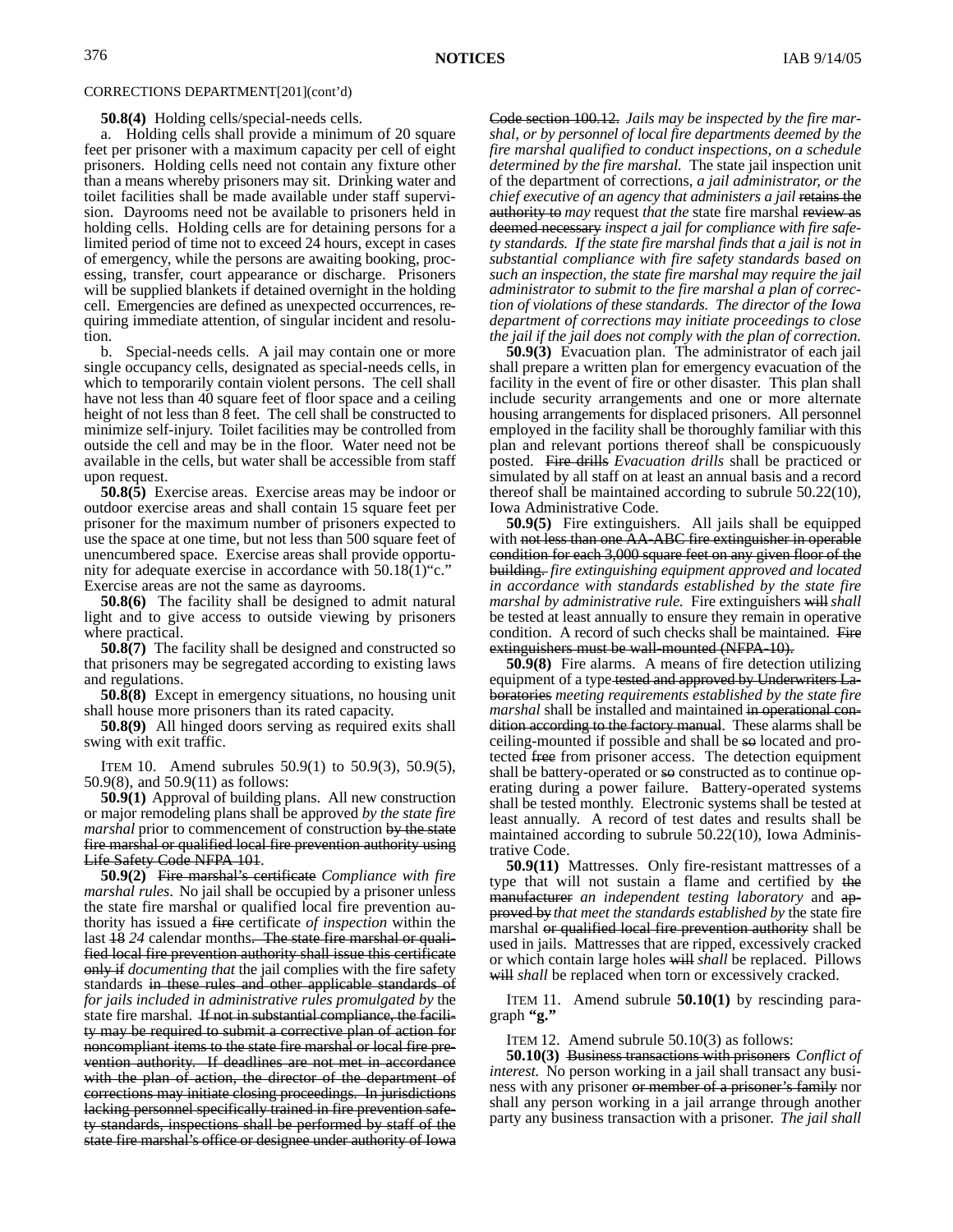*have a written code of ethics that the jail provides to all employees. At a minimum, the code shall:*

*a. Prohibit staff from using their official positions to secure privileges for themselves or others.*

*b. Prohibit staff from engaging in activities that constitute a conflict of interest.*

ITEM 13. Amend subrule **50.11(1)** by amending paragraph **"d"** and adopting **new** paragraph **"g"** as follows:

d. If the individual is to have access to a handgun *firearm* at any time, the individual shall hold a professional *valid* permit to carry weapons issued under the authority of Iowa Code section 724.6 *chapter 724*. The individual shall be professionally trained and qualified in the use of any *firearm,* electric restraint control device;*,* and chemical control agents if used *prior to use* in connection with the individual's duties at the jail.

*g. All staff who administer medication shall be trained in accordance with the Iowa State Sheriffs and Deputies Association medication training program or other recognized medication administration course.*

ITEM 14. Amend subrule 50.11(2) as follows:

**50.11(2)** Training documented. All jailers and jail administrators shall meet and document *the completion of all* training requirements as specified by the Iowa law enforcement academy training standards as found in 501—9.1(80B) and 501—9.2(80B), Iowa Administrative Code. The jail administrator shall record by log sheet the signature(s) of all persons attending the training.

ITEM 15. Rescind subrule 50.11(3) and adopt in lieu thereof the following **new** subrule:

**50.11(3)** Jailer training.

a. Basic training. All jail administrators shall meet the following requirements within six months of appointment. Jailers shall meet the following requirements within one year of employment:

(1) First aid and cardiopulmonary resuscitation.

1. The individual shall hold an American Red Cross standard first-aid certificate or the equivalent or one of the following:

 Certification of crash injury management from the Iowa department of public health;

 Certification of completion of an emergency medical technician program;

 Certification of completion of a first-aid training program appropriate to jail usage which was developed by a sheriff's department. First-aid training criteria shall include, at a minimum, the following topics:

| <b>Shock</b>           | Acute abdomen                   |
|------------------------|---------------------------------|
| Bleeding               | Allergic reaction               |
| Internal bleeding      | Bites and stings                |
| Burns                  | Convulsions/seizures            |
| Chemical burns         | Diabetic coma and insulin shock |
| Chest injuries         | Heat stroke                     |
| Eye injuries           | Hypothermia                     |
| Poisoning by mouth     | Fractures                       |
| Head and face injuries | Drug overdose                   |
| Spine injuries         | Hanging                         |
| Pain                   | Childbirth                      |
|                        |                                 |

All instructors providing this training shall be certified pursuant to 501—subrule 9.2(2); or

 Licensure to practice as a licensed practical nurse, registered nurse or medical practitioner in the state of Iowa.

2. The individual shall be certified as having successfully completed the basic life support training conducted under the program of the American Heart Association or the American Red Cross.

3. All certification or licensure required by this subrule must be maintained current according to the standards of the certifying or licensing agency.

(2) Either the successful completion of a 40-hour training program approved by the Iowa law enforcement academy or the successful completion of a National Sheriffs' Association correspondence course shall be applicable to jailers and administrators employed in all jails as provided in 501 subrule 9.2(1). Either course must be appropriately documented to reflect course content, length of session, and instructor(s). All instructors presenting classes either in the 40-hour or continuing education program shall be certified by academy personnel utilizing certification standards adopted by the academy. It shall be the responsibility of the training program director to make certain all instructors are certified and the training program is approved.

b. Continuing education. During each fiscal year of employment following completion of the required basic training as set forth in  $501$ —subrule  $9.1(1)$ , paragraphs "a" and "b," jailers and the administrator of a jail shall complete 20 hours of in-service training, not to include proficiency in first aid. The 20 hours may include 4 hours of CPR recertification and 2 hours of firearms qualification.

c. Classroom training programs shall include the following topics, which are to be completed within the first year of employment pursuant to 501—paragraph 9.1(1)"b." A training program of comparable course content completed in another state or prior to [insert the effective date of these amendments] may be certified as meeting this requirement.

(1) Introduction to Iowa criminal procedure and criminal law as applicable to the jail setting, including laws relating to the use of force.

- (2) Security procedures.
- (3) Supervision of inmates.
- (4) Report writing.
- (5) Inmate rules and regulations.
- (6) Grievance and disciplinary procedures.
- (7) Constitutional rights of inmates.

(8) Emergency procedures, including methods of restraining violent persons.

(9) Human relations and communication skills.

(10) Recognizing symptoms of mental illness, retardation and suicidal tendencies.

(11) Special needs of minorities, women and juveniles.

(12) Problem solving and guidance.

(13) Medical screening at intake.

(14) Infectious diseases to include: AIDS, hepatitis, and other communicable diseases.

d. Certification of instructors. All instructors in jailer training programs shall be certified by the Iowa law enforcement academy. Application for certification of instructors shall be submitted to the academy on an application form obtained from the academy.

ITEM 16. Amend rule **201—50.11(356,356A)**, implementation sentence, as follows:

This rule is intended to implement Iowa Code sections *section* 80B.11A and 356.36.

ITEM 17. Adopt the following **new** rule:

**201—50.12***(***356,356A) Standard operating procedures manual.** Pursuant to the authority of Iowa Code sections 356.5 and 356.36, each jail shall establish and the jail administrator shall ensure compliance with a standard operating procedures manual to include the following administrative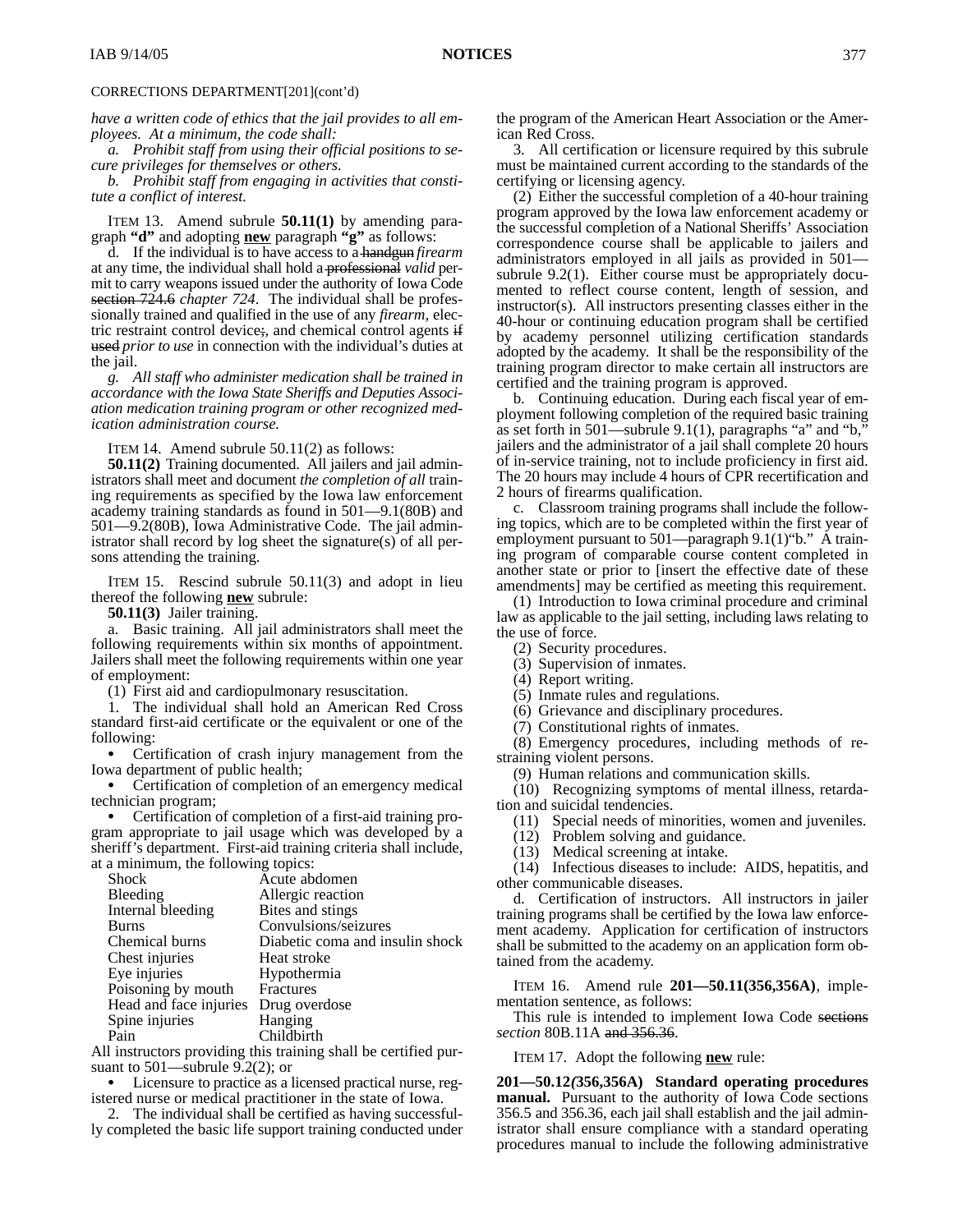rules: subrules 50.2(5), 50.2(6), 50.4(11), 50.9(3), 50.9(4), 50.10(1), 50.10(2), 50.10(3), 50.11(1) and rules 50.13(356, 356A) to 50.22(356,356A) as noted. The following standards do not require written policy:  $50.13(2)$ "c" $(3)$ ,  $50.15(4)$ , 50.16(4), and 50.16(8).

ITEM 18. Rescind the introductory paragraph of rule 201—50.13(356,356A) and adopt the following **new** catchwords in lieu thereof:

### **201—50.13(356,356A) Admission/classification and security.**

ITEM 19. Amend subrule **50.13(1)** as follows:

Amend paragraph **"d"** by adopting **new** subparagraph **(4)** as follows:

*(*4) Prisoners likely to be exploited or victimized by others.

Adopt **new** paragraph **"g"** as follows:

g. Housing for prisoners with disabilities shall be designed for their use or reasonable accommodations shall be provided for the prisoners' safety and security.

ITEM 20. Amend subrule 50.13(2) as follows:

Amend the introductory paragraph as follows:

**50.13(2)** Security *and control*. *The jail administrator shall develop and implement written polices and procedures for the jail which provide for the control of prisoners and for the safety of the public and the jail staff. The policy and procedures shall include:*

Amend paragraph **"a,"** subparagraphs **(3)** and **(5)**, as follows:

(3) At least hourly, personal observation of individual prisoners shall be made and documented. Prisoners considered to be in physical jeopardy because of physical or mental condition, including apparently intoxicated persons, as indicated by the medical history intake process and by personal observation, shall be checked personally at least every 30 minutes until the condition is alleviated. A CCTV-audio monitoring system may supplement but shall not replace personal observations. In order to use a CCTV-audio monitoring system, the following requirements must be met: CCTV and audio must be operational at all times. Visual and audio must be clear and distinct. Prisoners shall be able to be observed at all times. However, observation *Observation* of shower and restroom activities shall be at the discretion of the jail administrator.

(5) When there are women in the jail population, a female employee shall be on the premises *females are housed in the jail, at least one female staff member shall be on duty in the jail at all times,* in accordance with Iowa Code section 356.5(6) (does not apply to alternative jail facilities).

Amend paragraph **"b"** as follows:

b. Weapons. Except in an emergency situation, no firearms, chemical control agents, saps, or gloves *weapons* shall be allowed in an area occupied by prisoners.

Amend paragraph **"c"** as follows:

Searches.

(1) All prisoners *and property* entering *or leaving* the jail shall be thoroughly searched; searches of persons charged with a simple misdemeanor shall follow provisions of Iowa Code section 804.30.

(2) and (3) No change.

*(4) Prisoner rules shall contain a clear definition of each item permitted in the jail. All other items shall be considered contraband.*

*(5) Random, unannounced, and irregular searches of areas accessible to prisoners will be conducted for contraband and weapons.*

Amend paragraph **"d"** as follows:

d. Key control. *Jail keys shall be stored in a secure area when not in use. There shall be at least one full set of jail keys, separate from those in use, stored in a safe place accessible only to designated jail personnel for use in the event of an emergency.* The jail administrator will identify those persons who may have access to keys.

Adopt **new** paragraphs **"e"** and **"f"** as follows:

e. Facility security.

(1) All areas of the jail shall be inspected regularly and frequently and kept clear of large posters, pictures and articles of clothing that obstruct the view of prisoners by jail staff.

(2) All jail locks, doors, bars, windows, screens, grilles and fencing shall be inspected on at least a monthly basis. Any damaged or nonfunctioning equipment or fixtures shall be reported to the jail administrator in writing. The jail administrator shall ensure prompt repair of any damaged or nonfunctioning equipment or fixture.

(3) The jail administrator shall develop written policy and procedures for the movement and transportation of prisoners outside the secure area of the jail. The policy shall require procedures that will ensure the safety of the jail staff and the public and prevent prisoner escape. The policy shall provide procedures for movement of prisoners for medical treatment and to and from the courts and other facilities. The classification and security risk of the prisoner to be moved will determine the number of staff required and the type of restraints to be used, if any.

(4) The jail administrator shall have written plans for situations that threaten facility security. Such situations include but are not limited to: riots, hunger strikes, disturbances, hostage situations, escape attempts, medical emergencies, natural disasters and staff work stoppage. The plans shall be made available to all applicable personnel and reviewed by jail staff at least annually and updated as needed.

f. Restraint devices shall not be applied as punishment. Restraint devices shall be used only when a prisoner is a threat to self or others or jeopardizes jail security. There shall be defined circumstances under which supervisory approval is needed prior to application of restraints. Restraint devices shall not be applied for more time than is necessary to alleviate the condition requiring the use of the restraint device. While restrained, prisoners shall be either clothed or covered in a manner that maximizes prisoner privacy. Four/fivepoint restraints shall be used only when other types of restraints have proven ineffective. If prisoners are restrained in a four/five-point position, the following minimum procedures shall be followed:

(1) Observation by staff shall be continuous.

(2) Personal visual observation of the prisoner and the restraint device application shall be made at least every 15 minutes.

(3) Restraint guidelines shall include consideration of an individual's physical and health condition, such as body weight.

(4) All decisions and actions shall be documented.

ITEM 21. Amend subparagraph **50.14(1)"a"(1)** as follows:

(1) Unless cleaning is done by staff, necessary cleaning equipment shall be provided to prisoners. Cleaning equipment shall be removed from the cell and dayroom areas when cleaning is completed. Mops will be stored for drying after use.

ITEM 22. Amend subrule 50.15(2) as follows: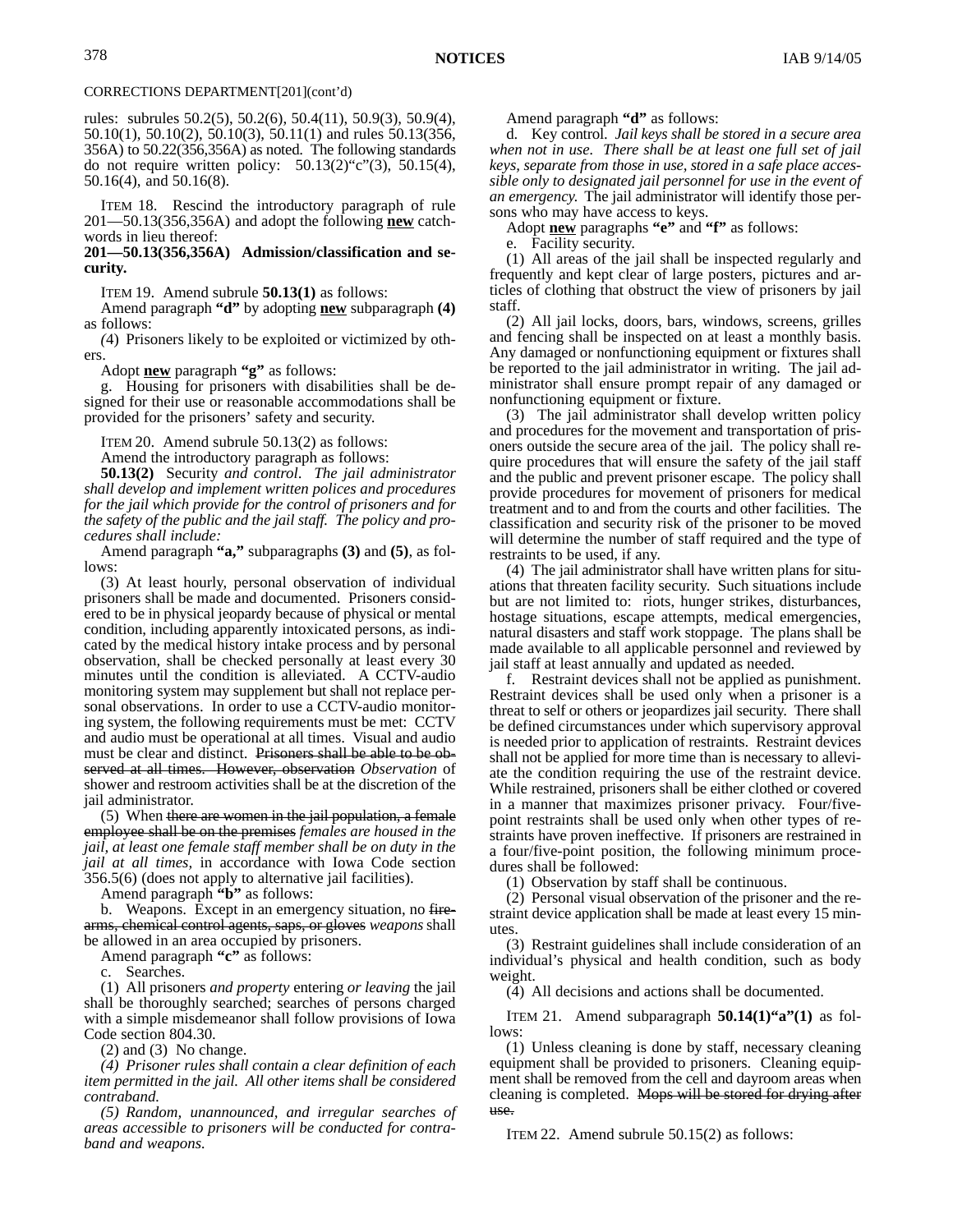#### **50.15(2)** Trained staff. See subrule 50.11(3).

*a. All staff who administer medication shall be trained in accordance with the Iowa state sheriffs' and deputies' association medication training program or other recognized medication administration course.*

*b. At least one staff member on duty at the jail shall be currently trained in first aid (or the equivalent) and CPR.*

ITEM 23. Amend subrule 50.15(5) as follows:

**50.15(5)** Chemical control agents. A prisoner affected by a chemical control agent must *shall* be offered a medical examination and appropriate treatment as soon as possible.

ITEM 24. Amend subrule **50.15(6)**, paragraphs **"c"** and **"d,"** as follows:

c. As a part of the admission procedure, a medical history intake form shall be completed for each person admitted to the jail. The intake procedure shall include screening for potential self-injury or potential suicide. *Jail staff with actual knowledge that there is a substantial risk that a prisoner intends to commit suicide shall take reasonable measures to abate that risk.* The jail shall have a written suicide prevention plan. Essential elements of the plan shall include training to recognize the potential for suicide, communication between staff, appropriate housing and intervention procedures.

d. During times when there is no means of immediate access to the district court, a person arrested on a charge constituting a simple misdemeanor and believed by the arresting officer/agency to be mentally ill, and because of that illness is likely to physically injure the person's self or others, shall be admitted to the jail only after the arresting officer/agency has demonstrated a reasonable effort to comply with the emergency hospitalization procedure, as provided in Iowa Code section 229.22. *The jail shall have a written plan to provide prisoners access to services for the detection, diagnosis and treatment of mental illness.*

ITEM 25. Amend paragraph **50.15(7)"b"** as follows:

b. All prescription medicine shall be securely stored and inventory control practiced. *Inventory control shall include control of all medication coming into the jail and the amount returned or destroyed when a prisoner is released.*

ITEM 26. Amend subrule **50.15(9)**, paragraph **"a,"** by adopting **new** subparagraph **(4)** as follows:

(4) All medication required to be "cool" or "refrigerated" shall be stored in a separate refrigerator or in a separate locked container within a refrigerator that is used for other purposes.

ITEM 27. Amend subrule **50.15(9)**, paragraphs **"c"** and **"d,"** as follows:

c. Expired drugs or drugs not in unit dose packaging, whose administration had been discontinued by the attending physician, shall be destroyed by the jail administrator *or designee* in the presence of a witness. A record of drug destruction shall be made in each prisoner's medical record. *The record shall include the name, the strength and the quantity of the drug destroyed, and the record shall be signed by the jail administrator or designee and by the witness.*

d. Medications dispensed by a pharmacy in unit dose packaging may be returned to the dispensing pharmacy pursuant to board of pharmacy examiners *rule 657—*subrule 23.12(5) *23.15(124,155A)*.

ITEM 28. Amend subrule 50.16(4) as follows:

**50.16(4)** Documentation. The facility shall document that its food service meets or exceeds *nationally recom-* *mended* minimum dietary allowances as stated in the recommended dietary allowances of the National Academy of Sciences *for basic nutrition for appropriate age groups*.Dietary guidelines meeting the above requirements shall be certified by a qualified *nutritionist or* dietitian (no policy required).

ITEM 29. Amend subrule 50.18(1) as follows:

**50.18(1)** Exercise. Prisoners held beyond seven days and not involved in a work release program or other activities allowing the prisoner outside activity *leaving the jail pursuant to Iowa Code section 356.26* shall be permitted *offered* exercise time.

a. A minimum of two one-hour exercise sessions shall be offered during each full calendar week. Playing board games, *or* cards or reading is recreation and is not considered exercise. *A record of exercise sessions shall be maintained according to subrule 50.22(15).*

b. Restrictions. Exercise requirements may be restricted by disciplinary action for a period not to exceed two weeks in duration during any one calendar month.

c. and d. No change.

ITEM 30. Amend subrule 50.18(2) as follows:

**50.18(2)** Religion. All prisoners shall be afforded a reasonable opportunity to pursue their religious faith. Any infringement upon the opportunity to pursue one's faith must further some compelling interest and must be the least restrictive means of furthering that interest.

*The jail administrator or designee may plan, direct and supervise all aspects of a religious program, including approval and training of both laypersons and clergy persons ministering faiths represented in the prisoner population.*

ITEM 31. Adopt the following **new** subrule:

**50.18(4)** Discrimination. Prisoner activities, programs and services shall be available to prisoners with disabilities.

ITEM 32. Amend subrule 50.19(1) as follows:

**50.19(1)** Prisoner mail.

a. Prisoners *held beyond 24 hours* shall be furnished a reasonable amount of writing materials upon request. Jail officials may prohibit a prisoner from corresponding with a person who states in writing that the person does not want to correspond with the prisoner. This does not include a "prior approval" list.

b. *Postage. A reasonable amount of postage* shall be provided to indigent prisoners *held beyond 24 hours* for communication with the courts and for at least two letters per week of a personal nature when other means of communication are not available.

c. No change.

d. Privileged correspondence if so marked may be opened only in the presence of the prisoner and then only to detect the presence of contraband; it may not be read *except by the prisoner*. Privileged correspondence is defined as *incoming and outgoing* mail to or from:

(1) An attorney;

- (2) A judge;
- (3) The governor of Iowa;
- (4) The citizens aid office;
- (5) A member of the state or federal legislature.

*e. Written policy, procedure, and practice require that, excluding weekends and holidays, incoming and outgoing letters be held for no more than 24 hours and packages be held for no more than 48 hours for inspection before delivery to the prisoner or post office.*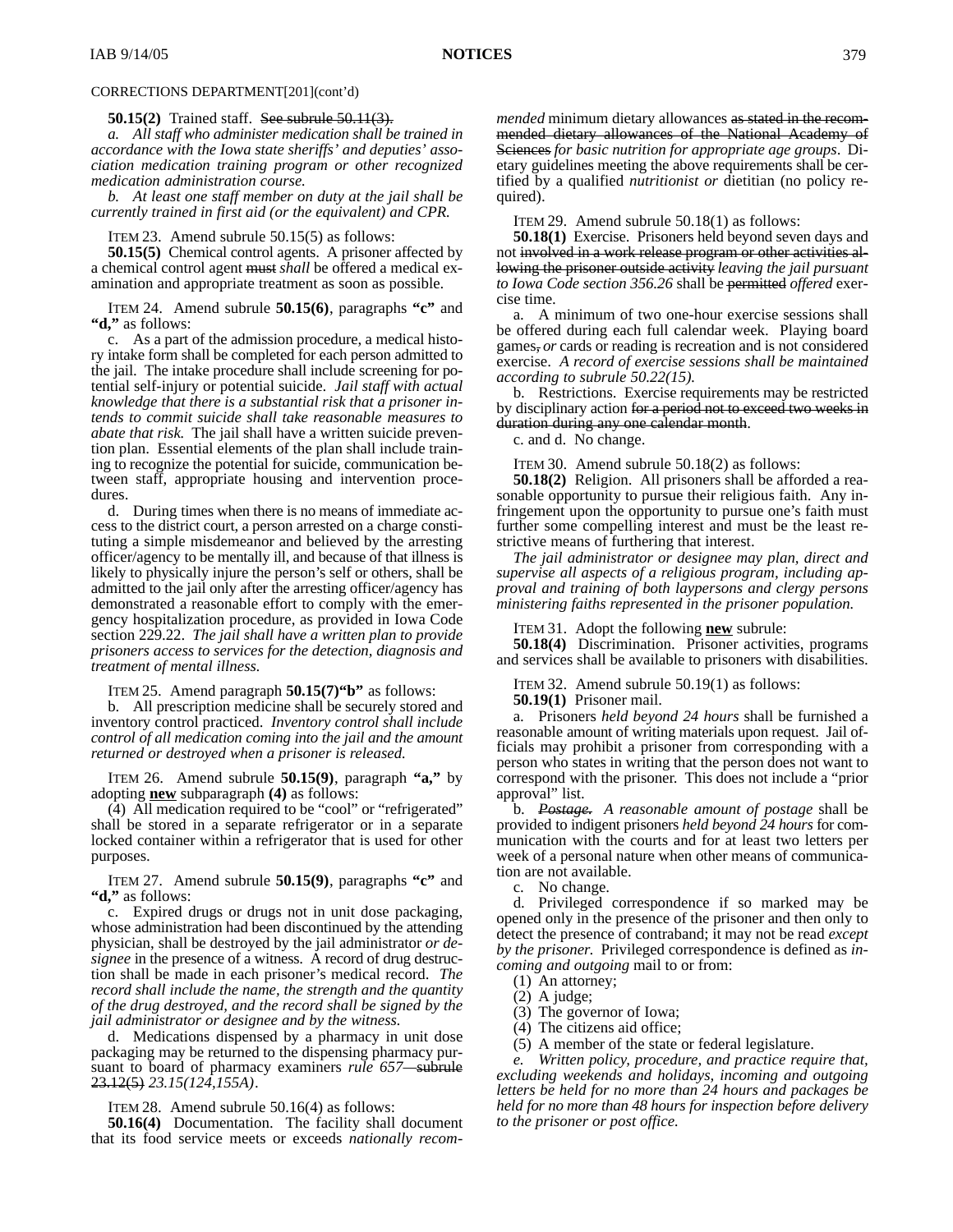ITEM 33. Adopt the following **new** subrule:

**50.19(5)** Detaining non-U.S. citizens. When non-U.S. citizens are detained, they shall be advised of the right to have their consular officials notified or the nearest consular officials shall be notified of the detention, whichever is required by the Vienna Convention. Consular officials shall be given access to non-U.S. citizens in jail and shall be allowed to provide consular assistance. When a jail administrator becomes aware of the death of a non-U.S. citizen, consular officials shall be notified.

ITEM 34. Amend rule 201—50.20(356,356A) as follows:

**201—50.20(356,356A) Access to the courts.** Prisoners shall be provided at their request information regarding access to the courts consistent with minimum constitutional standards and to attorneys pursuant to subrule 50.19(3) *who do not have an attorney shall have access to the legal materials the jail decides to provide, in order to facilitate the preparation of legal documents that directly or collaterally attack the prisoner's sentence or that challenge the conditions of the prisoner's confinement*.

ITEM 35. Rescind subrule **50.21(3)** and renumber subrules **50.21(4)** to **50.21(6)** as **50.21(3)** to **50.21(5)**.

ITEM 36. Amend renumbered subrule **50.21(3)**, paragraph **"c,"** as follows:

c. A procedure for handling prisoner grievance *A prisoner grievance procedure which includes at least one level of appeal*.

ITEM 37. Amend renumbered subrule 50.21(4) as follows:

**50.21(4)** Prisoners who have allegedly violated jail rules shall be provided information pertaining to the handling of disciplinary hearings consistent with the due process rights of the accused. This *information* shall include the following:

a. Notice of charges and hearing;*.*

b. A description of the hearing process; and*. The jail policy and procedures manual shall contain the following:*

*(1) Written guidelines for resolving minor prisoner infractions which include a written statement of the rule violated and a hearing and decision within seven days, excluding weekends and holidays, by a person not involved in the rule violation. The prisoner may waive the hearing.*

*(2) A procedure to refer violations of criminal law to the appropriate criminal justice agency.*

*(3) A policy which requires staff members to prepare a disciplinary report and forward it to a designated staff person. Disciplinary reports shall include the following information:*

*1. Specific rule(s) violated;*

*2. A statement of the charge;*

*3. Any unusual prisoner behavior;*

*4. Any staff witnesses;*

*5. An explanation of the event that includes who was involved, what transpired, and the time and location of the occurrence;*

*6. Any physical evidence and its disposition;*

*7. Any immediate action taken, including the use of force.*

*(4) A policy that requires an impartial investigation to begin within 24 hours of the time the violation is reported and be completed without unreasonable delay, unless there are exceptional circumstances for delaying the investigation.*

*(5) A policy and procedure that provides for prehearing detention of prisoners who are charged with a rule violation. The facility administrator or designee shall review the prisoner's prehearing status within 72 hours.*

*(6) A policy that prisoners charged with a rule violation receive a written statement of the charge(s), including a description of the incident and specific rule(s) violated. The prisoner shall be given the information at least 24 hours prior to the disciplinary hearing. The hearing may be held in less than 24 hours with the written consent of the prisoner.*

*(7) A policy and procedure that allows the prisoner to be present at the hearing, unless the prisoner waives that right in writing or is a threat to the security and safety of the facility. Prisoners may be excluded during testimony. Any prisoner's absence shall be documented.*

*(8) A policy that provides for the disciplinary hearing to be conducted no later than seven days, excluding weekends and holidays, following the report of the alleged rule violation*.

*(9) A policy that provides for postponement or continuance of the disciplinary hearing for a reasonable period and for good cause. Reasons for postponement or continuance shall be documented.*

*(10) A policy and procedure that provides for an impartial person or panel of persons to conduct the disciplinary hearing. A record of the proceedings shall be made and maintained for at least two years.*

*(11) A policy and procedure that allows prisoners an opportunity to make a statement and present documentary evidence at the hearing and request witnesses on their behalf. The reasons for denying such a request shall be documented.*

*(12) A policy and procedure that allows a staff member or agency representative to assist prisoners at disciplinary hearings. A representative shall be appointed when it is apparent that a prisoner is not capable of collecting and presenting evidence on the prisoner's own behalf.*

*(13) A policy that disciplinary committee decisions are based solely on information obtained in the hearing process.*

*(14) A policy and procedure to ensure that a written report is made of the decision and the supporting reasons and that a copy is given to the prisoner. The hearing record and documents shall be kept in the prisoner's file. If the prisoner is found not guilty, the disciplinary report shall be removed from the prisoner's file.*

*(15) A policy that requires the jail administrator or designee to review all disciplinary hearings and dispositions to ensure conformity with the jail policy and procedures.*

c. An explanation of the appeal process. *The jail policy and procedure manual shall contain a policy and procedure to advise the prisoner that the prisoner may appeal the decision to the jail administrator or designee within 24 hours. The administrator or designee shall affirm or reverse the decision of the disciplinary committee as soon as possible but within 15 days, excluding weekends and holidays.*

ITEM 38. Amend subrule **50.22(14)** by amending paragraph **"c"** and adopting **new** paragraph **"d"** as follows:

c. Threats to staff, staff assaults, *escapes,* fires, prisoner abnormal behavior, any verbal or nonverbal references to suicide and self-mutilation.

*d. The state jail inspection unit of the department of corrections shall be notified within 24 hours of any death, attempted suicide, fire, escape, injury to staff or prisoners from assaults, or use of force and prisoner self-injuries. A copy of the investigative reports and other records shall be given to the state jail inspector upon request.*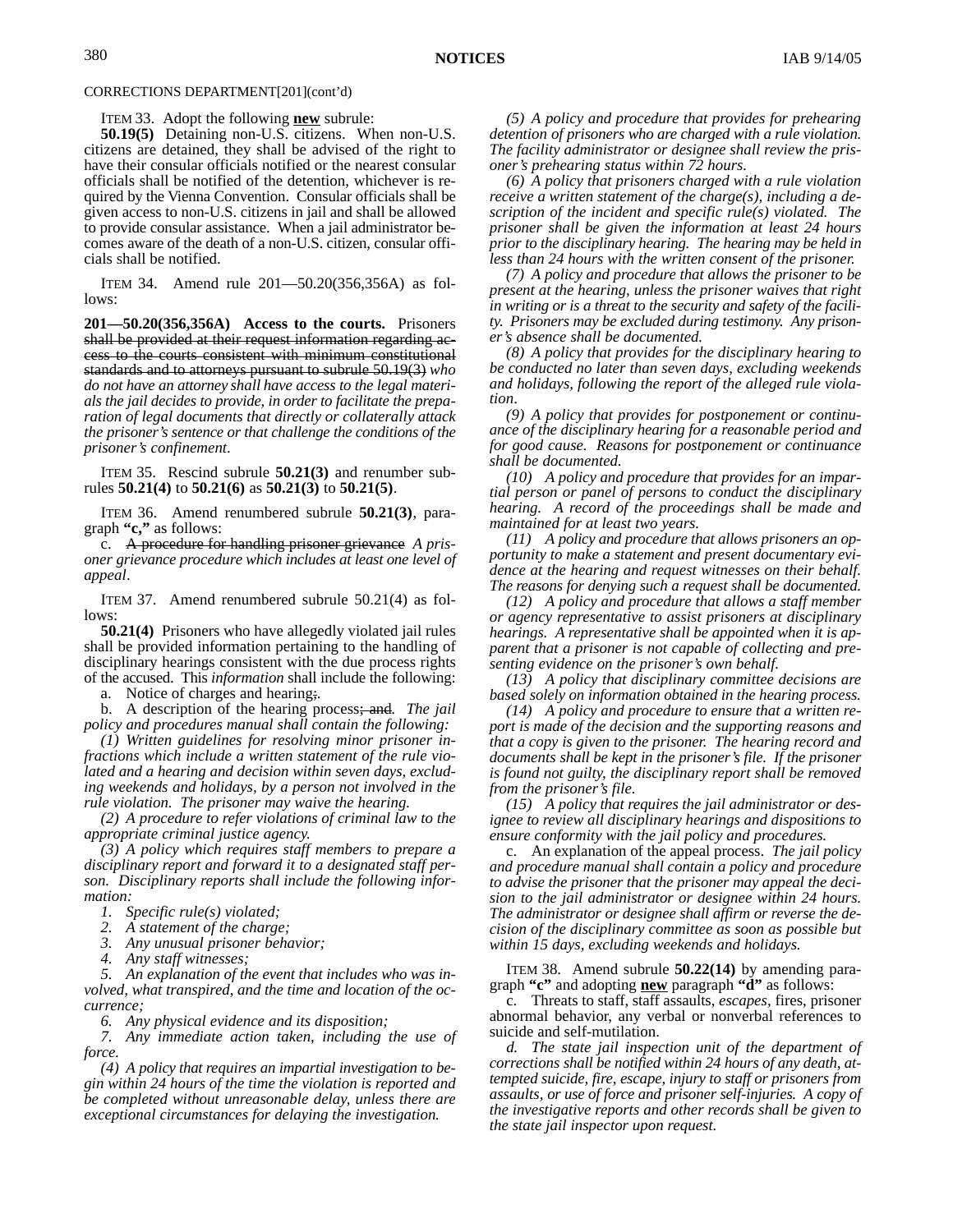#### ITEM 39. Amend subrule 50.22(15) as follows:

**50.22(15)** Exercise documentation. A record shall be kept relative to date, time and length of exercise periods offered to specific *prisoners,* cell blocks, tiers, or any other type of cell grouping or housing unit.

#### ITEM 40. Amend subrule 50.25(3) as follows:

**50.25(3)** Prisoners classified as maximum security may not be allowed into areas occupied by other prisoners at any time. Maximum security prisoners may be requested *required* to exercise or perform other activities in a group with other maximum security prisoners only. Facility staff must weigh the potential for violence prior to admitting any maximum security prisoner into a group.

ITEM 41. Amend subrule 50.25(4) as follows:

**50.25(4)** There shall be no more than 50 prisoners in a housing unit. *The housing unit shall not exceed its rated capacity.*

## **ARC 4517B**

# **CORRECTIONS DEPARTMENT[201]**

#### **Notice of Intended Action**

**Twenty-five interested persons, a governmental subdivision, an agency or association of 25 or more persons may demand an oral presentation hereon as provided in Iowa Code section 17A.4(1)"***b.***"**

**Notice is also given to the public that the Administrative Rules Review** Committee may, on its own motion or on written request by any individual<br>or group, review this proposed action under section 17A.8(6) at a regular or<br>special meeting where the public or interested persons may be heard.

Pursuant to the authority of Iowa Code section 356.36, the Department of Corrections gives Notice of Intended Action to amend Chapter 51, "Temporary Holding Facilities," Iowa Administrative Code.

These rules provide for the standards for county jail facility inspections and are being revised consistent with American Correctional Association industry standards for temporary holding facility operations.

Any interested person may make written suggestions or comments on these proposed amendments on or before October 4, 2005. Such written materials should be directed to the Legal and Policy Department, Iowa Department of Corrections, 420 Watson Powell Jr. Way, Des Moines, Iowa 50309; fax (515)281-7345.

A public hearing will be held on October 4, 2005, from 11 a.m. to 1 p.m. in the Second Floor Conference Room of the Department of Corrections, 420 Watson Powell Jr. Way, Des Moines, Iowa 50309, at which time persons may present their views either orally or in writing. At the hearing, persons will be asked to give their names and addresses for the record and to confine their remarks to the subject of the amendments.

Any persons who will attend the public hearing and have special requirements, such as those related to hearing or mobility impairments, should contact the Department of Corrections and advise of special needs.

These amendments are intended to implement Iowa Code section 356.36.

A fiscal impact summary prepared by the Legislative Services Agency pursuant to Iowa Code § 17A.4(3) will be available at http://www.legis.state.ia.us/IAC.html or at (515) 281-5279 prior to the Administrative Rules Review Committee's review of this rule making.

The following amendments are proposed.

ITEM 1. Amend rule **201—51.1(356,356A)** as follows:

Adopt the following **new** definitions in alphabetical order: "Major remodeling" means construction that changes the architectural design of an existing facility and that increases

or decreases capacity. "Mental illness" means a psychiatric illness or disease expressed primarily through abnormalities of thought, feeling, and behavior producing either distress or impaired function.

"Unencumbered space" means floor space that is not encumbered by furnishings or fixtures. space" is determined by subtracting the floor area encumbered by furnishings and fixtures from the total floor area. (All fixtures must be in operational position for these calculations.)

"Weapons" means any instrument with a primary intended use of self-defense or protection of another or to gain or maintain compliance from an individual. See paragraph 51.11(2)"b."

Amend the following definition:

"Temporary holding facility" means secure holding rooms or cells administered by a law enforcement agency where detainees may be held for a limited period of time, not to exceed 24 hours, and a reasonable time thereafter to arrange for transportation to an appropriate facility. *A law enforcement agency is not required to meet the standards for temporary holding facilities provided a detainee is held for less than two hours prior to transportation to an appropriate facility and a trained staff person of the agency is available to respond to, render aid to, or release the detainee in the event of a lifeendangering emergency.*

ITEM 2. Amend subrule 51.2(5) as follows:

**51.2(5)** Nondiscriminatory treatment. Each facility administrator shall ensure that staff and detainees are not subject to discriminatory treatment based upon race, religion, nationality, handicap *disability*, sex or age, absent compelling reason for said discriminatory treatment. *Discrimination on the basis of a disability is prohibited in the provision of services, programs and activities.*

ITEM 3. Amend paragraph **51.4(8)"c"** as follows:

c. Janitorial supplies shall be stored in a manner to prevent unauthorized detainee access. Janitorial supplies and equipment shall not be stored in detainee living areas. Wet mops shall be dried to deter the growth of mildew.

ITEM 4. Amend subrule 51.5(3) as follows:

**51.5(3)** Except in emergency situations, no multiple occupancy cell shall house more than six detainees *than the designed capacity*.

ITEM 5. Amend subrule 51.6(1) as follows:

**51.6(1)** New housing units may be *dormitory units,* single occupancy cells or multiple occupancy cells. Each single occupancy cell shall have a minimum of 70 square feet of floor space. Each multiple occupancy cell shall have a minimum of 70 square feet of floor space for the first detainee and an additional 50 square feet of floor space for each additional detainee. Maximum occupancy in a multiple occupancy cell shall be six detainees. *Dormitory units shall have a minimum of 35 square feet of unencumbered floor space per detainee.*

ITEM 6. Amend subrule 51.6(3) as follows:

**51.6(3)** Each new *dormitory unit or* single and multiple occupancy cell shall have a security-type toilet/lavatory combination fixture which provides adequate running water. These cells may rely on common toilet facilities located outside the detention room provided that the detainee is never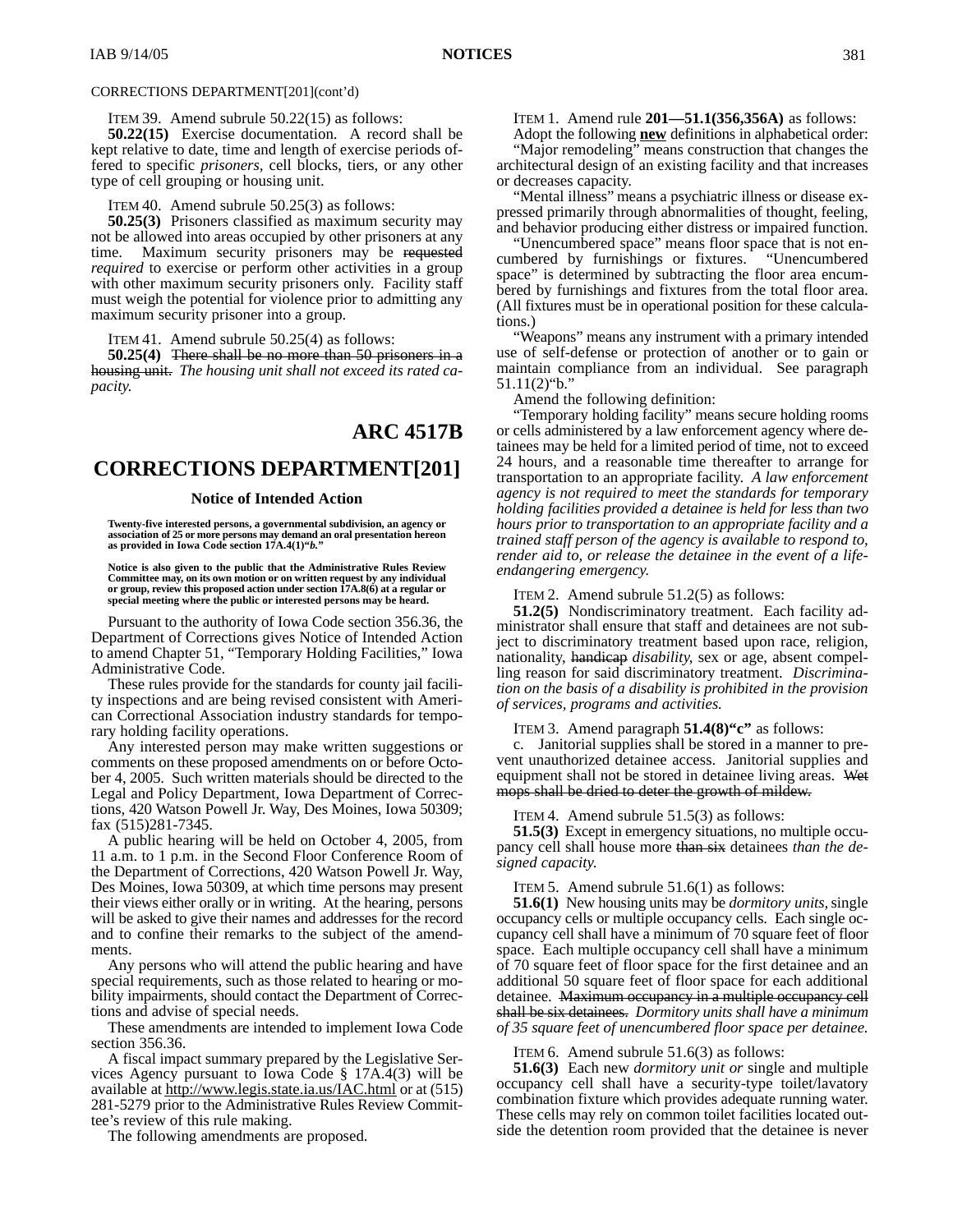involuntarily locked in the room and denied access to the toilet facilities.

ITEM 7. Adopt **new** subrule 51.6(7) as follows:

**51.6(7)** Holding cells shall provide a minimum of 20 square feet per detainee with a total capacity of eight detainees per cell. Holding cells need not contain any fixture other than a means whereby detainees may sit. Drinking water and toilet facilities shall be made available under staff supervision. Detainees will be supplied blankets if the detainees are detained overnight in the holding cell.

ITEM 8. Amend subrule 51.7(1) as follows:

**51.7(1)** New housing units may be *dormitory units,* single occupancy cells or multiple occupancy cells. Each single occupancy cell shall have a minimum of 70 square feet of floor space. Each multiple occupancy cell shall have a minimum of 35 square feet of unencumbered floor space for each detainee. Maximum occupancy in a multiple occupancy cell shall be six detainees. *Dormitory units shall provide a minimum of 35 square feet of unencumbered floor space per detainee.*

*a. This paragraph shall apply to all temporary holding facilities that are of new or remodeled construction after [insert the effective date of this amendment] and may apply to temporary holding facilities that were constructed prior to [insert the effective date of this amendment].*

*(1) Single occupancy cells shall provide a minimum of 35 square feet of unencumbered floor space. When confinement exceeds 10 hours per day, except during administrative segregation or emergencies, there shall be at least 70 square feet of total floor space.*

*(2) Multiple occupancy cells shall provide a minimum of 25 square feet of unencumbered floor space for each detainee. When confinement exceeds 10 hours per day, except during administrative segregation or emergencies, there shall be at least 35 square feet of unencumbered floor space for each detainee.*

*(3) Dormitory units shall provide a minimum of 35 square feet of unencumbered floor space for each detainee.*

*(4) A facility may contain one or more single occupancy cells, designated as special-needs cells, in which violent persons may be temporarily contained. The cell shall have not less than 40 square feet of floor space and a ceiling height of not less than 8 feet. The cell shall be constructed to minimize self-injury. Toilet facilities may be controlled from outside the cell and may be in the floor. Water need not be available in the cells, but water shall be accessible from staff upon request.*

*b. Reserved.*

NFPA 101.

ITEM 9. Amend subrule 51.7(3) as follows:

**51.7(3)** Each new *dormitory unit or* single- and *or* multiple-occupancy cell shall have a security-type toilet/ lavatory combination fixture which provides adequate running water *for each group of nine detainees or portion thereof*. These cells may rely on common toilet facilities located outside the detention room provided that the detainee is never involuntarily locked in the room and denied access to the toilet facilities.

ITEM 10. Amend subrules  $51.8(1)$  to  $51.8(3)$  as follows: **51.8(1)** Approval of building plans. All new construction or major remodeling plans shall be approved prior to commencement of construction by the state fire marshal or qualified local fire prevention authority using Life Safety Code

**51.8(2)** Fire marshal's certificate *Compliance with fire marshal rules*. No facility shall be occupied by a prisoner *detainee* unless the state fire marshal or qualified local fire prevention authority has issued a fire certificate *of inspection* within the last 18 *24* calendar months. The state fire marshal or qualified local fire prevention authority shall issue this certificate only if *documenting that* the facility complies with the fire safety standards in these rules as well as applicable standards of *for temporary holding facilities included in administrative rules promulgated by* the state fire marshal. If not in substantial compliance, the facility may be required to submit a corrective plan of action for noncompliant items to the state fire marshal or local fire prevention authority. If deadlines are not met in accordance with the plan of action, the director of the department of corrections may initiate closing proceedings. In jurisdictions lacking personnel specifically trained in fire prevention safety standards, inspections shall be performed by staff of the state fire marshal's office or designee under authority of Iowa Code section 100.12.

*Temporary holding facilities may be inspected by the fire marshal, or by personnel of local fire departments deemed by the fire marshal qualified to conduct inspections, on a schedule determined by the fire marshal.* The state jail inspection unit of the Iowa department of corrections*, a temporary holding facility administrator, or the chief executive of an agency which administers a temporary holding facility* retains the authority to *may* request *the* state fire marshal review as deemed necessary. *to inspect a temporary holding facility for compliance with fire safety standards. If the state fire marshal finds, based on such an inspection, that a temporary holding facility is not in substantial compliance with fire safety standards, the state fire marshal may require the facility administrator to submit a plan of correction of violations of these standards to the fire marshal. The director of the Iowa department of corrections may initiate proceedings to close the temporary holding facility if the facility does not comply with the plan of correction.*

**51.8(3)** Evacuation plan. The administrator of each facility shall prepare a written plan for emergency evacuation of the facility in the event of fire or other disaster. This plan shall include security arrangements and one or more alternate housing arrangements for displaced detainees. All personnel employed in the facility shall be thoroughly familiar with this plan*,* and relevant portions thereof shall be conspicuously posted. Fire *Evacuation* drills shall be practiced or simulated by all facility staff on at least an annual basis and a record thereof shall be maintained according to subrule 51.19(9), Iowa Administrative Code.

ITEM 11. Amend subrule 51.8(5) as follows:

**51.8(5)** Fire extinguishers. All *temporary holding* facilities shall be equipped with not less than one AA-ABC fire extinguisher in operable condition for each 3,000 square feet on any given floor of the building. *fire extinguishing equipment approved and located in accordance with standards established by the state fire marshal by administrative rule.* Fire extinguishers will *shall* be tested at least annually to ensure they remain in operative condition. A record of such checks shall be maintained. Fire extinguishers must be wallmounted (NFPA-10).

ITEM 12. Amend subrule 51.8(8) as follows:

**51.8(8)** Fire alarms. A means of fire detection utilizing equipment of a type tested and approved by Underwriters Laboratories *meeting requirements established by the state fire marshal* shall be installed and maintained in operational condition according to the factory manual. These alarms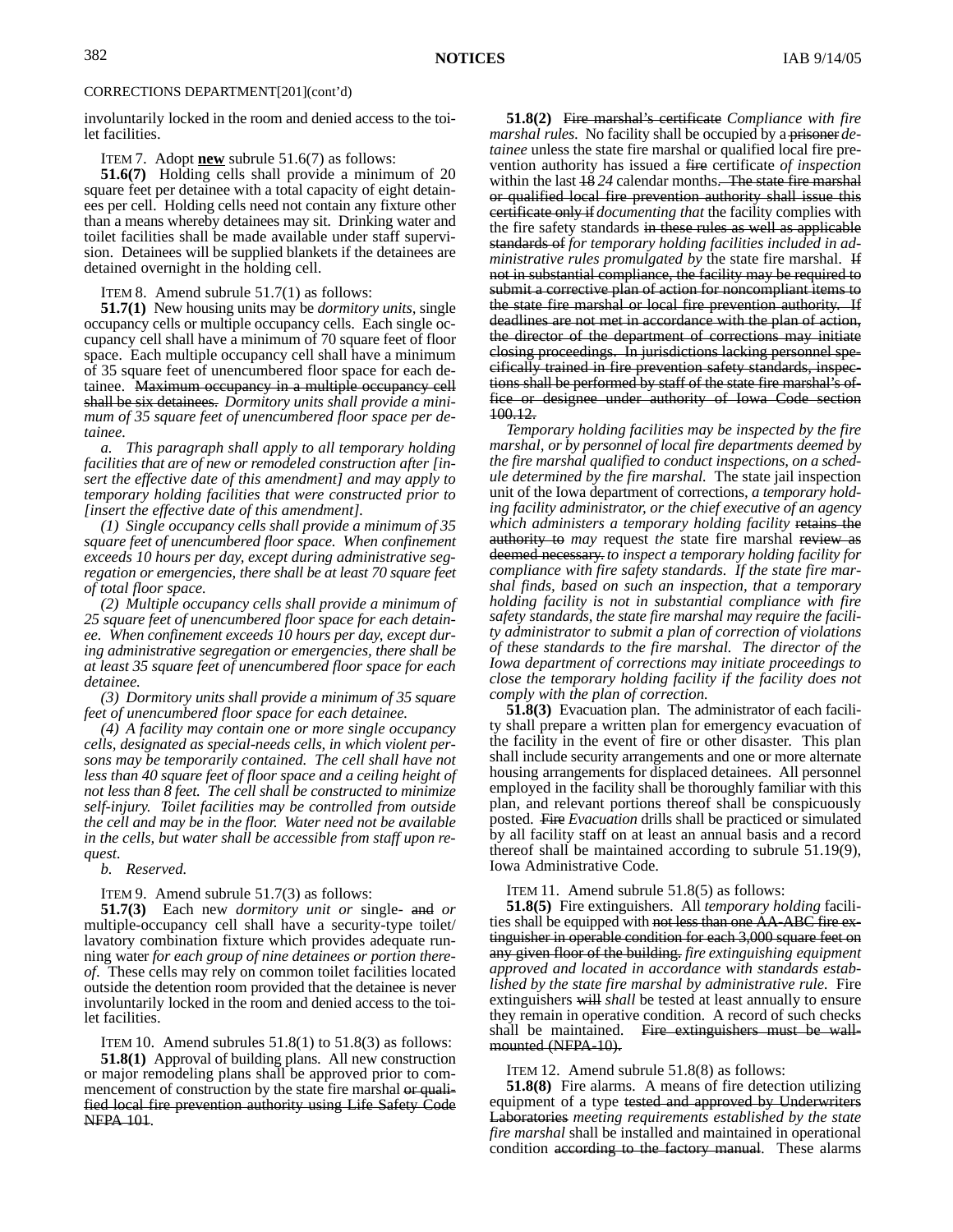shall be ceiling-mounted if possible and shall be so located and protected from detainee access. The detection equipment shall be battery-operated or so constructed as to continue operating during a power failure. Battery-operated systems shall be tested monthly. Electronic systems shall be tested at least annually. A record of test dates and results shall be maintained according to subrule 51.19(9), Iowa Administrative Code.

ITEM 13. Amend subrule 51.8(11) as follows:

**51.8(11)** Mattresses. Only fire-resistant mattresses of a type that will not sustain a flame and *are* certified by the manufacturer *an independent testing laboratory* and approved by *that meet the standards established by* the state fire marshal or qualified local fire prevention authority shall be used in the *temporary holding* facilities. Mattresses that are ripped, are excessively cracked or contain large holes will *shall* be replaced. Pillows will*shall* be replaced when torn or excessively cracked.

ITEM 14. Amend subrule 51.9(1) as follows:

**51.9(1)** Requirements for employment. No person shall be recruited, selected or appointed to serve as a holding facility administrator unless the person:

a. Is a qualified peace officer meeting the requirements of  $501$ —subrules  $9.\overline{3}(1)$  and  $9.\overline{3}(2)$ .

b *a*.Is 18 years of age or older.

c *b*. Is able to read and write in English.

d *c.* Is of good moral character as determined by a thorough background investigation including a fingerprint search conducted of local, state and national fingerprint files.

e *d.* Is not by reason of conscience or belief opposed to the use of force, when appropriate or necessary to fulfill the person's duties.

f *e.* Has the ability to perform the essential elements of the position as defined in *the* department job specification.

Is free of contagious disease.

*f. Is an appropriate candidate for employment as demonstrated by qualified psychological screening.*

ITEM 15. Amend subrule 51.9(3) as follows:

**51.9(3)** Business transactions with detainees *Conflict of interest.* No person working in a facility shall transact any business with any detainee or member of a detainee's family, nor shall any person working in a facility arrange through another party any business transaction with a detainee. *The facility shall have a written code of ethics that shall be provided to all employees. At a minimum, the code shall:*

*a. Prohibit staff from using their official positions to secure privileges for themselves or others.*

*b. Prohibit staff from engaging in activities that constitute a conflict of interest.*

ITEM 16. Amend subrule **51.10(1)** by amending paragraphs **"d"** and **"e,"** and relettering paragraph **"g"** as paragraph **"h"** and adopting **new** paragraph **"g"** as follows:

d. If the individual is to have access to a handgun *firearm* at any time, the person shall hold a professional *valid* permit to carry weapons issued under the authority of Iowa Code section 724.6 *chapter 724*.

e. The individual shall be professionally trained and qualified in the use of any *firearm,* electric restraint control device and chemical control agents if used *prior to their use* in connection with the individual's duties at the facility.

*g. All staff providing medication shall be trained in accordance with the Iowa State Sheriffs and Deputies Association medication training program or other recognized medication administration course.*

g *h.*The holding facility administrator shall record by log sheet the signature(s) of all staff performing temporary holding facility duties, attesting that they have full knowledge of the administrative rules referring to facility standards and the written policies and procedures governing the facility's operation.

ITEM 17. Amend subrule **51.10(2)** by adopting **new** paragraphs **"a"** and **"b"** as follows:

a. The training shall include a minimum of ten hours of training within the first year of employment. Training shall include the following or comparable course content:

(1) Introduction to Iowa criminal procedure and criminal law as applicable to the temporary holding facility setting, including laws relating to the use of force.

(2) Security procedures, including procedures regarding the proper methods of transporting detainees.

(3) Supervision of detainees, including instruction on the basic civil rights of a detainee, which would be applicable to a temporary holding facility.

(4) Recognition of symptoms of mental illness, retardation or substance abuse.

(5) Specific instruction in the prevention of suicides.

b. During each fiscal year of employment, following completion of the required ten hours of training, temporary holding facility workers and administrators shall complete, at a minimum, five hours of in-service training, not to include hours spent in maintaining required certification or proficiency in first aid, life support, and handling of firearms.

ITEM 18. Amend subrule 51.10(3) as follows:

**51.10(3)** First aid. At least one staff member on duty at the facility shall be trained in first aid (or the equivalent) and CPR*.*

*a. The individual shall hold an American Red Cross standard first-aid certificate or the equivalent or one of the following:*

*(1) Certification as an Iowa law enforcement emergency care provider from the Iowa department of public health;*

*(2) Certification of completion of an emergency medical technician program; or*

*(3) Licensure to practice as a licensed practical nurse, registered nurse or medical practitioner in the state of Iowa.*

*b. The individual shall be certified as having successfully completed the basic life support training conducted under the program of the American Heart Association or the American Red Cross.*

*c. All certification or licensure required by this subrule must be maintained current according to the standards of the certifying or licensing agency.*

ITEM 19. Amend rule 201—51.11(356,356A), introductory paragraph, as follows:

**201—51.11(356,356A) Standard operating procedures manual.** Pursuant to the authority of Iowa Code sections 356.5 and 356.36, each municipality shall establish and the facility administrator shall ensure compliance with a standard operating procedures manual to include the following administrative rules: subrules 51.2(4), 51.2(5), *51.4(3), 51.4(7),* 51.4(10), 51.8(3), 51.8(4), *51.8(5), 51.8(7), 51.8(8), 51.8(11),* 51.9(1), 51.9(2), 51.9(3), 51.10(1), *51.10(2), 51.10(3)* and rules 51.11(356,356A) to 51.19(356,356A) as noted. The following standards do *does* not require written policy: 51.13(4) and 51.14(4).

ITEM 20. Amend subrule 51.11(1) as follows: Amend the catchwords as follows: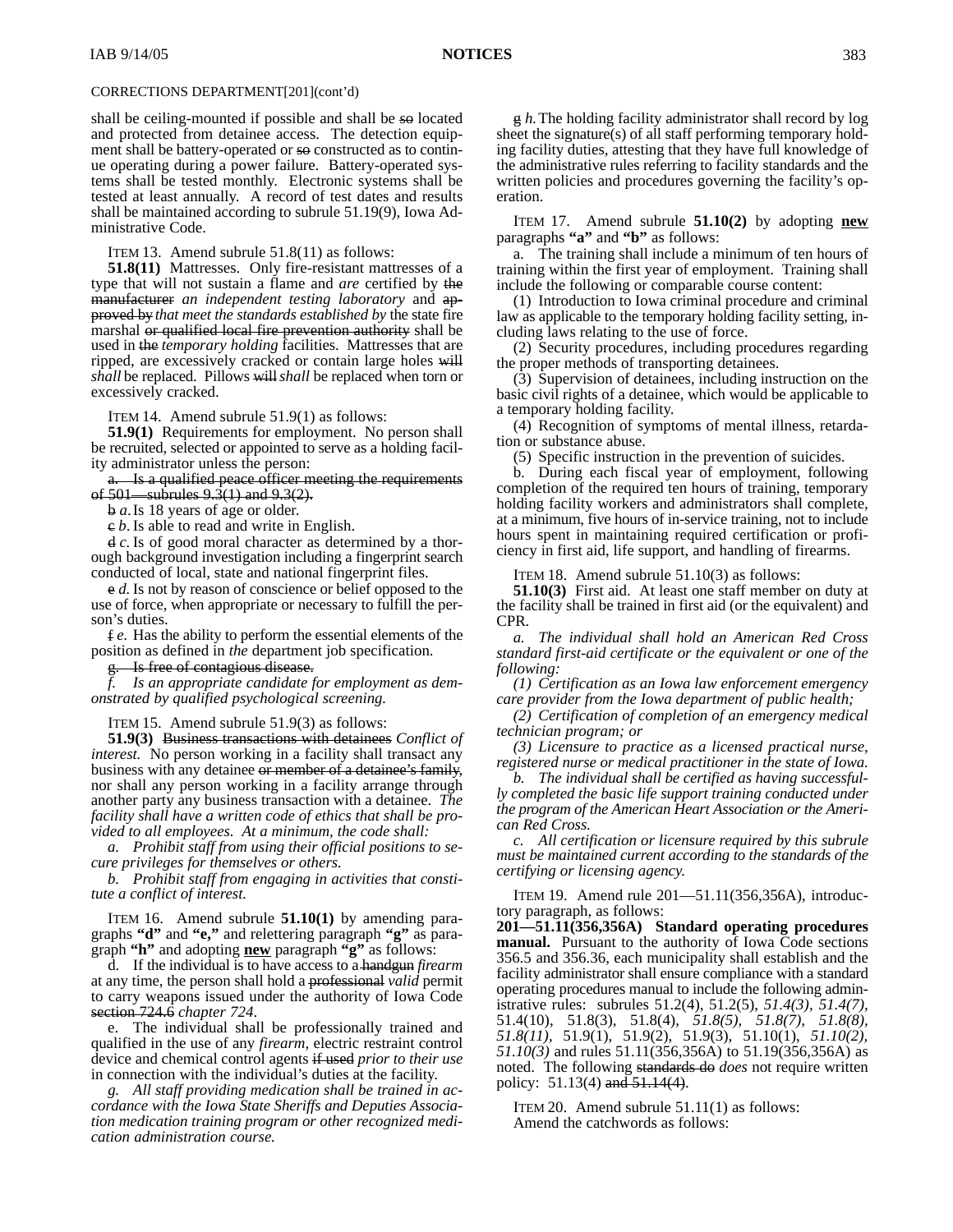**51.11(1)** Admission and classification. *Admission/ classification and security.*

Amend paragraph **"d"** by adopting the following **new** subparagraph **(4)**:

(4) Prisoners likely to be exploited or victimized by others.

Adopt the following **new** paragraph **"g"**:

g. Housing for detainees with disabilities shall be designed for the detainees' use, or reasonable accommodations shall be provided for the detainees' safety and security.

ITEM 21. Amend subrule 51.11(2) as follows:

Amend the catchwords as follows:

**51.11(2)** Security *and control.*

Amend paragraph **"a,"** subparagraph **(3)**, as follows:

(3) At least hourly, personal observations of individual detainees shall be made and documented. Detainees considered to be in physical jeopardy because of physical or mental condition, including apparently intoxicated persons, as indicated by the medical history intake process and by personal observations, shall be checked personally at least every 30 minutes until the condition is alleviated. Closed circuit television (CCTV)-audio monitoring system may supplement, but shall not replace, personal observations. In order to use a CCTV-audio monitoring system, the following requirements must be met: CCTV and audio must be operational at all times. Visual and audio must be clear and distinct. Detainees shall be able to be observed at all times. However, observation *Observation* of shower and restroom activities shall be at the discretion of the facility administrator.

Amend paragraph **"a,"** subparagraph **(5)**, as follows:

(5) When there are women in the facility population, a female employee shall be on the premises *females are housed in the facility, at least one female staff member shall be on duty in the facility at all times,* in accordance with Iowa Code section 356.5(6).

Amend paragraph **"b"** as follows:

b. Weapons. Except in an emergency situation, no firearms, chemical control agents, saps, or gloves shall be allowed in an area occupied by detainees.

Amend paragraph **"c"** by amending subparagraph **(1)** and adopting the following **new** subparagraphs **(4)** and **(5)**:

(1) All detainees *and detainees' property* entering the facility shall be thoroughly searched; searches of persons charged with simple misdemeanors shall follow provisions of Iowa Code section 804.30.

*(4) Detainee rules shall contain a clear definition of each item permitted in the facility. All other items shall be considered contraband.*

*(5) Random, unannounced, irregularly scheduled searches of areas accessible to detainees will be conducted for contraband and weapons.*

Amend paragraphs **"d"** and **"e"** as follows:

d. Key control. *Facility keys must be stored in a secure area when not in use. There must be at least one full set of facility keys, separate from those in use, stored in a safe place and accessible only to designated facility personnel for use in the event of an emergency.* The facility administrator will identify those persons who may have access to keys.

e. Detainees' property. All personal property of detainees shall be inventoried and accounted for *according to the provisions of Iowa Code section 804.19*.

Adopt the following **new** paragraphs **"f"** and **"g"**:

f. Restraint devices. Restraint devices shall not be applied as punishment. Restraint devices shall be used only when a prisoner is a threat to self or others or jeopardizes facility security. There shall be defined circumstances under which supervisory approval is needed prior to application. Restraint devices shall not be applied for more time than is necessary to alleviate the condition requiring the use of the restraint device. While restrained, detainees shall be either clothed or covered in a manner that maximizes detainee privacy. Four/five-point restraints may be used only when other types of restraints have proven ineffective. If detainees are restrained in a four/five-point position, the following minimum procedures shall be followed:

(1) Observation by staff shall be continuous;

(2) Personal visual observation of the detainee and the restraint device application shall be made at least every 15 minutes;

(3) Restraint guidelines shall include consideration of an individual's physical and health condition, such as body weight; and

(4) All decisions and actions shall be documented.

g. Facility security.

(1) All areas of the facility shall be inspected regularly and frequently and kept clear of large posters, pictures and articles of clothing that obstruct the view of detainees by facility staff.

(2) All facility locks, doors, bars, windows, screens, grilles and fencing shall be inspected on at least a monthly basis. Any damaged or nonfunctioning equipment or fixtures must be reported to the facility administrator in writing. The facility administrator shall ensure prompt repair of any damaged or nonfunctioning equipment or fixture.

(3) The facility administrator shall develop written policy and procedures for the movement or transportation of detainees outside the secure area of the facility. The policy shall require procedures that will ensure the safety of the facility staff and the public and prevent detainee escape. The policy shall provide procedures for movement of detainees for medical treatment and to and from the courts and other facilities. The classification and security risk of the detainee to be moved will determine the number of staff required and the type of restraints to be used, if any.

(4) The facility administrator shall have written plans for situations that threaten facility security. Such situations include but are not limited to: riots, hunger strikes, disturbances, hostage situations, escape attempts, medical emergencies, natural disasters and staff work stoppage. The plan shall be made available to all applicable personnel and shall be reviewed by facility staff at least annually and updated as needed.

ITEM 22. Amend subrule **51.12(1)**, paragraph **"b,"** as follows:

b. Unless cleaning is done by staff, necessary cleaning equipment shall be provided to detainees. Cleaning equipment shall be removed from the cell when cleaning is complete. Mops will be stored for drying after use.

ITEM 23. Amend subrule 51.13(2) as follows:

**51.13(2)** Trained staff. Rescinded IAB 2/19/92, effective 3/27/92.

*a. All staff providing medication shall be trained in accordance with the Iowa State Sheriffs and Deputies Association medication training program or other recognized medication administration course.*

*b. At least one staff member on duty at the facility shall be currently trained in first aid (or the equivalent) and CPR.*

ITEM 24. Amend subrule 51.13(5) as follows:

**51.13(5)** Chemical control agents. Detainees affected by a chemical control agent must *shall* be offered a medical examination and appropriate treatment as soon as reasonable.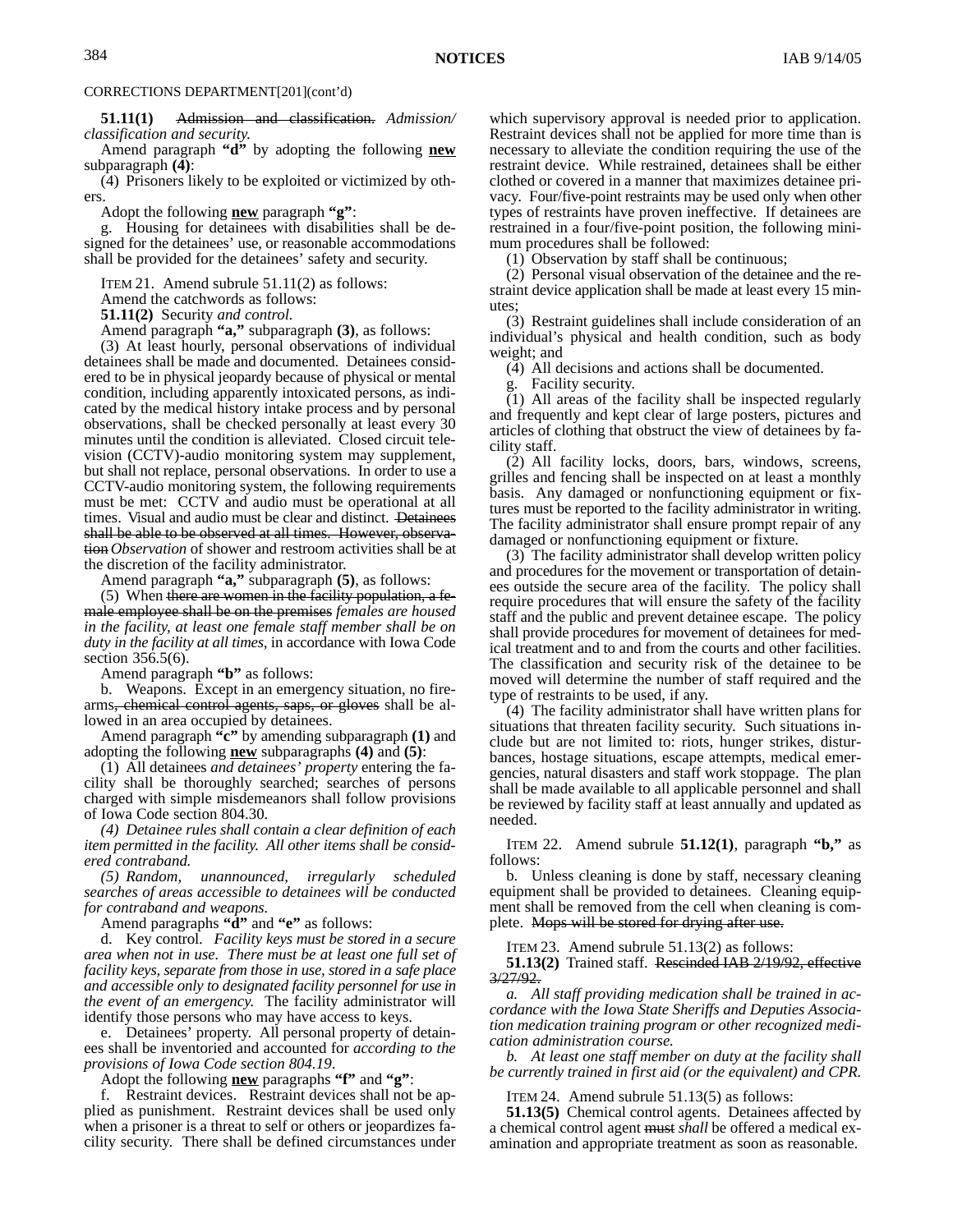ITEM 25. Amend subrule **51.13(6)**, paragraphs **"c"** and **"d,"** as follows:

c. As a part of the admission procedure, a medical history intake form shall be completed for each person admitted to the facility. The intake procedure shall include screening for potential self-injury or suicide. *Facility staff with actual knowledge that there is a substantial risk that a detainee intends to commit suicide shall take reasonable measures to abate the risk.* The facility shall have a written suicide prevention plan. Essential elements of the plan shall include training to recognize the potential for suicide, communication between staff and appropriate housing and intervention procedures.

d. During times when there is no means of immediate access to the district court, a person arrested on a charge constituting a simple misdemeanor and believed by the arresting officer/agency to be mentally ill, and because of that illness is likely to physically injure the person's self or others, shall be admitted to the facility only after the arresting officer/agency has demonstrated a reasonable effort to comply with the emergency hospitalization procedure as provided in Iowa Code section 229.22. *The facility shall have a written plan to provide detainees access to services for the detection, diagnosis and treatment of mental illness.*

ITEM 26. Amend subrule **51.13(7)**, paragraph **"b,"** as follows:

b. All prescription medicine shall be securely stored and inventory control practiced. *Inventory control shall include documentation of all medication coming into the facility and the amount of medication returned or destroyed when the detainee is released.*

ITEM 27. Amend subrule **51.13(9)** as follows:

Amend paragraph **"a,"** subparagraph **(3)**, as follows:

(3) Refrigerate: temperature that is thermostatically maintained between 2 degrees centigrade (36 degrees Fahrenheit) and 8 degrees centigrade (46 degrees Fahrenheit). *All medication required to be "cool" or "refrigerated" shall be stored in a separate refrigerator or in a separate locked container within a refrigerator that is used for other purposes.*

Amend paragraphs **"c"** and **"d"** as follows:

Expired drugs or drugs not in unit dose packaging, whose administration had been discontinued by the attending physician, shall be destroyed by the facility administrator *or designee* in the presence of a witness. A record of drug destruction shall be made in each detainee's medical record. *The record shall include the name, the strength and the quantity of the drug destroyed, and the record shall be signed by the facility administrator or designee and by the witness.*

d. Medications dispensed by a pharmacy in unit dose packaging may be returned to the dispensing pharmacy pursuant to board of pharmacy examiners *rule* 657—subrule 23.12(5) *23.15(124,155A)*.

ITEM 28. Adopt **new** subrule 51.16(4) as follows:

**51.16(4)** Detaining non-U.S. citizens. When non-U.S. citizens are detained, they shall be advised of the right to have their consular officials notified or the nearest consular officials shall be notified of the detention, whichever is required by the Vienna Convention. Consular officials shall be given access to non-U.S. citizens in the facility and shall be allowed to provide consular assistance. When a facility administrator becomes aware of the death of a non-U.S. citizen, consular officials shall be notified.

ITEM 29. Rescind subrule **51.18(3)** and renumber subrules **51.18(4)** and **51.18(5)** as **51.18(3)** and **51.18(4)**.

ITEM 30. Amend renumbered subrules 51.18(3) and 51.18(4) as follows:

**51.18(3)** The following information shall be made available to all detainees and explained to any detainee unable to read English:

a. and b. No change.

c. A procedure for handling detainees' grievances. *A detainee grievance procedure which includes at least one level of appeal.*

**51.18(4)** Deprivation of clothing, bedding, or hygienic supplies shall not be used as discipline or punishment. These items may be withheld from any detainee who the staff reasonably believes would destroy such items or use them as weapons, for self-injury or*,* to aid in escape*, or interfere with the normal operation of the facility*.

ITEM 31. Amend subrule **51.19(13)** by adopting the following **new** paragraph **"d"**:

d. The state jail inspection unit of the department of corrections shall be notified within 24 hours of any death, attempted suicide, fire, escape, injury to staff or detainees from assaults, use of force and prisoner self-injuries. A copy of the investigative reports and other records shall be given to the state jail inspector upon request.

## **ARC 4504B**

# **ENVIRONMENTAL PROTECTION COMMISSION[567]**

#### **Notice of Intended Action**

**Twenty-five interested persons, a governmental subdivision, an agency or association of 25 or more persons may demand an oral presentation hereon as provided in Iowa Code section 17A.4(1)"***b.***"**

**Notice is also given to the public that the Administrative Rules Review** Committee may, on its own motion or on written request by any individual<br>or group, review this proposed action under section 17A.8(6) at a regular or<br>special meeting where the public or interested persons may be heard.

Pursuant to the authority of Iowa Code sections 455B.105 and 455B.173, the Environmental Protection Commission gives Notice of Intended Action to amend Chapter 61, "Water Quality Standards," Iowa Administrative Code.

The proposed amendments will:

 Eliminate the exceptions of the design low flow requirement.

 Revise the general use classification.  $\bullet$ 

 Designate as Class B(WW-1) Warm Water – Type 1 all of Iowa's perennial rivers and streams and intermittent streams with perennial pools that are not currently designated. (For more information about the Class B(WW-1) use designation, see **ARC 4505B** published herein.)

 Designate as Class A1 – Primary Contact Recreational Use all of Iowa's perennial rivers and streams and intermittent streams with perennial pools.

Iowa's current general use classification applies to all waters of the state. The current definition of general use segments allows stream flows resulting from wastewater treatment plants to be considered as general use segments. This implies general use streams can be classified solely on their origin of flow, which is inconsistent with federal regulations. In addition, protection of aquatic life against acutely toxic conditions within general use waters only during periods of elevated flow is also inconsistent with federal regulations. Protection from acutely toxic conditions should occur in all waters and at all times.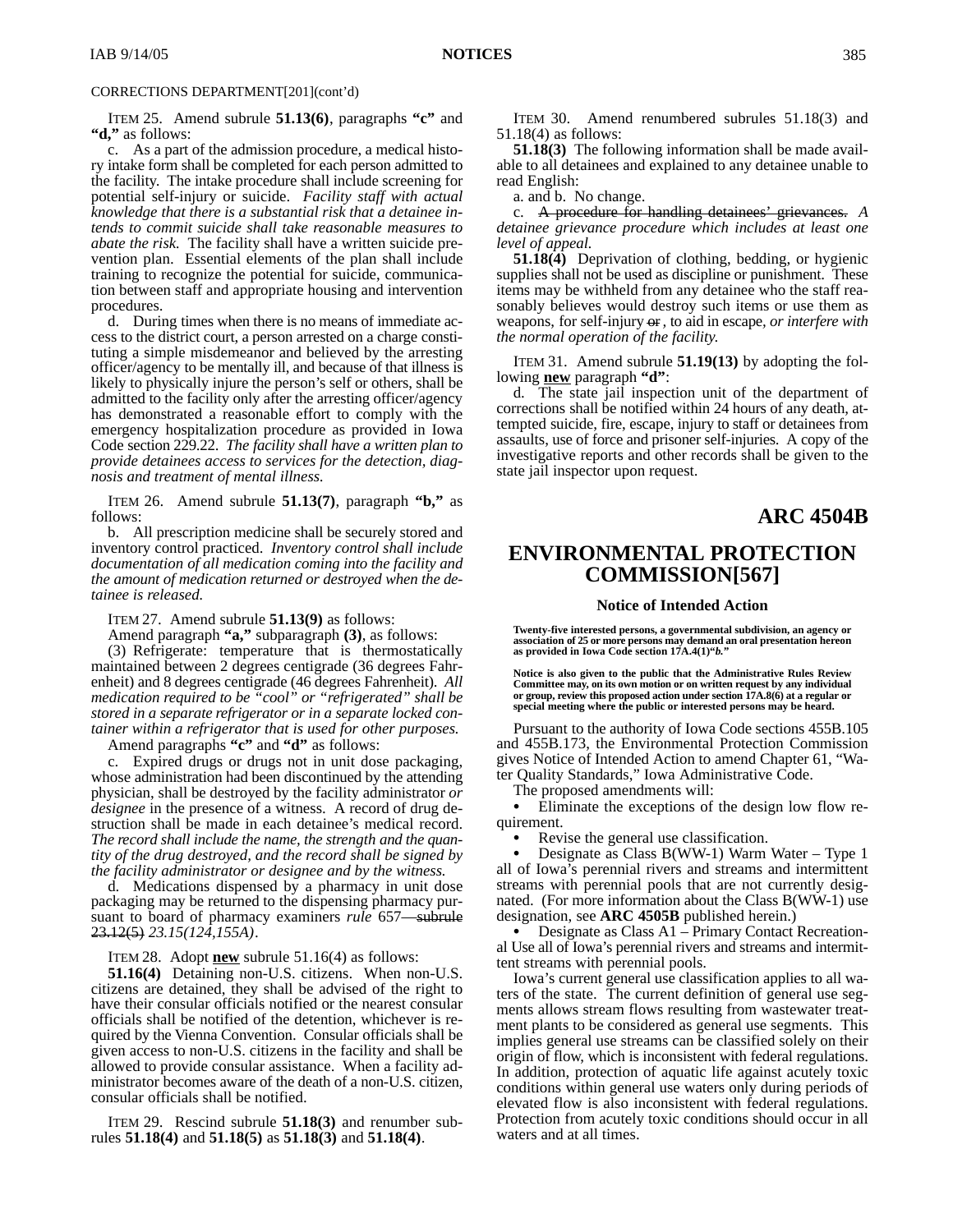The proposed amendments will strike the language that allows discharges from wastewater treatment plants to be considered as general use segments and the language that provides protection in general use segments only at elevated flows.

The current use of the exceptions to the design low flow concept, known commonly as the protected flow concept, in conjunction with the implementation of Iowa's Water Quality Standards for Iowa's streams has not been demonstrated to protect aquatic life uses under critical low flow conditions and is thus considered inconsistent with EPA guidelines. The removal of the protected flow concept will more adequately protect aquatic life because the standard design low stream flows  $(1Q_{10}, 7Q_{10})$  and  $30Q_{10}$ ) will be associated with the implementation of the numerical criteria.

These proposed amendments will eliminate the language that allows exceptions to the design low flow provisions.

Many perennial-type streams in Iowa are classified as general use segments. This is in contrast to the definition of general use segments that these streams are intermittent watercourses. There is a gap between how general use segments are defined and how the waterbodies in Iowa are actually classified.

The proposed amendments will designate as Class B(WW-1) waters all perennial rivers and streams or intermittent streams with perennial pools in Iowa not specifically listed in the Surface Water Classification. The amendments will also designate as Class A1 waters all perennial rivers and streams or intermittent streams with perennial pools, which is consistent with the national goal in the Clean Water Act that waters should be "fishable and swimmable" wherever attainable.

Additional information on Iowa's Water Quality Standards and the Department's rules can be found on the Department's Web site at http://www.iowadnr.com/water/ standards/index.html.

Any person may submit written suggestions or comments on the proposed amendments through October 28, 2005. Such written material should be submitted to Adam Schnieders, Iowa Department of Natural Resources, Wallace State Office Building, 502 East 9th Street, Des Moines, Iowa 50319-0034; fax (515)281-8895;or by E-mail to adam. schnieders@dnr.state.ia.us. Persons who have questions may contact Adam Schnieders at (515)281-7409.

Persons are invited to present oral or written comments at public hearings which will be held:

October 4, 2005 11 a.m. Municipal Utilities Conference Room 15 W. Third St. Atlantic, Iowa

October 4, 2005 7 p.m. Cherokee Community Center 530 W. Bluff St. Cherokee, Iowa

October 10, 2005 7 p.m. Clear Lake Community Meeting Room 15 N. Sixth St. Clear Lake, Iowa

October 12, 2005 11 a.m. Farmers and Merchants Savings and Trust 101 E. Main St. Manchester, Iowa

October 12, 2005 7 p.m. Washington Community Y 121 E. Main St. Washington, Iowa

October 14, 2005 1 p.m. Wallace State Office Building Fifth Floor Conference Rooms 502 East 9th Street Des Moines, Iowa

These amendments may have an impact upon small businesses.

These amendments are intended to implement Iowa Code chapter 455B, division III, part 1.

A fiscal impact summary prepared by the Legislative Services Agency pursuant to Iowa Code § 17A.4(3) will be available at <u>http://www.legis.state.ia.us/IAC.html</u> or at (515) 281-5279 prior to the Administrative Rules Review Committee's review of this rule making.

The following amendments are proposed.

ITEM 1. Amend subrule 61.2(5) as follows:

**61.2(5)** Implementation strategy. Numerical criteria specified in these water quality standards shall be met when the flow of the receiving stream equals or exceeds the design low flows noted below.

| Type of Numerical Criteria              | Design Low Flow Regime |  |  |  |  |  |  |
|-----------------------------------------|------------------------|--|--|--|--|--|--|
| <b>Aquatic Life Protection (TOXICS)</b> |                        |  |  |  |  |  |  |
| Acute                                   | $1Q_{10}$              |  |  |  |  |  |  |
| Chronic                                 | 7Q <sub>10</sub>       |  |  |  |  |  |  |
| Aquatic Life Protection (AMMONIA – N)   |                        |  |  |  |  |  |  |
| Acute                                   | $1Q_{10}$              |  |  |  |  |  |  |
| Chronic                                 | $30Q_{10}$             |  |  |  |  |  |  |
| Human Health Protection $\& MCL$        |                        |  |  |  |  |  |  |
| Noncarcinogenic                         | 300 <sub>5</sub>       |  |  |  |  |  |  |
| Carcinogenic                            | Harmonic mean          |  |  |  |  |  |  |

Exceptions may be made for intermittent or low flow streams classified as significant resource warm waters or limited resource warm waters. For these waters, the department may waive the design low flow requirement and establish a minimum flow in lieu thereof. Such waiver shall be granted only when it has been determined that the aquatic resources of the receiving waters are of no significance at flows less than the established minimum, and that the continued maintenance of the beneficial uses of the receiving waters will be ensured. In no event will toxic conditions be allowed to occur in the receiving waters outside of mixing zones established pursuant to subrule 61.2(4). The policy for granting waivers is described in the "Supporting Document for Iowa Water Quality Management Plans," Chapter IV, July 1976, as revised on June 16, 2004. (Copies are available upon request to the Department of Natural Resources, Henry A. Wallace Building, 900 East Grand, Des Moines, Iowa 50319-0034. Copy also on file with the Iowa Administrative Rules Coordinator.)

All minimum flows established under the provisions of this rule will be published by the department. The minimum flows, commonly termed protected flows, are presented in "Iowa Water Quality Standards: Protected Flows For Selected Stream Segments," dated May 19, 2004. A copy of this document is available upon request from the department. A copy is also on file with the Iowa Administrative Rules Coordinator.

a. to d. No change.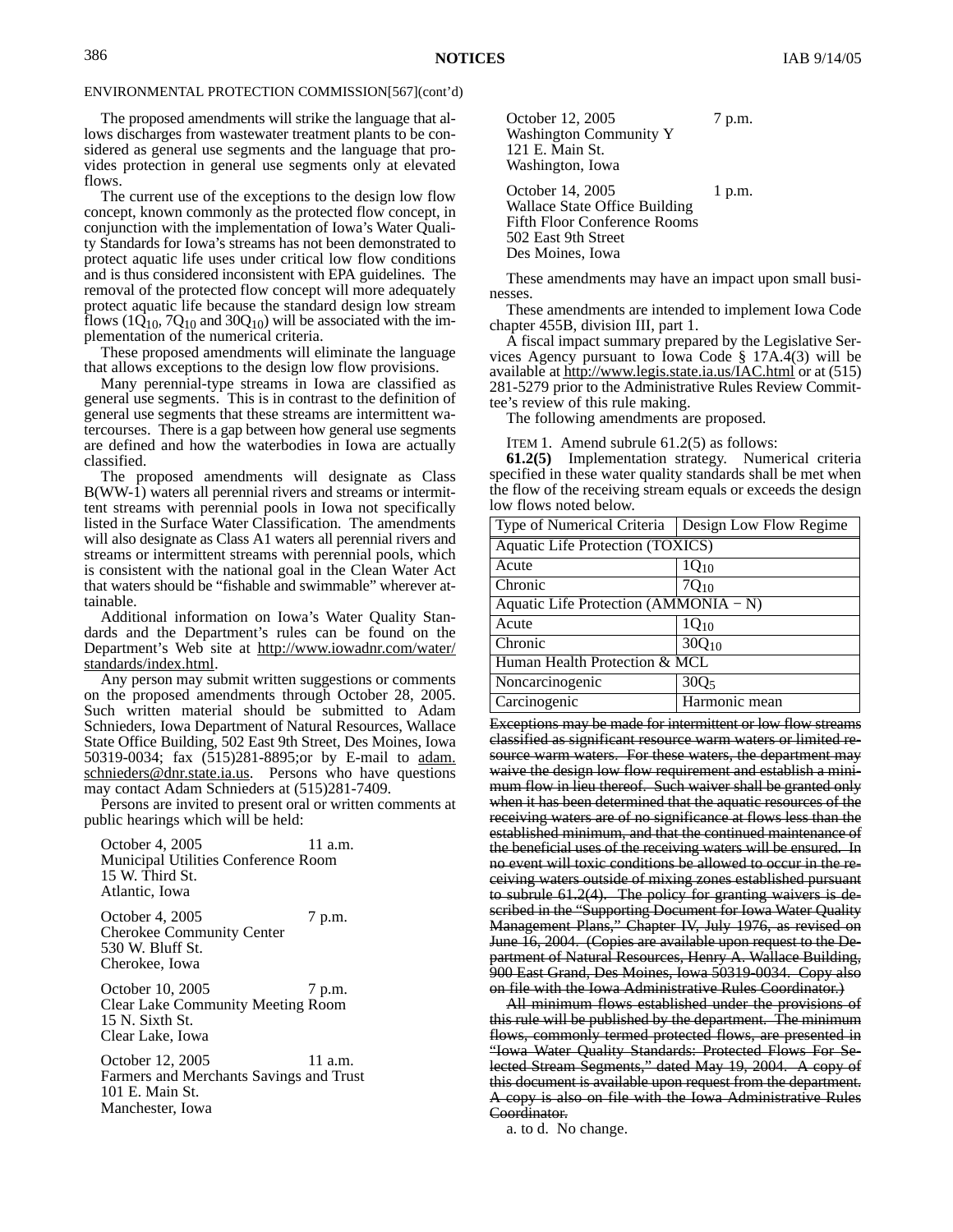*e. The department may perform use assessment and related use attainability analyses on water bodies where uses may not be known or adequately documented. The preparation of use attainability analysis documents will consider available U.S. Environmental Protection Agency guidance or other applicable guidance. Credible data and documentation will be used to assist in the preparation of use assessments and use attainability analysis reports.*

ITEM 2. Amend subrule **61.3(1)**, paragraph **"a,"** as follows:

a. General use segments. These are intermittent watercourses and those watercourses which typically flow only for short periods of time following precipitation in the immediate locality or as a result of discharges from wastewater treatment facilities, and whose channels are normally above the water table. These waters do not support a viable aquatic community of significance during low flow, and do not maintain pooled conditions during periods of no flow.

However, during periods when sufficient flow exists in the intermittent watercourses to support various uses, the *The* general use segments are to be protected for livestock and wildlife watering, *aquatic life,* noncontact recreation, crop irrigation, and industrial, agricultural, domestic and other incidental water withdrawal uses. The aquatic life existing within these watercourses during elevated flows will be protected from acutely toxic conditions.

ITEM 3. Amend subrule **61.3(1)**, paragraph **"b,"** as follows:

b. Designated use segments. These are water bodies which maintain flow throughout the year, or contain sufficient pooled areas during intermittent flow periods to maintain a viable aquatic community of significance.

*All perennial rivers and streams as identified by the U.S. Geological Survey 1:100,000 DLG Hydrography Data Map (published July 1993) or intermittent streams with perennial pools in Iowa not specifically listed in the surface water classification of 61.3(5) are designated as Class B(WW-1) waters.*

*All perennial rivers and streams as identified by the U.S. Geological Survey 1:100,000 DLG Hydrography Data Map (published July 1993) or intermittent streams with perennial pools in Iowa are designated as Class A1 waters.*

*Designated uses of segments may change based on a use attainability analysis consistent with 61.2(5)"e." Designated use changes will be specifically listed in the surface water classification of 61.3(5).*

Designated use waters are to be protected for all uses of general use segments in addition to the specific uses assigned. Designated use segments include:

 $(1)$  to  $(11)$  No change.

ITEM 4. Amend subrule 61.3(2), introductory paragraph, as follows:

**61.3(2)** General water quality criteria. The following criteria are applicable to all surface waters including general use and designated use waters, at all places and at all times to protect livestock and wildlife watering, aquatic life, noncontact recreation, crop irrigation, and industrial, domestic, agricultural and other incidental water withdrawal uses not protected by the specific numerical criteria of subrule 61.3(3). *for the uses described in 61.3(1)"a."*

ITEM 5. Amend subrule **61.3(5)** by striking "December 15, 2004" and inserting in lieu thereof the effective date of this amendment.

# **ENVIRONMENTAL PROTECTION COMMISSION[567]**

#### **Notice of Intended Action**

**Twenty-five interested persons, a governmental subdivision, an agency or association of 25 or more persons may demand an oral presentation hereon as provided in Iowa Code section 17A.4(1)"***b.***"**

**Notice is also given to the public that the Administrative Rules Review Committee may, on its own motion or on written request by any individual or group, review this proposed action under section 17A.8(6) at a regular or special meeting where the public or interested persons may be heard.**

Pursuant to the authority of Iowa Code sections 455B.105 and 455B.173, the Environmental Protection Commission gives Notice of Intended Action to amend Chapter 61, "Water Quality Standards," Iowa Administrative Code.

The proposed amendments will:

 Change the current Class B(LR) use designation from Limited Resource Warm Water to Warm Water – Type 2 (Class B(WW-2)).

 Change the current Class B(WW) use designation from Significant Resource Warm Water to Warm Water – Type 1 (Class B(WW-1)).

 Add a new use designation titled Warm Water – Type 3 (Class B(WW-3)).

 Add a new use designation titled Human Health (Class HH).

• Incorporate by reference the document entitled "Warm Water Stream Use Assessment and Attainability Analysis Protocol," which proposes an approach to be followed in assessing the warm water uses of streams.

 Establish dissolved oxygen, chemical, and ammonianitrogen criteria for the new proposed use designation of Class B(WW-3) at the same level that is associated with the existing Class B(LR) use designation.

 Transfer all existing Class B(WW) designated waters to the new Class  $B(WW-1)$  use designation.

 Transfer all existing Class B(LR) designated waters to the new Class B(WW-2) use designation.

 Incorporate the proposed use designation nomenclature into the text of the Water Quality Standards at numerous locations and into the applicable rule-referenced documents.

 Add Class HH to Table 1, Criteria for Chemical Constituents, and transfer to Class HH all Human Health – Fish criteria for Class B(WW), Class B(LW) and Class B(CW) designated waters and Human Health –  $F & W$  criteria from Class C designated waters.

Iowa's current warm water aquatic life stream use designations, Class B(WW) and Class B(LR), include most designated warm water bodies (nearly all lakes and wetlands are designated Class B(LW)) in these two categories of water bodies. The Class B(WW) Significant Resource Warm Water designation is assigned to waters in which temperature, flow, and other habitat characteristics are suitable for the maintenance of a wide variety of reproducing warm water fish and associated aquatic communities, including sensitive species. The Class B(LR) Limited Resource Warm Water designation is assigned to waters in which flow or other physical characteristics limit the ability of the water body to maintain a balanced warm water community. Such waters support only populations composed of species able to survive and reproduce in a wide range of physical and chemical conditions, and are not generally harvested for human consumption.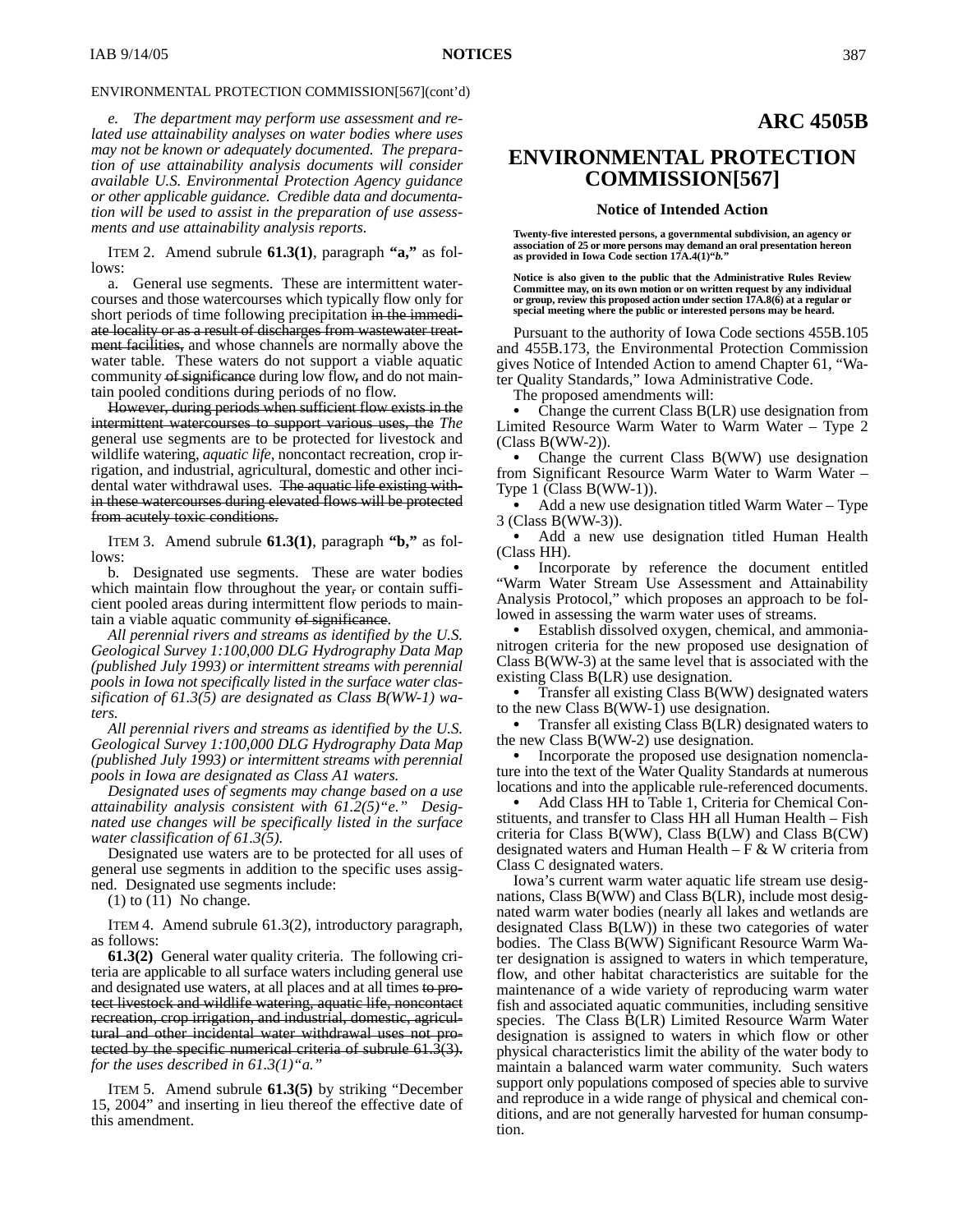These proposed amendments will rename and redefine the current Class B(WW) and Class B(LR) use designations to: Class  $B(WW-1)$  – Type 1, and Class  $B(WW-2)$  – Type 2, respectively. The Class B(WW-1) use designation will be defined similarly to the current significant resource warm water use designation. The Class  $B(\bar{W}W-2)$  use designation will be defined similarly to the current limited resource warm water use designation.

A new Class B(WW-3) use designation will be added and defined as waters in which flow persists during periods when antecedent soil moisture and groundwater discharge levels are adequate; however, aquatic habitat typically consists of nonflowing pools during dry periods of the year. These waters generally include small streams of marginally perennial aquatic habitat status. Such waters support a limited variety of native fish and invertebrate species that are adapted to survive in relatively harsh aquatic conditions.

The existing Class  $B(\bar{W}W)$  waters will be transferred to the new Class B(WW-1) use designation and the existing Class B(LR) waters will be transferred to the new Class B(WW-2) use designation. It is expected that any river or stream designated as Class B(WW-1) under the "rebuttable presumption" provisions will be redesignated to the appropriate level (Class B(WW-2) or Class B(WW-3)) waters when adequate assessment documentation is obtained.

The header for Table 1, Criteria for Chemical Constituents, currently displays the Class B(WW) and Class B(LR) use designations. The header is being changed to incorporate the proposed Class B(WW-1), Class B(WW-2) and Class B(WW-3) use designations. In addition, chemical criteria for Class B(WW-3) are being established in Table 1 equivalent to the Class B(LR) values.

A new Class HH use designation will be added and defined as waters in which fish are routinely harvested for human consumption. The current Human Health – Fish criteria for Class B(WW), Class B(LW) and Class B(CW) designated waters will be transferred to Class HH. The current Human Health –  $F \& W$  criteria for Class C waters will transfer to Class HH with a special notation that the criteria apply to all Class C designated waterbodies. Thus, any waters currently designated as Class B(WW), Class B(LW), Class B(CW) or Class C will also be designated as Class HH waters.

The header for Table 3a, Acute Criterion for Ammonia in Iowa Streams, currently displays the Class B(WW) and Class B(LR) use designations. The header is being changed to incorporate the proposed Class B(WW-1), Class B(WW-2) and Class B(WW-3) use designations.

With the basic principle of protecting warm water fish populations and associated warm water aquatics, the current Class B(WW) dissolved oxygen criteria are proposed for the new Class B(WW-1) use designation. It is proposed that the current dissolved oxygen criteria for Class B(LR) be retained for the new Class B(WW-2) and Class B(WW-3) use designations.

Additional information on Iowa's Water Quality Standards and the Department's rules can be found on the Department's Web site at http://www.iowadnr.com/water/ standards/index.html.

Any person may submit written suggestions or comments on the proposed amendments through October 28, 2005. Such written material should be submitted to Adam Schnieders, Iowa Department of Natural Resources, Wallace State Office Building, 502 East 9th Street, Des Moines, Iowa 50319-0034; fax (515)281-8895; or by E-mail to adam. schnieders@dnr.state.ia.us. Persons who have questions may contact Adam Schnieders at (515)281-7409.

Persons are invited to present oral or written comments at public hearings which will be held:

| October 4, 2005<br>$11$ a.m.  | Municipal Utilities Conference Room<br>15 W. Third St.<br>Atlantic, Iowa                                        |
|-------------------------------|-----------------------------------------------------------------------------------------------------------------|
| October 4, 2005<br>7 p.m.     | <b>Cherokee Community Center</b><br>530 W. Bluff St.<br>Cherokee, Iowa                                          |
| October 10, 2005<br>7 p.m.    | <b>Clear Lake Community Meeting Room</b><br>15 N. Sixth St.<br>Clear Lake, Iowa                                 |
| October 12, 2005<br>$11$ a.m. | Farmers and Merchants Savings and Trust<br>101 E. Main St.<br>Manchester, Iowa                                  |
| October 12, 2005<br>7 p.m.    | <b>Washington Community Y</b><br>121 E. Main St.<br>Washington, Iowa                                            |
| October 14, 2005<br>1 p.m.    | Wallace State Office Building<br><b>Fifth Floor Conference Rooms</b><br>502 East 9th Street<br>Des Moines, Iowa |

These amendments may have an impact upon small businesses.

These amendments are intended to implement Iowa Code chapter 455B, division III, part 1.

A fiscal impact summary prepared by the Legislative Services Agency pursuant to Iowa Code § 17A.4(3) will be available at http://www.legis.state.ia.us/IAC.html or at (515) 281-5279 prior to the Administrative Rules Review Committee's review of this rule making.

The following amendments are proposed.

ITEM 1. Amend subrule **61.3(1)**, paragraph **"b,"** subparagraph **(8)**, as follows:

(8) Significant resource warm *Warm* water *– Type 1* (Class "B(WW*-1*)"). Waters in which temperature, flow and other habitat characteristics are suitable for the maintenance of a wide variety of reproducing populations of warm water fish and associated aquatic communities, including sensitive species. *to maintain warm water game fish populations along with a resident aquatic community that includes a variety of native nongame fish and invertebrate species. These waters generally include border rivers, large interior rivers, and the lower segments of medium-size tributary streams.*

ITEM 2. Amend subrule **61.3(1)**, paragraph **"b,"** subparagraph **(9)**, as follows:

(9) Limited resource warm *Warm* water *– Type 2* (Class "B(LR *WW-2*)"). Waters in which flow or other physical characteristics limit the ability of the water body to maintain a balanced warm water community. Such waters support only populations composed of species able to survive and reproduce in a wide range of physical and chemical conditions, and are not generally harvested for human consumption. *are capable of supporting a resident aquatic community that includes a variety of native nongame fish and invertebrate species. The flow and other physical characteristics limit the maintenance of warm water game fish populations. These waters generally consist of small perennially flowing streams.*

ITEM 3. Amend subrule **61.3(1)**, paragraph **"b,"** by renumbering subparagraphs **(10)** and **(11)** as **(11)** and **(13)**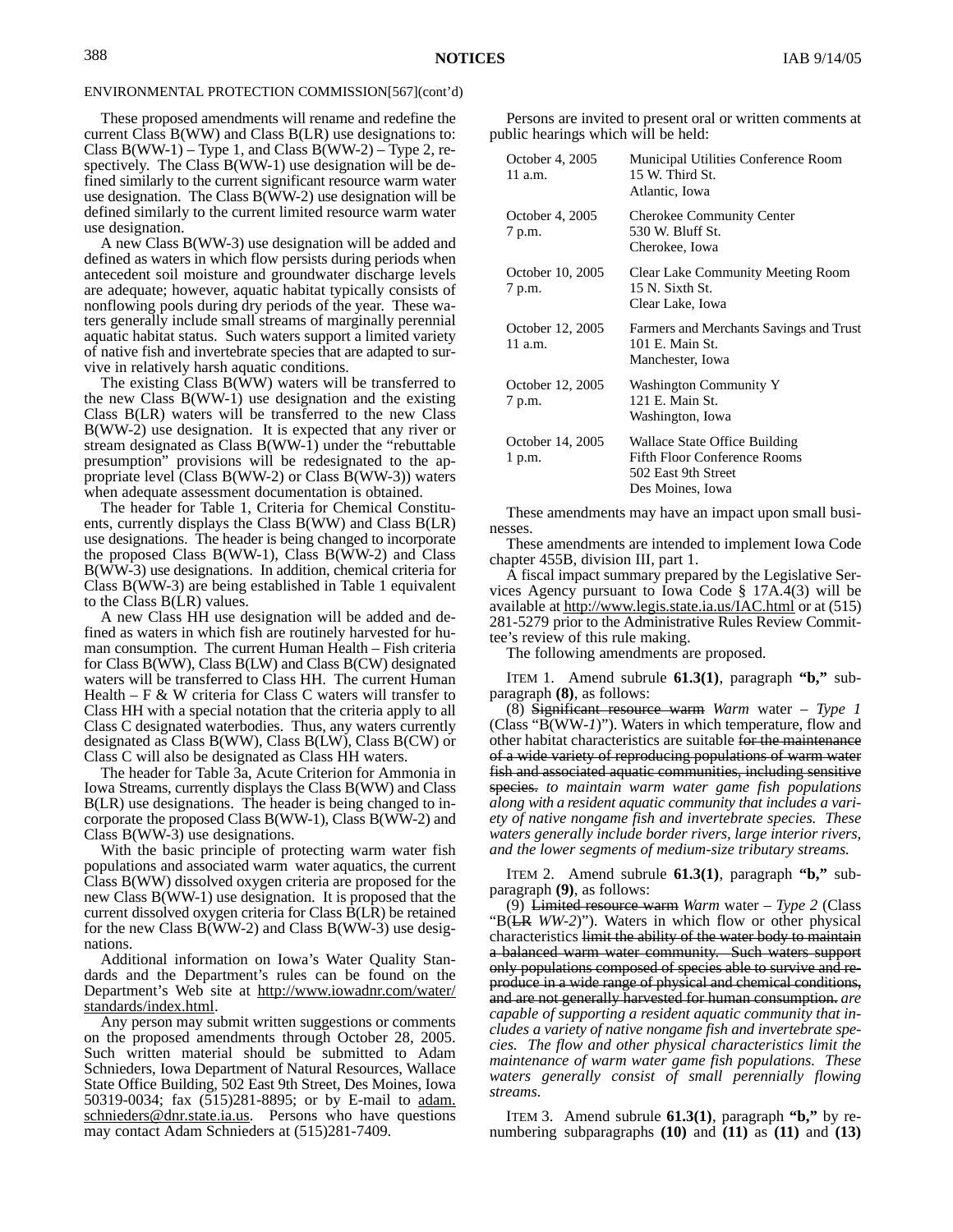and adopting **new** subparagraphs **(10)** and **(12)** as follows:

(10) Warm water – Type 3 (Class "B(WW-3)"). Waters in which flow persists during periods when antecedent soil moisture and groundwater discharge levels are adequate; however, aquatic habitat typically consists of nonflowing pools during dry periods of the year. These waters generally include small streams of marginally perennial aquatic habitat status. Such waters support a limited variety of native fish and invertebrate species that are adapted to survive in relatively harsh aquatic conditions.

(12) Human health (Class "HH"). Waters in which fish are routinely harvested for human consumption or waters both designated as a drinking water supply and in which fish are routinely harvested for human consumption.

ITEM 4. Amend subrule **61.3(3)**, paragraph **"b,"** introductory paragraph, as follows:

b. Class "B" waters. All waters which are designated as Class B(CW1), B(CW2), B(WW*-1*), B(LR *WW-2*), *B(WW-3)* or B(LW) are to be protected for wildlife, fish, aquatic, and semiaquatic life. The following criteria shall apply to all Class "B" waters designated in subrule 61.3(5).

ITEM 5. Rescind and reserve subrule **61.3(3)**, paragraph **"b,"** subparagraph **(3)**, numbered paragraph **"3."**

ITEM 6. Rescind and reserve subrule **61.3(3)**, paragraph **"b,"** subparagraph **(4)**.

ITEM 7. Amend subrule **61.3(3)**, paragraph **"b,"** subparagraph **(6)**, as follows:

(6) Early life stage for each use designation. The following seasons will be used in applying the early life stage present chronic criteria noted in Table 3b, "Chronic Criterion for Ammonia in Iowa Streams - Early Life Stages Present."

1. For all Class B(CW1) waters, the early life stage will be year-round.

2. For all Class B(CW2) waters, the early life stage will begin on April 1 and last through September 30.

3. For all Class B(WW*-1*) significant resource waters, the early life stage will begin in March and last through September*,* except the following *as follows*:

ITEM 9. Amend subrule **61.3(3)**, Table 1, as follows:

#### **TABLE 1. Criteria for Chemical Constituents**

(all values in micrograms per liter unless noted otherwise)

 For the following, the early life stage will begin in February and last through September:

—The entire length of the Mississippi and Missouri Rivers,

—The lower reach of the Des Moines River south of the Ottumwa dam, and

—The lower reach of the Iowa River below the Cedar River.

 For the following, the early life stage will begin in April and last through September:

—All Class B(WW*-1*) waters in the Southern Iowa River Basin,

—All of the Class B(WW*-1*) reach of the Skunk River, the North Skunk River and the South Skunk River south of Indian Creek (Jasper County), and the Class B(WW*-1*) tributaries to these reaches, and

—The *the* entire Class B(WW*-1*) reach of the English River.

4. For all Class B(LR *WW-2*) *and Class B(WW-3)* waters, the early life stage will begin in April and last through September.

5. For all Class B(LW) lake and wetland waters, the early life stage will begin in March and last through September except for the Class B(LW) waters in the southern two tiers of Iowa counties which will have the early life stage of April through September.

ITEM 8. Amend subrule **61.3(3)** by adopting the following **new** paragraph **"d"**:

d. Class "HH" waters. Waters which are designated as Class HH shall contain no substances in concentrations which will make fish or shellfish inedible due to undesirable tastes or cause a hazard to humans after consumption.

(1) The human health criteria represent the level of protection necessary, in the case of noncarcinogens, to prevent adverse health effects in humans and, in the case of carcinogens, to prevent a level of incremental cancer risk not exceeding 1 in 100,000. Instream concentrations in excess of the human health criteria will be allowed only within the boundaries of the mixing zone.

(2) Reserved.

Human health criteria for carcinogenic parameters noted below were based on the prevention of an incremental cancer risk of 1 in 100,000. For parameters not having a noted human health criterion, the U.S. Environmental Protection Agency has not developed final national human health guideline values. For noncarcinogenic parameters, the recommended EPA criterion was selected. For Class C waters, the EPA criteria for fish and water consumption were selected using the same considerations for carcinogenic and noncarcinogenic parameters as noted above. For Class C waters for which no EPA human health criteria were available, the EPA MCL value was selected.

|               |                          | Use Designations |        |           |         |           |       |                 |                    |
|---------------|--------------------------|------------------|--------|-----------|---------|-----------|-------|-----------------|--------------------|
| Parameter     |                          | B(CW1)           | B(CW2) | $B(WW-I)$ | B(LR)   | $B(WW-3)$ | B(LW) | $\mathsf{C}$    | HН                 |
|               |                          |                  |        |           | $WW-2)$ |           |       |                 |                    |
| Alachlor      | <b>MCL</b>               |                  |        |           |         |           |       | 2               |                    |
|               |                          |                  |        |           |         |           |       |                 |                    |
| Aluminum      | Chronic                  | 87               |        | 388       | 773     | 773       | 748   |                 |                    |
|               | Acute                    | 1106             |        | 4539      | 9035    | 9035      | 983   |                 |                    |
|               |                          |                  |        |           |         |           |       |                 |                    |
| Antimony      | Human Health $+$ - F & W |                  |        |           |         |           |       | $\overline{14}$ | 14 <sup>(f)</sup>  |
|               |                          |                  |        |           |         |           |       |                 |                    |
| Arsenic (III) | Chronic                  | 200              |        | 200       | 1000    | 1000      | 200   |                 |                    |
|               | Acute                    | 360              |        | 360       | 1800    | 1800      | 360   |                 |                    |
|               | Human Health — Fish      | 50               |        | 50        |         |           | 50    |                 | 50(e)              |
|               | Human Health — $F & W$   |                  |        |           |         |           |       | $-18$           | .18 <sup>(f)</sup> |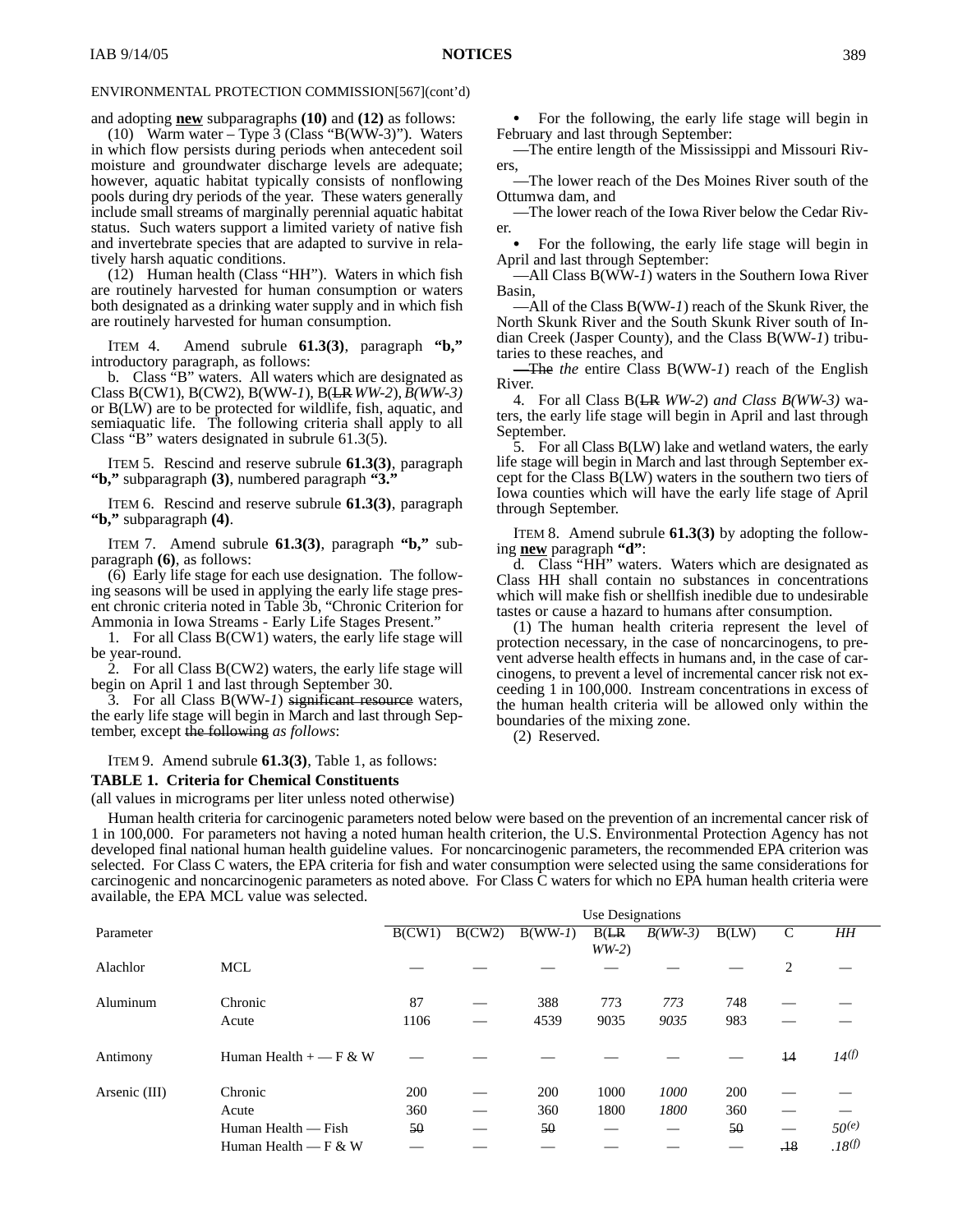|                           | Use Designations                                                        |                                              |                          |                                              |                                        |                                                                         |                                              |                                                              |                                                     |
|---------------------------|-------------------------------------------------------------------------|----------------------------------------------|--------------------------|----------------------------------------------|----------------------------------------|-------------------------------------------------------------------------|----------------------------------------------|--------------------------------------------------------------|-----------------------------------------------------|
| Parameter                 |                                                                         | B(CW1)                                       | B(CW2)                   | $B(WW-I)$                                    | B(ER)<br>$WW-2)$                       | $B(WW-3)$                                                               | B(LW)                                        | $\overline{C}$                                               | H H                                                 |
| Asbestos                  | Human Health $-$ F & W                                                  |                                              |                          |                                              |                                        |                                                                         |                                              | 7(a)                                                         | $7(a)$ (f)                                          |
| Atrazine                  | <b>MCL</b>                                                              |                                              |                          |                                              |                                        |                                                                         |                                              | 3                                                            |                                                     |
| Barium                    | Human Health $+$ - F & W                                                |                                              |                          |                                              |                                        |                                                                         |                                              | 1000                                                         | 1000(f)                                             |
| Benzene                   | Human Health $-$ F & W<br>Human Health - Fish                           | 712.8                                        |                          | 712.8                                        |                                        | $\qquad \qquad$                                                         | 712.8                                        | 12<br>$\overbrace{\qquad \qquad }^{ }$                       | 12 <sup>(f)</sup><br>$712.8^{(e)}$                  |
| Benzo(a)Pyrene            | Human Health — F & W                                                    |                                              |                          |                                              |                                        |                                                                         |                                              | .044                                                         | .044 <sup>(f)</sup>                                 |
| Beryllium                 | $\operatorname{MCL}$                                                    |                                              |                          |                                              |                                        |                                                                         |                                              | 4                                                            |                                                     |
| <b>Bromoform</b>          | Human Health — F & W<br>Human Health - Fish                             | 3600                                         |                          | 3600                                         | $\overline{\phantom{0}}$               | $\qquad \qquad$<br>$\overbrace{\qquad \qquad }^{}$                      | $\overline{\phantom{m}}$<br>3600             | 43                                                           | 43(f)<br>3600(e)                                    |
| Cadmium                   | Chronic<br>Acute<br>Human Health $+$ - Fish<br>$\operatorname{MCL}$     | 1<br>$\overline{4}$<br>168                   |                          | 15<br>75<br>168                              | 25<br>100<br>$\overline{\phantom{0}}$  | 25<br>100                                                               | 1<br>$\overline{4}$<br>168                   | $\qquad \qquad$<br>5                                         | $168^{(e)}$                                         |
| Carbofuran                | <b>MCL</b>                                                              |                                              |                          |                                              |                                        |                                                                         |                                              | 40                                                           |                                                     |
| Carbon<br>Tetrachloride   | Human Health $-$ F & W<br>Human Health — Fish                           | 44.2                                         |                          | 44.2                                         | $\overline{\phantom{m}}$               | $\overline{\phantom{m}}$                                                | 44.2                                         | 2.5                                                          | $2.5^{(f)}$<br>$44.2^{(e)}$                         |
| Chlordane                 | Chronic<br>Acute<br>Human Health - Fish<br>Human Health — F & W         | .004<br>2.5<br>.006                          | $\overline{\phantom{0}}$ | .004<br>2.5<br>.006                          | .15<br>2.5<br>$\overline{\phantom{0}}$ | .15<br>2.5<br>$\overbrace{\phantom{123221111}}$                         | .004<br>2.5<br>.006                          | $\overline{\phantom{0}}$<br>$\overline{\phantom{0}}$<br>.021 | $\overline{\phantom{0}}$<br>.006(e)<br>$.021^{(f)}$ |
| Chloride                  | <b>MCL</b>                                                              |                                              |                          |                                              |                                        |                                                                         |                                              | 250*                                                         |                                                     |
| Chlorobenzene             | Human Health $+$ - Fish<br><b>MCL</b>                                   | $21*$                                        |                          | $21*$                                        |                                        |                                                                         | $21*$                                        | $\overline{\phantom{0}}$<br>100                              | $21^{*(e)}$                                         |
| Chlorodibromo-<br>methane | Human Health $-F & W$<br>Human Health - Fish                            | 340                                          |                          | $\qquad \qquad \longleftarrow$<br>340        |                                        |                                                                         | 340                                          | 4.1                                                          | $4.1^{(f)}$<br>$340^{(e)}$                          |
| Chloroform                | Human Health $-F & W$<br>Human Health — Fish                            | 4700                                         | $\overline{\phantom{0}}$ | 4700                                         | $\qquad \qquad -$                      | $\overline{\phantom{m}}$                                                | 4700                                         | 57                                                           | 57 <sup>(f)</sup><br>$4700^{(e)}$                   |
| Chloropyrifos             | Chronic<br>Acute                                                        | .041<br>.083                                 |                          | .041<br>.083                                 | .041<br>.083                           | .041<br>.083                                                            | .041<br>.083                                 |                                                              |                                                     |
| Chromium (VI)             | Chronic<br>Acute<br>Human Health $+$ - Fish<br><b>MCL</b>               | 40<br>60<br>3365                             |                          | 40<br>60<br>3365<br>$\qquad \qquad$          | 200<br>300<br>$\overline{\phantom{0}}$ | 200<br>300<br>$\overline{\phantom{0}}$<br>$\overbrace{\phantom{12333}}$ | 10<br>15<br>3365<br>$\overline{\phantom{0}}$ | $\overline{\phantom{0}}$<br>100                              | 3365(e)                                             |
| Copper                    | Chronic<br>Acute<br>Human Health $+$ - Fish<br>Human Health $+$ - F & W | 20<br>30<br>1000<br>$\overline{\phantom{m}}$ |                          | 35<br>60<br>1000<br>$\overline{\phantom{m}}$ | 55<br>90                               | 55<br>90<br>$\qquad \qquad -$                                           | 10<br>20<br>1000<br>$\overline{\phantom{m}}$ | $\overline{\phantom{m}}$<br>1300                             | $1000^{(e)}$<br>1300 <sup>(f)</sup>                 |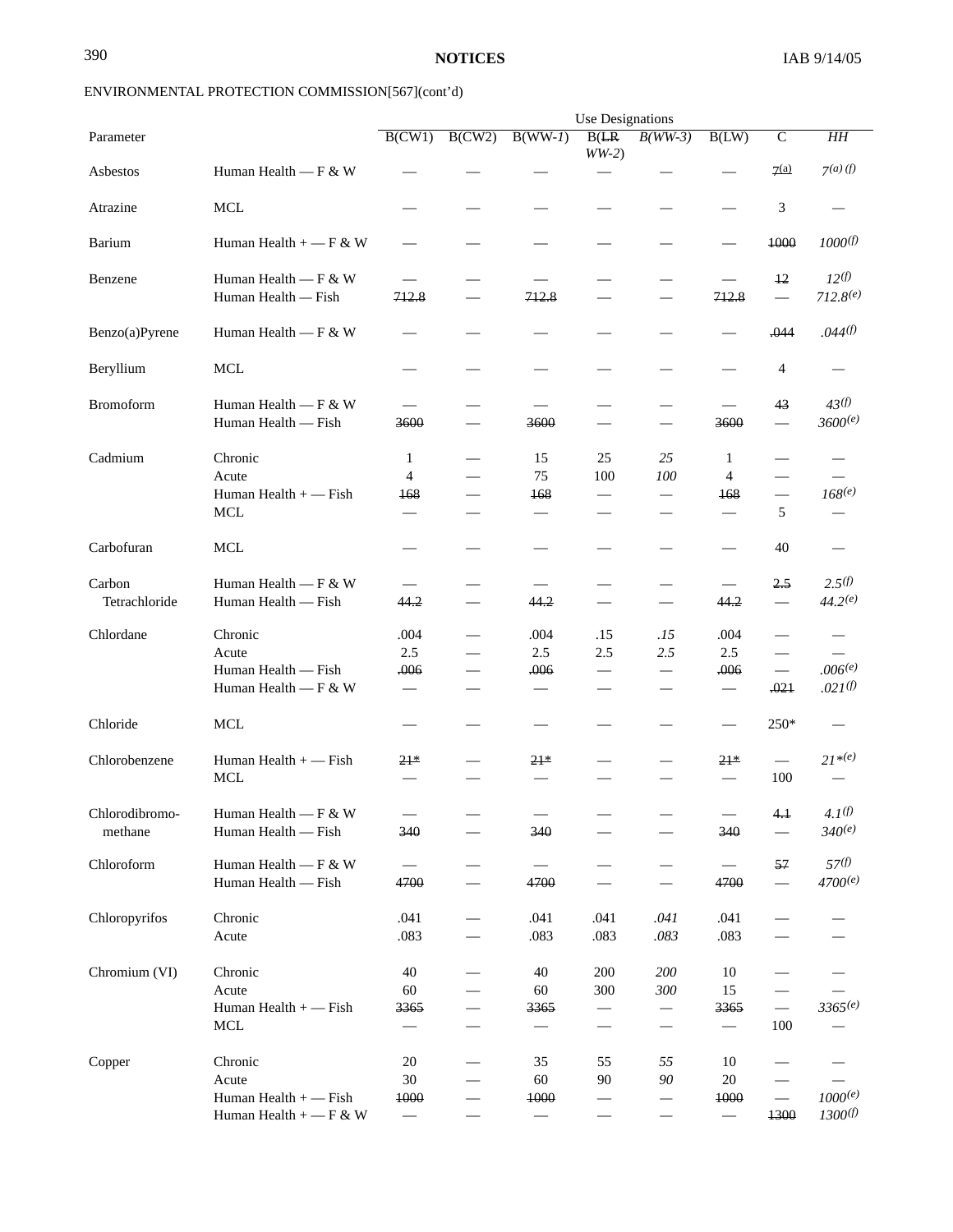|                                 |                          | Use Designations         |                          |                          |                          |                               |                      |                                               |                     |
|---------------------------------|--------------------------|--------------------------|--------------------------|--------------------------|--------------------------|-------------------------------|----------------------|-----------------------------------------------|---------------------|
| Parameter                       |                          | B(CW1)                   | B(CW2)                   | $B(WW-I)$                | B(LR)<br>$WW-2)$         | $B(WW-3)$                     | B(LW)                | $\overline{C}$                                | H H                 |
| Cyanide                         | Chronic                  | 5                        |                          | 10                       | 10                       | 10                            | 10                   | $\overline{\phantom{0}}$                      |                     |
|                                 | Acute                    | 20                       |                          | 45                       | 45                       | 45                            | 45                   | $\qquad \qquad$                               |                     |
|                                 | Human Health $+$ - F & W |                          |                          |                          |                          |                               |                      | 700                                           | 700 <sup>(f)</sup>  |
|                                 |                          |                          |                          |                          |                          |                               |                      |                                               |                     |
| Dalapon                         | <b>MCL</b>               |                          |                          |                          |                          |                               |                      | 200                                           |                     |
| Dibromochloro-<br>propane       | <b>MCL</b>               |                          |                          |                          |                          |                               |                      | $\cdot$ .2                                    |                     |
| $4,4$ -DDT $++$                 | Chronic                  | .001                     |                          | .001                     | .029                     | .029                          | .001                 |                                               |                     |
|                                 | Acute                    | .9                       |                          | $.8\,$                   | .95                      | .95                           | .55                  |                                               |                     |
|                                 | Human Health — Fish      | .0059                    |                          | .0059                    | $\overline{\phantom{0}}$ |                               | .0059                | $\frac{1}{2}$                                 | .0059(e)            |
|                                 | Human Health — F & W     | $\overline{\phantom{0}}$ |                          |                          | $\overline{\phantom{0}}$ |                               |                      | .0059                                         | .0059(f)            |
|                                 |                          |                          |                          |                          |                          |                               |                      |                                               |                     |
| o-Dichlorobenzene               | <b>MCL</b>               |                          |                          |                          |                          |                               |                      | 600                                           |                     |
| para-Dichloro-                  | Human Health $+$ - F & W |                          |                          |                          |                          |                               |                      | 400                                           | 400(f)              |
| benzene                         | Human Health + - Fish    | $2.6*$                   |                          | $2.6*$                   | $\sim$                   | $\overline{\phantom{0}}$      | $2.6*$               | $\overline{\phantom{m}}$                      | $2.6^{*(e)}$        |
|                                 |                          |                          |                          |                          |                          |                               |                      |                                               |                     |
| 3,3-Dichloro-                   | Human Health — Fish      | $\cdot$ <sup>2</sup>     |                          | $\cdot$ <sup>2</sup>     | $\overline{\phantom{0}}$ |                               | $\cdot$ <sup>2</sup> | $\overline{\phantom{0}}$                      | $.2^{(e)}$          |
| benzidine                       | Human Health — F & W     |                          |                          |                          |                          |                               |                      | $\cdot$ 4                                     | $\mathcal{A}^{(f)}$ |
| Dichlorobromo-                  | Human Health $-$ F & W   |                          |                          |                          |                          |                               |                      | 5.6                                           | 5.6 <sup>(f)</sup>  |
| methane                         | Human Health - Fish      | 460                      | $\overline{\phantom{0}}$ | 460                      | $\overline{\phantom{0}}$ |                               | 460                  | $\overline{\phantom{m}}$                      | $460^{(e)}$         |
|                                 |                          |                          |                          |                          |                          |                               |                      |                                               |                     |
| 1,2-Dichloro-                   | Human Health $-$ F & W   | $\overline{\phantom{0}}$ |                          |                          |                          |                               |                      | 3.8                                           | 3.8 <sup>(f)</sup>  |
| ethane                          | Human Health — Fish      | 986                      |                          | 986                      | $\overline{\phantom{0}}$ | $\overline{\phantom{0}}$      | 986                  | $\qquad \qquad \overbrace{\qquad \qquad }^{}$ | 986(e)              |
|                                 |                          |                          |                          |                          |                          |                               |                      |                                               |                     |
| 1,1-Dichloro-                   | Human Health $-$ F & W   | $\qquad \qquad$          |                          | $\overline{\phantom{0}}$ | $\overline{\phantom{a}}$ |                               |                      | $-57$                                         | .57 <sup>(f)</sup>  |
| ethylene                        | Human Health - Fish      | 32                       | $\overline{\phantom{0}}$ | 32                       | $\overline{\phantom{0}}$ |                               | 32                   | $\overline{\phantom{m}}$                      | 32(e)               |
|                                 |                          |                          |                          |                          |                          |                               |                      |                                               |                     |
| cis-1,2-Dichloro-<br>ethylene   | <b>MCL</b>               |                          |                          |                          |                          |                               |                      | 70                                            |                     |
| trans-1,2-Dichloro-<br>ethylene | Human Health $+$ - F & W |                          |                          |                          |                          |                               |                      | 700                                           | 700 <sup>(f)</sup>  |
| Dichloromethane                 | <b>MCL</b>               |                          |                          |                          |                          |                               |                      | 5                                             | $\qquad \qquad$     |
|                                 |                          |                          |                          |                          |                          |                               |                      |                                               |                     |
| 1,2-Dichloro-<br>propane        | Human Health — F & W     |                          |                          |                          |                          |                               |                      | 5.2                                           | $5.2^{(f)}$         |
| Di(2-ethylhexyl)<br>adipate     | <b>MCL</b>               |                          |                          |                          |                          |                               |                      | 400                                           |                     |
| Di(2-ethylhexyl)<br>phthalate   | Human Health — F & W     |                          |                          |                          |                          |                               |                      | 18                                            | 18 <sup>(f)</sup>   |
| Dieldrin                        | Chronic                  | .056                     |                          | .056                     | .056                     | .056                          | .056                 |                                               |                     |
|                                 | Acute                    | .24                      |                          | .24                      | .24                      | .24                           | .24                  |                                               |                     |
|                                 | Human Health — Fish      | .0014                    |                          | .0014                    | $\overline{\phantom{0}}$ | $\overline{\phantom{0}}$      | .0014                | $\overline{\phantom{m}}$                      | .0014(e)            |
|                                 | Human Health — $F & W$   |                          |                          | $\overline{\phantom{0}}$ |                          |                               |                      | .0014                                         | .0014(f)            |
|                                 |                          |                          |                          |                          |                          |                               |                      |                                               |                     |
| Dinoseb                         | <b>MCL</b>               |                          |                          |                          |                          | $\overbrace{\phantom{12332}}$ |                      | 7                                             |                     |
| 2,3,7,8-TCDD                    | Human Health — F & W     |                          |                          |                          |                          |                               |                      | $1.3 - 7$                                     | $1.3 - 7(f)$        |
| (Dioxin)                        | Human Health - Fish      | $.00014\dagger$          |                          | $.00014\dagger$          |                          |                               | .00014               |                                               | $.00014(^{e})$      |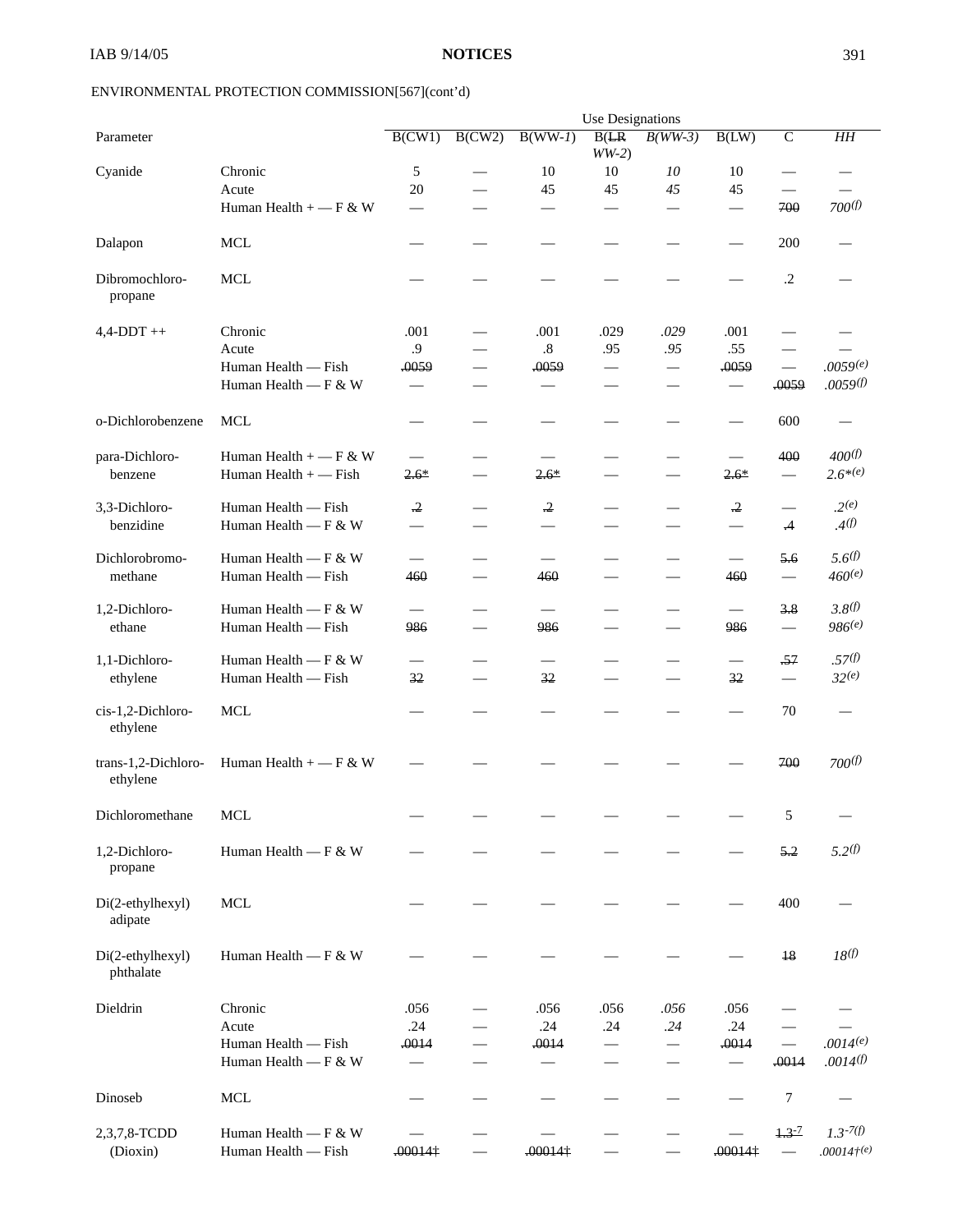|                                |                          |                                 | <b>Use Designations</b>  |                          |                          |                          |                          |                                 |                          |
|--------------------------------|--------------------------|---------------------------------|--------------------------|--------------------------|--------------------------|--------------------------|--------------------------|---------------------------------|--------------------------|
| Parameter                      |                          | B(CW1)                          | B(CW2)                   | $B(WW-I)$                | B(LR)<br>$WW-2)$         | $B(WW-3)$                | B(LW)                    | $\overline{C}$                  | H H                      |
| Diquat                         | <b>MCL</b>               |                                 |                          |                          |                          |                          |                          | 20                              |                          |
| $2,4-D$                        | Human Health $+$ - F & W |                                 |                          |                          |                          |                          |                          | 400                             | $100^{(f)}$              |
| Endosulfan <sup>(b)</sup>      | Chronic                  | .056                            | $\overline{\phantom{0}}$ | .15                      | .15                      | .15                      | .15                      | $\hspace{0.1mm}-\hspace{0.1mm}$ |                          |
|                                | Acute                    | .11                             |                          | $\cdot$ 3                | $\cdot$ 3                | .3                       | $\cdot$ 3                |                                 |                          |
|                                | Human Health $+$ - Fish  | 240                             |                          | 240                      | $\qquad \qquad$          |                          | 240                      |                                 | $240^{(e)}$              |
|                                | Human Health $+$ - F & W | $\overbrace{\qquad \qquad }^{}$ |                          |                          | $\overline{\phantom{0}}$ |                          |                          | $\overline{110}$                | 110 <sup>(f)</sup>       |
| Endothall                      | <b>MCL</b>               | $\overline{\phantom{0}}$        |                          |                          |                          |                          | $\overline{\phantom{a}}$ | 100                             |                          |
| Endrin                         | Chronic                  | .05                             |                          | .036                     | .036                     | .036                     | .036                     | $\frac{1}{2}$                   |                          |
|                                | Acute                    | .12                             |                          | .086                     | .086                     | .086                     | .086                     | $\overline{\phantom{0}}$        | $\qquad \qquad -$        |
|                                | Human Health $+$ - Fish  | $-81$                           |                          | $-81$                    |                          |                          | $-81$                    |                                 | $.81^{(e)}$              |
|                                | Human Health $+$ - F & W |                                 |                          |                          |                          |                          |                          | $-76$                           | .76(f)                   |
| Ethylbenzene                   | Human Health $+$ - F & W |                                 |                          |                          |                          |                          |                          | 3100                            | 3100 <sup>(f)</sup>      |
| Ethylene dibromide             | MCL                      |                                 |                          |                          |                          |                          |                          | .05                             |                          |
| Fluoride                       | <b>MCL</b>               |                                 |                          |                          |                          |                          |                          | 4000                            |                          |
| Glyphosate                     | <b>MCL</b>               |                                 |                          |                          |                          |                          |                          | 700                             |                          |
| Heptachlor                     | Chronic                  | .0038                           |                          | .0038                    | .01                      | .01                      | .0038                    |                                 |                          |
|                                | Acute                    | .38                             |                          | .38                      | .38                      | .38                      | .38                      | $\overline{\phantom{0}}$        |                          |
|                                | Human Health — Fish      | .002                            |                          | .002                     | $\overline{\phantom{0}}$ |                          | .002                     |                                 | .002(e)                  |
|                                | Human Health — F & W     | $\overline{\phantom{m}}$        |                          |                          |                          |                          | $\qquad \qquad$          | .0021                           | $.0021^{(f)}$            |
| Heptachlor<br>epoxide          | Human Health — F & W     |                                 |                          |                          |                          |                          |                          | .001                            | $.001^{(f)}$             |
| Hexachloro-<br>benzene         | Human Health — F & W     |                                 |                          |                          |                          |                          |                          | .0075                           | .0075 <sup>(f)</sup>     |
| y-Hexachloro-                  | Chronic                  | N/A                             |                          | N/A                      | N/A                      | N/A                      | N/A                      |                                 |                          |
| cyclohexane                    | Acute                    | .95                             |                          | .95                      | .95                      | .95                      | .95                      |                                 | $\overline{\phantom{m}}$ |
| (Lindane)                      | Human Health - Fish      | .63                             |                          | .63                      |                          |                          | .63                      |                                 | $.63^{(e)}$              |
|                                | Human Health — F & W     |                                 |                          |                          | $\overline{\phantom{0}}$ |                          |                          | $-19$                           | .19 <sup>(f)</sup>       |
| Hexachloro-<br>cyclopentadiene | Human Health — F & W     |                                 |                          |                          |                          |                          |                          | 240                             | 240(f)                   |
| Lead                           | Chronic                  | 3                               |                          | 30                       | 80                       | 80                       | 3                        |                                 |                          |
|                                | Acute                    | 80                              |                          | 200                      | 750                      | 750                      | $80\,$                   |                                 |                          |
|                                | $\operatorname{MCL}$     |                                 |                          | $\overline{\phantom{m}}$ | $\qquad \qquad -$        | $\overline{\phantom{m}}$ | $\overline{\phantom{0}}$ | 50                              |                          |
| Mercury (II)                   | Chronic                  | 3.5                             |                          | 2.1                      | 3.7                      | 3.7                      | .91                      |                                 |                          |
|                                | Acute                    | 6.5                             |                          | 4.0                      | 6.9                      | 6.9                      | 1.7                      |                                 |                          |
|                                | Human Health + - Fish    | $\pm$                           |                          | .15                      |                          | $\qquad \qquad -$        | .15                      | $\overline{\phantom{0}}$        | $.15^{(e)}$              |
|                                | Human Health + $-$ F & W |                                 |                          |                          |                          | $\qquad \qquad$          |                          | .05                             | .05 <sup>(f)</sup>       |
|                                |                          |                                 |                          |                          |                          |                          |                          |                                 | $100^{(f)}$              |
| Methoxychlor                   | Human Health $+$ - F & W | $\overline{\phantom{m}}$        |                          |                          |                          |                          |                          | 100                             |                          |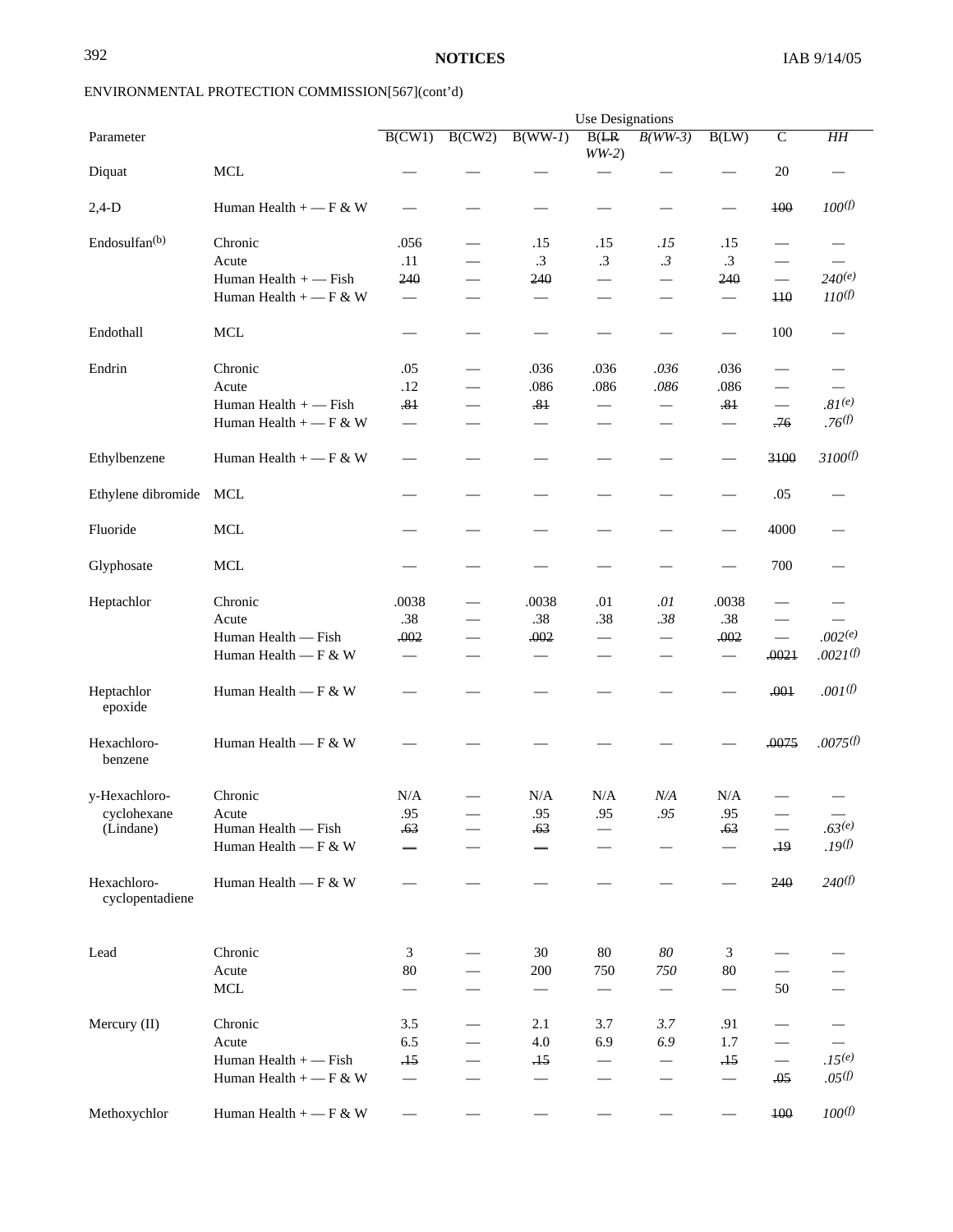|                           |                          | Use Designations         |                          |                          |                          |                                   |                          |                          |                      |  |
|---------------------------|--------------------------|--------------------------|--------------------------|--------------------------|--------------------------|-----------------------------------|--------------------------|--------------------------|----------------------|--|
| Parameter                 |                          | B(CW1)                   | B(CW2)                   | $B(WW-I)$                | B(LR)<br>$WW-2)$         | $B(WW-3)$                         | B(LW)                    | $\overline{C}$           | H H                  |  |
| Nickel                    | Chronic                  | 350                      |                          | 650                      | 750                      | 750                               | 150                      | $\overline{\phantom{0}}$ |                      |  |
|                           | Acute                    | 3250                     | $\overline{\phantom{0}}$ | 5800                     | 7000                     | 7000                              | 1400                     | $\overline{\phantom{0}}$ |                      |  |
|                           | Human Health $+$ - Fish  | 4584                     | $\overline{\phantom{0}}$ | 4584                     |                          | $\overline{\phantom{0}}$          | 4584                     | $\qquad \qquad$          | $4584^{(e)}$         |  |
|                           | Human Health + $-$ F & W |                          |                          |                          |                          |                                   |                          | 610                      | 610 <sup>(f)</sup>   |  |
| Nitrate as N              | <b>MCL</b>               |                          |                          |                          |                          |                                   |                          | $10*$                    |                      |  |
| Nitrate + Nitrite<br>as N | <b>MCL</b>               |                          |                          |                          |                          |                                   |                          | $10*$                    |                      |  |
| Nitrite as N              | <b>MCL</b>               |                          |                          |                          |                          |                                   |                          | $1*$                     |                      |  |
| Oxamyl (Vydate)           | <b>MCL</b>               |                          |                          |                          |                          |                                   |                          | 200                      |                      |  |
| Parathion                 | Chronic                  | .013                     |                          | .013                     | .013                     | .013                              | .013                     |                          |                      |  |
|                           | Acute                    | .065                     |                          | .065                     | .065                     | .065                              | .065                     |                          |                      |  |
| Pentachlorophenol         | Chronic                  | (d)                      |                          | (d)                      | (d)                      | (d)                               | (d)                      | -                        |                      |  |
| (PCP)                     | Acute                    | (d)                      |                          | (d)                      | (d)                      | (d)                               | (d)                      | $\overline{\phantom{0}}$ |                      |  |
|                           | Human Health - Fish      | 82                       |                          | 82                       |                          |                                   | 82                       | $\qquad \qquad$          | $82^{(e)}$           |  |
|                           | Human Health — F & W     |                          |                          |                          |                          |                                   |                          | $-28$                    | .28 <sup>(f)</sup>   |  |
| Picloram                  | <b>MCL</b>               |                          |                          |                          |                          |                                   |                          | 500                      |                      |  |
| Polychlorinated           | Chronic                  | .014                     |                          | .014                     | 1                        | 1                                 | .014                     |                          |                      |  |
| Biphenyls (PCBs)          | Acute                    | $\overline{2}$           | $\overline{\phantom{0}}$ | $\overline{c}$           | $\mathbf{2}$             | $\sqrt{2}$                        | $\overline{c}$           | $\overline{\phantom{0}}$ |                      |  |
|                           | Human Health — Fish      | .0004                    | $\overline{\phantom{0}}$ | .0004                    | $\overline{\phantom{0}}$ |                                   | .0004                    | $\overline{\phantom{0}}$ | .0004(e)             |  |
|                           | Human Health — F & W     | $\qquad \qquad$          |                          |                          |                          | $\qquad \qquad$                   |                          | .0017                    | .0017 <sup>(f)</sup> |  |
| Polynuclear               | Chronic                  | .03                      |                          | .03                      | 3                        | $\mathfrak{Z}$                    | .03                      |                          |                      |  |
| Aromatic                  | Acute                    | 30                       | $\overline{\phantom{0}}$ | 30                       | 30                       | 30                                | 30                       |                          |                      |  |
| Hydrocarbons              | Human Health — Fish      | $\cdot$ 3                |                          | $\cdot$ 3                |                          | $\overline{\phantom{0}}$          | $\overline{.3}$          |                          | .3 <sup>(e)</sup>    |  |
| $(PAHs)**$                | Human Health — F & W     | $\overline{\phantom{0}}$ |                          |                          |                          | $\overline{\phantom{0}}$          |                          | .044                     | .044(f)              |  |
| Phenols                   | Chronic                  | 50                       |                          | 50                       | 50                       | 50                                | 50                       |                          |                      |  |
|                           | Acute                    | 1000                     |                          | 2500                     | 2500                     | 2500                              | 1000                     |                          |                      |  |
|                           | Human Health + - Fish    | 300                      |                          | 300                      |                          |                                   | 300                      | $\overline{\phantom{m}}$ | $300^{(e)}$          |  |
|                           | Human Health $+$ - F & W |                          |                          |                          |                          |                                   |                          | $21*$                    | $21 * (f)$           |  |
| Selenium (VI)             | Chronic                  | 10                       |                          | 125                      | 125                      | 125                               | 70                       |                          |                      |  |
|                           | Acute                    | 15                       |                          | 175                      | 175                      | 175                               | 100                      |                          |                      |  |
|                           | Human Health + $-$ F & W |                          |                          | $\overline{\phantom{0}}$ | $\overline{\phantom{m}}$ | $\overbrace{\phantom{123221111}}$ | $\overline{\phantom{m}}$ | 470                      | 170 <sup>(f)</sup>   |  |
| Silver                    | Chronic                  | N/A                      |                          | N/A                      | N/A                      | N/A                               | N/A                      | $\overline{\phantom{0}}$ |                      |  |
|                           | Acute                    | $30\,$                   |                          | 100                      | 100                      | 100                               | 4                        |                          |                      |  |
|                           | <b>MCL</b>               |                          |                          |                          |                          |                                   |                          | 50                       |                      |  |
| $2,4,5$ -TP (Silvex)      | <b>MCL</b>               |                          |                          |                          |                          |                                   |                          | $10\,$                   |                      |  |
| Simazine                  | MCL                      |                          |                          |                          |                          |                                   |                          | $\overline{4}$           |                      |  |
| Styrene                   | $\rm MCL$                |                          |                          |                          |                          |                                   |                          | 100                      |                      |  |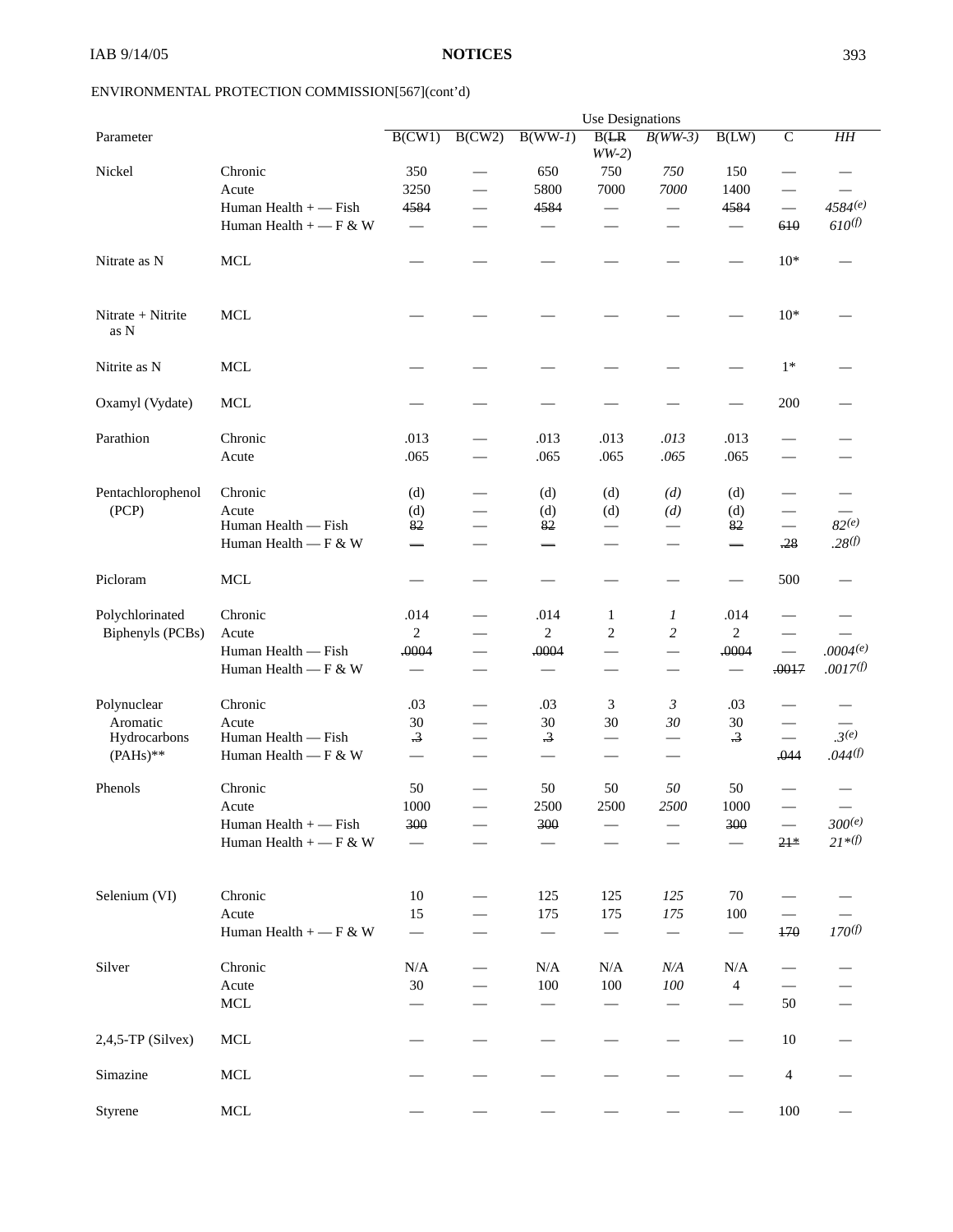|                                                          | <b>Use Designations</b>                                                 |                                                    |                          |                      |                                         |                                                                    |                                         |                                                              |                                   |  |  |  |  |
|----------------------------------------------------------|-------------------------------------------------------------------------|----------------------------------------------------|--------------------------|----------------------|-----------------------------------------|--------------------------------------------------------------------|-----------------------------------------|--------------------------------------------------------------|-----------------------------------|--|--|--|--|
| Parameter                                                |                                                                         | B(CW1)                                             | B(CW2)                   | $B(WW-I)$            | B(LR)<br>$WW-2)$                        | $B(WW-3)$                                                          | B(LW)                                   | $\mathsf{C}$                                                 | H H                               |  |  |  |  |
| Tetrachloro-<br>ethylene                                 | Human Health — F & W                                                    |                                                    |                          |                      |                                         |                                                                    |                                         | 8                                                            | 8(f)                              |  |  |  |  |
| Thallium                                                 | Human Health $+$ - F & W                                                |                                                    |                          |                      |                                         |                                                                    | $\overline{\phantom{0}}$                | $+7$                                                         | 1.7 <sup>(f)</sup>                |  |  |  |  |
| Toluene                                                  | Chronic<br>Acute<br>Human Health $+$ - Fish<br>Human Health $+$ - F & W | 50<br>2500<br>300*                                 | $\overline{\phantom{0}}$ | 50<br>2500<br>300*   | 150<br>7500<br>$\overline{\phantom{0}}$ | 150<br>7500<br>$\qquad \qquad -$<br>$\overbrace{\phantom{12332}}$  | 50<br>2500<br>$300*$                    | $\hspace{0.05cm}$<br>$\overbrace{\qquad \qquad }^{}$<br>6800 | $300^{*(e)}$<br>6800(f)           |  |  |  |  |
| <b>Total Residual</b><br>Chlorine (TRC)                  | Chronic<br>Acute                                                        | 10<br>35                                           | $\overline{\phantom{0}}$ | 20<br>35             | 25<br>40                                | 25<br>40                                                           | 10<br>20                                |                                                              |                                   |  |  |  |  |
| Toxaphene                                                | Chronic<br>Acute<br>Human Health — Fish<br>Human Health — F & W         | .037<br>.73<br>.0075                               | $\overline{\phantom{0}}$ | .037<br>.73<br>.0075 | .037<br>.73<br>$\qquad \qquad -$        | .037<br>.73<br>$\overbrace{\phantom{12322111}}$<br>$\qquad \qquad$ | .037<br>.73<br>.0075<br>$\qquad \qquad$ | $\overbrace{\qquad \qquad }^{}$<br>.0073                     | .0075(e)<br>.0073(f)              |  |  |  |  |
| 1,2,4-Trichloro-<br>benzene                              | <b>MCL</b>                                                              |                                                    |                          |                      |                                         |                                                                    |                                         | 70                                                           |                                   |  |  |  |  |
| 1,1,1-Trichloro-<br>ethane<br>1,1,2-Trichloro-<br>ethane | <b>MCL</b><br>Human Health $+$ - Fish<br>Human Health $-F & W$          | $173*$                                             | $\overline{\phantom{0}}$ | $173*$               |                                         |                                                                    | $173*$                                  | 200<br>6                                                     | $173^{*(e)}$<br>6 <sup>(f)</sup>  |  |  |  |  |
| Trichloroethylene<br>(TCE)                               | Chronic<br>Acute<br>Human Health — Fish<br>Human Health — F & W         | 80<br>4000<br>807                                  | $\overline{\phantom{0}}$ | 80<br>4000<br>807    | 80<br>4000                              | 80<br>4000                                                         | 80<br>4000<br>807                       | 27                                                           | $807^{(e)}$<br>27 <sup>(f)</sup>  |  |  |  |  |
| Trihalomethanes<br>(total) <sup>(c)</sup>                | <b>MCL</b>                                                              |                                                    |                          |                      |                                         |                                                                    |                                         | 80                                                           |                                   |  |  |  |  |
| Vinyl Chloride                                           | Human Health — F & W<br>Human Health — Fish                             | 5250                                               |                          | 5250                 |                                         |                                                                    | 5250                                    | 20<br>$\overline{\phantom{m}}$                               | 20 <sup>(f)</sup><br>$5250^{(e)}$ |  |  |  |  |
| Xylenes (total)                                          | $\rm MCL$                                                               |                                                    |                          |                      |                                         |                                                                    |                                         | $10*$                                                        |                                   |  |  |  |  |
| Zinc                                                     | Chronic<br>Acute<br>Human Health + - Fish<br>Human Health $+$ - F & W   | 200<br>$220\,$<br>5000<br>$\overline{\phantom{0}}$ |                          | 450<br>500<br>5000   | 2000<br>2200                            | 2000<br>2200                                                       | 100<br>110<br>5000                      | 9100                                                         | 5000(e)<br>9100(f)                |  |  |  |  |

\* units expressed as milligrams/liter

\*\* to include the sum of known and suspected carcinogenic PAHs

† expressed as nanograms/liter

+ represents the noncarcinogenic human health parameters

++ The concentrations of 4,4-DDT or its metabolites; 4,4-DDE and 4,4-DDD, individually shall not exceed the human health criteria.

(a) units expressed as million fibers/liter (longer than 10 micrometers)

(b) includes alpha-endosulfan, beta-endosulfan, and endosulfan sulfate in combination or as individually measured

(c) The sum of the four trihalomethanes (bromoform [tribromomethane], chlorodibromomethane, chloroform [trichloromethane], and dichlorobromomethane) may not exceed the MCL.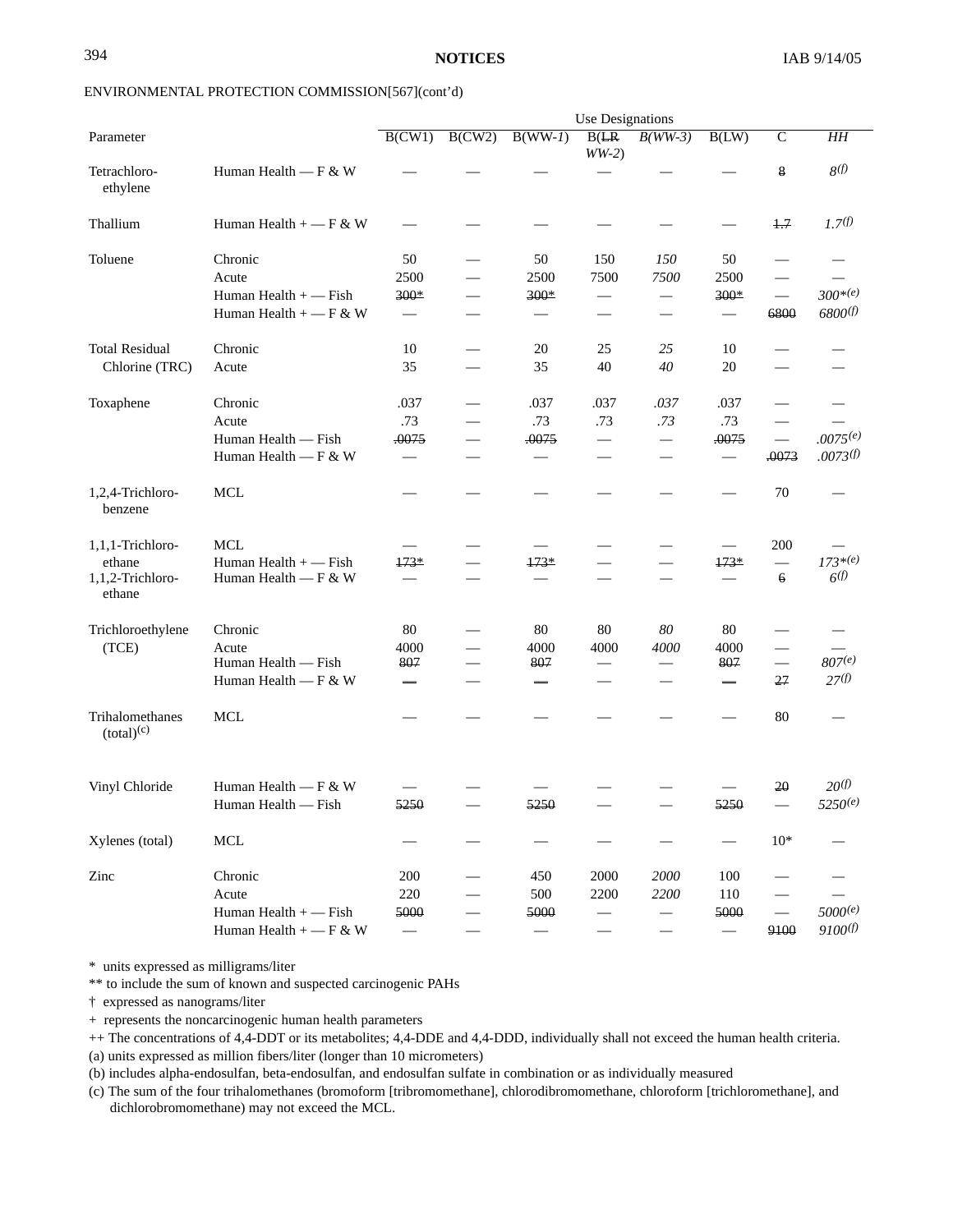(d) Class B numerical criteria are for pentachlorophenol a function of pH using the equation: Criterion (µg/l) =  $e^{[1.005(pH) - x]}$ , where  $e = 2.71828$  and x varies according to the following table:

|         |       |                          | $B(CW1)$ $B(CW2)$ $B(WW-1)$ $B(LR$ $B(WW-3)$ $B(LW)$ | $WW-2$ |       |       |
|---------|-------|--------------------------|------------------------------------------------------|--------|-------|-------|
| Acute   | 3.869 | $\overline{\phantom{m}}$ | 4.869                                                | 4.869  | 4.869 | 4.869 |
| Chronic | 4.134 |                          | 5.134                                                | 5.134  | 5.134 | 5.134 |

*(e) This Class HH criterion would be applicable to any Class B(LW), B(CW1), B(WW-1), B(WW-2), or B(WW-3) water body that is also designated Class HH.*

*(f) This Class HH criterion would be applicable to any Class C water body that is also designated Class HH.*

ITEM 10. Amend subrule **61.3(3)**, Table 2, as follows:

#### **TABLE 2. Criteria for Dissolved Oxygen**

(all values expressed in milligrams per liter)

|                                                                | B(CW1) | B(CW2) | $B(WW-I)$ | $B(LRWW-2)$ | $B(WW-3)$ | B(LW)  |
|----------------------------------------------------------------|--------|--------|-----------|-------------|-----------|--------|
| Minimum value for at least 16<br>hours of every 24-hour period | 7.0    | 7.0    | 5.0       | 5.0         | 5.0       | $5.0*$ |
| Minimum value at any time.<br>during any 24-hour period        | 5.0    | 5.0    | 5.0       | 4.0         | 4.0       | $5.0*$ |

\*applies only to the upper layer of stratification in lakes

|  |  |  |  |  |  | ITEM 11. Amend subrule 61.3(3), Table 3a, header, as follows: |
|--|--|--|--|--|--|---------------------------------------------------------------|
|--|--|--|--|--|--|---------------------------------------------------------------|

| Acute Criterion, mg/l as N                |                                                       |                           |
|-------------------------------------------|-------------------------------------------------------|---------------------------|
| (or Criterion Maximum Concentration, CMC) |                                                       |                           |
| pH                                        | Class B(WW-1), B( $LR WW-2$ ),<br>$B(WW-3)$ & $B(LW)$ | Class $B(CW1)$ & $B(CW2)$ |

ITEM 12. Amend subrule **61.3(5)** as follows:

**61.3(5)** Surface water classification. The department hereby incorporates by reference "Surface Water Classification," effective December 15, 2004 [insert effective date]. This document may be obtained from the Records Center, Iowa Department of Natural Resources, Wallace State Office Building, 900 East Grand Avenue, Des Moines, Iowa 50319-0034, or on the department's Web site at http://www.state.ia.us/epd/wtresrce/wquality/index.htm *http://www.iowadnr.com/water/standards/index.html.*

ITEM 13. Adopt **new** subrule 61.3(7) as follows:

**61.3(7)** Warm water stream use assessment and attainability analysis protocol. The department hereby incorporates by reference "Warm Water Stream Use Assessment and Attainability Analysis Protocol," effective [insert effective date]. This document may be obtained on the department's Web site at http://www.iowadnr.com/water/standards/index.html.

# **ARC 4506B**

## **ENVIRONMENTAL PROTECTION COMMISSION[567]**

### **Notice of Intended Action**

**Twenty-five interested persons, a governmental subdivision, an agency or association of 25 or more persons may demand an oral presentation hereon as provided in Iowa Code section 17A.4(1)"***b.***"**

**Notice is also given to the public that the Administrative Rules Review Committee may, on its own motion or on written request by any individual or group, review this proposed action under section 17A.8(6) at a regular or special meeting where the public or interested persons may be heard.**

Pursuant to the authority of Iowa Code section 459.103 and 2005 Iowa Acts, House File 805, section 4, the Environmental Protection Commission proposes to amend Chapter 65, "Animal Feeding Operations," Iowa Administrative Code.

The amendments separate Chapter 65 into two divisions, one for confinement operations and one for open feedlots. In addition to creating a separate division for open feedlot rules, the amendments implement open feedlot operation requirements in 2005 Iowa Acts, House File 805, including minimum design standards for settled open feedlot effluent basins, nutrient management plans, alternative technology systems and construction permits. Included are provisions necessary to implement the National Pollutant Discharge Elimination System (NPDES) program.

To summarize, Item 1 creates a separate division and title for confinement feeding operations. Item 2 amends the introductory paragraph to the confinement feeding division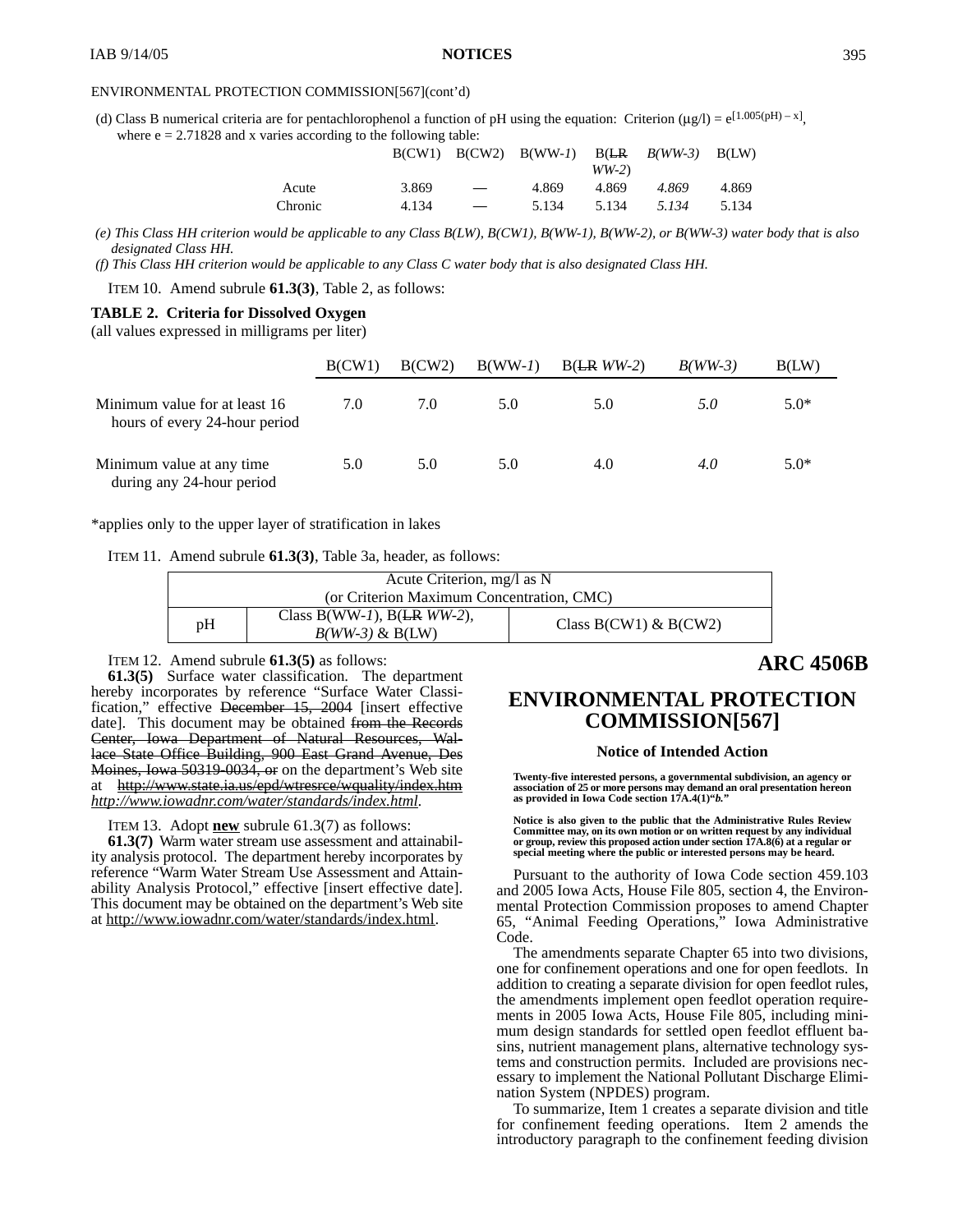of the chapter. Items 3, 4 and 8 delete definitions and subrules specific to open feedlot operations from the confinement operations division. Item 5 modifies the confinement feeding operation notification requirements for manure releases to be consistent with requirements for open feedlot operations. Item 6 replaces the rule pertaining to when an operation permit is required for a confinement feeding operation, and a related cross reference is modified in Item 7. Division II, Open Feedlot Operations, is created in Item 9. Item 10 amends Appendix A regarding the timing of land application of open feedlot effluent and corrects terminology to be consistent with the new Division II.

Pursuant to Iowa Code section 455B.105(3), the Commission is required to identify requirements in proposed or adopted rules that are more restrictive than a federal program being implemented. In addition, the Commission is required to state its reasons for proposing more restrictive requirements and explain the general financial impact upon affected parties.

In the definition of "large CAFO" and "medium CAFO" in Item 9, the Commission retains the current policy of adding the animal units when multiple species are maintained at the same operation, to determine whether the threshold is met, as was the case under the prior CAFO definitions. The new federal regulations amend this policy at the federal level so that the threshold value for each species is used individually and the concept of "animal units" is no longer used. For example, if an operation maintained 900 beef cattle and 2000 feeder swine, the threshold limit for each species, 1000 and 2500 respectively, would not be met; but if the species were added together, they would exceed 1000 animal units. The federal regulations would not define this operation as a CAFO; however, the definitions that the Commission has adopted define this operation as a CAFO. Thus, these rules are arguably more stringent than the federal regulations.

The more restrictive definitions are proposed because they are consistent with current Iowa law and the prior federal and state CAFO definitions; they make common sense; and they will have little or no adverse impact on the regulated community. The current, relatively new Iowa law, Iowa Code chapter 459, adopted the animal unit concept for determining regulatory thresholds for animal feeding operations; this concept was also incorporated into 2005 Iowa Acts, House File 805. The prior CAFO regulations, at both the state and federal level, used this concept. Thus, the regulated community is familiar with and accustomed to its use. It does not make sense to the Commission that an operation with a combined 900 head of cattle and 2000 head of swine would have less potential for pollution than a 1000-head cattle operation, or a 2500-head swine operation, each of which would be defined as a CAFO. Moreover, the Commission concludes that this proposal will have little, if any, adverse impact, financial or otherwise, on the livestock industry. First, it does not appear that there are that many facilities in Iowa that feed more than one species at levels that would put them in this category of regulation. Secondly, such facilities are already highly regulated under state law. It is unlikely that being required to obtain an NPDES permit will add any significant regulatory or financial burdens to this size of operation. The Commission has considered the concern, which may apply to a significant number of operations, that a confinement operation that is just under the CAFO threshold, for example, a 960 animal unit (2400 head) swine operation, coupled with a small (50-100 head) beef open lot would subject the small open lot to the more stringent CAFO manure control requirements. For this reason, the rules require, in the case of multiple species, that the type of housing, total confinement or open lots, be the same for each; i.e., both must be total confinement or both must be open lots.

Subrule 65.104(3) requires an existing animal feeding operation intending to expand to a size that will be a CAFO to apply for an NPDES permit at least 180 days prior to the scheduled expansion. Federal regulations provide that coverage under an NPDES permit must be sought as soon as possible but no later than 90 days after the animal feeding operation became defined as a CAFO. While subrule  $65.104(3)$  is more stringent than the federal regulation, it continues a requirement in Commission rules applicable to open feedlot operations that has been in effect for at least ten years. In other words, open feedlot operations have been subject to this requirement for many years, so subrule 65.104(3) does not reflect a change in Iowa law. Given this history, and the planning and compliance advantages of submitting an application well in advance of the planned expansion, the Commission concludes that the current requirement should be continued. Because a proposed or existing CAFO would be required to submit an application for an NPDES permit under either time frame, it is not anticipated that this subrule will have a significant financial impact. Paragraph 65.104(9)"e" requires submission of quarterly reports by CAFOs documenting various observations at outside liquid impoundments, such as daily precipitation, weekly liquid level, and dates and amounts of liquid removed. Federal regulations require annual reporting and do not require documentation of daily precipitation. The Commission concludes that quarterly reporting provides an opportunity to recognize and address operational problems on a more timely basis than could be achieved with annual reporting. Regarding daily precipitation records, the Commission concludes that this data is necessary to ensure compliance with land application requirements in Appendix A or to document equivalent performance of alternative technology systems. The Commission does not anticipate that these requirements will impose a significant financial burden.

Any interested person may make written suggestions or comments on the proposed amendments on or before October 14, 2005. Written comments should be directed to Gene Tinker, Iowa Department of Natural Resources, Wallace State Office Building, 502 E. 9th Street, Des Moines, Iowa 50319-0034; fax (515)281-8895; E-mail gene.tinker@dnr. state.ia.us.

Also, persons are invited to present oral or written comments at public hearings which will be held as follows:

October 4, 2005 10 a.m. Red Oak Fire Station 1904 N. Broadway Street Red Oak, Iowa October 4, 2005 6:30 p.m. DMACC-Carroll Campus Main Building, Rooms 142-146 906 N. Grant Road Carroll, Iowa October 5, 2005 10 a.m. Clay County Regional Events Center 800 West 18th Street Spencer, Iowa October 5, 2005 6:30 p.m. Lime Creek Nature Center 3501 Lime Creek Road Mason City, Iowa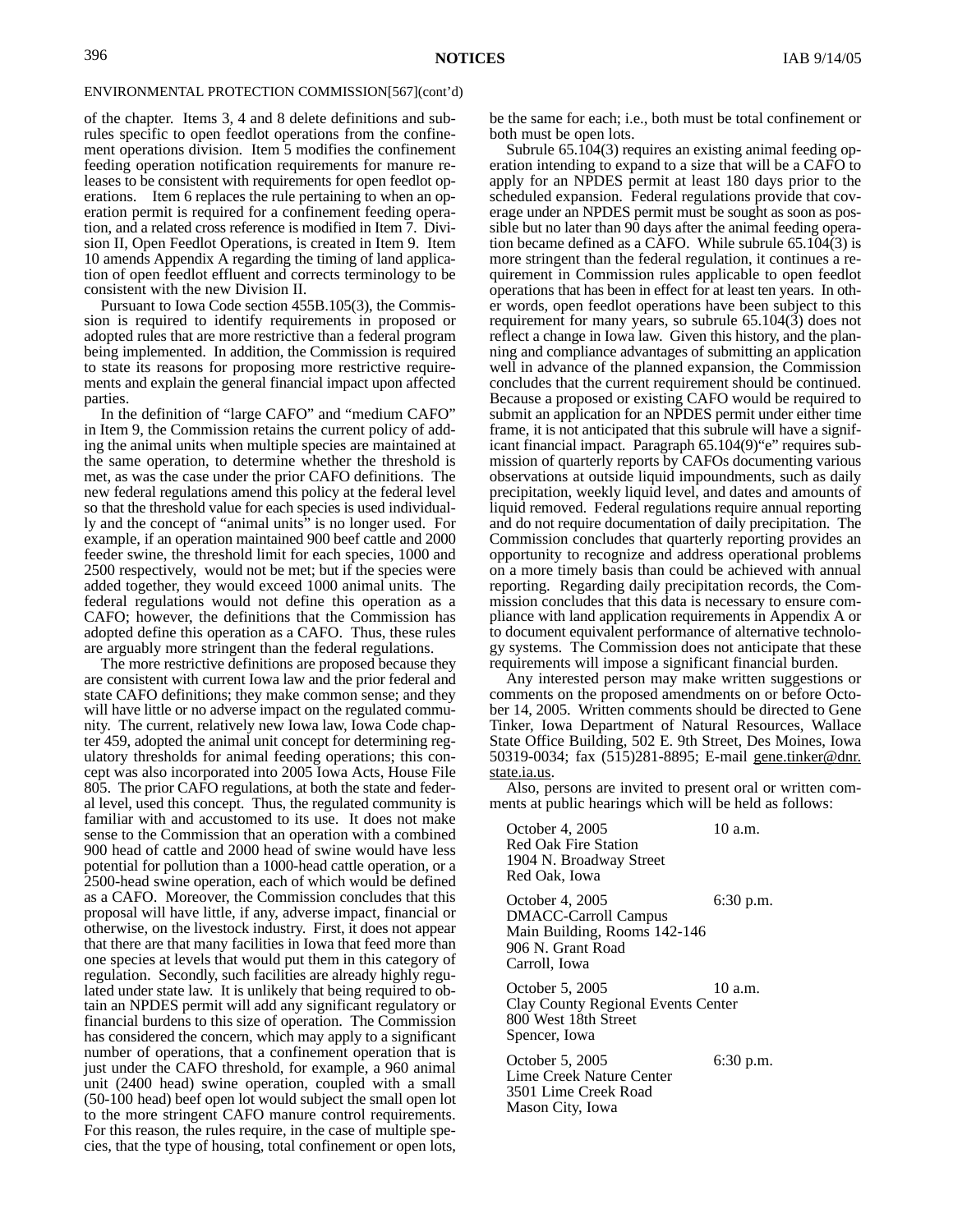October 6, 2005 9 a.m. Wallace State Office Building Fourth Floor West Conference Room 502 East 9th Street Des Moines, Iowa

October 7, 2005 3 p.m. Kirkwood Community College Iowa Hall, 3rd Floor, Room Iowa A/B 6301 Kirkwood Boulevard SW Cedar Rapids, Iowa

At the hearings, people will be asked to give their names and addresses for the record and to confine their remarks to the subject of the amendments.

Any persons who intend to attend the public hearings and have special requirements such as hearing or mobility impairments should contact the Department of Natural Resources and advise of specific needs.

These amendments were also Adopted and Filed Emergency and are published herein as **ARC 4507B**. The content of that submission is incorporated by reference.

These amendments are intended to implement Iowa Code sections 455B.171 to 455B.191, 459.314, 459.601 and 2005 Iowa Acts, House File 805.

A fiscal impact summary prepared by the Legislative Services Agency pursuant to Iowa Code § 17A.4(3) will be available at http://www.legis.state.ia.us/IAC.html or at (515) 281-5279 prior to the Administrative Rules Review Committee's review of this rule making.

## **ARC 4501B**

# **ETHICS AND CAMPAIGN DISCLOSURE BOARD, IOWA[351]**

#### **Notice of Intended Action**

**Twenty-five interested persons, a governmental subdivision, an agency or association of 25 or more persons may demand an oral presentation hereon as provided in Iowa Code section 17A.4(1)"***b.***"**

**Notice is also given to the public that the Administrative Rules Review Committee may, on its own motion or on written request by any individual or group, review this proposed action under section 17A.8(6) at a regular or special meeting where the public or interested persons may be heard.**

Pursuant to the authority of Iowa Code section 68B.32A, the Iowa Ethics and Campaign Disclosure Board hereby gives Notice of Intended Action to amend Chapter 1, "Iowa Ethics and Campaign Disclosure Board," Iowa Administrative Code.

The proposed amendments reflect statutory amendments enacted by the General Assembly during the 2005 legislative session that involved the jurisdiction of the Board and the issuance of advisory opinions.

The proposed amendments do not contain a waiver provision as no new obligation is being imposed.

Any interested person may make written comments on the proposed amendments on or before October 4, 2005. Comments should be directed to Charlie Smithson, Iowa Ethics and Campaign Disclosure Board, 510 E. 12th Street, Suite 1A, Des Moines, Iowa 50319. Persons who wish to comment orally should contact Charlie Smithson at (515)281-3489.

These amendments are intended to implement Iowa Code section 68B.32A(11) as amended by 2005 Iowa Acts, House File 253, section 6.

A fiscal impact summary prepared by the Legislative Services Agency pursuant to Iowa Code § 17A.4(3) will be available at http://www.legis.state.ia.us/IAC.html or at (515) 281-5279 prior to the Administrative Rules Review Committee's review of this rule making.

The following amendments are proposed.

ITEM 1. Amend subrule 1.2(3) as follows:

**1.2(3)** Jurisdiction. The board will issue opinions pertaining only to Iowa Code Supplement chapter 68A, Iowa Code chapter 68B, *Iowa Code section 8.7,* or rules adopted thereunder.

ITEM 2. Amend subrule 1.3(2) as follows:

**1.3(2)** After receiving a qualified opinion request, the board's legal counsel shall prepare a draft opinion for board review. Upon an affirmative vote of at least four members, the board will issue a board advisory opinion. Advice contained in a board opinion, if followed, constitutes a defense to a *subsequent* complaint filed with the board *that is based on the same facts and circumstances*.

## **ARC 4500B**

# **ETHICS AND CAMPAIGN DISCLOSURE BOARD, IOWA[351]**

### **Notice of Intended Action**

**Twenty-five interested persons, a governmental subdivision, an agency or association of 25 or more persons may demand an oral presentation hereon as provided in Iowa Code section 17A.4(1)"***b.***"**

**Notice is also given to the public that the Administrative Rules Review Committee may, on its own motion or on written request by any individual or group, review this proposed action under section 17A.8(6) at a regular or special meeting where the public or interested persons may be heard.**

Pursuant to the authority of Iowa Code section 68B.32A, the Iowa Ethics and Campaign Disclosure Board hereby gives Notice of Intended Action to amend Chapter 4, "Campaign Disclosure Procedures," Iowa Administrative Code.

Currently, campaign committees are permitted to make campaign expenditures only by check. The proposed amendment permits a campaign committee to also make campaign expenditures by debit card or credit card.

The proposed amendment does not contain a waiver provision as no obligation is being imposed.

Any interested person may make written comments on the proposed amendment on or before October 4, 2005. Comments should be directed to Charlie Smithson, Iowa Ethics and Campaign Disclosure Board, 510 E. 12th Street, Suite 1A, Des Moines, Iowa 50319. Persons who wish to comment orally should contact Charlie Smithson at (515)281-3489.

This amendment is intended to implement Iowa Code sections 68A.203 as amended by 2005 Iowa Acts, House File 312, section 5, and 68A.402A.

A fiscal impact summary prepared by the Legislative Services Agency pursuant to Iowa Code § 17A.4(3) will be available at http://www.legis.state.ia.us/IAC.html or at (515) 281-5279 prior to the Administrative Rules Review Committee's review of this rule making.

The following amendment is proposed.

Amend rule 351—4.36(68A,68B) as follows:

**351—4.36(68A,68B) Cash transactions.** All disbursements, including all expenditures and any other withdrawals from committee funds, shall be by check*, debit card, or credit card*. Cash withdrawals and "petty cash" accounts are not permitted. If a committee fund-raising *fundraising* activity necessitates a cash drawer for making change or other cash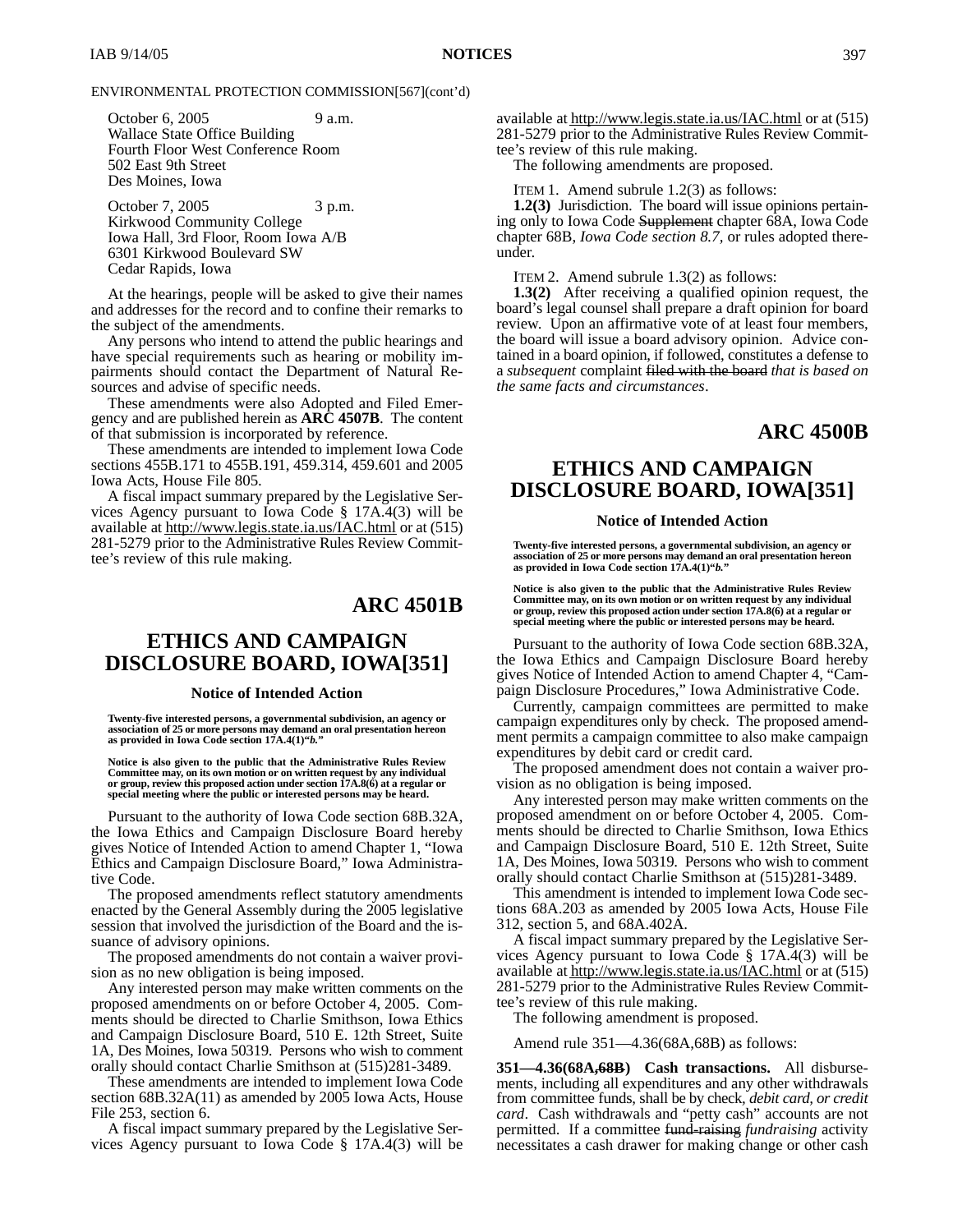### ETHICS AND CAMPAIGN DISCLOSURE BOARD, IOWA[351](cont'd)

transactions, the committee may issue a check payable to the committee treasurer or the candidate, in the case of a candidate's committee, or payable to the committee treasurer or the committee chairperson, in the case of a political committee. The purpose of the expenditure shall be reported on Schedule B as "cash advance for (describe activity, e.g., concession stand cash drawer)." Upon completion of the fund-raising *fundraising* activity, the committee shall redeposit the same amount as that which was advanced into the committee account. The redeposit shall be reported as a reverse entry on Schedule B as a "redeposit of cash advance for (describe activity)." The proceeds of the fund-raising*fundraising* activity (excluding the cash advance) shall be reported on Schedule A —Contributions Received.

This rule is intended to implement Iowa Code Supplement sections 68A.203 *as amended by 2005 Iowa Acts, House File 312, section 5,* and 68A.402 *68A.402A*.

## **ARC 4487B**

# **ETHICS AND CAMPAIGN DISCLOSURE BOARD, IOWA[351]**

#### **Notice of Intended Action**

**Twenty-five interested persons, a governmental subdivision, an agency or association of 25 or more persons may demand an oral presentation hereon as provided in Iowa Code section 17A.4(1)"***b.***"**

**Notice is also given to the public that the Administrative Rules Review** Committee may, on its own motion or on written request by any individual<br>or group, review this proposed action under section 17A.8(6) at a regular or<br>special meeting where the public or interested persons may be heard.

Pursuant to the authority of Iowa Code section 68B.32A, the Iowa Ethics and Campaign Disclosure Board hereby gives Notice of Intended Action to amend Chapter 8, "Executive Branch Lobbying," Iowa Administrative Code.

Iowa Code section 68B.22(4)"r" permits state and local government personnel to attend functions held during the legislative session so long as the sponsor of the function files a report disclosing the total cost of food, beverage, and entertainment provided at the function. Previously, sponsors were required to file separate reports with the legislative branch and with the Board. Pursuant to 2005 Iowa Acts, House File 253, section 5, a sponsor is now required to file the report with the legislative branch and the legislative branch sends a copy to the Board. The proposed amendment rescinds the Board's current rule in regard to a sponsor's filing of a report with the Board.

The proposed amendment does not contain a waiver provision as the obligation is being rescinded.

Any interested person may make written comments on the proposed amendment on or before October 4, 2005. Comments should be directed to Charlie Smithson, Iowa Ethics and Campaign Disclosure Board, 510 E. 12th Street, Suite 1A, Des Moines, Iowa 50319. Persons who wish to comment orally should contact Charlie Smithson at (515)281-3489.

This amendment is intended to implement Iowa Code section 68B.22(4)"r" as amended by 2005 Iowa Acts, House File 253, section 5.

A fiscal impact summary prepared by the Legislative Services Agency pursuant to Iowa Code § 17A.4(3) will be available at http://www.legis.state.ia.us/IAC.html or at (515) 281-5279 prior to the Administrative Rules Review Committee's review of this rule making.

The following amendment is proposed.

Rescind and reserve rule **351—8.10(68B)**.

## **ARC 4511B**

# **HUMAN SERVICES DEPARTMENT[441]**

#### **Notice of Intended Action**

**Twenty-five interested persons, a governmental subdivision, an agency or association of 25 or more persons may demand an oral presentation hereon as provided in Iowa Code section 17A.4(1)"***b.***"**

**Notice is also given to the public that the Administrative Rules Review Committee may, on its own motion or on written request by any individual or group, review this proposed action under section 17A.8(6) at a regular or special meeting where the public or interested persons may be heard.**

Pursuant to the authority of Iowa Code section 237A.12, the Department of Human Services proposes to amend Chapter 7, "Appeals and Hearings," rescind Chapter 118, "Crisis Child Care Providers," and adopt new Chapter 118, "Child Care Quality Rating System," Iowa Administrative Code.

These amendments:

 Rescind the rules establishing special licensure and registration classifications for crisis child care providers. Legislative authority for those rules was repealed by 2002 Iowa Acts, chapter 1142, section 29.

 Adopt a new chapter to implement a quality rating system for child care providers, as directed by 2005 Iowa Acts, House File 761, section 20.

 Amend rules on appeals to provide appeal rights for providers applying for a certification of quality rating.

These amendments create five levels of quality rating for child care centers and preschools and for child development homes. The child care provider must certify that the facility meets the requirements for the level of certification requested. A facility achieves Level 1 by being duly licensed, registered, or approved to operate.

Criteria for Level 2 include completion of a health and safety agreement and owner/director survey from the Healthy Child Care Iowa program in the Department of Public Health and participation in the Child and Adult Care Food Program, if the facility serves meals. A child development home provider must also maintain ChildNet certification and complete a professional development self-assessment and plan. Centers and preschools must provide preservice orientation to all staff, have on duty in each room staff who have completed basic safety training, and have completed a selfassessment.

Certification at Levels 3, 4, and 5 is achieved by earning points in each of several categories: professional development, health and safety, environment, family and community partnerships, and, for centers and preschools, leadership and administration. Environmental ratings are based on nationally recognized environmental rating scales, as administered by nationally certified assessors. Training on the use of environmental rating scales is available from Iowa State University Extension Service. Providers must take training on the use of the scale before requesting an assessment of their facilities.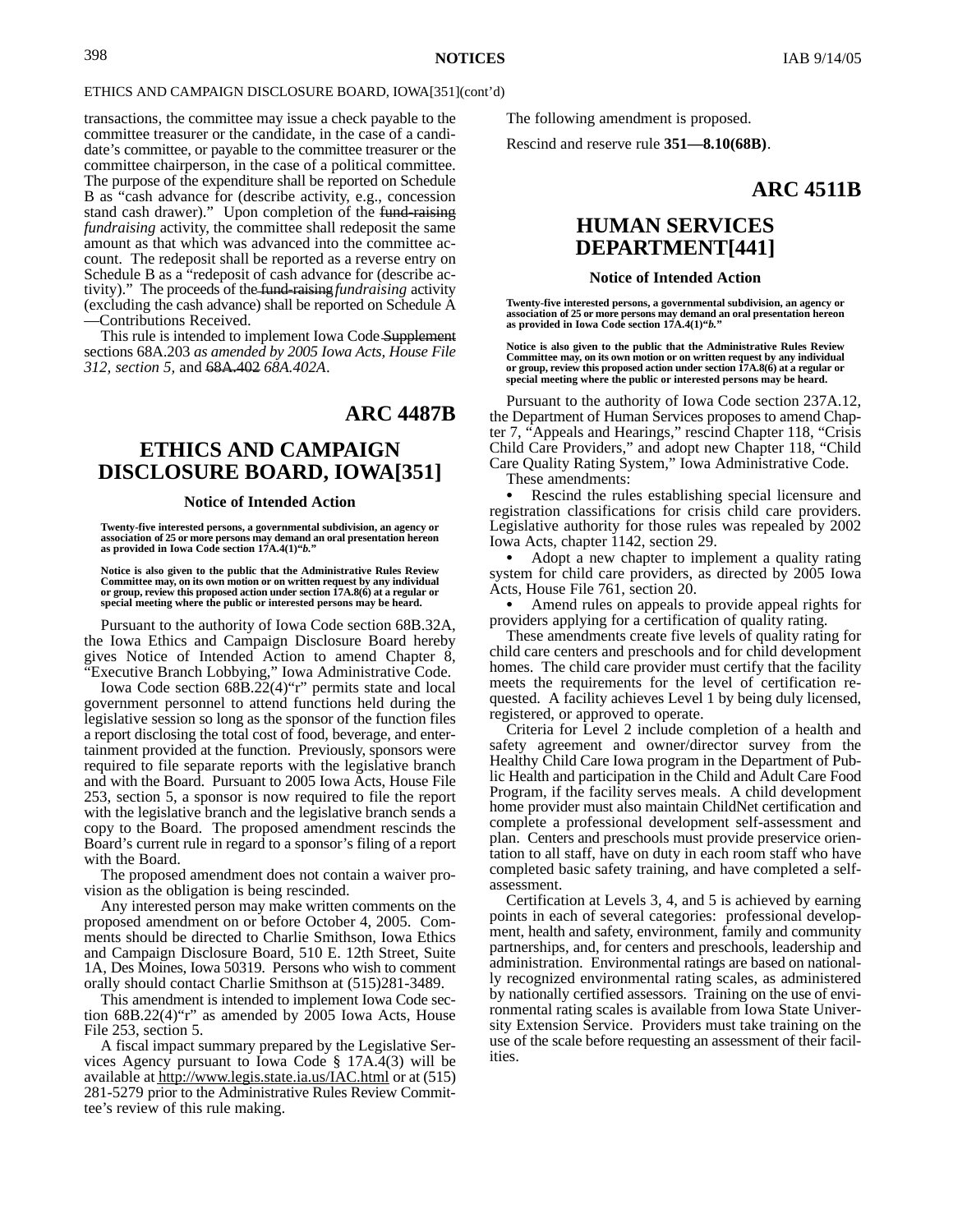Providers may appeal the Department's decision on awarding a rating certificate. Certificates are issued for a period of 24 months. Providers may request a new rating 12 months or more after their previous certificate was issued.

These amendments do not provide for waivers in specified situations because quality rating is a voluntary system. No provider is required to participate.

Any interested person may make written comments on the proposed amendments on or before October 6, 2005. Comments should be directed to Mary Ellen Imlau, Office of Policy Analysis, Department of Human Services, Hoover State Office Building, 1305 East Walnut Street, Des Moines, Iowa 50319-0114. Comments may be sent by fax to (515) 281-4980 or by E-mail to policyanalysis@dhs.state.ia.us.

Interested persons may also present their views either orally or in writing at the public hearings to be held at the places and times listed below. Any person who intends to attend a public hearing and requires special accommodations for specific needs such as hearing or mobility impairments should contact the Office of Policy Analysis at (515)281- 2440.

| Child Care Resource and Referral<br>of Central Iowa<br>Orchard Place Child Guidance Center<br>808 5th Ave.<br>Des Moines, Iowa                  | Wednesday<br>October 5, 2005<br>4:30 to 6 p.m. |
|-------------------------------------------------------------------------------------------------------------------------------------------------|------------------------------------------------|
| Child Care Resource and Referral<br>of Southeast Iowa<br>Iowa East Central T.R.A.I.N.<br>500 E. 59th St.<br>Davenport, Iowa                     | Wednesday<br>October 5, 2005<br>5 to 6:30 p.m. |
| Child Care Resource and Referral<br>of Northeast Iowa<br>Exceptional Persons, Inc.<br><b>Board Room</b><br>760 Ansborough<br>Waterloo, Iowa     | Thursday<br>October 6, 2005<br>5 to 6:30 p.m.  |
| Child Care Resource and Referral<br>of Northwest Iowa<br>Mid-Sioux Opportunity, Inc.<br>418 S. Marion St.<br>Remsen, Iowa                       | Thursday<br>October 6, 2005<br>5 to 6:30 p.m.  |
| Child Care Resource and Referral of<br>Southwest and South Central Iowa<br>West Central Development Corporation<br>701 10th St.<br>Harlan, Iowa | Thursday<br>October 6, 2005<br>5 to 6:30 p.m.  |

These amendments are intended to implement Iowa Code section 237A.30 as amended by 2005 Iowa Acts, House File 761, section 20.

A fiscal impact summary prepared by the Legislative Services Agency pursuant to Iowa Code § 17A.4(3) will be available at http://www.legis.state.ia.us/IAC.html or at (515) 281-5279 prior to the Administrative Rules Review Committee's review of this rule making.

The following amendments are proposed.

ITEM 1. Amend rule **441—7.1(17A)**, definition of "aggrieved person," numbered paragraph **"7,"** by adding the following **new** bulleted item at the end of the list:

 Whose application for child care quality rating has not been acted upon in a timely fashion, who disagrees with the department's quality rating decision, or whose certificate of quality rating has been revoked.

ITEM 2. Rescind **441—Chapter 118** and adopt the following **new** chapter in lieu thereof:

## CHAPTER 118 CHILD CARE QUALITY RATING SYSTEM

### PREAMBLE

This chapter establishes rules for the child care quality rating system. Participation in the quality rating system is voluntary. The chapter includes application and renewal procedures and standards and criteria for the quality rating system.

### **441—118.1(237A) Definitions.**

"Apprenticeship certificate" means a nationally recognized Child Care Development Specialist Registered Apprenticeship Certificate awarded by the U.S. Department of Labor. The certificate requires two years of full-time employment with on-the-job training and 288 hours (at least 19 credits) of approved, related college education or training.

"Child care facility" means a licensed child care center, a preschool, or a registered child development home.

"Child care nurse consultant" means a registered nurse licensed in the state of Iowa who has completed training using a nationally approved curriculum for health and safety in child care and early education. The child care nurse consultant provides on-site consultation, technical assistance, and training to child care and early education providers regarding health and safety.

"Child development associate credential (CDA)" means a credential awarded by the Council for Professional Recognition to individuals working in child care settings who demonstrate proficiency in specific competency standards. The credential requires 120 hours of approved training hours over the past five years.

"ChildNet certification" means verified completion of the 25-hour ChildNet training series in areas specifically designed for child development home providers and completion of the certification process.

"Eligible applicants" means programs meeting the definition of "child care facility" or programs operating under the authority of an accredited school district or nonpublic school.

"Environmental rating scale" means a series of child care program assessment instruments (scales) developed through the auspices of the Frank Porter Graham Child Development Center of the University of North Carolina at Chapel Hill. The scale is the measurement tool used by an assessor during an on-site observation of a child care classroom to evaluate and provide a score to a child care program. Scales must be administered by entities approved by the department of human services or the department's designee.

"Head Start program performance standards" means the standards that define the services that Head Start programs are required to provide to the children and families they serve. The standards constitute the expectations and requirements that Head Start grantees must meet.

"Iowa quality preschool program standards" means standards developed by the Iowa department of education, based on the ten standards of the National Association for the Education of Young Children accreditation.

"National administrator credential (NAC)" means the 40-hour comprehensive training for child care and education administrators and successful completion of the certification process.

**441—118.2(237A) Application for quality rating.** Eligible applicants shall apply to the department of human services or the department's designee for a quality rating on Form 470- 4229, Application for Quality Rating. Any required supporting documentation must be included as a part of the application.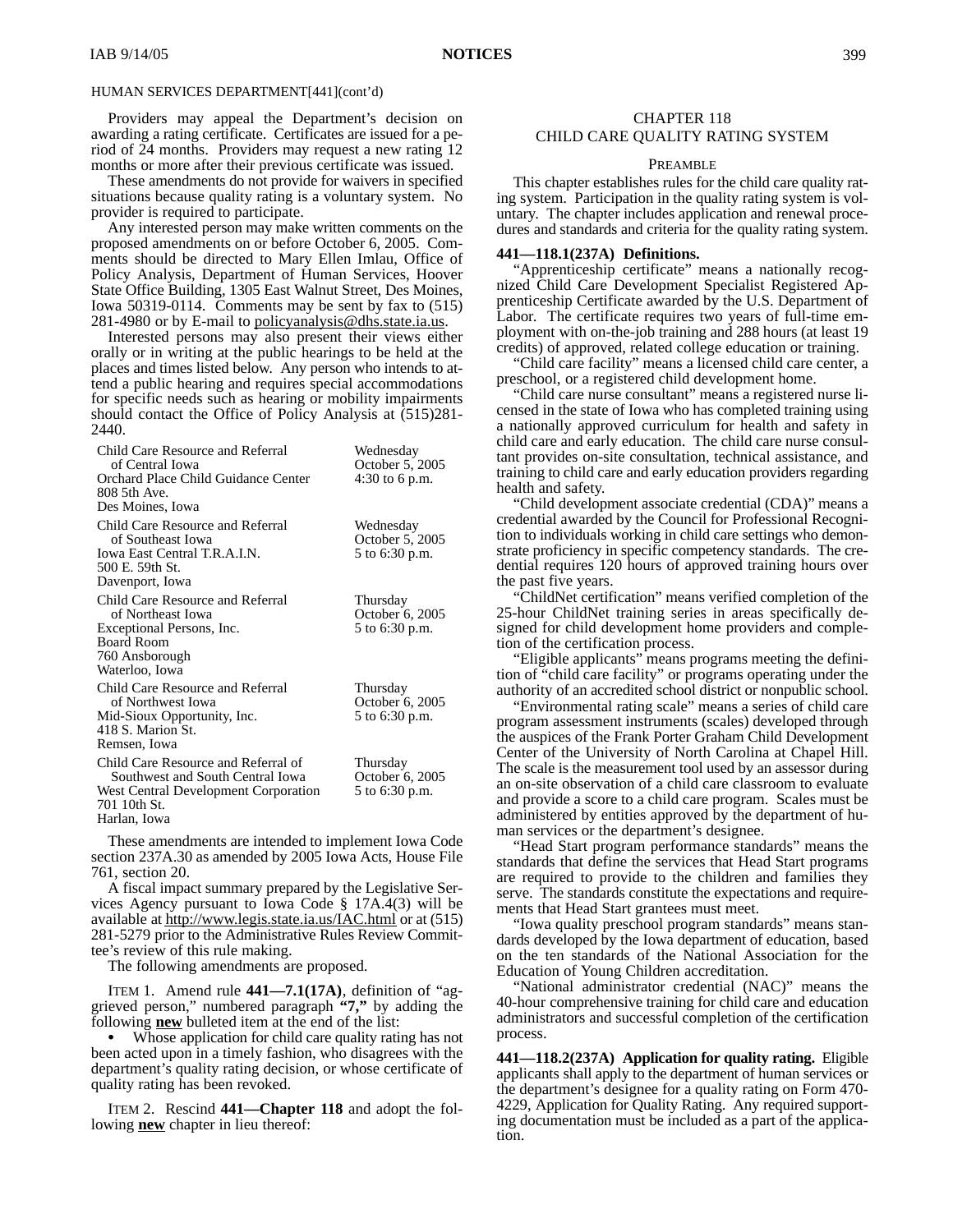**118.2(1)** Change in location of facility. Participants must notify the department of human services or the department's designee and complete a new Form 470-4229, Application for Quality Rating, if the location of the facility changes. The department or the department's designee shall make a new determination of the appropriate rating.

**118.2(2)** Renewal. Participants shall renew participation in the quality rating system every 24 months. To request renewal, eligible applicants shall submit Form 470-4229, Application for Quality Rating, and any required supporting documentation.

**441—118.3(237A) Rating standards for child care centers and preschools.** To participate in the quality rating system, a child care center or preschool shall certify that its facility meets the applicable criteria as defined in subrule 118.3(1).

**118.3(1)** Criteria. Criteria for each rating level are defined as follows.

a. Level 1. To be rated at Level 1, a facility must either:

(1) Have a full or provisional license from the department of human services, with no action pending to revoke or deny the license; or

(2) Operate under the authority of an accredited school district or nonpublic school.

b. Level 2. To be rated at Level 2, a facility must meet the following criteria in addition to meeting the criteria for Level 1:

(1) The facility must complete the Iowa department of public health's Form HCCI-BPA2006, Child Care Business—Partnership Agreement.

(2) The facility must complete the Iowa department of public health's provider health and safety questionnaire, Form HCCI-CDOS2006, Child Care Center Director/Owner Survey.

(3) If eligible, the facility must participate in the child and adult care food program (CACFP), unless children are in attendance less than four hours per day and the program does not serve meals.

(4) The facility must have on duty in each room at all times at least one staff member who has completed training in mandatory reporting of child abuse, universal precautions and infectious disease control, cardiopulmonary resuscitation, and first aid as specified in 441—subrule 109.7(1) and subparagraphs  $109.7(2)$ "a" $(1)$  and  $(2)$ .

(5) The facility must provide basic orientation for all staff before they begin work.

(6) All staff, including the facility's director, must complete Form 470-4234, Child Care Center Staff Self-Assessment, no more than 12 months before application. The director must also complete Form 470-4233, Child Care Center Self-Assessment.

c. Level 3. To be rated at Level 3, a facility must meet the following criteria in addition to meeting the criteria for Levels 1 and 2:

(1) The facility must earn a minimum of 10 points from the categories listed in subrules 118.3(2) through 118.3(6).

(2) The facility must earn at least one point from each category.

d. Level 4. To be rated at Level 4, a facility must meet the following criteria in addition to meeting the criteria for Levels 1 and 2:

(1) The facility must earn a minimum of 16 points from the categories listed in subrules 118.3(2) through 118.3(6).

(2) The facility must earn at least one point from each category.

e. Level 5. To be rated at Level 5, a facility must meet the following criteria in addition to meeting the criteria for Levels 1 and 2:

(1) The facility must earn a minimum of 22 points from the categories listed in subrules 118.13(2) through 118.13(6).

(2) The facility must earn at least one point from each category.

**118.3(2)** Professional development. A child care center or preschool may earn a maximum of eight points in the professional development category. Points are awarded as follows:

a. Credential. Two points are awarded if the facility director:

(1) Has a current national administrator credential; or

(2) Is a school principal licensed by the Iowa board of educational examiners.

b. Related degree. One point is awarded if at least one staff member at the facility has at least a bachelor's degree in education specific to the age group for whom the person provides care.

c. Education and experience. A facility may earn a maximum of five points for staff education and experience. Points are awarded as follows:

(1) Five points are awarded if more than 50 percent of staff in each classroom have a minimum of a bachelor's degree in education specific to the age group for whom they provide care.

(2) Four points are awarded if more than 50 percent of staff in each classroom have a minimum of an associate's degree in education specific to the age group for whom they provide care.

(3) Three points are awarded if more than 50 percent of staff in each classroom have a minimum of a child development associate credential or apprenticeship certificate.

(4) Two points are awarded if more than 50 percent of staff in each classroom have a minimum of either six college credit hours in education specific to the age group for whom they provide care or have a paraeducator certificate from the Iowa board of educational examiners.

(5) Two points are awarded if more than 50 percent of staff in each classroom have received a minimum of 30 hours of training beyond regulatory requirements in the last 12 months and have at least five years of experience working in a child care facility or a program operating under the authority of an accredited school district or nonpublic school.

(6) One point is awarded if more than 50 percent of staff in each classroom have received a minimum of 15 hours of training beyond regulatory requirements in the last 12 months.

**118.3(3)** Health and safety. A child care center or preschool may earn a maximum of eight points in the health and safety category. Points are awarded as follows:

a. Injury prevention. A facility may earn a maximum of three points for injury prevention. Points are awarded as follows:

(1) One point is awarded if the facility completes the Iowa department of public health's Form HCCI-IP2006, Injury Prevention Summary Report, during a visit with a child care nurse consultant.

(2) Two points are awarded if the child care nurse consultant verifies that the facility has started the process of making recommended corrections.

(3) Three points are awarded if the child care nurse consultant verifies that the facility has completed all corrections.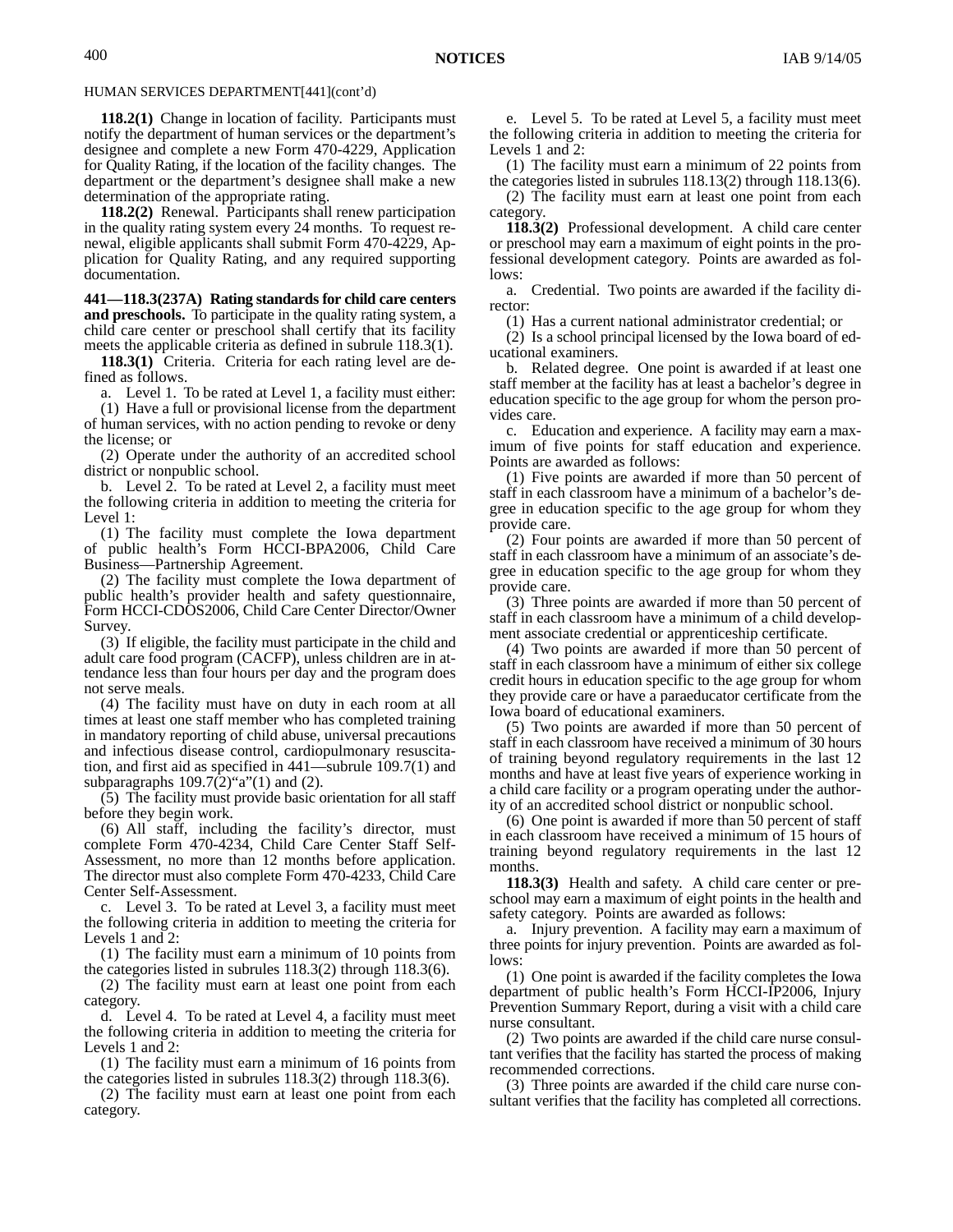b. Child record review. A facility may earn a maximum of two points for child record review. Points are awarded as follows:

(1) One point is awarded if the facility completes the Iowa department of public health's Form HCCI-CRR2006, Child Record Review, during a visit with a child care nurse consultant.

(2) Two points are awarded if the child care nurse consultant verifies that the facility has worked with the child care nurse consultant to refer families to health care providers.

c. Health and safety assessment. A facility may earn a maximum of three points for health and safety assessment. Points are awarded as follows:

(1) One point is awarded if the facility completes the Iowa department of public health's Form HCCI-HSA2006, Health and Safety Assessment, during a visit with the child care nurse consultant.

(2) Two points are awarded if the child care nurse consultant verifies that the facility has developed a plan of action to correct deficiencies.

(3) Three points are awarded if the child care nurse consultant verifies that the facility has completed all corrections.

**118.3(4)** Environment. A child care center or preschool may earn a maximum of nine points in the environment category. Points are awarded as follows:

a. Environmental rating scale training. One point is awarded if the facility director or assistant director completes approved training on using the infant/toddler environment rating scale, the early childhood environment rating scale, or the school-age care environment rating scale to evaluate and improve the facility before outside evaluation.

b. Environmental rating scale. A facility may earn a maximum of three points on the environmental rating scale. The facility director or assistant director must complete training on the use of one of the environmental rating scales before requesting assessment. An assessor approved by the department of human services or the department's designee must perform the environmental rating assessment. At least one-third of the facility's classrooms must be assessed, including at least one classroom in each age group served by the facility. Points are awarded as follows:

(1) One point is awarded if the facility receives an average score of 3 on a scale of 7 (with no subscale scores lower than 2) on the infant/toddler environment rating scale, the early childhood environment rating scale, or the school-age care environment rating scale.

(2) Two points are awarded if the facility receives an average score of 4 on a scale of 7 (with no subscale scores lower than 2) on the infant/toddler environment rating scale, the early childhood environment rating scale, or the school-age care environment rating scale.

(3) Three points are awarded if the facility receives an average score of 5 on a scale of 7 (with no subscale scores lower than 2) on the infant/toddler environment rating scale, the early childhood environment rating scale, or the school-age care environment rating scale.

c. Iowa quality preschool program standards. A facility may earn a maximum of two points on the Iowa quality preschool program standards. Points are awarded as follows:

(1) One point is awarded if the facility completes training on Iowa quality preschool program standards.

(2) One point is awarded if the facility completes the Iowa quality preschool program standards self-assessment and develops a quality improvement plan.

d. Accreditation. A facility may earn a maximum of three points for accreditation. Points are awarded as follows:

(1) One point is awarded if the facility meets accreditation standards for group or class size from an accrediting body identified in subparagraph (2) that is appropriate to the child care setting.

(2) Three points are awarded if the facility is accredited by the National Association for the Education of Young Children, the National Afterschool Association, or another accrediting body approved by the department of human services or if a Head Start program demonstrates compliance with Head Start program performance standards.

**118.3(5)** Family and community partnerships. A child care center or preschool may earn a maximum of two points in the family and community partnerships category. Points are awarded as follows:

a. One point is awarded if the facility is a member of a professional organization specific to the age group for whom care is provided.

b. One point is awarded if the facility provides orientation for new parents and holds annual conferences with parents.

**118.3(6)** Leadership and administration. A child care center or preschool may earn a maximum of four points in the leadership and administration category. Points are awarded as follows:

a. One point is awarded if the facility completes yearly written evaluations for all staff.

b. One point is awarded if the facility develops and updates Form 470-4235, Child Care Center Improvement Plan, annually.

c. One point is awarded if all staff complete Form 470- 4236, Professional Development Plan.

d. One point is awarded if all staff who have direct contact with children have a full, facility-based orientation before they work alone with any children.

**441—118.4(237A) Rating criteria for child development homes.** To participate in the quality rating system, a child development home provider shall certify that the home meets the applicable criteria as defined in subrule 118.4(1).

**118.4(1)** Criteria for each level of rating.

a. To be rated at Level 1, the home must be a registered child development home.

b. To be rated at Level 2, the home must meet the following criteria in addition to meeting the criterion for Level 1:

(1) The provider completes and maintains ChildNet certification.

(2) The provider participates in the child and adult care food program (CACFP).

(3) The provider completes the Iowa department of public health's Form HCCI-BPA2006, Child Care Business—Partnership Agreement.

(4) The provider completes the Iowa department of public health's provider health and safety questionnaire, Form HCCI-HDOS2006, Home Child Care Center Director/ Owner Survey.

(5) The provider completes Form 470-4231, Child Development Home Professional Development Self-Assessment.

(6) The provider completes Form 470-4236, Professional Development Plan.

c. To be rated at Level 3, the home must meet the following criteria in addition to meeting the criteria for Levels 1 and 2:

(1) The home must earn a minimum of 7 points from the categories listed in subrules 118.4(2) through 118.4(5).

(2) The home must earn at least one point from each category.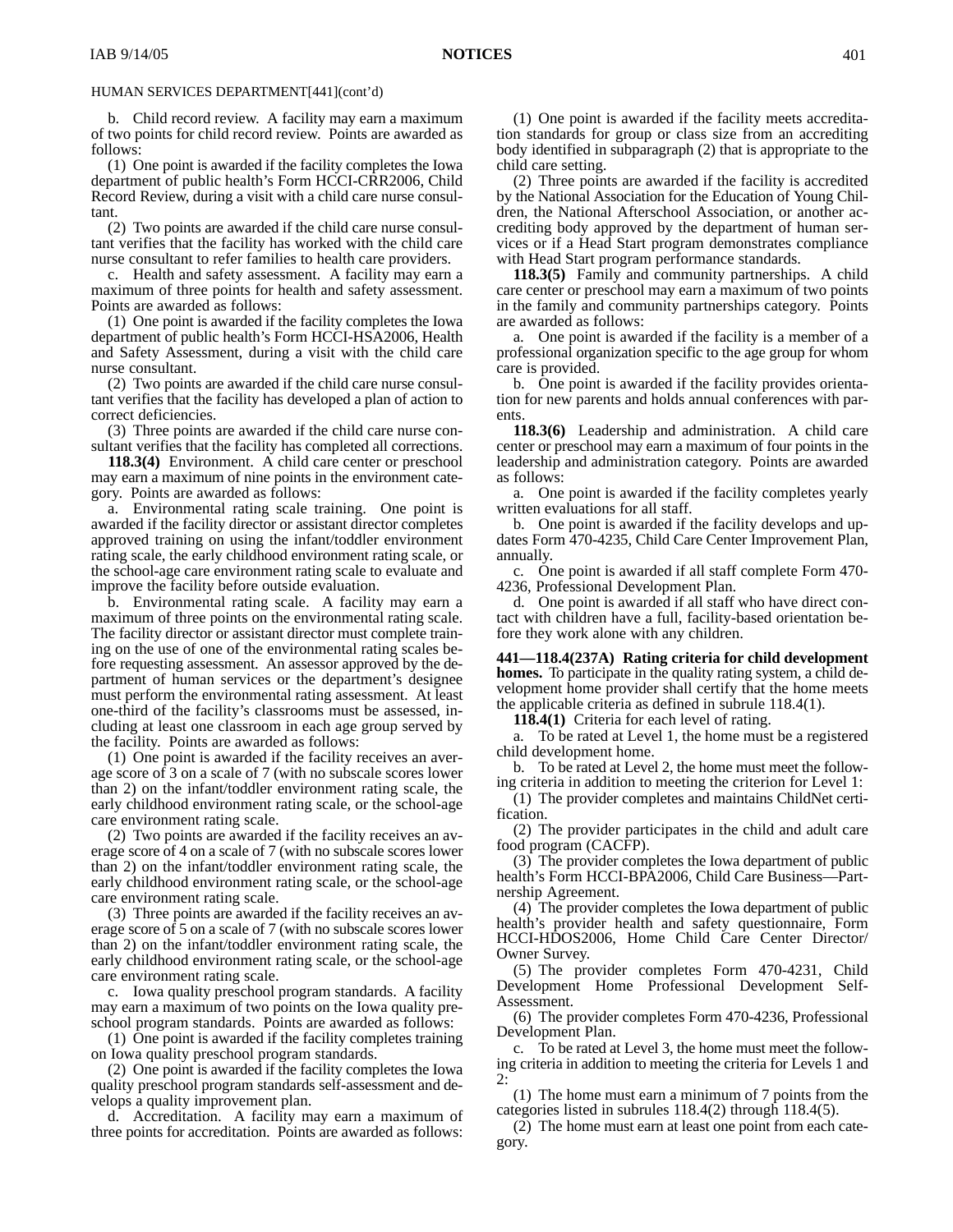d. To be rated at Level 4, the home must meet the following criteria in addition to meeting the criteria for Levels 1 and 2:

(1) The home must earn a minimum of 12 points from the categories listed in subrules 118.4(2) through 118.4(5).

(2) The home must earn at least one point from each category.

e. To be rated at Level 5, the home must meet the following criteria in addition to meeting the criteria for Levels 1 and  $\mathcal{D}$ :

(1) The home must earn a minimum of 16 points from the categories listed in subrules 118.4(2) through 118.4(5).

(2) The home must earn at least one point from each category.

**118.4(2)** Professional development. A child development home may earn a maximum of five points in the professional development category. Points are awarded as follows:

a. Experience and training. A home may earn a maximum of two points for experience and training. Points are awarded as follows:

(1) One point is awarded if the provider has at least two years of experience working in a child care facility or a program operating under the authority of an accredited school district or nonpublic school and 10 hours of additional training per year beyond regulatory requirements.

(2) Two points are awarded if the provider has at least five years of experience working in a child care facility or a program operating under the authority of an accredited school district or nonpublic school and 20 hours of additional training per year beyond regulatory requirements.

b. Education. A home may earn a maximum of three points for education. Points are awarded as follows:

(1) Two points are awarded if the provider has completed an apprenticeship certificate, child development associate credential, or at least nine college credit hours in education specific to the age group for whom care is provided.

(2) Three points are awarded if the provider has completed an associate's degree or above in education specific to the age group for whom care is provided.

**118.4(3)** Health and safety. A child development home may earn a maximum of eight points in the health and safety category. Points are awarded as follows:

a. Injury prevention. A home may earn a maximum of three points for injury prevention. Points are awarded as follows:

(1) One point is awarded if the provider completes the Iowa department of public health's Form HCCI-IP2006, Injury Prevention Summary Report, during a visit with a child care nurse consultant.

(2) Two points are awarded if the child care nurse consultant verifies that the provider has started the process of making recommended corrections.

(3) Three points are awarded if the child care nurse consultant verifies that the provider has completed all corrections.

b. Child record review. A home may earn a maximum of two points for child record review. Points are awarded as follows:

(1) One point is awarded if the provider completes the Iowa department of public health's Form HCCI-CRR2006, Child Record Review, during a visit with a child care nurse consultant.

(2) Two points are awarded if the child care nurse consultant verifies that the provider has worked with the child care nurse consultant to refer families to health care providers.

c. Health and safety assessment. A home may earn a maximum of three points in the health and safety assessment category. Points are awarded as follows:

(1) One point is awarded if the provider completes the Iowa department of public health's Form HCCI-HSA2006, Health and Safety Assessment, during a visit with the child care nurse consultant.

(2) Two points are awarded if the child care nurse consultant verifies that the provider has developed a plan of action to correct deficiencies.

(3) Three points are awarded if the child care nurse consultant verifies that the provider has completed all corrections.

**118.4(4)** Environment. A child development home may earn a maximum of eight points in the environment category. Points are awarded as follows:

a. Environmental rating scale training and selfassessment. A home may earn a maximum of three points for environmental rating scale training and self-assessment. Points are awarded as follows:

(1) One point is awarded if the provider completes approved training on how to use the family day care rating scale to assess the child development home environment.

(2) One point is awarded if, after completing training on how to use the family day care rating scale, the provider completes a self-assessment using the family day care rating scale.

(3) One point is awarded if, after completing training on how to use the family day care rating scale, the provider completes Form 470-4232, Child Development Home Improvement Plan, based on the family day care rating scale selfassessment.

b. Environmental rating scale. A home may earn a maximum of two points on the environmental rating scale. An assessor approved by the department of human services or the department's designee must perform the environmental rating assessment. The provider must complete training on the family day care rating scale before requesting assessment. Points are awarded as follows:

(1) One point is awarded if the home receives an average score of 4 on a scale of 7, with no subscale scores lower than 2.

(2) Two points are awarded if the home receives an average score of 5 on a scale of 7, with no subscale scores lower than 2.

c. Accreditation. Three points are awarded if the home is accredited by the National Association for Family Child Care or another accrediting body approved by the department of human services.

**118.4(5)** Family and community partnerships. A child development home may earn a maximum of two points in the family and community partnerships category. Points are awarded as follows:

a. One point is awarded if the provider is a member of a professional organization specific to the age group for whom care is provided.

b. One point is awarded if the provider offers an orientation for new parents and holds annual conferences with parents.

#### **441—118.5(237A) Award of quality rating.**

**118.5(1)** The facility shall display Form 470-4230, Quality Rating Certificate, in a conspicuous place.

**118.5(2)** Achievement bonuses may be awarded as funds are available.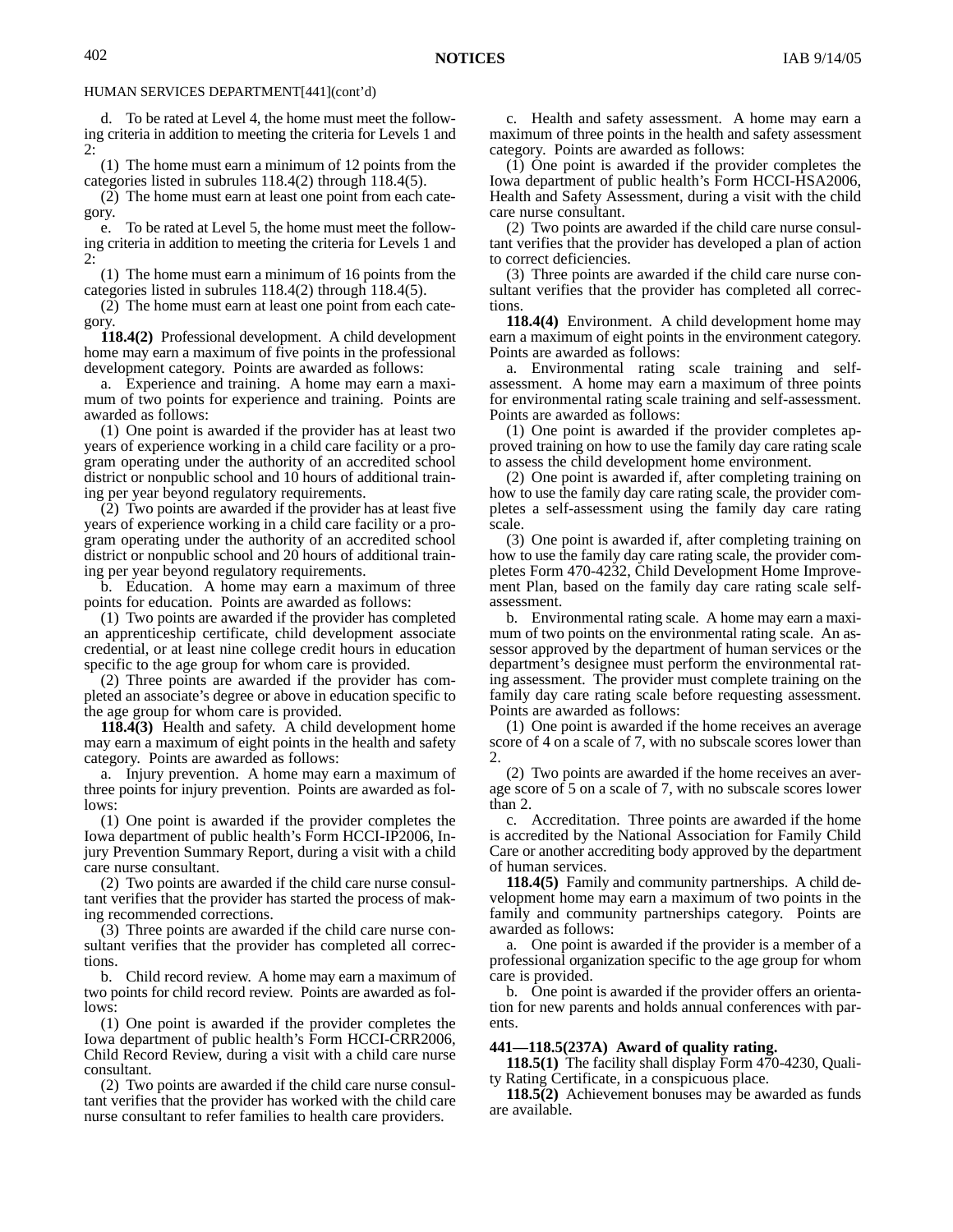**118.5(3)** Participants may request another quality rating no sooner than 12 months after issuance of a quality rating certificate.

#### **441—118.6(237A) Adverse actions.**

**118.6(1)** An eligible applicant must be notified of the right to appeal the rating decision in accordance with 441— Chapter 7.

**118.6(2)** A participant's quality rating shall be revoked if the facility no longer meets the definition of "eligible applicants."

**118.6(3)** Form 470-4230, Quality Rating Certificate, shall be returned to the department of human services if:

a. The certificate is revoked;

b. The certificate is not renewed; or

c. The provider voluntarily withdraws from the program.

These rules are intended to implement Iowa Code section 237A.30 as amended by 2005 Iowa Acts, House File 761, section 20.

## **ARC 4486B**

# **HUMAN SERVICES DEPARTMENT[441]**

#### **Notice of Intended Action**

**Twenty-five interested persons, a governmental subdivision, an agency or association of 25 or more persons may demand an oral presentation hereon as provided in Iowa Code section 17A.4(1)"***b.***"**

**Notice is also given to the public that the Administrative Rules Review** Committee may, on its own motion or on written request by any individual<br>or group, review this proposed action under section 17A.8(6) at a regular or<br>special meeting where the public or interested persons may be heard.

Pursuant to the authority of Iowa Code section 514I.5, the Department of Human Services proposes to amend Chapter 86, "Healthy and Well Kids in Iowa (HAWK-I) Program," Iowa Administrative Code.

Rules for the HAWK-I program are revised to:

 Reference the electronic application form and the electronic referral process for families that initially applied for Medicaid but were ineligible, or were canceled from Medicaid.

 Clarify the relationship between applications for Medicaid and applications for HAWK-I assistance. Each is recognized by the other program if the family's circumstances warrant. No additional application form, and in most cases, no additional investigation, is required.

 Provide that a child voluntarily excluded from the Medicaid eligible group for any financial reason may qualify for HAWK-I.

 Clarify billing and payment requirements for HAWK-I premiums to allow that payment is timely if it is postmarked by the due date and to allow families one ten-day extension of the initial premium due date.

 Implement health insurance data matching for HAWK-I cases, as is currently done for Medicaid cases.

These amendments do not provide for waivers in specified situations because they either confer a benefit on HAWK-I customers or are required by state law. Individuals may request a waiver of these rules under the Department's general rule on exceptions at 441—1.8(17A,217).

Any interested person may make written comments on the proposed amendments on or before October 5, 2005. Comments should be directed to Mary Ellen Imlau, Office of Policy Analysis, Department of Human Services, Hoover State Office Building, 1305 East Walnut Street, Des Moines, Iowa 50319-0114. Comments may be sent by fax to (515) 281-4980 or by E-mail to <u>policyanalysis@dhs.state.ia.us</u>.

These amendments are intended to implement Iowa Code section 514I.5(7)"f" and 2005 Iowa Acts, House File 825, section 9, subsection 7.

A fiscal impact summary prepared by the Legislative Services Agency pursuant to Iowa Code § 17A.4(3) will be available at http://www.legis.state.ia.us/IAC.html or at (515) 281-5279 prior to the Administrative Rules Review Committee's review of this rule making.

The following amendments are proposed.

ITEM 1. Amend rule 441—86.2(524I) as follows:

Amend subrule **86.2(2)** as follows:

Amend paragraph **"b"** as follows:

Amend subparagraphs **(17)** and **(35)** as follows:

(17) Unearned income *Income* in kind.

(35) Earnings of a child aged *under the age of* 19 or younger who is a *full-time* student *as defined at 441— 75.54(1)"b"(1) and (2)*.

Adopt **new** subparagraph **(43)** as follows:

(43) Any income restricted by law or regulation that is paid to a representative payee living outside the home, other than to a parent who is the applicant or recipient, unless the income is actually made available to the applicant or recipient by the representative payee.

Amend paragraph **"c"** as follows:

Verification of income. Income shall be verified using the best information available. For example, earnings from the 30 days prior to *before* the date of application may be used to verify earned income if it is representative of the income expected in future months.

*(1)* Pay stubs, tip records, tax records and employers' statements are acceptable forms of verification of earned income.

*(2)* Unearned income shall be verified through data matches when possible, award letters, warrant copies, or other acceptable means of verification.

*(3)* Self-employment income shall be verified using business records or income tax returns from the previous year if they are representative of anticipated earnings.

*(4) When a child who has been determined ineligible for Medicaid is referred to the HAWK-I program,* The *the* thirdparty administrator may *shall* use the income calculation on *amount used by* the Medicaid notice of decision as verification of income for the HAWK-I program when a referral is made to HAWK-I from the Medicaid program *unless rules in this chapter require the income to be treated differently*.

Amend subrule 86.2(5) as follows:

**86.2(5)** Ineligibility for Medicaid. The child shall not be receiving Medicaid or eligible to receive Medicaid if application were made except when the child would be required to meet a spenddown under the medically needy program in accordance with the provisions of 441—subrule 75.1(35).

*a.* Additionally, a *A* child who would be eligible for Medicaid except for the parent's failure or refusal to cooperate in establishing initial or ongoing eligibility shall not be eligible for coverage under the HAWK-I program.

*b.* Children who are excluded from the household due to the child's excess income *financial reasons* can participate in the HAWK-I program if otherwise eligible. This does not apply to children who are voluntarily excluded from the household for nonfinancial reasons.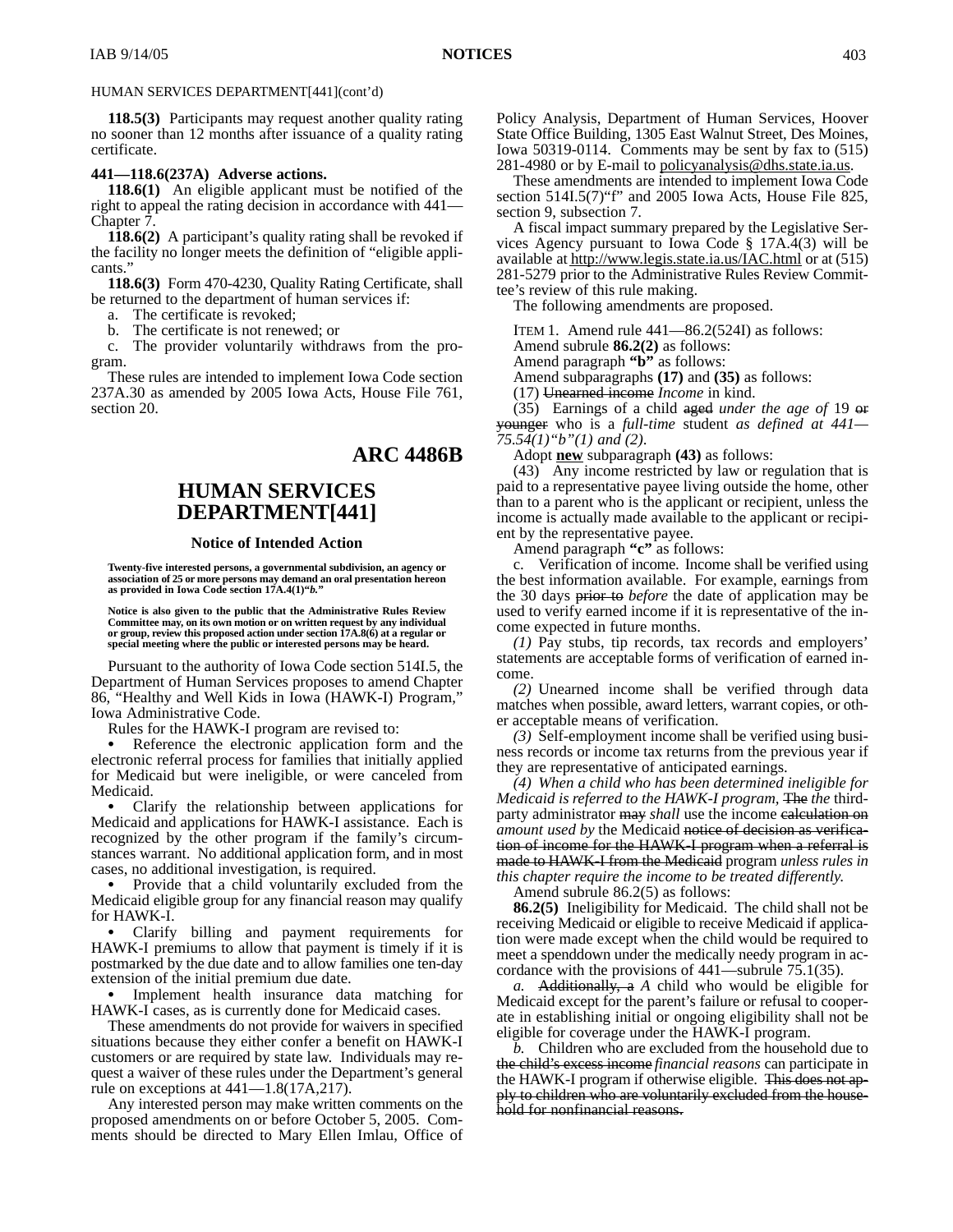ITEM 2. Amend subrule **86.3(6)**, paragraph **"a,"** as follows:

a. An application shall not be required when a child becomes ineligible for Medicaid and the county *local* office of the department makes a referral to the HAWK-I program.

*(1)* Form 470-3565, Referral to the Healthy and Well Kids in Iowa (HAWK-I) Program, *A referral to the HAWK-I program pursuant to subrule 86.4(3) or 86.4(4)* shall be accepted in lieu of an application.

*(2)* The original Medicaid application or the last review form that is on file in the county *local* office of the department, whichever is more current, shall suffice to meet the signature requirements.

ITEM 3. Amend rule 441—86.4(524I) as follows:

Amend subrule **86.4(1)**, paragraphs **"a"** and **"c,"** as follows:

a. The original Healthy and Well Kids in Iowa (HAWK-I) Application, Form 470-3526, *or Form 470-4016, HAWK-I Electronic Application Summary and Signature Page,* and copies of any accompanying information and verification shall be forwarded to the department within 24 hours, or the next working day, whichever is sooner. The third-party administrator shall maintain a copy of all documentation sent to the department and a log to track the disposition of all referrals.

c. The referral shall be considered an application for Medicaid in accordance with the provisions of rule 441—76.1(249A). The time limit for processing the referred application begins with the date the Healthy and Well Kids in Iowa (HAWK-I) Application, Form 470-3526*, or Form 470- 4016, HAWK-I Electronic Application Summary and Signature Page,* is date-stamped as being received by the thirdparty administrator.

Amend subrule 86.4(3) as follows:

**86.4(3)** Medicaid applicant not eligible. If a child is not eligible for Medicaid under the provisions of rule 441— 75.1(249A), with the exception of meeting a spenddown under the medically needy program at 441—subrule 75.1(35), *or is voluntarily excluded from the Medicaid eligible group under the provisions of 441—75.59(249A) and meets the criteria specified at 86.2(5),* the department shall make a referral to the third-party administrator for an eligibility determination under the HAWK-I program as follows:

a. A copy of the original application, copies of any accompanying information and verification, and a copy of the notice of decision shall be forwarded to the third-party administrator*.* within *Within* 24 hours of the decision to deny Medicaid eligibility or the next working day, whichever is sooner*, the department shall either:*

*(1) Complete Form 470-3563, Referral to HAWK-I, and send the form and a copy of the Medicaid notice of decision to the third-party administrator; or*

*(2) Submit an electronic referral to the HAWK-I program.*

b. The *When the referral is made using Form 470-3563, Referral to HAWK-I, the* third-party administrator shall datestamp the referral,*.*

*c. The third-party administrator shall* notify the family of the referral, and proceed with an eligibility determination under the HAWK-I program.

c *d*. The time frame *period* for processing the application begins with the day on which the referred application *Form 470-3563, Referral to HAWK-I,* is date-stamped as having been received by the third-party administrator *or with the day on which the third-party administrator receives the electronic referral file*.

d. If it is apparent that the child will not be eligible for the HAWK-I program (e.g., the child is the dependent of a state of Iowa employee), the referral shall not be made.

Amend subrule 86.4(4) as follows:

**86.4(4)** Medicaid recipient becomes ineligible. If a child becomes ineligible for Medicaid under the provisions of rule 441—75.1(249A), with the exception of meeting a spenddown under the medically needy program at 441—subrule 75.1(35), *or is voluntarily excluded from the Medicaid eligible group under the provisions of 441—75.59(249A) and meets the criteria specified at 86.2(5),* a referral shall be made to the third-party administrator for an eligibility determination under the HAWK-I program as follows:

a. The department shall complete a Referral to HAWK-I, Form 470-3563, and send it to the third-party administrator within 24 hours *Within one business day* of the determination that the child is no longer eligible for Medicaid or that the child must meet a spenddown under the medically needy program*, the department shall either:*

*(1) Complete Form 470-3563, Referral to HAWK-I, and send the form and a copy of the Medicaid notice of decision to the third-party administrator; or*

*(2) Submit an electronic referral to the HAWK-I program.*

b. The *When the referral is made using Form 470-3563, Referral to HAWK-I, the* third-party administrator shall datestamp the referral, notify the family of the referral, and proceed with an eligibility determination under the HAWK-I program. The third-party administrator shall use Form 470-3563, Referral to HAWK-I, as an application for the HAWK-I program. If needed, the third-party administrator shall obtain copies of supporting documentation from the case record at the county office of the department.

c. If it is apparent the child will not be eligible for the HAWK-I program (e.g., the child is the dependent of a state of Iowa employee), the referral shall not be made. *The thirdparty administrator shall:*

*(1) Notify the family of the referral;*

*(2) Proceed with a HAWK-I eligibility determination using Form 470-3563, Referral to HAWK-I, or the electronic referral file as the HAWK-I application; and*

*(3) Obtain copies of supporting documentation from the case record at the department local office if needed.*

*d. The period for processing the HAWK-I application begins with the day on which the third-party administrator:*

*(1) Date-stamps the received Form 470-3563, Referral to HAWK-I; or*

*(2) Receives the electronic referral file.*

ITEM 4. Amend subrule 86.8(3) as follows:

**86.8(3)** Due date.

*a. Initial premium.* When the third-party administrator notifies the applicant that the applicant is eligible to participate in the program, the applicant shall pay any premiums due within ten working days. No premiums shall be assessed for months of coverage prior to *before*, and including, the month of decision.

*(1) All premiums due must be paid before the child will be enrolled for coverage.* When the premium is received, the third-party administrator shall notify the plan of the enrollment.

*(2) At the request of the family, the initial premium due date may be extended once for no more than ten calendar days.*

*(3) A premium received by the third-party administrator after the due date shall be considered as paid timely when the envelope is postmarked on or before the due date.*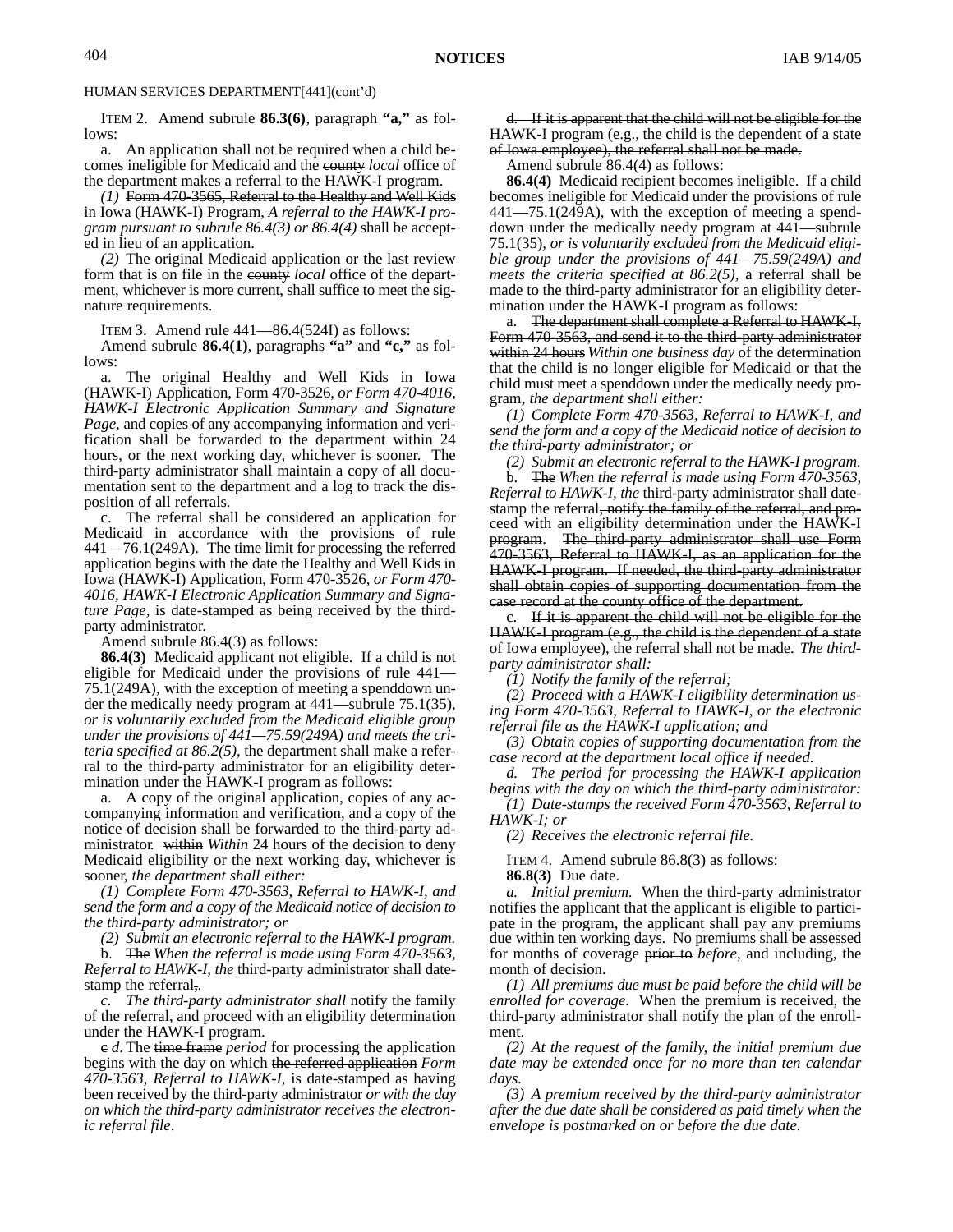*b. Ongoing premiums.* After the initial month of coverage, premiums shall *are due by the tenth day of each month for the next month's coverage and must* be received *postmarked* no later than the last day of the month prior to *before* the month of coverage.

*(1)* Failure to pay the premium by the last day of the month before the month of coverage shall result in disenrollment from the plan.

*(2)* At the request of the family, premiums *Premiums* may be paid in advance (e.g., on a quarterly or semiannual basis) rather than a monthly basis.

ITEM 5. Adopt **new** rule 441—86.18(514I) as follows:

**441—86.18(514I) Health insurance data match program.** Any insurance carrier providing a health benefit plan in Iowa subject to regulation by the Iowa commissioner of insurance shall enter into and maintain an agreement with the department to provide the data necessary to enable the department to match insureds against enrollees in the HAWK-I program and identify third-party payors for the purposes of determining HAWK-I eligibility. The agreement shall be in substantial conformance with the agreement form specified for the Medicaid program in 441—subrule 76.13(2).

## **ARC 4512B**

# **HUMAN SERVICES DEPARTMENT[441]**

#### **Notice of Intended Action**

**Twenty-five interested persons, a governmental subdivision, an agency or association of 25 or more persons may demand an oral presentation hereon as provided in Iowa Code section 17A.4(1)"***b.***"**

**Notice is also given to the public that the Administrative Rules Review Committee may, on its own motion or on written request by any individual or group, review this proposed action under section 17A.8(6) at a regular or special meeting where the public or interested persons may be heard.**

Pursuant to the authority of Iowa Code section 217.6, the Department of Human Services proposes to amend Chapter 99, "Support Establishment and Adjustment Services," Iowa Administrative Code.

The amendments to Division I, "Child Support Guidelines," align the Department's rules with recent changes to the Iowa Supreme Court Guidelines (Iowa Court Rules, Chapter 9) for calculating the amount of court-ordered child support. The amendments include rules on what to include for income and deductions from income, how to calculate support for joint and split physical care orders and for extraordinary visitation orders, and the amount of support owed when the noncustodial parent's only income is from Supplemental Security Income.

The amendments to Division VI, "Suspension and Reinstatement of Support," align the Department's rules with Iowa Code section 252B.20 as amended by 2005 Iowa Acts, Senate File 350, sections 2 through 5. Previous rules provided for the Child Support Recovery Unit to assist families in suspending a support obligation when the parents jointly requested the suspension because the parents had reconciled and lived with all of the children or because all of the children lived with the person ordered to pay support.

The Department requested a statutory change to allow the Unit to assist families in suspending a support obligation when some but not all of the children have gone to live with the person ordered to pay support. The amended statute allows suspension of an obligation in these circumstances

when there is a "step change" in the order stating what the reduced amount of support should be as the number of children changes. Both parents must still agree to the suspension.

The amended statute also provides for reinstatement of a suspended obligation when the basis for suspension no longer applies to one or more of the children, in accordance with the step change specified in the order, and clarifies that a suspension or reinstatement does not count toward the time limits for requesting modification of an order.

These amendments also remove provisions for denying the request for suspension or reinstatement of an obligation when the request is incomplete. The Unit contacts the parent to complete the request before making a decision on whether suspension or reinstatement criteria are met.

These amendments do not provide for waivers in specified situations because the amendments remove restrictions and because policies for calculating child support using the guidelines are set by Iowa Court Rules and provisions for suspension and reinstatement are set by statute.

Any interested person may make written comments on the proposed amendments on or before October 5, 2005. Comments should be directed to Mary Ellen Imlau, Office of Policy Analysis, Department of Human Services, Hoover State Office Building, 1305 East Walnut Street, Des Moines, Iowa 50319-0114. Comments may be sent by fax to (515) 281-4980 or by E-mail to policyanalysis@dhs.state.ia.us.

These amendments are intended to implement 2005 Iowa Acts, Senate File 330, section 40, and Iowa Code section 252B.20 as amended by 2005 Iowa Acts, Senate File 350, sections 2 through 5.

A fiscal impact summary prepared by the Legislative Services Agency pursuant to Iowa Code § 17A.4(3) will be available at http://www.legis.state.ia.us/IAC.html or at (515) 281-5279 prior to the Administrative Rules Review Committee's review of this rule making.

The following amendments are proposed.

ITEM 1. Amend rule 441—99.1(234,252B,252H) as follows:

Amend subrule **99.1(1)** by adopting **new** paragraph **"g"** as follows:

g. Earned income tax credit.

Amend subrule **99.1(6)**, paragraph **"b,"** subparagraph **(2)**, as follows:

(2) For income from self-employment, the child support recovery unit shall compute the adjusted gross annual income as defined in subrule  $99.1(5)$ , for the relevant years that would accurately depict fluctuations in the person's income. The unit shall use the adjusted gross annual income to compute the average adjusted gross monthly income in the same manner as the computation of average gross monthly income in 99.2(6)"b"(1) *99.1(6)"b"(1)*.

ITEM 2. Amend rule 441—99.2(234,252B) as follows:

Amend subrule 99.2(1) as follows:

**99.2(1)** Federal and state income tax.

a. The amount of the deduction for federal and state income taxes may be the amount reported on the parent's financial statement or the amount verified through check stubs or other means. If the amount provided by the parent appears to be inaccurate, the child support recovery unit may *shall* calculate the appropriate allowable amount *of the deduction for federal and state income tax as specified in the Iowa Supreme Court guidelines*.

b. The *unit shall calculate the* amount of the federal and state income tax deduction for self-employed persons with fluctuating incomes, as defined in subrule 99.1(6), shall be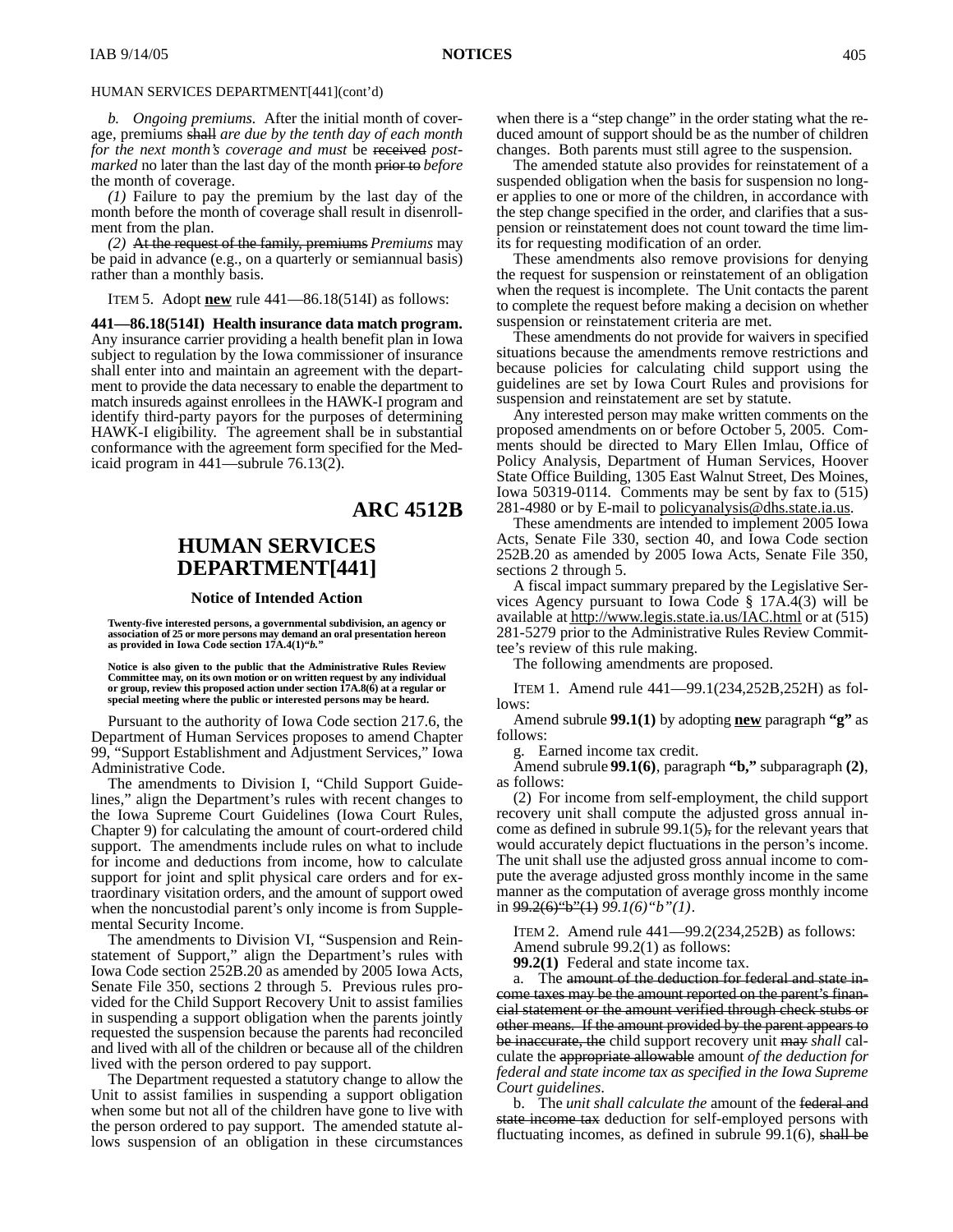computed by applying *computing* the person's averaged income to the federal and state tax tables based on the filing status and dependent exemptions previously identified on previously submitted tax forms *and applying the method of calculating a tax deduction as required by Iowa Supreme Court guidelines*.

Amend subrule **99.2(8)**, paragraph **"a,"** subparagraph **(3)**, as follows:

(3) In the modification of existing orders. The deduction may be used to limit the amount of *in* an upward modification. The adjustment based upon the qualified additional dependent deduction cannot be used to affect a *the threshold determination of eligibility for a* downward modification, but may be used after the threshold determination for modification has been *is* met.

ITEM 3. Amend rule 441—99.4(234,252B) as follows: Amend subrule 99.4(2) as follows:

**99.4(2)** Establishing current support.

*a. Calculation.* The child support recovery unit shall calculate the amount of support required under the mandatory support *Iowa Supreme Court* guidelines as follows:

a. *(1)* Determine the net monthly income of the custodial parent.

b. *(2)* Determine the net monthly income of the noncustodial parent.

 $\epsilon$ .*(3)* Use the chart for the appropriate number of children and the respective incomes of the parents to determine the appropriate percentage to apply.

d. *(4)* Multiply the noncustodial parent's net monthly income by the percentage determined appropriate. Round this amount to the nearest whole dollar.

*b. Additional factors.*

(1) In all cases other than foster care, CSRU shall establish current support payable in monthly frequencies.

(2) In foster care cases, CSRU may establish current support payable in monthly or weekly frequencies. To establish a weekly amount, CSRU shall divide the figure in paragraph "d" *subparagraph 99.4(2)"a"(4)* by 4.33 and round to the nearest whole dollar.

*(3) If the court orders joint (equally shared) physical care of a child or split or divided physical care of multiple children, the unit shall calculate current support according to the Iowa Supreme Court guidelines for each parent assuming the other is the custodial parent. If a child begins receiving family investment program (FIP) benefits or if foster care funds are expended, an offset of the two amounts as a method of payment shall be disallowed.*

*(4) The amount of support shall be zero if the noncustodial parent's only income is Supplemental Security Income paid pursuant to 42 U.S.C. 1381a.*

Amend subrule **99.4(5)** by adopting **new** paragraph **"c"** as follows:

c. The court has not ordered equally shared physical care.

ITEM 4. Amend rule **441—99.101(252B)** by adopting the following **new** definition in alphabetical order:

"Step change" shall mean a change designated in a support order that specifies the amount of the child support obligation as the number of children entitled to support under the order changes.

ITEM 5. Amend rule 44—99.102(252B) as follows:

**441—99.102(252B) Availability of service.** The child support recovery unit shall provide the services described in this division only with respect to support orders entered or registered in this state for which the unit is providing enforcement services in accordance with Iowa Code chapter 252B to collect current or accrued support.

*99.102(1)* Services described in this division shall only be provided if a court in this state would have continuing, exclusive jurisdiction to suspend and reinstate the order under Iowa Code chapter 252K.

*99.102(2) Services described in this division shall be provided only if no prior request for suspension of all or part of a support order has been filed with the unit during the two-year period preceding the request. However, if the request was filed during the two-year period preceding July 1, 2005, and the unit denied the request because the suspension did not apply to all children for whom support is ordered, the unit shall provide suspension services if the parents jointly file a request on or after July 1, 2005.*

ITEM 6. Amend subrules 99.103(1) and 99.103(3) as follows:

**99.103(1)** Reconciliation. The child support recovery unit shall assist an obligor and obligee in suspending support for a child and, if contained in a child support order, spousal support, when the obligor and obligee are reconciled and are residing together, with all of the children *at least one child* entitled to support under the order, in the same household.

**99.103(3)** All affected *Affected* children. The unit shall assist an obligor and obligee in suspending *all or part of* a support order as provided in this division only when *if* the basis for suspension as described in this rule applies to all of the children entitled to support under the order to be suspended. The unit shall not, under this division, assist an obligor and obligee in suspending a proportion of the support order when the basis for suspension applies to some, but not all, of the children entitled to support under the order *as follows:*

*a. If the basis for suspension applies to all of the children, the unit shall assist in suspending support obligations for all of the children.*

*b. If the basis for suspension applies to at least one but not all of the children and if the support order includes a step change, the unit shall assist in suspending the support obligations for children for whom the basis for suspension applies.*

ITEM 7. Amend rule 441—99.104(252B) as follows:

Amend subrule 99.104(2), introductory paragraph, as follows:

**99.104(2)** Acknowledging requests. The local unit providing services shall issue a written notice to the obligor and obligee indicating whether the *a properly completed* request is accepted or denied.

Amend subrule **99.104(3)** by rescinding and reserving paragraphs **"b"** and **"c."**

ITEM 8. Amend subrules 99.105(1) and 99.105(2) as follows:

**99.105(1)** When the basis for suspension is reconciliation, the suspension shall apply to any ongoing support provisions of the order, including medical support, with respect to any child, *residing with the parents and with respect to any* spouse or former spouse entitled to support under the order to be suspended.

**99.105(2)** When the basis for suspension is a change in residency of *one or more of* the children entitled to support, the suspension shall apply to ongoing support provisions, including medical support, with respect to only the children entitled to support under the order *who are residing with the obligor*. Any spousal support also ordered in the same support order shall remain unaffected by this action.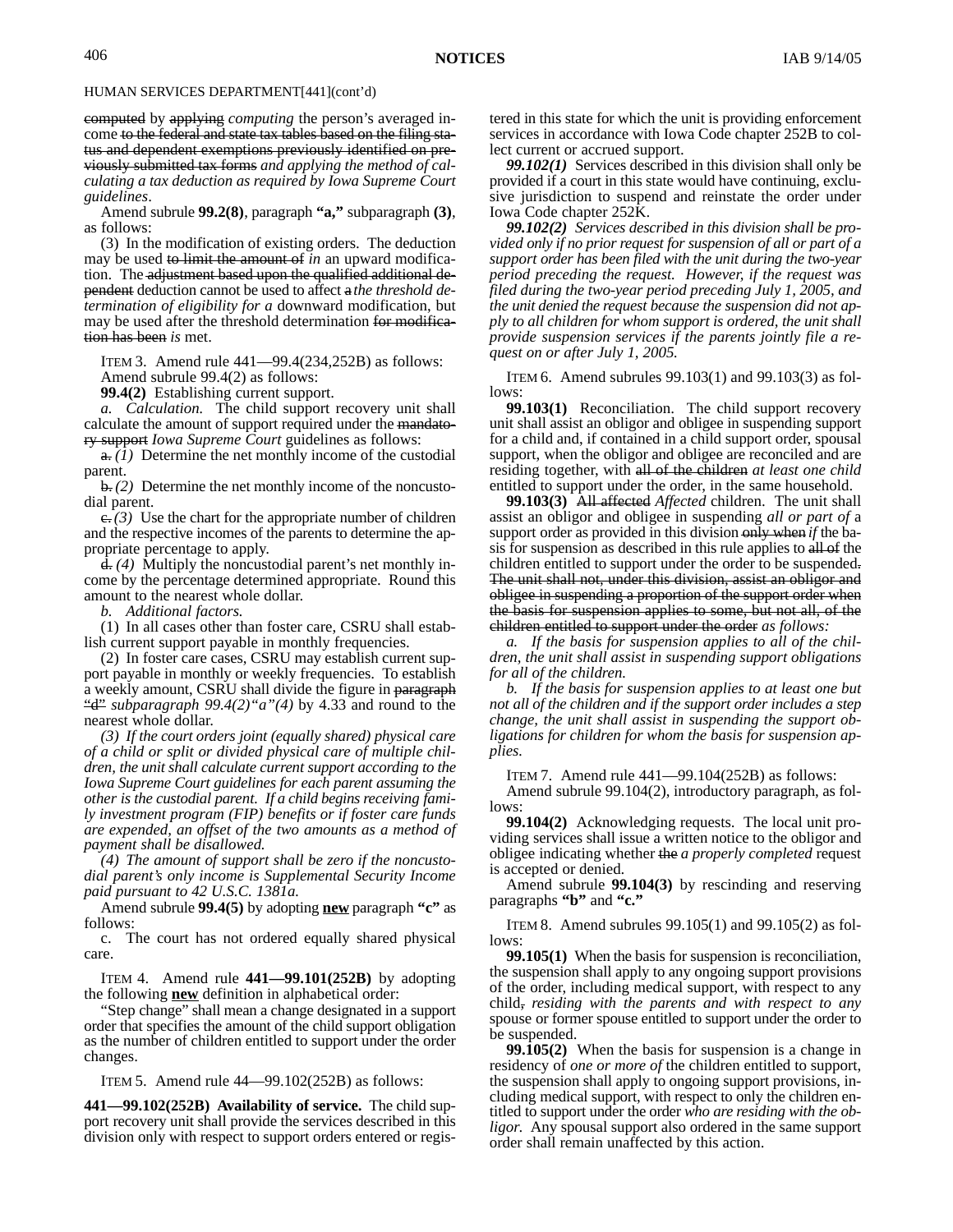ITEM 9. Amend rule 441—99.106(252B) as follows:

**441—99.106(252B) Suspension of enforcement of current support.** The child support recovery unit shall suspend enforcement actions intended to collect or enforce any current support obligation that would have accrued during the time the support order *obligation* is suspended. The unit shall continue to provide all appropriate enforcement services to collect any *support not suspended and any* arrearages that accrued prior to *before* the effective date of the suspension.

ITEM 10. Amend rule 441—99.107(252B) as follows: Amend the introductory paragraph as follows:

**441—99.107(252B) Request for reinstatement.** The unit may request that the court reinstate the suspended support order *obligation* in accordance with the procedures found in Iowa Code section 252B.20.

Amend subrules 99.107(2) and 99.107(4) as follows:

**99.107(2)** The unit may, at its own initiative, request that the court reinstate a support order *obligation* when it is determined that the children affected by *a child for whom* the *obligation was* suspended order are *is* receiving public assistance benefits.

**99.107(4)** A *properly completed* request for reinstatement shall be denied when any of the following conditions exist:

a. The request is made by someone other than the obligor, *the* obligee, or the obligor's or obligee's attorney.

b. The request is not signed, or does not contain sufficient information to identify the order and parties involved.

c. The unit is no longer providing enforcement services for the suspended order.

d. The request is received more than six months since the date of the filing of the order suspending support.

e. The request is for partial reinstatement of the suspended support order *for some but not all of the children and the order does not contain a step change*.

f. A court in this state would not have continuing, exclusive jurisdiction to reinstate the order under Iowa Code chapter 252K.

ITEM 11. Amend subrules 99.108(1) and 99.108(2) as follows:

**99.108(1)** The unit shall request that the court reinstate all support provisions *a spousal support provision* previously suspended, including spousal support if *the provision was* included in the suspension in accordance with subrule 99.105(1) *and if the unit receives a properly completed request from the obligor or the obligee*.

**99.108(2)** The unit shall not seek to have a *the previously* suspended order partially *support for a child* reinstated under this division when it is determined that the basis for suspension as provided in subrules 99.103(2) and 99.103(3) continues to apply to some, but not all, of the persons entitled to support under the terms of the suspended order *the conditions in paragraph "a" or "b" are met*. This provision shall not prohibit any party, including the child support recovery unit, from taking other action to establish support as provided for by law.

*a. The basis for suspension no longer applies to any of the children for whom support was suspended; or*

*b. The basis for suspension continues to apply to some but not all of the children for whom support was suspended, and there is a step change in the order.*

ITEM 12. Amend rule 441—99.109(252B) as follows:

**441—99.109(252B) Reinstatement of enforcement of support.** If a suspended support order *obligation* is reinstated, the unit shall also reinstate all appropriate enforcement measures to enforce all reinstated ongoing support provisions of the support order.

# **ARC 4513B**

# **HUMAN SERVICES DEPARTMENT[441]**

### **Notice of Intended Action**

**Twenty-five interested persons, a governmental subdivision, an agency or association of 25 or more persons may demand an oral presentation hereon as provided in Iowa Code section 17A.4(1)"***b.***"**

**Notice is also given to the public that the Administrative Rules Review Committee may, on its own motion or on written request by any individual or group, review this proposed action under section 17A.8(6) at a regular or special meeting where the public or interested persons may be heard.**

Pursuant to the authority of Iowa Code section 237A.12, the Department of Human Services proposes to amend Chapter 109, "Child Care Centers," Iowa Administrative Code.

These amendments change the personnel requirements for licensed child care centers to require that:

 All center volunteers undergo background checks, regardless of whether the volunteers are counted in the staff ratio; and

 Owners, center personnel, and volunteers not use illegal drugs and not be under the influence of alcohol or of prescription or nonprescription drugs that could impair their ability to function.

These amendments also change the health and safety requirements for licensed centers to:

• Make the requirements for transporting a child congruent with Iowa law regarding the use of child restraints;

 Require regular inspection and maintenance of center vehicles; and

 Limit unrestricted access to children in the center to owners, staff members, substitutes, and volunteers who have a record check and Department approval to be involved with child care. Parents visiting their own children in a child care center shall not have unrestricted access to other children.

These amendments have been recommended by the State Child Care Advisory Council.

These amendments do not provide for waivers in specified situations. The Department may grant a waiver under the Department's general rule on exceptions at rule 441— 1.8(17A,217) when the waiver does not endanger the health, safety and well-being of children.

Any interested person may make written comments on the proposed amendments on or before October 5, 2005. Comments should be directed to Mary Ellen Imlau, Office of Policy Analysis, Department of Human Services, Hoover State Office Building, 1305 East Walnut Street, Des Moines, Iowa 50319-0114. Comments may be sent by fax to (515) 281-4980 or by E-mail to <u>policyanalysis@dhs.state.ia.us</u>.

These amendments are intended to implement Iowa Code chapter 237A.

A fiscal impact summary prepared by the Legislative Services Agency pursuant to Iowa Code § 17A.4(3) will be available at http://www.legis.state.ia.us/IAC.html or at (515) 281-5279 prior to the Administrative Rules Review Committee's review of this rule making.

The following amendments are proposed.

ITEM 1. Amend rule 441—109.6(237A) as follows: Amend subrule **109.6(5)**, paragraph **"b,"** as follows: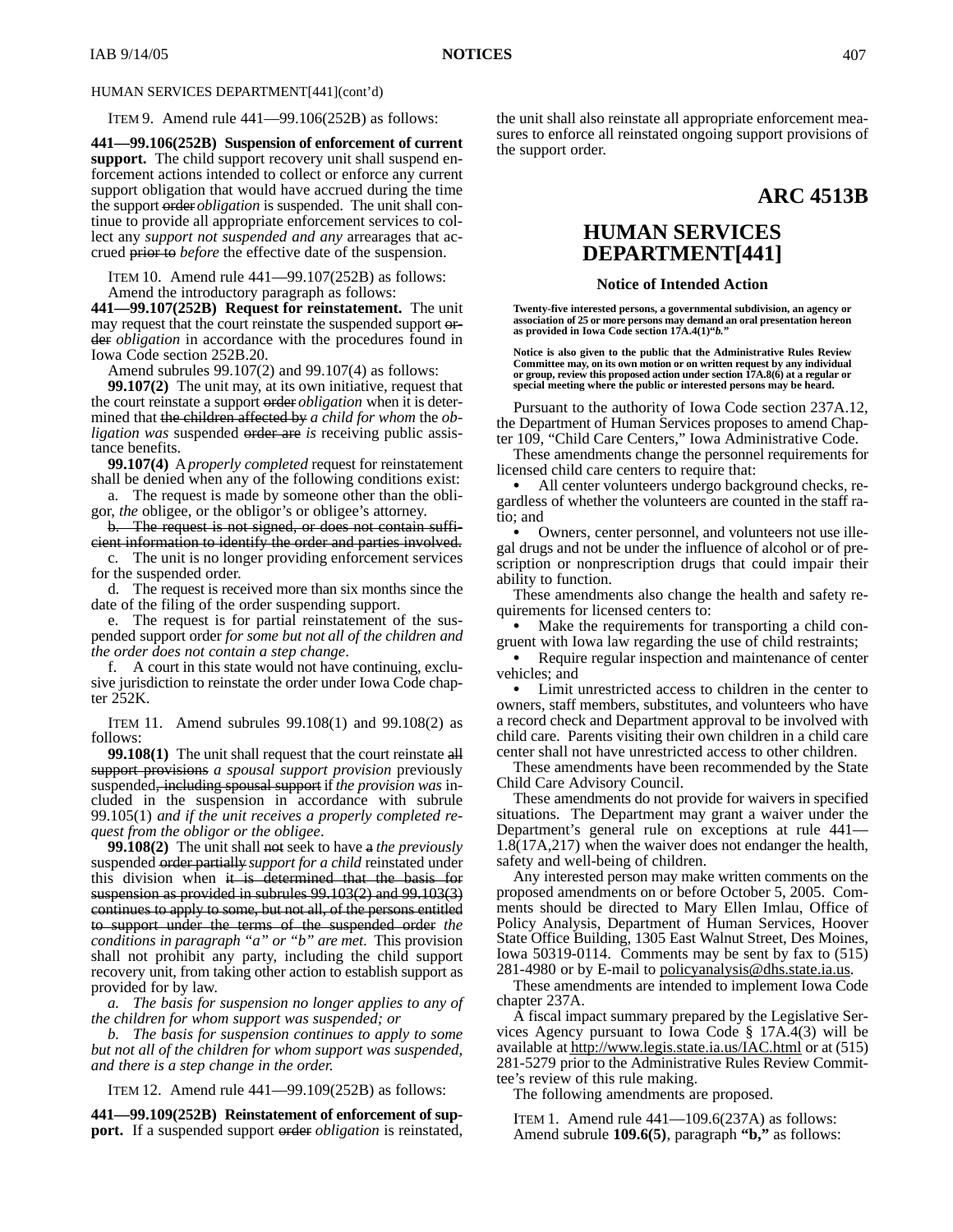b. When a volunteer or substitute is included in the staff ratio count, the *The* center shall have the volunteer or substitute:

(1) Complete Form 595-1396, DHS Criminal History Record Check, Form B.

(2) Complete Form 470-0643, Request for Child Abuse Information.

(3) Sign a statement indicating the volunteer or substitute has been informed of the volunteer's or substitute's responsibilities as a mandatory reporter.

Adopt **new** subrule 109.6(7) as follows:

**109.6(7)** Use of controlled substances and medications. All owners, personnel, and volunteers shall be free of the use of illegal drugs and shall not be under the influence of alcohol or of prescription or nonprescription drugs that could impair their ability to function.

ITEM 2. Amend rule 441—109.10(237A) as follows: Amend subrule 109.10(12) as follows:

**109.10(12)** Transportation. As outlined in Iowa Code section 321.446, all children transported in a motor vehicle subject to registration and with a gross weight of 10,000 pounds or less, except a school bus, shall be individually secured by a safety belt, safety seat, or harness in accordance with federal motor vehicle safety standards and the manufacturer's instructions.

*a.* Children under the age of 3 *6* shall be secured *during transit* in a federally approved child restraint system. *Children under 1 year of age and weighing less than 20 pounds shall be secured during transit in a rear-facing child restraint system.*

*b.* Children under the age of 12 shall not be located in the front seating section of the vehicle.

*c.* Drivers of vehicles shall possess a valid driver's license and shall not operate a vehicle *while* under the influence of alcohol, illegal drugs, prescription or nonprescription drugs that could impair their ability to operate a motor vehicle.

*d. Vehicles that are owned or leased by the center shall receive regular maintenance and inspection according to manufacturer-recommended guidelines for vehicle and tire maintenance and inspection.*

Adopt **new** subrule 109.10(16) as follows:

**109.10(16)** Supervision. The center director and on-site supervisor shall ensure that each staff member, substitute, or volunteer knows the number and names of children assigned to that staff member, substitute, or volunteer for care. Assigned staff, substitutes, and volunteers shall provide careful supervision. Any person in the center who is not an owner, staff member, substitute, or volunteer who has a record check and department approval to be involved with child care shall not have unrestricted access to children for whom that person is not the parent, guardian, or custodian.

# **INSURANCE DIVISION**

### **Notice of Proposed Workers' Compensation Rate Filing**

Pursuant to Iowa Code section 515A.6(7), notice is hereby given that the National Council on Compensation Insurance has made a rate filing which affects the premium rates for workers' compensation insurance.

The rate filing proposes an overall increase in rates of 1.8%. The filing has a proposed effective date of January 1, 2006.

A workers' compensation policyholder or an established organization with one or more workers' compensation policyholders among its members may request a hearing before the Commissioner of Insurance regarding this rate filing. Such a request must be filed within 15 days of the date of this publication, that is, by September 29, 2005, and shall be made to the Commissioner of Insurance at the Insurance Division of the State of Iowa, 330 Maple, Des Moines, Iowa 50319. Absent such a request, the Commissioner will issue an order concerning the rates within another 10 days, that is, by October 10, 2005.

**ARC 4519B**

## **PROFESSIONAL LICENSURE DIVISION[645]**

#### **Notice of Intended Action**

**Twenty-five interested persons, a governmental subdivision, an agency or association of 25 or more persons may demand an oral presentation hereon as provided in Iowa Code section 17A.4(1)"***b.***"**

**Notice is also given to the public that the Administrative Rules Review Committee may, on its own motion or on written request by any individual or group, review this proposed action under section 17A.8(6) at a regular or special meeting where the public or interested persons may be heard.**

Pursuant to the authority of Iowa Code section 147.76, the Board of Cosmetology Arts and Sciences Examiners hereby gives Notice of Intended Action to amend Chapter 60, "Licensure of Cosmetologists, Electrologists, Estheticians, Manicurists, Nail Technologists, and Instructors for Cosmetology Arts and Sciences," Iowa Administrative Code.

These proposed amendments implement changes to make the administrative rules consistent with legislative changes relating to intense pulsed light devices and to provide a mechanism for attestation of an applicant's high school graduation.

Any interested person may make written comments on the proposed amendments no later than October 4, 2005, addressed to Pierce Wilson, Professional Licensure Division, Department of Public Health, Lucas State Office Building, Des Moines, Iowa 50319-0075; E-mail *pwilson@idph.state.* ia.us.

A public hearing will be held on October 4, 2005, from 8:30 to 9 a.m. in the Fifth Floor Board Conference Room, Lucas State Office Building, at which time persons may present their views either orally or in writing. At the hearing, persons will be asked to give their names and addresses for the record and to confine their remarks to the subject of the proposed amendments.

These amendments are intended to implement Iowa Code chapters 147 and 157 as amended by 2005 Iowa Acts, House File 789.

A fiscal impact summary prepared by the Legislative Services Agency pursuant to Iowa Code § 17A.4(3) will be available at http://www.legis.state.ia.us/IAC.html or at (515) 281-5279 prior to the Administrative Rules Review Committee's review of this rule making.

The following amendments are proposed.

ITEM 1. Amend rule **645—60.1(157)** by adopting the following **new** definitions in alphabetical order:

"General supervision" means the supervising physician is not onsite for laser procedures or use of an intense pulsed light device for hair removal conducted on minors, but is available for direct communication, either in person or by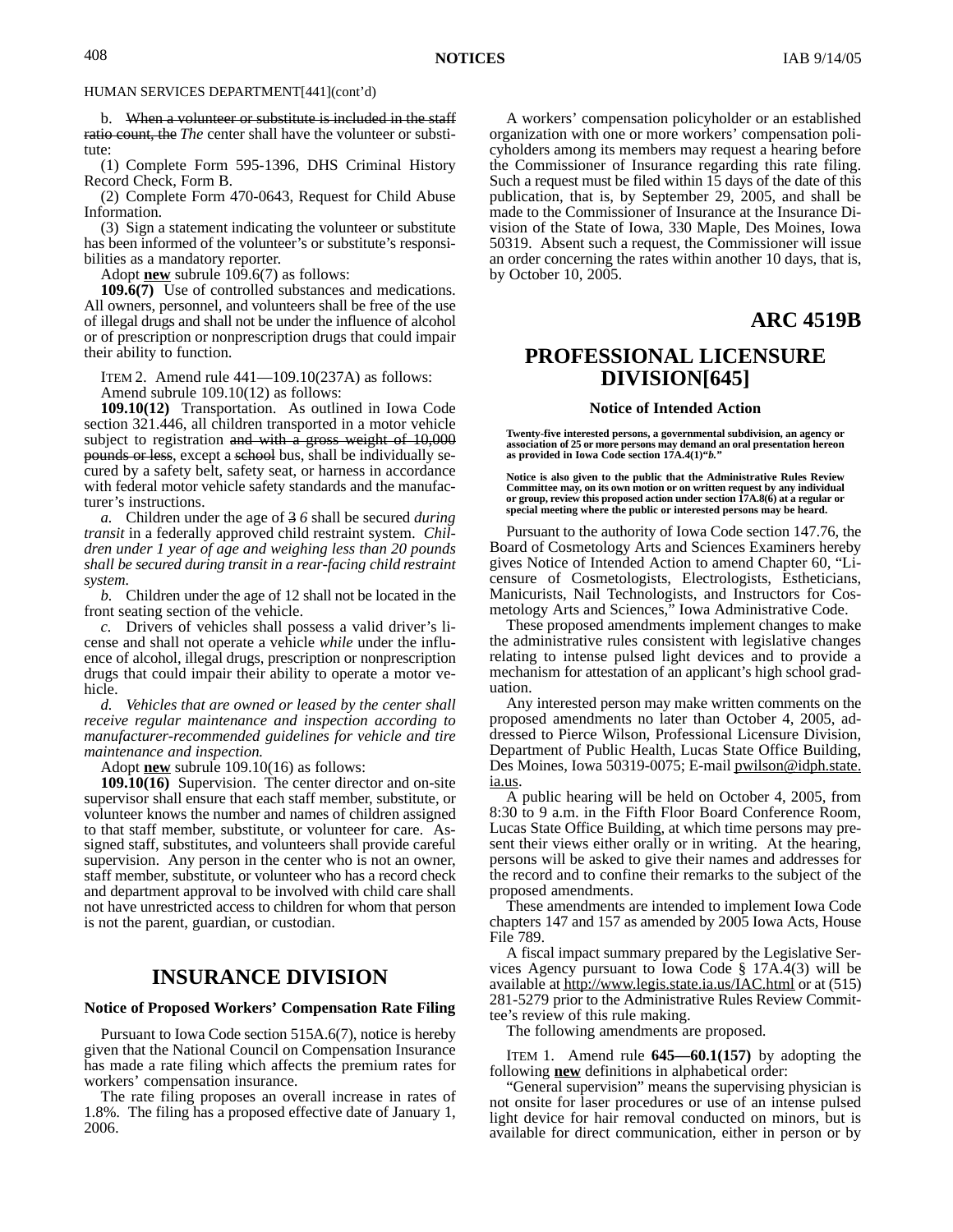telephone, radio, radiotelephone, television, or similar means.

"Intense pulsed light device" means a device that uses incoherent light to destroy the vein of the hair bulb.

ITEM 2. Rescind subrule **60.2(1)**, paragraphs **"d"** and **"e,"** and adopt the following **new** paragraphs in lieu thereof:

d. Provide an attestation that the applicant has graduated from high school or its equivalent.

e. Present a copy of the diploma or an official transcript of grades in the practice discipline for which the applicant is requesting licensure. This shall be sent to the testing service with the application, showing completion of training at a school approved by the board of cosmetology arts and sciences examiners. If educated outside the United States, the applicant must attach an original evaluation of the applicant's education for World Education Services (WES) or any other accredited evaluation service. An applicant may obtain an application for evaluation by contacting WES at (212) 966-6311, or by writing to WES, P.O. Box 745, Old Chelsea Station, New York, New York 10113-0745. An applicant may also provide documentation by attaching a copy of acceptable GED points, a diploma or TABE scores.

ITEM 3. Amend subrules 60.4(1), 60.4(2), 60.4(3), 60.4(4), 60.4(5) and 60.4(7) as follows:

**60.4(1)** A licensed esthetician who holds a permanent license in good standing may administer microdermabrasion or *,* a certified laser product *or an intense pulsed light device* after the esthetician has submitted to the board office an attestation as described in 60.4(4) on a form approved by the board and the appropriate fees as specified in 645—Chapter 62 and has received board approval.

**60.4(2)** A licensed cosmetologist who holds a permanent license in good standing may administer chemical peels or utilize microdermabrasion or *,* a certified laser product *or an intense pulsed light device* or after the cosmetologist has submitted to the board office an attestation as described in 60.4(4) on a form approved by the board and the appropriate fees as specified in 645—Chapter 62 and has received board approval. A cosmetologist who receives an initial license in Iowa after July 1, 2005, shall not provide chemical peels, practice microdermabrasion procedures or use certified laser products *or an intense pulsed light device*.

**60.4(3)** A licensed electrologist who holds a permanent license in good standing may utilize a certified laser product *or an intense pulsed light device* for the purpose of hair removal after the electrologist has submitted to the board office an attestation as described in 60.4(4) on a form approved by the board and the appropriate fees as specified in 645— Chapter 62 and has received board approval.

**60.4(4)** The attestation required in subrules 60.4(1), 60.4(2) and 60.4(3) shall include evidence of training and certification specific to each procedure or device to be used. A licensee who includes utilization of a certified laser product *or an intense pulsed light device* in the attestation shall provide evidence that the licensee's laser product *or intense pulsed light device* training received included a safety training component which provided a thorough understanding of the procedures being performed. The training program shall address fundamentals of nonbeam hazards, management and employee responsibilities relating to control measures, and regulatory requirements.

**60.4(5)** The board shall approve a licensee to provide services or utilize a certified laser product *or an intense pulsed light device* as specified in the attestation and application required by this rule upon board determination that a licensee

has submitted a completed application as required by subrule  $60.4(1)$ ,  $60.4(2)$  or  $60.4(3)$ , provided appropriate evidence supporting the licensee's training and certification in the attestation, and submitted applicable fees. The applicant shall receive a certification card following board approval. The certification card and the license to practice cosmetology arts and sciences shall be displayed together in a conspicuous public place at the licensee's primary site of practice.

**60.4(7)** A licensed cosmetologist, esthetician, or electrologist who provides services related to the use of a certified laser product*, intense pulsed light device*, chemical peel, or microdermabrasion shall submit a report to the board within 30 days of any incident in which provision of such services resulted in physical injury requiring medical attention. Failure to comply with this requirement shall result in disciplinary action by the board.

The report shall include the following:

a. to f. No change.

ITEM 4. Amend rules 645—60.5(157) and 645— 60.6(157) as follows:

#### **645—60.5(157) Licensure restrictions relating to practice.**

**60.5(1)** A certified laser product *or an intense pulsed light device* shall only be used on surface epidermal layers of the skin except for hair removal.

**60.5(2)** A laser hair removal product *or an intense pulsed light device* shall not be used on a minor unless the minor is accompanied by a parent or guardian and then shall be used only under general supervision of a physician.

**60.5(3)** and **60.5(4)** No change.

**645—60.6(157) Consent and reporting requirements.** A licensed esthetician, cosmetologist, or electrologist*,* prior to providing services relating to a certified laser product*, intense pulsed light device*, chemical peel, or microdermabrasion*,* shall obtain from a client a consent form that:

1. to 4. No change.

# **ARC 4509B**

# **PROFESSIONAL LICENSURE DIVISION[645]**

#### **Notice of Intended Action**

**Twenty-five interested persons, a governmental subdivision, an agency or association of 25 or more persons may demand an oral presentation hereon as provided in Iowa Code section 17A.4(1)"***b.***"**

**Notice is also given to the public that the Administrative Rules Review Committee may, on its own motion or on written request by any individual or group, review this proposed action under section 17A.8(6) at a regular or special meeting where the public or interested persons may be heard.**

Pursuant to the authority of Iowa Code section 147.76, the Board of Cosmetology Arts and Sciences Examiners hereby gives Notice of Intended Action to amend Chapter 60, "Licensure of Cosmetologists, Electrologists, Estheticians, Manicurists, Nail Technologists, and Instructors of Cosmetology Arts and Sciences," Iowa Administrative Code.

The proposed amendment amends subrule 60.2(1), paragraph "f," to clarify the examination required for licensure.

Any interested person may make written comments on the proposed amendment no later than October 4, 2005, addressed to Pierce Wilson, Professional Licensure Division, Department of Public Health, Lucas State Office Building,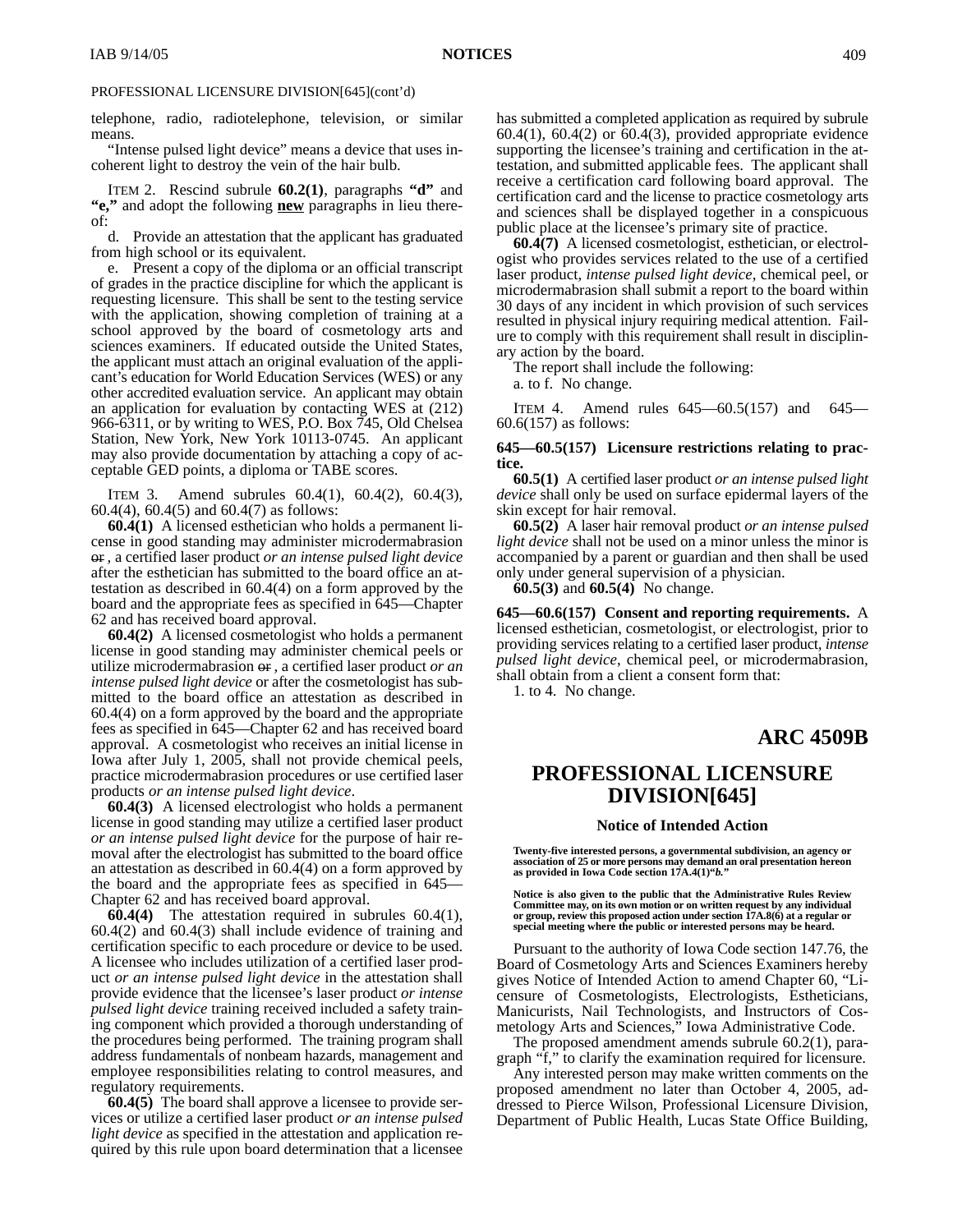Des Moines, Iowa 50319-0075; E-mail pwilson@idph.state. ia.us.

A public hearing will be held on October 4, 2005, from 8:30 to 9 a.m. in the Fifth Floor Board Conference Room, Lucas State Office Building, at which time persons may present their views either orally or in writing. At the hearing, persons will be asked to give their names and addresses for the record and to confine their remarks to the subject of the proposed amendment.

This amendment is intended to implement Iowa Code chapters 21, 147, 157 and 272C.

A fiscal impact summary prepared by the Legislative Services Agency pursuant to Iowa Code § 17A.4(3) will be available at http://www.legis.state.ia.us/IAC.html or at (515) 281-5279 prior to the Administrative Rules Review Committee's review of this rule making.

The following amendment is proposed.

Amend subrule **60.2(1)**, paragraph **"f,"** as follows:

f. Pass the *written practical and* theory examination for the particular practice discipline with a score or 75 percent or greater.

# **ARC 4495B**

# **PROFESSIONAL LICENSURE DIVISION[645]**

### **Notice of Intended Action**

**Twenty-five interested persons, a governmental subdivision, an agency or association of 25 or more persons may demand an oral presentation hereon as provided in Iowa Code section 17A.4(1)"***b.***"**

**Notice is also given to the public that the Administrative Rules Review Committee may, on its own motion or on written request by any individual or group, review this proposed action under section 17A.8(6) at a regular or special meeting where the public or interested persons may be heard.**

Pursuant to the authority of Iowa Code section 147.76, the Board of Physical and Occupational Therapy Examiners hereby gives Notice of Intended Action to amend Chapter 204, "Fees," Iowa Administrative Code.

The proposed amendment rescinds rule 645—204.1(147, 148A) and adopts a new rule in lieu thereof. The new rule raises fees to fund changes to an antiquated software system and to provide other services for licensees such as online renewals. The Board prenoticed this rule to provide licensees and the public an opportunity to comment on the proposed rule. The Board did not receive any comments during this prenotice period.

Any interested person may make written comments on the proposed amendment no later than October 4, 2005, addressed to Pierce Wilson, Professional Licensure Division, Department of Public Health, Lucas State Office Building, Des Moines, Iowa 50319-0075; E-mail pwilson@idph.state. ia.us.

A public hearing will be held on October 4, 2005, from 10:30 to 11 a.m. in the Fifth Floor Board Conference Room, Lucas State Office Building, at which time persons may present their views either orally or in writing. At the hearing, persons will be asked to give their names and addresses for the record and to confine their remarks to the subject of the proposed amendment.

This amendment is intended to implement Iowa Code chapters 21, 147, 148A and 272C.

A fiscal impact summary prepared by the Legislative Services Agency pursuant to Iowa Code § 17A.4(3) will be available at http://www.legis.state.ia.us/IAC.html or at (515) 281-5279 prior to the Administrative Rules Review Committee's review of this rule making.

The following amendment is proposed.

Rescind rule 645—204.1(147,148A) and adopt the following **new** rule in lieu thereof:

**645—204.1(147,148A) License fees.** All fees are nonrefundable.

**204.1(1)** Licensure fee for license to practice physical therapy or as a physical therapist assistant is \$120.

**204.1(2)** Biennial license renewal fee for a physical therapist is \$60.

**204.1(3)** Biennial license renewal fee for a physical therapist assistant is \$60.

**204.1(4)** Late fee for failure to renew before expiration is \$60.

**204.1(5)** Reactivation fee is \$120.

**204.1(6)** Duplicate or reissued license certificate or wallet card fee is \$20.

**204.1(7)** Verification of license fee is \$20.

**204.1(8)** Returned check fee is \$25.

**204.1(9)** Disciplinary hearing fee is a maximum of \$75. This rule is intended to implement Iowa Code section

147.8 and chapters 17A, 148A and 272C.

## **ARC 4489B**

# **PROFESSIONAL LICENSURE DIVISION[645]**

#### **Notice of Intended Action**

Twenty-five interested persons, a governmental subdivision, an agency or<br>association of 25 or more persons may demand an oral presentation hereon<br>as provided in Iowa Code section 17A.4(1)"b."

**Notice is also given to the public that the Administrative Rules Review** Committee may, on its own motion or on written request by any individual<br>or group, review this proposed action under section 17A.8(6) at a regular or<br>special meeting where the public or interested persons may be heard.

Pursuant to the authority of Iowa Code section 147.76, the Board of Physical and Occupational Therapy Examiners hereby gives Notice of Intended Action to amend Chapter 210, "Fees," Iowa Administrative Code.

The proposed amendment rescinds rule 645—210.1(147, 148B) and adopts a new rule in lieu thereof. The new rule raises fees to fund changes to an antiquated software system and to provide other services for licensees such as online renewals. The Board prenoticed this rule to provide licensees and the public an opportunity to comment on the proposed rule. The Board did not receive any comments during this prenotice period.

Any interested person may make written comments on the proposed amendment no later than October 4, 2005, addressed to Pierce Wilson, Professional Licensure Division, Department of Public Health, Lucas State Office Building, Des Moines, Iowa 50319-0075; E-mail pwilson@idph.state. ia.us.

A public hearing will be held on October 4, 2005, from 10:30 to 11 a.m. in the Fifth Floor Board Conference Room, Lucas State Office Building, at which time persons may present their views either orally or in writing. At the hearing, persons will be asked to give their names and addresses for the record and to confine their remarks to the subject of the proposed amendment.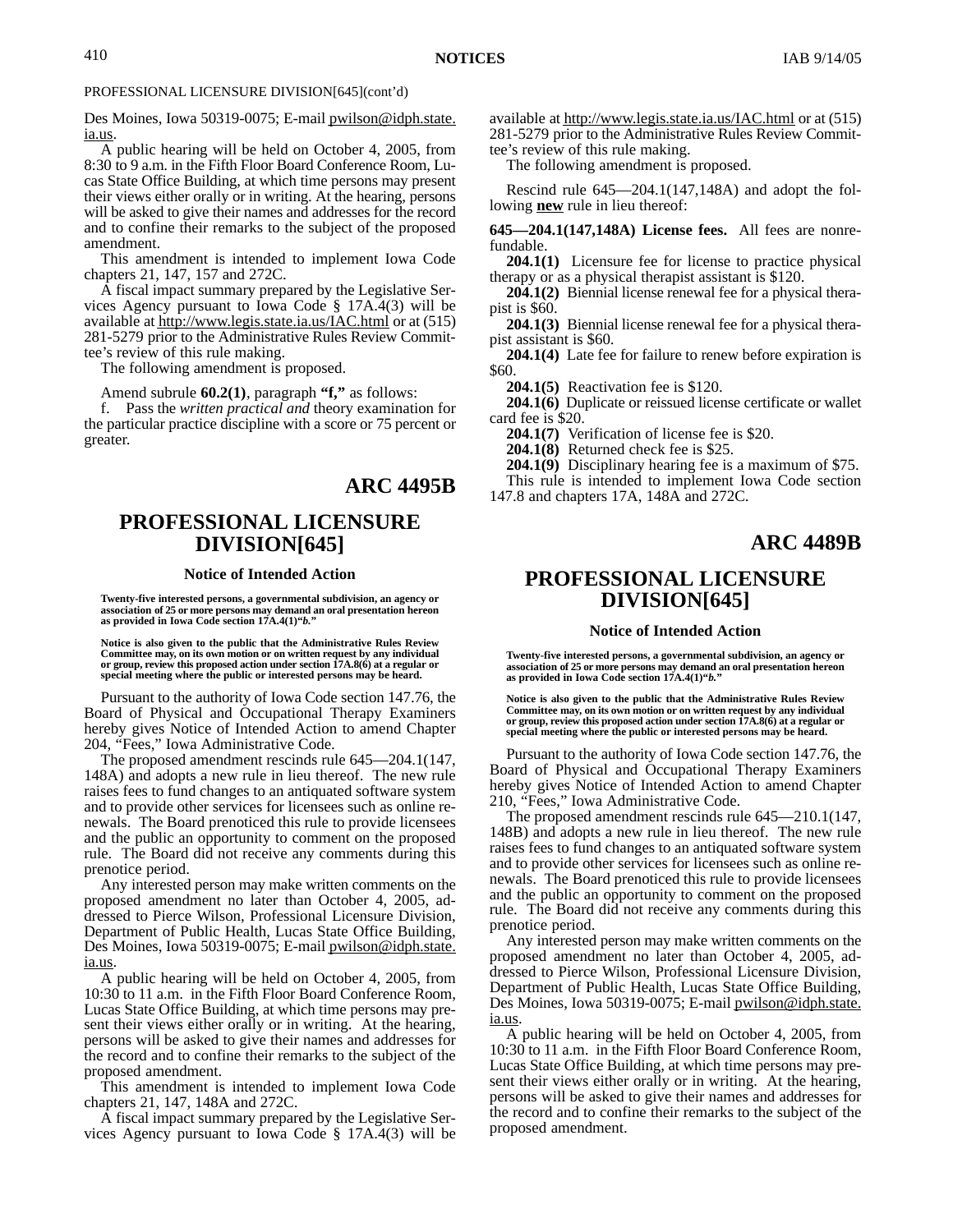This amendment is intended to implement Iowa Code chapters 21, 147, 148B and 272C.

A fiscal impact summary prepared by the Legislative Services Agency pursuant to Iowa Code § 17A.4(3) will be available at http://www.legis.state.ia.us/IAC.html or at (515) 281-5279 prior to the Administrative Rules Review Committee's review of this rule making.

The following amendment is proposed.

Rescind rule 645—210.1(147,148B) and adopt the following **new** rule in lieu thereof:

**645—210.1(147,148B) License fees.** All fees are nonrefundable.

**210.1(1)** Licensure fee for an OT or OTA license to practice occupational therapy is \$120.

**210.1(2)** Biennial license renewal fee to practice occupational therapy is \$60.

**210.1(3)** Biennial license renewal fee for an occupational therapy assistant is \$60.

**210.1(4)** Late fee for failure to renew before expiration is \$60.

**210.1(5)** Reactivation fee is \$120.

**210.1(6)** Duplicate or reissued license certificate or wallet card fee is \$20.

**210.1(7)** Verification of license fee is \$20.

**210.1(8)** Returned check fee is \$25.

**210.1(9)** Disciplinary hearing fee is a maximum of \$75. This rule is intended to implement Iowa Code section

147.8 and chapters 17A, 148B and 272C.

# **ARC 4499B**

# **PROFESSIONAL LICENSURE DIVISION[645]**

### **Notice of Intended Action**

**Twenty-five interested persons, a governmental subdivision, an agency or association of 25 or more persons may demand an oral presentation hereon as provided in Iowa Code section 17A.4(1)"***b.***"**

**Notice is also given to the public that the Administrative Rules Review Committee may, on its own motion or on written request by any individual or group, review this proposed action under section 17A.8(6) at a regular or special meeting where the public or interested persons may be heard.**

Pursuant to the authority of Iowa Code section 147.76, the Board of Respiratory Care Examiners hereby gives Notice of Intended Action to amend Chapter 261, "Licensure of Respiratory Care Practitioners," Iowa Administrative Code.

The proposed amendment to rule 645—261.5(152B) removes language relating to a graduate to conform the rule to legislative changes in 2005 Iowa Acts, House File 789, section 15.

Any interested person may make written comments on the proposed amendment no later than October 4, 2005, addressed to Pierce Wilson, Professional Licensure Division, Department of Public Health, Lucas State Office Building, Des Moines, Iowa 50319-0075; E-mail pwilson@idph.state. ia.us.

A public hearing will be held on October 4, 2005, from 9 to 9:30 a.m. in the Fifth Floor Board Conference Room, Lucas State Office Building, at which time persons may present their views either orally or in writing. At the hearing, persons will be asked to give their names and addresses for the record and to confine their remarks to the subject of the proposed amendment.

This amendment is intended to implement Iowa Code chapters 21, 147, 152B and 272C.

A fiscal impact summary prepared by the Legislative Services Agency pursuant to Iowa Code § 17A.4(3) will be available at http://www.legis.state.ia.us/IAC.html or at (515) 281-5279 prior to the Administrative Rules Review Committee's review of this rule making.

The following amendment is proposed.

Amend rule 645—261.5(152B) as follows:

### **645—261.5(152B) Students/graduates.**

**261.5(1)** A student enrolled in an approved respiratory care training program who is employed in an organized training program in an organized health care system may render services defined in Iowa Code sections 152B.2 and 152B.3 under the direct and immediate supervision of a respiratory care practitioner for the duration of the respiratory care practitioner program, not to exceed the duration of the respiratory care program or more than two years after the four-year program.

**261.5(2)** A graduate of an approved respiratory care training program employed in an organized health care system may render services as defined in Iowa Code sections 152B.2 and 152B.3 under the direct and immediate supervision of a respiratory care practitioner for one year from the date of the successful completion of the program. The graduate shall be identified as a "respiratory care practitioner license applicant."

**261.5(3** *2***)** Direct and immediate supervision of a respiratory care student or graduate practitioner means that the licensed respiratory care practitioner shall:

a. Be continuously on site and present in the department or facility where the student or graduate is performing care;

b. Be immediately available to assist the person being supervised in the care being performed; and

c. Be responsible for care provided by students and graduates.

### **ARC 4498B**

# **PROFESSIONAL LICENSURE DIVISION[645]**

#### **Notice of Intended Action**

**Twenty-five interested persons, a governmental subdivision, an agency or association of 25 or more persons may demand an oral presentation hereon as provided in Iowa Code section 17A.4(1)"***b.***"**

**Notice is also given to the public that the Administrative Rules Review Committee may, on its own motion or on written request by any individual or group, review this proposed action under section 17A.8(6) at a regular or special meeting where the public or interested persons may be heard.**

Pursuant to the authority of Iowa Code section 147.76, the Board of Respiratory Care Examiners hereby gives Notice of Intended Action to amend Chapter 264, "Fees," Iowa Administrative Code.

The proposed amendment rescinds rule 645—264.1(147, 152B) and adopts a new rule in lieu thereof. The new rule raises fees to fund changes to an antiquated software system and to provide other services for licensees such as online renewals. The Board prenoticed this rule to provide licensees and the public an opportunity to comment on the proposed rule. The Board did not receive any comments during this prenotice period.

Any interested person may make written comments on the proposed amendment no later than October 4, 2005, ad-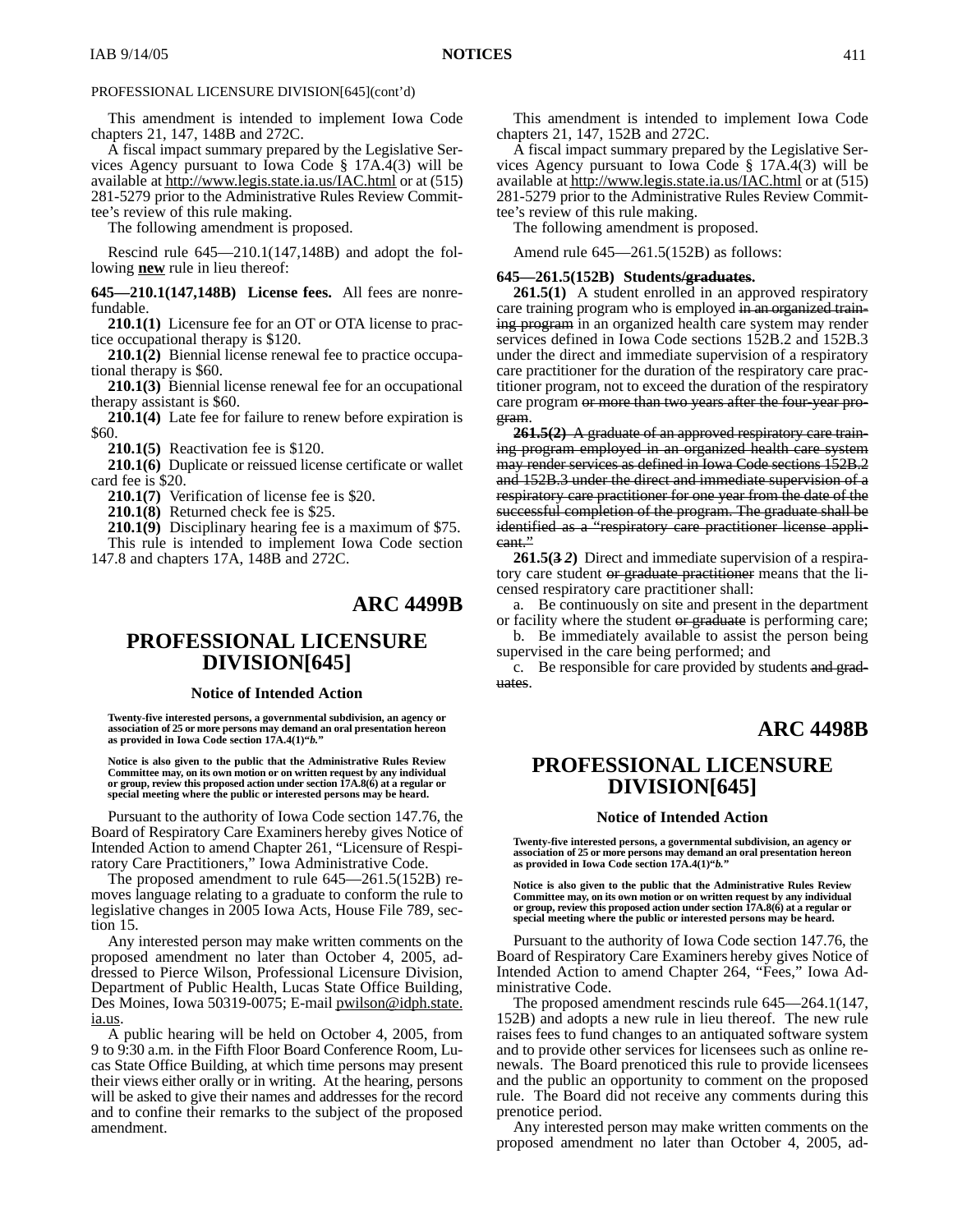dressed to Pierce Wilson, Professional Licensure Division, Department of Public Health, Lucas State Office Building, Des Moines, Iowa 50319-0075; E-mail *pwilson@idph.state.* ia.us.

A public hearing will be held on October 4, 2005, from 9 to 9:30 a.m. in the Fifth Floor Board Conference Room, Lucas State Office Building, at which time persons may present their views either orally or in writing. At the hearing, persons will be asked to give their names and addresses for the record and to confine their remarks to the subject of the proposed amendment.

This amendment is intended to implement Iowa Code chapters 21, 147, 152B and 272C.

A fiscal impact summary prepared by the Legislative Services Agency pursuant to Iowa Code § 17A.4(3) will be available at http://www.legis.state.ia.us/IAC.html or at (515) 281-5279 prior to the Administrative Rules Review Committee's review of this rule making.

The following amendment is proposed.

Rescind rule 645—264.1(147,152B) and adopt the following **new** rule in lieu thereof:

**645—264.1(147,152B) License fees.** All fees are nonrefundable.

**264.1(1)** Initial and endorsement licensure fee to practice respiratory care is \$120.

**264.1(2)** Biennial license renewal fee for each biennium is \$60.

**264.1(3)** Late fee for failure to renew before expiration is \$60.

**264.1(4)** Reactivation fee is \$120.

**264.1(5)** Duplicate or reissued license certificate or wallet card fee is \$20.

**264.1(6)** Verification of license fee is \$20.

**264.1(7)** Returned check fee is \$25.

**264.1(8)** Disciplinary hearing fee is a maximum of \$75. This rule is intended to implement Iowa Code section 147.8 and chapters 17A, 152B and 272C.

# **ARC 4497B**

# **PROFESSIONAL LICENSURE DIVISION[645]**

#### **Notice of Intended Action**

**Twenty-five interested persons, a governmental subdivision, an agency or association of 25 or more persons may demand an oral presentation hereon as provided in Iowa Code section 17A.4(1)"***b.***"**

**Notice is also given to the public that the Administrative Rules Review Committee may, on its own motion or on written request by any individual or group, review this proposed action under section 17A.8(6) at a regular or special meeting where the public or interested persons may be heard.**

Pursuant to the authority of Iowa Code section 147.76, the Board of Speech Pathology and Audiology Examiners hereby gives Notice of Intended Action to amend Chapter 305, "Fees," Iowa Administrative Code.

The proposed amendment rescinds rule 645—305.1(147) and adopts a new rule in lieu thereof. The new rule raises fees to fund changes to an antiquated software system and to provide other services for licensees such as online renewals. The Board prenoticed this rule to provide licensees and the public an opportunity to comment on the proposed rule. The Board did not receive any comments during this prenotice period.

Any interested person may make written comments on the proposed amendment no later than October 4, 2005, addressed to Pierce Wilson, Professional Licensure Division, Department of Public Health, Lucas State Office Building, Des Moines, Iowa 50319-0075; E-mail pwilson@idph.state. ia.us.

A public hearing will be held on October 4, 2005, from 9 to 9:30 a.m. in the Fifth Floor Board Conference Room, Lucas State Office Building, at which time persons may present their views either orally or in writing. At the hearing, persons will be asked to give their names and addresses for the record and to confine their remarks to the subject of the proposed amendment.

This amendment is intended to implement Iowa Code chapters 21, 147 and 272C.

A fiscal impact summary prepared by the Legislative Services Agency pursuant to Iowa Code § 17A.4(3) will be available at http://www.legis.state.ia.us/IAC.html or at (515) 281-5279 prior to the Administrative Rules Review Committee's review of this rule making.

The following amendment is proposed.

Rescind rule 645—305.1(147) and adopt the following **new** rule in lieu thereof:

**645—305.1(147) License fees.** All fees are nonrefundable. **305.1(1)** Licensure fee for license to practice speech pathology or audiology, temporary clinical license, licensure by endorsement, or licensure by reciprocity is \$120.

**305.1(2)** Biennial license renewal fee for each biennium is \$96.

**305.1(3)** Late fee for failure to renew before expiration is \$60.

**305.1(4)** Reactivation fee is \$156.

**305.1(5)** Duplicate or reissued license certificate or wallet card fee is \$20.

**305.1(6)** Verification of license fee is \$20.

**305.1(7)** Returned check fee is \$25.

**305.1(8)** Disciplinary hearing fee is a maximum of \$75.

**305.1(9)** Temporary clinical license renewal fee is \$60.

**305.1(10)** Temporary permit fee is \$30.

This rule is intended to implement Iowa Code chapters 17A, 147 and 272C.

# **ARC 4494B**

# **PROFESSIONAL LICENSURE DIVISION[645]**

### **Notice of Intended Action**

**Twenty-five interested persons, a governmental subdivision, an agency or association of 25 or more persons may demand an oral presentation hereon as provided in Iowa Code section 17A.4(1)"***b.***"**

**Notice is also given to the public that the Administrative Rules Review Committee may, on its own motion or on written request by any individual or group, review this proposed action under section 17A.8(6) at a regular or special meeting where the public or interested persons may be heard.**

Pursuant to the authority of Iowa Code section 147.76, the Board of Interpreters for the Hearing Impaired Examiners hereby gives Notice of Intended Action to amend Chapter 364, "Fees," Iowa Administrative Code.

The proposed amendment rescinds rule 645—364.1(147, 80GA,ch1175) and adopts a new rule in lieu thereof. The new rule raises fees to fund changes to an antiquated software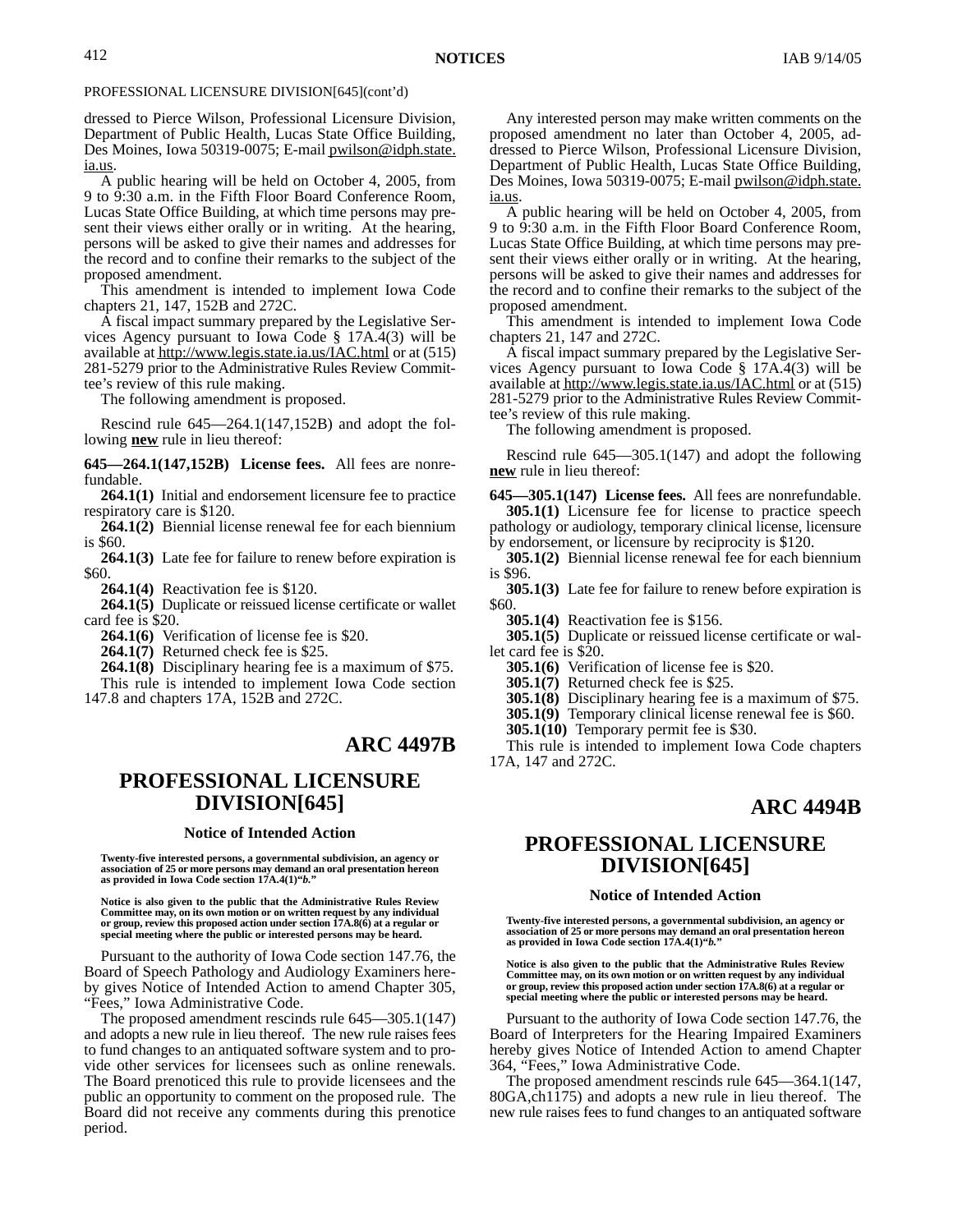system and to provide other services for licensees such as online renewals.

Any interested person may make written comments on the proposed amendment no later than October 4, 2005, addressed to Pierce Wilson, Professional Licensure Division, Department of Public Health, Lucas State Office Building, Des Moines, Iowa 50319-0075; E-mail pwilson@idph.state. ia.us.

A public hearing will be held on October 4, 2005, from 10 to 10:30 a.m. in the Fifth Floor Board Conference Room, Lucas State Office Building, at which time persons may present their views either orally or in writing. At the hearing, persons will be asked to give their names and addresses for the record and to confine their remarks to the subject of the proposed amendment.

This amendment is intended to implement Iowa Code chapters 21, 147 and 272C and 2004 Iowa Acts, chapter 1175, sections 426 to 429.

A fiscal impact summary prepared by the Legislative Services Agency pursuant to Iowa Code § 17A.4(3) will be available at http://www.legis.state.ia.us/IAC.html or at (515)281-5279 prior to the Administrative Rules Review Committee's review of this rule making.

The following amendment is proposed.

Rescind rule 645—364.1(147,80GA,ch1175) and adopt the following **new** rule in lieu thereof:

**645—364.1(147,80GA,ch1175) License fees.** All fees are nonrefundable.

**364.1(1)** Licensure fee for license to practice interpreting for hearing impaired is \$120.

**364.1(2)** Licensure fee for temporary license to practice interpreting for hearing impaired is \$120.

**364.1(3)** Biennial license renewal fee for each biennium is \$120.

**364.1(4)** Late fee for failure to renew before expiration is \$60.

**364.1(5)** Duplicate or reissued license certificate or wallet card fee is \$20.

**364.1(6)** Verification of license fee is \$20.

**364.1(7)** Returned check fee is \$25.

**364.1(8)** Disciplinary hearing fee is a maximum of \$75. **364.1(9)** Reactivation fee is \$180.

This rule is intended to implement Iowa Code chapters 17A, 147 and 272C and 2004 Iowa Acts, chapter 1175, sections 426 to 429.

### **ARC 4514B**

# **PUBLIC SAFETY DEPARTMENT[661]**

### **Notice of Intended Action**

**Twenty-five interested persons, a governmental subdivision, an agency or association of 25 or more persons may demand an oral presentation hereon as provided in Iowa Code section 17A.4(1)"***b.***"**

**Notice is also given to the public that the Administrative Rules Review Committee may, on its own motion or on written request by any individual or group, review this proposed action under section 17A.8(6) at a regular or special meeting where the public or interested persons may be heard.**

Pursuant to the authority of Iowa Code section 103A.7, the Building Code Commissioner hereby gives Notice of Intended Action to amend, with the approval of the Building Code Advisory Council, Chapter 16, "State of Iowa Building Code," and to adopt new Chapter 300, "State Building Code

—Administration," Chapter 301, "State Building Code— General Provisions," Chapter 302, "State Building Code— Accessibility of Buildings and Facilities Available to the Public," and Chapter 303, "State Building Code— Requirements for Energy Conservation in Construction," Iowa Administrative Code.

Iowa Code chapter 103A provides for the adoption of a State Building Code. Generally, the State Building Code applies to construction of state-owned buildings and facilities and buildings and facilities in local jurisdictions which have adopted the State Building Code by local ordinance in accordance with procedures established in Iowa Code section 103A.12. In addition, certain provisions of the State Building Code apply statewide, including specifically requirements for accessibility of buildings and facilities to persons with disabilities, when the buildings or facilities are available to the public; requirements for minimum plumbing facilities in places of public assembly, restaurants, pubs, and lounges; energy efficiency requirements; and requirements for factory-built structures, which include manufactured homes and modular buildings.

The State Building Code has become outdated. Revisions to the State Building Code in recent years have been made on a piecemeal basis, without any comprehensive review of the entire Code having been undertaken. The Building Code Commissioner, working in consultation with the Building Code Advisory Council and with various groups of stakeholders, has undertaken such a comprehensive review in recent months. These proposed rules are the result of that review.

All of the rules of the Department of Public Safety are in the process of being renumbered to make them easier to locate. The State Building Code is currently Chapter 16 of the Department's rules. Most of Chapter 16 will be rescinded and replaced by a series of chapters starting with Chapter 300. All chapters in the 300 series will be promulgated under the rule-making authority assigned to the Building Code Commissioner by Iowa Code chapters 103A, 104A, and 104B. Eventually, Chapter 16 will be rescinded entirely. For now, however, the portion of Chapter 16 which deals with requirements for factory-built structures is being retained, as these rules are likely to undergo major revisions before the end of this year.

Proposed new Chapter 300 will contain basic administrative information and requirements related to the State Building Code, including fees and procedures for submitting construction plans for review.

The Code of Iowa provides that, in general, requirements established in the State Building Code apply to construction of state-owned buildings and to construction in local jurisdictions which adopt the State Building Code by local ordinance. It should be noted that there are some other occupancies to which the State Building Code applies if there is no locally adopted building code, including to elder group homes and to apartment buildings being converted to condominiums. The Iowa Racing and Gaming Commission is currently engaged in rule making which, if adopted, will require that construction of gaming facilities comply with the State Building Code if there is not a local building code. General requirements for construction which apply to these cases are located in the proposed new Chapter 301. Chapter 301 includes definitions which apply to all chapters which collectively will constitute the State Building Code, as well as to electrical, mechanical, and plumbing requirements and to requirements for residential construction. In addition, Chapter 301 addresses one area in which the requirements established apply statewide, namely, requirements for minimum plumb-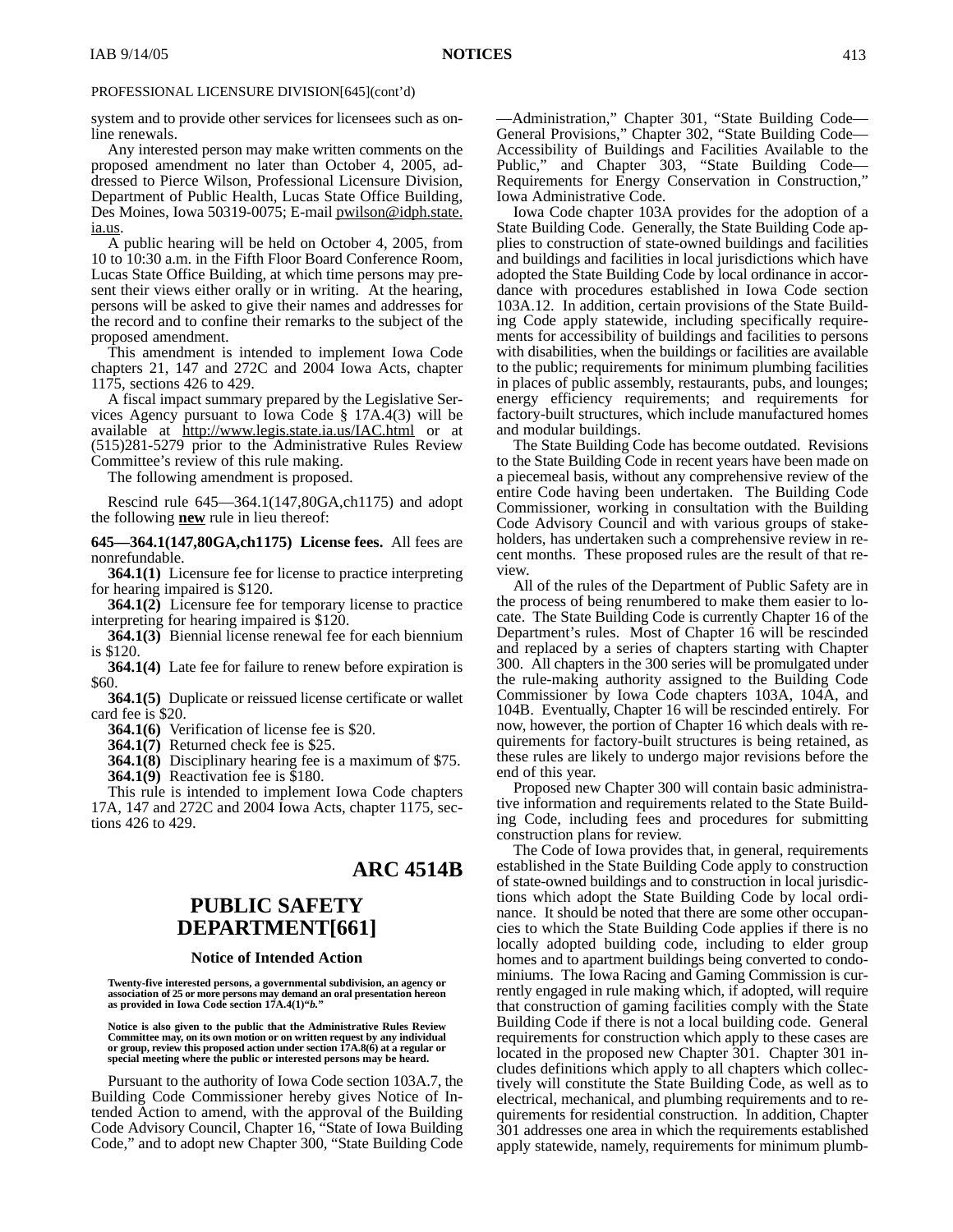ing facilities provided in places of public assembly, restaurants, pubs, and lounges.

Chapters 302 and 303 will address other requirements of the State Building Code which apply statewide. These include requirements for accessibility to persons with disabilities of buildings and facilities available to the public and energy conservation requirements. Although requirements for factory-built structures also apply statewide, as mentioned earlier, standards for factory-built structures currently in Chapter 16 will not be affected by the rule making proposed here.

New Chapter 302 will contain requirements for accessibility to persons with disabilities to buildings and facilities available to the public. The standards currently in Division VII of Chapter 16 are proposed to be moved to this chapter. The requirements were significantly revised two years ago and are based upon the federal Americans with Disabilities Act Accessibility Guidelines (ADAAG). The U.S. Department of Justice is currently in the early stages of a rulemaking process to adopt revisions to ADAAG. The provisions in Chapter 302 are expected to be revised when the federal rule making is complete so that Iowa and federal accessibility requirements remain compatible. The current Division VII of Chapter 16 also includes requirements for accessibility of multiple-dwelling unit buildings which will also be moved to Chapter 302.

New Chapter 303 will establish updated requirements for energy conservation measures in construction undertaken in Iowa. The chapter establishes requirements for residential construction and for nonresidential construction. The proposed rules adopt the provisions of the International Energy Conservation Code (IECC), 2004 supplement, as the requirements for both residential and nonresidential construction in Iowa. The proposed rules would adopt these provisions without amendment. The Building Code Commissioner has been asked to consider a number of possible amendments to IECC, 2004 supplement. Of these, the following amendments or alternatives to adoption of the IECC, 2004 supplement, are under active consideration for adoption, although they were not included in proposed Chapter 303. The Building Code Commissioner has not determined whether to incorporate these amendments in the adopted chapter, and comment on these possible amendments is encouraged during the public comment period.

1. Substitute insulation and fenestration requirements similar to those in the International Residential Code, 2003 edition, which are somewhat less restrictive than the requirements in the IECC, 2004 supplement.

2. Allow the use of ResCheck Software keyed to the IECC, 2003 edition. This software, which assists in the calculation of thermal energy efficiency values in residential construction to determine compliance with energy efficiency requirements, is distributed by the U.S. Department of Energy, which does not plan to produce an updated version keyed to the IECC, 2004 supplement.

3. Modify the requirements for an energy review to be completed by a licensed architect or licensed professional engineer to require reviews of the following:

• All new construction of buildings of 50,000 cubic feet of volume which are heated or cooled and intended for regular human occupancy (reviews are currently required for new construction over 100,000 cubic feet of volume),

• All other new construction of publicly owned buildings which are heated or cooled and intended for regular human occupancy, and

 At the discretion of a local jurisdiction, all other new construction of buildings which are heated or cooled and intended for regular human occupancy, regardless of the volume of the building, if the local jurisdiction has adopted and enforces the State Building Code, a local building code, or a compilation of building construction requirements.

4. Rule 661—303.3(103A), as proposed, adopts the IECC, 2004 supplement, as the energy conservation requirements for commercial construction. Chapter 8 of the IECC, 2004 supplement, is based upon the 2001 edition of ASHRAE/IESNA Standard 90.1, Energy Standard for Buildings Except for Low Rise Residential Buildings, published by the American Society of Heating, Refrigeration and Air-Conditioning Engineers. Consideration will be given to replacing chapter 8 with the 2004 edition of the ASHRAE/ IESNA standard.

Public hearings on these proposed amendments will be held on October 13, 2005, from 1 to 3 p.m. and from 6 to 8 p.m. Both of these hearings will be accessible via the Iowa Communications Network from multiple locations around the state.

The public hearing from 1 to 3 p.m. on Thursday, October 13, 2005, will be accessible over the Iowa Communications Network from the following locations:

| <b>CITY</b>           | <b>SITE</b>                                                 | <b>LOCATION</b>     | ROOM#                                     | <b>ICN</b><br>SITE# |
|-----------------------|-------------------------------------------------------------|---------------------|-------------------------------------------|---------------------|
| <b>Des Moines</b>     | Wallace State Office<br>Building                            | 502 East 9th Street | Third Floor<br>Conference Room            | 706                 |
| <b>Cedar Rapids</b>   | Kirkwood Comm.<br>College                                   | 6301 Kirkwood Blyd. | 203B, Linn Hall                           | 553                 |
| <b>Council Bluffs</b> | <b>Educational Services</b><br><b>Center Administration</b> | 12 Scott Street     |                                           | 347                 |
| <b>Creston</b>        | Green Valley Area<br><b>Education Agency 14</b>             | 1405 North Lincoln  | Turner Room                               | 173                 |
| <b>Dubuque</b>        | Dubuque Community<br>School District - Forum                | 2300 Chaney         |                                           | 312                 |
| Emmetsburg            | Iowa Lakes Comm.<br>College                                 | 3200 College Dr.    | Room 818, Smith<br><b>Wellness Center</b> | 20                  |
| <b>Mason City</b>     | North Iowa Area<br>Comm. College                            | 500 College Drive   | Careers Building,<br>Room 128             | 122.                |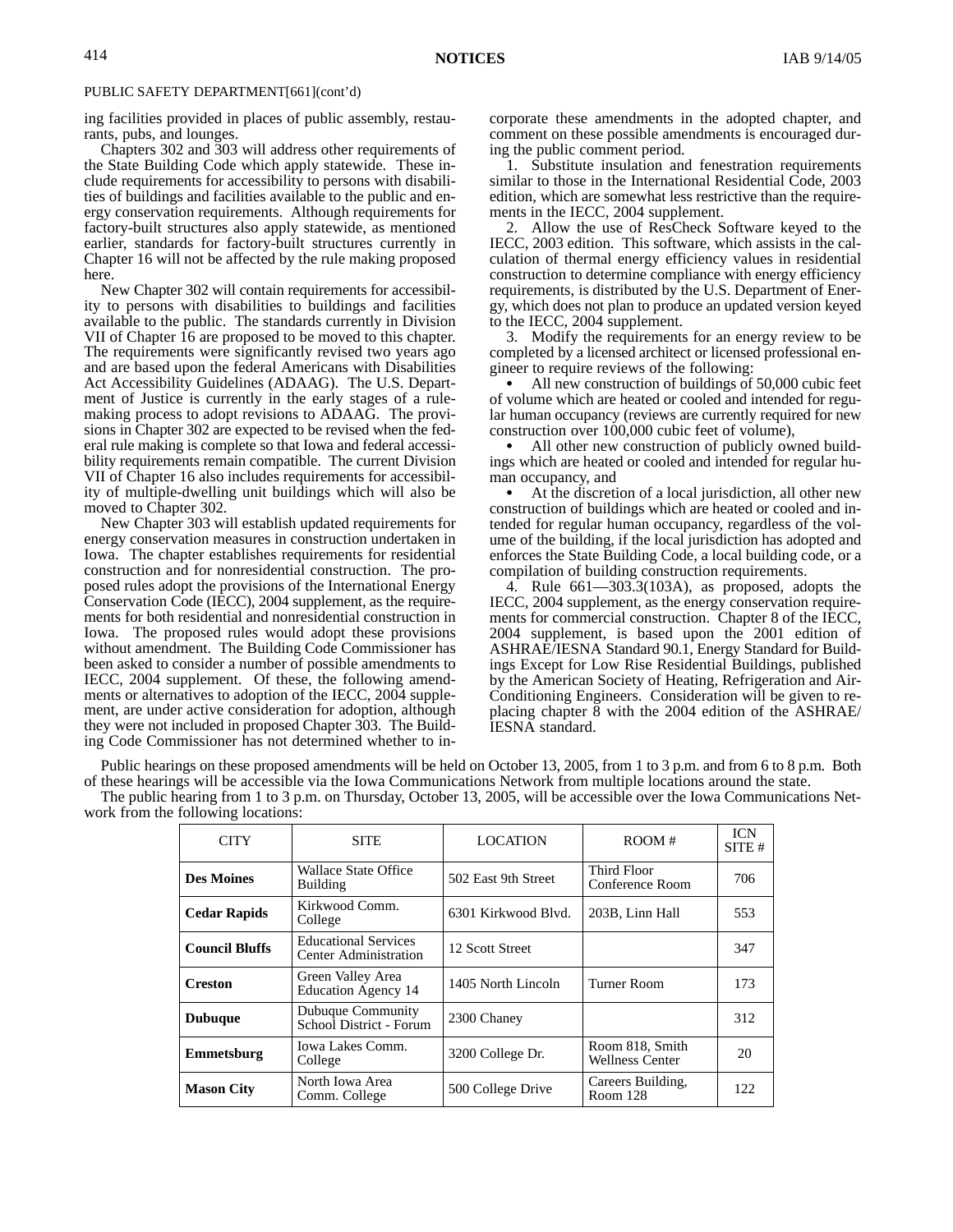| <b>CITY</b>           | <b>SITE</b>                        | <b>LOCATION</b> | ROOM#                   | <b>ICN</b><br>SITE# |
|-----------------------|------------------------------------|-----------------|-------------------------|---------------------|
| <b>Mount Pleasant</b> | Mount Pleasant High<br>School      | 2104 S. Grand   |                         | 751                 |
| <b>Sioux City</b>     | Western Iowa Tech<br>Comm. College | 4647 Stone Ave. | Room 925,<br>Building A | 78                  |

The public hearing from 6 to 8 p.m. on Thursday, October 13, 2005, will be accessible over the Iowa Communications Network from the following locations:

| <b>CITY</b>           | <b>SITE</b>                                                 | <b>LOCATION</b>                      | ROOM#                   | <b>ICN</b><br>SITE # |
|-----------------------|-------------------------------------------------------------|--------------------------------------|-------------------------|----------------------|
| <b>Ankeny</b>         | Des Moines Area<br><b>Community College</b>                 | 2006 South Ankeny<br>Blvd.           | Room 8, Building 6      | 70                   |
| <b>Cedar Rapids</b>   | Grant Wood Area<br>Education Agency 10                      | 4401 Sixth Street SW                 | Revere Room             | 198                  |
| <b>Council Bluffs</b> | <b>Educational Services</b><br>Center Administration        | 12 Scott Street                      |                         | 347                  |
| <b>Creston</b>        | Green Valley Area<br><b>Education Agency 14</b>             | 1405 North Lincoln                   | Turner Room             | 173                  |
| <b>Cylinder</b>       | Prairie Lakes Area<br><b>Education Agency</b>               | Highway 18 &<br><b>Second Street</b> |                         | 174                  |
| <b>Dubuque</b>        | Dubuque Community<br>2300 Chaney<br>School District - Forum |                                      |                         | 312                  |
| <b>Mason City</b>     | North Iowa Area<br>Comm. College                            | 500 College Drive                    | <b>CB</b> 118           | 555                  |
| <b>Mount Pleasant</b> | Mount Pleasant High<br>School                               | 2104 S. Grand                        |                         | 751                  |
| <b>Sioux City</b>     | Western Iowa Tech<br>Comm. College                          | 4647 Stone Ave.                      | Room 925,<br>Building A | 78                   |

An additional public hearing will be held on October 18, 2005, at 10 a.m. in the Fire Marshal Division Conference Room, 401 S.W. 7th Street, Suite N, Des Moines, Iowa 50309.

At the public hearings, persons may present their views concerning these amendments orally or in writing. Persons who wish to make oral presentations at a hearing should contact the Agency Rules Administrator, Iowa Department of Public Safety, 502 East 9th Street, Des Moines, Iowa 50319; or by telephone at (515)281-5524 at least one day prior to the hearing.

Any interested persons may make oral or written comments concerning these proposed amendments to the Agency Rules Administrator by mail, telephone, or in person at the above address by 4:30 p.m. on October 13, 2005. Comments may also be submitted by electronic mail to admrule@dps. state.ia.us by 4:30 p.m. on October 13, 2005.

These amendments are intended to implement Iowa Code chapter 103A.

A fiscal impact summary prepared by the Legislative Services Agency pursuant to Iowa Code § 17A.4(3) will be available at http://www.legis.state.ia.us/IAC.html or at (515) 281-5279 prior to the Administrative Rules Review Committee's review of this rule making.

The following amendments are proposed.

ITEM 1. Amend **661—Chapter 16**, title, as follows:

### CHAPTER 16 STATE OF IOWA BUILDING CODE*—FACTORY-BUILT STRUCTURES*

ITEM 2. Rescind and reserve rules **661—16.1(103A)** through **661—16.500(103A)** and **661—16.700(103A, 104A)** through **661—16.802(103A)**.

ITEM 3. Adopt the following **new** chapters:

### CHAPTER 300 STATE BUILDING CODE—ADMINISTRATION

**661—300.1(103A) State building code promulgated.** Iowa Code section 103A.7 gives to the building code commissioner, with the approval of the building code advisory council, authority to promulgate the state building code, except that adoption of the state historic building code requires the approval of the state historical society board, rather than

the building code advisory council. The state building code, as authorized by Iowa Code section 103A.7, includes 661—Chapters 16, 300, 301, 302, and 303.

NOTE: Additional chapters will be promulgated and included in the state building code. All chapters of the state building code, other than 661—Chapter 16, will be numbered between 300 and 399. 661—Chapter 16 will be rescinded when all new chapters of the state building code have been adopted.

**661—300.2(103A) Building code commissioner.** The building code commissioner appointed by the commissioner of public safety pursuant to Iowa Code section 103A.4 shall serve as the chief of the building code bureau. The building code commissioner shall adopt, and amend as needed, the state building code, with the approval of the building code advisory council, and the state historic building code, with the approval of the state historical society board. The building code commissioner also shall appoint the board of review from among the council membership. The building code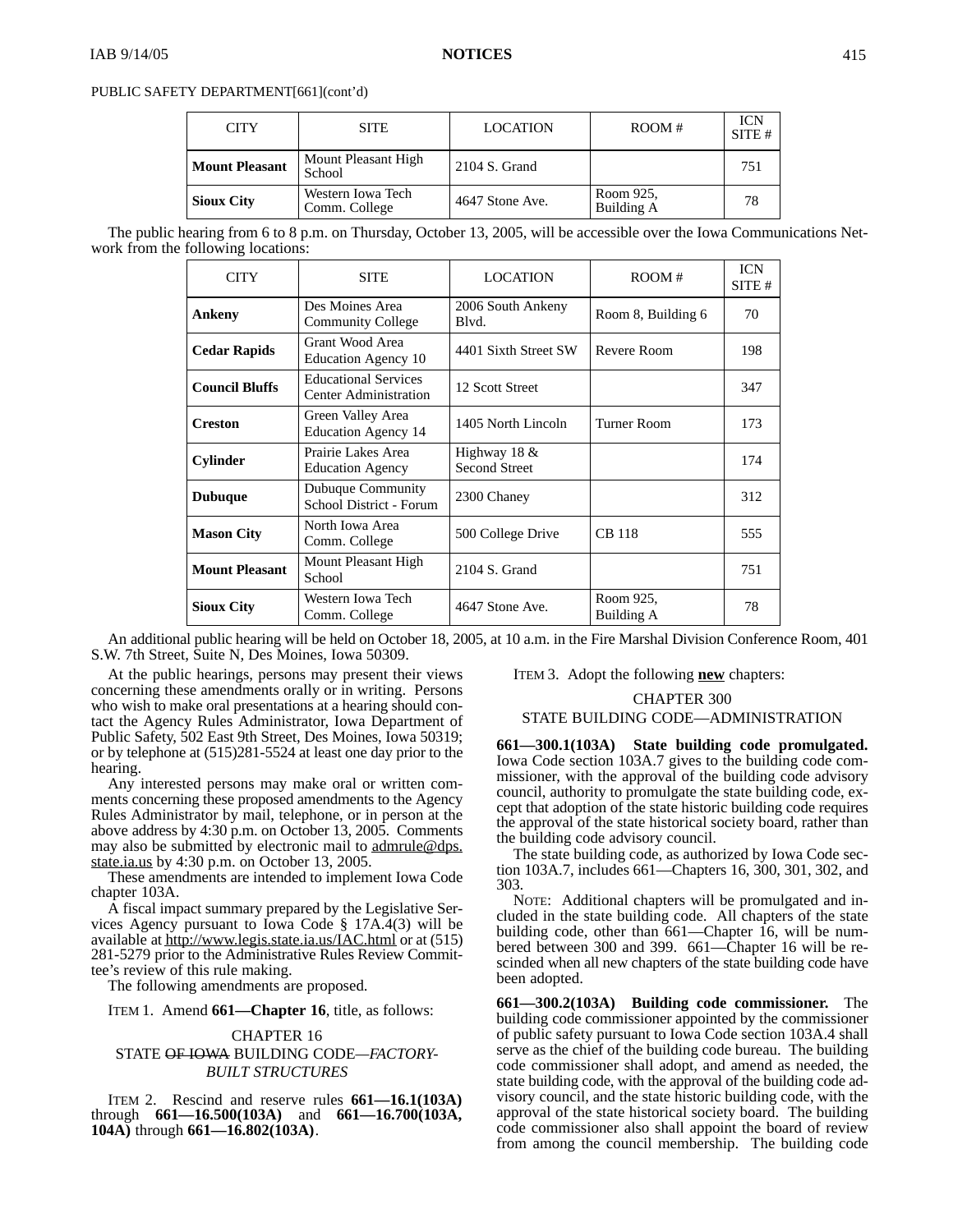commissioner shall consider any request for the use of alternate materials or methods of construction submitted to the building code bureau pursuant to Iowa Code section 103A.13, and shall either disapprove each such request or shall recommend approval of the request to the building code advisory council.

**661—300.3(103A) Building code advisory council.** The building code advisory council appointed by the governor pursuant to Iowa Code section 103A.14 shall consider amendments to the state building code proposed by the building code commissioner, other than amendments to the state historic building code. The council shall approve or disapprove any changes to the state building code proposed by the building code commissioner. The council shall also consider and approve or disapprove any requests for use of alternate materials or methods of construction, the approval of which has been recommended to the council by the building code commissioner.

#### **661—300.4(103A) Plan reviews.**

**300.4(1)** Plans and specifications review. Architectural technical submissions, engineering documents, or plans and specifications for all state-owned buildings shall be submitted to and approved by the commissioner before construction is begun. Such submittals shall be filed by the owner or an authorized agent, agency or the responsible design architect or engineer. Submittals to the commissioner shall be certified or stamped and signed as required by Iowa Code chapters 542B and 544A unless the applicant has certified on the submittal to the applicability of a specific exception under Iowa Code section 544A.18 and the submittal does not constitute the practice of professional engineering as defined by Iowa Code section 542B.2.

NOTE: Preliminary or intermediate documents may be submitted for general discussion concerning compliance with the appropriate regulations if the documents are labeled "preliminary" or "not for construction" or are labeled with similar wording indicating that the documents are not being submitted for final approval. Such preliminary documents shall not exhibit the seal and signature.

**300.4(2)** Minimum review requirements*.* Plans, specifications and other supporting information shall be sufficiently clear and complete to show in detail that the proposed work will comply with the requirements of the applicable provisions of the state building code and with sections 106.1 and 106.1.1 of the International Building Code, 2003 edition. In sections 106.1 and 106.1.1 of the International Building Code, 2003 edition, the word "permit" shall be replaced by "plan review."

**300.4(3)** Copies and fees. See 661—Chapters 16, 302, and 303 for fees pertaining to factory-built structures, accessibility reviews, and energy conservation reviews.

a. Copies of the state building code or any portion thereof are available through the Web site of the department of public safety.

NOTE: Codes and standards adopted by reference in the state building code which are published by other organizations, including, but not limited to, the American National Standards Institute, the International Code Council, the International Association of Plumbing and Mechanical Officials, and the National Fire Protection Association, may be purchased from the publishing organization. A copy of each code or standard adopted by reference in the state building code has been deposited in the Iowa state law library.

b. The fees for plan reviews completed by the building code bureau shall be calculated as follows:

|                                      | Preliminary<br>Plan<br>Review<br>Meeting<br>(Optional) | Plan<br>Review<br>Fee | Plan Review Fee<br>Including<br>Optional<br>Preliminary Plan<br><b>Review Meeting</b> |
|--------------------------------------|--------------------------------------------------------|-----------------------|---------------------------------------------------------------------------------------|
| <b>AREA IN</b><br><b>SOUARE FEET</b> | Cost                                                   | Cost                  | Cost                                                                                  |
| Up to $5,000$                        | \$75                                                   | \$200                 | \$275                                                                                 |
| 5,001-10,000                         | \$100                                                  | \$300                 | \$400                                                                                 |
| 10,001-20,000                        | \$125                                                  | \$400                 | \$525                                                                                 |
| 20,001-50,000                        | \$150                                                  | \$500                 | \$650                                                                                 |
| 50,001-100,000                       | \$200                                                  | \$600                 | \$800                                                                                 |
| 100,001-150,000                      | \$200                                                  | \$1,000               | \$1,200                                                                               |
| 150,001-200,000                      | \$200                                                  | \$1,200               | \$1,400                                                                               |
| 200,001-250,000                      | \$200                                                  |                       | \$1,600                                                                               |
| 250,001-300,000                      | \$250                                                  | \$1,600               | \$1,850                                                                               |
| 300,001-350,000                      | \$250                                                  | \$1,800               | \$2,050                                                                               |
| 350,001-400,000                      | \$250                                                  | \$2,000               | \$2,250                                                                               |
| 400,001-450,000                      | \$300                                                  | \$2,200               | \$2,500                                                                               |
| More than 450,000                    | \$300                                                  | \$2,400               | \$2,700                                                                               |
| <b>Special Limited Reviews</b>       | Fee                                                    |                       |                                                                                       |
| Sprinkler Plan Review                | \$100                                                  |                       |                                                                                       |
| Fire Alarm Review                    | \$100                                                  |                       |                                                                                       |
| <b>Accessibility Review</b>          | \$30                                                   |                       |                                                                                       |

Payment of the assigned fee shall accompany each plan when submitted for review. Payment may be made by money order, check or draft made payable to the Iowa Department of Public Safety—Building Code Bureau.

c. A person who has submitted a plan for review for which a fee has been assessed pursuant to paragraph "d" is eligible to receive a refund of the fee if the plan has not been approved or rejected within 60 calendar days of its receipt by the building code bureau. A person who believes that a refund is due shall notify the building code commissioner who shall provide a form to the person who submitted the plan for review to request a refund. If the request for refund is approved, the building code commissioner shall cause a check for the amount of the refund to be issued to the individual or organization that originally paid the fee. If the original submission of the plan is incomplete, the fee shall be refunded only if the plan has not been approved or rejected within 60 days of a full and complete submission of the plan. "Approved or rejected within 60 days" means that a letter approving or rejecting the plan has been presented or mailed to the submitter within 60 days of the date of receipt by the building code bureau, within the meaning of "time" as defined in Iowa Code section 4.1.

**661—300.5(103A) Local code enforcement.** Provisions of the state building code applicable statewide or applicable in a local jurisdiction which has adopted the state building code by local ordinance may be enforced by the local jurisdiction.

**300.5(1)** Creation of department. There may be established within the governmental subdivision a "building department" which shall be under the jurisdiction of the building official designated by the appointing authority. Within the state building code, including publications adopted by reference within the state building code, the terms "administrative authority," "authority having jurisdiction," and "authorized representative" shall mean the building official.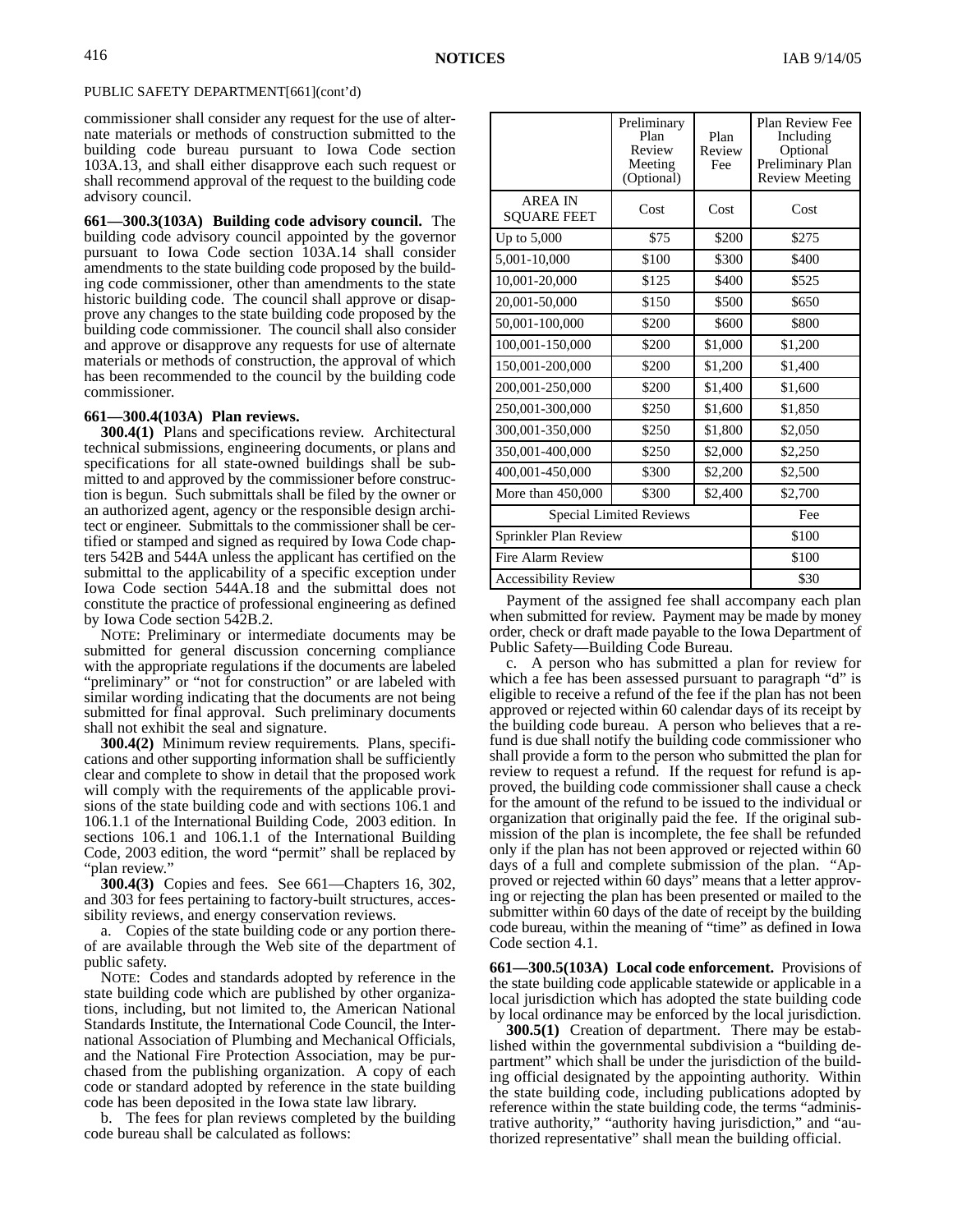**300.5(2)** Powers and duties of building official. The building official in those governmental subdivisions establishing a building department shall enforce all the provisions of this code as prescribed by local law or ordinance and as outlined by Iowa Code section 103A.19.

**300.5(3)** Permits only. Any governmental subdivision that has not established a building department but requires a permit to construct or occupancy permit or both shall be known as the "issuing authority."

These rules are intended to implement Iowa Code chapter 103A.

### CHAPTER 301

### STATE BUILDING CODE—GENERAL PROVISIONS

**661—301.1(103A) Scope and applicability.** The provisions of this chapter apply generally to buildings and facilities owned by the state of Iowa and to buildings and facilities in local jurisdictions which have adopted the state building code by local ordinance in accordance with the provisions of Iowa Code section 103A.12.

**661—301.2(103A) Definitions.** The following definitions apply to 661—Chapters 300, 301, 302, and 303.

"Board of appeals" means the local board of appeals as created by local ordinance.

"Board of review" or "board" means the state building code board of review created by Iowa Code section 103A.15. The three members of the board of review are appointed by the building code commissioner from among the membership of the building code advisory council.

"Building" means a combination of materials, whether portable or fixed, to form a structure affording facilities or shelter for persons, animals or property. The word "building" includes any part of a building unless the context clearly requires a different meaning. This definition does not apply to 661—Chapter 302.

"Building code advisory council" or "council" means the seven-member council appointed by the governor to advise and confer with the commissioner in matters relating to the state building code.

"Building component" means any part, subsystem, subassembly, or other system designed for use in, or as a part of, a structure, including but not limited to: structural, electrical, mechanical, fire protection, or plumbing systems, and including such variations thereof as are specifically permitted by regulation, and which variations are submitted as part of the building system or amendment thereof.

"Building department" means an agency of any governmental subdivision charged with the administration, supervision, or enforcement of building regulations, prescribed or required by state or local building regulations.

"Building system" means plans, specifications and documentation for a system of manufactured factory-built structures or buildings or for a type or a system of building components, including but not limited to: structural, electrical, mechanical, fire protection, or plumbing systems, and including such variations thereof as are specifically permitted by regulation, and which variations are submitted as part of the building system or amendment thereof.

"Commissioner" means the state building code commissioner appointed by the commissioner of public safety pursuant to Iowa Code section 103A.4.

"Construction" means the construction, erection, reconstruction, alteration, conversion, repair, equipping of buildings, structures or facilities, and requirements or standards relating to or affecting materials used in connection therewith, including provisions for safety and sanitary conditions.

"Enforcement authority" means any state agency or political subdivision of the state that has the authority to enforce the state building code.

"Equipment" means plumbing, heating, electrical, ventilating, conditioning, refrigeration equipment, and other mechanical facilities or installations.

"Governmental subdivision" means any state, city, town, county or combination thereof.

"Label" means an approved device affixed to a factorybuilt structure or building, or building component, by an approved agency, evidencing code compliance.

"Listing agency" means an agency approved by the commissioner which is in the business of listing or labeling and which maintains a periodic inspection program on current production of listed models, and which makes available timely reports of such listing including specific information verifying that the product has been tested to approved standards and found acceptable for use in a specified manner.

"Structure" means that which is built or constructed, an edifice or building of any kind, or any piece of work artificially built up or composed of parts joined together in some definite manner except transmission and distribution equipment of public utilities. The word "structure" includes any part of a structure unless the context clearly requires a different meaning.

**661—301.3(103A) General provisions.** The provisions of the International Building Code, 2003 edition, published by the International Code Council, 5203 Leesburg Pike, Suite 600, Falls Church, VA 22041, are hereby adopted by reference as the general requirements for building construction, with the following amendments:

Delete sections 101 through 115 except for sections 106.1 and 106.1.1.

Add the following new section 1100:

Any building or facility which is in compliance with the applicable requirements of 661—Chapter 302 shall be deemed to be in compliance with any applicable requirements contained in the International Building Code concerning accessibility for persons with disabilities.

Delete chapter 29.

Delete appendices A through J.

Delete all references to the "International Plumbing Code" and insert in lieu thereof "state plumbing code."

Delete all references to the "ICC Electrical Code" and insert in lieu thereof "National Electrical Code, 2005 edition."

**301.3(1)** Hospitals and health care facilities.

a. A hospital, as defined in rule  $661-205.1(100)$ , that is required to meet the provisions of the state building code shall be deemed to be in compliance with the fire safety requirements of the state building code if the hospital is in compliance with the provisions of rule 661—205.5(100). In any other case in which an applicable requirement of the Life Safety Code, 2000 edition, is inconsistent with an applicable requirement of the state building code, the hospital shall be deemed to be in compliance with the state building code requirement if the Life Safety Code requirement is met.

b. A nursing facility or hospice, as defined in rule 661— 205.1(100), that is required to meet the provisions of the state building code shall be deemed to be in compliance with the fire safety requirements of the state building code if the nursing facility or hospice is in compliance with the provisions of rule 661—205.10(100). In any other case in which an applicable requirement of the Life Safety Code, 2000 edition, is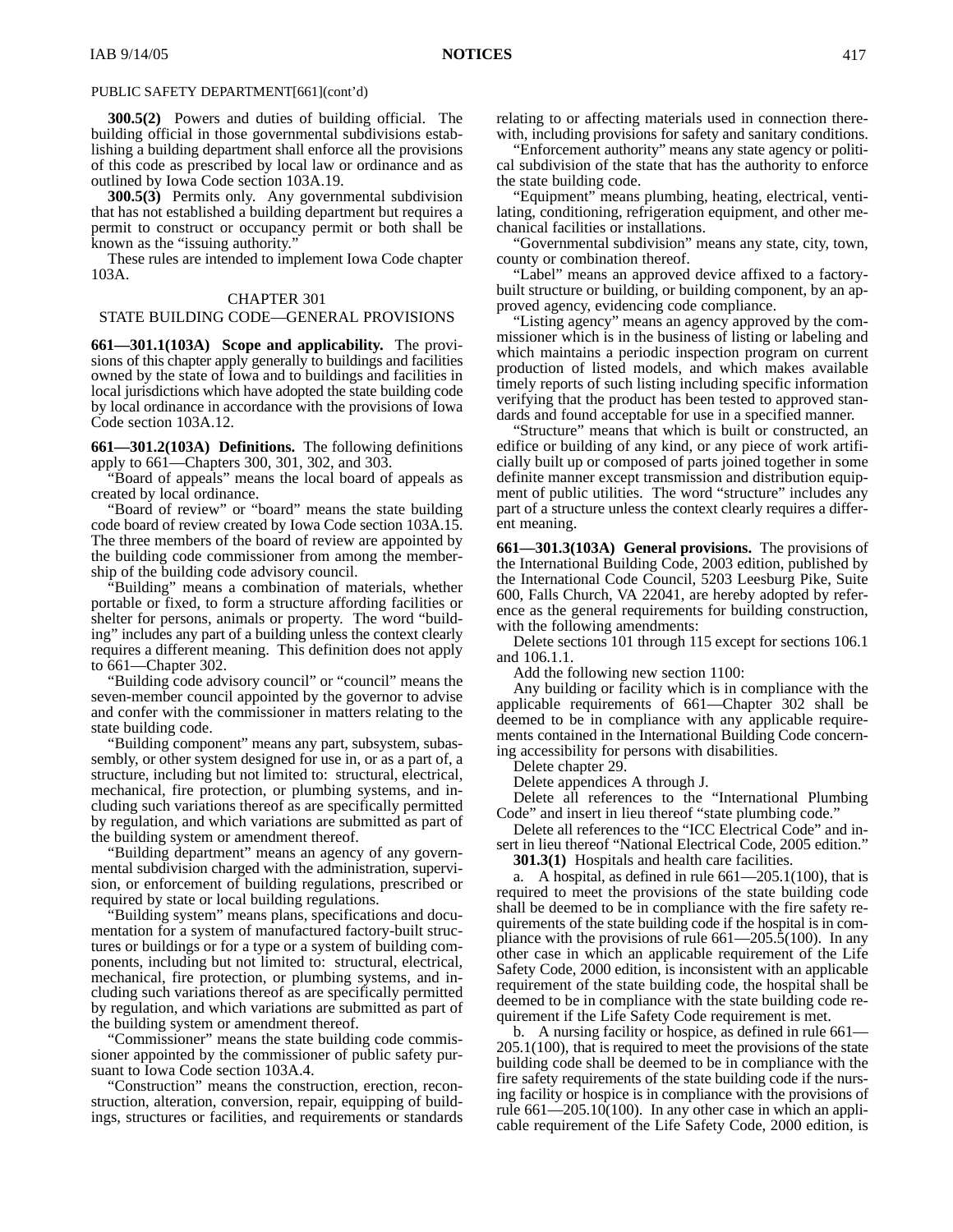inconsistent with an applicable requirement of the state building code, the nursing facility or hospice shall be deemed to be in compliance with the state building code requirement if the Life Safety Code requirement is met.

c. An intermediate care facility for the mentally retarded, as defined in rule 661—205.1(100), or intermediate care facility for persons with mental illness that is required to meet the provisions of the state building code shall be deemed to be in compliance with the fire safety requirements of the state building code if the intermediate care facility is in compliance with the provisions of rule 661—205.15(100). In any other case in which an applicable requirement of the Life Safety Code, 2000 edition, is inconsistent with an applicable requirement of the state building code, the intermediate care facility shall be deemed to be in compliance with the state building code requirement if the Life Safety Code requirement is met.

d. An ambulatory health care facility, as defined in rule 661—205.1(100), that is required to meet the provisions of the state building code shall be deemed to be in compliance with the fire safety requirements of the state building code if the ambulatory health care facility is in compliance with the provisions of rule 661—205.20(100). In any other case in which an applicable requirement of the Life Safety Code, 2000 edition, is inconsistent with an applicable requirement of the state building code, the ambulatory health care facility shall be deemed to be in compliance with the state building code requirement if the Life Safety Code requirement is met.

e. A religious nonmedical health care institution that is required to meet the provisions of the state building code shall be deemed to be in compliance with the provisions of the state building code if the institution is in compliance with the provisions of rule 661—205.25(100). In any other case in which an applicable requirement of the Life Safety Code, 2000 edition, is inconsistent with an applicable requirement of the state building code, the religious nonmedical health care institution shall be deemed to be in compliance with the state building code requirement if the Life Safety Code requirement is met.

**301.3(2)** Reserved.

**661—301.4(103A) Mechanical requirements.** The provisions of the International Mechanical Code, 2003 edition, published by the International Code Council, 5203 Leesburg Pike, Suite 600, Falls Church, VA 22041, are hereby adopted by reference as the requirements for the design, installation, maintenance, alteration, and inspection of mechanical systems that are permanently installed and utilized to provide control of environmental conditions and related processes within buildings, with the following amendments:

Delete chapter 1.

Delete appendices A and B.

Delete all references to the "International Plumbing Code" and insert in lieu thereof "state plumbing code."

Delete all references to the "ICC Electrical Code" and insert in lieu thereof "National Electrical Code, 2005 edition."

**661—301.5(103A) Electrical requirements.** The provisions of the National Electrical Code, 2005 edition, published by the National Fire Protection Association, 1 Batterymarch Park, Quincy, MA 02169-7471, are hereby adopted by reference as the requirements for electrical installations, with the following amendments:

Delete appendices A through G.

Delete all references to the "International Plumbing Code" and insert in lieu thereof "state plumbing code."

**661—301.6(103A) Plumbing requirements.** Provisions of the state plumbing code, 641—Chapter 25, adopted by the Iowa department of public health pursuant to Iowa Code chapter 135, apply to plumbing installations in cities or which are connected to municipal water systems or municipal wastewater treatment systems.

**301.6(1)** Plumbing installations which are not subject to the state plumbing code, 641—Chapter 25, and which are in buildings or facilities subject to the state building code may comply either with the state plumbing code or with the International Plumbing Code, 2003 edition, published by the International Code Council, 5203 Leesburg Pike, Suite 600, Falls Church, VA 22041, except that any assembly occupancy, restaurant, pub or lounge constructed on or after January 1, 1991, shall comply with the provisions of subrule 301.6(2) regarding the provision of minimum plumbing facilities.

**301.6(2)** Places of public assembly, restaurants, pubs and lounges constructed on or after January 1, 1991, shall provide at least the numbers of plumbing facilities required in the Uniform Plumbing Code, 2000 edition, Table 4-1, published by the International Association of Plumbing and Mechanical Officials, 5001 E. Philadelphia St., Ontario, CA 91761. Additions to, or adding seating capacity in, these types of occupancies shall require the installation of additional fixtures based upon the added number of occupants unless it can be shown that the existing facilities comply for the total number of occupants including the additional occupants.

All water closets installed pursuant to this subrule shall be water-efficient water closets complying with requirements of the U.S. Department of Energy.

This subrule is intended to implement Iowa Code section 104B.1.

**301.6(3)** Fuel gas piping shall comply with the requirements established in 661—Chapter 51.

### **661—301.7(103A) Existing buildings.**

**301.7(1)** Definition. "Existing building" means a building erected for which a building permit has been issued or for which plans have received approval from the building code bureau of the fire marshal division of the department of public safety prior to [effective date of rule to be inserted here].

**301.7(2)** Adoption. The provisions of the International Existing Building Code, 2003 edition, published by the International Code Council, 5203 Leesburg Pike, Suite 600, Falls Church, VA 22041, are hereby adopted by reference as the requirements for repair, alteration, change of occupancy, addition, and relocation of existing buildings, with the following amendments:

Delete chapter 1.

Delete appendix A, chapters A1 through A5, and appendix B.

Delete resource A.

Delete all references to the "International Plumbing Code" and insert in lieu thereof "state plumbing code."

Delete all references to the "ICC Electrical Code" and insert in lieu thereof "National Electrical Code, 2005 edition."

**661—301.8(103) Residential construction requirements.** The provisions of the International Residential Code, 2003 edition, published by the International Code Council, 5203 Leesburg Pike, Suite 600, Falls Church, VA 22041, are hereby adopted by reference as the requirements for construction, alteration, movement, enlargement, replacement, repair, equipment, use and occupancy, location, removal, and demolition of detached one- and two-family dwellings and multiple single-family dwellings (townhouses) not more than three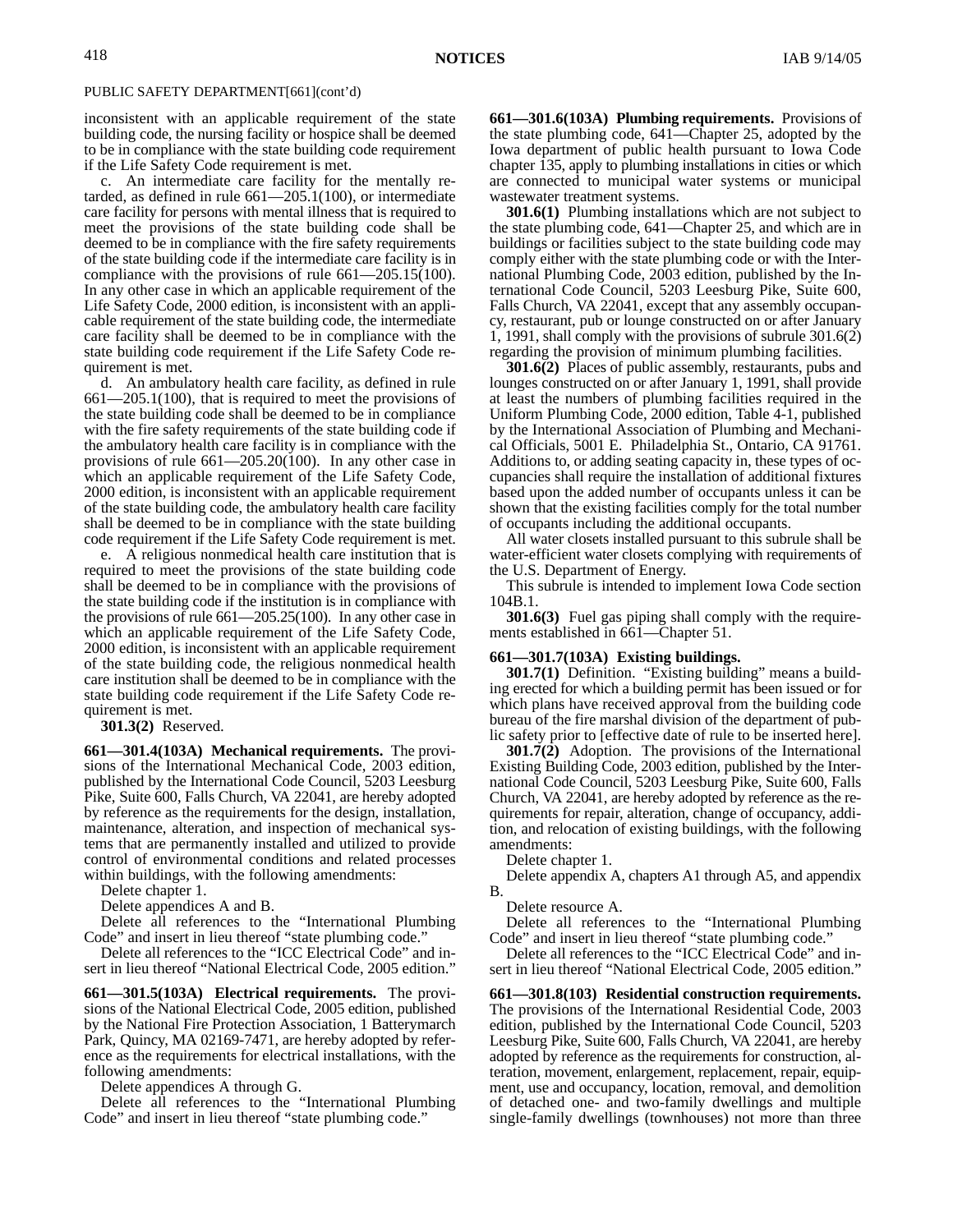stories in height with a separate means of egress and their accessory structures, with the following amendments:

Delete all references to the "International Plumbing Code" and insert in lieu thereof "state plumbing code."

Add the following new sections:

P2500. Chapter 25 shall not apply to construction of residences if the residence is within the boundaries of an incorporated municipality or if the plumbing in the residence is connected to a municipal water system or a municipal wastewater treatment system.

P2600. Chapter 26 shall not apply to construction of residences if the residence is within the boundaries of an incorporated municipality or if the plumbing in the residence is connected to a municipal water system or a municipal wastewater treatment system.

P2700. Chapter 27 shall not apply to construction of residences if the residence is within the boundaries of an incorporated municipality or if the plumbing in the residence is connected to a municipal water system or a municipal wastewater treatment system.

P2800. Chapter 28 shall not apply to construction of residences if the residence is within the boundaries of an incorporated municipality or if the plumbing in the residence is connected to a municipal water system or a municipal wastewater treatment system.

P2900. Chapter 29 shall not apply to construction of residences if the residence is within the boundaries of an incorporated municipality or if the plumbing in the residence is connected to a municipal water system or a municipal wastewater treatment system.

P3000. Chapter 30 shall not apply to construction of residences if the residence is within the boundaries of an incorporated municipality or if the plumbing in the residence is connected to a municipal water system or a municipal wastewater treatment system.

P3100. Chapter 31 shall not apply to construction of residences if the residence is within the boundaries of an incorporated municipality or if the plumbing in the residence is connected to a municipal water system or a municipal wastewater treatment system.

P3200. Chapter 32 shall not apply to construction of residences if the residence is within the boundaries of an incorporated municipality or if the plumbing in the residence is connected to a municipal water system or a municipal wastewater treatment system.

EXCEPTION: A structure which is subject to this rule and which is an "existing building" as defined in subrule 301.7(1) shall be deemed to be in compliance with this rule if the structure meets the applicable provisions of the International Existing Building Code, 2003 edition, published by the International Code Council, 5203 Leesburg Pike, Suite 600, Falls Church, VA 22041.

These rules are intended to implement Iowa Code chapter 103A.

### CHAPTER 302

### STATE BUILDING CODE—ACCESSIBILITY OF BUILDINGS AND FACILITIES AVAILABLE TO THE PUBLIC

**661—302.1(103A,104A) Purpose and scope.** Rules 661— 302.1(103A,104A) through 661—302.20(103A,104A) are intended to ensure that buildings and facilities used by the public are accessible to, and functional for, persons with disabilities. Rules 661—302.1(103A,104A) through 661— 302.11(103A,104A) apply statewide to new construction,

renovation, and rehabilitation projects on existing buildings and facilities when local or state building codes require compliance with standards for new construction.

Some requirements contained in rules 661—302.1(103A, 104A) through 661—302.11(103A,104A) are not readily enforceable through the plan review process and may not be enforced through this means. Any of the requirements may be enforced during inspections in jurisdictions which inspect construction projects for compliance with building code requirements. Owners and operators of buildings and facilities subject to the provisions of rules 661—302.1(103A,104A) through 661—302.11(103A,104A) are responsible for compliance with any applicable requirements contained within these rules regardless of whether those requirements are enforced through plan reviews or inspections.

Rules 661—302.2(103A,104A) through 661— 302.11(103A,104A) are based upon the federal Americans with Disabilities Act Accessibility Guidelines (ADAAG) and in many instances adopt the language of ADAAG by reference. However, state and local building officials charged with enforcement of rules  $661 - 302.2(103A, 104A)$  through 661—302.11(103A,104A) are unable to warrant the acceptance of any interpretation of ADAAG language by federal agencies or any other state. A state or local official's decision to approve a building plan under rules 661-302.2(103A,104A) through 661—302.11(103A,104A) does not prevent the federal government or another state from making a different decision under ADAAG or other applicable law, notwithstanding any similarities among such laws.

NOTE A: See rule 661—302.20(103A,104A) for specific requirements within the individual dwelling units and public and common use spaces of multiple-dwelling unit buildings.

NOTE B: Other federal and state laws address requirements for accessibility for persons with disabilities and may be applicable to buildings and facilities subject to rules  $661 - 302.1(103A, 104A)$  through  $661 - 302.20(103A, 104A)$ 661—302.1(103A,104A) 104A). Nothing in these rules should be interpreted as limiting the applicability of other provisions of state or federal law. These provisions include, but are not limited to, the following:

1. Iowa Code chapter 216, the Iowa Civil Rights Act of 1965.

2. Iowa Code chapter 216C, which enumerates the rights of persons who are blind or partially blind and persons with physical disabilities.

3. Iowa Code chapter 321L and 661—Chapter 18, which relate to requirements for parking for persons with disabilities.

4. The federal Architectural Barriers Act of 1968 (Public Law 90-480).

5. The federal Rehabilitation Act of 1973 (Public Law 93-112).

6. The federal Fair Housing Act of 1968 (Public Law 90-284), the federal Fair Housing Amendments Act of 1988 (Public Law 100-430), and related regulations, including 24 CFR 100, Subpart D.

**661—302.2(103A,104A) Definitions.** The following definitions are adopted for purposes of rules 661— 302.1(103A,104A) through 661—302.20(103A,104A).

NOTE: Many of these definitions have been taken from or adapted from ADAAG.

"Access aisle" means an accessible pedestrian space between elements, such as parking spaces, seating, and desks, which provides clearances appropriate for use of the elements.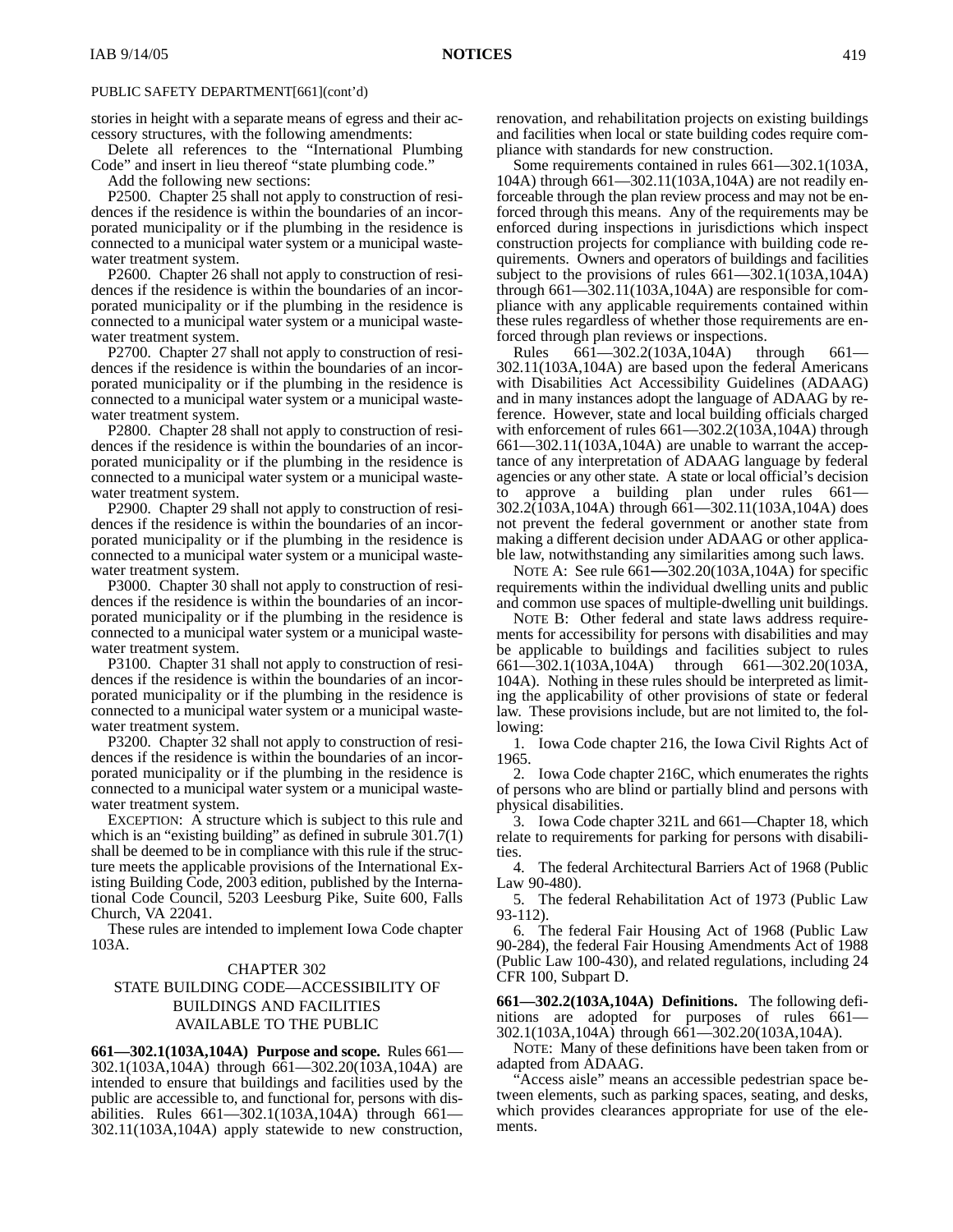"Accessible" describes a site, building, facility, or portion thereof that complies with rules 661—302.1(103A,104A) through 661—302.20(103A,104A).

"Accessible element" means an element specified by and which complies with rules  $661 - 302.1(103A,104A)$  through 661—302.20(103A,104A).

"Accessible route" means a continuous unobstructed path connecting all accessible elements and spaces of a building or facility. Interior accessible routes may include corridors, floors, ramps, elevators, lifts, and clear floor space at fixtures. Exterior accessible routes may include parking access aisles, curb ramps, crosswalks at vehicular ways, walks, ramps, and lifts.

"Accessible space" means space that complies with rules 661—302.1(103A,104A) through 661—302.20(103A, 104A).

"ADA" means the federal Americans with Disabilities Act, Public Law 101-336.

"ADAAG" means Americans with Disabilities Act Accessibility Guidelines for Buildings and Facilities, 28 CFR Part 36, Appendix A, as revised through July 1, 1994. Persons wishing to obtain copies of ADAAG may access the following Web site: www.adaproject.org/Publications.html for a downloadable copy.

"Adaptability" means the ability of certain building spaces and elements, such as kitchen counters, sinks, and grab bars, to be added or altered so as to accommodate the needs of individuals with or without disabilities or to accommodate the needs of persons with different types or degrees of disability.

"Addition" means an expansion, extension, or increase in the gross floor area of a building or facility.

"Administrative authority" means the governmental agency that adopts or enforces regulations and guidelines for the design, construction, or alteration of buildings and facilities.

"Alteration" means a change to a building or facility that affects or could affect the usability of the building or facility or part thereof. Alterations include, but are not limited to, remodeling, renovation, rehabilitation, reconstruction, historic restoration, resurfacing of circulation paths or vehicular ways, changes in or rearrangement of the structural parts of elements, and changes in or rearrangement of the plan configuration of walls and full-height partitions. Normal maintenance, reroofing, painting or wallpapering, or changes to mechanical and electrical systems, are not alterations unless they affect the usability of the building or facility.

"Area of rescue assistance" means an area, which has direct access to an exit, where people who are unable to use stairs may remain temporarily in safety to await further instructions or assistance during emergency evacuation.

"Assembly area" means a room or space accommodating a group of individuals for recreational, educational, political, social, civic, or amusement purposes, or for the consumption of food and drink.

"Automatic door" means a door equipped with a poweroperated mechanism and controls that open and close the door automatically upon receipt of a momentary actuating signal. The switch that begins the automatic cycle may be a photoelectric device, floor mat, or manual switch. See "power-assisted door."

"Building" means any structure used and intended for supporting or sheltering any use or occupancy.

"Circulation path" means an exterior or interior way of passage from one place to another for pedestrians including, but not limited to, walks, hallways, courtyards, stairways, and stair landings.

"Clear" means unobstructed.

"Clear floor space" means the minimum unobstructed floor or ground space required to accommodate a single, stationary wheelchair and occupant.

"Closed circuit telephone" means a telephone with dedicated line(s) such as a house telephone, courtesy telephone or telephone that must be used to gain entrance to a facility.

"Common use" refers to those interior and exterior rooms, spaces, or elements that are made available for the use of a restricted group of people (for example, occupants of a homeless shelter, the occupants of an office building, or the guests of such occupants).

"Cross slope" means the slope that is perpendicular to the direction of travel. See "running slope."

"Curb ramp" means a short ramp cutting through a curb or built up to it.

"Detectable warning" means a standardized surface feature built in or applied to walking surfaces or other elements to warn visually impaired people of hazards on a circulation path.

"Educational occupancy" means any building primarily used to deliver instruction in a classroom setting to students enrolled in primary or secondary schools or postsecondary institutions.

"Egress, means of" refers to a continuous and unobstructed way of exit travel from any point in a building or facility to a public way. A means of egress comprises vertical and horizontal travel and may include intervening room spaces, doorways, hallways, corridors, passageways, balconies, ramps, stairs, enclosures, lobbies, horizontal exits, courts and yards. An accessible means of egress is one that complies with rules 661—302.1(103A,104A) through 661— 302.20(103A,104A) and does not include stairs, steps, or escalators. Areas of rescue assistance or evacuation elevators may be included as part of accessible means of egress.

"Element" means an architectural or mechanical component of a building, facility, space, or site. Examples of elements include, but are not limited to, telephones, curb ramps, doors, drinking fountains, seating, or water closets.

"Entrance" means any access point to a building or portion of a building or facility used for the purpose of entering. An entrance includes the approach walk, the vertical access leading to the entrance platform, the entrance platform itself, vestibules if provided, the entry door(s) or gate(s), and the hardware of the entry door(s) or gate(s).

"Equivalent facilitation" means the use of alternative designs and technologies which provide for substantially greater or equivalent access to and usability of a facility than is provided by technologies and designs which comply with the requirements of rules 661—302.1(103A,104A) through 661—302.20(103A,104A). Departures from particular technical and scoping requirements of rules 661— 302.1(103A,104A) through 661—302.20(103A,104A) are permitted where the alternative designs and technologies used will provide equivalent facilitation.

"Facility" means all or any portion of buildings, structures, site improvements, complexes, equipment, roads, walks, passageways, parking lots, or other real or personal property located on a site.

"Government facility" means a structure accessible to the public which is owned or used by the state of Iowa or a political subdivision.

"Ground floor" means any occupiable floor less than one story above or below grade with direct access to grade. A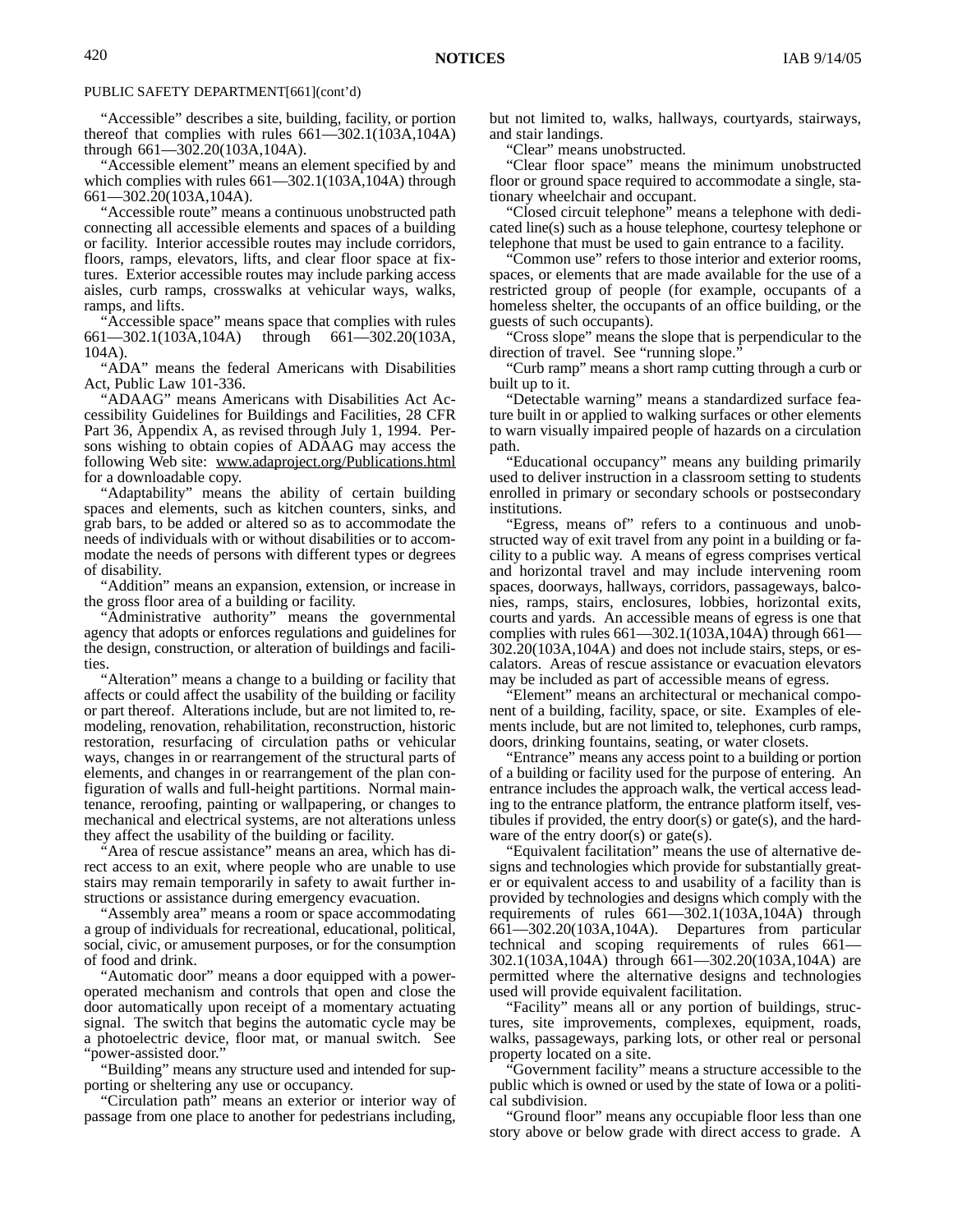building or facility always has at least one ground floor and may have more than one ground floor as where a split level entrance has been provided or where a building is built into a hillside.

"Marked crossing" means a crosswalk or other identified path intended for use by pedestrians in crossing a vehicular way.

"Mezzanine" or "mezzanine floor" means that portion of a story which is an intermediate floor level placed within the story and having occupiable space above and below its floor.

Multifamily dwelling" means any building containing four or more dwelling units. Rule 661-302.20(103A, 104A) establishes accessibility requirements for multifamily dwellings of four or more units.

"Occupiable" describes a room or enclosed space designed for human occupancy in which individuals congregate for amusement, educational or similar purposes, or in which occupants are engaged at labor, and which is equipped with means of egress, light, and ventilation.

"Operable part" means a part of a piece of equipment or appliance used to insert or withdraw objects, or to activate, deactivate, or adjust the equipment or appliance (for example, coin slot, push button, handle).

"Power-assisted door" means a door used for human passage with a mechanism that helps to open the door, or relieves the opening resistance of a door, upon the activation of a switch or a continued force applied to the door itself.

"Private facility" means a place of public accommodation or commercial facility which is not owned or used by the state of Iowa or a political subdivision and which is subject to Title III of the ADA and 28 CFR Part 36 or which is a transportation facility subject to Title III of the ADA and 49 CFR 37.45.

"Public facility" means a facility or portion of a facility constructed by, on behalf of, or for the use of a public entity subject to Title II of the ADA and 28 CFR Part 35 or to Title II of the ADA and to either 49 CFR 37.41 or 49 CFR 37.43.

"Public use" describes interior or exterior rooms or spaces that are made available to the general public. Public use may be provided at a building or facility that is privately or publicly owned.

"Ramp" means a walking surface which has a running slope greater than 1:20.

"Running slope" means the slope that is parallel to the direction of travel. See "cross slope."

"Service entrance" means an entrance intended primarily for delivery of goods or services.

"Signage" means displayed verbal, symbolic, tactile, and pictorial information.

"Site" means a parcel of land bounded by a property line or a designated portion of a public right-of-way.

"Site improvement" means landscaping, paving for pedestrian and vehicular ways, outdoor lighting, recreational facilities, and the like, added to a site.

"Sleeping accommodations" means rooms whose primary use is for people to sleep including, but not limited to, dormitory and hotel or motel guest rooms or suites.

"Space" means an identifiable area. Examples of spaces include, but are not limited to, rooms, toilet rooms, halls, assembly areas, entrances, storage rooms, alcoves, courtyards, and lobbies.

"Story" means that portion of a building included between the upper surface of a floor and upper surface of the floor or roof next above. If such portion of a building does not include occupiable space, it is not considered a story for purposes of rules 661—302.1(103A,104A) through 661302.20(103A,104A). There may be more than one floor level within a story as in the case of a mezzanine or mezzanines.

"Structural frame" means columns and the girders, beams, trusses and spandrels having direct connections to the columns and all other members which are essential to the stability of the building as a whole.

"Tactile" describes an object that can be perceived using the sense of touch.

"TDD" means a telecommunication device for the deaf. See "text telephone (TTT)."

"Technically infeasible" means, with respect to an alteration of a building or a facility, that the alteration has little likelihood of being accomplished because existing structural conditions would require removing or altering a load-bearing member which is an essential part of the structural frame; or because other existing physical or site constraints prohibit modification or addition of elements, spaces, or features which are in full and strict compliance with the minimum requirements for new construction and which are necessary to provide accessibility.

"Text telephone (TTT)" means machinery or equipment that employs interactive text-based communications through the transmission of coded signals across the standard telephone network. Text telephones include devices known as TDDs (telecommunication display devices or telecommunication devices for deaf persons) or computers with special modems. Text telephones are also called TTYs, an abbreviation for teletypewriter.

"Transient lodging" means a building, facility, or portion thereof, excluding inpatient medical care facilities and residential facilities, that contains sleeping accommodations. Transient lodging may include, but is not limited to, resorts, group homes, hotels, motels, and dormitories.

"Vehicular way" means a route intended for vehicular traffic, such as a street, driveway, or parking lot.

"Walk" means an exterior pathway with a prepared surface intended for pedestrian use, including general pedestrian areas such as plazas and courts.

**661—302.3(103A,104A) Plan review procedures.** Prior to the commencement of construction of a facility which is required to comply with rules  $661 - 302.1(103A, 104A)$ through 661—302.20(103A,104A), the owner of the property, or a contractor or architect acting on behalf of the owner of the property, shall submit an application for approval of the construction plans. The application shall be of a form required by the building code commissioner and shall be submitted to the local building authority, if there is one. If there is no local building authority, the application shall be submitted to the building code bureau. The application shall be accompanied by a copy of the construction plans and payment of the applicable fee.

### **661—302.4(103A,104A) Site development.**

**302.4(1)** Development. Proper attention to site development in the early stages of design is the most practical and economical way of making a site accessible and providing accessible entrances to buildings. The siting of facilities, grading, parking, and the routes of walks shall provide convenience, safety and unrestricted circulation of persons with disabilities and their vehicles.

**302.4(2)** Grading. The site shall be graded, even contrary to existing topography, so that it attains a level with all primary entrances, making the building or facility accessible to persons with physical disabilities.

**302.4(3)** Accessible routes. ADAAG section 4.3 is adopted by reference as the requirements for accessible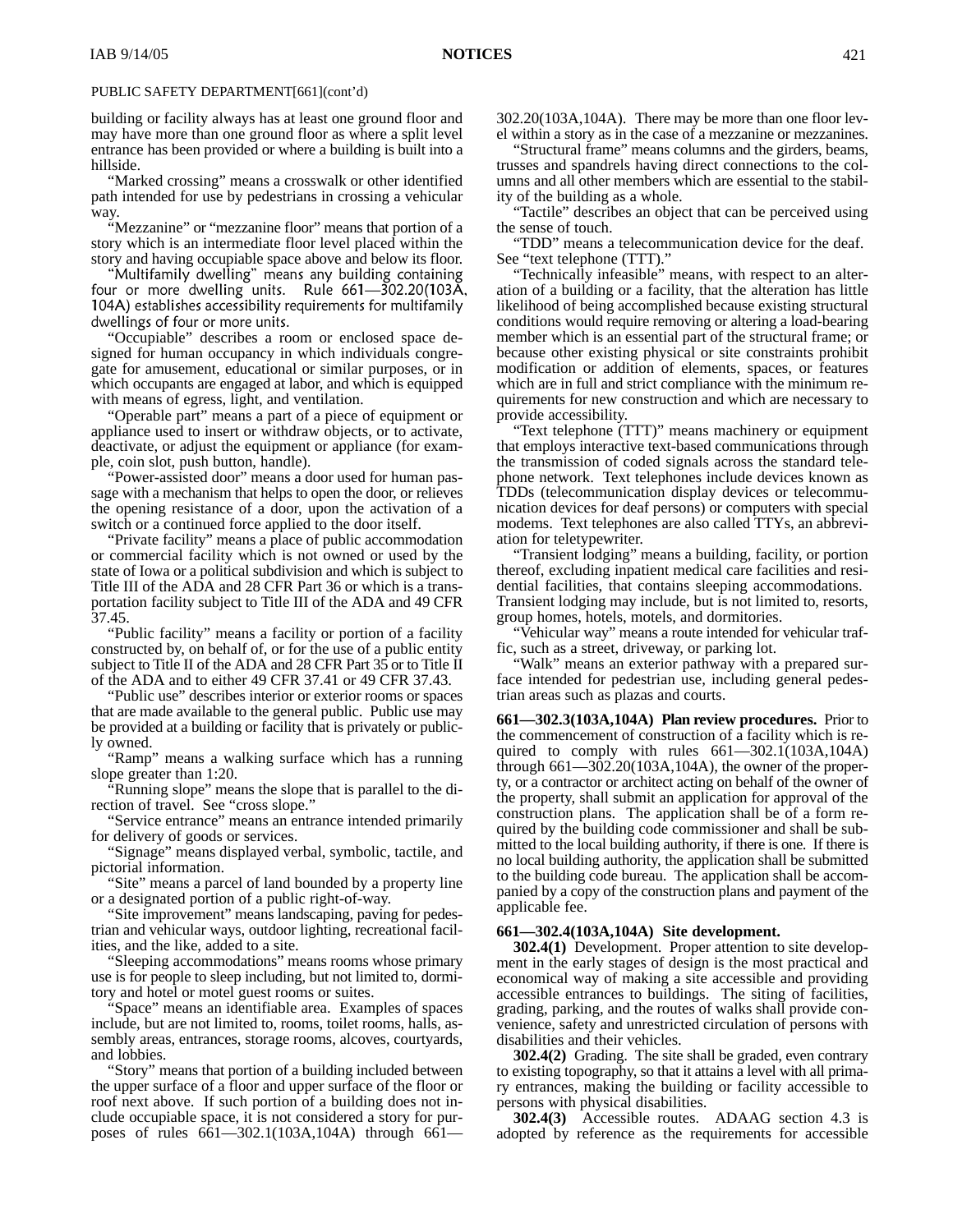routes in and around facilities required to comply with rules  $661 - 302.1(103A, 104A)$  through  $661 - 302.20(103A, 104A)$ through  $661 - 302.20(103)$ 104A).

**302.4(4)** Parking and passenger loading zones. Parking spaces, parking lots and passenger loading zones shall comply with 661—Chapter 18.

**661—302.5(103A,104A) Building elements and spaces accessible to the physically handicapped.** ADAAG chapter 4 is adopted by reference as the requirements for accessible building elements and spaces for buildings and facilities required to comply with rules  $661-\overline{3}02.1(103A,104A)$ through 661—302.20(103A,104A), with the following amendments:

Delete section 4.3.

NOTE: ADAAG section 4.3 is adopted by reference in subrule 302.4(3).

Delete section 4.34.

**661—302.6(103A,104A) Restaurants and cafeterias.** ADAAG chapter 5 is adopted by reference as the accessibility requirements for restaurants and cafeterias.

**661—302.7(103A,104A) Medical care facilities.** ADAAG chapter 6 is adopted by reference as the accessibility requirements for medical care facilities which are required to comply with rules  $661 - 302.1(103A, 104A)$  through  $661$ 302.20(103A,104A) with the following amendments:

Delete section 6.1, subsection (1), and insert in lieu thereof the following new subsection (1):

(1) Hospitals—general purpose hospitals, psychiatric facilities, detoxification facilities—All patient bedrooms and toilets, and all public use and common use areas are required to be designed and constructed to be accessible.

Delete section 6.1, subsection (3), and insert in lieu thereof the following new subsection (3):

(3) Long-term care facilities, nursing homes—All patient bedrooms and toilets, and all public use and common use areas are required to be designed and constructed to be accessible.

**661—302.8(103A,104A) Business and mercantile facilities.** ADAAG chapter 7 is adopted by reference as the accessibility requirements for business and mercantile facilities which are required to comply with rules 661-302.1(103A,104A) through 661—302.20(103A,104A).

**661—302.9(103A,104A) Libraries.** ADAAG chapter 8 is adopted by reference as the accessibility requirements for libraries which are required to comply with rules 661— 302.1(103A,104A) through 661—302.20(103A,104A).

**661—302.10(103A,104A) Transient lodging facilities.**  ADAAG chapter 9 is adopted by reference as the requirements for accessible transient lodging in facilities which are required to comply with rules 661—302.1(103A,104A) through 661—302.20(103A,104A).

**661—302.11(103A,104A) Transportation facilities.** ADAAG chapter 10 is adopted by reference as the accessibility requirements for transportation facilities which are required to comply with rules 661—302.1(103A,104A) through 661—302.20(103A,104A).

Rules 302.1(103A,104A) through 302.11(103A,104A) are intended to implement Iowa Code sections 103A.7, 103A.9, and 104A.1.

**661—302.12** to **302.19** Reserved.

### **661—302.20(103A,104A) Making apartments accessible and functional for persons with disabilities.**

**302.20(1)** Multiple-dwelling unit buildings. The requirements of this rule shall apply to the individual dwelling units and the common use spaces which are accessible to persons with disabilities in multiple-dwelling unit buildings. The term "multiple-dwelling unit building" means any building consisting of four or more dwelling units if such a building has one or more elevators; and ground floor units in other buildings consisting of four or more units.

EXCEPTION: A multiple-dwelling unit building shall be deemed to be in compliance with this rule if it is located in a local jurisdiction which has enacted accessibility rules which have been recognized by the U.S. Department of Housing and Urban Development as providing a safe harbor for compliance with the accessibility requirements established in the federal Fair Housing Act and if the building has been found to be in compliance with those requirements.

"Dwelling unit" means a single unit of residence for a household of one or more persons. Examples of a dwelling unit covered by these rules includes a condominium, an apartment unit within an apartment building, and another type of dwelling in which sleeping accommodations are provided but toilet or cooking facilities are shared by occupants of more than one room or portion of the dwelling. Examples of the latter include dormitory rooms and sleeping accommodations in shelters intended for occupancy as a residence for homeless persons.

"Ground floor" means a floor of a building with a building entrance on an accessible route. A building may have one or more ground floors. Where the first floor containing dwelling units in a building is above grade, all units on that floor must be served by a building entrance on an accessible route. This floor will be considered to be a ground floor.

a. The individual dwelling units shall contain an accessible route into and through the unit.

(1) All doors intended for use as passage through the dwelling unit shall have a clear opening of at least 32" nominal width with the door open 90 degrees, measured between the face of the door and the stop. Openings more than 24" in depth are not considered doorways.

NOTE 1: An illustration of door widths which comply with this provision may be found in ADAAG Figure 25.

NOTE 2: A  $34''$  door, hung in the standard manner, provides an acceptable 32" opening.

(2) Except at doorways, the minimum clear width of the accessible route shall be at least 36" wide.

(3) In single-story units, special features such as lofts or sunken or raised areas are not required to be on an accessible route provided the areas do not interrupt the accessible route through the remainder of the dwelling unit.

(4) In multistory dwelling units in buildings with elevators, the story of the unit that is served by the building elevator shall be the primary entry to the unit and such entry/ accessible floor shall comply with the requirements of subparagraphs (1), (2) and (3) above. The entry/accessible floor shall contain a bathroom or powder room which complies with paragraph "c" below.

(5) Exterior deck, patio, or balcony surfaces shall be no more than  $\frac{1}{2}$  below the floor level of the interior of the dwelling unit, unless they are constructed of impervious material such as concrete, brick or flagstone. In such case, the surface shall be no more than 4" below the floor level of the interior or lower if required by local building code.

(6) Thresholds at exterior doors, including sliding tracks, shall be no higher than  $\frac{3}{4}$ ". Thresholds and changes in eleva-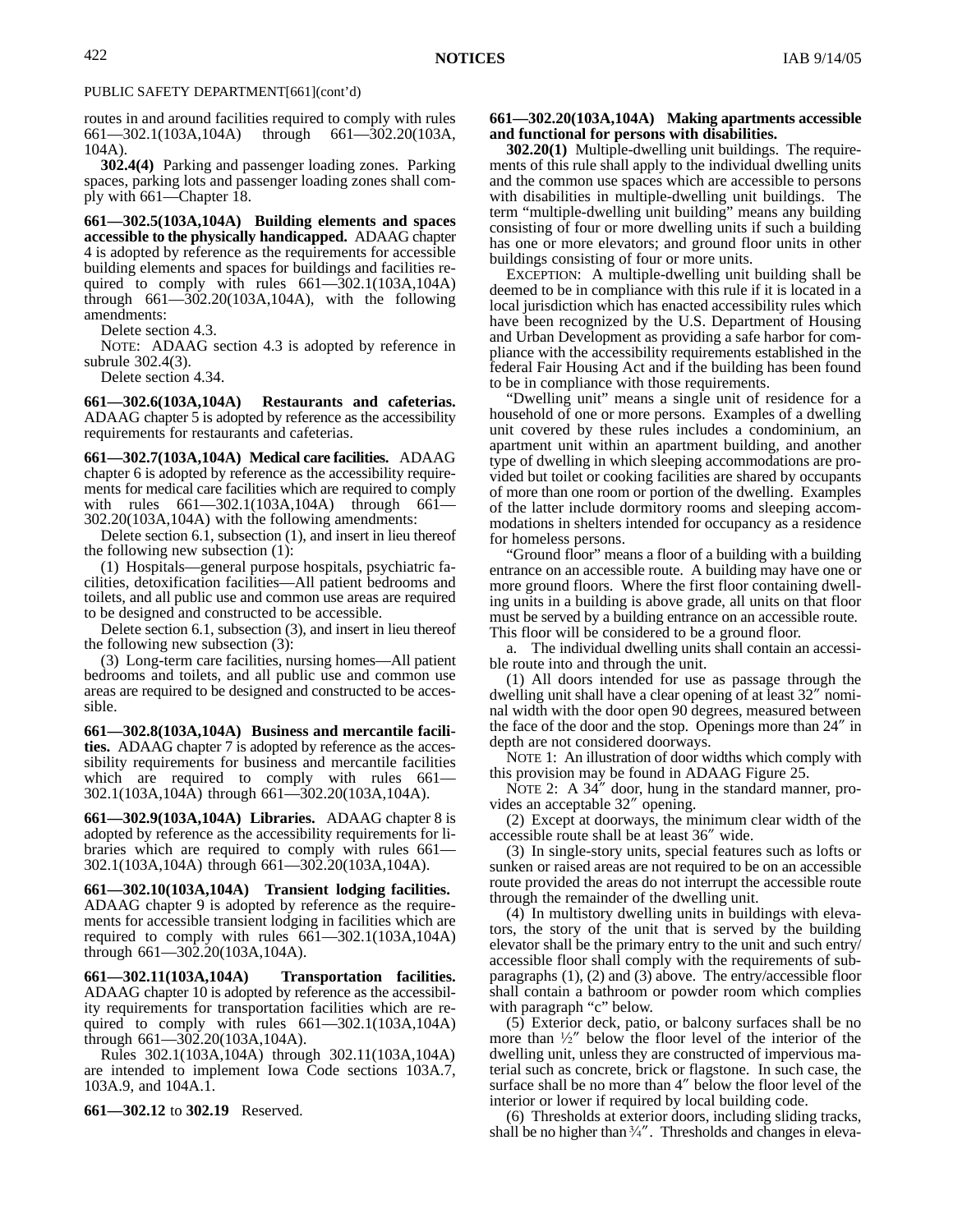tions as in subparagraph (5) above shall be beveled with a slope no greater than 1:2.

b. Kitchens shall meet or be adaptable to meet the following:

(1) A clear floor space at least  $30'' \times 48''$  that allows a parallel approach by a person in a wheelchair must be provided at the range or cooktop and the sink. Either a parallel or forward approach must be provided at the oven, dishwasher, refrigerator/freezer or trash compactor.

(2) Clearance between counters and all opposing base cabinets, countertops, appliances or walls must be at least 40". In U-shaped kitchens with a sink or cooktop at the base of the "U," the base cabinets must be removable at that location or a 60" turning radius must be provided.

c. All bathrooms of covered multifamily dwelling units shall comply with provisions of subparagraph (1) of this paragraph or at least one bathroom in the dwelling unit shall comply with provisions of subparagraph (2) of this paragraph and all other bathrooms and powder rooms within the dwelling unit must be on an accessible route with usable entry doors in accordance with paragraph "a" above.

However, in multistory dwelling units, only those bathrooms on the accessible level are subject to these requirements. Where the powder room is the only facility provided on the accessible level of a multistory dwelling unit, the powder room must comply with the provisions of subparagraph (1) or (2) of this paragraph.

(1) Sufficient maneuvering space shall be provided within the bathroom for a person using a wheelchair or other mobility aid to enter and close the door, use the fixtures, reopen the door and exit. Doors may swing into the clear floor space provided at any fixture if the maneuvering space is provided. Maneuvering space may include any knee space or toe space available below the bathroom fixtures.

Clear floor space at fixtures may overlap.

If the shower stall is the only bathing facility provided in the covered dwelling unit, the shower stall shall measure at least  $36'' \times 36''$ .

NOTE: Cabinets under lavatories are acceptable provided the bathroom has space to allow a parallel approach by a person in a wheelchair; if parallel approach is not possible within the space, any cabinets provided would have to be removable to afford the necessary knee clearance for forward approach.

(2) Where the door swings into the bathroom, there shall be a clear space  $(2'6'' \times 4'0'')$  within the room to position a wheelchair or other mobility aid clear of the path of the door as it is closed and to permit the use of the fixtures. This clear space can include any knee space and toe space available below the bathroom fixtures.

Where the door swings out, a clear space shall be provided within the bathroom for a person using a wheelchair or other mobility aid to position the wheelchair such that the person is allowed use of the fixtures. There also shall be a clear space to allow persons using wheelchairs to reopen the door to exit.

When both tub and shower fixtures are provided in the bathroom, at least one fixture shall be made accessible. When two or more lavatories are provided in a bathroom, at least one shall be made accessible.

Toilets shall be located within bathrooms in a manner that permits a grab bar to be installed on one side of the fixture. In locations where toilets are adjacent to walls or bathtubs, the centerline of the fixture shall be a minimum of 1'6" from the obstacle. The other (nongrab bar) side of the toilet fixture shall be a minimum of  $1'3''$  from the finished surface of the adjoining walls, vanities, or the edge of a lavatory.

Vanities and lavatories shall be installed with the centerline of the fixture a minimum of 1'3" horizontally from an adjoining wall or fixture. The top of the fixture rim is a maximum height of 2'10" above the finished floor. If knee space is provided below the vanity, the bottom of the apron is at least 2'3" above the floor. If provided, full knee space (for front approach) is at least  $1'5''$  deep.

Bathtubs and tub/showers located in the bathroom shall provide a clear access aisle adjacent to the lavatory that is at least 2'6" wide and extends for a length of 4'0" (measured from the head of the bathtub).

Stall showers in the bathroom may be of any size or configuration. A minimum clear floor space  $2'6''$  wide  $\times$  4'0" deep should be available outside the stall. If the shower stall is the only bathing facility provided in the covered dwelling unit, or on the accessible level of a covered multistory unit, and measures a nominal  $36'' \times 36''$ , the shower stall must have reinforcing to allow for installation of an optional wallhung bench seat.

d. Walls in bathrooms which are to be adaptable shall be reinforced to allow later installation of grab bars around toilet, tub, shower stall and shower seat where provided.

Where the toilet is not placed adjacent to a side wall, provision shall be made for floor-mounted foldaway or similar alternative grab bars. Where the powder room is the only toilet facility located on an accessible level of a multistory dwelling unit, it must comply with this requirement for reinforced walls for grab bars. "Powder room" means a room with a toilet and sink.

NOTE: A tub may have shelves or benches at either end; or a tub may be installed without surrounding walls, if there is provision for alternative mounting of grab bars. For example, a sunken tub placed away from walls could have reinforced areas for installation of floor-mounted grab bars. The same principle applies to shower stalls, e.g., glass-walled stalls could be planned to allow floor-mounted grab bars to be installed later.

Reinforcement for grab bars may be provided in a variety of ways (for example, by plywood or wood blocking) so long as the necessary reinforcement is placed so as to permit later installation of appropriate grab bars.

e. Public and common use areas shall be readily accessible to and usable by persons with disabilities.

f. Light switches, electrical outlets, thermostats and other environmental controls shall be located no higher than 48", and no lower than 15", above the floor. If the reach is over an obstruction (for example, an overhanging shelf) between 20" and 25" in depth, the maximum height is reduced to 44" for forward approach; or 46" for side approach, provided the obstruction (for example, a kitchen base cabinet) is no more than 24" in depth. Obstructions should not extend more than 25" from the wall beneath a control. (See ADAAG Figure 5.)

NOTE: Controls or outlets that do not satisfy these specifications are acceptable provided that comparable controls or outlets (i.e., that perform the same functions) are provided within the same area and are accessible.

**302.20(2)** Elevators. An elevator shall be required in any apartment building of four or more stories. An elevator required by this subrule shall meet the requirements established for accessible elevators in rule 661—302.5(103A, 104A), which adopts by reference section 4.10 of the Americans with Disabilities Act Accessibility Guidelines (28 CFR Part 36, Appendix A).

NOTE: Elevators are not required in apartment buildings of three or fewer stories. If an elevator is installed in an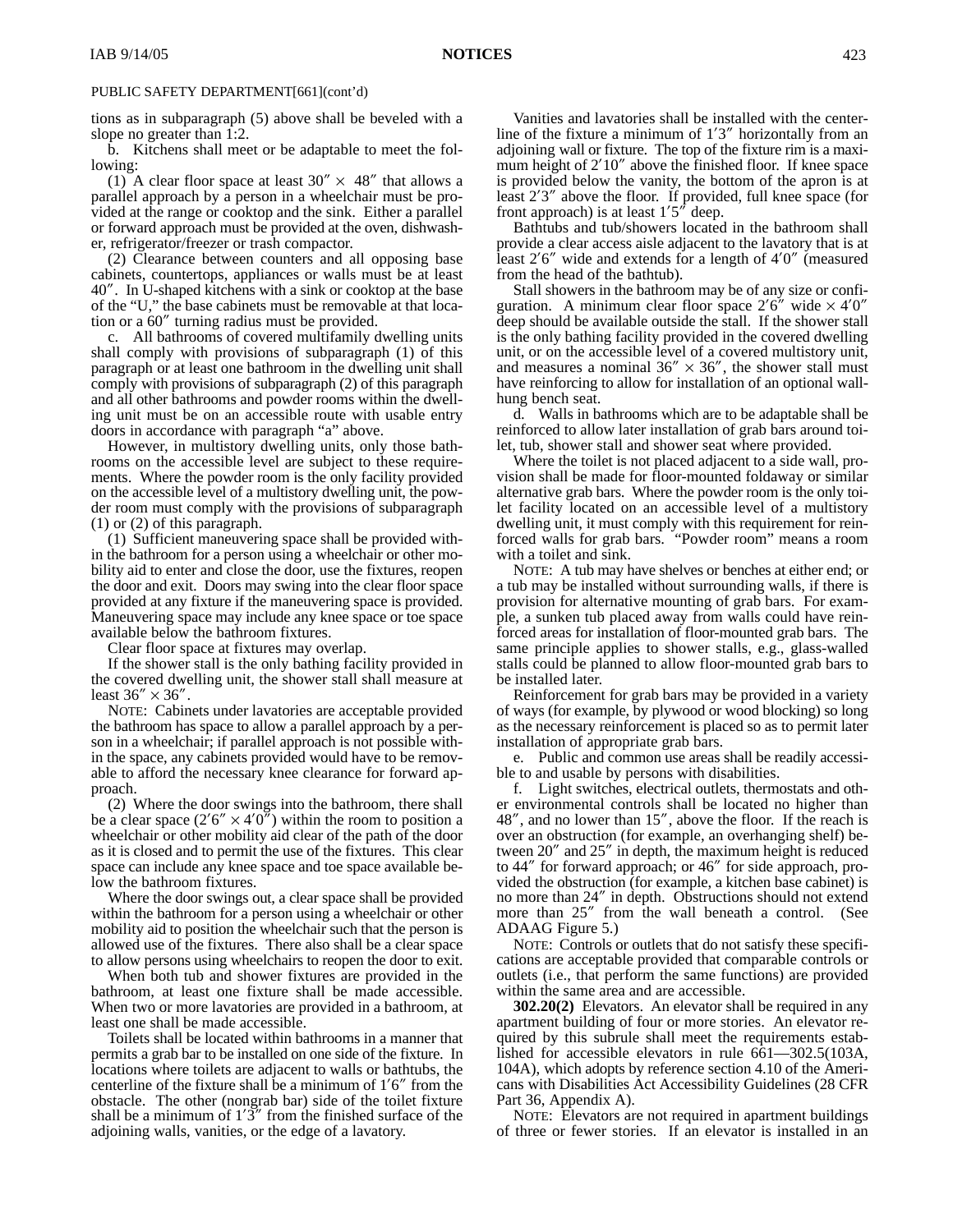apartment building of three or fewer stories, then the elevator is not subject to the requirements of rule 661—302.5(103A, 104A).

**302.20(3)** Any covered units within a multiple-unit dwelling which comply with a code or standard which has been certified as a safe harbor for compliance with the accessibility requirements of the federal Fair Housing Act by the U.S. Department of Housing and Urban Development shall be deemed to be in compliance with rule 661—302.20(103A, 104A).

Rule 302.20(103A,104A) is intended to implement Iowa Code sections 103A.7(5) and 104A.2.

#### CHAPTER 303

### STATE BUILDING CODE—REQUIREMENTS FOR ENERGY CONSERVATION IN CONSTRUCTION

### **661—303.1(103A) Scope and applicability of energy conservation requirements.**

**303.1(1)** Scope. Rules 661—303.1(103A) through 303.3(103A) establish thermal and lighting efficiency standards for the design of new buildings and structures or portions thereof and additions to existing buildings which provide facilities or shelter intended primarily for human occupancy or use by regulating their exterior envelopes and selection of their heating, ventilation, and air-conditioning systems, service water heating, electrical distribution and illuminating systems and equipment for the efficient use of ener-

gy.  $303.1(2)$ **303.1(2)** Applicability. Rules 661—303.1(103A) through 661—303.3(103A) apply to design and construction of buildings which provide facilities or shelter intended primarily for human occupancy or use throughout the state of Iowa. All residential construction is covered, as is all nonresidential construction of public buildings; any building within a jurisdiction which has adopted the state building code, a local building code, or a compilation of requirements for building construction; or any construction of a building or facility with more than 100,000 cubic feet of enclosed space. Rule 661—303.2(103A) establishes standards for design and construction of low-rise residential buildings. Rule 661— 303.3(103A) establishes standards for nonresidential and high-rise residential design and construction.

In any case in which the language of a code adopted herein by reference is in conflict with this chapter or the Code of Iowa, the language of this chapter or the Code of Iowa shall prevail.

The occupancy of any building covered by this chapter shall be determined based upon the occupancy definitions in chapter 3 of the International Building Code, 2003 edition.

**661—303.2(103A) Adoption of residential energy code.** The International Energy Conservation Code, 2004 supplement, published by the International Code Council, 5203 Leesburg Pike, Suite 600, Falls Church, VA 22041, is adopted by reference as the residential energy code of the state building code, applicable to low-rise residential construction throughout the state of Iowa on or after [effective date of rule to be inserted here], with the following amendments:

**303.2(1)** In addition to the requirements of this rule, the energy usage for detached one- and two-family dwellings shall be no greater than five BTU per Fahrenheit degree-day per square foot as calculated by the home heating index as provided in Iowa Code section 103A.8A.

**303.2(2)** Reserved.

**661—303.3(103A) Adoption of nonresidential energy code.** The International Energy Conservation Code, 2004 supplement, published by the International Code Council, 5203 Leesburg Pike, Suite 600, Falls Church, VA 22041, is hereby adopted by reference as the nonresidential energy code of the state building code, applicable to nonresidential or high-rise residential construction within the state of Iowa on or after [effective date of rule to be inserted here].

**661—303.4(103A,473) Life cycle cost analysis.** Any public agency as defined by Iowa Code section 470.1 shall prepare a life cycle cost analysis for any new construction having 20,000 square feet of usable floor space which is heated or cooled by a mechanical or electrical system or for any renovation where additions or alterations exceed 50 percent of the value of the facility and affect an energy system.

The life cycle cost analysis shall be prepared in compliance with Iowa Code chapter 470 and be submitted to the state building code commissioner before construction commences.

Any public agency which is a state agency as defined in Iowa Code section 7D.34 shall, within 60 days of final selection of a design architect or engineer, notify the commissioner and the department of natural resources of the methodology to be used to perform the life cycle cost analysis. Notice shall be provided on the forms provided by the department of natural resources for this purpose. A life cycle cost analysis prepared by a state agency shall be submitted in sufficient time ahead of the releasing of plans for bids to allow for revisions or additions which may be made to the plans.

**661—303.5(103A) Submission fee.** Included with the submission of documents for an energy review shall be a remittance of \$15, which may be by money order, check, or warrant made payable to Treasurer, State of Iowa.

These rules are intended to implement Iowa Code chapter 103A.

# **ARC 4515B**

# **PUBLIC SAFETY DEPARTMENT[661]**

#### **Notice of Intended Action**

**Twenty-five interested persons, a governmental subdivision, an agency or association of 25 or more persons may demand an oral presentation hereon as provided in Iowa Code section 17A.4(1)"***b.***"**

**Notice is also given to the public that the Administrative Rules Review Committee may, on its own motion or on written request by any individual or group, review this proposed action under section 17A.8(6) at a regular or special meeting where the public or interested persons may be heard.**

Pursuant to the authority of Iowa Code section 103A.41, the Building Code Commissioner hereby gives Notice of Intended Action to adopt, with the approval of the State Historical Society Board, new Chapter 350, "State Historic Building Code," Iowa Administrative Code.

Iowa Code section 103A.41 authorizes and requires the Building Code Commissioner, with the approval of the State Historical Society Board, to adopt the State Historic Building Code. The State Historic Building Code provides an "alternative" building code for qualified historical buildings which meet the requirements for inclusion in the National Register of Historic Places.

This Notice proposes the adoption of a new chapter containing provisions which would apply, as an alternative to the State Building Code or local building codes, to historic buildings.

Public hearings on this proposed amendment will be held on October 13, 2005, from 1 to 3 p.m. and from 6 to 8 p.m.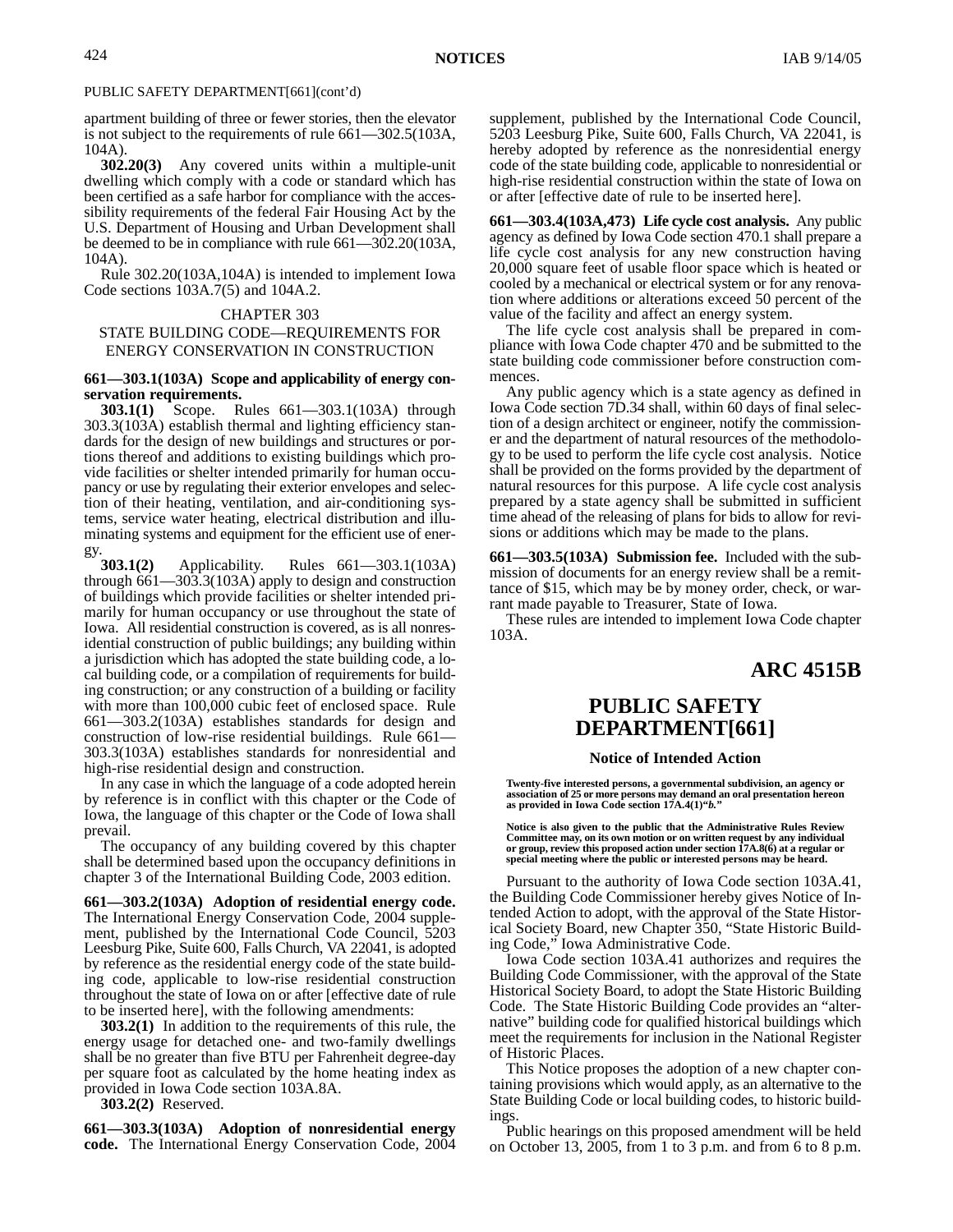These hearings will be accessible via the Iowa Communications Network from multiple locations around the state. These hearings are combined with hearings on another Notice of Intended Action, published herein as **ARC 4514B**, which proposes the adoption of a new State Building Code.

| The public hearing from 1 to 3 p.m. on Thursday, October 13, 2005, will be accessible over the Iowa Communications Net- |  |  |  |
|-------------------------------------------------------------------------------------------------------------------------|--|--|--|
| work from the following locations:                                                                                      |  |  |  |

| <b>CITY</b>           | <b>SITE</b>                                                 | <b>LOCATION</b>     | ROOM#                                     | <b>ICN</b><br>SITE# |
|-----------------------|-------------------------------------------------------------|---------------------|-------------------------------------------|---------------------|
| <b>Des Moines</b>     | <b>Wallace State Office</b><br><b>Building</b>              | 502 East 9th Street | Third Floor<br>Conference Room            | 706                 |
| <b>Cedar Rapids</b>   | Kirkwood Comm.<br>College                                   | 6301 Kirkwood Blyd. | 203B, Linn Hall                           | 553                 |
| <b>Council Bluffs</b> | <b>Educational Services</b><br><b>Center Administration</b> | 12 Scott Street     |                                           | 347                 |
| <b>Creston</b>        | Green Valley Area<br><b>Education Agency 14</b>             | 1405 North Lincoln  | Turner Room                               | 173                 |
| <b>Dubuque</b>        | Dubuque Community<br>School District - Forum                | 2300 Chaney         |                                           | 312                 |
| Emmetsburg            | Iowa Lakes Comm.<br>College                                 | 3200 College Dr.    | Room 818, Smith<br><b>Wellness Center</b> | 20                  |
| <b>Mason City</b>     | North Iowa Area<br>Comm. College                            | 500 College Drive   | Careers Building,<br>Room 128             | 122                 |
| <b>Mount Pleasant</b> | Mount Pleasant High<br>School                               | 2104 S. Grand       |                                           | 751                 |
| <b>Sioux City</b>     | Western Iowa Tech<br>Comm. College                          | 4647 Stone Ave.     | Room 925,<br>Building A                   | 78                  |

The public hearing from 6 to 8 p.m. on Thursday, October 13, 2005, will be accessible over the Iowa Communications Network from the following locations:

| <b>CITY</b>           | <b>SITE</b>                                                 | <b>LOCATION</b>                        | ROOM#                   | <b>ICN</b><br>SITE# |
|-----------------------|-------------------------------------------------------------|----------------------------------------|-------------------------|---------------------|
| Ankeny                | Des Moines Area Com-<br>munity College                      | 2006 South Ankeny<br>Blvd.             | Room 8, Building 6      | 70                  |
| <b>Cedar Rapids</b>   | Grant Wood Area<br><b>Education Agency 10</b>               | 4401 Sixth Street SW                   | Revere Room             | 198                 |
| <b>Council Bluffs</b> | <b>Educational Services</b><br><b>Center Administration</b> | 12 Scott Street                        |                         | 347                 |
| <b>Creston</b>        | Green Valley Area<br><b>Education Agency 14</b>             | 1405 North Lincoln                     | Turner Room             | 173                 |
| <b>Cylinder</b>       | Prairie Lakes Area<br><b>Education Agency</b>               | Highway 18 $&$<br><b>Second Street</b> |                         | 174                 |
| <b>Dubuque</b>        | Dubuque Community<br>School District - Forum                | 2300 Chaney                            |                         | 312                 |
| <b>Mason City</b>     | North Iowa Area<br>Comm. College                            | 500 College Drive                      | <b>CB</b> 118           | 555                 |
| <b>Mount Pleasant</b> | Mount Pleasant High<br>School                               | 2104 S. Grand                          |                         | 751                 |
| <b>Sioux City</b>     | Western Iowa Tech<br>Comm. College                          | 4647 Stone Ave.                        | Room 925,<br>Building A | 78                  |

At the public hearings, persons may present their views concerning this amendment orally or in writing. Persons who wish to make oral presentations at a hearing should contact the Agency Rules Administrator, Iowa Department of Public Safety, 502 East 9th Street, Des Moines, Iowa 50319; or by telephone at (515)281-5524 at least one day prior to the hearing.

Any interested persons may make oral or written comments concerning this proposed amendment to the Agency Rules Administrator by mail, telephone, or in person at the above address by 4:30 p.m. on October 13, 2005. Comments

may also be submitted by electronic mail to admrule@dps. state.ia.us by 4:30 p.m. on October 13, 2005.

This amendment is intended to implement Iowa Code sections 103A.41 through 103A.45.

A fiscal impact summary prepared by the Legislative Services Agency pursuant to Iowa Code § 17A.4(3) will be available at http://www.legis.state.ia.us/IAC.html or at (515) 281-5279 prior to the Administrative Rules Review Committee's review of this rule making.

The following **new** chapter is proposed.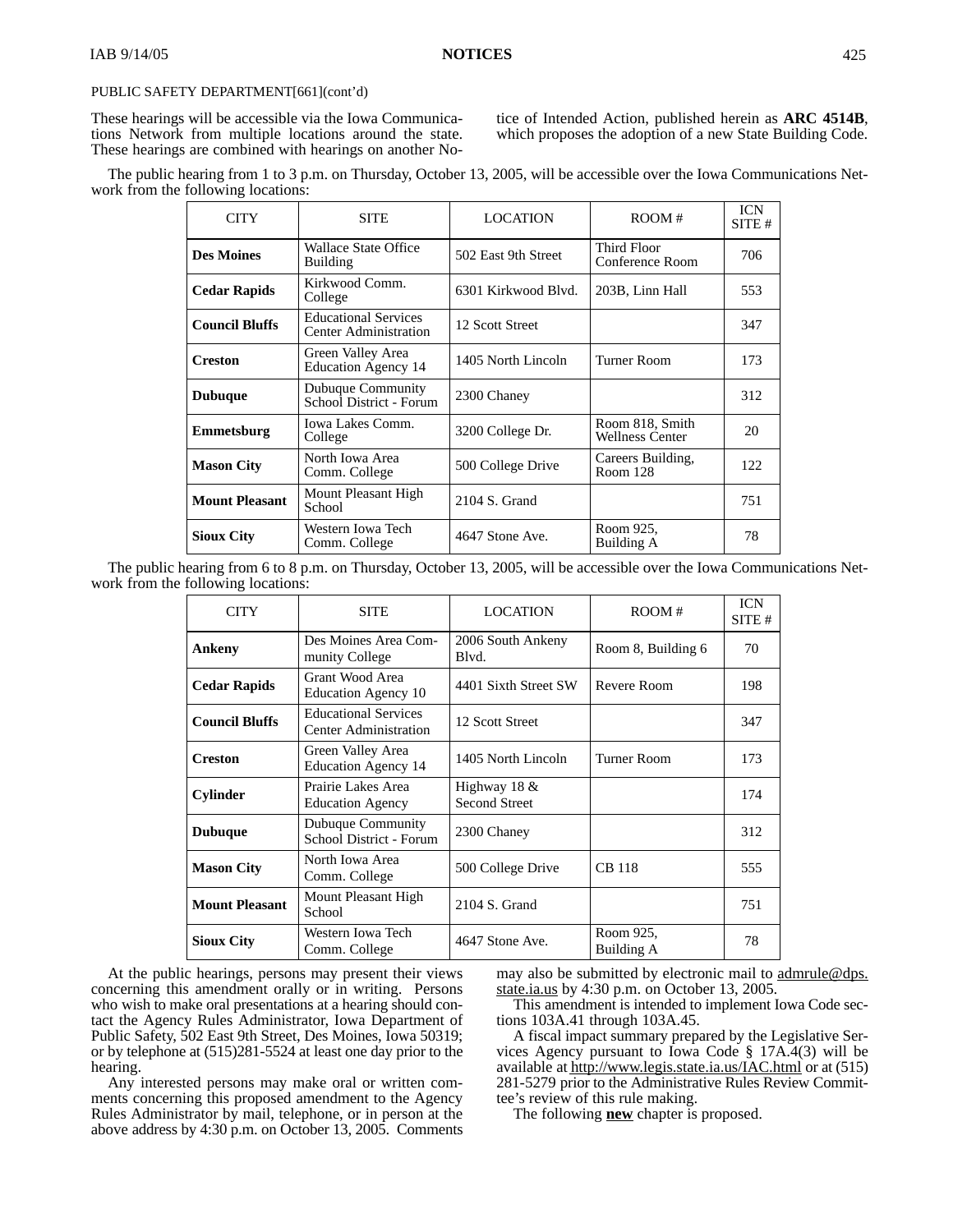# CHAPTER 350

### STATE HISTORIC BUILDING CODE

### **661—350.1(103A) Scope and definition.**

**350.1(1)** Scope. This chapter applies to buildings which meet the requirements for placement on the National Register of Historic Places. This chapter is an alternative to the state building code or local building codes for the buildings to which it applies.

"Historic building" means a building or structure which meets the requirements for placement on the National Register of Historic Places, as certified by the state historic preservation officer.

**350.1(2)** Administration. The provisions of 661— Chapter 301 are adopted by reference, with the following amendment:

Delete "building code advisory council" wherever it appears and insert in lieu thereof "state historical society board."

**350.1(3)** Adoption. The provisions of the International Existing Building Code, 2003 edition, published by the International Code Council, 5203 Leesburg Pike, Suite 600, Falls Church, VA 22041, are hereby adopted as the alternative requirements for rehabilitation, preservation, restoration, and relocation of historic buildings, with the following amendments:

Delete chapter 1.

Delete the definition of "historic building."

Delete appendix A, chapters A1 through A5, and appendix B.

Delete resource A.

Delete all references to the "International Plumbing Code" and insert in lieu thereof "state plumbing code."

Delete all references to the "ICC Electrical Code" and insert in lieu thereof "National Electrical Code, 2005 edition."

This rule is intended to implement Iowa Code sections 103A.41 through 103A.45.

# **ARC 4518B**

# **REVENUE DEPARTMENT[701]**

#### **Notice of Intended Action**

**Twenty-five interested persons, a governmental subdivision, an agency or association of 25 or more persons may demand an oral presentation hereon as provided in Iowa Code section 17A.4(1)"***b.***"**

**Notice is also given to the public that the Administrative Rules Review Committee may, on its own motion or on written request by any individual or group, review this proposed action under section 17A.8(6) at a regular or special meeting where the public or interested persons may be heard.**

Pursuant to the authority of Iowa Code sections 421.14 and 422.68, the Department of Revenue hereby gives Notice of Intended Action to amend Chapter 39, "Filing Return and Payment of Tax," Chapter 42, "Adjustments to Computed Tax," Chapter 52, "Filing Returns, Payment of Tax and Penalty and Interest," and Chapter 58, "Filing Returns, Payment of Tax, Penalty and Interest, and Allocation of Tax Revenues," Iowa Administrative Code.

These amendments are proposed as a result of 2005 Iowa Acts, House Files 857, 868 and 882.

Item 1 amends subrule 39.1(7) to change the name of the property rehabilitation tax credit to the historic preservation and cultural and entertainment district tax credit.

Item 2 amends subrule 42.13(1) to allow eligible housing business tax credits for individual income tax to be assigned when partnerships, limited liability companies and S corporations earn these credits when Section 42 low-income housing credits are used to finance the housing development. The subrule was also amended to correct a cross reference to another subrule, and to reference the Iowa Department of Economic Development rules on eligible housing business tax credits.

Item 3 amends subrule 42.13(2) to allow eligible housing business tax credits for individual income tax to be transferred when the housing development is located in a brownfield site or a blighted area.

Item 4 amends rule 701—42.15(422) to provide for additional historic preservation and cultural and entertainment district tax credits for individual income tax for projects located in cultural and entertainment districts, and to allow these credits to be assigned when partnerships, limited liability companies and S corporations earn these credits when Section 42 low-income housing credits are used to finance the project.

Item 5 amends rule 701—42.20(15E) to provide for additional endow Iowa tax credits for individual income tax and to extend the time period to claim these credits.

Item 6 amends rule 701—42.23(422) to change the name of the property rehabilitation tax credit to the historic preservation and cultural and entertainment district tax credit.

Item 7 amends rule 701—52.12(422) to change the name of the property rehabilitation tax credit to the historic preservation and cultural and entertainment district tax credit.

Item 8 amends subrule 52.15(1) to allow eligible housing business tax credits for corporation income tax to be assigned when partnerships, limited liability companies and S corporations earn these credits when Section 42 low-income housing credits are used to finance the housing development. The subrule was also amended to reference the Iowa Department of Economic Development rules on eligible housing business tax credits. This change is similar to that made in Item 2.

Item 9 amends subrule 52.15(2) to allow eligible housing business tax credits for corporation income tax to be transferred when the housing development is located in a brownfield site or a blighted area. This change is similar to that made in Item 3.

Item 10 amends rule 701—52.18(422) to provide for additional historic preservation and cultural and entertainment district tax credits for corporation income tax for projects located in cultural and entertainment districts, and to allow these credits to be assigned when partnerships, limited liability companies and S corporations earn these credits when Section 42 low-income housing credits are used to finance the project. This change is similar to that made in Item 4.

Item 11 amends rule 701—52.23(15E) to provide for additional endow Iowa tax credits for corporation income tax and to extend the time period to claim these credits. This change is similar to that made in Item 5.

Item 12 amends rule 701—58.8(15E) to allow eligible housing business tax credits for franchisee tax to be assigned when partnerships, limited liability companies and S corporations earn these credits when Section 42 low-income housing credits are used to finance the housing development. These changes are similar to those made in Items 2 and 8.

Item 13 amends subrule 58.8(1) for franchise tax to reference the Iowa Department of Economic Development rules on eligible housing business tax credits. These changes are similar to those made in Items 2 and 8.

Item 14 amends subrule 58.8(2) to allow eligible housing business tax credits for franchise tax to be transferred when the housing development is located in a brownfield site or a blighted area. These changes are similar to those made in Items 3 and 9.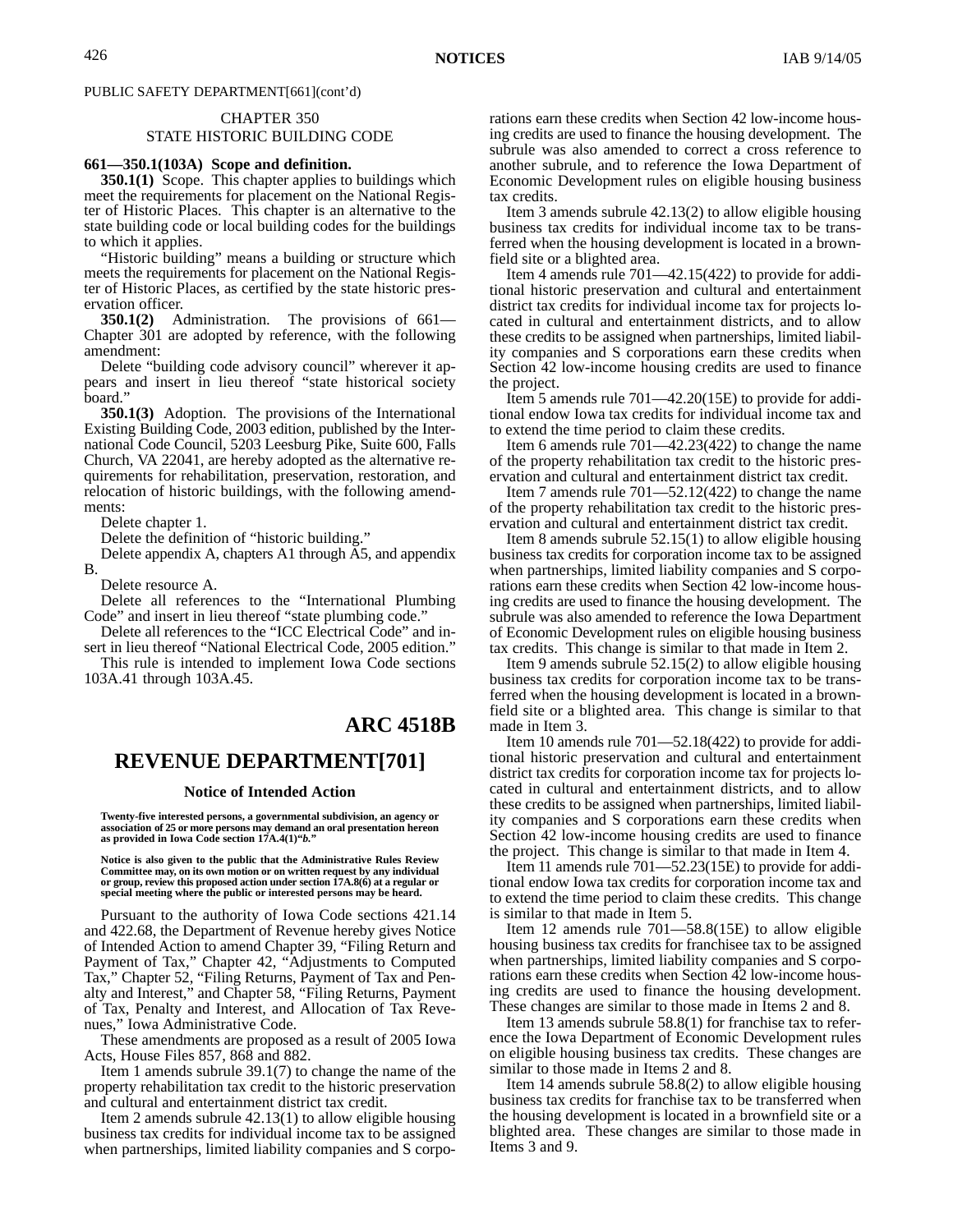Item 15 amends rule 701—58.10(422) to change the name of the property rehabilitation tax credit to the historic preservation and cultural and entertainment district tax credit.

Item 16 amends rule 701—58.13(15E) to provide for additional endow Iowa tax credits for franchise tax and to extend the time period to claim these credits. These changes are similar to those made in Items 5 and 11.

The proposed amendments will not necessitate additional expenditures by political subdivisions or agencies and entities which contract with political subdivisions.

Any person who believes that the application of the discretionary provisions of these amendments would result in hardship or injustice to that person may petition the Department for a waiver of the discretionary provisions, if any.

The Department has determined that these proposed amendments may have an impact on small business. The Department has considered the factors listed in Iowa Code section 17A.4A. The Department will issue a regulatory analysis as provided in Iowa Code section 17A.4A if a written request is filed by delivery or by mailing postmarked no later than October 17, 2005, to the Policy Section, Compliance Division, Department of Revenue, Hoover State Office Building, P.O. Box 10457, Des Moines, Iowa 50306. The request may be made by the Administrative Rules Review Committee, the Administrative Rules Coordinator, at least 25 persons signing that request who each qualify as a small business or an organization representing at least 25 such persons.

Any interested person may make written suggestions or comments on these proposed amendments on or before October 4, 2005. Such written comments should be directed to the Policy Section, Compliance Division, Department of Revenue, Hoover State Office Building, P.O. Box 10457, Des Moines, Iowa 50306.

Persons who want to convey their views orally should contact the Policy Section, Compliance Division, Department of Revenue, at (515)281-8036 or at the Department of Revenue offices on the fourth floor of the Hoover State Office Building.

Requests for a public hearing must be received by October 7, 2005.

These amendments are intended to implement Iowa Code sections 15E.193B, 15E.305, and 422.11D and Iowa Code chapter 404A as amended by 2005 Iowa Acts, House Files 857, 868 and 882.

A fiscal impact summary prepared by the Legislative Services Agency pursuant to Iowa Code § 17A.4(3) will be available at http://www.legis.state.ia.us/IAC.html or at (515) 281-5279 prior to the Administrative Rules Review Committee's review of this rule making.

The following amendments are proposed.

ITEM 1. Amend subrule 39.1(7) and the implementation clause for rule **701—39.1(422)** as follows:

**39.1(7)** Returns filed for refund. A taxpayer whose Iowa source net income or all source net income is less than the amount for which the filing of an Iowa individual income tax return is required must file a return to receive a refund of Iowa income tax withheld or Iowa estimate tax paid in the tax year or to receive a refund from an Iowa refundable tax credit. Refundable tax credits include the child and dependent care credit, the research activities credit, the motor vehicle fuel tax credit, the claim of right credit (if elected in accordance with rule 701—38.18(422)) the assistive device credit, the property rehabilitation *historic preservation and cultural and entertainment district* tax credit, the ethanol blended gasoline tax credit and the investment tax credit for valueadded agricultural products or biotechnology-related processes.

This rule is intended to implement Iowa Code sections 422.5 and 422.13 as amended by 2001 Iowa Acts, chapter 127.

ITEM 2. Amend subrule **42.13(1)**, second and sixth unnumbered paragraphs, as follows:

A taxpayer may claim on the taxpayer's individual income tax return the pro-rata share of the Iowa eligible housing business tax credit from a partnership, S corporation, limited liability company, estate, or trust. The portion of the credit claimed by the individual shall be in the same ratio as the individual's pro-rata share of the earnings of the partnership, S corporation, limited liability company, or estate or trust*, except for projects beginning on or after July 1, 2005, which used low-income housing credits authorized under Section 42 of the Internal Revenue Code to assist in the financing of the housing development. For these projects, the partnership, limited liability company or S corporation may designate the amount of the tax credit to be allocated to each partner, member or shareholder*.

Effective for tax periods beginning on or after January 1, 2003, the taxpayer must receive a tax credit certificate from the Iowa department of economic development to claim the eligible housing business tax credit. The tax credit certificate shall include the taxpayer's name, the taxpayer's address, the taxpayer's tax identification number, the date the project was completed, the amount of the eligible housing business tax credit and the tax year for which the credit may be claimed. In addition, the tax credit certificate shall include a place for the name and tax identification number of a transferee and the amount of the tax credit being transferred, as provided in subrule  $42.13(1)(2)$ . The tax credit certificate must be attached to the income tax return for the tax period in which the home is ready for occupancy. *The administrative rules for the eligible housing business tax credit for the Iowa department of economic development may be found under 261— Chapter 59.*

ITEM 3. Amend subrule 42.13(2), introductory paragraph, and the implementation clause for rule **701— 42.13(15E)** as follows:

**42.13(2)** Transfer of the eligible housing business tax credit. For tax periods beginning on or after January 1, 2003, the eligible housing business tax credit certificates may be transferred to any person or entity if low-income housing tax credits authorized under Section 42 of the Internal Revenue Code are used to assist in the financing of the housing development. *In addition, the eligible housing business tax credit certificates may be transferred to any person or entity for projects beginning on or after July 1, 2005, if the housing development is located in a brownfield site as defined in Iowa Code section 15.291, or if the housing development is located in a blighted area as defined in Iowa Code section 403.17. No more than \$3 million of tax credits for housing developments located in brownfield sites or blighted areas may be transferred in a calendar year, with no more than \$1.5 million being transferred for any one eligible housing business in a calendar year.*

This rule is intended to implement Iowa Code section 15E.193B as amended by 2003 *2005* Iowa Acts, Senate File 441 *House File 857 and House File 882, sections 53 through 55*.

ITEM 4. Amend rule 701—42.15(422) as follows: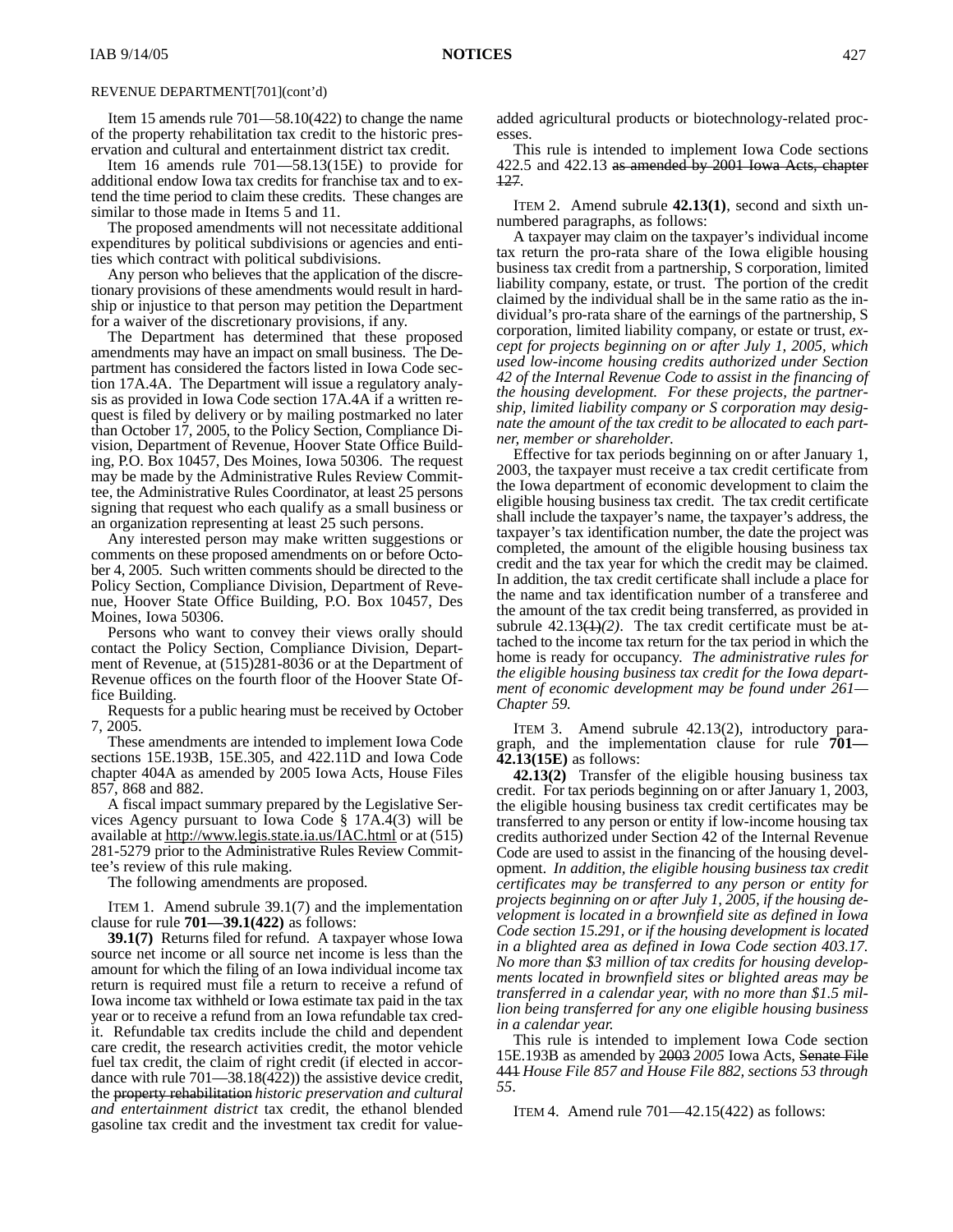**701—42.15(422) Property rehabilitation** *Historic preservation and cultural and entertainment district* **tax credit.** A property rehabilitation *historic preservation and cultural and entertainment district tax* credit, subject to the availability of the credit, may be claimed against a taxpayer's Iowa individual income tax liability for 25 percent of the qualified costs of rehabilitation of property to the extent the costs were incurred on or after July  $\hat{1}$ ,  $\hat{2000}$ , for approved rehabilitation projects of eligible property in Iowa. The administrative rules for the property rehabilitation *historic preservation and cultural and entertainment district tax* credit for the historical division of the department of cultural affairs may be found under 223—Chapter 48.

**42.15(1)** Eligible properties for the rehabilitation *historic preservation and cultural and entertainment district tax* credit. The following types of property are eligible for the property rehabilitation *historic preservation and cultural and entertainment district tax* credit:

a. Property verified as listed on the National Register of Historic Places or eligible for such listing through the state historic preservation office (SHPO).

b. Property designated as of historic significance to a district listed in the National Register of Historic Places or eligible for such designation by being located in an area previously surveyed and evaluated as eligible for the National Register of Historic Places.

c. Property or district designated as a local landmark by a city or county ordinance.

d. Any barn constructed prior to 1937.

**42.15(2)** Application and review process for the property rehabilitation *historic preservation and cultural and entertainment district tax* credit. Taxpayers who want to claim an income tax credit for completing a property rehabilitation *historic preservation and cultural and entertainment district* project must submit an application for approval of the project. The application forms for the property rehabilitation *historic preservation and cultural and entertainment district tax* credit may be requested from the State Tax Credit Program Manager, State Historic Preservation Office, Department of Cultural Affairs, 600 E. Locust, Des Moines, Iowa 50319- 0290. The telephone number for this office is (515) 281- 4137. Applications for the credit will be accepted by the state historic preservation office on or after July 1, 2000, until such time as all the available credits allocated for each fiscal year are encumbered. For fiscal years beginning on or after July 1, 2000, \$2.4 million shall be appropriated for property rehabilitation *historic preservation and cultural and entertainment district* tax credits for each year. *For the fiscal years beginning July 1, 2005, and ending June 30, 2015, an additional \$4 million of tax credits is appropriated for proj-ects located in cultural and entertainment districts which are certified by the department of cultural affairs. If less than \$4 million of tax credits is appropriated during a fiscal year, the remaining amount shall be applied to reserved tax credits for projects not located in cultural and entertainment districts in the order of original reservation by the department of cultural affairs. Tax credits shall not be reserved by the department of cultural affairs for more than five years except for tax credits issued for contracts entered into prior to July 1, 2005.*

Applicants for the property rehabilitation *historic preservation and cultural and entertainment district tax* credit must include all information and documentation requested on the application forms for the credit in order for the application to be processed.

The state historic preservation office (SHPO) is to establish selection criteria and standards for rehabilitation projects involving eligible property. The approval process is not to exceed 90 days from the date the application is received by SHPO. To the extent possible, the standards used by SHPO are to be consistent with the standards of the United States Secretary of the Interior for rehabilitation of eligible property that is listed on the National Register of Historic Places or is designated as of historic significance to a district listed in the National Register of Historic Places.

The selection standards are to provide that a taxpayer who qualifies for the rehabilitation investment credit under Section 47 of the Internal Revenue Code shall automatically qualify for the state property rehabilitation *historic preservation and cultural and entertainment district tax* credit to the extent that all the property rehabilitation *historic preservation and cultural and entertainment district tax* credits appropriated for the fiscal year have not already been awarded.

Once SHPO approves a particular rehabilitation *historic preservation and cultural and entertainment district tax* credit project application, the office will encumber an estimated rehabilitation *historic preservation and cultural and entertainment district tax* credit under the name of the applicant(s) for the year the project is approved.

**42.15(3)** Computation of the amount of the property rehabilitation *historic preservation and cultural and entertainment district tax* credit. The amount of the property rehabilitation *historic preservation and cultural and entertainment district tax* credit is 25 percent of the qualified rehabilitation costs made to an eligible property in a project. Qualified rehabilitation costs are those rehabilitation costs approved by SHPO for a project for a particular taxpayer to the extent those rehabilitation costs are actually expended by that taxpayer.

In the case of commercial property, rehabilitation costs must equal at least 50 percent of the assessed value of the property, excluding the value of the land, prior to rehabilitation. In the case of residential property or barns, the rehabilitation costs must equal at least \$25,000 or 25 percent of the fair market value, excluding the value of the land, prior to the rehabilitation, whichever amount is less. In computing the tax credit for eligible property that is classified as residential or as commercial with multifamily residential units, the rehabilitation costs are not to exceed \$100,000 per residential unit. In computing the tax credit, the only costs which may be included are the rehabilitation costs incurred between the period ending on the project completion date and beginning on the date two years prior to the project completion date, provided that any qualified rehabilitation costs incurred prior to the date of approval of the project must be qualified rehabilitation expenditures under the federal rehabilitation credit in Section 47 of the Internal Revenue Code.

For purposes of the property rehabilitation *historic preservation and cultural and entertainment district tax* credit, qualified rehabilitation costs include those costs properly included in the basis of the eligible property for income tax purposes. Costs treated as expenses and deducted in the year paid or incurred and amounts that are otherwise not added to the basis of the property for income tax purposes are not qualified rehabilitation costs. Amounts incurred for architectural and engineering fees, site survey fees, legal expenses, insurance premiums, development fees, and other constructionrelated costs are qualified rehabilitation costs to the extent they are added to the basis of the eligible property for tax purposes. Costs of sidewalks, parking lots, and landscaping do not constitute qualified rehabilitation costs. Any rehabilitation costs used in the computation of the property rehabilitation *historic preservation and cultural and entertainment*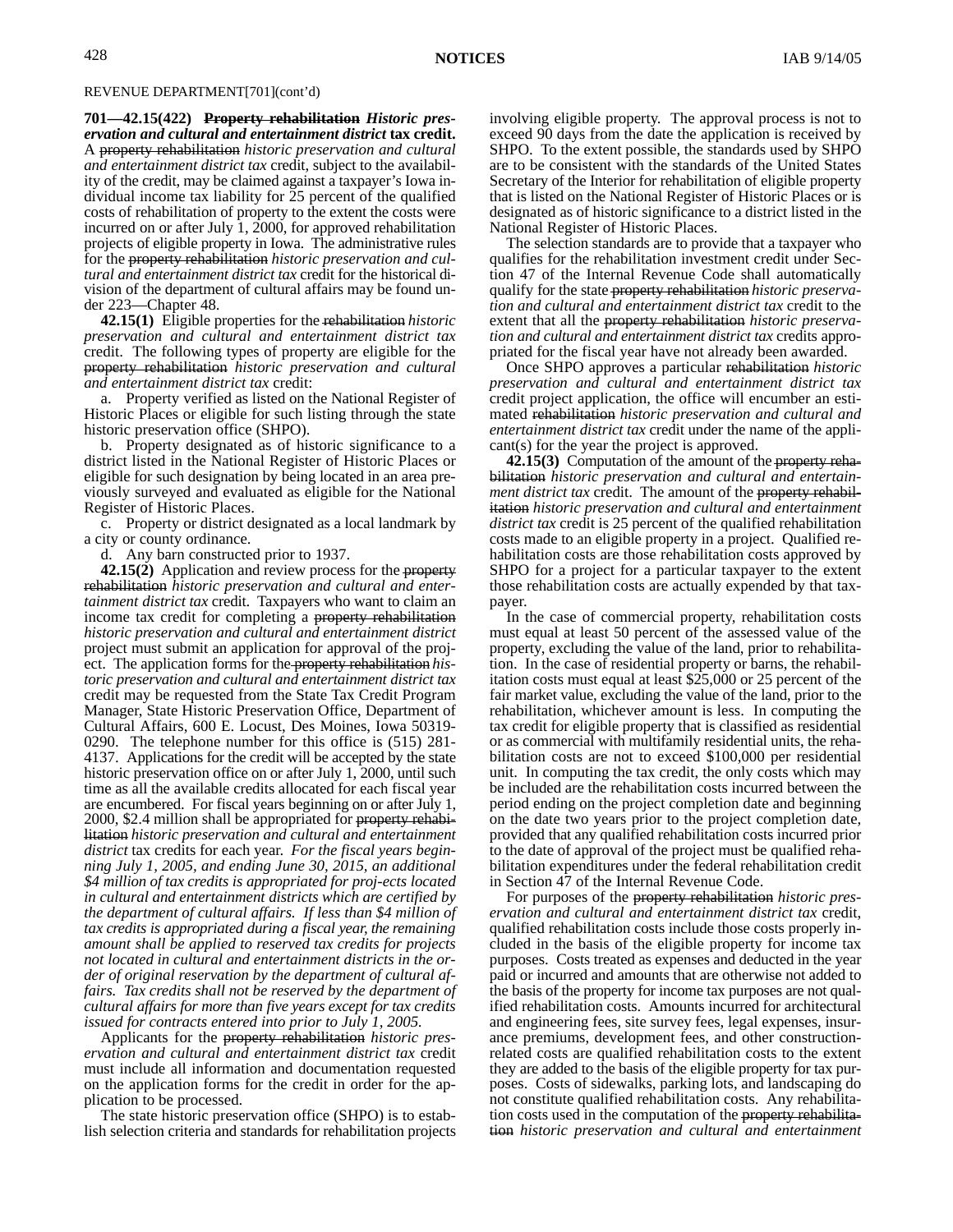*district tax* credit are not added to the basis of the property for Iowa income tax purposes if the rehabilitation costs were incurred in a tax year beginning on or after January 1, 2000, but prior to January 1, 2001. Any rehabilitation costs incurred in a tax year beginning on or after January 1, 2001, are added to the basis of the rehabilitated property for income tax purposes except those rehabilitation expenses that are equal to the amount of the computed rehabilitation *historic preservation and cultural and entertainment district tax* credit for the tax year.

For example, the basis of a commercial building in a historic district was \$500,000, excluding the value of the land, before the rehabilitation project. During a project to rehabilitate this building, \$600,000 in rehabilitation costs were expended to complete the project and \$500,000 of those rehabilitation costs were qualified rehabilitation costs which were eligible for the rehabilitation *historic preservation and cultural and entertainment district tax* credit of \$125,000. Therefore, the basis of the building for Iowa income tax purposes was \$975,000, since the qualified rehabilitation costs of \$125,000, which are equal to the amount of the rehabilitation *historic preservation and cultural and entertainment district tax* credit for the tax year, are not added to the basis of the rehabilitated property. The basis of the building for federal income tax purposes was \$1,100,000. However, for tax years beginning only in the 2000 calendar year, the basis of the building for Iowa income tax purposes would have been \$600,000, since for those tax periods, any qualified rehabilitation expenses used to compute the property rehabilitation *historic preservation and cultural and entertainment district tax* credit for the tax year could not be added to the basis of the property. It should be noted that this example does not consider any possible reduced basis for the building for federal income tax purposes due to the rehabilitation investment credit provided in Section 47 of the Internal Revenue Code. If the building in this example were eligible for the federal rehabilitation credit provided in Section 47 of the Internal Revenue Code, the basis of the building for Iowa tax purposes would not be affected by the federal credit.

**42.15(4)** Completion of the property rehabilitation *historic preservation and cultural and entertainment district* project and claiming the property rehabilitation *historic preservation and cultural and entertainment district* tax credit on the Iowa return. After the taxpayer completes an authorized rehabilitation project, the taxpayer must get a certificate of completion of the project from the state historical preservation office of the department of cultural affairs. After verifying the taxpayer's eligibility for the rehabilitation *historic preservation and cultural and entertainment district tax* credit, the state historical preservation office, in consultation with the Iowa department of economic development, is to issue a property rehabilitation *historic preservation and cultural and entertainment district* tax credit certificate which is to be attached to the taxpayer's income tax return for the tax year in which the rehabilitation project is completed. The tax credit certificate is to include the taxpayer's name, the taxpayer's address, the taxpayer's tax identification number, the address or location of the rehabilitation project, the date the project was completed and the amount of the property rehabilitation *historic preservation and cultural and entertainment district tax* credit. In addition, the tax credit certificate shall include a place for the name and tax identification number of a transferee and the amount of the tax credit being transferred, as provided in subrule 42.15(6). In addition, if the taxpayer is a partnership, limited liability company, estate or trust, where the tax credit is allocated to the owners or beneficiaries of the entity, a list of the owners or beneficiaries and

the amount of credit allocated to each owner or beneficiary should be provided with the certificate. The tax credit certificate should be attached to the income tax return for the period in which the project was completed. If the amount of the property rehabilitation *historic preservation and cultural and entertainment district* tax credit exceeds the taxpayer's income tax liability for the tax year for which the credit applies, the taxpayer is entitled to a refund of the excess portion of the credit at a discounted value. However, the refund cannot exceed 75 percent of the allowable tax credit. The refund of the tax credit is to be computed on the basis of the following table:

| <b>Annual Interest</b> | Five-Year Present Value/Dollar |
|------------------------|--------------------------------|
| Rate                   | Compounded Annually            |
| 5%                     | \$.784                         |
| 6%                     | \$.747                         |
| 7%                     | \$.713                         |
| 8%                     | \$.681                         |
| 9%                     | \$.650                         |
| 10%                    | \$.621                         |
| 11%                    | \$.594                         |
| 12%                    | \$.567                         |
| 13%                    | \$.543                         |
| 14%                    | \$.519                         |
| 15%                    | \$.497                         |
| 16%                    | \$.476                         |
| 17%                    | \$.456                         |
| 18%                    | \$.437                         |

EXAMPLE: The following is an example to show how the table can be used to compute a refund for a taxpayer. An individual has a rehabilitation *historic preservation and cultural and entertainment district tax* credit of \$800,000 for a project completed in 2001. The individual had an income tax liability prior to the credit of \$300,000 on the 2001 return, which leaves an excess credit of \$500,000. We will assume that the annual interest rate for tax refunds issued by the department of revenue in the 2001 calendar year is 11 percent. Therefore, to compute the five-year present value of the \$500,000 excess credit, \$500,000 is multiplied by the compound factor for 11 percent of .594 in the table, which results in a refund of \$297,000.

**42.15(5)** Allocation of property rehabilitation *historic preservation and cultural and entertainment district tax* credits to the individual owners of the entity. When the taxpayer that has earned a property rehabilitation *historic preservation and cultural and entertainment district tax* credit is a partnership, limited liability company, *S corporation,* estate or trust where the individual owners of the business entity are taxed on the income of the entity, the property rehabilitation *historic preservation and cultural and entertainment district tax* credit is to be allocated to the individual owners. The business entity is to allocate the property rehabilitation *historic preservation and cultural and entertainment district tax* credit to each individual owner on the same pro-rata basis as the earnings of the business are allocated to the owners *for projects beginning prior to July 1, 2005*. For example, if a partner of a partnership received 25 percent of the earnings or income of the partnership for the tax year in which the partnership had earned a property rehabilitation *historic preservation and cultural and entertainment district tax* credit, 25 percent of the credit would be allocated to this partner.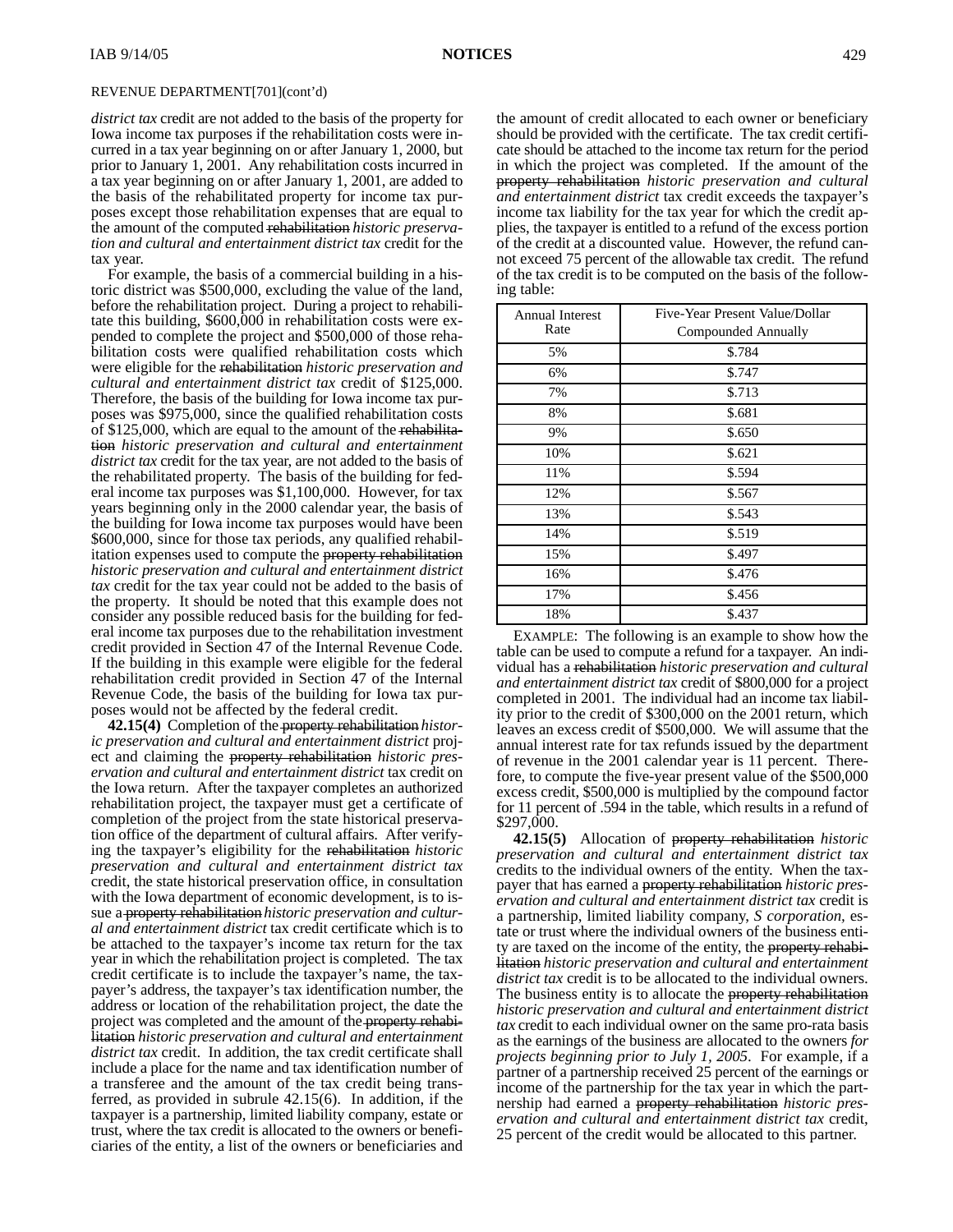*For projects beginning on or after July 1, 2005, which used low-income housing credits authorized under Section 42 of the Internal Revenue Code to assist in the financing of the rehabilitation project, the credit does not have to be allocated based on the pro-rata share of earnings of the partnership, limited liability company or S corporation. For these projects, the partnership, limited liability company or S corporation may designate the amount of the tax credit to be allocated to each partner, member or shareholder*.

**42.15(6)** Transfer of the property rehabilitation *historic preservation and cultural and entertainment district* tax credit. For tax periods beginning on or after January 1, 2003, the property rehabilitation *historic preservation and cultural and entertainment district* tax credit certificates may be transferred to any person or entity.

Within 90 days of transfer of the tax credit certificate, the transferee must submit the transferred tax credit certificate to the state historic preservation office of the department of cultural affairs, along with a statement which contains the transferee's name, address and tax identification number and amount of the tax credit being transferred. Within 30 days of receiving the transferred tax credit certificate and the statement from the transferee, the state historic preservation office shall issue a replacement tax credit certificate to the transferee. If the transferee is a partnership, limited liability company or S corporation, the transferee shall provide a list of the partners, members or shareholders and information on how the property rehabilitation *historic preservation and cultural and entertainment district* tax credit should be divided among the partners, members or shareholders. The transferee shall also provide the tax identification numbers and addresses of the partners, members or shareholders. The replacement tax credit certificate must contain the same information that was on the original certificate and must have the same expiration date as the original tax credit certificate.

The transferee may use the amount of the tax credit for any tax period for which the original transferor could have claimed the tax credit. Any consideration received for the transfer of the tax credit shall not be included in Iowa taxable income for individual income, corporation income or franchise tax purposes. Any consideration paid for the transfer of the tax credit shall not be deducted from Iowa taxable income for individual income, corporation income or franchise tax purposes.

If the property rehabilitation *historic preservation and cultural and entertainment district* tax credit of the transferee exceeds the tax liability shown on the transferee's return, the refund shall be discounted as described in subrule 42.15(4) just as the refund would have been discounted on the Iowa income tax return of the taxpayer.

This rule is intended to implement Iowa Code chapter 404A as amended by 2004 *2005* Iowa Acts, Senate *House* File 2298 *868*, section 250 *sections 20 through 26*, and Iowa Code Section 422.11D *as amended by 2005 Iowa Acts, House File 882, section 64*.

ITEM 5. Amend rule 701—42.20(15E), introductory paragraph, first unnumbered paragraph, and the implementation clause, as follows:

**701—42.20(15E) Endow Iowa tax credit.** Effective for tax years beginning on or after January 1, 2003, a taxpayer who makes an endowment gift to a *an endow Iowa* qualified community foundation may qualify for an endow Iowa tax credit, subject to the availability of the credit. The credit is equal to 20 percent of a taxpayer's endowment gift to a*an endow Iowa* qualified community foundation approved by the Iowa department of economic development. The administrative rules

for the endow Iowa tax credit for the Iowa department of economic development may be found under 261—Chapter 47.

The total amount of endow Iowa tax credits available is \$2 million, and the *in the aggregate for the 2003 and 2004 calendar years. The total amount of endow Iowa tax credits is \$2 million annually for the 2005-2008 calendar years, and \$200,000 of these tax credits on an annual basis is reserved for endowment gifts of \$30,000 or less. The* maximum amount of tax credit granted to a single taxpayer shall not exceed \$100,000. An endow Iowa tax credit shall not be authorized after December 31, 2005 *2008*. The endow Iowa tax credit cannot be transferred to any other taxpayer.

This rule is intended to implement *Iowa Code section 15E.305 as amended by* 2003 *2005* Iowa Acts, First Extraordinary Session, chapter 2 *House File 868*, sections 83 and 84 *74 through 77*.

ITEM 6. Amend rule **701—42.23(422)**, numbered paragraph **"12,"** as follows:

12. Property rehabilitation *Historic preservation and cultural and entertainment district* tax credit.

ITEM 7. Amend rule **701—52.12(422)**, numbered paragraph **"8,"** as follows:

8. Property rehabilitation *Historic preservation and cultural and entertainment district tax* credit.

ITEM 8. Amend subrule **52.15(1)**, second and sixth unnumbered paragraphs, as follows:

A taxpayer may claim on the taxpayer's corporation income tax return the pro-rata share of the Iowa eligible housing business tax credit from a partnership, limited liability company, estate, or trust. The portion of the credit claimed by the taxpayer shall be in the same ratio as the taxpayer's pro-rata share of the earnings of the partnership, limited liability company, or estate or trust*, except for projects beginning on or after July 1, 2005, which used low-income housing credits authorized under Section 42 of the Internal Revenue Code to assist in the financing of the housing development. For these projects, the partnership, limited liability company or S corporation may designate the amount of the tax credit to be allocated to each partner, member or shareholder*.

Effective for tax periods beginning on or after January 1, 2003, the taxpayer must receive a tax credit certificate from the Iowa department of economic development to claim the eligible housing business tax credit. The tax credit certificate shall include the taxpayer's name, the taxpayer's address, the taxpayer's tax identification number, the date the project was completed, the amount of the eligible housing business tax credit and the tax year for which the credit may be claimed. In addition, the tax credit certificate shall include a place for the name and tax identification number of a transferee and the amount of the tax credit being transferred, as provided in subrule 52.15(2). The tax credit certificate must be attached to the income tax return for the tax period in which the home is ready for occupancy. *The administrative rules for the eligible housing business tax credit for the Iowa department of economic development may be found under 261—Chapter 59.*

ITEM 9. Amend subrule 52.15(2), introductory paragraph, and the implementation clause for rule **701— 52.15(15E)** as follows:

**52.15(2)** Transfer of the eligible housing business tax credit. For tax periods beginning on or after January 1, 2003, the eligible housing business tax credit certificates may be transferred to any person or entity if low-income housing tax credits authorized under Section 42 of the Internal Revenue Code are used to assist in the financing of the housing devel-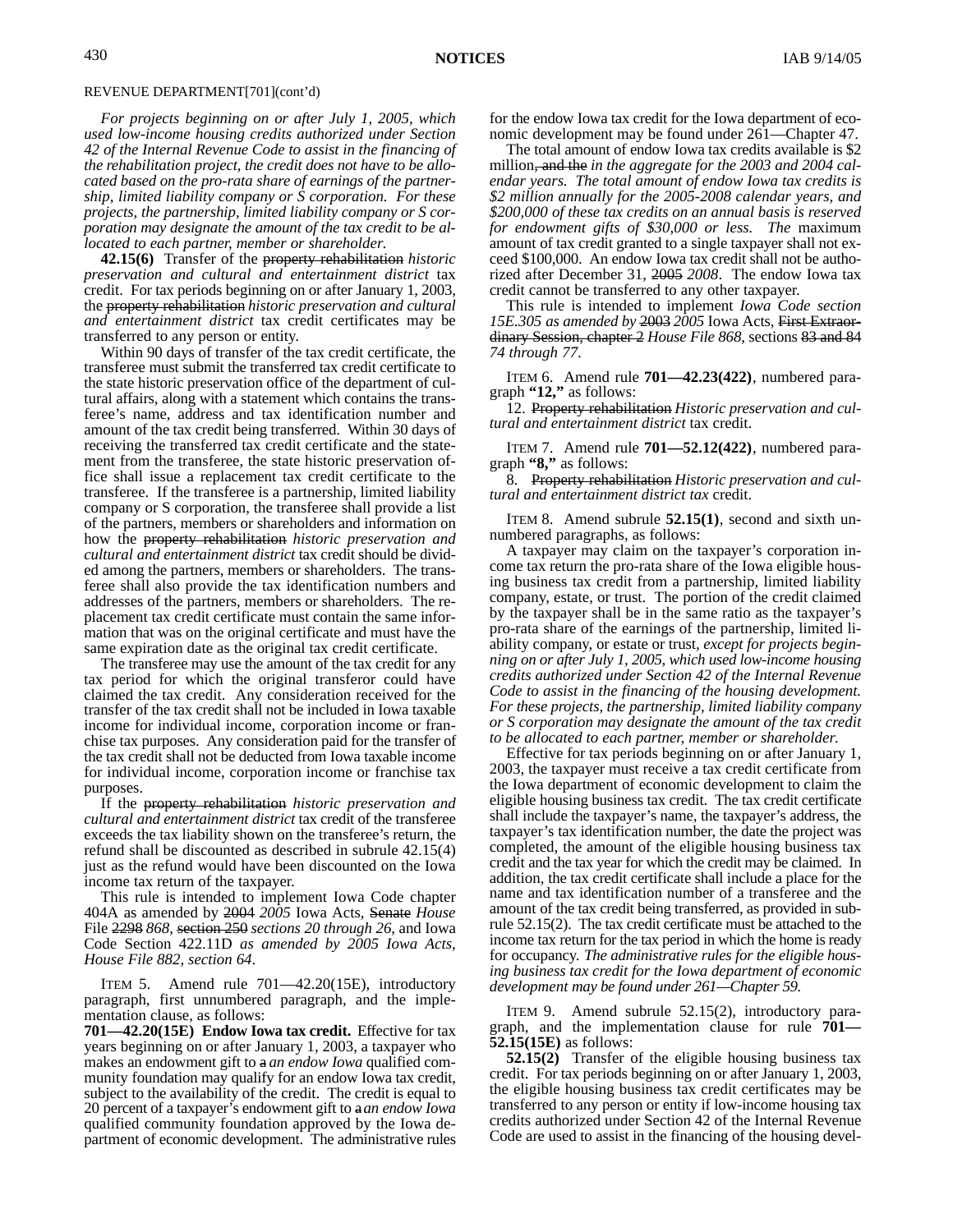opment. *In addition, the eligible housing business tax credit certificates may be transferred to any person or entity for projects beginning on or after July 1, 2005, if the housing development is located in a brownfield site as defined in Iowa Code section 15.291, or if the housing development is located in a blighted area as defined in Iowa Code section 403.17. No more than \$3 million of tax credits for housing developments located in brownfield sites or blighted areas may be transferred in a calendar year, with no more than \$1.5 million being transferred for any one eligible housing business in a calendar year.*

This rule is intended to implement Iowa Code section 15E.193B as amended by 2001 *2005* Iowa Acts, Senate File 441 *House File 857 and House File 882, sections 53 through 55*.

ITEM 10. Amend rule 701—52.18(422) as follows:

**701—52.18(422) Property rehabilitation** *Historic preservation and cultural and entertainment district* **tax credit.** A property rehabilitation *historic preservation and cultural and entertainment district tax* credit, subject to the availability of the credit, may be claimed against a taxpayer's Iowa corporate income tax liability for 25 percent of the qualified costs of rehabilitation of property to the extent the costs were incurred on or after July 1, 2000, for approved rehabilitation projects of eligible property in Iowa. The administrative rules for the property rehabilitation *historic preservation and cultural and entertainment district tax* credit for the historical division of the department of cultural affairs may be found under 223—Chapter 48.

**52.18(1)** Eligible properties for the rehabilitation *historic preservation and cultural and entertainment district tax* credit. The following types of property are eligible for the property rehabilitation *historic preservation and cultural and entertainment district tax* credit:

a. Property verified as listed on the National Register of Historic Places or eligible for such listing through the state historic preservation office (SHPO).

b. Property designated as of historic significance to a district listed in the National Register of Historic Places or eligible for such designation by being located in an area previously surveyed and evaluated as eligible for the National Register of Historic Places.

c. Property or district designated as a local landmark by a city or county ordinance.

d. Any barn constructed prior to 1937.

**52.18(2)** Application and review process for the property rehabilitation *historic preservation and cultural and entertainment district tax* credit. Taxpayers who want to claim an income tax credit for completing a property rehabilitation *historic preservation and cultural and entertainment district* project must submit an application for approval of the project. The application forms for the property rehabilitation *historic preservation and cultural and entertainment district tax* credit may be requested from the State Tax Credit Program Manager, State Historic Preservation Office, Department of Cultural Affairs, 600 E. Locust, Des Moines, Iowa 50319- 0290. The telephone number for this office is (515)281- 4137. Applications for the credit will be accepted by the state historic preservation office on or after July 1, 2000, until such time as all the available credits allocated for each fiscal year are encumbered. For fiscal years beginning on or after July 1, 2000, \$2.4 million shall be appropriated for property rehabilitation *historic preservation and cultural and entertainment district* tax credits for each year. *For the fiscal years beginning July 1, 2005, and ending June 30, 2015, an additional*

*\$4 million of tax credits is appropriated for projects located in cultural and entertainment districts which are certified by the department of cultural affairs. If less than \$4 million of tax credits is appropriated during a fiscal year, the remaining amount shall be applied to reserved tax credits for projects not located in cultural and entertainment districts in the order of original reservation by the department of cultural affairs. Tax credits shall not be reserved by the department of cultural affairs for more than five years except for tax credits issued for contracts entered into prior to July 1, 2005.*

Applicants for the property rehabilitation *historic preservation and cultural and entertainment district tax* credit must include all information and documentation requested on the application forms for the credit in order for the application to be processed.

The state historic preservation office (SHPO) is to establish selection criteria and standards for rehabilitation projects involving eligible property. The approval process is not to exceed 90 days from the date the application is received by SHPO. To the extent possible, the standards used by SHPO are to be consistent with the standards of the United States Secretary of the Interior for rehabilitation of eligible property that is listed on the National Register of Historic Places or is designated as of historic significance to a district listed in the National Register of Historic Places.

The selection standards are to provide that a taxpayer who qualifies for the rehabilitation investment credit under Section 47 of the Internal Revenue Code shall automatically qualify for the state property rehabilitation *historic preservation and cultural and entertainment district tax* credit to the extent that all the property rehabilitation *historic preservation and cultural and entertainment district tax* credits appropriated for the fiscal year have not already been awarded.

Once SHPO approves a particular rehabilitation *historic preservation and cultural and entertainment district tax* credit project application, the office will encumber an estimated rehabilitation *historic preservation and cultural and entertainment district tax* credit under the name of the applicant(s) for the year the project is approved.

**52.18(3)** Computation of the amount of the property rehabilitation *historic preservation and cultural and entertainment district tax* credit. The amount of the property rehabilitation *historic preservation and cultural and entertainment district tax* credit is 25 percent of the qualified rehabilitation costs made to an eligible property in a project. Qualified rehabilitation costs are those rehabilitation costs approved by SHPO for a project for a particular taxpayer to the extent those rehabilitation costs are actually expended by that taxpayer.

In the case of commercial property, rehabilitation costs must equal at least 50 percent of the assessed value of the property, excluding the value of the land, prior to rehabilitation. In the case of residential property or barns, the rehabilitation costs must equal at least \$25,000 or 25 percent of the fair market value, excluding the value of the land, prior to the rehabilitation, whichever amount is less. In computing the tax credit for eligible property that is classified as residential or as commercial with multifamily residential units, the rehabilitation costs are not to exceed \$100,000 per residential unit. In computing the tax credit, the only costs which may be included are the rehabilitation costs incurred between the period ending on the project completion date and beginning on the date two years prior to the project completion date, provided that any qualified rehabilitation costs incurred prior to the date of approval of the project must be qualified reha-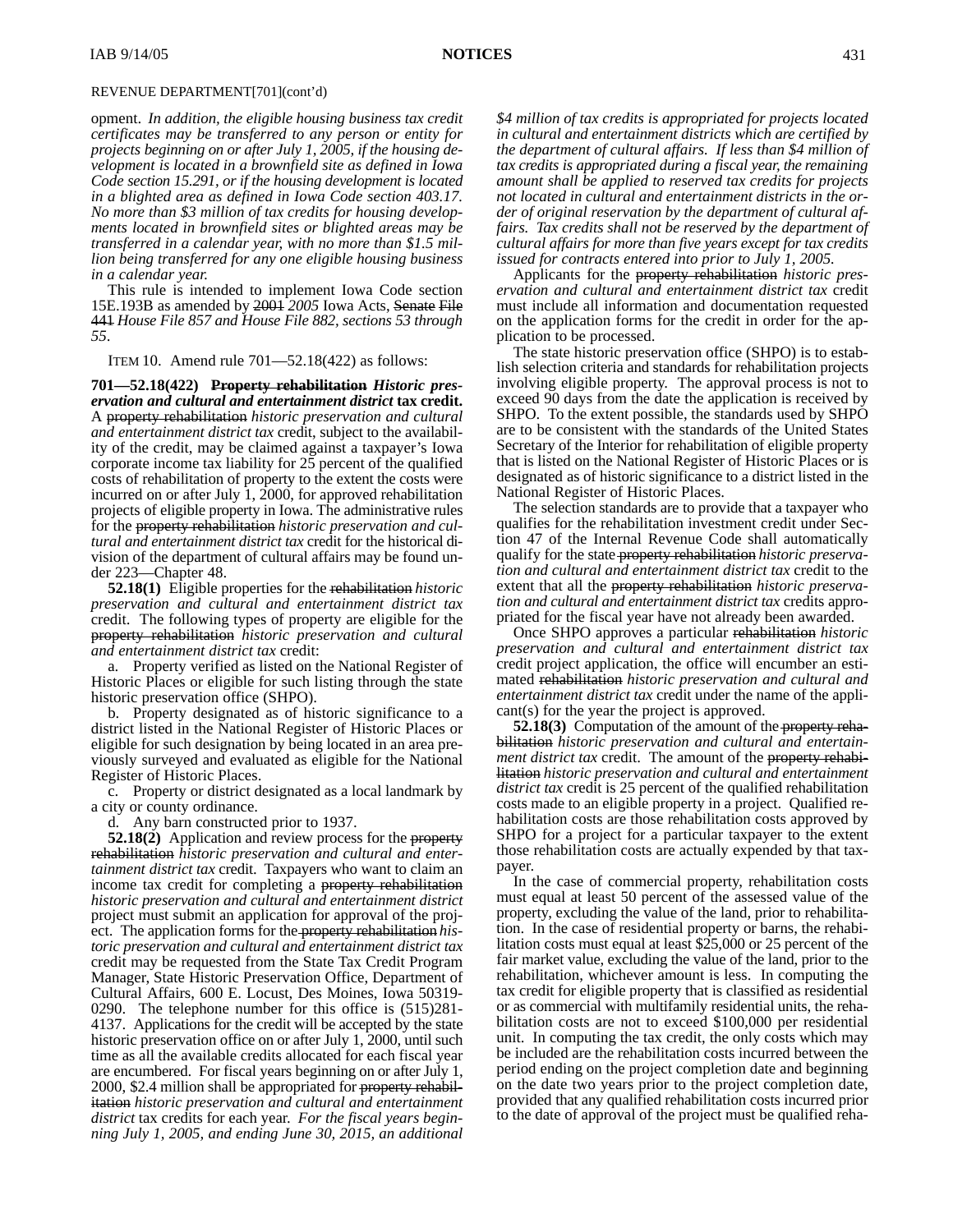bilitation expenditures under the federal rehabilitation credit in Section 47 of the Internal Revenue Code.

For purposes of the property rehabilitation *historic preservation and cultural and entertainment district tax* credit, qualified rehabilitation costs include those costs properly included in the basis of the eligible property for income tax purposes. Costs treated as expenses and deducted in the year paid or incurred and amounts that are otherwise not added to the basis of the property for income tax purposes are not qualified rehabilitation costs. Amounts incurred for architectural and engineering fees, site survey fees, legal expenses, insurance premiums, development fees, and other constructionrelated costs are qualified rehabilitation costs to the extent they are added to the basis of the eligible property for tax purposes. Costs of sidewalks, parking lots, and landscaping do not constitute qualified rehabilitation costs. Any rehabilitation costs used in the computation of the property rehabilitation *historic preservation and cultural and entertainment district tax* credit are not added to the basis of the property for Iowa income tax purposes if the rehabilitation costs were incurred in a tax year beginning on or after January 1, 2000, but prior to January 1, 2001. Any rehabilitation costs incurred in a tax year beginning on or after January 1, 2001, are added to the basis of the rehabilitated property for income tax purposes except those rehabilitation expenses that are equal to the amount of the computed rehabilitation *historic preservation and cultural and entertainment district tax* credit for the tax year.

For example, the basis of a commercial building in a historic district was \$500,000, excluding the value of the land, before the rehabilitation project. During a project to rehabilitate this building, \$600,000 in rehabilitation costs were expended to complete the project and \$500,000 of those rehabilitation costs were qualified rehabilitation costs which were eligible for the rehabilitation *historic preservation and cultural and entertainment district tax* credit of \$125,000. Therefore, the basis of the building for Iowa income tax purposes was \$975,000, since the qualified rehabilitation costs of \$125,000, which are equal to the amount of the rehabilitation *historic preservation and cultural and entertainment district tax* credit for the tax year, are not added to the basis of the rehabilitated property. The basis of the building for federal income tax purposes was \$1,100,000. However, for tax years beginning only in the 2000 calendar year, the basis of the building for Iowa income tax purposes would have been \$600,000, since for those tax periods, any qualified rehabilitation expenses used to compute the property rehabilitation *historic preservation and cultural and entertainment district tax* credit for the tax year could not be added to the basis of the property. It should be noted that this example does not consider any possible reduced basis for the building for federal income tax purposes due to the rehabilitation investment credit provided in Section 47 of the Internal Revenue Code. If the building in this example were eligible for the federal rehabilitation credit provided in Section 47 of the Internal Revenue Code, the basis of the building for Iowa tax purposes would not be affected by the federal credit.

**52.18(4)** Completion of the property rehabilitation *historic preservation and cultural and entertainment district* project and claiming the property rehabilitation *historic preservation and cultural and entertainment district* tax credit on the Iowa return. After the taxpayer completes an authorized rehabilitation project, the taxpayer must get a certificate of completion of the project from the state historical preservation office of the department of cultural affairs. After verifying the taxpayer's eligibility for the rehabilitation *historic preservation and cultural and entertainment district tax* credit, the state historical preservation office, in consultation with the Iowa department of economic development, is to issue a property rehabilitation *historic preservation and cultural and entertainment district* tax credit certificate which is to be attached to the taxpayer's income tax return for the tax year in which the rehabilitation project is completed. The tax credit certificate is to include the taxpayer's name, the taxpayer's address, the taxpayer's tax identification number, the address or location of the rehabilitation project, the date the project was completed and the amount of the property rehabilitation *historic preservation and cultural and entertainment district tax* credit. In addition, the tax credit certificate shall include a place for the name and tax identification number of a transferee and the amount of the tax credit being transferred, as provided in subrule 52.18(6). In addition, if the taxpayer is a partnership, limited liability company, estate or trust, where the tax credit is allocated to the owners or beneficiaries of the entity, a list of the owners or beneficiaries and the amount of credit allocated to each owner or beneficiary should be provided with the certificate. The tax credit certificate should be attached to the income tax return for the period in which the project was completed. If the amount of the property rehabilitation *historic preservation and cultural and entertainment district* tax credit exceeds the taxpayer's income tax liability for the tax year for which the credit applies, the taxpayer is entitled to a refund of the excess portion of the credit at a discounted value. However, the refund cannot exceed 75 percent of the allowable tax credit. The refund of the tax credit is to be computed on the basis of the following table:

| <b>Annual Interest</b><br>Rate | Five-Year Present Value/Dollar<br>Compounded Annually |
|--------------------------------|-------------------------------------------------------|
| 5%                             | \$.784                                                |
| 6%                             | \$.747                                                |
| 7%                             | \$.713                                                |
| 8%                             | \$.681                                                |
| 9%                             | \$.650                                                |
| 10%                            | \$.621                                                |
| 11%                            | \$.594                                                |
| 12%                            | \$.567                                                |
| 13%                            | \$.543                                                |
| 14%                            | \$.519                                                |
| 15%                            | \$.497                                                |
| 16%                            | \$.476                                                |
| 17%                            | \$.456                                                |

EXAMPLE: The following is an example to show how the table can be used to compute a refund for a taxpayer. An individual has a rehabilitation *historic preservation and cultural and entertainment district tax* credit of \$800,000 for a project completed in 2001. The individual had an income tax liability prior to the credit of \$300,000 on the 2001 return, which leaves an excess credit of \$500,000. We will assume that the annual interest rate for tax refunds issued by the department of revenue in the 2001 calendar year is 11 percent. Therefore, to compute the five-year present value of the \$500,000 excess credit, \$500,000 is multiplied by the compound factor for 11 percent of .594 in the table, which results in a refund of \$297,000.

**52.18(5)** Allocation of property rehabilitation *historic preservation and cultural and entertainment district tax credits* to the shareholders of the corporation *individual owners of the entity*. When the corporation *business entity* that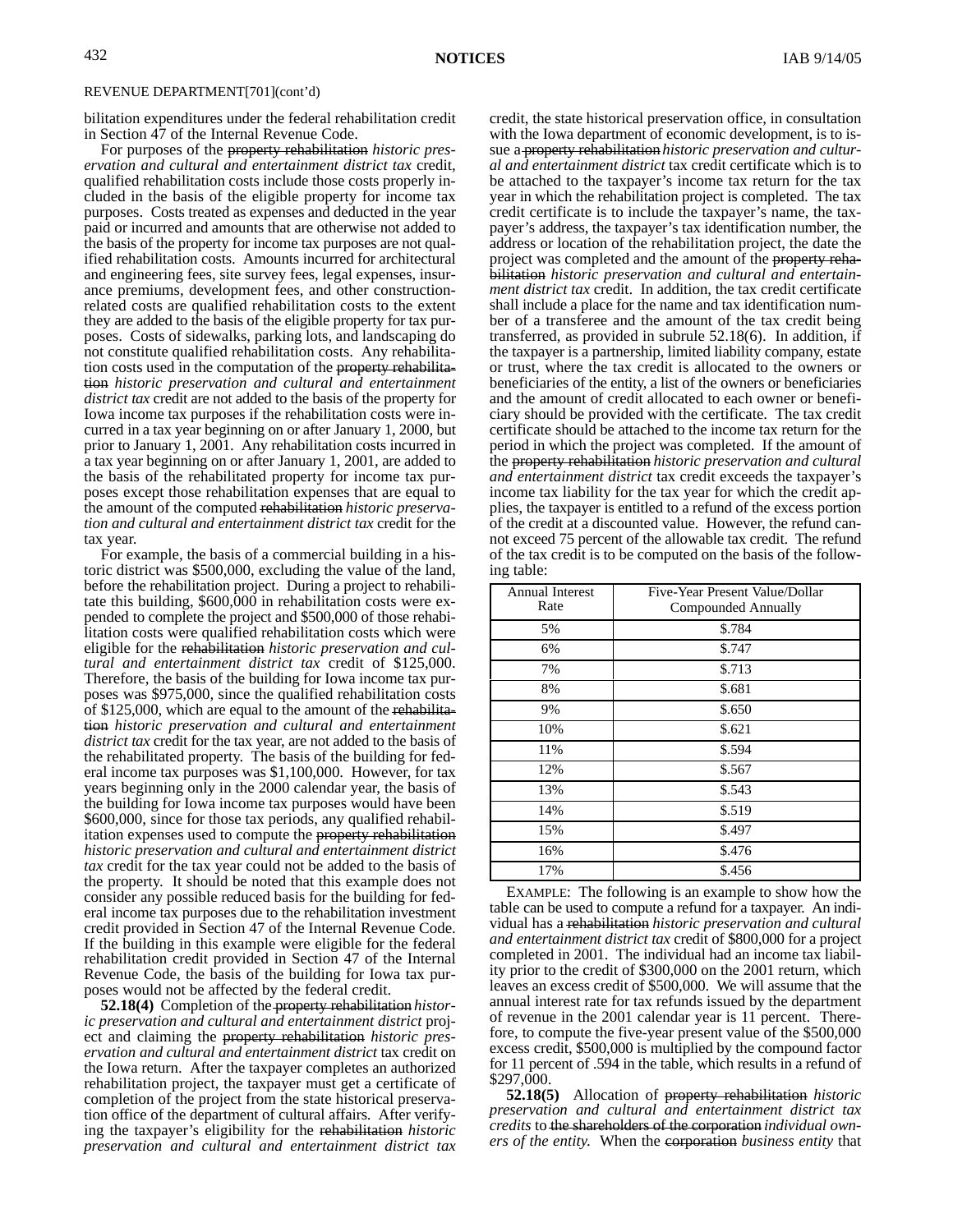has earned a property rehabilitation *historic preservation and cultural and entertainment district tax* credit is an S corporation where the shareholders are taxed on the income of the corporation, *partnership, limited liability company, estate or trust where the individual owners of the business entity are taxed on the income of the entity,* the property rehabilitation *historic preservation and cultural and entertainment district tax* credit is to be allocated to the shareholders *individual owners*. The corporation *business entity* is to allocate the property rehabilitation *historic preservation and cultural and entertainment district tax* credit to each individual shareholder *owner* on the same pro-rata basis as the earnings or profits of the corporation *business entity* are allocated to the shareholders *owners for projects beginning prior to July 1, 2005*. For example, if a shareholder of an S corporation received 25 percent of the earnings of the corporation and the corporation had earned a property rehabilitation *historic preservation and cultural and entertainment district tax* credit, 25 percent of the credit would be allocated to the shareholder.

*For projects beginning on or after July 1, 2005, which used low-income housing credits authorized under Section 42 of the Internal Revenue Code to assist in the financing of the rehabilitation project, the credit does not have to be allocated based on the pro-rata share of earnings of the partnership, limited liability company or S corporation. For these projects, the partnership, limited liability company or S corporation may designate the amount of the tax credit to be allocated to each partner, member or shareholder*.

**52.18(6)** Transfer of the property rehabilitation *historic preservation and cultural and entertainment district* tax credit. For tax periods beginning on or after January 1, 2003, the property rehabilitation *historic preservation and cultural and entertainment district* tax credit certificates may be transferred to any person or entity.

Within 90 days of transfer of the tax credit certificate, the transferee must submit the transferred tax credit certificate to the state historic preservation office of the department of cultural affairs, along with a statement which contains the transferee's name, address and tax identification number and amount of the tax credit being transferred. Within 30 days of receiving the transferred tax credit certificate and the statement from the transferee, the state historic preservation office shall issue a replacement tax credit certificate to the transferee. If the transferee is a partnership, limited liability company or S corporation, the transferee shall provide a list of the partners, members or shareholders and information on how the property rehabilitation *historic preservation and cultural and entertainment district* tax credit should be divided among the partners, members or shareholders. The transferee shall also provide the tax identification numbers and addresses of the partners, members or shareholders. The replacement tax credit certificate must contain the same information that was on the original certificate and must have the same expiration date as the original tax credit certificate.

The transferee may use the amount of the tax credit for any tax period for which the original transferor could have claimed the tax credit. Any consideration received for the transfer of the tax credit shall not be included in Iowa taxable income for individual income, corporation income or franchise tax purposes. Any consideration paid for the transfer of the tax credit shall not be deducted from Iowa taxable income for individual income, corporation income or franchise tax purposes.

If the property rehabilitation *historic preservation and cultural and entertainment district* tax credit of the transferee exceeds the tax liability shown on the transferee's return, the refund shall be discounted as described in subrule 52.18(4) just as the refund would have been discounted on the Iowa income tax return of the taxpayer.

This rule is intended to implement Iowa Code chapter 404A as amended by 2004 *2005* Iowa Acts, Senate *House* File 2298 *868*, section 250 *sections 20 through 26*, and Iowa Code section 422.33.

ITEM 11. Amend rule 701—52.23(15E), introductory paragraph, first unnumbered paragraph, and the implementation clause, as follows:

**701—52.23(15E) Endow Iowa tax credit.** Effective for tax years beginning on or after January 1, 2003, a taxpayer who makes an endowment gift to a *an endow Iowa* qualified community foundation may qualify for an endow Iowa tax credit, subject to the availability of the credit. The credit is equal to 20 percent of a taxpayer's endowment gift to a*an endow Iowa* qualified community foundation approved by the Iowa department of economic development. The administrative rules for the endow Iowa tax credit for the Iowa department of economic development may be found under 261—Chapter 47.

The total amount of endow Iowa tax credits available is \$2 million, and the *in the aggregate for the 2003 and 2004 calendar years. The total amount of endow Iowa tax credits is \$2 million annually for the 2005-2008 calendar years, and \$200,000 of these tax credits on an annual basis is reserved for endowment gifts of \$30,000 or less. The* maximum amount of tax credit granted to a single taxpayer shall not exceed \$100,000. An endow Iowa tax credit shall not be authorized after December 31, 2005 *2008*. The endow Iowa tax credit cannot be transferred to any other taxpayer.

This rule is intended to implement Iowa Code section 15E.305 *as amended by 2005 Iowa Acts, House File 868, sections 74 through 77,* and section 422.33 as amended by 2003 Iowa Acts, First Extraordinary Session, chapter 2, section 85.

ITEM 12. Amend rule **701—58.8(15E)**, first unnumbered paragraph, as follows:

An eligible housing business may receive a tax credit of up to 10 percent of the new investment which is directly related to the building or rehabilitating of homes in an enterprise zone. The tax credit may be taken on the tax return for the tax year in which the home is ready for occupancy. The portion of the credit claimed by the taxpayer shall be in the same ratio as the taxpayer's pro-rata share of the earnings of the partnership, limited liability company, estate or trust*, except for projects beginning on or after July 1, 2005, which used lowincome housing credits authorized under Section 42 of the Internal Revenue Code to assist in the financing of the housing development. For these projects, the partnership, limited liability company or S corporation may designate the amount of the tax credit to be allocated to each partner, member or shareholder*. Any eligible housing business tax credit in excess of the franchise tax liability must be carried forward for seven years or until it is used, whichever is the earlier.

ITEM 13. Amend subrule **58.8(1)**, third unnumbered paragraph, as follows:

Effective for tax periods beginning on or after January 1, 2003, the taxpayer must receive a tax credit certificate from the Iowa department of economic development to claim the eligible housing business tax credit. The tax credit certificate shall include the taxpayer's name, the taxpayer's address, the taxpayer's tax identification number, the date the project was completed, the amount of the eligible housing business tax credit, and the tax year for which the credit may be claimed.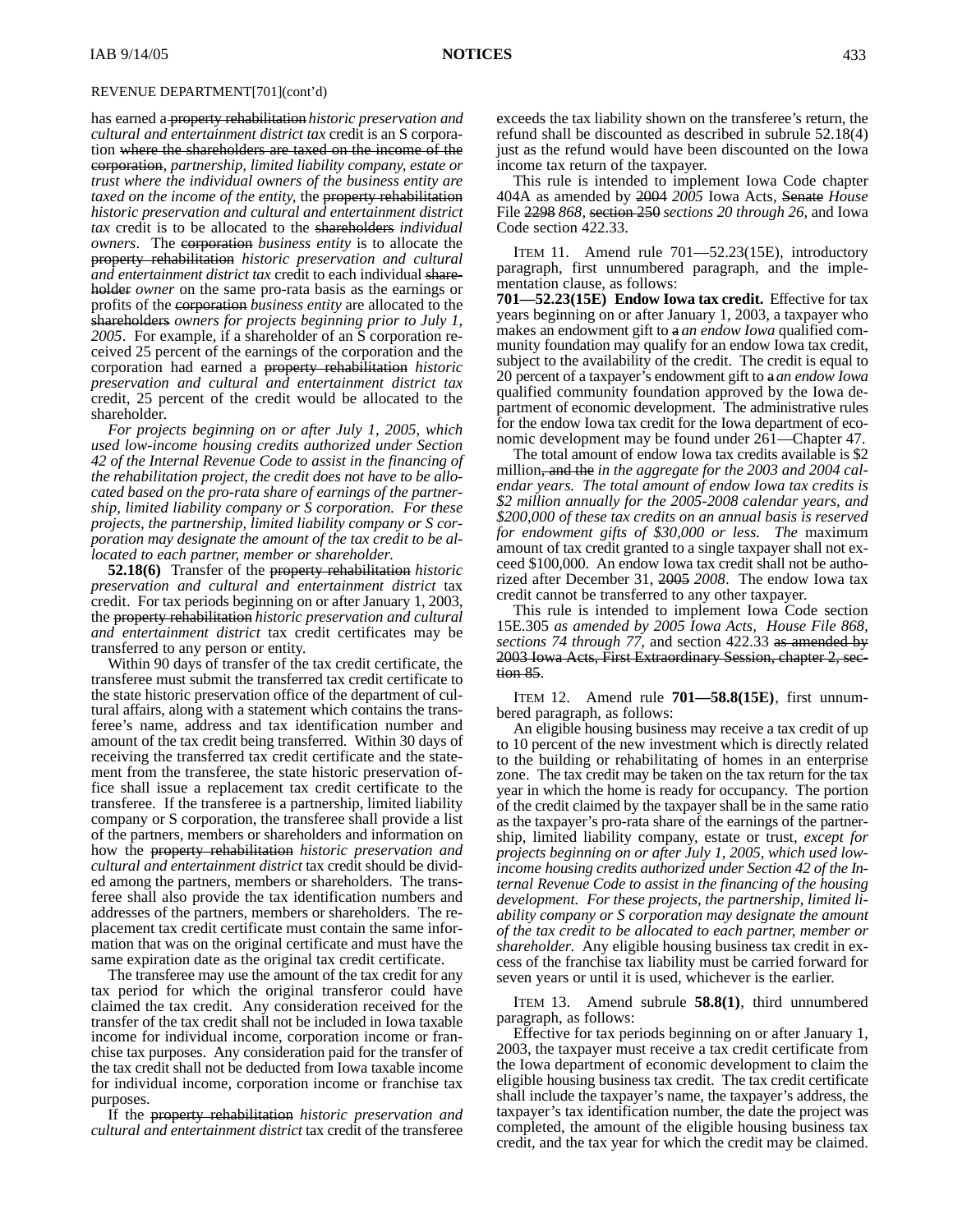In addition, the tax credit certificate shall include a place for the name and tax identification number of a transferee and the amount of the tax credit being transferred, as provided in subrule 58.8(2). The tax credit certificate must be attached to the income tax return for the tax period in which the home is ready for occupancy. *The administrative rules for the eligible housing business tax credit for the Iowa department of economic development may be found under 261—Chapter 59.*

ITEM 14. Amend subrule 58.8(2), introductory paragraph, and the implementation clause for rule **701— 58.8(15E)** as follows:

**58.8(2)** Transfer of the eligible housing business tax credit. For tax periods beginning on or after January 1, 2003, the eligible housing business tax credit certificates may be transferred to any person or entity if low-income housing tax credits authorized under Section 42 of the Internal Revenue Code are used to assist in the financing of the housing development. *In addition, the eligible housing business tax credit certificates may be transferred to any person or entity for projects beginning on or after July 1, 2005, if the housing development is located in a brownfield site as defined in Iowa Code section 15.291, or if the housing development is located in a blighted area as defined in Iowa Code section 403.17. No more than \$3 million of tax credits for housing developments located in brownfield sites or blighted areas may be transferred in a calendar year, with no more than \$1.5 million being transferred for any one eligible housing business in a calendar year.*

This rule is intended to implement Iowa Code section 15E.193B as amended by 2003 *2005* Iowa Acts, Senate File 441 *House File 857 and House File 882, sections 53 through 55*.

ITEM 15. Amend rule 701—58.10(422) as follows:

**701—58.10(422) Property rehabilitation** *Historic preservation and cultural and entertainment district* **tax credit.** For tax years beginning on or after January 1, 2001, a property rehabilitation *historic preservation and cultural and entertainment district* tax credit, subject to the availability of the credit, may be claimed against a taxpayer's Iowa franchise tax liability for 25 percent of the qualified rehabilitation costs to the extent the costs were incurred for the rehabilitation of eligible property in Iowa. For information on those types of property that are eligible for the rehabilitation *historic preservation and cultural and entertainment district tax* credit, how to file applications for the credit, how the property rehabilitation *historic preservation and cultural and entertainment district tax* credit is computed, how the **property rehabil**itation *historic preservation and cultural and entertainment district tax* credit can be transferred for tax periods beginning on or after January 1, 2003, and other details about the credit, see rule 701—52.18(422). See also the administrative rules for the property rehabilitation *historic preservation and cultural and entertainment district tax* credit for the historical division of the department of cultural affairs under 223— Chapter 48.

This rule is intended to implement Iowa Code chapter 404A as amended by 2003 *2005* Iowa Acts, Senate *House* File 441 *868*, section 250 *sections 20 through 26*, and Section 422.60.

ITEM 16. Amend rule 701—58.13(15E), introductory paragraph, first unnumbered paragraph, and the implementation clause, as follows:

**701—58.13(15E) Endow Iowa tax credit.** Effective for tax years beginning on or after January 1, 2003, a taxpayer who makes an endowment gift to a *an endow Iowa* qualified community foundation may qualify for an endow Iowa tax credit, subject to the availability of the credit. The credit is equal to 20 percent of a taxpayer's endowment gift to a*an endow Iowa* qualified community foundation approved by the Iowa department of economic development. The administrative rules for the endow Iowa tax credit for the Iowa department of economic development may be found under 261—Chapter 47.

The total amount of endow Iowa tax credits available is \$2 million, and the *in the aggregate for the 2003 and 2004 calendar years. The total amount of endow Iowa tax credits is \$2 million annually for the 2005-2008 calendar years, and \$200,000 of these tax credits on an annual basis is reserved for endowment gifts of \$30,000 or less. The* maximum amount of tax credit granted to a single taxpayer shall not exceed \$100,000. An endow Iowa tax credit shall not be authorized after December 31, 2005 *2008*. The endow Iowa tax credit cannot be transferred to any other taxpayer.

This rule is intended to implement Iowa Code section 15E.305 *as amended by 2005 Iowa Acts, House File 868, sections 74 through 77,* and section 422.60 as amended by 2003 Iowa Acts, First Extraordinary Session, chapter 2, section 86.

## **ARC 4521B**

# **SOIL CONSERVATION DIVISION[27]**

#### **Notice of Intended Action**

**Twenty-five interested persons, a governmental subdivision, an agency or association of 25 or more persons may demand an oral presentation hereon as provided in Iowa Code section 17A.4(1)"***b.***"**

**Notice is also given to the public that the Administrative Rules Review Committee may, on its own motion or on written request by any individual or group, review this proposed action under section 17A.8(6) at a regular or special meeting where the public or interested persons may be heard.**

Pursuant to the authority of 2005 Iowa Acts, Senate File 200, section 5(3)"g," the Watershed Improvement Review Board gives Notice of Intended Action to adopt new Chapter 101, "Organization and Purpose," Chapter 102, "Rules of Practice," Chapter 103, "Appointment and Terms of Members," Chapter 104, "Local Watershed Improvement Committees," Chapter 105, "Watershed Improvement Grant Program," Chapter 106, "Watershed Improvement Fund," and Chapter 107, "Public Records and Fair Information Practices," Iowa Administrative Code.

This amendment proposes rules for the Watershed Improvement Review Board and its organization, purpose and rules of practice. Provision is also made for appointment of Board members, local watershed improvement committees and the Watershed Improvement Grant Program.

These rules do not contain a waiver provision, but are subject to the Division's general waiver requirements.

Any interested person may make written suggestions or comments on the amendment proposed in this Notice of Intended Action. Such written materials should be directed to the Division of Soil Conservation, Department of Agriculture and Land Stewardship, Wallace State Office Building, Des Moines, Iowa 50319. Comments may also be faxed to the Division at  $(515)281-6170$  or E-mailed to Ken.Tow @idals.state.ia.us. Comments and suggestions must be re-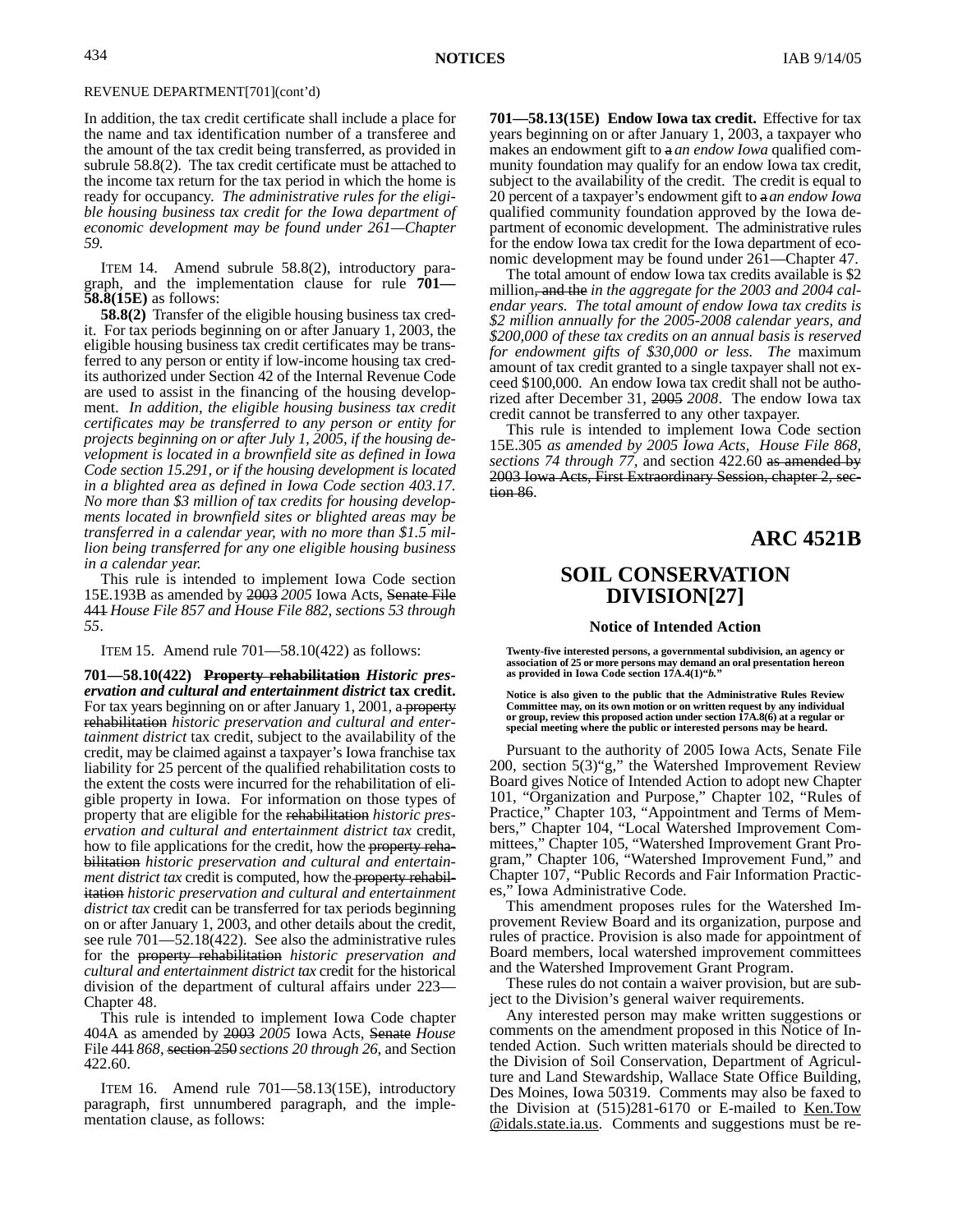### SOIL CONSERVATION DIVISION[27](cont'd)

ceived by the Division no later than 4 p.m., Tuesday, October 4, 2005.

A public hearing will be held on Tuesday, October 4, 2005, at 1 p.m. in the Second Floor Conference Room of the Wallace State Office Building, 502 E. 9th St., Des Moines, Iowa. Comments presented at the hearing may be offered either orally or in writing.

This amendment is intended to implement 2005 Iowa Acts, Senate File 200.

This amendment was also Adopted and Filed Emergency and is published herein as **ARC 4520B**. The content of that submission is incorporated by reference.

A fiscal impact summary prepared by the Legislative Services Agency pursuant to Iowa Code § 17A.4(3) will be available at http://www.legis.state.ia.us/IAC.html or at (515) 281-5279 prior to the Administrative Rules Review Committee's review of this rule making.

# **ARC 4482B**

# **TRANSPORTATION DEPARTMENT[761]**

#### **Notice of Intended Action**

**Notice is also given to the public that the Administrative Rules Review Committee may, on its own motion or on written request by any individual or group, review this proposed action under section 17A.8(6) at a regular or special meeting where the public or interested persons may be heard.**

Pursuant to the authority of Iowa Code sections 307.10 and 307.12, the Department of Transportation hereby gives Notice of Intended Action to amend Chapter 400, "Vehicle Registration and Certificate of Title," Chapter 401, "Special Registration Plates," Chapter 411, "Persons with Disabilities Parking Permits," Chapter 425, "Motor Vehicle and Travel Trailer Dealers, Manufacturers, Distributors and Wholesalers," Chapter 451, "Emergency Vehicle Permits," and Chapter 750, "Aircraft Registration," Iowa Administrative Code.

These rules are amended to reflect the amendments made to Iowa Code chapter 321 by 2004 Iowa Acts, chapter 1013, and to accommodate the new computer system for registering and titling vehicles, which was activated in January 2005. 2004 Iowa Acts, chapter 1013, makes procedural changes to the registration and title application process, permits electronic transactions and repeals the requirement to submit a copy of the registration receipt when exchanging regular plates for special plates or when applying for a registration credit or refund.

These rules are also amended to streamline processes where warranted, remove form numbers and titles and use more generic descriptions for forms, correct or delete outdated language, strike language that unnecessarily repeats the Iowa Code, consolidate and simplify wording, add the Department's Internet address for vehicle-related forms and information, update citations to federal and state laws in the text of rules and in implementation clauses, and otherwise clean up the rules.

Following are descriptions of amendments that may need further explanation:

Rule 761—400.9(321) regarding security interest notations is rescinded because the statute the rule implements was repealed.

Rules 761—400.13(321) and 761—400.16(321) regarding title bonds and specially constructed and reconstructed vehicles are rescinded and rewritten to streamline the application processes and make the rules easier to understand. The requirement that an application must include exhibits, such as a pencil tracing of the vehicle identification number and a photograph of the vehicle, is eliminated. The exhibits are unnecessary because a motor vehicle investigator will examine the vehicle.

Rule 761—400.17(321) regarding remanufactured vehicles is rescinded because it is obsolete. 2005 Iowa Acts, House File 216, sections 3 and 6, strike Iowa Code requirements for remanufactured vehicles.

Rule 761—400.29(321) regarding registration of vehicles that were formerly registered under Iowa Code chapter 326 is rescinded because the subject matter is covered in rule 761— 400.60(321).

Rule 761—400.33(321) regarding disabled veteran plates is rescinded because the subject matter is covered in new rule 761—401.13(321).

Rule 761—400.43(321) is amended to clarify that a replacement plate fee is payable when a vehicle is registered after it was placed in storage in any month prior to the expiration of the registration.

An amendment to rule 761—400.50(321) allows a person to apply for refund of vehicle registration fees in any county, rather than the county where the vehicle was registered. Another amendment strikes language which provides for filing disapproved claims for refund with the state appeal board. Iowa Code section 25.1 does not allow the state appeal board to consider claims for refund of vehicle registration fees

Rule 761—400.51(321) regarding the assignment of assigned identification numbers is rescinded and rewritten to streamline the process and make the rule easier to understand.

Rule 761—400.55(321) regarding damage disclosure statements is amended to delete unnecessary language and conform to 2004 Iowa Acts, chapter 1007.

Chapter 401, "Special Registration Plates," is revised to shorten the chapter by consolidating provisions regarding late renewals, gift certificates and plate reassignments that are currently scattered throughout the chapter and by eliminating unnecessary repetition of the Iowa Code or other rules. Chapter 401 is also revised to:

 Eliminate a restriction that formerly limited the validity of gift certificates for special registration plates to 90 days.

 Eliminate the requirement that a copy of the amateur radio license must accompany an application for amateur radio call letter plates. The application form has been revised to include a space for listing the license number.

 Add new rule 761—401.13(321) on disabled veteran plates. The subject matter was formerly covered in Chapter 400. The new location should be more convenient for readers.

 Allow county treasurers to approve applications for and issue persons with disabilities plates.

 Add rule 761—401.32(321), which establishes a uniform time period of 30 days for the surrender of special registration plates when the person to whom the plates are issued is no longer eligible for the plates. This new rule also provides for the proration of registration fees when special registration plates exempt from the payment of regular registration fees are exchanged for regular registration plates.

 Add rule 761—401.33(321), which states that validation fees for special registration plates are not prorated.

 Allow lessees who have special registration plates to reassign the plates.

Chapter 411, "Persons with Disabilities Parking Permits," is amended to specify where application forms may be obtained and returned and to eliminate unnecessary repetition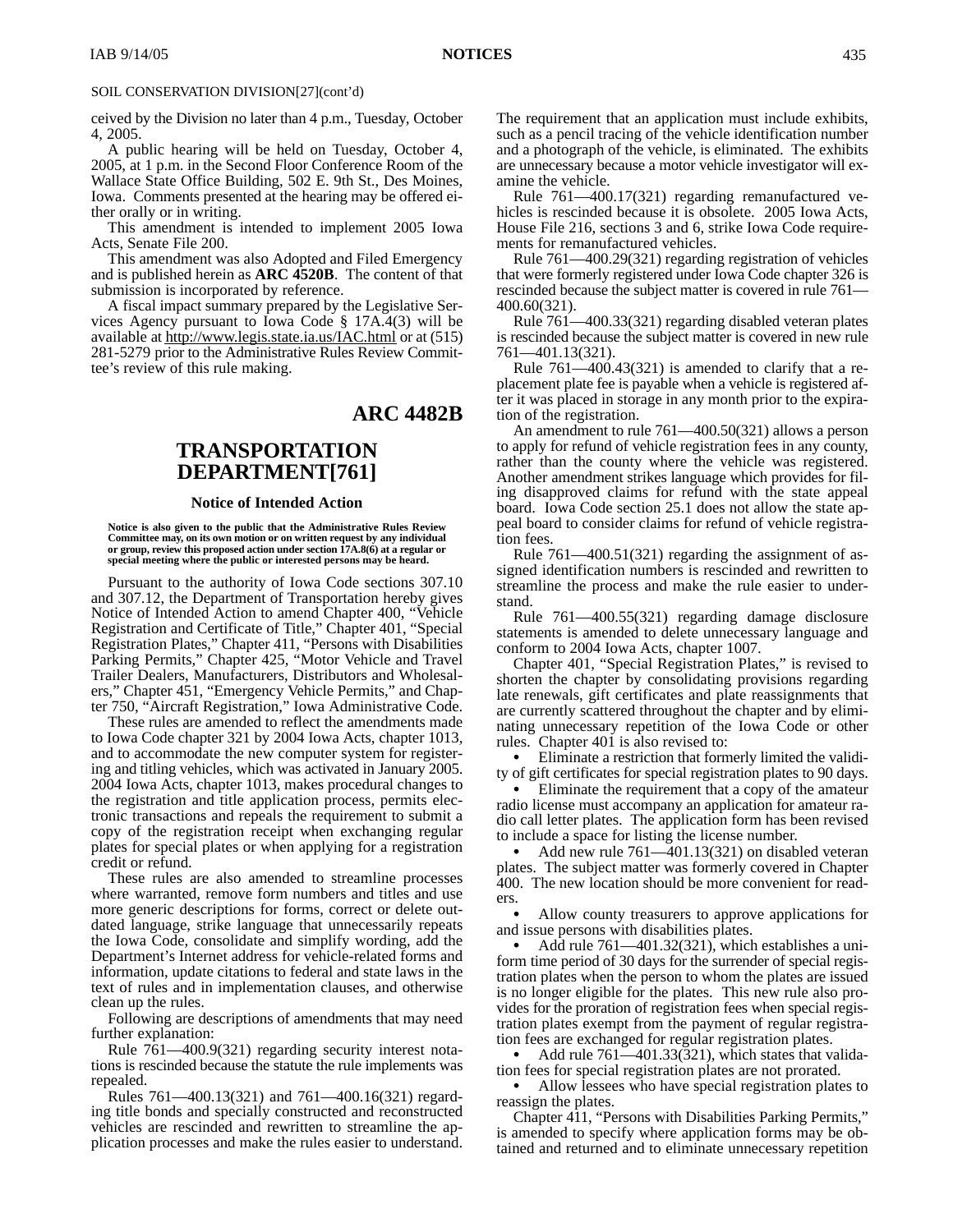of the Iowa Code. Also, rule 761—411.6(321L) is rescinded because 2005 Iowa Acts, House File 216, section 40, eliminates the requirement that the Department provide a list of names and addresses of vendors who sell wheelchair parking cones.

Chapter 425, "Motor Vehicle and Travel Trailer Dealers, Manufacturers, Distributors and Wholesalers," is amended to move language on car lots and travel trailer lots from rule 761—425.3(322) to rule 761—425.17(322). The new location should be more convenient for readers. Also, rule 761— 425.72(321) is amended to change the procedure for issuing demonstration permits. The \$10 permit fee is eliminated. The permit form is changed from a three-part form to a onepart form.

Chapter 451, "Emergency Vehicle Permits," is amended to remove definitions that are not needed. Also, the expiration date of certificates of designation for privately owned, authorized emergency vehicles is changed from an annual expiration date to an expiration date of midnight on the thirty-first day of December five years from the issuance date.

Chapter 750, "Aircraft Registration," is amended to strike a sentence on damaged aircraft that does not agree with Iowa Code section 328.21 and to update the rule on renewal notices.

These amendments do not provide for waivers. Any person who believes that the person's circumstances meet the statutory criteria for a waiver may petition the Department for a waiver under 761—Chapter 11.

Any person or agency may submit written comments concerning these proposed amendments or may submit a written request to make an oral presentation. The comments or request shall:

1. Include the name, address, and telephone number of the person or agency authoring the comments or request.

2. Reference the number and title of the proposed rule, as given in this Notice, that is the subject of the comments or request.

3. Indicate the general content of a requested oral presentation.

4. Be addressed to the Department of Transportation, Director's Staff Division, 800 Lincoln Way, Ames, Iowa 50010; fax (515)239-1639; Internet E-mail address: julie. fitzgerald@dot.iowa.gov.

5. Be received by the Director's Staff Division no later than October 4, 2005.

A meeting to hear requested oral presentations is scheduled for Thursday, October 6, 2005, at 10 a.m. in the DOT conference room at Park Fair Mall, 100 Euclid Avenue, Des Moines, Iowa.

The meeting will be canceled without further notice if no oral presentation is requested.

The proposed amendments may have an impact on small business. A request for a regulatory analysis pursuant to Iowa Code section 17A.4A must be submitted to the Director's Staff Division at the address listed in this Notice by October 17, 2005.

These amendments are intended to implement Iowa Code chapter 321.

A fiscal impact summary prepared by the Legislative Services Agency pursuant to Iowa Code § 17A.4(3) will be available at http://www.legis.state.ia.us/IAC.html or at (515) 281-5279 prior to the Administrative Rules Review Committee's review of this rule making.

Proposed rule-making actions:

ITEM 1. Amend rule 761—400.1(321) as follows:

**761—400.1(321) Definitions.** The definitions in Iowa Code section 321.1 are hereby made part of this chapter. In addition, the following words and phrases, when used in Iowa Code chapter 321 or this chapter, shall have the meanings respectively ascribed to them, except when the context otherwise requires.

**400.1(1)** "Certificate of title" means a document issued by the appropriate official which contains a statement of the owner's title, the name and address of the owner, a description of the vehicle, a statement of all security interests and additional information required under the laws or rules of the jurisdiction in which the document was issued, and which is recognized as a matter of law as a document evidencing ownership of the vehicle described. The terms "title certificate," "title only," and "title" shall be synonymous with the term "Certificate of title."

**400.1(2)** "Dealer's or manufacturer's stock or inventory" means a vehicle owned by a dealer which is being held for sale or trade and for which the dealer has a duly assigned ownership document as required by Iowa Code section 321.45.

**400.1(3)** "Farm trailer" means a trailer used exclusively by a farmer in the conduct of the farmer's agricultural operation. The term shall not include a "semitrailer."

**400.1(4)** "Half-year fee" means the first semiannual installment of an annual registration fee. The term "half-year registration" shall be synonymous with the term "half-year fee."

**400.1(5)** "Hearse" means a motor vehicle used exclusively to transport a deceased person.

**400.1(6)** "Housecar" means a motor truck, other than a van-type vehicle, that has been converted to provide a temporary or recreational dwelling which is not permanently equipped with enough systems to meet the definition of a motor home.

**400.1(7)** "Kit vehicle" means a motor vehicle which has been assembled by a person other than a manufacturer of vehicles.

a. To be termed a "kit vehicle," the assembled motor vehicle shall consist of a minimum of the following new parts:

(1) Truck or truck tractor: Vehicle cab and frame.

(2) Motorcycle or motorized bicycle: Vehicle frame. However, a new motorcycle or motorized bicycle which is delivered by a manufacturer, distributor or importer to a purchaser as an unassembled vehicle shall not be considered a kit vehicle.

(3) All other motor vehicles: Vehicle body.

b. The term "glider kit" shall be synonymous with the term "kit vehicle."

**400.1(8)** "Lien" means an interest in a vehicle which secures payment or performance of an obligation. The term "security interest" shall be synonymous with the term "lien."

**400.1(9)** "Manufacturer's certificate of origin" means a certification signed by the manufacturer, distributor or importer that the vehicle described has been transferred to the person or dealer named and that the transfer is the first transfer of the vehicle in ordinary trade and commerce.

a. *1.* The terms "manufacturer's statement," "importer's statement or certificate," "MSO" and "MCO" shall be synonymous with the term "manufacturer's certificate of origin."

b. *2.* In addition to the requirements of Iowa Code subsection 321.45(1), the certificate shall contain a description of the vehicle which includes the make, model, style and vehicle identification number. The description of a motorized bicycle shall also specify the engine displacement and maximum speed.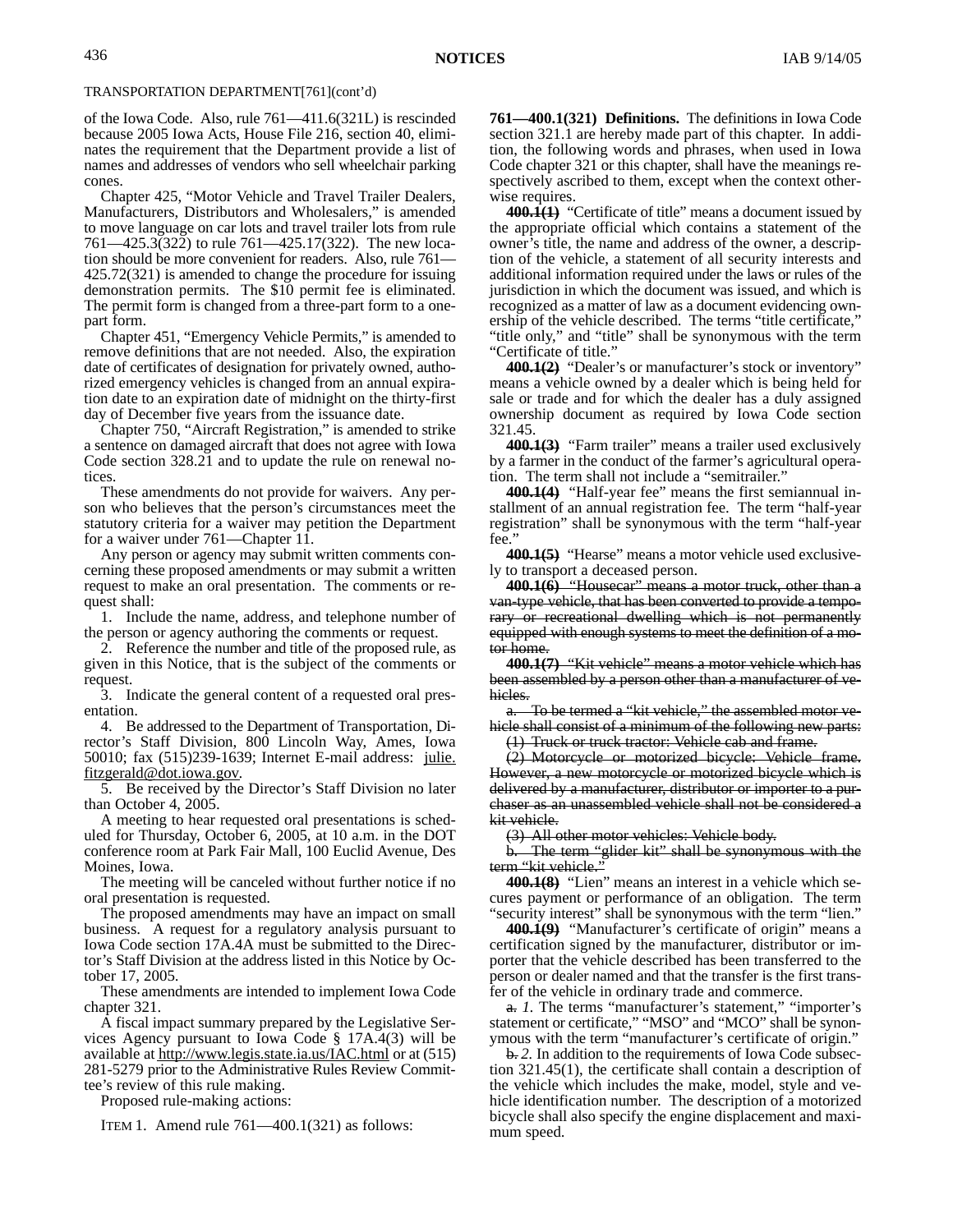c. *3.* For 1992 and subsequent model year vehicles, the form used for manufacturers' certificates of origin shall be the universal form adopted in 1990 by the American Association of Motor Vehicle Administrators (AAMVA). This requirement does not apply to trailer-type vehicles. A copy of this universal form is on file in the office of vehicle services at the address in subrule 400.6(1).

**400.1(10)** "Model year," except where otherwise specified, means the year of original manufacture or the year certified by the manufacturer. For purposes of titling and registration, the model year shall advance one year each January 1.

**400.1(11)** Rescinded IAB 2/6/02, effective 3/13/02.

**400.1(12)** "Registered" means that the appropriate registration fee has been paid for a vehicle and a registration card evidencing payment has been issued to the owner.

**400.1(13)** "Registration card" means a document issued to the owner of a vehicle by the appropriate agency whose duty it is to register vehicles, which contains the name and address of the owner and a description of the vehicle, and which is issued to the owner when the vehicle has been registered. The terms "registration certificate," "registration receipt" and "registration renewal receipt" are synonymous with the term "registration card."

**400.1(14)** "Security interest" means an interest in a vehicle which secures payment or performance of an obligation. The term "lien" shall be synonymous with the term "security interest."

**400.1(15)** "Special fuel" means any type of fuel, other than gasoline or gasohol, that propels a motor vehicle, including fuel which is manufactured from gasoline byproducts and any type of fuel that does not meet the definition of motor fuel in Iowa Code subsection 452A.2(1).

This rule is intended to implement Iowa Code sections 321.1, 321.8, 321.20, 321.23, 321.24, 321.40, 321.41, 321.45, 321.50, *321.117,* 321.123, 321.134 and 321.157.

ITEM 2. Amend subrule 400.2(8) as follows:

**400.2(8)** Private school buses, fire trucks, *authorized emergency vehicles,* and transit buses. In accordance with Iowa Code sections 321.18, 321.19 and 321.22, private school buses, fire trucks not owned or operated for a pecuniary profit, *certain authorized emergency vehicles owned and operated by nonprofit organizations,* and urban and regional transit system buses are exempted *exempt* from the payment of registration fees. However, these vehicles are not exempted *exempt* from the requirements for obtaining a certificate of title as set out in Iowa Code chapter 321, including payment of the appropriate certificate of title fee.

ITEM 3. Amend rule 761—400.3(321) as follows:

### **761—400.3(321) Application for certificate of title or registration for a vehicle.**

**400.3(1)** Application form. To apply for a certificate of title or registration for a vehicle, the owner of the vehicle shall complete Form 411007 *an application form prescribed by the department*. However, if the vehicle is leased, the owner shall complete Form 411179 instead. Application shall be made in accordance with Iowa Code sections 321.20, 321.23, 321.46, and 321.71, this rule *chapter 321, these rules*, and other applicable provisions of law.

**400.3(2)** No change.

**400.3(3)** Information about owner*, lessee and primary user*. *See Iowa Code sections 321.20 and 321.109.*

If the owner is an individual:

(1) The individual's driver's license number and social security number shall be listed on the application form. If the individual does not have a social security number but has a passport, the passport number shall be listed. If the individual does not have a driver's license, a social security number or a passport, the department shall assign a unique, temporary motor vehicle control number valid for two months. Before the expiration of two months, the individual shall return to the county treasurer's office and report the newly acquired driver's license, social security or passport number.

(2) The individual's Iowa driver's license number is the motor vehicle control number. If the individual does not have an Iowa driver's license, the individual's social security number is the motor vehicle control number.

b. If the owner is a partnership, corporation, association, or governmental subdivision, the federal employer's identification number shall be listed on the application form. This number is the entity's motor vehicle control number. If the organization does not have a federal employer's identification number, the department shall assign a unique motor vehicle control number.

The motor vehicle control number will not appear on the certificate of title and registration receipt issued for the vehicle. However, the motor vehicle control number is coded and listed on the department's title and registration records for the vehicle as follows:

1 - Iowa driver's license number

2 - Social security number

3 - Federal employer's identification number

**400.3(4)** Information about lessee. If the vehicle is leased and has a gross vehicle weight of less than 10,000 pounds, the application shall contain information relating to the lessee of the vehicle, as listed in Iowa Code Supplement section 321.20(1).

**400.3(5)** Information about primary user. If the vehicle is owned by a nonresident, the application shall contain information relating to the primary user of the vehicle, as listed in Iowa Code Supplement section 321.20.

**400.3(6)** *400.3(4)* Plate number and validation number. If the owner has registration plates that have been assigned to the owner and affixed to the vehicle, the owner shall list the plate number on the application form. The validation number from the validation sticker shall also be listed.

**400.3(7)** *400.3(5)* Birth or registration month. If the vehicle is owned by one individual, the individual's month of birth shall be listed on the application form and shall determine the registration year. If the vehicle is owned by two or three individuals, the month of birth of one of the individuals shall be listed and shall determine the registration year. If the vehicle is owned by a partnership, corporation, association, or governmental subdivision, the birth or registration month shall be left blank on the application; the county treasurer shall determine the month of registration.

**400.3(8)** *400.3(6)* Model year. The application shall include the model year of the vehicle.

**400.3(9)** *400.3(7)* Purchase information. The application shall include the date of purchase or acquisition and, if the vehicle was not purchased from a dealer, the purchase price.

**400.3(10)** *400.3(8)* Vehicle color. The application shall include the vehicle color.

**400.3(11)** *400.3(9)* Foreign registered vehicle. If the vehicle is registered in a foreign jurisdiction, the application shall include the date the vehicle was brought into Iowa.

**400.3(12)** *400.3(10)* Signature of applicant. The owner shall sign the application form in ink.

**400.3(13)** *400.3(11)* Dealer certification.

a. No change.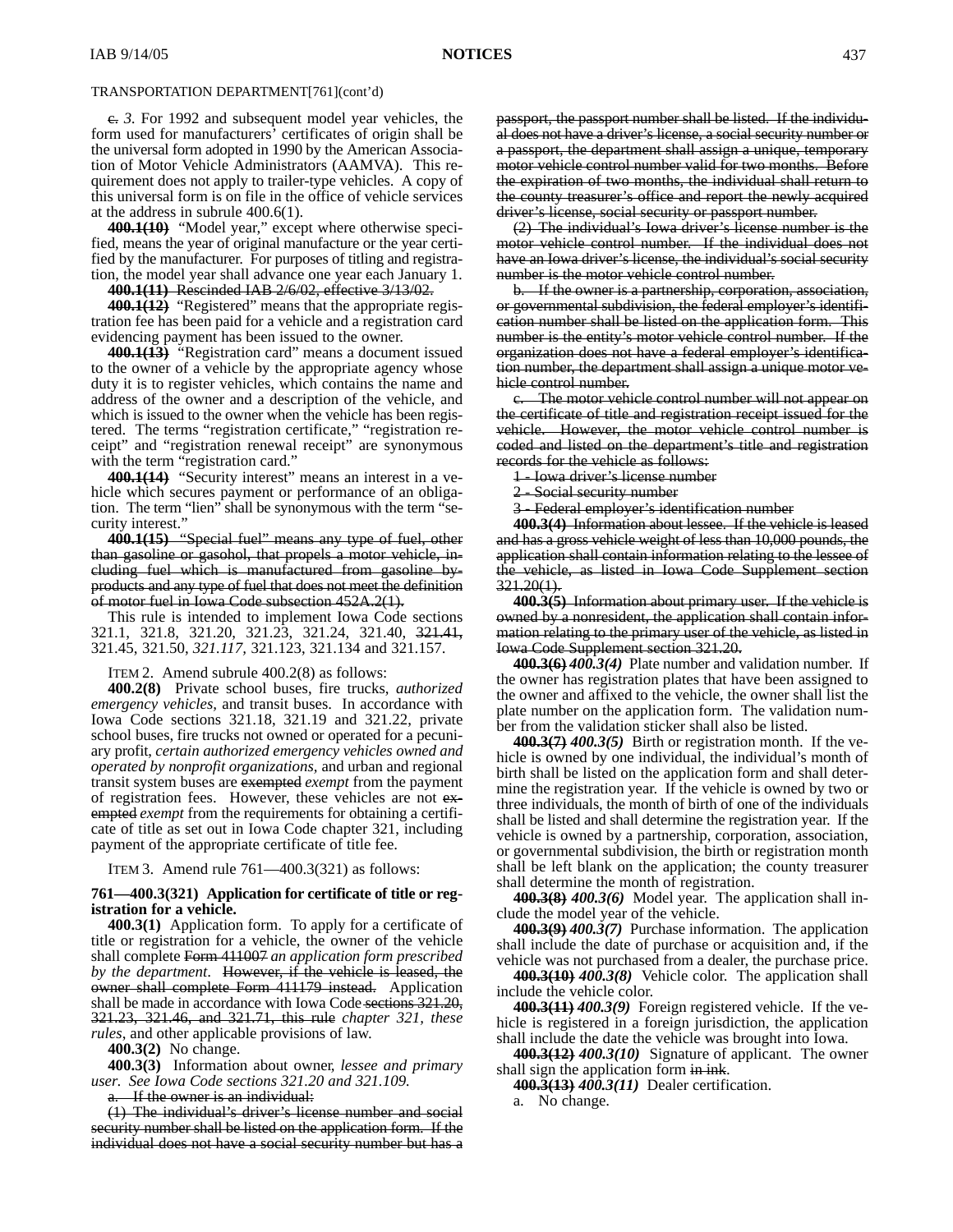b. The certification shall include the dealer's number and name and shall be signed in ink by the dealer or an authorized representative of the dealer.

**400.3(14)** *400.3(12)* Weigh ticket. If application is being made to lower the tonnage on any motor truck*, bus* or truck tractor, the county treasurer may require a copy of a stamped weigh ticket issued by any public scale.

*400.3(13) Credits. See rule 400.60(321) for:*

*Credit for unexpired registration fee.*

*Credit for transfer to spouse, parent or child.*

*Credit from/to proportional registration.*

*Assignment of credit and registration plates from lessor to lessee.*

**400.3(15)** Credit for unexpired registration fee. See 400.60(1).

**400.3(16)** Credit for transfer to spouse, parent or child. See  $400.60(2)$ .

**400.3(17)** Credit from/to proportional registration. See 400.60(3).

**400.3(18)** Assignment of credit and registration plates from lessor to lessee. See 400.60(4).

**400.3(19)** *400.3(14)* Leased vehicle. As required by Iowa Code section 423.7A, the lessor shall list the lease price of the vehicle on the application form.

**400.3(20)** Transfer of ownership with Iowa title. When transferring ownership of a vehicle with an Iowa title, the application provided with the certificate of title may be used in lieu of Form 411007.

This rule is intended to implement Iowa Code sections 321.1, 321.8, 321.20, 321.23 to 321.26, 321.31, 321.34, 321.46, *321.109,* 321.122 and 423.7A.

ITEM 4. Amend subrule **400.4(1)**, paragraph **"c,"** as follows:

c. If a 1980 or subsequent model year vehicle is manufactured by a person other than the original manufacturer, both the original manufacturer's certificate of origin and the final manufacturer's certificate of origin shall be submitted. All assignments or reassignments of ownership of the vehicle shall be made on the final manufacturer's certificate of origin. The face of the original manufacturer's certificate of origin shall be stamped in bold type with the statement: "Final manufacturer's MSO *MCO* has been issued on this vehicle." The original manufacturer's vehicle identification number shall be listed on the final manufacturer's certificate of origin.

ITEM 5. Amend subrule 400.4(6) as follows:

**400.4(6)** Vehicle acquired by a resident of this state by operation of law. If the vehicle was acquired by the applicant by operation of law as upon inheritance, devise or bequest, order in bankruptcy, insolvency, replevin, foreclosure or execution sale, under the laws of descent and distribution, artisan's lien sale, storage lien sale or abandoned vehicle sale *specified in Iowa Code section 321.47*, the last issued certificate of title shall be submitted by the applicant, or when that is not possible, presentation of satisfactory proof of the applicant's ownership and right of possession to the vehicle shall be submitted by the applicant. Proof of ownership may consist of a foreclosure sale affidavit, artisan's or storage lien affidavit, affidavit of death intestate, abandoned vehicle sales receipt, peace officers bill of sale or court order. *See also subrules 400.14(4) and 400.14(5).*

ITEM 6. Amend rule **761—400.4(321)**, implementation clause, as follows:

This rule is intended to implement Iowa Code sections 321.20, 321.23, 321.24, 321.30, 321.31, 321.45 to 321.50, *and* 321.67, and 321.71.

ITEM 7. Amend subrule 400.5(2) as follows:

**400.5(2)** Application shall be made to the department's office of vehicle services for the following:

a. Titling and registration of vehicles owned by the government. This requirement does not apply to manufactured or mobile homes subject to a scavenger *public bidder* sale pursuant to *as explained in* Iowa Code subsection 321.46(2).

b. to d. No change.

*e. Registration of certain authorized emergency vehicles owned and operated by nonprofit organizations.*

e. *f.* Registration of private school buses.

f. *g.* Registration of vehicles under the provisions of Iowa Code subsection 321.23(4), relating to restricted-use vehicles.

ITEM 8. Amend rule 761—400.6(17A) as follows:

**761—400.6(17A) Addresses, information and forms.** Information and forms for vehicle registration, certificate of title, or other procedures covered under Iowa Code sections 321.18 to 321.173 may be obtained from the county treasurer or these department offices *from*:

**400.6(1)** and **400.6(2)** No change.

*400.6(3) The Internet at the following address: http:// www.iamvd.com.*

This rule is intended to implement Iowa Code section 17A.3.

ITEM 9. Amend rule 761—400.7(321) as follows:

**761—400.7(321) Information appearing on title and** *or* **registration.** In addition to the requirements of Iowa Code sections 321.24, 321.52, *321.69,* 321.71 and 322G.12, a certificate of title or registration receipt *or both* shall contain the following information when applicable:

**400.7(1)** No change.

**400.7(2)** Registration month, as explained in subrule 400.3(4) *rule 400.3(321)*.

**400.7(3)** No change.

**400.7(4)** Description of the vehicle, including the following items. These items may be represented on the title and registration by code letters or numbers.

a. to d. No change.

e. Series. *of a motor home, which will be shown on the title as "motor home a," "motor home b" or "motor home c."*

(1) The series of a motor home shall be the letters "MH" followed by the class designation of the motor home—"A," "B" or " $C$ ."

(2) Reserved.

f. to j. No change.

**400.7(5)** to **400.7(7)** No change.

**400.7(8)** Fee code, penalties, *Penalties and title, registration* and security interest receipt number *numbers*.

**400.7(9)** and **400.7(10)** No change.

**400.7(11)** Full legal name of owner. If the full legal name exceeds 32 characters, the middle initial, rather than the full legal middle name, will be shown.

This rule is intended to implement Iowa Code sections 321.24, 321.31, 321.40, 321.45, 321.48, 321.52, *321.69,* 321.71, 321.124 and 322G.12.

ITEM 10. Amend rule 761—400.8(321) as follows: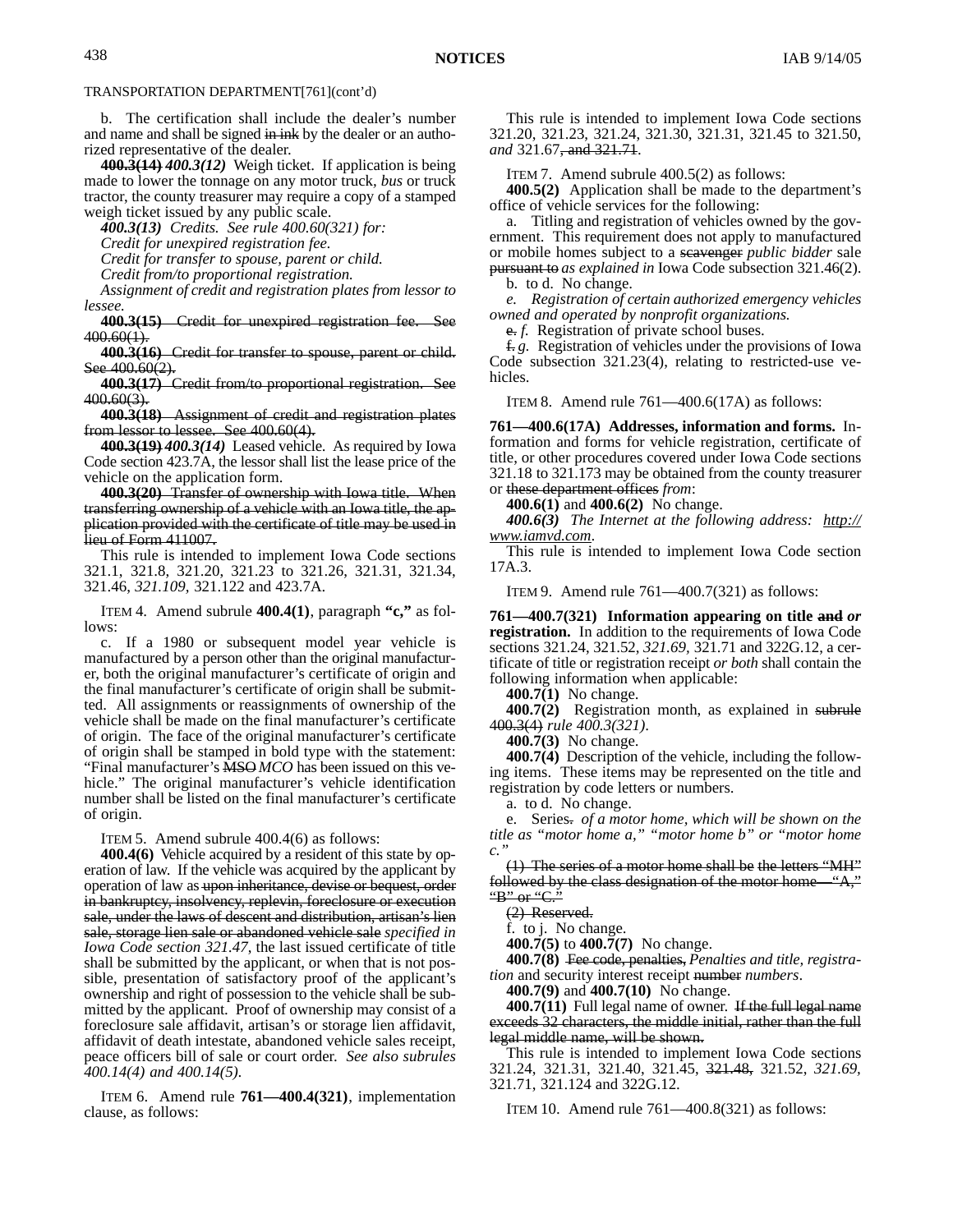### **761—400.8(321) Release form for cancellation of security interest.**

**400.8(1)** A secured party may use Form 411168 *a form prescribed by the department* to note the cancellation of a security interest.

**400.8(2)** No change.

**400.8(3)** The secured party shall forward the original release *cancellation* form *or statement* (Form 411168 or the signed statement) to the department or to the county treasurer of the county where the title was issued. Facsimiles and photocopies are not acceptable.

**400.8(4)** No change.

This rule is intended to implement Iowa Code subsection 321.50(4).

ITEM 11. Rescind and reserve rule **761—400.9(321)**.

ITEM 12. Amend rule 761—400.11(321) as follows:

**761—400.11(321) Sheriff's levy noted as a security interest.** A sheriff's levy may be noted as a security interest on a certificate of title if the sheriff so desires.

Form 411046, "Application for Notation of Security Interest," shall be completed and shall be signed by *To apply for a notation of a security interest,* the sheriff or the sheriff's deputy *shall complete an application form prescribed by the department. The sheriff or sheriff's deputy shall sign the application* in the space where the signature of the owner is ordinarily required. The signature of the owner shall *is* not be required. The appropriate notation fee shall be submitted with the application form to the county treasurer of the county where the certificate of title was issued. If the certificate of title is not surrendered with the application, the county treasurer shall notify the holder of the certificate of title in the manner prescribed in Iowa Code section 321.50. This rule is intended to implement Iowa Code section 321.50.

ITEM 13. Amend subrule 400.12(2) as follows:

**400.12(2)** Application for a replacement certificate of title shall be made on Form 411033 *a form prescribed by the department*. All owners of the vehicle as listed on the certificate of title shall sign the application form. If an owner is deceased, the signatures and documents specified in subrules 400.14(4) and 400.14(5) shall be required in lieu of the deceased owner's signature. A person entitled to vehicle ownership under the laws of descent and distribution shall sign the required forms and shall insert the words "heir at law" following the signature.

ITEM 14. Rescind rule 761—400.13(321) and adopt in lieu thereof **new** rule 761—400.13(321) as follows:

**761—400.13(321) Bond required before title issued.** An applicant for a certificate of title who cannot provide the supporting documents required in rule 400.4(321) shall be required to file a bond as a condition to obtaining a title and registration plates.

**400.13(1)** Procedures. This subrule describes the procedures to be followed to obtain a "bonded" certificate of title. The procedures described are in addition to the regular procedures for titling and registering a vehicle.

a. The applicant shall submit a bond application to the office of vehicle services on a form prescribed by the department. The application shall be accompanied by a copy of the written ownership document received at the time the vehicle was acquired.

b. The department shall search the state files to determine if there is an owner of record for the vehicle and if the vehicle has been reported stolen or embezzled.

(1) If a record is found, the applicant shall complete a request for release of personal information form explaining that the applicant is the current owner and is requesting a duplicate title. The department shall mail the release by firstclass mail to the owner of record, at the owner's last-known address.

(2) If the department receives no response from the owner of record within ten days after the date of mailing or the owner of record does not want the owner's personal information released, the department will continue processing the bond application.

c. If the department determines that the applicant has complied with this rule, that there is sufficient evidence to indicate that the applicant is the rightful owner, and that there is no known unsatisfied security interest, the department shall determine the current value of the vehicle and notify the applicant to deposit cash or file a surety bond with the department in an amount equal to one and one-half times the current value of the vehicle.

d. After the cash deposit or surety bond has been deposited, a motor vehicle investigator of the department shall examine the vehicle to verify the information submitted on the application is correct. After verifying the information, the investigator shall give to the applicant a document authorizing the county treasurer to issue a title for and register the vehicle. Should the vehicle not meet the equipment requirements of Iowa Code chapter 321, the investigator shall authorize the county treasurer to issue a title and registration but instruct the county treasurer to immediately suspend the registration until such time as the vehicle meets these equipment requirements. If applicable, the investigator shall also affix an assigned identification number to the vehicle and give to the applicant an assigned vehicle identification number (VIN) form.

e. The applicant shall then submit the authorization document and, if applicable, the VIN form to the county treasurer and make application for a certificate of title and registration.

**400.13(2)** Disapproval. If the department determines that the applicant has not complied with this rule, that there is sufficient evidence to indicate that the applicant may not be the rightful owner, or that there is an unsatisfied security interest, then the department shall not authorize issuance of a certificate of title or registration receipt and shall notify the applicant in writing of the reason(s).

**400.13(3)** Junked vehicle. A certificate of title shall not be reinstated for a vehicle that has been issued a junking certificate unless the junking certificate was issued in error, as explained in rule 400.23(321), or the vehicle qualifies as an antique vehicle under Iowa Code subsection 321.115(1).

This rule is intended to implement Iowa Code sections 321.24 and 321.52.

ITEM 15. Amend subrule 400.14(5) as follows:

**400.14(5)** Death without a will. When ownership is transferred from a decedent without a will and there is no administration of the estate, a certificate *an affidavit* of death intestate form signed by the clerk of court shall be required. When ownership is transferred from a decedent without a will but there is an administration of the estate, a copy of the court order or the letter of appointment appointing the person assigning the title as administrator shall be required.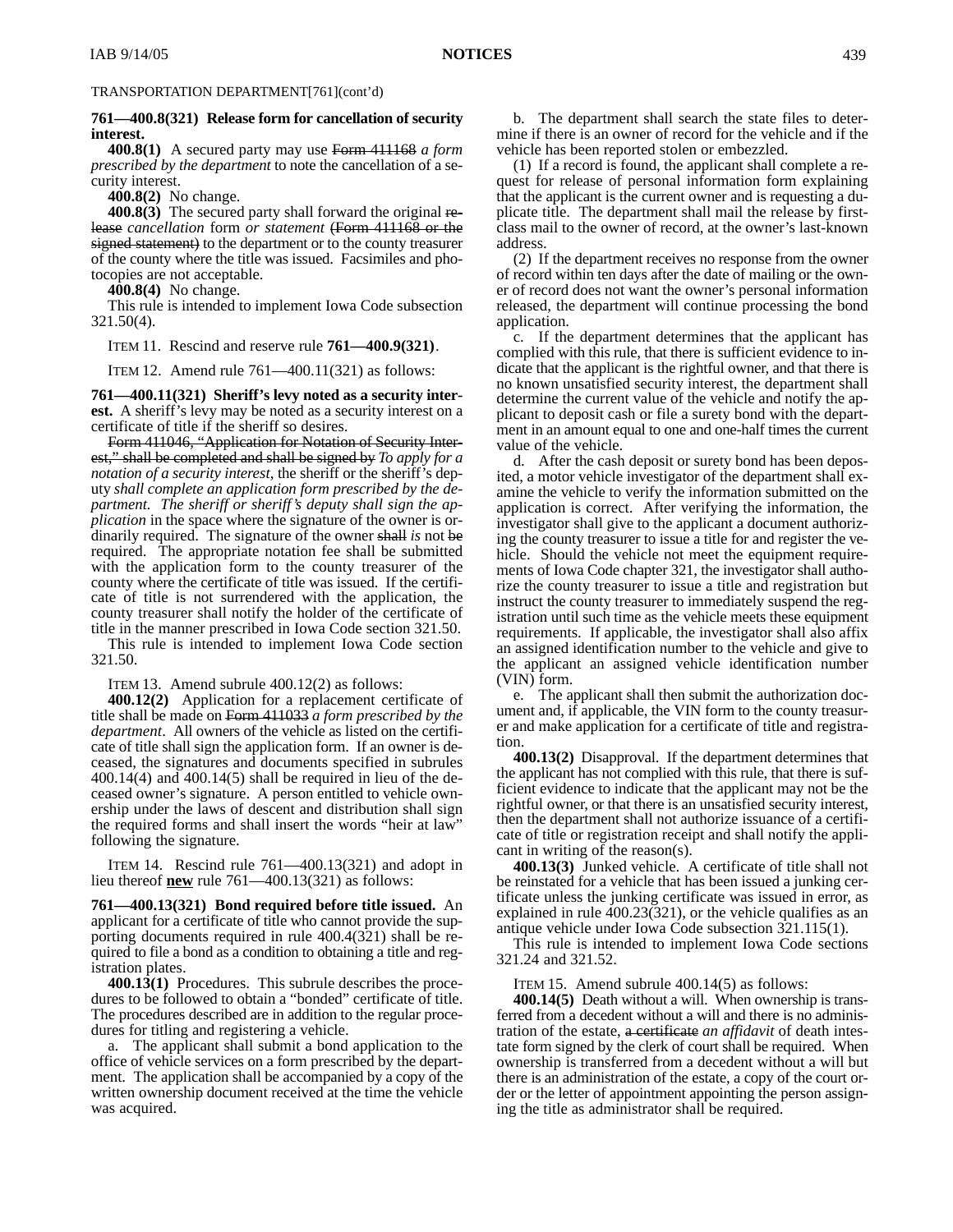ITEM 16. Amend rule **761—400.14(321)**, implementation clause, as follows:

This rule is intended to implement Iowa Code sections 321.20, 321.24, 321.45, *321.47,* 321.49, and 321.67.

ITEM 17. Rescind rule 761—400.16(321) and adopt in lieu thereof **new** rule 761—400.16(321) as follows:

#### **761—400.16(321) Application for certificate of title or original registration for a specially constructed or reconstructed vehicle.**

**400.16(1)** Definitions applicable to this rule.

a. "Ownership document for the vehicle" means the certificate of title, the manufacturer's certificate of origin, the junking certificate, or other evidence of ownership acceptable to the department.

b. "Ownership documents for essential parts" means bills of sale for all essential parts used to construct or reconstruct the vehicle. Each bill of sale shall contain a description of the part, the manufacturer's identification number of the part, if any, and the name, address, and telephone number of the seller.

**400.16(2)** Procedures. This subrule describes the procedures for obtaining department approval to title and register a specially constructed or reconstructed vehicle. The procedures described are in addition to the regular procedures for titling and registering a vehicle.

a. The applicant shall apply to the county treasurer for a certificate of title and registration. The county treasurer, upon receiving an application that indicates the vehicle is a specially constructed or reconstructed vehicle, shall forward the application to a motor vehicle investigator of the department.

b. The investigator shall contact the applicant in person or by telephone and schedule a time and place for an examination of the vehicle and the ownership documents. The applicant, when appearing with the vehicle for the examination, shall submit to the investigator the ownership document for the vehicle, the ownership documents for essential parts, and a weigh ticket indicating the weight of the vehicle. However, a weigh ticket is not required for motorcycles, trucks, truck tractors, road tractors or trailer-type vehicles.

c. If the investigator determines that the vehicle complies with 761—Chapter 450, that the integral parts and components have been identified as to ownership, and that the application has been completed properly:

(1) The investigator shall approve the application, affix to the vehicle an assigned vehicle identification number, and return the application and ownership documents to the applicant. The investigator shall also give to the applicant an assigned vehicle identification number (VIN) form that the applicant shall submit with the application to the county treasurer.

(2) If the vehicle is a passenger-type motor vehicle, the department shall determine its weight and value. The vehicle weight shall be fixed at the next even 100 pounds above the actual weight of the vehicle fully equipped, as provided in Iowa Code section 321.162. The weight and value shall constitute the basis for determining the annual registration fee under Iowa Code section 321.109, except as provided in Iowa Code section 321.113.

(3) The applicant shall then submit the approved application, ownership document for the vehicle, and VIN form to the county treasurer and continue with the regular title and registration process.

**400.16(3)** Disapproval. If the department determines that the vehicle does not comply with 761—Chapter 450, that the integral parts or components have not been identified as to

ownership, or that the application has not been completed properly, then the department shall not approve the vehicle for titling and registration.

**400.16(4)** Model year. The model year of a specially constructed or reconstructed vehicle is the year the vehicle is approved by the department as a specially constructed or reconstructed vehicle.

This rule is intended to implement Iowa Code sections 321.20, 321.23, 321.24, 321.52, 321.109 and 321.162.

ITEM 18. Rescind and reserve rule **761—400.17(321)**.

ITEM 19. Amend rule 761—400.20(321), introductory paragraph, as follows:

**761—400.20(321) Registration of motor vehicle weighing 55,000 pounds or more.** When applying for registration or renewal of registration for a motor vehicle weighing 55,000 pounds or more, the owner shall present to the department or to the county treasurer proof of compliance with the federal heavy vehicle use tax required by the Surface Transportation Assistance Act of 1982 *26 U.S.C. Section 4481* and 26 CFR Part 41 as amended in the Federal Register on May 23, 1985.

ITEM 20. Amend subrule 400.21(3) as follows:

**400.21(3)** A certificate of restriction shall be issued in conjunction with registration of the vehicle, listing the restrictions that apply to the operation of the vehicle.

a. No change.

b. The department may waive *approve exceptions to* those equipment requirements of Iowa Code chapter 321 which cannot be met due to the particular use for which the vehicle is designed or intended.

ITEM 21. Amend rule **761—400.21(321)**, implementation clause, as follows:

This rule is intended to implement Iowa Code sections 321.1 and 321.234A and subsections 321.23(4), 321.30(2), and 321.101(2) *321.101(1)*.

ITEM 22. Amend rule 761—400.25(321) as follows:

**761—400.25(321) Fees established by the department.**

**400.25(1)** If a manufacturer or importer fails to provide a sworn statement of *the department cannot obtain* the retail list price and weight for a particular motor vehicle model registered under Iowa Code subsection 321.109(1) and sold or offered for sale in Iowa, the department shall determine a list price and weight. This subrule does not apply to multipurpose vehicles.

**400.25(2)** Beginning with the 1993 model year, if the manufacturer or importer fails to provide a list price and weight for a multipurpose vehicle, the department shall use the fee specified in Iowa Code paragraph 321.124(3)"h" to determine the annual registration fee due.

This rule is intended to implement Iowa Code sections 321.109, 321.124 *321.157* and 321.159.

ITEM 23. Amend subrule **400.27(4)**, paragraph **"c,"** as follows:

c. The vehicle has been registered in a foreign state or country that does not permit its titles to be reassigned by Iowa dealers or all reassignment spaces on the title are full and the application for a new certificate of title is submitted more than 15 *30* days after the date the vehicle entered Iowa. The registration fee due shall be prorated for the remaining unexpired months of the dealer's registration year.

ITEM 24. Rescind and reserve rule **761—400.29(321)**.

ITEM 25. Amend rule **761—400.30(321)**, implementation clause, as follows: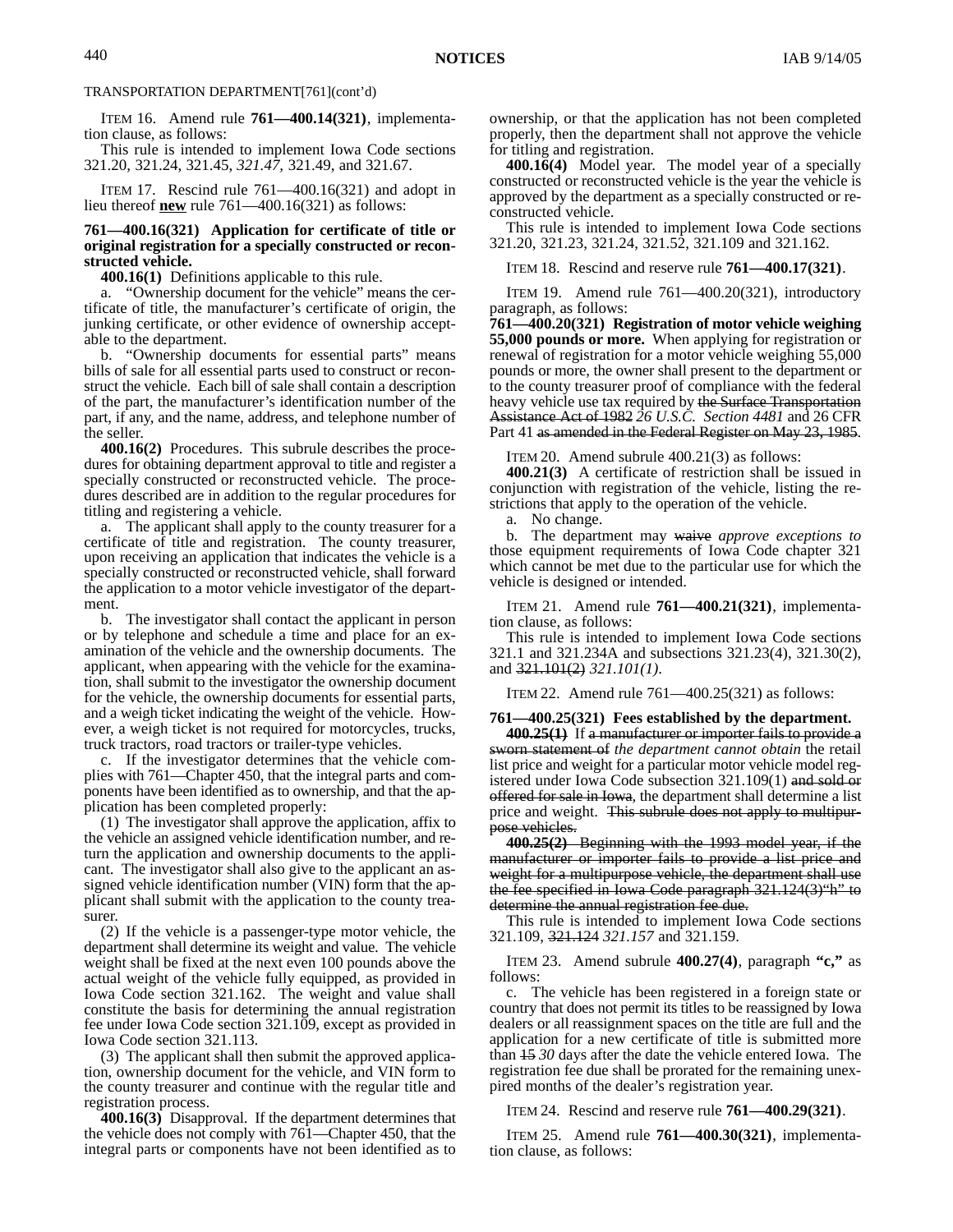This rule is intended to implement Iowa Code sections *321.18,* 321.20, 321.53 to 321.55, 321.101 and 321.135.

ITEM 26. Rescind and reserve rule **761—400.33(321)**.

ITEM 27. Amend rule 761—400.35(321), introductory paragraph, as follows:

**761—400.35(321) Registration of vehicles equipped for persons with disabilities.** The registration fee shall be reduced for a multipurpose vehicle with permanent equipment for assisting a person with a disability or for a multipurpose vehicle used by a person who uses a wheelchair as the person's only means of mobility. To qualify for the reduction, the owner of the vehicle must certify *provide a written selfcertification* at *the* first registration and *at* each renewal on forms provided by the department:

ITEM 28. Amend rule **761—400.40(321)**, implementation clause, as follows:

This rule is intended to implement Iowa Code sections 321.1, 435.1, 435.26*, 435.26A* and 435.27.

ITEM 29. Amend rule 761—400.43(321) as follows:

#### **761—400.43(321) Storage of vehicles.**

*400.43(1)* The owner of a vehicle upon which the registration fee is not delinquent may surrender all registration plates for the vehicle to the county treasurer where the vehicle is registered and shall have the right to register the vehicle later upon payment of the annual registration fee. *However, if a vehicle was placed in storage any month prior to the expiration of the registration, the fee is \$5 for a set of replacement plates.*

*400.43(2)* The registration plates which have been surrendered shall be retained and reissued to the owner if the vehicle is registered again within 30 days from the date of surrender of the plates. If the vehicle is not registered within the 30-day period, the plates shall be destroyed and new plates assigned to the owner when the vehicle is registered, without payment of a replacement plate fee.

*400.43(3)* The owner of a motor vehicle which is placed in storage when the owner enters the military service of the United States shall comply with Iowa Code subsection 321.126(3)*,* and this rule *subrule 400.43(1)* shall *does* not apply.

This rule is intended to implement Iowa Code sections 321.126 and 321.134.

ITEM 30. Amend rule 761—400.44(321) as follows.

### **761—400.44(321) Penalty on registration fees. 400.44(1)** to **400.44(4)** No change.

**400.44(5)** Specific penalty date. When a specific penalty date is provided by law, the penalty shall accrue from that date, even if the day is a Saturday, Sunday or holiday.

**400.44(6)** *400.44(5)* Statement of nonuse. If the owner of a vehicle, on which the registration fees have not been paid for more than three complete registration years, certifies to the county treasurer of the owner's residence that the vehicle has not been moved or operated upon the highway since the year it was last registered, the county treasurer may register the vehicle upon payment of the current year's registration fee.

This rule is intended to implement Iowa Code sections *321.39,* 321.46, 321.47, 321.49, 321.134 and 321.135.

ITEM 31. Amend subrule 400.45(1) as follows:

**400.45(1)** The department shall suspend or revoke registration and plates under Iowa Code section 321.101 when a written request is received from a peace officer or the county treasurer's office that issued the registration and plates.

a. A request from a peace officer shall be submitted on Form 411012, "Request for Cancellation of Title or Revocation or Suspension of Registration and Plates," signed by the officer's supervisor *a form prescribed by the department*.

b. A request from a county treasurer's office shall be signed by the county treasurer *or designee*.

ITEM 32. Amend rule **761—400.47(321)**, implementation clause, as follows:

This rule is intended to implement Iowa Code section 321.466, subsections *(5) and* (6) and (7).

ITEM 33. Amend rule 761—400.50(321,326) as follows:

#### **761—400.50(321,326) Refund of registration fees.**

**400.50(1)** Vehicles registered by county treasurer.

a. No change.

b. The owner of the motor vehicle shall claim the refund by submitting Form 411047 and the registration receipt *a form prescribed by the department* to the *county* treasurer's office in the *any* county where the vehicle is registered. The form may be obtained from the county treasurer or from the office of vehicle services at the address in subrule 400.6(1). If the registration receipt was submitted to claim a credit, the county treasurer will provide a complete copy of the registration receipt to be used for claiming the refund.

c. and d. No change.

e. If the sold or junked vehicle was a trailer not subject to titling, the owner may obtain a free duplicate registration receipt from the county treasurer for the purpose of claiming a refund.

f *e. For a vehicle that was junked,* The *the* date on the junking certificate or the date entered on the registration receipt shall determine the date the vehicle was sold or junked.

g *f.* If the claim for refund is for excess credit or no replacement vehicle:

(1) No change.

(2) The county treasurer shall write the computerassigned claim number on the refund form and forward, daily, to the office of vehicle services processed claims for refund and registration receipts in claim number order.

(3) *(2)* The claim for refund shall be approved or denied by the office of vehicle services.

h *g.*All other claims for refund shall be forwarded to the office of vehicle services for processing.

**400.50(2)** No change.

**400.50(3)** Disapproved claim. If the department does not approve payment of the refund because it appears that the claimant has not complied with this rule or Iowa Code section 321.126, the claimant may file a claim with the state appeal board. If the claim is not approved by the board, the claim will be reviewed by the general assembly.

This rule is intended to implement Iowa Code sections *25.1,* 321.126 to 321.128 and 326.15.

ITEM 34. Rescind rule 761—400.51(321) and adopt in lieu thereof **new** rule 761—400.51(321) as follows:

**761—400.51(321) Assigned identification numbers.** The department is authorized to issue to the owner an assigned vehicle identification number for a vehicle, an assigned component part number for a component part, and an assigned product identification number for a fence-line feeder, grain cart, or tank wagon. An identification number shall be assigned only if the department is satisfied as to the true identity and ownership of the vehicle, component part, fence-line feeder, grain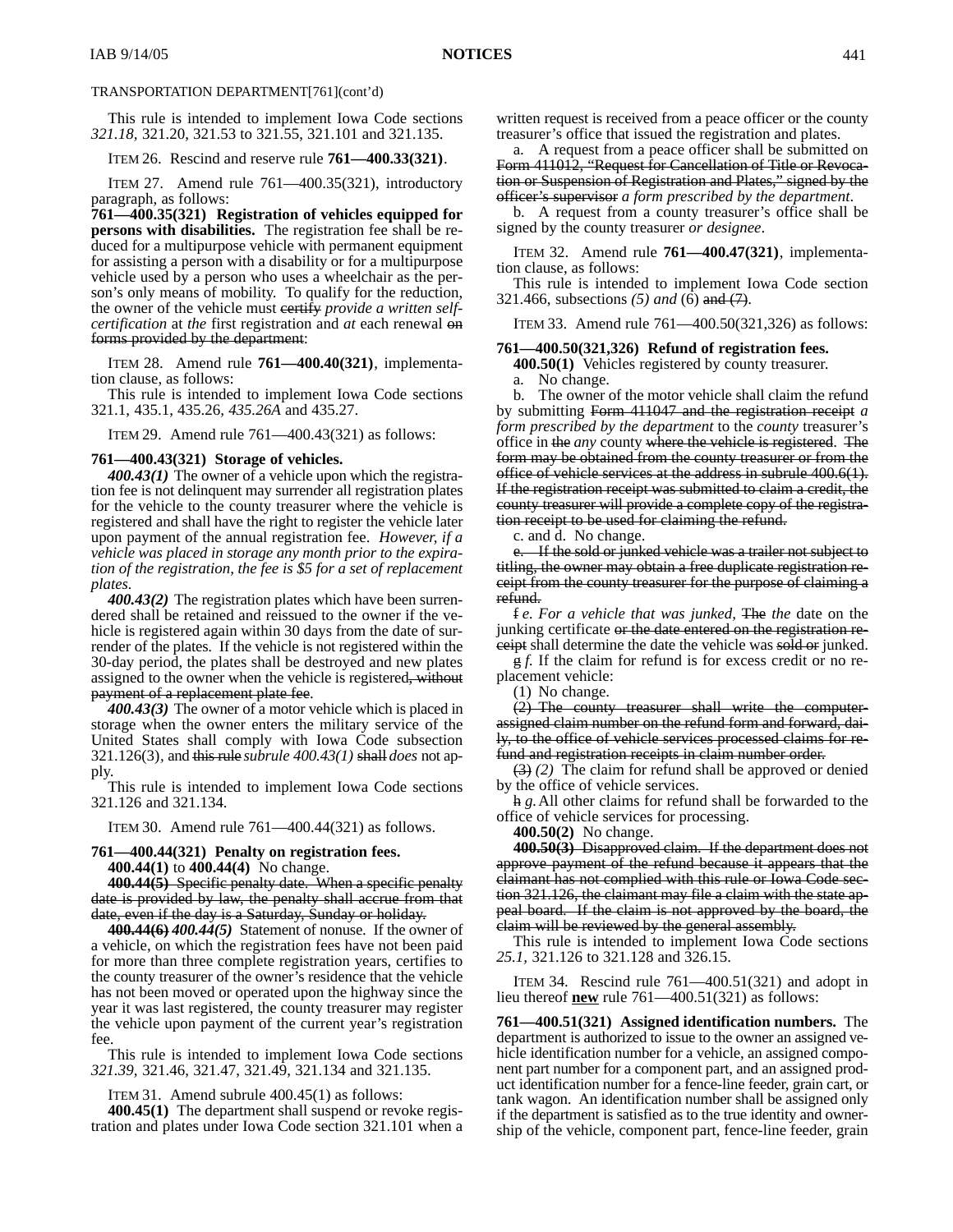cart or tank wagon. When an assigned vehicle identification number has been issued for a vehicle, the vehicle shall be registered and titled under that number. An assigned component part number or an assigned product identification number shall be used only for identification purposes.

**400.51(1)** Issuance of an identification number. The department shall issue an assigned vehicle identification number, assigned component part number or assigned product identification number, as applicable, only if:

a. The original number has been destroyed, removed or obliterated.

b. The vehicle has had a cab, body, or frame change and the replacement cab, body, or frame is within the manufacturer's interchangeability parts specifications catalog and is compatible with the make, model, and year of the vehicle. If the replacement cab, body, or frame change is not within the manufacturer's interchangeability parts specifications catalog or is not compatible with the make, year, and model of the vehicle, the vehicle shall be considered reconstructed and subject to rule 400.16(321).

c. The vehicle is a specially constructed or reconstructed vehicle. See rule 400.16(321) for the requirements and procedures applicable to specially constructed or reconstructed vehicles.

**400.51(2)** Procedures.

a. Request. Whenever an assigned identification number is required under subrule 400.51(1) and the request does not apply to a specially constructed or reconstructed vehicle, the owner of the vehicle, component part, fence-line feeder, grain cart or tank wagon, or the person holding lawful custody, shall contact the department's office of motor vehicle enforcement and request the assignment of a number.

b. Examination. A motor vehicle investigator shall contact the owner and schedule a time and place for examination of the vehicle, component part, fence-line feeder, grain cart or tank wagon and ownership documents.

If the vehicle has had a cab, body, or frame change, the owner shall have, for evidence of ownership for the replacement cab, body, or frame, a bill of sale with a description of the part, complete with the manufacturer's identification number, if any, and the name, address, and telephone number of the seller. The bill of sale, the vehicle, and the cab, body, or frame that has been replaced shall be made available for examination at the time and place scheduled.

c. Assigned vehicle identification number.

(1) The investigator upon approval of the request shall affix to the vehicle an assigned vehicle identification number and give to the owner an assigned vehicle identification number (VIN) form.

(2) The owner shall submit the VIN form, the certificate of title, and the registration receipt issued for the vehicle to the county treasurer. If the certificate of title is in the possession of a secured party, the county treasurer shall notify the secured party to return the certificate of title to the county treasurer for the purpose of issuing a corrected title. Upon receipt of the notification, the secured party shall submit the certificate of title within ten days. The county treasurer, upon receipt of the certificate of title, the registration receipt and the VIN form, shall issue a corrected title and registration receipt listing as the vehicle identification number the assigned vehicle identification number.

d. Assigned component part number. The investigator upon approval of the request shall affix to the component part an assigned component part number and give to the owner a component part form. The owner shall retain the form as a record of issuance and attachment. The form shall be made available on demand by any peace officer for examination.

e. Assigned product identification number. The investigator upon approval of the request shall affix an assigned product identification number to the fence-line feeder, grain cart or tank wagon and give to the owner an assigned product identification number form. The owner shall retain the form as a record of issuance and attachment. The form shall be made available on demand by any peace officer for examination.

**400.51(3)** Fees. A certificate of title fee and a fee for a notation of a security interest, if applicable, shall be collected by the county treasurer upon issuance of a corrected certificate of title.

This rule is intended to implement Iowa Code sections 321.1, 321.43 and 321.92.

ITEM 35. Amend rule 761—400.52(321) as follows:

#### **761—400.52(321) Odometer statement.**

**400.52(1)** Pursuant to Iowa Code section 321.71 and the Truth in Mileage Act of 1986 (15 U.S.C. 1988) *49 U.S.C. Section 32705*, an odometer disclosure statement shall be submitted with an application for certificate of title for a motor vehicle. The statement shall provide a current odometer reading and reflect whether the mileage is "actual," "not actual" or "exceeds mechanical limits."

**400.52(2)** If the transferor failed to provide an odometer disclosure statement or if the transferee lost the statement, and the transferee has attempted in good faith to contact the transferor to obtain a statement, the transferee may file a sworn statement of these facts on Form 411099 which is available from a county treasurer or the department *a form prescribed by the department*. The sworn statement shall be accepted by the county treasurer or the department in lieu of the required odometer disclosure statement. The subsequent title issued from Form 411099 *the sworn statement* will record "not actual" mileage.

**400.52(3)** No change.

This rule is intended to implement Iowa Code section 321.71.

ITEM 36. Amend subrule 400.53(2) as follows:

**400.53(2)** Special fuel user identification sticker. If the vehicle uses a special fuel as defined in subrule 400.1(15) of this chapter *Iowa Code section 452A.2*, a special fuel user identification sticker shall be issued. This sticker shall be displayed on the cover of the fuel inlet of the motor vehicle or on the outside panel of the motor vehicle within 3 inches of the fuel inlet so as to be in view when fuel is delivered into the motor vehicle.

ITEM 37. Amend rule 761—400.55(321) as follows:

**761—400.55(321) Damage disclosure statement.**

**400.55(1)** Pursuant to Iowa Code section 321.69, a damage disclosure statement shall be submitted with an application for certificate of title for a motor vehicle. The damage disclosure statement in the assignment/reassignment area on the back of the title shall be used. However, if this is not available or if a separate disclosure document is required, the damage disclosure statement shall be made on a separate form approved by the department for this purpose.

**400.55(2)** *400.55(1)* If the transferor failed to provide a damage disclosure statement or if the transferee lost the statement, and the transferee has attempted in good faith to contact the transferor to obtain a statement, the transferee may file a sworn statement of these facts. The transferee shall also complete section *2* 1, question 2, of a separate *damage* dis-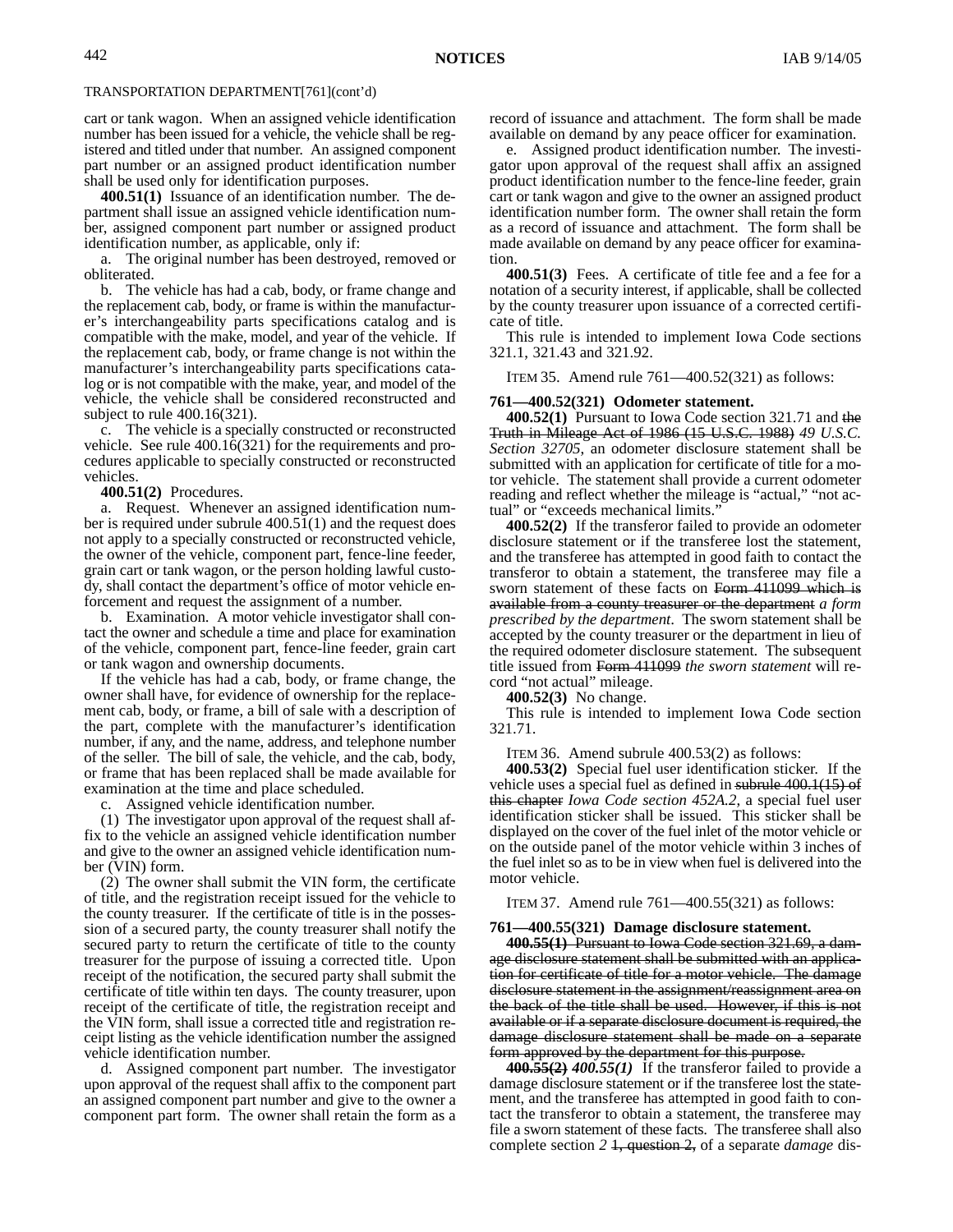closure document, Form No. 411108, *statement* and sign on the buyer's line. The sworn statement and *damage* disclosure document *statement* completed by the transferee shall be accepted by the county treasurer or the department in lieu of the damage disclosure statement required from the transferor.

**400.55(3)** Any damage disclosed by a damage disclosure statement shall be rounded to the nearest whole dollar when recorded on the face of the title.

**400.55(4)** The county treasurer shall retain the damage disclosure statement for the life of the title.

**400.55(5)** *400.55(2)* A model year formula for damage disclosure statements shall be the current year minus ten *eight*. The resulting number represents the first model year for which a motor vehicle is exempt from the damage disclosure statement requirements incident to a transfer.

This rule is intended to implement Iowa Code section 321.69.

ITEM 38. Amend rule 761—400.58(321) as follows:

**761—400.58(321) Motorized bicycles.** The following rules shall apply to motorized bicycles.

**400.58(1)** Maximum speed. If the department has reasonable cause to believe that a particular vehicle or model is capable of speeds exceeding 25 *30* miles per hour, the department may conduct independent tests to determine the maximum speed of the vehicle or model. If the department determines that the maximum speed of the particular vehicle or model exceeds 25 *30* miles per hour, the vehicle or model shall not be registered as a motorized bicycle.

**400.58(2)** No change.

This rule is intended to implement Iowa Code section *sections* 321.1 *and 321.166*.

ITEM 39. Amend rule 761—400.60(321) as follows:

#### **761—400.60(321) Credit of registration fees.**

**400.60(1)** Credit for unexpired registration fee. The applicant may claim credit, as specified in Iowa Code subsection 321.46(3), toward the registration fee for one newly acquired replacement vehicle.

a. On the reverse side of the application form, the applicant shall indicate if any credit is due; if no credit is due, the applicant shall write "none."

b *a*.The credit may be claimed only when the owner of the newly acquired vehicle is applying for a certificate of title and registration (or just registration if the vehicle is not subject to titling provisions) for the newly acquired vehicle.

c. The registration receipt for the formerly owned or junked vehicle shall be submitted with the application form. If applicable, the applicant shall fill in the blanks on the registration receipt to show the transfer of ownership. If the registration receipt has been lost and if the applicant has traded the formerly owned vehicle to a dealer and purchased a replacement vehicle from that dealer, the dealer may obtain a replacement registration receipt from the dealer's county treasurer. If a titled vehicle has been junked by the vehicle's owner, the junking certificate issued under Iowa Code section 321.52 shall also be submitted.

(1) *b. For a junked vehicle, the* The date entered on the registration receipt or on the junking certificate shall determine the date the vehicle was transferred or junked.

(2) If the sold or junked vehicle was a trailer not subject to titling, the owner may obtain a free duplicate registration receipt from the county treasurer for the purpose of claiming credit.

d *c*. Excess credit shall not be applied toward the registration fee for a second vehicle.

e *d*. Credit shall be allowed for one or two vehicles which have been sold, traded or junked toward one replacement vehicle. Credit shall be based on the remaining unexpired months of the registration year(s) of the vehicle(s) sold, traded or junked.

**400.60(2)** Credit for transfer to spouse, parent or child. Credit shall be allowed toward a new registration for a vehicle being transferred to the applicant from the applicant's spouse, parent or child, or from a former spouse pursuant to a dissolution of marriage decree, if application for the certificate of title and registration (or just registration if the vehicle is not subject to titling provisions) is made within 30 days after the date of transfer. The registration receipt, showing assignment to the applicant, shall be submitted with the application. If the owner is deceased, credit may be transferred under rule 400.14(321) of this chapter.

**400.60(3)** No change.

**400.60(4)** Assignment of credit and registration plates from lessor to lessee. When a lessee purchases the leased vehicle and within 15 days requests the assignment of the vehicle's fee credit and registration plates, the lessor shall assign the registration fee credit and registration plates for the purchased vehicle to the lessee. The lessor shall fill in the blanks on the registration receipt and shall enter the date that the lessee requested the assignment of the registration fee credit and registration plates.

This rule is intended to implement Iowa Code sections 321.46, 321.46A, 321.48, 321.126 and 321.127.

ITEM 40. Amend rule 761—400.61(321) as follows:

### **761—400.61(321) Reassignment of registration plates. 400.61(1)** No change.

**400.61(2)** Registration plates may be reassigned when credit is allowed toward a new registration for a vehicle being transferred to the owner's spouse, parent, or child, or to a former spouse pursuant to a dissolution of marriage decree. The owner's copy of the registration receipt, showing assignment to the transferee, shall be submitted. If the owner is deceased, plates may be transferred under rule 400.14(321).

**400.61(3)** No change.

**400.61(4)** Registration plates may be reassigned and credit allowed if two or more corporations, associations, partnerships, or firms merge into one corporation, association, partnership or firm. The owner's copy of the registration receipt showing assignment to the new entity shall be submitted.

**400.61(5)** Registration plates may be assigned and credit allowed if an owner listed on the certificate of title and registration transfers ownership of the vehicle to a trust created by that owner. The owner's copy of the registration receipt showing assignment to the trust shall be submitted.

This rule is intended to implement Iowa Code sections 321.34 and 321.46.

ITEM 41. Amend rule 761—400.64(321) as follows:

**761—400.64(321) County treasurer's report of motor vehicle collections and funds.** The county treasurer shall file the report provided for in Iowa Code section 321.153 in duplicate on the form entitled "County Treasurer's Report of Motor Vehicle Collections and Funds." *in a manner prescribed by the department.* The report shall be filed in the following manner:

**400.64(1)** Part One of the report shall be received by the department on or before the tenth day of the month following the month for which the fees were collected. If the tenth day falls on a Saturday, Sunday or legal holiday, the report shall be received the next working day. The amount of total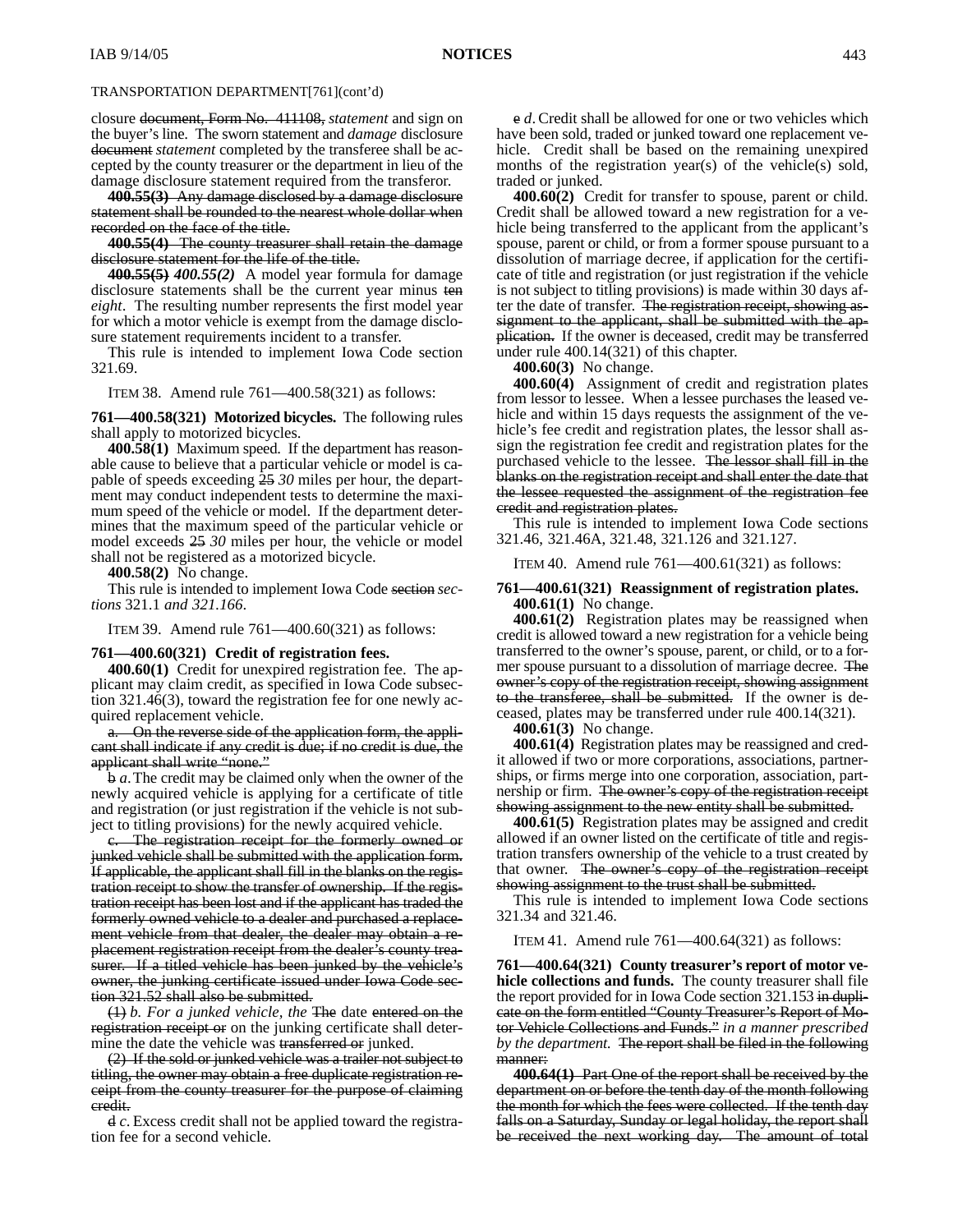collections less the amount the county treasurer is entitled to retain shall be electronically transmitted to the department on or before the due date of the report.

**400.64(2)** Upon determining that the report is in proper order, the department shall send a receipt to the county treasurer's office for the amount remitted to the department.

**400.64(3)** Part Two of the report shall be retained by the county treasurer.

This rule is intended to implement Iowa Code section 321.153.

ITEM 42. Amend rule 761—401.1(321) as follows:

**761—401.1(321) Definition.** "Special registration plates" means those registration plates issued under Iowa Code section *sections* 321.34 *and 321.105* other than regular or sample plates. Special registration plates shall be issued in accordance with Iowa Code section *sections* 321.34 *and 321.105*, this chapter of rules, and other applicable provisions of law.

ITEM 43. Amend rule 761—401.2(321) as follows:

### **761—401.2(321) Application, issuance and renewal.**

**401.2(1)** Original application.

a. No change.

b. Collegiate plates, personalized plates, and special registration plates that have eligibility requirements must be requested using an application form prescribed by the department. Unless otherwise specified, completed application forms for these plates shall be submitted to the department at the following address: Office of Vehicle Services, Iowa Department of Transportation, P.O. Box 9278, Des Moines, Iowa 50306-9278. The office is located in Park Fair Mall, 100 Euclid Avenue, Des Moines. Application forms may be obtained from the office of vehicle services or from any county treasurer's office. Application forms are also available on the department's Web site at http://www.dot.state. ia.us/mvd/ovs/plates/index.htm *http://www.iamvd.com*.

c. No change.

**401.2(2)** No change.

**401.2(3)** Renewal. Special registration plates are renewed at the office of the county treasurer of the county of residence of the applicant. The renewal fee, if any, is termed a "validation" fee. The validation fee shall be paid when the regular annual registration fee is due and is in addition to the regular annual registration fee. *If renewal is delinquent for more than one month:*

*a. A new application and a new issuance fee are required.*

*b. The department may issue the combination of characters on personalized plates to another applicant.*

*401.2(4) Fees. The issuance and validation fees for the various types of special registration plates that are available are set out in Iowa Code section 321.34.*

ITEM 44. Adopt **new** rule 761—401.4(321) as follows:

**761—401.4(321) Gift certificates.** Gift certificates for collegiate plates, personalized plates, and special registration plates that have eligibility requirements may be purchased using the prescribed plate application form. Gift certificates for special registration plates that counties have in their inventories may be purchased from county treasurers' offices.

ITEM 45. Amend rule 761—401.5(321) as follows:

#### **761—401.5(321) Amateur radio call letter plates.**

**401.5(1)** Application. Application for amateur radio call letter plates shall be made to the county treasurer on Form 411113 *a form prescribed by the department*. The *number of* *the* amateur radio license issued by the Federal Communications Commission shall be shown to *listed on* the county treasurer at the time of application.

**401.5(2)** Issuance. If an individual to whom amateur radio call letter plates have been issued is a joint owner of a vehicle other than the vehicle to which the plates are assigned, and the other owner also holds an amateur radio license, the other owner may apply for amateur radio call letter plates for the other vehicle. However, only one set of amateur radio call letter plates shall be issued to each amateur radio licensee.

ITEM 46. Amend rule 761—401.6(321) as follows:

#### **761—401.6(321) Personalized plates.**

**401.6(1)** Application. Application for personalized plates shall be submitted to the department on a form prescribed by the department. The issuance fee is \$25.

**401.6(2)** No change.

**401.6(3)** Renewal. A validation fee of \$5 shall be paid each year. If renewal is delinquent for more than one month:

a. A new application and \$25 issuance fee are required, even if the same combination of characters is still available.

b. The department may issue the plates' combination of characters to another applicant.

**401.6(4)** Reassignment. A vehicle owner who has personalized plates assigned to a currently registered vehicle may assign the plates to another owner of a currently registered vehicle. A written request for reassignment shall be signed by both vehicle owners and submitted to the county treasurer of the assignor's county of residence. The personalized plates and a registration receipt shall be issued to the assignee by the county treasurer of the assignee's county of residence in exchange for the registration plates and registration receipt previously issued.

**401.6(5)** Gift certificate. A gift certificate for the issuance fee may be purchased from the department using the prescribed application form. A gift certificate is void 90 days after issuance.

ITEM 47. Amend rule 761—401.7(321) as follows:

#### **761—401.7(321) Collegiate plates.**

**401.7(1)** Application. Application for collegiate plates shall be submitted to the department on a form prescribed by the department. The applicant may request letter-number designated collegiate plates or personalized collegiate plates. The issuance fee is \$50. *Collegiate plates for motorcycles and small trailers are not available.*

**401.7(2)** No change.

**401.7(3)** Renewal. A validation fee of \$5 shall be paid each year. If renewal is delinquent for more than one month:

a. A new application and \$50 issuance fee are required. b. The department may issue the combination of charac-

ters on personalized collegiate plates to another applicant.

**401.7(4)** Reassignment. A vehicle owner may request reassignment of personalized collegiate plates in accordance with subrule 401.6(4).

**401.7(5)** Gift certificate. A gift certificate for the issuance fee may be purchased from the department using the prescribed application form. A gift certificate is void 90 days after issuance.

ITEM 48. Rescind rule 761—401.11(321) and adopt in lieu thereof **new** rule 761—401.11(321) as follows:

**761—401.11(321) Natural resources plates.** Letternumber designated natural resources plates are limited to five characters. Personalized natural resources plates shall consist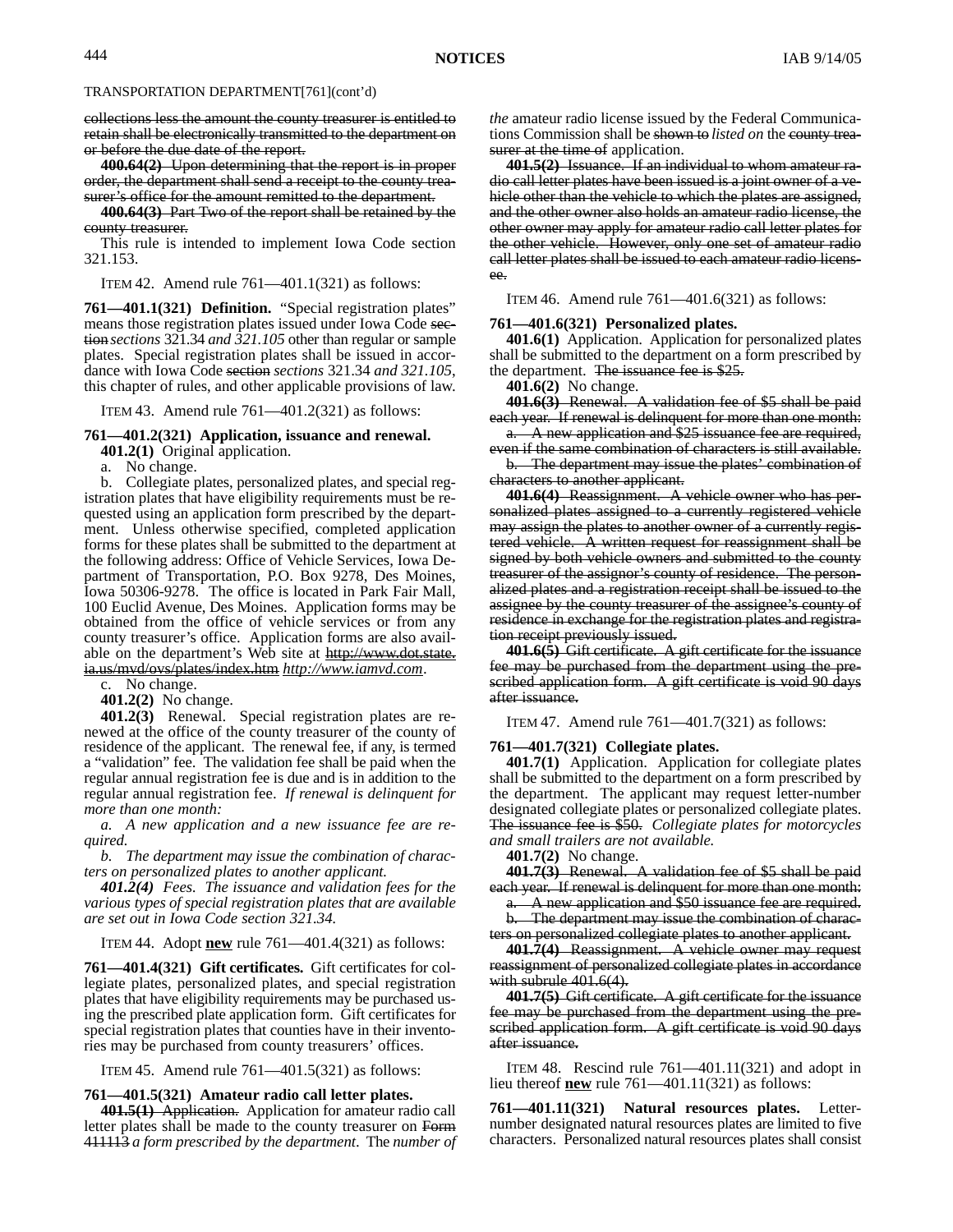## TRANSPORTATION DEPARTMENT[761](cont'd)

of no less than two nor more than five characters and shall be issued in accordance with subrule 401.6(2), paragraphs "a" to "d."

#### ITEM 49. Rescind and reserve rule **761—401.12(321)**.

ITEM 50. Adopt **new** rule 761—401.13(321) as follows:

#### **761—401.13(321) Disabled veteran plates.**

**401.13(1)** Disabled veteran plates are issued in accordance with Iowa Code sections 321.34, 321.105 and 321.166.

**401.13(2)** To apply for disabled veteran plates, the disabled veteran shall submit to the county treasurer a certification from the U.S. Department of Veterans Affairs that the motor vehicle to which the plates will be assigned has been provided by the United States government. The certification is required when the motor vehicle is first registered. Another certification may be required for the first registration of a newly acquired vehicle or when the veteran moves to another county.

**401.13(3)** The disabled veteran plates shall be surrendered to the county treasurer in exchange for regular registration plates within 30 days after the death of the disabled veteran. The motor vehicle to which the plates are assigned shall become subject to the payment of regular registration fees on the first day of the month following the death of the disabled veteran. The registration fees shall be prorated for the remaining unexpired months of the registration year.

ITEM 51. Amend subrule 401.15(1) as follows:

**401.15(1)** Application Form 411146 shall be used to submit a request to the department to recommend *to request* a new special registration plate with a processed emblem *shall be submitted to the department on a form prescribed by the department*.

ITEM 52. Rescind rule 761—401.16(321) and adopt in lieu thereof **new** rule 761—401.16(321) as follows:

**761—401.16(321) Special plates with processed emblems—general.** Special registration plates with processed emblems are limited to five characters. Personalized, special registration plates with processed emblems shall consist of no less than two nor more than five characters and shall be issued in accordance with subrule 401.6(2), paragraphs "a" to "d."

ITEM 53. Rescind subrules **401.17(4)**, **401.17(5)** and **401.17(6)**.

ITEM 54. Amend rule 761—401.20(321) as follows:

## **761—401.20(321) Persons with disabilities plates.**

**401.20(1)** Application. Application for special plates with a persons with disabilities processed emblem shall be submitted to the department *county treasurer* on a form prescribed by the department.

a. and b. No change.

*c. A new application form is not required when an individual's application for issuance of persons with disabilities plates, nonexpiring removable windshield placards or parking stickers has previously been approved.*

**401.20(2)** and **401.20(3)** No change.

### ITEM 55. Rescind and reserve rules **761—401.27(321), 761—401.28(321), 761—401.29(321)** and **761— 401.30(321)**.

ITEM 56. Adopt **new** rules 761—401.32(321), 761— 401.33(321), and 761—401.34(321) as follows:

**761—401.32(321) Surrender of plates.** Special registration plates issued to a person who is no longer eligible for the plates shall be surrendered to the county treasurer in exchange for regular registration plates within 30 days after the date of the event that made the person ineligible. If the vehicle was exempt from the payment of regular registration fees due to the type of special registration plates issued, the vehicle shall become subject to the payment of regular registration fees on the first day of the month following the date of the event that made the person ineligible. The regular registration fees shall be prorated for the remaining unexpired months of the registration year.

**761—401.33(321) Validation fees.** Validation fees shall not be prorated. The annual validation fee is due when there is a change in registration month.

#### **761—401.34(321) Reassignment of plates.**

**401.34(1)** A vehicle owner or lessee who has special registration plates assigned to a currently registered vehicle may request that the plates be reassigned to another currently registered vehicle owned or leased by that person or owned or leased by another person. However, special registration plates that have eligibility requirements may not be reassigned to a vehicle owned or leased by another person.

**401.34(2)** To reassign plates to a vehicle owned or leased by another person, a written request for reassignment signed by both the assignor and assignee shall be submitted to the county treasurer of the assignee's county of residence. The special registration plates shall be issued to the assignee by the county treasurer of the assignee's county of residence in exchange for the registration plates previously issued.

**401.34(3)** When ownership of a vehicle is transferred to another person, the owner shall, within 30 days after the transfer, either surrender the special registration plates to the county treasurer or request reassignment of the plates, as explained in subrules 401.34(1) and 401.34(2).

**401.34(4)** When the lease for a vehicle is terminated, the lessee shall, within 30 days after the termination, either surrender the special registration plates to the county treasurer or request reassignment of the plates, as explained in subrules 401.34(1) and 401.34(2).

ITEM 57. Rescind rule 761—401.35(321) and adopt the following **new** rules:

**761—401.35(321) Revocation of special registration plates.** Special registration plates shall be revoked if they have been issued in conflict with the statutes or rules governing the plates' issuance. Revoked plates shall be surrendered to the department within 30 days of the date of revocation.

**761—401.36(321) Refund of fees.** No refund of fees for special registration plates shall be allowed unless the special plates were issued in conflict with the statutes or rules governing their issuance.

#### ITEM 58. Amend **761—Chapter 401**, implementation clause, as follows:

These rules are intended to implement Iowa Code sections 35A.11, 321.34, *321.105,* 321.166 and 321L.1.

ITEM 59. Amend rule 761—411.1(321L) as follows:

**761—411.1(321L) Administration.** The office of vehicle services administers this chapter. Its mailing address is Office of Vehicle Services, Iowa Department of Transportation, P.O. Box 9278, Des Moines, Iowa 50306-9278. It is located in Park Fair Mall, 100 Euclid Avenue, Des Moines. *Information about persons with disabilities parking permits is available*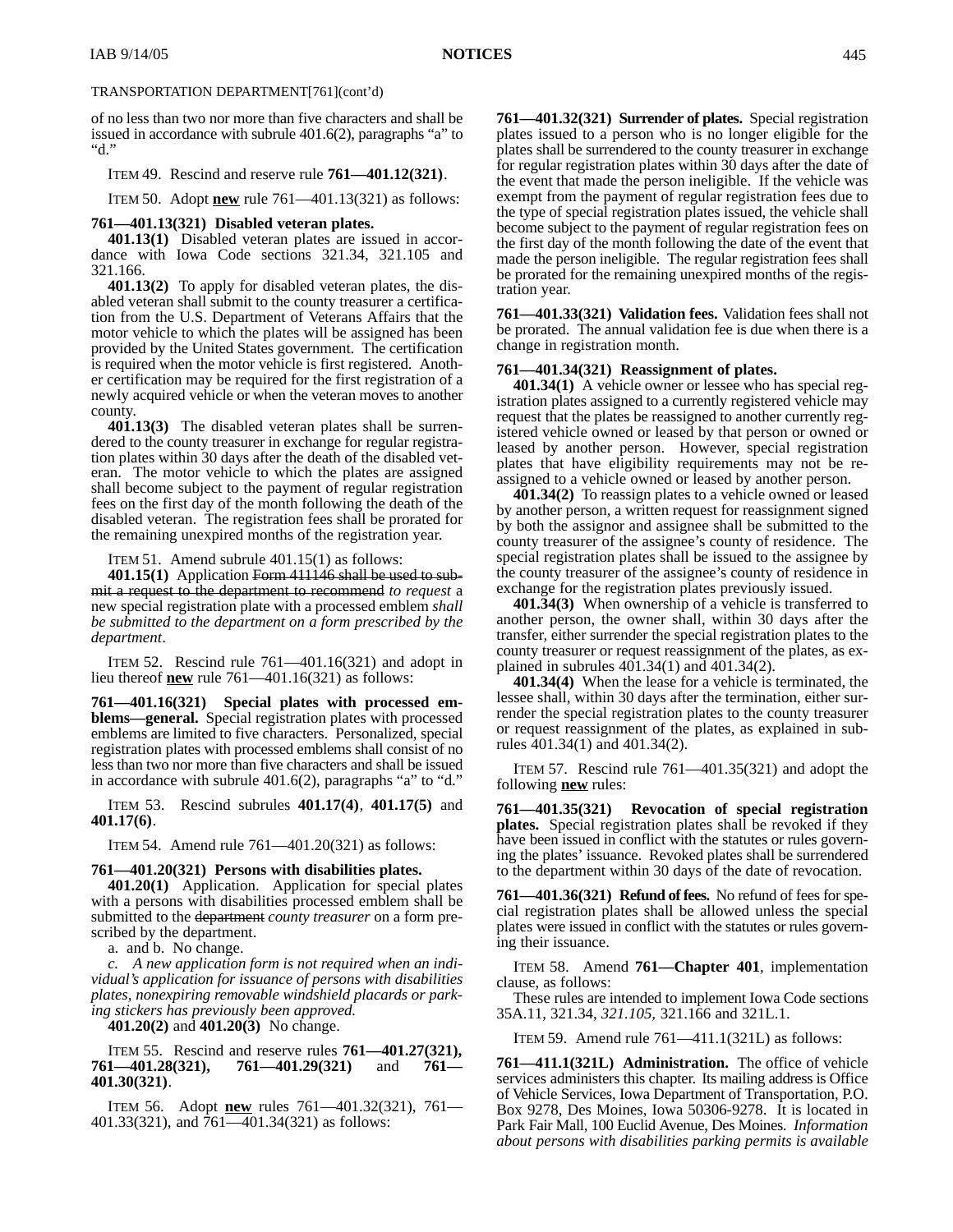*from the office of vehicle services or on the department's Web site at http://www.iamvd.com.*

ITEM 60. Amend rule 761—411.2(321L) as follows:

#### **761—411.2(321L) Application for persons with disabilities parking permit.**

**411.2(1)** Application for a persons with disabilities parking permit shall be made on Form 411055, which *a form prescribed by the department.*

*411.2(1) Application forms* may be obtained from the department *department's Web site, the office of vehicle services, a driver's license examination station,* a county treasurer's office, or the Persons with Disabilities Division, Department of Human Rights, Lucas State Office Building, Des Moines, Iowa 50319.

*411.2(2)* The completed form *Completed applications* shall be submitted to the office of vehicle services. The form *Completed applications* may also be taken to a driver's license examination station *or a county treasurer's office*.

**411.2(2)** The application shall include a signed statement written on the physician's, chiropractor's, physician assistant's or advanced registered nurse practitioner's letterhead. The statement shall indicate that the person is a person with a disability and whether the disability is permanent or temporary.

**411.2(3)** If *the applicant is* an agency or organization *that* is providing transportation for persons with disabilities or elderly persons, the application shall include the name, mailing address, telephone number and federal employer's identification number of the agency or organization and the signature of its authorized representative.

ITEM 61. Amend subrule **411.3(1)**, paragraph **"b,"** as follows:

b. An agency or organization providing transportation for persons with disabilities or elderly persons is eligible for a removable windshield placard valid for four years from the date of issuance. However, the first reissuance will occur in the year 2001. The placard shall bear the name of the agency or organization and the signature of its authorized representative.

ITEM 62. Rescind and reserve rule **761—411.6(321)**.

ITEM 63. Amend subrule 425.1(2) as follows:

**425.1(2)** The office of vehicle services administers this chapter.

a. The mailing address is: Office of Vehicle Services, Iowa Department of Transportation, P.O. Box 9278, Des Moines, Iowa 50306-9278.

b. The office is located in Park Fair Mall, 100 Euclid Avenue, Des Moines.

*a. Applications required by the chapter shall be submitted to the office of vehicle services.*

*b. Information about dealer plates and the licensing of motor vehicle and travel trailer dealers, manufacturers, distributors and wholesalers is available from the office of vehicle services or on the department's Web site at http://www.iamvd.com.*

ITEM 64. Amend rule **761—425.3(322)** by rescinding the definitions of "car lot" and "travel trailer lot."

ITEM 65. Amend subrule 425.10(1) as follows:

**425.10(1)** Applications *Application* forms. To apply for a license as a motor vehicle or travel trailer dealer, the applicant shall complete Form 417008, "Application for Dealer's License," and Form 417009, "Fees for Dealer License Ap-

#### plication," *an application on forms prescribed by the department* and submit them to the office of vehicle services.

ITEM 66. Amend subrule 425.10(8) as follows:

**425.10(8)** Financial liability. The applicant for a motor vehicle dealer's license shall certify on the application that the applicant has the required financial liability coverage in the limits as set forth in Iowa Code Supplement section 322.4(8). It is the applicant's responsibility to ensure the required financial liability coverage is continuous with no lapse in coverage as long as the applicant maintains a valid dealer's license.

ITEM 67. Amend rule 761—425.17(322) as follows:

**761—425.17(322) Extension lot license.** Extension lots of motor vehicle and travel trailer dealers must be licensed. Application *to license an extension lot* shall be made on Form 417072, "Application for Dealer's Extension Lot License." *a form prescribed by the department.*

*425.17(1) For a motor vehicle dealer, an extension lot is a car lot for the sale of motor vehicles that is located within the same city or township as, but is not adjacent to, the motor vehicle dealer's principal place of business.*

*425.17(2) For a travel trailer dealer, an extension lot is a travel trailer lot for the sale of travel trailers that is located within the same county as, but is not adjacent to, the travel trailer dealer's principal place of business.*

*425.17(3) Parcels of property are adjacent if the parcels are separated only by an alley, street or highway that is not a fully controlled access facility.*

This rule is intended to implement Iowa Code sections 322.1 to 322.15 and 322C.1 to 322C.6.

ITEM 68. Amend subrule **425.26(2)**, paragraph **"b,"** as follows:

b. A "full" fair, show or exhibition permit allows a motor vehicle dealer to display and offer new motor vehicles for sale and negotiate sales of new motor vehicles at a specified county or district fair, vehicle show or vehicle exhibition that is held in the same county as the motor vehicle dealer's principal place of business. EXCEPTION: A motor vehicle dealer who is licensed to sell motor homes may be issued a permit to offer for sale Class "A" and Class "C" motor homes at a specified fair, show or exhibition in any Iowa county. A "full" fair, show or exhibition permit is not valid on Sundays.

ITEM 69. Amend subrule 425.26(5) as follows:

**425.26(5)** Permit application. A motor vehicle or travel trailer dealer shall apply for a fair, show or exhibition permit on Form 411119 *an application form prescribed by the department*. The application shall include the dealer's name, address and license number and the following information about the fair, show or exhibition: name, location, sponsor(s) and duration, including the opening and closing dates.

ITEM 70. Amend subrule 425.29(2) as follows:

**425.29(2)** Application for a classic car permit shall be made on Form 411045 *a form prescribed by the department*. The application shall include *the* dealer's name, address and license number and the following information about the county fair, vehicle show or vehicle exhibition: name, location, sponsor(s) and duration, including the opening and closing dates.

ITEM 71. Amend rule 761—425.30(322) as follows:

**761—425.30(322) Motor truck display permit.** Application for a permit under Iowa Code subsection 322.5(4) shall be made on Form 411176 *a form prescribed by the depart-*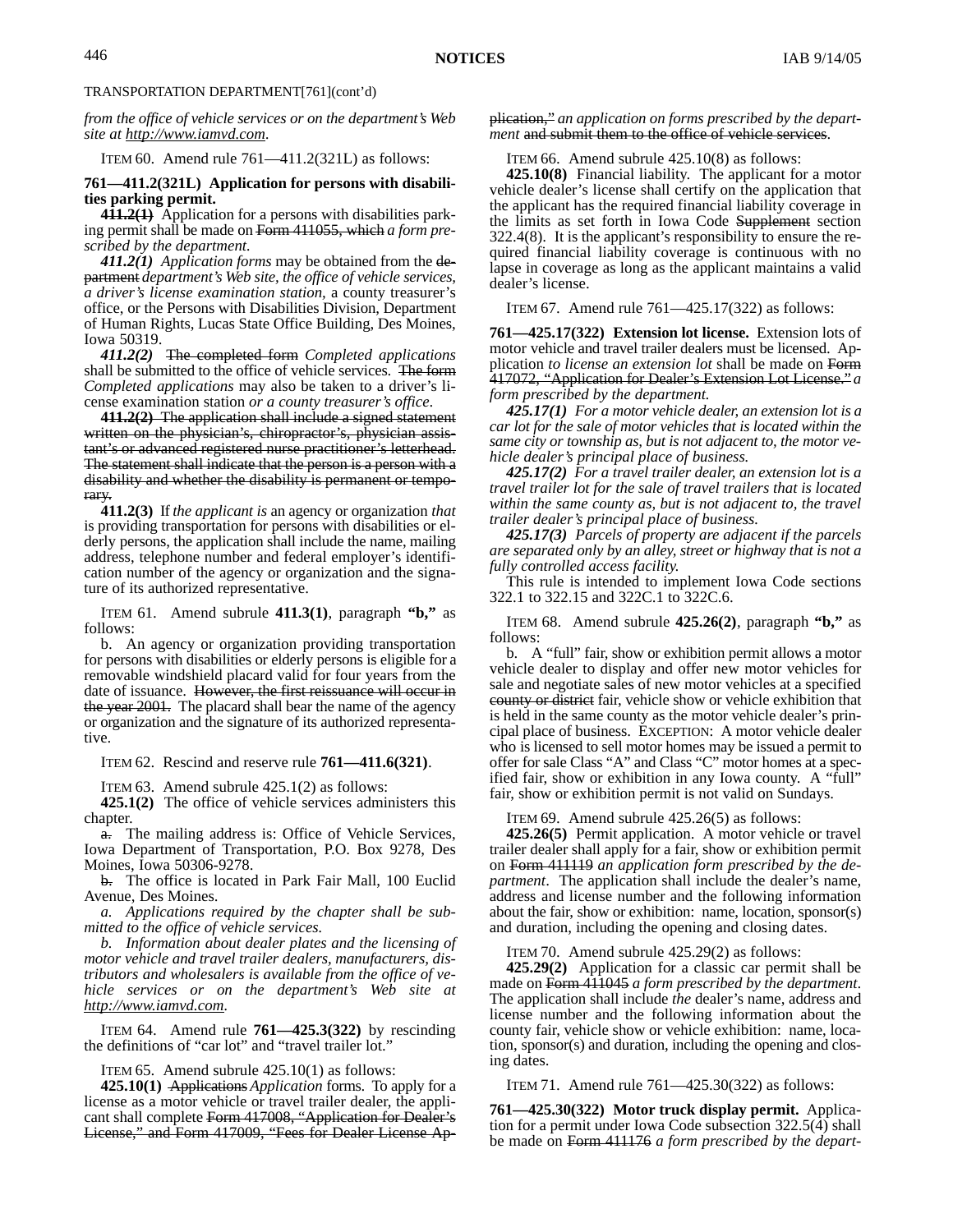*ment*. The application shall include information or documentation showing that the nonresident motor vehicle dealer is eligible for issuance of a permit and that the event meets the statutory conditions for permit issuance.

This rule is intended to implement Iowa Code subsection 322.5(4).

ITEM 72. Amend subrule 425.31(1) as follows:

**425.31(1)** Application for a firefighting and rescue show permit shall be made on Form 411220 *a form prescribed by the department*. The application shall include the name, address and license number of the applicant, the type of vehicles being displayed, and the following information about the vehicle show or exhibition: name, location, sponsor(s), and duration, including the opening and closing dates.

ITEM 73. Amend subrule 425.50(1) as follows:

**425.50(1)** Application for license. To apply for a license, the applicant shall complete Form 417029, "Manufacturer, Distributor, Wholesaler Application for License," *an application form prescribed by the department.* and submit it to the office of vehicle services, accompanied by a *A* list of the applicant's franchised dealers in Iowa and a sample copy of a completed manufacturer's certificate of origin that is issued by the firm *shall accompany the application*. A distributor or wholesaler shall also provide a copy of written authorization from the manufacturer to act as its distributor or wholesaler.

ITEM 74. Amend subrule **425.50(2)**, paragraph **"b,"** as follows:

b. New motor homes delivered to Iowa dealers must contain the systems and meet the standards specified in Iowa Code paragraph 321.1(39)"d." *321.1(36C)"d."*

ITEM 75. Amend subrule **425.52(1)**, paragraph **"a,"** as follows:

a. To apply for a license as a used vehicle wholesaler, the applicant shall complete Form 417004, "Used Vehicle Distributor/Wholesaler Application for License," *an application form prescribed by the department* and submit it to the office of vehicle services.

ITEM 76. Amend rule 761—425.72(321) as follows:

#### **761—425.72(321) Demonstration permits.**

**425.72(1)** Demonstration permits may be issued to *by* motor vehicle dealers to permit the use of dealer plates for the purpose of demonstrating the load capabilities of motor trucks and truck tractors. The fee for a permit is \$10. *A demonstration permit must be issued on a form prescribed by the department.*

**425.72(2)** The dealer shall complete the permit, Form 417051. The information to be filled out includes, but is not limited to, the following:

a. to e. No change.

**425.72(3)** The permit is a three-part form. The original copy of the permit shall at all times be carried in the motor vehicle to which it refers and shall be shown to any peace officer upon request. The dealer shall mail or deliver the second copy to the office of vehicle services within 48 hours after issuance. The dealer shall retain the third copy for at least one year from the date of issuance.

**425.72(4)** and **425.72(5)** No change.

This rule is intended to implement Iowa Code sections 321.57 to 321.63.

ITEM 77. Amend rule 761—451.1(321) as follows:

**761—451.1(321) Address***Information***.** *Information about certificates of designation for authorized emergency vehicles* *is available from the office of vehicle services.* The address of the office of vehicle services is: Office of Vehicle Services, Iowa Department of Transportation, P.O. Box 9278, Des Moines, Iowa 50306-9278. The office is located in Park Fair Mall, 100 Euclid Avenue, Des Moines.

This rule is intended to implement Iowa Code sections 321.2 and 321.3.

ITEM 78. Amend rule 761—451.2(321) as follows:

**761—451.2(321) Authorized emergency vehicle certificate.**

#### **451.2(1)** Definitions.

"Ambulance" is defined in Iowa Code section 321.1.

"Rescue vehicle" is a vehicle used to extricate or assist persons in dangerous situations involving their bodily welfare, or a vehicle used by a person to supervise such operation.

"Privately owned vehicle" is a vehicle that is not owned by a federal, state, county or city government.

**451.2(2)** *451.2(1)* Application. Application for a certificate which designates a privately owned vehicle as an authorized emergency vehicle shall be submitted on Form 411025 to the office of vehicle services *on a form prescribed by the department*. Iowa Code section 321.451 lists the types of privately owned vehicles that may be issued a certificate of designation and the requirements for designation.

*451.2(2) Expiration. The certificate of designation expires at midnight on the thirty-first day of December five years from the year in which it was issued.*

This rule is intended to implement Iowa Code section 321.451.

ITEM 79. Amend rule 761—750.2(328) as follows:

**761—750.2(328) Definitions.** The definitions in Iowa Code section 328.1 and rule 761—700.1(328) apply to this chapter of rules.

This rule is intended to implement Iowa Code section 328.1.

ITEM 80. Amend rule 761—750.3(17A) as follows:

**761—750.3(17A) Information and forms.** Information, instructions and forms are available from the office of vehicle services *or on the department's Web site at http://www. iamvd.com*. Application forms may also be obtained from aircraft dealers. The mailing address of vehicle services is: Office of Vehicle Services, Iowa Department of Transportation, P.O. Box 9278, Des Moines, Iowa 50306-9278. The office is located in Park Fair Mall, 100 Euclid Avenue, Des Moines, Iowa.

This rule is intended to implement Iowa Code section 17A.3.

ITEM 81. Amend subrule 750.10(2) as follows:

**750.10(2)** Application.

a. The owner of an unregistered aircraft shall submit Form 300038, "Aircraft Registration Application," to the department *an application for aircraft registration on a form prescribed by the department*.

b. and c. No change.

d. Upon receipt of the completed application, registration fee, and use tax or evidence of tax exemption, the department shall issue Form 300018, "Aircraft Registration Certificate," to the applicant *an aircraft registration certificate for the aircraft*.

ITEM 82. Amend rule 761—750.15(328) as follows: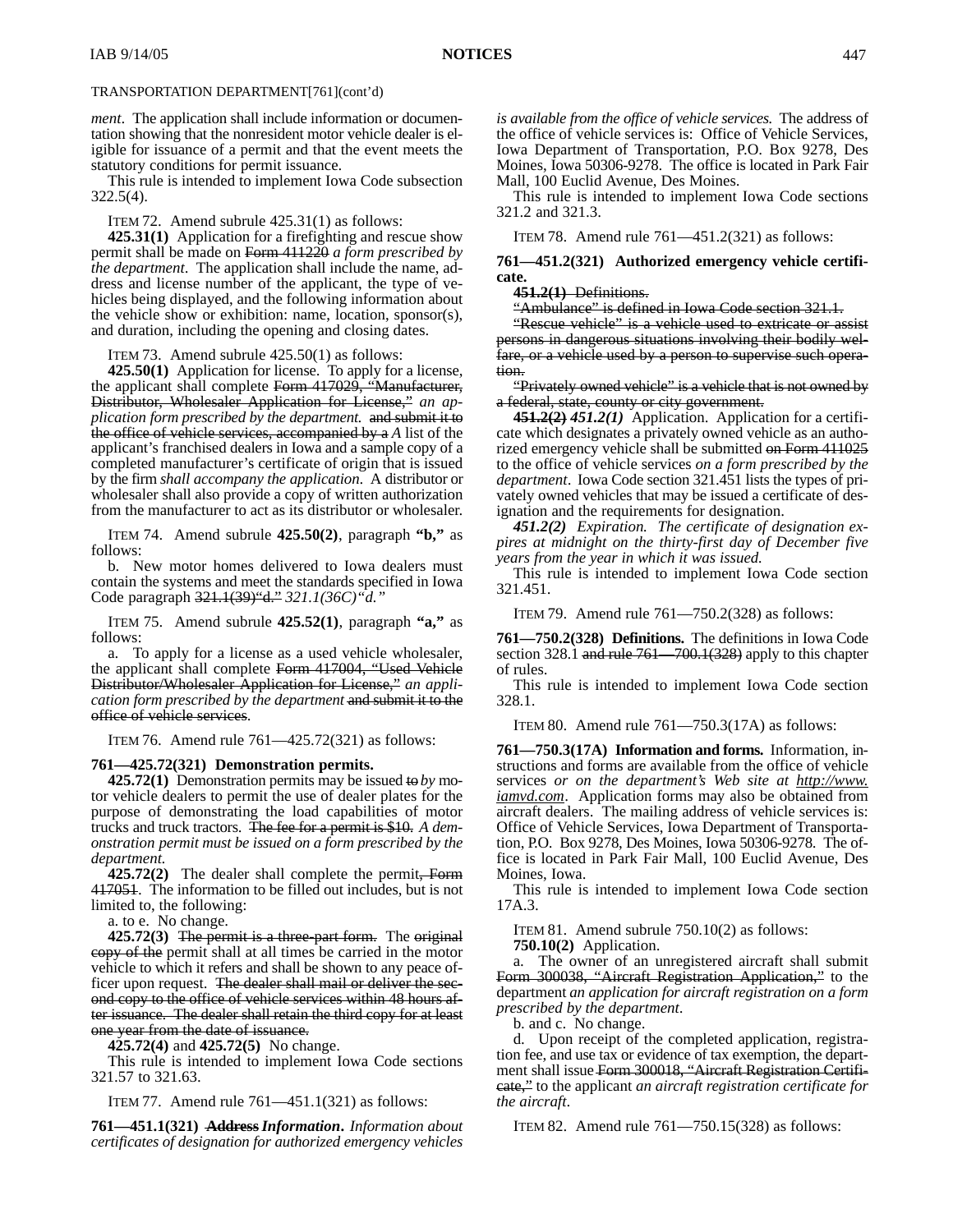### TRANSPORTATION DEPARTMENT[761](cont'd)

**761—750.15(328) Aircraft not airworthy.** An aircraft that is damaged and is not in flying condition is not airworthy. The *An* aircraft *that is not airworthy* is not subject to registration fees if the owner submits with the registration application a written, signed explanation of the aircraft's condition and an estimate of the date when the aircraft will be airworthy. The department shall issue a certificate and shall mark the record of the aircraft until the owner notifies the department that the aircraft is airworthy or until the aircraft is no longer subject to registration in Iowa.

This rule is intended to implement Iowa Code section 328.21.

ITEM 83. Amend rule 761—750.20(328) as follows:

#### **761—750.20(328) Renewal** *notice***.**

**750.20(1)** Notice. Thirty days before the beginning *end* of the registration year, the department shall send a renewal application for *notice to the owner of* each registered aircraft to the owner as shown on department records. The renewal application *notice* shall state the registration fee due for the *upcoming* registration year and the descriptive data recorded for the aircraft.

**750.20(2)** Submission. If all data is correct, the renewal application and registration fee shall be returned to the department. If the data is incorrect, the renewal application shall be returned to the department with an explanation of the changes.

**750.20(3)** Issuance. The department shall issue the certificate of registration within 15 days after receipt of the renewal fee.

**750.20(4)** Penalty. Rescinded IAB 1/15/97, effective 2/19/97.

This rule is intended to implement Iowa Code sections 328.20, 328.21, 328.26, 328.27, 328.37, and 328.56A.

## **ARC 4522B**

# **WORKERS' COMPENSATION DIVISION[876]**

#### **Notice of Intended Action**

**Twenty-five interested persons, a governmental subdivision, an agency or association of 25 or more persons may demand an oral presentation hereon as provided in Iowa Code section 17A.4(1)"***b.***"**

**Notice is also given to the public that the Administrative Rules Review Committee may, on its own motion or on written request by any individual or group, review this proposed action under section 17A.8(6) at a regular or special meeting where the public or interested persons may be heard.**

Pursuant to the authority of Iowa Code section 86.8, the Workers' Compensation Commissioner hereby gives Notice of Intended Action to amend Chapter 3, "Forms," Chapter 4, "Contested Cases," Chapter 6, "Settlements and Commutations," Chapter 8, "Substantive and Interpretive Rules," and Chapter 11, "Electronic Data Interchange (EDI)," Iowa Administrative Code.

Items 1 and 9 relate to filing of reports with the Division. Item 2 relates to compliance proceedings. Item 3 relates to filing an appearance in a contested case proceeding. Item 4 specifies the method for scheduling contested case hearings. Item 5 relates to appeals to the Workers' Compensation Commissioner when an application for rehearing of a proposed decision is also filed. Item 6 relates to issues in a contested case when there is an appeal to the Workers' Compensation Commissioner. Item 7 provides more current tables for life expectancy and life expectancy remarriage probability tables for commutation of workers' compensation weekly benefits. Item 8 relates to the mileage reimbursement rate for transportation expenses incurred in workers' compensation matters.

The Division has determined that these amendments will not necessitate additional annual expenditures exceeding \$100,000 or combined expenditures exceeding \$500,000 within five years by all affected persons, including the agency within the meaning of Iowa Code section 17A.4(3). Therefore, no fiscal impact statement accompanies this rule making.

The Division has determined that these amendments will have no impact on small business within the meaning of Iowa Code section 17A.4A.

The Division has determined that these amendments will not necessitate additional annual expenditures exceeding \$100,000, or \$500,000 within five years, by political subdivisions or agencies which contract with political subdivisions within the meaning of Iowa Code section 25B.6. Therefore, no fiscal impact statement accompanies this rule making.

Any interested person may make written suggestions or comments on these proposed amendments on or before October 4, 2005, to the Workers' Compensation Commissioner, Division of Workers' Compensation, 1000 East Grand Avenue, Des Moines, Iowa 50319.

These amendments do not include a waiver provision because rule 876—12.4(17A) provides the specified situations for waiver of Workers' Compensation Division rules.

These amendments are intended to implement Iowa Code sections 17A.3(1)"b," 17A.12, 17A.15, 17A.16, 85.26(2), 85.27(1), 85.39, 85.45, 85.47, 86.8, 86.11, 86.12, 86.13, 86.17, 86.18 and 86.24(1) and (2).

A fiscal impact summary prepared by the Legislative Services Agency pursuant to Iowa Code § 17A.4(3) will be available at http://www.legis.state.ia.us/IAC.html or at (515) 281-5279 prior to the Administrative Rules Review Committee's review of this rule making.

The following amendments are proposed.

ITEM 1. Amend subrule 3.1(1) as follows:

**3.1(1)** First report of injury*.* The first report of injury (FROI) contains general information concerning the employee, the employer and the claimed injury. It is to be filed whether or not an adjudication or admission of *liability for* the injury exists and is to be filed as provided in Iowa Code section 86.11 and 876—Chapter 11. The first report of injury is to be filed *when demanded by the commissioner pursuant to Iowa Code section 86.12 and when an employer is served with an original notice and petition that alleges an injury for which a first report has not been filed. If an original notice and petition alleges multiple injury dates, only one first report of injury should be filed, and the date of injury reported should be the date the reporter uses when adjusting the claim* within four days of notice or knowledge of an alleged injury. In the event the transmission of a first report of injury (FROI) contains errors (TE), the errors shall be corrected within five days of the date of notification by the agency.

ITEM 2. Amend rule 876—4.3(85,85A,86,87) as follows:

**876—4.3(85,85A,86,87) Compliance proceedings.** If the workers' compensation commissioner shall have reason to believe that there has not been compliance with the workers' compensation law by any person or entity, the commissioner may on the commissioner's own motion give notice to the person or entity and schedule a hearing for the purpose of determining whether or not there has been compliance by the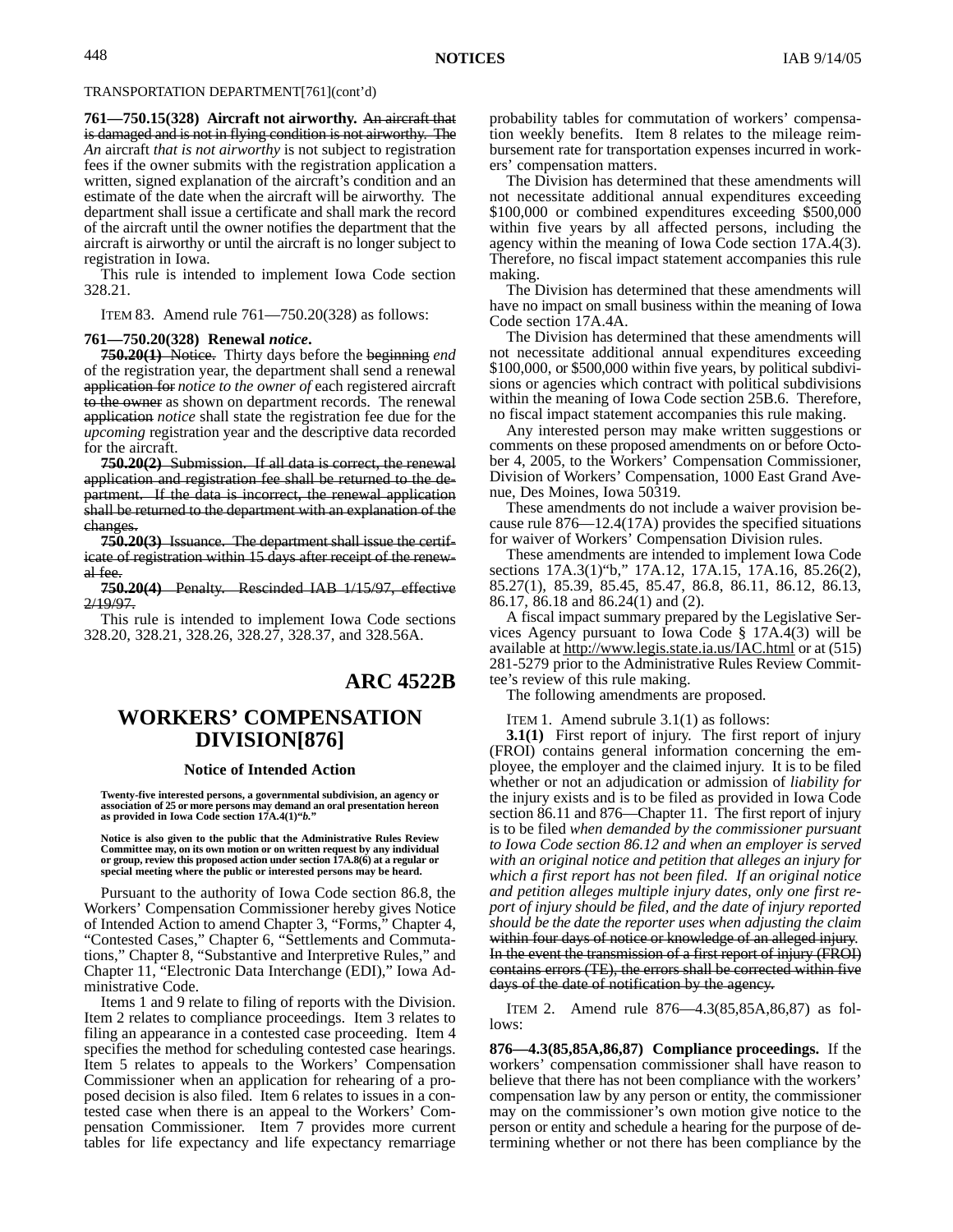## WORKERS' COMPENSATION DIVISION[876](cont'd)

person or entity. The notice shall state the time and place of the hearing and a brief statement of the matters to be considered. *The notice of hearing may be given by ordinary mail and may be given to the insurer for the employer in lieu of the employer as permitted by Iowa Code section 87.10 if the insurer has filed a report, pleading or motion that acknowledges that it is the insurer for the claim at issue.* Following the hearing*,* the commissioner may issue a finding regarding compliance. In the event a failure to comply is found, the commissioner may *impose sanctions in accordance with Iowa Code sections 86.12, 86.13 or 86.13A or* order compliance within a specified time and under specified circumstances. The workers' compensation commissioner may file a certified copy of the order in an appropriate district court and may file a certified copy of the order with the Iowa insurance division [commerce department] with a request for action by the insurance division upon failure to comply with the order.

Nothing in this rule shall prevent the workers' compensation commissioner from conducting an informal conference with any person or entity concerning problems of compliance prior to the initiation of a compliance proceeding.

ITEM 3. Amend rule 876—4.9(17A) as follows:

Amend subrule 4.9(1) as follows:

**4.9(1)** Respondent—appearance. A respondent shall appear *by filing an answer or a motion* within 20 days after the service of the original notice and petition upon such *the* respondent. *The caption of an answer shall disclose the file number of the compliance file in which the first report of injury was filed for the injury that is alleged in the original notice and petition.*

Rescind and reserve subrule **4.9(3)**.

ITEM 4. Amend subrule **4.19(3)**, paragraph **"a,"** as follows:

Within 120 days, but not less than 60 days, following filing of a petition, the counsel of record for all parties and all pro se litigants shall jointly telephone *contact* the hearing administrator *by telephone* at (515)281-6621 between the hours of 8:30 a.m. and 11 a.m. central time, Monday through Friday, excluding holidays, *or by E-mail at dwc.hearing@ iwd.state.ia.us* to schedule a hearing date, place and time. Claimant has primary responsibility for initiating the call *contact*. *The parties shall identify the case by file number and the names of the parties and request that the hearing be set at a specific date, place and time that is shown to be available on the hearing scheduler published on the division's Web site. Primary and backup times must be requested for hearings in venues other than Des Moines. When the contact is made by E-mail, a copy of the request shall be sent to each opposing party, and the hearing administrator will reply indicating whether or not the case is assigned at the time requested. If a request is denied, the parties shall continue to contact the hearing administrator by telephone or E-mail until the case is scheduled or a prehearing conference is ordered.* A joint scheduling call *contact* may be initiated by any party after the petition has been on file more than 120 days or at any other time agreeable to the parties. If more than 120 days have elapsed since the petition was filed, any party may move to schedule the hearing at a particular date, time and place that is available and the hearing administrator may assign the case for hearing at that date, time and place. The hearing date shall be within 12 months following the date the petition was filed or as soon thereafter as reasonably practicable as determined by the hearing administrator. If the parties fail to schedule the hearing with the hearing administrator, the case will be scheduled at the discretion of the hearing administrator without prior notice to the parties.

ITEM 5. Amend rule 876—4.25(17A,86) as follows:

**876—4.25(17A,86) Appeal when rehearing requested.** An appeal to or review on motion of the workers' compensation commissioner must be filed within 20 days after the application for rehearing of a proposed decision by a deputy workers' compensation commissioner under 4.24(17A,86) has been denied or deemed denied or a decision on rehearing has been issued. If a notice of appeal *is filed by one party* and an application for rehearing are *is* filed *by a different party*, the deputy retains jurisdiction to act on the application for rehearing*,* and the notice of appeal is stayed and deemed to have been filed on the day after the application for rehearing is denied or deemed denied or the decision on rehearing is issued.

ITEM 6. Amend subrule 4.28(7) as follows:

**4.28(7)** Issues considered on appeal. The appeal will consider the issues presented for review by the appellant and cross-appellant in their briefs and any issues necessarily incident to or dependent upon the issues that are expressly raised, except as provided in 4.29(86,17A). An issue will not be considered on appeal if the issue could have been, but was not, presented to the deputy, including an issue concerning whether the deputy considered or misconstrued evidence or made a scrivener's error. An issue raised on appeal is decided de novo and the scope of the issue is viewed broadly. Once an issue is raised, the opposing party may urge a result on appeal that is more favorable to the opposing party than the ruling from which the appeal was taken, and the result on appeal may be less favorable to the appealing party than the ruling from which the appeal was taken. If the ruling from which the appeal was taken made a choice between alternative findings of fact, conclusions of law, theories of recovery or defenses and the alternative selected in the ruling is challenged as an issue on appeal, de novo review includes reconsideration of all alternatives that were available to the deputy.

ITEM 7. Amend rule 876—6.3(85,86) as follows:

Amend subrule **6.3(1)** by rescinding the "Life Expectancy Table" and adopting in lieu thereof the following **new** table:

|           | LIFE EXPECTANCY TABLE |
|-----------|-----------------------|
| AGE       | WEEKS                 |
| $0 - 1$   | 4020                  |
| $1 - 2$   | 3994                  |
| $2 - 3$   | 3942                  |
| $3 - 4$   | 3895                  |
| $4 - 5$   | 3843                  |
| $5 - 6$   | 3791                  |
| $6 - 7$   | 3739                  |
| $7 - 8$   | 3687                  |
| $8 - 9$   | 3635                  |
| $9 - 10$  | 3583                  |
| $10 - 11$ | 3531                  |
| $11 - 12$ | 3484                  |
| $12 - 13$ | 3432                  |
| $13 - 14$ | 3380                  |
| $14 - 15$ | 3328                  |
| $15 - 16$ | 3276                  |
| $16 - 17$ | 3224                  |
| $17 - 18$ | 3177                  |
| $18 - 19$ | 3125                  |
| $19 - 20$ | 3078                  |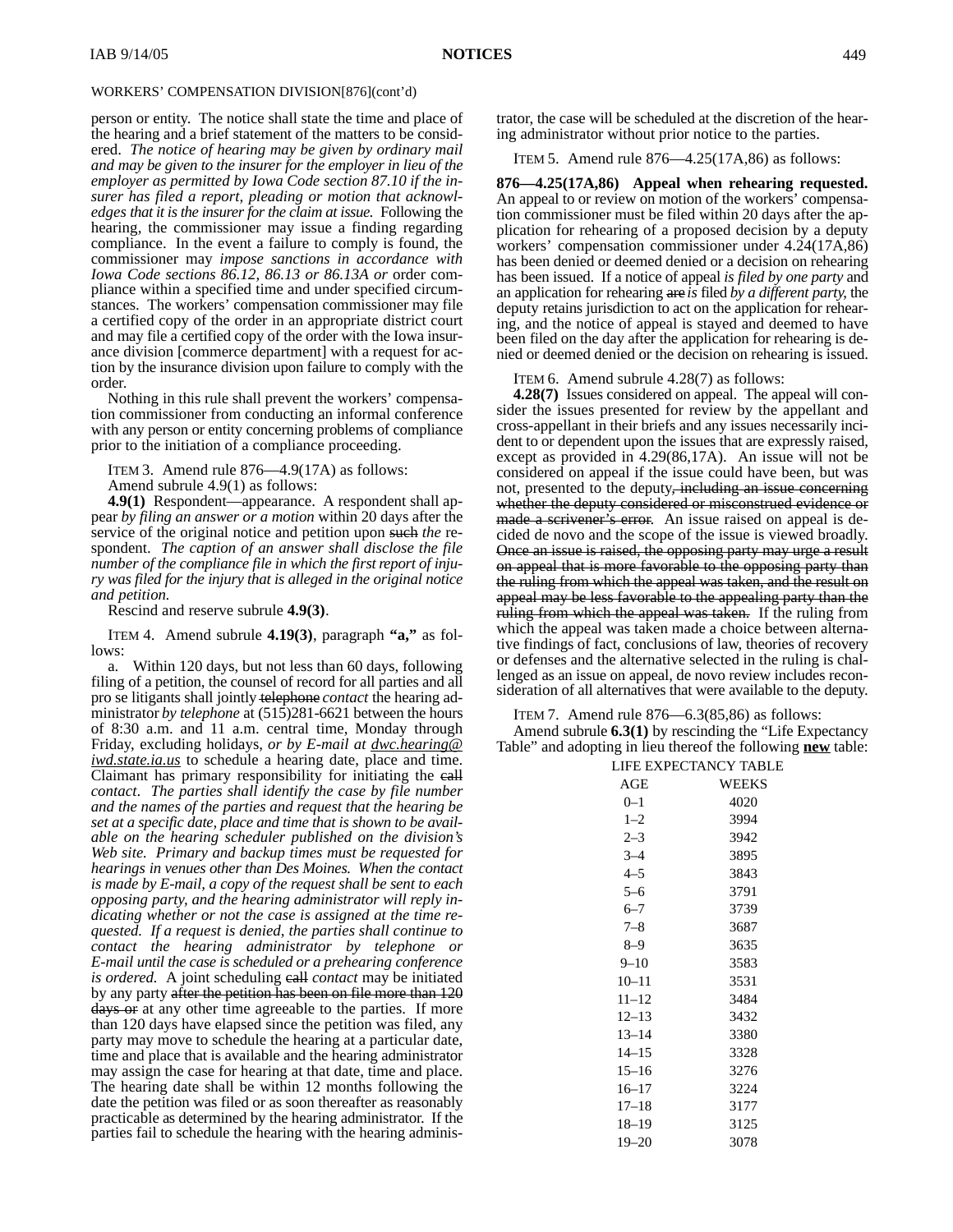#### WORKERS' COMPENSATION DIVISION[876](cont'd)

|                        | LIFE EXPECTANCY TABLE |
|------------------------|-----------------------|
| AGE                    | WEEKS                 |
| $20 - 21$              | 3026                  |
| $21 - 22$              | 2980                  |
| $22 - 23$              | 2928                  |
| $23 - 24$              | 2881                  |
| $24 - 25$              | 2829                  |
| $25 - 26$              | 2782                  |
| $26 - 27$              | 2730                  |
| $27 - 28$              | 2683                  |
| $28 - 29$              | 2631                  |
| $29 - 30$              | 2584                  |
| $30 - 31$              | 2532                  |
| $31 - 32$              | 2486                  |
| $32 - 33$              | 2434                  |
| $33 - 34$              | 2387                  |
| $34 - 35$              | 2335                  |
| $35 - 36$<br>$36 - 37$ | 2288                  |
| $37 - 38$              | 2236                  |
| $38 - 39$              | 2189                  |
| $39 - 40$              | 2142                  |
| $40 - 41$              | 2090<br>2044          |
| $41 - 42$              | 1997                  |
| $42 - 43$              |                       |
| $43 - 44$              | 1950<br>1903          |
| $44 - 45$              | 1856                  |
| $45 - 46$              | 1810                  |
| $46 - 47$              | 1763                  |
| $47 - 48$              | 1716                  |
| $48 - 49$              | 1669                  |
| $49 - 50$              | 1622                  |
| $50 - 51$              | 1576                  |
| $51 - 52$              | 1534                  |
| $52 - 53$              | 1487                  |
| $53 - 54$              | 1446                  |
| $54 - 55$              | 1399                  |
| $55 - 56$              | 1357                  |
| $56 - 57$              | 1310                  |
| 57–58                  | 1269                  |
| $58 - 59$              | 1227                  |
| $59 - 60$              | 1186                  |
| $60 - 61$              | 1144                  |
| $61 - 62$              | 1102                  |
| $62 - 63$              | 1061                  |
| $63 - 64$              | 1024                  |
| $64 - 65$              | 983                   |
| $65 - 66$              | 946                   |
| $66 - 67$              | 910                   |
| $67 - 68$              | 868                   |
| 68–69                  | 832                   |
| $69 - 70$              | 801                   |
| $70 - 71$              | 764                   |
| $71 - 72$              | 728                   |
| $72 - 73$              | 697                   |
| $73 - 74$              | 666                   |
| $74 - 75$              | 629                   |
| $75 - 76$              | 598                   |

|            | LIFE EXPECTANCY TABLE |
|------------|-----------------------|
| AGE        | WEEKS                 |
| $76 - 77$  | 572                   |
| $77 - 78$  | 541                   |
| $78 - 79$  | 510                   |
| $79 - 80$  | 484                   |
| $80 - 81$  | 458                   |
| $81 - 82$  | 432                   |
| $82 - 83$  | 406                   |
| $83 - 84$  | 385                   |
| 84-85      | 359                   |
| $85 - 86$  | 338                   |
| 86-87      | 317                   |
| 87-88      | 302                   |
| 88-89      | 281                   |
| 89–90      | 265                   |
| $90 - 91$  | 250                   |
| $91 - 92$  | 234                   |
| $92 - 93$  | 224                   |
| $93 - 94$  | 208                   |
| $94 - 95$  | 198                   |
| $95 - 96$  | 187                   |
| $96 - 97$  | 177                   |
| 97–98      | 166                   |
| 98-99      | 156                   |
| $99 - 100$ | 151                   |
| $100+$     | 140                   |

Amend subrule 6.3(3), introductory paragraph and first unnumbered paragraph, as follows:

**6.3(3)** Life expectancy and remarriage probability table. This table expresses *in weeks* the combined probability of life expectancy and remarriage in weeks. The column on the left indicates the age of the surviving spouse at the time of the work-related death. Columns A through E indicate, respectively, the first through fifth years following the date of death that the surviving spouse remains unmarried. For example, if the date of death was July 1, 1977 2005, and the surviving spouse was age 20 at the time of *the decedent's* death, a commutation sought on the second anniversary of the death, July 2, 1979 *2007*, would result in an expected duration of 519.75 *550.02* weeks, the amount found in Column B which indicates the second year of unmarried status following age 20. Following the second anniversary of the date of death and including the third anniversary, Table C would be applicable. Begin in the left-hand column in the line indicating the age at date of death—not the age at which a commutation is sought. One then moves *Then move* to the column which is indicative of the number of years the surviving spouse has remained unmarried.

A surviving spouse, 20 years old on the date of *the decedent's* death who seeks a commutation after the fifth anniversary of the date of death, would use Table F. The fact that the surviving spouse has remained unmarried for over five years negates use of Columns A through E. A commutation sought during the fifth year of remaining unmarried would result in an expected duration of 959.97 *1031.64* weeks. For example, if the surviving spouse, who was 20 years old on the date of *the decedent's* death, is 30 years old at the time a commutation is sought and seeks a commutation after the tenth anniversary of the date of death, start in Column "F" in line "20" at the age column. For each year beyond the sixth anniversary of the death, move down Column F one line for each year.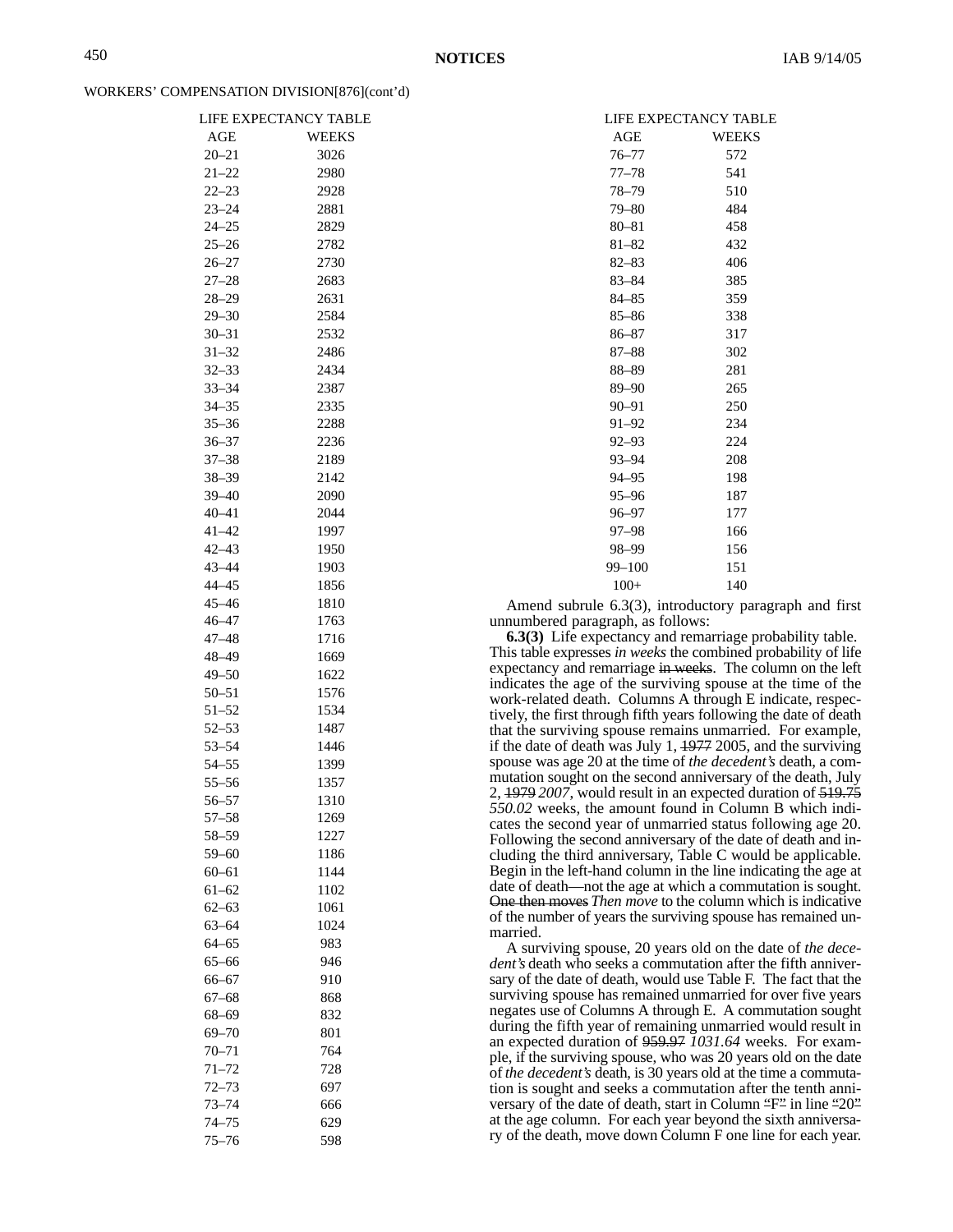[Note the left-hand age column plays no part at this point.] In this example*,* the 30-year-old surviving spouse who seeks a

commutation after the tenth anniversary of the date of death would have an expected duration of 1140.61 *1247.07* weeks.

Amend subrule **6.3(3)** by rescinding the table "Expected Duration of Life and Remarriage in Weeks" and adopting the following **new** table:

|  |  |  | EXPECTED DURATION OF LIFE AND REMARRIAGE IN WEEKS |  |
|--|--|--|---------------------------------------------------|--|
|--|--|--|---------------------------------------------------|--|

| AGE    | $\mathbf A$ | B       | $\mathsf{C}$ | D       | E       | $_{\rm F}$ |
|--------|-------------|---------|--------------|---------|---------|------------|
| 19     | 452.18      | 505.55  | 640.75       | 788.27  | 905.44  | 993.12     |
| 20     | 495.82      | 550.02  | 683.69       | 828.42  | 943.01  | 1031.64    |
| $21\,$ | 541.23      | 596.18  | 729.80       | 868.87  | 982.17  | 1071.64    |
| 22     | 589.23      | 646.05  | 776.66       | 911.67  | 1023.48 | 1115.36    |
| 23     | 640.88      | 696.92  | 825.34       | 956.43  | 1068.72 | 1157.99    |
| 24     | 693.76      | 749.90  | 875.77       | 1005.20 | 1113.34 | 1200.77    |
| 25     | 748.61      | 804.49  | 929.45       | 1053.51 | 1158.36 | 1247.07    |
| $26\,$ | 804.72      | 861.90  | 982.20       | 1102.07 | 1206.94 | 1290.45    |
| $27\,$ | 863.24      | 917.91  | 1034.48      | 1153.43 | 1252.42 | 1332.79    |
| 28     | 919.92      | 972.96  | 1089.02      | 1201.54 | 1296.56 | 1376.65    |
| 29     | 975.76      | 1029.70 | 1140.04      | 1248.06 | 1342.09 | 1415.27    |
| $30\,$ | 1034.13     | 1083.96 | 1190.18      | 1296.47 | 1382.06 | 1450.83    |
| 31     | 1087.87     | 1135.18 | 1239.43      | 1337.76 | 1419.17 | 1482.26    |
| 32     | 1140.84     | 1187.76 | 1283.95      | 1376.65 | 1452.19 | 1514.63    |
| 33     | 1195.00     | 1235.69 | 1325.54      | 1411.36 | 1486.03 | 1539.38    |
| 34     | 1244.19     | 1281.06 | 1363.39      | 1447.25 | 1512.62 | 1560.28    |
| 35     | 1290.62     | 1322.51 | 1402.06      | 1475.89 | 1535.47 | 1577.36    |
| 36     | 1333.45     | 1365.12 | 1433.98      | 1501.08 | 1554.46 | 1590.73    |
| 37     | 1377.93     | 1401.32 | 1462.76      | 1522.96 | 1570.28 | 1595.37    |
| 38     | 1414.42     | 1432.95 | 1486.92      | 1540.28 | 1575.74 | 1600.95    |
| 39     | 1447.51     | 1460.93 | 1507.65      | 1548.65 | 1583.08 | 1603.12    |
| 40     | 1476.55     | 1484.88 | 1519.19      | 1558.50 | 1586.74 | 1601.68    |
| 41     | 1501.23     | 1499.62 | 1531.97      | 1564.58 | 1586.80 | 1590.32    |
| 42     | 1517.04     | 1515.76 | 1541.35      | 1567.27 | 1577.19 | 1581.72    |
| 43     | 1533.81     | 1528.55 | 1547.54      | 1560.49 | 1570.28 | 1564.36    |
| 44     | 1546.84     | 1537.33 | 1543.96      | 1556.10 | 1554.65 | 1543.01    |
| 45     | 1556.54     | 1537.28 | 1543.60      | 1543.67 | 1534.98 | 1519.60    |
| 46     | 1555.21     | 1538.43 | 1533.33      | 1526.06 | 1512.93 | 1499.07    |
| 47     | 1556.30     | 1530.44 | 1518.64      | 1506.46 | 1493.84 | 1463.67    |
| 48     | 1547.08     | 1517.04 | 1500.92      | 1489.22 | 1459.61 | 1432.74    |
| 49     | 1532.42     | 1499.98 | 1484.71      | 1456.21 | 1429.75 | 1399.10    |
| 50     | 1514.59     | 1485.36 | 1453.56      | 1427.91 | 1396.88 | 1364.95    |
| 51     | 1496.96     | 1453.45 | 1424.86      | 1395.28 | 1363.33 | 1322.96    |
| 52     | 1464.50     | 1426.08 | 1393.79      | 1362.79 | 1321.79 | 1286.44    |
| 53     | 1433.32     | 1393.23 | 1359.71      | 1320.40 | 1285.68 | 1242.63    |
| 54     | 1401.59     | 1361.60 | 1319.99      | 1285.81 | 1242.14 | 1199.73    |
| 55     | 1367.01     | 1320.16 | 1283.74      | 1241.95 | 1199.37 | 1155.90    |
| 56     | 1324.97     | 1284.38 | 1240.69      | 1199.62 | 1155.55 | 1111.53    |
| 57     | 1286.93     | 1239.69 | 1196.89      | 1154.69 | 1110.98 | 1070.85    |
| 58     | 1243.31     | 1197.46 | 1153.84      | 1111.07 | 1070.21 | 1025.48    |
| 59     | 1200.31     | 1153.99 | 1109.49      | 1069.88 | 1024.57 | 986.90     |
| 60     | 1156.15     | 1109.74 | 1069.03      | 1024.18 | 985.85  | 944.55     |
| 61     | 1111.72     | 1069.39 | 1023.90      | 985.32  | 943.26  | 902.07     |
| 62     | 1052.14     | 1009.56 | 976.00       | 938.77  | 899.17  | 866.59     |
| 63     | 1010.13     | 974.17  | 936.60       | 898.84  | 866.01  | 822.92     |
| 64     | 975.20      | 935.34  | 897.28       | 866.19  | 822.35  | 786.37     |
| 65     | 935.81      | 895.62  | 864.23       | 822.48  | 785.91  | 752.62     |
| 66     | 896.90      | 863.56  | 821.55       | 786.69  | 752.25  | 713.35     |
| 67     | 864.14      | 820.43  | 785.30       | 752.93  | 712.94  | 681.47     |
| 68     | 821.01      | 784.34  | 751.79       | 713.70  | 681.08  | 645.13     |
| 69     | 784.83      | 750.98  | 712.72       | 681.88  | 644.76  | 610.80     |
| 70     | 751.92      | 712.57  | 681.58       | 646.12  | 610.45  | 578.30     |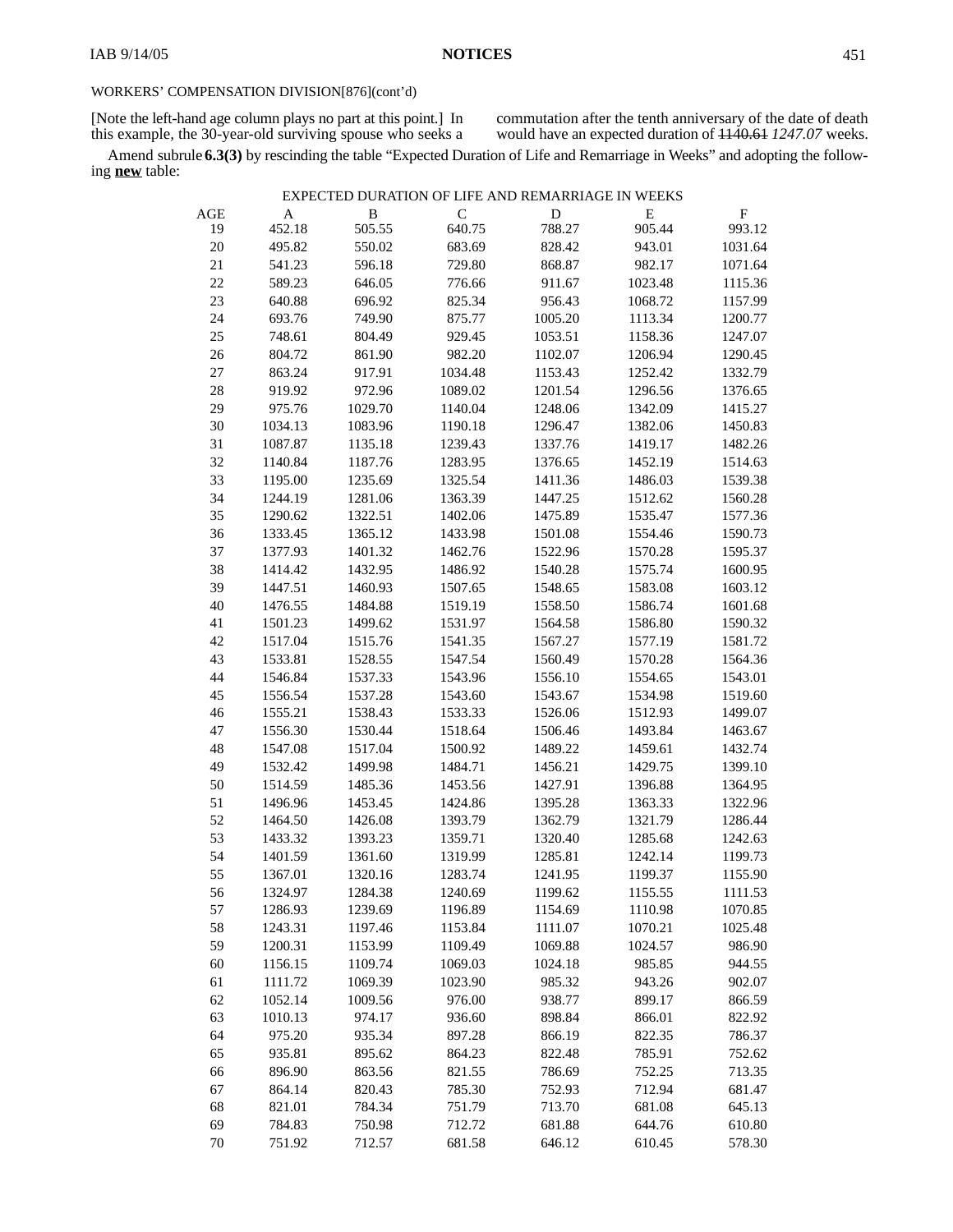#### WORKERS' COMPENSATION DIVISION[876](cont'd)

| AGE | A      | B      | C      | D      | E      | F      |
|-----|--------|--------|--------|--------|--------|--------|
| 71  | 712.75 | 680.79 | 645.24 | 611.61 | 577.91 | 547.80 |
| 72  | 681.26 | 644.91 | 611.27 | 579.40 | 547.43 | 513.50 |
| 73  | 645.03 | 610.64 | 578.74 | 548.89 | 513.25 | 486.97 |
| 74  | 610.85 | 578.30 | 548.43 | 514.74 | 486.74 | 455.68 |
| 75  | 578.57 | 548.13 | 514.38 | 488.35 | 455.51 | 428.23 |
| 76  | 548.68 | 514.51 | 488.51 | 457.72 | 428.11 | 397.70 |
| 77  | 514.31 | 487.93 | 457.11 | 430.12 | 397.62 | 374.66 |
| 78  | 487.92 | 456.77 | 429.75 | 411.41 | 374.60 | 348.88 |
| 79  | 457.82 | 430.58 | 400.47 | 377.94 | 348.85 | 324.95 |
| 80  | 428.23 | 397.79 | 375.01 | 349.47 | 324.92 | 298.01 |
| 81  | 400.21 | 377.46 | 352.11 | 328.63 | 298.01 | 286.57 |
| 82  | 376.27 | 350.69 | 327.08 | 300.46 | 286.57 | 271.47 |
| 83  | 350.54 | 326.80 | 300.18 | 289.12 | 271.47 | 259.15 |
| 84  | 326.67 | 299.90 | 288.84 | 274.06 | 259.15 | 249.81 |
| 85  | 299.74 | 288.56 | 273.74 | 261.78 | 249.81 | 249.60 |

ITEM 8. Amend rule **876—8.1(85)**, numbered paragraph **"2,"** as follows:

2. All mileage incident to the use of a private auto. The per-mile rate for use of a private auto on or after *from* August 1, 2005, *through June 30, 2006,* shall be 40.5 cents per mile. *For annual periods beginning July 1, 2006, and thereafter, the per-mile rate shall be the rate allowed by the Internal Revenue Service for the business standard mileage rate in effect on July 1 of each year.*

ITEM 9. Amend rule 876—11.2(85,86) as follows:

**876—11.2(85,86) Definitions.** The following definitions apply to *876—Chapter 3 and* this chapter.

"EDI" means electronic transmission or reception, or both, of data through a telecommunications process utilizing a value-added network or the Internet as set forth in the EDI partnering agreement.

"EDI partnering agreement" means the written agreement between an entity and the division of workers' compensation specifying the terms and manner of reporting by EDI.

*"Filed" means receipt and acceptance of a report by the division of workers' compensation. A report is considered to be "filed" on the date it is accepted (TA) by the division of workers' compensation. A report that is submitted but rejected (TR) is not considered "filed." A report that is accepted with errors (TE) must be corrected within five days after the acknowledgment is sent.*

"Implementation plan" means the written document prepared by a reporter specifying a timetable for reporting by EDI.

"Report" means a first report of injury (FROI) or a subsequent report of injury (SROI), or both.

"Reporter" means the person who is responsible for reporting to the division of workers' compensation pursuant to the Iowa workers' compensation laws and includes an employer, an employer who has been relieved from insurance pursuant to Iowa Code section 87.11, and an insurance carrier which provides an employer workers' compensation insurance.

"Reporting" means submission of claims data and data fields of information of a report.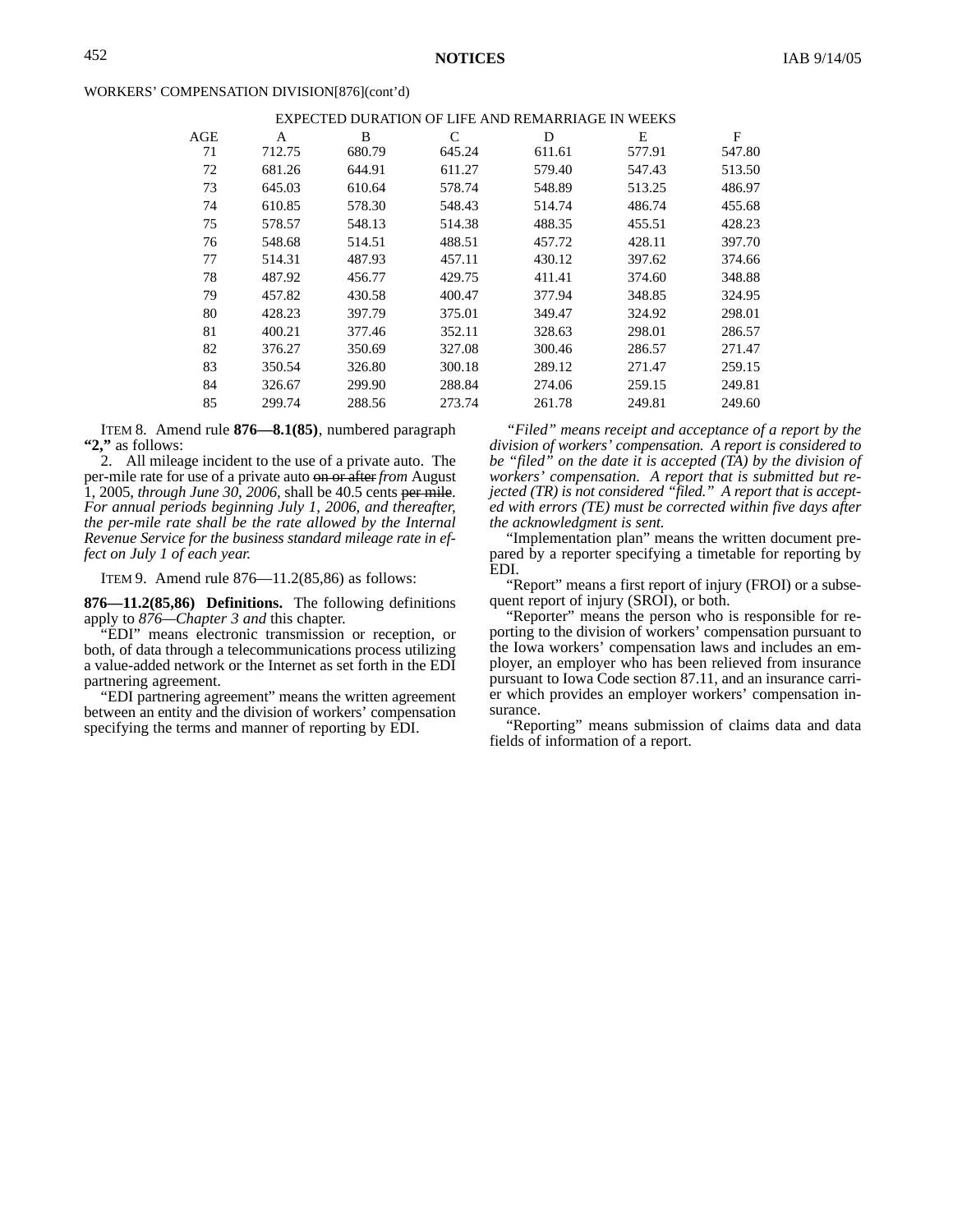# **AGRICULTURE AND LAND STEWARDSHIP DEPARTMENT[21]**

#### **Adopted and Filed Emergency**

Pursuant to the authority of Iowa Code sections 159.5(11), 163.1, and 170.3, the Department of Agriculture and Land Stewardship hereby amends Chapter 64, "Infectious and Contagious Diseases," Iowa Administrative Code.

The amendment rescinds rule 21—64.119(163), which provides that rules regarding the Department's Chronic Wasting Disease program were to be rescinded on August 17, 2005. Rule 21—64.119(163) was originally adopted because funding for the Chronic Wasting Disease program was limited to one calendar year and was set to terminate on August 17, 2005. However, the 2005 Iowa Legislature appropriated moneys to continue the program indefinitely. As a result, the termination of the Chronic Wasting Disease program and rescission of the rules is no longer necessary.

Pursuant to Iowa Code section 17A.4(2), the Department finds that notice and public participation are impractical. Notice and public participation would result in the needless termination of the Chronic Wasting Disease program. Participation in the program is voluntary for the farm deer producers. The specific appropriation for the program shows legislative support for its continuation.

The Department also finds, pursuant to Iowa Code section  $17A.5(2)$ " $\bar{b}$ " $(2)$ , that the normal effective date of this amendment, 35 days after publication, should be waived and the amendment should be made effective upon filing with the Administrative Rules Coordinator on August 16, 2005. The amendment confers a benefit to the farm deer industry because it continues the Chronic Wasting Disease program without interruption.

No waiver provision is included in this amendment. The amendment does not create any new rules, but rather rescinds a rule. In addition, the Department has a general rule that allows for waivers in appropriate cases.

This amendment is intended to implement Iowa Code chapters 163 and 170.

This amendment became effective on August 16, 2005.

A fiscal impact summary prepared by the Legislative Services Agency pursuant to Iowa Code § 17A.4(3) will be available at http://www.legis.state.ia.us/IAC.html or at (515) 281-5279 prior to the Administrative Rules Review Committee's review of this rule making.

The following amendment is adopted.

Rescind rule **21—64.119(163)**.

## [Filed Emergency 8/16/05, effective 8/16/05] [Published 9/14/05]

EDITOR'S NOTE: For replacement pages for IAC, see IAC Supplement 9/14/05.

# **ENVIRONMENTAL PROTECTION COMMISSION[567]**

#### **Adopted and Filed Emergency**

Pursuant to the authority of Iowa Code section 459.103 and 2005 Iowa Acts, House File 805, section 4, the Environmental Protection Commission hereby adopts amendments to Chapter 65, "Animal Feeding Operations," Iowa Administrative Code.

The amendments separate Chapter 65 into two divisions, one for confinement operations and one for open feedlots. In addition to creating a separate division for open feedlot rules, the amendments implement open feedlot operation requirements in 2005 Iowa Acts, House File 805, including minimum design standards for settled open feedlot effluent basins, nutrient management plans, alternative technology systems and construction permits. Included are provisions necessary to implement the National Pollutant Discharge Elimination System (NPDES) program.

To summarize, Item 1 creates a separate division and title for confinement feeding operations. Item 2 amends the introductory paragraph to the confinement feeding division of the chapter. Items 3, 4 and 8 delete definitions and subrules specific to open feedlot operations from the confinement operations division. Item 5 modifies the confinement feeding operation notification requirements for manure releases to be consistent with requirements for open feedlot operations. Item 6 replaces the rule pertaining to when an operation permit is required for a confinement feeding operation, and a related cross reference is modified in Item 7. Division II, Open Feedlot Operations, is created in Item 9. Item 10 amends Appendix A regarding the timing of land application of open feedlot effluent and corrects terminology to be consistent with the new Division II.

Pursuant to Iowa Code section 455B.105(3), the Commission is required to identify requirements in proposed or adopted rules that are more restrictive than a federal program being implemented. In addition, the Commission is required to state its reasons for proposing more restrictive requirements and explain the general financial impact upon affected parties.

In the definition of "large CAFO" and "medium CAFO" in Item 9, the Commission retains the current policy of adding the animal units when multiple species are maintained at the same operation, to determine whether the threshold is met, as was the case under the prior CAFO definitions. The new federal regulations amend this policy at the federal level so that the threshold value for each species is used individually and the concept of "animal units" is no longer used. For example, if an operation maintained 900 beef cattle and 2000 feeder swine, the threshold limit for each species, 1000 and 2500 respectively, would not be met; but if the species were added together, they would exceed 1000 animal units. The federal regulations would not define this operation as a CAFO; however, the definitions that the Commission has adopted define this operation as a CAFO. Thus, the adopted rules are arguably more stringent than the federal regulations.

The more restrictive definitions are adopted because they are consistent with current Iowa law and the prior federal and state CAFO definitions; they make common sense; and they will have little or no adverse impact on the regulated community. The current, relatively new Iowa law, Iowa Code chap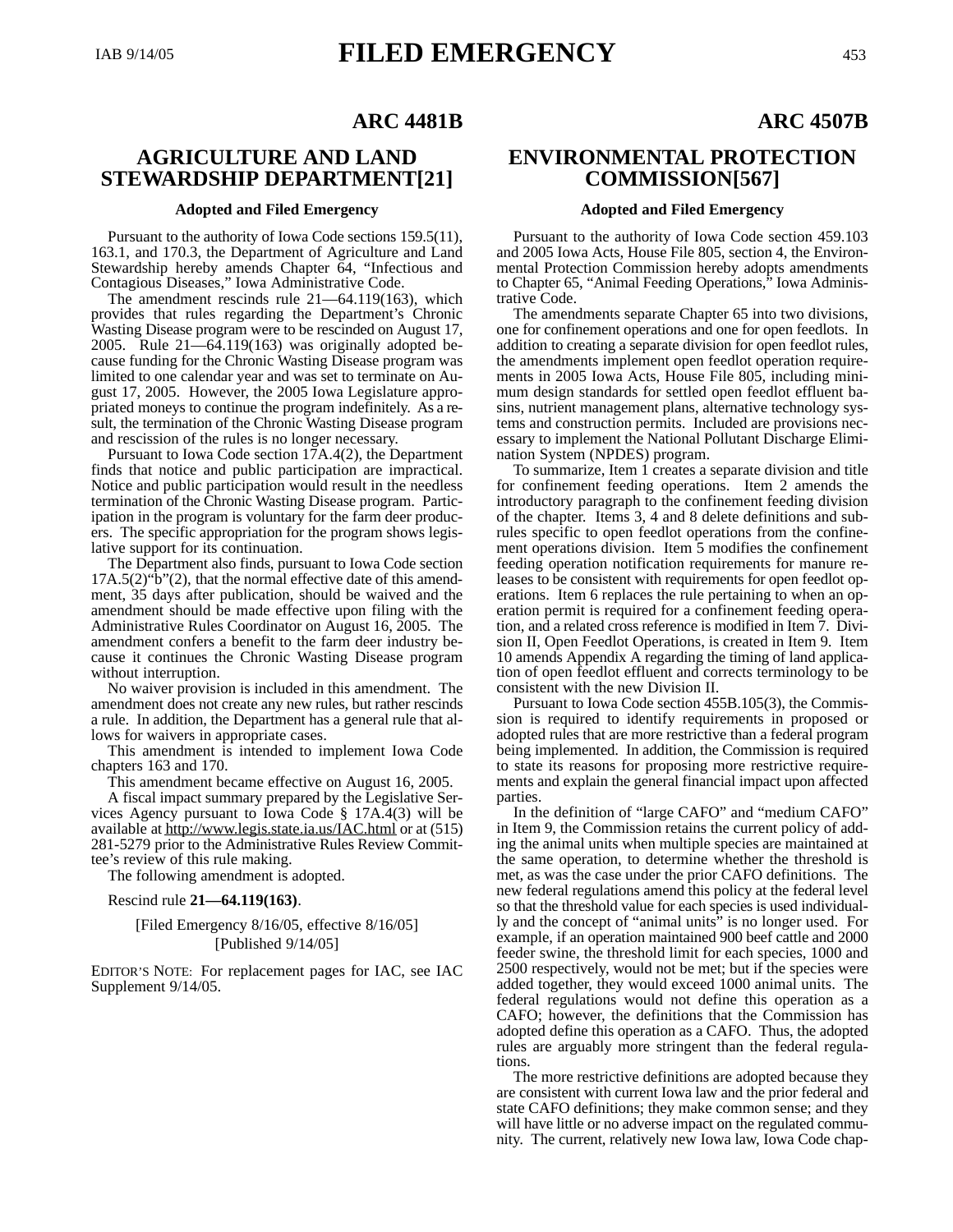ter 459, adopted the animal unit concept for determining regulatory thresholds for animal feeding operations; this concept was also incorporated into 2005 Iowa Acts, House File 805. The prior CAFO regulations, at both the state and federal levels, used this concept. Thus, the regulated community is familiar with and accustomed to its use. It does not make sense to the Commission that an operation with a combined 900 head of cattle and 2000 head of swine would have less potential for pollution than a 1000-head cattle operation, or a 2500-head swine operation, each of which would be defined as a CAFO. Moreover, the Commission concludes that this proposal will have little, if any, adverse impact, financial or otherwise, on the livestock industry. First, it does not appear that there are that many facilities in Iowa that feed more than one species at levels that would put them in this category of regulation. Secondly, such facilities are already highly regulated under state law. It is unlikely that being required to obtain an NPDES permit will add any significant regulatory or financial burdens to this size of operation. The Commission has considered the concern, which may apply to a significant number of operations, that a confinement operation that is just under the CAFO threshold, for example, a 960 animal unit (2400 head) swine operation, coupled with a small (50-100 head) beef open lot would subject the small open lot to the more stringent CAFO manure control requirements. For this reason, the rules require, in the case of multiple species, that the type of housing, total confinement or open lots, be the same for each; i.e., both must be total confinement or both must be open lots.

Subrule 65.104(3) requires an existing animal feeding operation intending to expand to a size that will be a CAFO to apply for an NPDES permit at least 180 days prior to the scheduled expansion. Federal regulations provide that coverage under an NPDES permit must be sought as soon as possible but no later than 90 days after the animal feeding operation became defined as a CAFO. While subrule 65.104(3) is more stringent than the federal regulation, it continues a requirement in Commission rules applicable to open feedlot operations that has been in effect for at least ten years. In other words, open feedlot operations have been subject to this requirement for many years, so subrule 65.104(3) does not reflect a change in Iowa law. Given this history, and the planning and compliance advantages of submitting an application well in advance of the planned expansion, the Commission concludes that the current requirement should be continued. Because a proposed or existing CAFO would be required to submit an application for an NPDES permit under either time frame, it is not anticipated that this subrule will have a significant financial impact. Paragraph 65.104(9)"e" requires submission of quarterly reports by CAFOs documenting various observations at outside liquid impoundments, such as daily precipitation, weekly liquid level, and dates and amounts of liquid removed. Federal regulations require annual reporting and do not require documentation of daily precipitation. The Commission concludes that quarterly reporting provides an opportunity to recognize and address operational problems on a more timely basis than could be achieved with annual reporting. Regarding daily precipitation records, the Commission concludes that this data is necessary to ensure compliance with land application requirements in Appendix A or to document equivalent performance of alternative technology systems. The Commission does not anticipate that these requirements will impose a significant financial burden.

Pursuant to Iowa Code section 17A.4(2), the Commission finds that notice and public participation are impracticable.

The Commission also finds, pursuant to Iowa Code section 17A.5(2)"b"(2), that the normal effective date of these amendments should be waived and these amendments should be effective upon publication, as they confer a benefit on a segment of the public.

These amendments are also published herein under Notice of Intended Action as **ARC 4506B** to allow for public comment.

These amendments are intended to implement Iowa Code sections 455B.171 to 455B.191, 459.314, 459.601 and 2005 Iowa Acts, House File 805.

These amendments became effective September 14, 2005.

A fiscal impact summary prepared by the Legislative Services Agency pursuant to Iowa Code § 17A.4(3) will be available at http://www.legis.state.ia.us/IAC.html or at (515) 281-5279 prior to the Administrative Rules Review Committee's review of this rule making.

The following amendments are adopted.

ITEM 1. Amend 567—Chapter 65 by adding the following **new** division title prior to rule 567—65.1(455B):

#### DIVISION I

#### CONFINEMENT FEEDING OPERATIONS

ITEM 2. Amend rule 567—65.1(455B), introductory paragraph, as follows:

**567—65.1(455B) Definitions.** In addition to the definitions in Iowa Code sections 455B.101 and 455B.171 and Iowa Code section 455B.161 *459.102*, the following definitions shall apply to *Division I of* this chapter:

ITEM 3. Amend rule **567—65.1(455B)** by rescinding the definitions of "open feedlot," "runoff control basin," and "solids settling facility."

ITEM 4. Amend rule 567—65.2(455B) by rescinding subrules **65.2(1)** and **65.2(2)**.

ITEM 5. Rescind paragraph **65.2(9)"a"** and adopt the following **new** paragraph in lieu thereof:

a. Notification. A person storing, handling, transporting, or land-applying manure from a confinement feeding operation who becomes aware of a release shall notify the department of the occurrence of release as soon as possible but not later than six hours after the onset or discovery of the release by contacting the department at (515)281-8694. The local police department or the office of the sheriff of the affected county shall also be contacted within the same time period. A sheriff or police chief who has been notified of a release shall immediately notify the department. Reports made pursuant to this rule shall be confirmed in writing as provided in  $65.2(9)$ "c."

ITEM 6. Rescind 567—65.4(455B) and adopt the following **new** rule in lieu thereof:

**567—65.4(455B) Operation permit required.** A confinement feeding operation shall apply for and obtain an operation permit if the department notifies the operation in writing that, in accordance with the departmental evaluation provisions of 65.5(2)"a," application for an operation permit is required.

ITEM 7. Amend paragraph **65.5(2)"a"** as follows:

a. Apply for an operation permit if the operation receives a written notification from the department that it is required to apply for an operation permit. However, no operation with an animal capacity less than that specified in subrule 65.4(2) *the following subparagraphs* shall be required to apply for a permit unless manure from the operation is discharged into a water of the state through a man-made manure draining sys-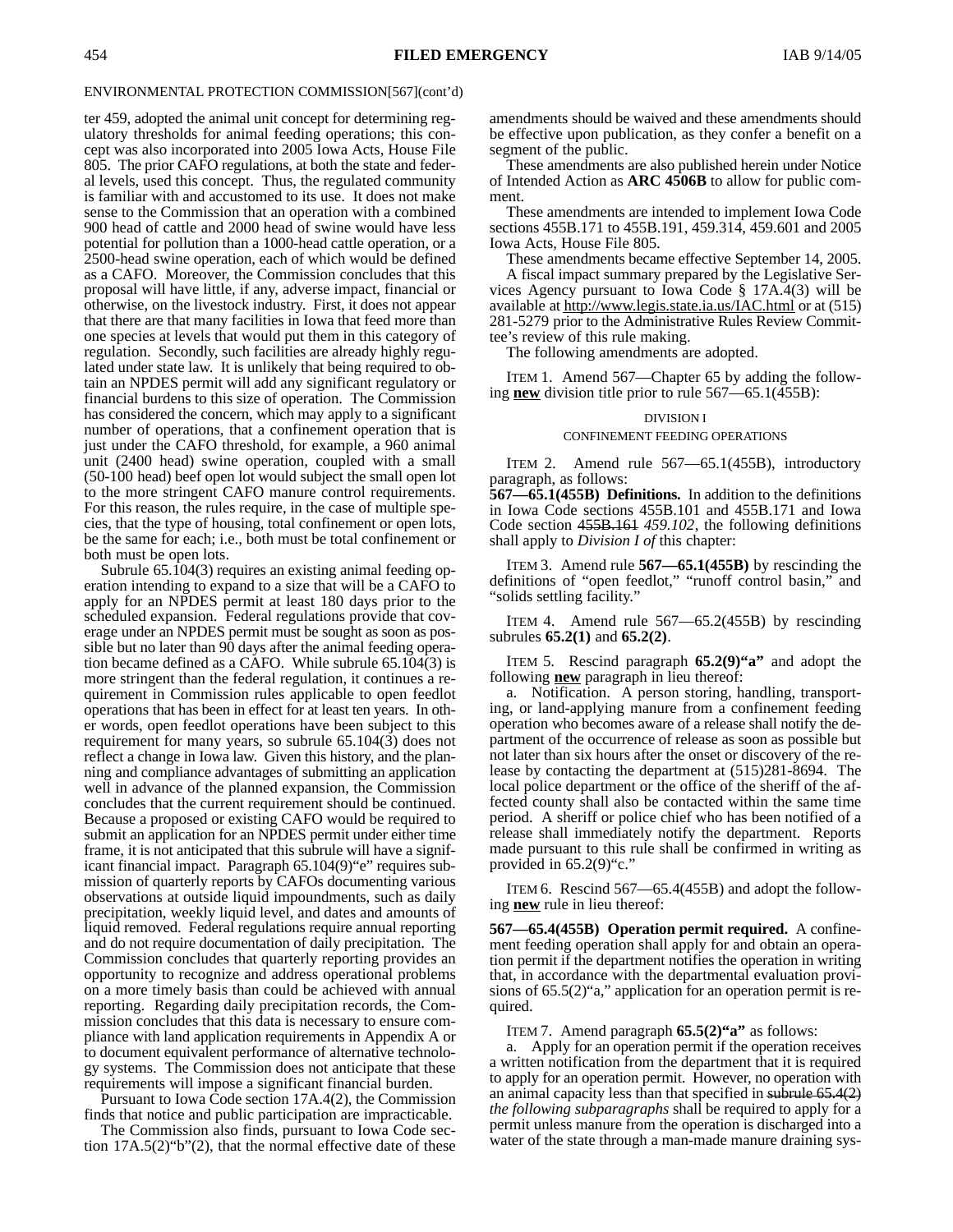tem or is discharged into a water of the state which traverses the operation.*:*

- *(1) 300 beef cattle*
- *(2) 200 dairy cattle*
- *(3) 750 butcher and breeding swine (over 55 lbs.)*
- *(4) 3000 sheep or lambs*
- *(5) 16,500 turkeys*
- *(6) 30,000 broiler or layer chickens*
- *(7) 150 horses*
- *(8) 300 animal units*

ITEM 8. Amend rule 567—65.9(455B) by rescinding subrule **65.9(2)**.

ITEM 9. Amend 567—Chapter 65 by adopting the following **new** division:

### DIVISION II

#### OPEN FEEDLOT OPERATIONS

**567—65.100(455B,459,81GA,HF805) Definitions.** In addition to the definitions in Iowa Code sections 455B.101 and 455B.171 and 2005 Iowa Acts, House File 805, section 2, the following definitions shall apply to Division II of this chapter:

"Abandoned" means an open feedlot operation structure that has been razed, removed from the site of an open feedlot operation, filled in with earth, or converted to uses other than an open feedlot operation structure so that it cannot be used as an open feedlot operation structure without significant reconstruction.

"Adjacent."Two or more open feedlot operations are defined as adjacent if both the following occur:

1. At least one open feedlot operation structure is constructed on or after July 17, 2002.

2. An open feedlot operation structure which is part of one open feedlot operation is separated by less than 1250 feet from an open feedlot operation structure which is part of the other open feedlot operation.

"Alternative technology settled open feedlot effluent control system" or "AT system" means use of an open feedlot effluent control technology other than a conventional runoff containment system to control and dispose of settled open feedlot effluent. The department may allow an open feedlot operation covered by the NPDES permit application requirements of 65.102(455B,81GA,HF805) or 65.103(455B, 81GA,HF805) to use an AT system, provided the open feedlot operation satisfactorily demonstrates the AT system will provide an equivalent level of performance to that achieved by a 25-year, 24-hour runoff containment system that is designed and operated as required by statute, 567—subrule 62.4(12) and Division II of this chapter. Demonstration of equivalent performance must include submitting results of computer modeling which compares the predicted performance of the proposed system with that of a conventional runoff containment system over the same period. The specific requirements which must be met for an open feedlot operation to qualify for use of an AT system and the information which must be submitted to the department are outlined in rule 65.110(81GA,HF805).

Design requirements have been established for two types of AT systems. These are a vegetative infiltration basin (VIB) followed by a vegetative treatment area (VTA) and a stand-alone vegetative treatment area (VTA). If other AT systems are developed that meet the equivalent performance standard established under EPA's CAFO rules, the department will consider their acceptance on a case-by-case basis.

"Animal" means a species classified as cattle, swine, horses, sheep, chickens or turkeys.

"Animal capacity" means the maximum number of animals which the owner or operator will confine in an open feedlot operation at any one time.

"Animal feeding operation" or "AFO" means a lot, yard, corral, building, or other area in which animals are confined and fed and maintained for 45 days or more in any 12-month period, and all structures used for the storage of manure from animals in the operation. An animal feeding operation does not include a livestock market.

Pursuant to federal regulations a livestock market could satisfy the definitions of an AFO and a CAFO and thus be subject to NPDES permit requirements. In order to implement the federal NPDES permit program, the commission must adopt rules which are no less stringent than federal regulations. Therefore, for the purposes of the NPDES permit program, an AFO can include a livestock market.

"Animal unit" means a unit of measurement based upon the product of multiplying the number of animals of each category by a special equivalency factor, as follows:

| 1. Slaughter and feeder cattle            | 1.000  |
|-------------------------------------------|--------|
| 2. Immature dairy cattle                  | 1.000  |
| 3. Mature dairy cattle                    | 1.400  |
| 4. Butcher or breeding swine weighing     |        |
| more than 55 pounds                       | 0.400  |
| 5. Swine weighing 15 pounds or more but   |        |
| not more than 55 pounds                   | 0.100  |
| 6. Sheep or lambs                         | 0.100  |
| 7. Horses                                 | 2.000  |
| 8. Turkeys weighing 112 ounces or more    | 0.018  |
| 9. Turkeys weighing less than 112 ounces  | 0.0085 |
| 10. Chickens weighing 48 ounces or more   | 0.010  |
| 11. Chickens weighing less than 48 ounces | 0.0025 |
|                                           |        |

"Animal unit capacity" means a measurement used to determine the maximum number of animal units that may be maintained as part of an open feedlot operation.

"Common management" means significant control by a person of the management of the day-to-day operations of each of two or more open feedlot operations. "Common management" does not include control over a contract livestock facility by a contractor, as defined in Iowa Code section 202.1.

"Common ownership" means to hold an interest in each of two or more open feedlot operations as any of the following:

1. A sole proprietor.

2. A joint tenant or tenant in common.

3. A holder of a majority equity interest in a business association as defined in Iowa Code section 202B.102, including as a shareholder, partner, member, beneficiary, or other equity interest holder.

An interest in an open feedlot operation under "2" or "3" above is a common ownership interest when it is held directly or indirectly through a spouse or dependent child, or both.

"Concentrated animal feeding operation" or "CAFO" means an AFO that is defined as a large CAFO, a medium CAFO, or a designated CAFO.

"Deep well" means a well located and constructed in such a manner that there is a continuous layer of low permeability soil or rock at least 5 feet thick located at least 25 feet below the normal ground surface and above the aquifer from which water is to be drawn.

"Designated area" means a known sinkhole, or a cistern, abandoned well, unplugged agricultural drainage well, agricultural drainage well surface tile inlet, drinking water well, designated wetland, lake, or water source. A designated area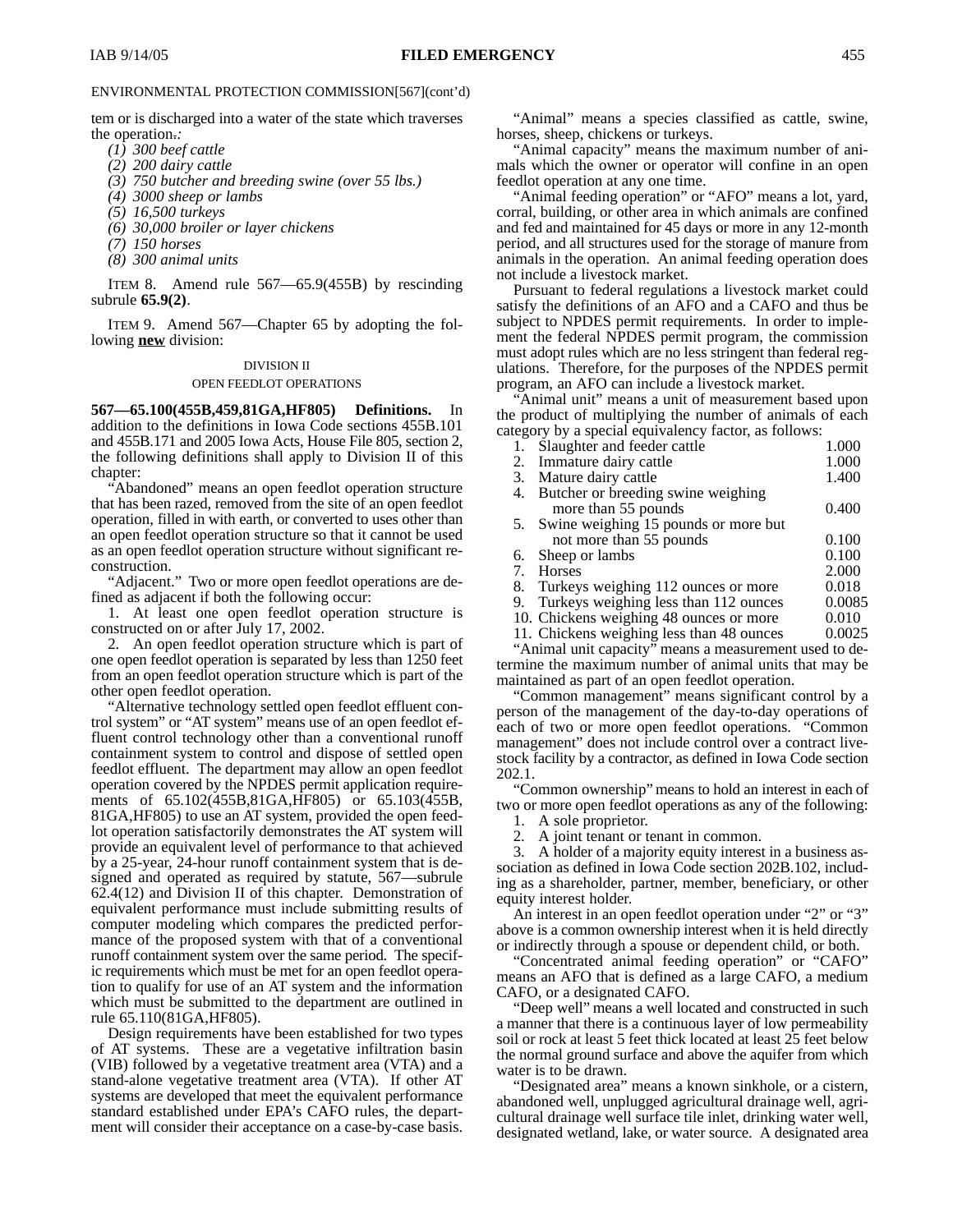does not include a terrace tile inlet or surface tile inlet other than an agricultural drainage well surface tile inlet.

"Designated CAFO" means an AFO that has been designated as a CAFO pursuant to rule 65.103(455B,81GA, HF805).

"Discontinued open feedlot operation" means an open feedlot operation in which the open feedlot operation structures have been abandoned or the use of the open feedlot operation structures has been discontinued as evidenced by the removal of all animals, and the owner or operator has no immediate plans to repopulate the structures.

"Formed settled open feedlot effluent basin" means a settled open feedlot effluent basin which has walls and a floor constructed of concrete, concrete block, wood, steel, or similar materials. Similar materials may include, but are not limited to, plastic, rubber, fiberglass, or other synthetic materials. Materials used in a formed settled open feedlot effluent basin shall have the structural integrity to withstand expected internal and external load pressures.

"Grassed waterway" means a natural or constructed channel that is shaped or graded to required dimensions and established in suitable vegetation for the stable conveyance of runoff.

"Karst terrain" means land having karst formations that exhibit surface and subterranean features of a type produced by the dissolution of limestone, dolomite, or other soluble rock and characterized by closed depressions, sinkholes, losing streams, or caves. If a 25-foot vertical separation distance can be maintained between the bottom of an open feedlot operation structure and limestone, dolomite, or other soluble rock, then the structure is not considered to be in karst terrain. Assistance in identifying karst terrain or potential karst terrain may be obtained by referring to: http://csbweb. igsb.uiowa.edu/imsgate/maps/afo\_siting\_atlas.asp.

"Large concentrated animal feeding operation" or "large CAFO." An AFO is defined as a large CAFO if it stables or confines as many as or more than the numbers of animals specified in any of the following categories:

1. 700 mature dairy cows, whether milked or dry;

2. 1000 cattle, including but not limited to heifers, steers, bulls, veal calves and cow/calf pairs;

3. 2500 swine each weighing 55 pounds or more;

4. 10,000 swine each weighing less than 55 pounds;

5. 500 horses;

6. 10,000 sheep or lambs;

7. 55,000 turkeys;

8. 30,000 laying hens or broilers, if the AFO uses a liquid manure handling system;

9. 125,000 chickens (other than laying hens), if the AFO uses other than a liquid manure handling system;

10. 82,000 laying hens, if the AFO uses other than a liquid manure handling system;

11. 1000 animal units, where more than one category of animals is maintained using the same type of operation.

"Manure" means animal excreta or other commonly associated wastes of animals including, but not limited to, bedding, compost, litter, feed losses, raw materials or other materials commingled with manure or set aside for disposal.

"Medium concentrated animal feeding operation" or "medium CAFO." The term medium CAFO includes any AFO with the type and number of animals that fall within any of the ranges listed in paragraph "a" of this definition and which has been defined or designated as a CAFO. An AFO is defined as a medium CAFO if:

a. The type and number of animals that it stables or confines fall within any of the following ranges:

(1) 200 to 699 mature dairy cows, whether milked or dry;

(2) 300 to 999 cattle, including but not limited to heifers,

steers, bulls, veal calves and cow/calf pairs;

(3) 750 to 2499 swine each weighing 55 pounds or more; (4) 3000 to 9999 swine each weighing less than 55 pounds;

(5) 150 to 499 horses;

(6) 3000 to 9999 sheep or lambs;

(7) 16,500 to 54,999 turkeys;

(8) 9,000 to 29,999 laying hens or broilers, if the AFO uses a liquid manure handling system;

(9) 37,500 to 124,999 chickens (other than laying hens), if the AFO uses other than a liquid manure handling system;

(10) 25,000 to 81,999 laying hens, if the AFO uses other than a liquid manure handling system;

(11) 300 to 999 animal units, where more than one category of animals is maintained using the same type of operation; and

b. Either one of the following conditions is met:

(1) Manure or process wastewater is discharged into waters of the United States through a man-made ditch, flushing system, or other similar man-made device; or

(2) Manure or process wastewater is discharged directly into waters of the United States which originate outside of and pass over, across or through the facility or otherwise come into direct contact with animals confined in the operation.

"NPDES permit" means a written permit of the department pursuant to the National Pollutant Discharge Elimination System (NPDES) program, to authorize and regulate the operation of a CAFO.

"Nutrient management plan" or "NMP" means a plan which provides for the management of manure, process wastewater, settled open feedlot effluent, settleable solids, open feedlot effluent, including the application of effluent, as provided in 65.112(81GA,HF805).

"Open feedlot" means a lot, yard, corral, building, or other area used to house animals in conjunction with an open feedlot operation.

"Open feedlot effluent" means a combination of manure, precipitation-induced runoff, or other runoff from an open feedlot before its settleable solids have been removed.

"Open feedlot operation" means an unroofed or partially roofed animal feeding operation if crop, vegetation, or forage growth or residue is not maintained as part of the animal feeding operation during the period that animals are confined in the animal feeding operation.

2005 Iowa Acts, House File 805, section 3, provides that two or more open feedlot operations under common ownership or management are deemed to be a single open feedlot operation if they are adjacent or utilize a common area or system for open feedlot effluent disposal. To determine if two or more open feedlot operations are deemed to be one open feedlot operation, the first test is whether the open feedlot operations are under common ownership or management. If they are not under common ownership or management, they are not one open feedlot operation. The second test is whether the two open feedlot operations are adjacent or utilize a common area or system for open feedlot effluent disposal. If the two operations are not adjacent and do not use a common area or system for open feedlot effluent disposal, they are not one open feedlot operation.

"Open feedlot operation structure" means an open feedlot, settled open feedlot effluent basin, a solids settling facility, or an AT system. "Open feedlot operation structure" does not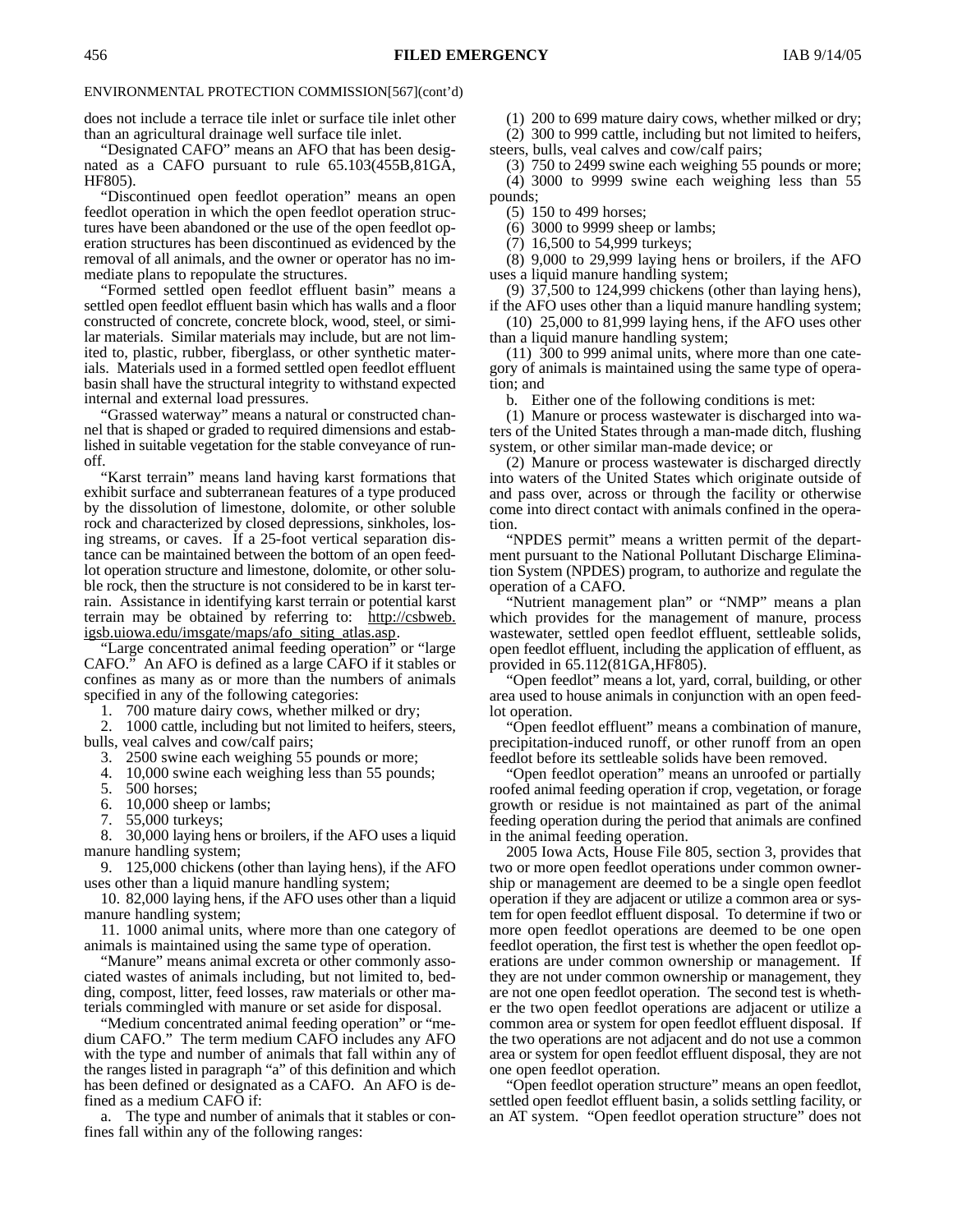include a manure storage structure as defined in Iowa Code section 459.102.

"Owner" means the person who has title to the property where the animal feeding operation is located or the person who has title to the animal feeding operation structures. It does not include a person who has a lease to use the land where the animal feeding operation is located or to use the animal feeding operation structures.

"Permanent vegetation cover" means land which is maintained in perennial vegetation cover consisting of grasses, legumes, or both, and includes, but is not limited to, pastures, grasslands or forages.

"Process wastewater" means water directly or indirectly used in the operation of the AFO for any or all of the following: spillage or overflow from animal or poultry watering systems; washing, cleaning, or flushing pens, barns, manure pits, or other AFO facilities; direct contact swimming, washing, or spray cooling of animals; or dust control. Process wastewater also includes any water which comes into contact with any raw materials, products, or byproducts including manure, litter, feed, milk, eggs or bedding.

"Production area" means that part of an AFO that includes the area in which animals are confined, the manure storage area, the raw materials storage area, and the waste containment areas. The area in which animals are confined includes, but is not limited to, open lots, housed lots, feedlots, stall barns, free stall barns, milk rooms, milking centers, cow yards, barnyards, medication pens, walkers, animal walkways, and stables. The manure storage area includes, but is not limited to, lagoons, solids settling facilities, settled open feedlot effluent basins, storage sheds, stockpiles, under house or pit storages, liquid impoundments, static piles, and composting piles. The raw materials storage area includes, but is not limited to, feed silos, silage bunkers, and bedding materials. The waste containment area includes, but is not limited to, settling basins and areas within berms and diversions which separate uncontaminated storm water. Also included in the definition of production area is any area used in the storage, handling, treatment, or disposal of mortalities.

"Professional engineer" means a person engaged in the practice of engineering as defined in Iowa Code section 542B.2 who is issued a certificate of licensure as a professional engineer pursuant to Iowa Code section 542B.17.

"Release" means an actual, imminent or probable discharge of open feedlot effluent, settled open feedlot effluent, or settleable solids from an open feedlot operation structure to surface water, groundwater, or an actual, imminent or probable discharge directly to a drainage tile line or intake resulting from storing, handling, transporting or land-applying open feedlot effluent, settled open feedlot effluent or settleable solids.

"Settleable solids" means that portion of open feedlot ef-

fluent that meets all the following requirements:<br>1. The solids do not flow perceptibly under The solids do not flow perceptibly under pressure.

The solids are not capable of being transported through a mechanical pumping device designed to move a liquid.

3. The constituent molecules of the solids do not flow freely among themselves but do show the tendency to separate under stress.

"Settled open feedlot effluent" means a combination of manure, precipitation-induced runoff, or other runoff originating from an open feedlot after its settleable solids have been removed.

"Settled open feedlot effluent basin" or "runoff control basin" means a covered or uncovered impoundment which is part of an open feedlot operation, if the primary function of the impoundment is to collect and store settled open feedlot effluent.

"Shallow well" means a well located and constructed in such a manner that there is not a continuous layer of low permeability soil or rock (or equivalent retarding mechanism acceptable to the department) at least 5 feet thick, the top of which is located at least 25 feet below the normal ground surface and above the aquifer from which water is to be drawn.

"Solids settling facility" means a basin, terrace, diversion, or other structure or solids removal method which is part of an open feedlot operation and which is designed and operated to remove settleable solids from open feedlot effluent. A "solids settling facility" does not include a basin, terrace, diversion, or other structure or solids removal method which retains the liquid portion of open feedlot effluent for more than seven consecutive days following a precipitation event.

"Unformed settled open feedlot effluent basin" means a settled open feedlot effluent basin, other than a formed settled open feedlot effluent basin.

"Vegetative infiltration basin" or "VIB" means an open feedlot operation structure in which settled open feedlot effluent is discharged into a relatively flat basin area which is bermed to prevent entry or discharge of surface water flows and is planted to permanent vegetation. An extensive tile system installed at a depth of three to five feet is used to collect infiltrated settled open feedlot effluent from the VIB and discharge it into a VTA for further treatment. As opposed to wetlands, which are designed to maintain a permanent water level, a VIB is designed to maximize water infiltration into the soil and thus normally will have standing water for only short periods of time. Removal of settleable solids is required prior to discharge of open feedlot effluent into the VIB. Soil suitability is essential to ensure adequate filtration and treatment of pollutants. Periodic harvesting of vegetation is required.

"Vegetative treatment area" or "VTA" means an open feedlot operation structure in which settled open feedlot effluent is discharged into areas which are level in one dimension and have a slight slope (less than 5 percent) in the other dimension and are planted to relatively dense permanent vegetation. Settled open feedlot effluent must be discharged evenly across the top width of the VTA and allowed to slowly flow downslope through the VTA. Level spreaders or other practices may be required to maintain even flow throughout the length of the VTA. Management to maintain a dense vegetation cover is required, as is periodic harvesting of vegetation.

"Water of the state" means any stream, lake, pond, marsh, watercourse, waterway, well, spring, reservoir, aquifer, irrigation system, drainage system, and any other body or accumulation of water, surface or underground, natural or artificial, public or private, which are contained within, flow through or border upon the state or any portion thereof.

"Waters of the United States" means the same as defined in 40 CFR 122.2 as that section existed on July 1, 2005.

**567—65.101(81GA, HF805) Minimum open feedlot effluent control requirements and reporting of releases.** An open feedlot operation shall provide for the management of manure, process wastewater, settled open feedlot effluent, settleable solids and open feedlot effluent by using an open feedlot control method as provided in subrules 65.101(1) to 65.101(8). A release shall be reported to the department as provided in subrule 65.101(9).

**65.101(1)** All settleable solids from open feedlot effluent shall be removed prior to discharge into a water of the state.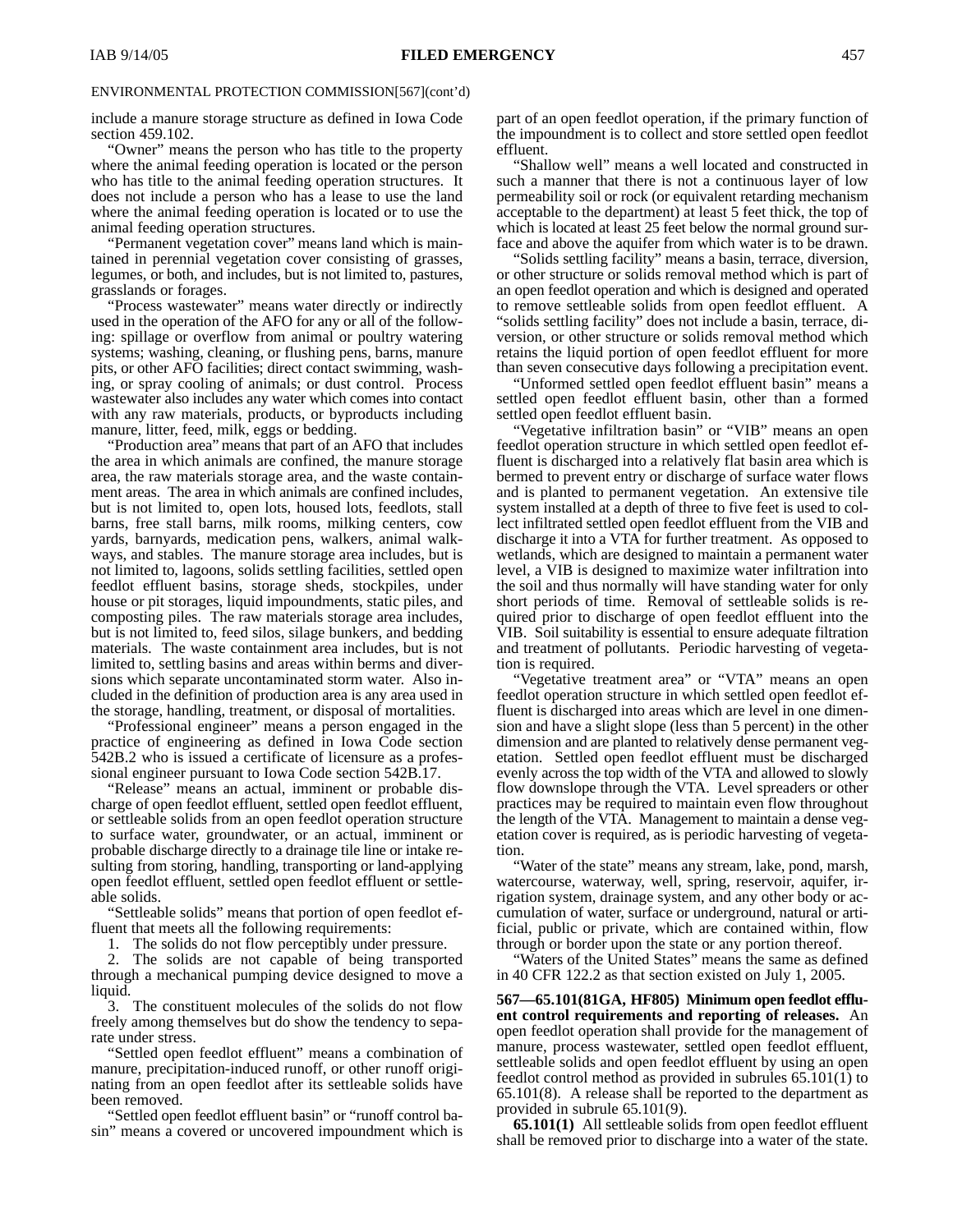a. The settleable solids shall be removed by use of a solids settling facility. The construction of a solids settling facility is not required where existing site conditions provide for removal of settleable solids prior to discharge into a water of the state.

b. The removal of settleable solids shall be deemed to have occurred when the velocity of flow of the open feedlot effluent has been reduced to less than 0.5 feet per second for a minimum of five minutes. A solids settling facility shall have sufficient capacity to store settleable solids between periods of land application and to provide required flowvelocity reduction for open feedlot effluent flow volumes resulting from a precipitation event of less intensity than a tenyear, one-hour frequency event. A solids settling facility which receives open feedlot effluent shall provide a minimum of one square foot of surface area for each eight cubic feet of open feedlot effluent per hour resulting from a tenyear, one-hour frequency precipitation event.

**65.101(2)** This subrule shall apply to an open feedlot operation which has obtained an NPDES permit pursuant to 65.102(455B,81GA,HF805) or 65.103(455B,81GA, HF805).

a. An open feedlot operation may discharge manure, process wastewater, settled open feedlot effluent, settleable solids, or open feedlot effluent into any waters of the United States due to a precipitation event, if any of the following apply:

(1) For an open feedlot operation that houses cattle, other than veal cattle, the operation is designed, constructed, operated, and maintained to comply with the requirements of 567—subrule 62.4(12) and to not discharge manure, process wastewater, settled open feedlot effluent, settleable solids, or open feedlot effluent resulting from precipitation events less than or equal to the 25-year, 24-hour precipitation event into any waters of the United States.

(2) For an open feedlot operation that houses veal calves, swine, chickens, or turkeys, the operation is designed, constructed, operated, and maintained to not discharge manure, process wastewater, settled open feedlot effluent, settleable solids, or open feedlot effluent resulting from precipitation events less than or equal to the 100-year, 24-hour precipitation event into any waters of the United States.

b. If the open feedlot operation is designed, constructed, and operated in accordance with the requirements of 567 subrule subrule 62.4(12) and in accordance with any of the manure control alternatives listed in Appendix A of these rules or the AT system requirements in rule 65.110(81GA, HF805), the operation shall be considered to be in compliance with this rule, unless a discharge from the operation causes a violation of state water quality standards. If water quality standards violations occur, the department may impose additional open feedlot effluent control requirements upon the operation, as specified in subrule 65.101(3).

**65.101(3)** An open feedlot operation which has an animal unit capacity of 1000 animal units or more, or an open feedlot operation which is a large CAFO, or a medium CAFO as defined in rule 65.100(455B,459,81GA,HF805) or a designated CAFO pursuant to rule 65.103(455B,81GA,HF805) shall not discharge manure, process wastewater, settled open feedlot effluent, settleable solids or open feedlot effluent from an open feedlot operation structure or production area into any waters of the United States, unless the discharge is pursuant to an NPDES permit. The control of manure, process wastewater, settled open feedlot effluent, settleable solids or open feedlot effluent originating from the open feedlot operation may be accomplished by the use of a solids settling

facility, settled open feedlot effluent basin, AT system, or any other open feedlot effluent control structure or practice approved by the department. The department may require the diversion of surface drainage prior to contact with an open feedlot operation structure. Settleable solids shall be settled from open feedlot effluent before the effluent enters a settled open feedlot effluent basin or AT system.

**65.101(4)** Alternative control practices. If, because of topography or other factors related to the site of an open feedlot operation, it is economically or physically impractical to comply with open feedlot effluent control requirements using an open feedlot control method in subrule 65.101(2), the department shall allow an open feedlot operation covered by the NPDES permit application requirements of 65.102(455B,81GA,HF805) or 65.103(455B,81GA,HF805) to use other open feedlot effluent control practices, provided the open feedlot operation satisfactorily demonstrates by appropriate methods that those practices will provide an equivalent level of open feedlot effluent control that would be achieved by using an open feedlot control method as provided in 65.101(2). The specific requirements which must be met for an open feedlot operation to qualify for use of an AT system and the information which must be submitted to the department are set forth in rule 65.110(81GA,HF805).

**65.101(5)** No direct discharge of open feedlot effluent shall be allowed from an open feedlot operation into a publicly owned lake, a sinkhole, or an agricultural drainage well.

**65.101(6)** Land application.

a. General requirements. Open feedlot effluent shall be land-applied in a manner which will not cause surface or groundwater pollution. Application in accordance with the provisions of state law and the rules in this chapter shall be deemed as compliance with this requirement.

b. Designated areas. A person shall not apply manure on land within 200 feet from a designated area or, in the case of a high quality water resource, within 800 feet, unless one of the following applies:

(1) The manure is land-applied by injection or incorporation on the same date as the manure was land-applied.

(2) An area of permanent vegetation cover, including filter strips and riparian forest buffers, exists for 50 feet surrounding the designated area other than an unplugged agricultural drainage well or surface intake to an unplugged agricultural drainage well, and the area of permanent vegetation cover is not subject to manure application.

**65.101(7)** The owner of an open feedlot operation who discontinues the use of the operation shall remove and landapply in accordance with state law all manure, process wastewater and open feedlot effluent from the open feedlot operation structures as soon as practical but not later than six months following the date the open feedlot operation is discontinued. The owner of a CAFO shall maintain compliance with all requirements in the CAFO's NPDES permit until all manure, process wastewater and open feedlot effluent has been removed and land-applied pursuant to the CAFO's NMP.

**65.101(8)** Stockpiling of scraped manure and settleable solids. A CAFO must manage stockpiles as required by  $65.101(2)$  or  $65.101(3)$ . For an open feedlot operation that is not a CAFO, stockpiles of manure scraped from open feedlot operations and stockpiles of settleable solids shall comply with the following requirements.

a. Stockpiles must be land-applied in accordance with 65.101(6) as soon as possible but not later than six months after they are established.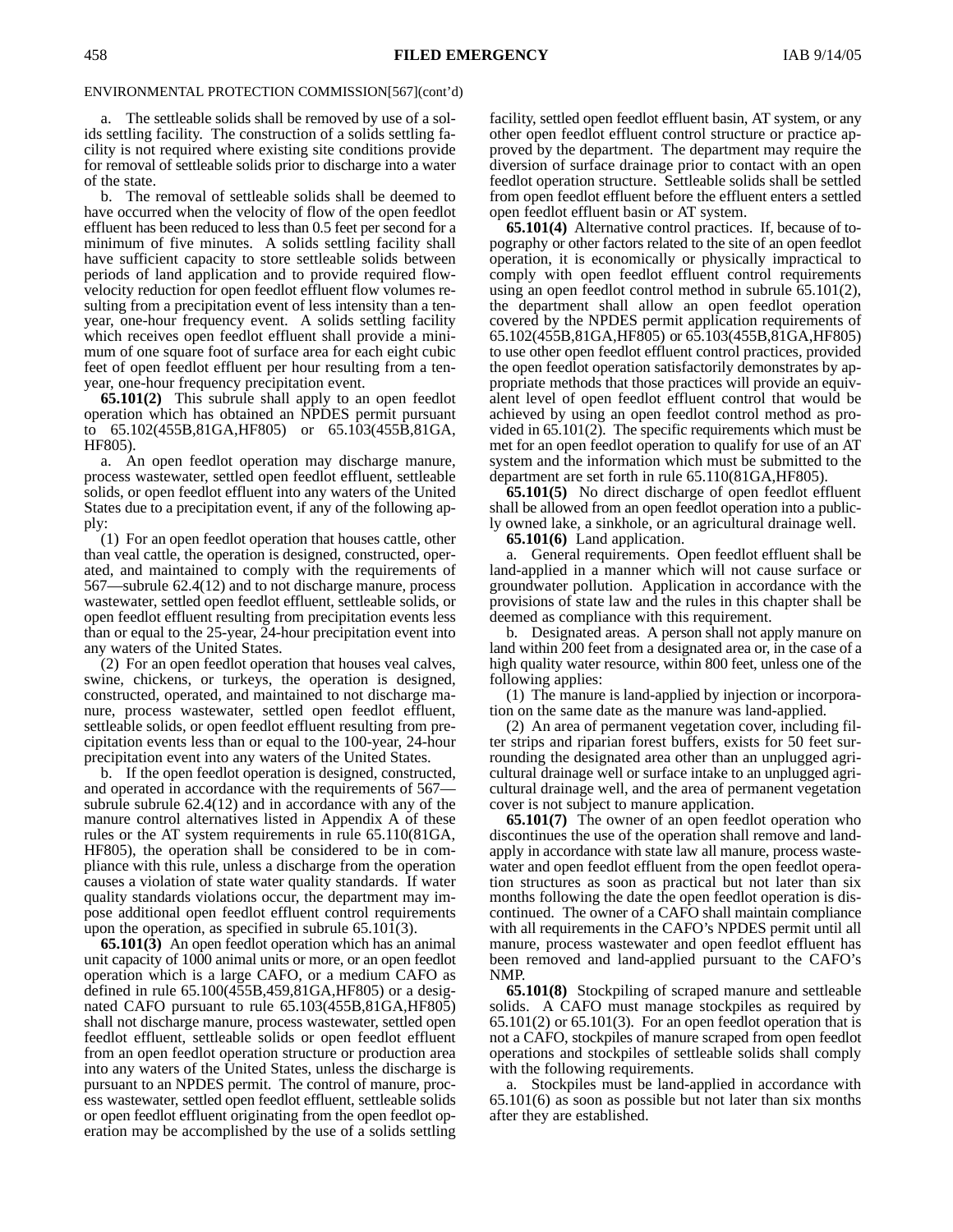b. Stockpiles shall not be located within 200 feet from a designated area or, in the case of a high quality water resource, within 800 feet, unless the following applies: an area of permanent vegetation cover, including filter strips and riparian forest buffers, exists for 50 feet surrounding the designated area other than an unplugged agricultural drainage well or surface intake to an unplugged agricultural drainage well, and the stockpile is not located in the area of permanent vegetation cover.

c. Stockpiles shall not be located in grassed waterways.

d. Stockpiles must be located downgradient of any drainage tile line intake within 200 feet of the stockpile.

**65.101(9)** A release, as defined in rule 65.100(455B,459, 81GA,HF805), shall be reported to the department as provided in this subrule. This subrule does not apply to land application of manure, process wastewater, open feedlot effluent, settled open feedlot effluent or settleable solids in compliance with these rules, or to precipitation- or snowmeltinduced runoff from open feedlots which complies with the minimum control requirements set forth in this rule.

a. Notification. A person storing, handling, transporting, or land-applying manure, process wastewater, open feedlot effluent, settled open feedlot effluent or settleable solids from an open feedlot operation who becomes aware of a release shall notify the department of the occurrence of release as soon as possible but not later than six hours after the onset or discovery of the release by contacting the department at (515)281-8694. The local police department or the office of the sheriff of the affected county shall also be contacted within the same time period. A sheriff or police chief who has been notified of a release shall immediately notify the department. Reports made pursuant to this rule shall be confirmed in writing as provided in  $65.101(9)$ "c."

b. Verbal report. The verbal report of such a release should provide information on as many items listed in 65.101(9)"c" as available information will allow.

c. Written report. The written report of a release shall be submitted at the request of the department within 30 days after the verbal report of the release and contain at a minimum the following information:

(1) The approximate location of alleged release (including at a minimum the quarter-quarter section, township and county in which the release occurred or was discovered).

(2) The time and date of onset of the alleged release, if known, and the time and date of the discovery of the alleged release.

(3) The time and date of the verbal report to the department of the release.

(4) The name, mailing address and telephone number of the person reporting the release.

(5) The name, mailing address and telephone number of any other person with knowledge of the event who can be contacted for further information.

(6) The source of the manure, process wastewater, open feedlot effluent, settled open feedlot effluent or settleable solids allegedly released (e.g., settled open feedlot effluent basin).

(7) The estimated or known volume of manure, process wastewater, open feedlot effluent, settled open feedlot effluent, or settleable solids allegedly released.

(8) The weather conditions at the time of the onset or discovery of the release.

(9) If known, the circumstances under which the alleged release occurred or exists (e.g., overflow, storage structure breach, equipment malfunction or breakdown, land runoff).

(10) The approximate location of the nearest stream or other water body which is or could be impacted by the alleged release, and the approximate location to the alleged release of any known tile intakes or tile lines which could be a direct conveyance to a surface water or groundwater.

(11) A description of any containment or remedial measures taken to minimize the impact of the release.

(12) Any information that may assist the department in evaluating the release.

d. Reporting of subsequent findings. All subsequent findings and laboratory results should be reported and submitted in writing to the department as soon as they become available.

e. A waiver from the notification requirement of paragraph "a" of this subrule may be granted by the department for a release to a specific drainage tile line or intake if sufficient information is provided to demonstrate that the drainage tile line or intake will not result in a discharge to a water of the state.

**567—65.102(455B,81GA,HF805) NPDES permits required for CAFOs.** Concentrated animal feeding operations (CAFOs) are point sources that require NPDES permits.

**65.102(1)** Duty to apply. Each CAFO owner or operator must apply for an NPDES permit, except as provided in subrule 65.102(2). The owner or operator of a CAFO that includes an open feedlot must apply for an individual NPDES permit. The application procedures are prescribed in rule 65.104(455B,81GA,HF805).

**65.102(2)** Exception. An open feedlot operation shall not be required to obtain an NPDES permit if the operation does not discharge manure, process wastewater, settled open feedlot effluent, settleable solids, or open feedlot effluent into any waters of the United States

#### **567—65.103(455B, 81GA,HF805) Departmental evaluation; CAFO designation; remedial actions.**

**65.103(1)** The department may evaluate any animal feeding operation that is not defined as a large or medium CAFO, and designate it as a CAFO if, after an on-site inspection, it is determined to be a significant contributor of manure or process wastewater to waters of the United States. In making this determination the department shall consider the following factors:

a. The size of the operation and the amount of manure or process wastewater reaching waters of the United States;

b. The location of the operation relative to waters of the United States;

c. The means of conveyance of manure or process wastewater to waters of the United States;

d. The slope, vegetation, rainfall, and other factors affecting the likelihood or frequency of discharge of manure or process wastewater into waters of the United States; and

Other relevant factors.

**65.103(2)** No animal feeding operation with an animal capacity less than that specified for a medium CAFO shall be designated as a CAFO unless manure or process wastewater from the operation is discharged into a water of the United States:

a. Through a man-made ditch, flushing system, or other similar man-made device; or

b. Which originates outside of and passes over, across or through the facility or otherwise comes into direct contact with animals confined in the operation.

**65.103(3)** The owner or operator of a designated CAFO shall apply for an NPDES permit no later than 90 days after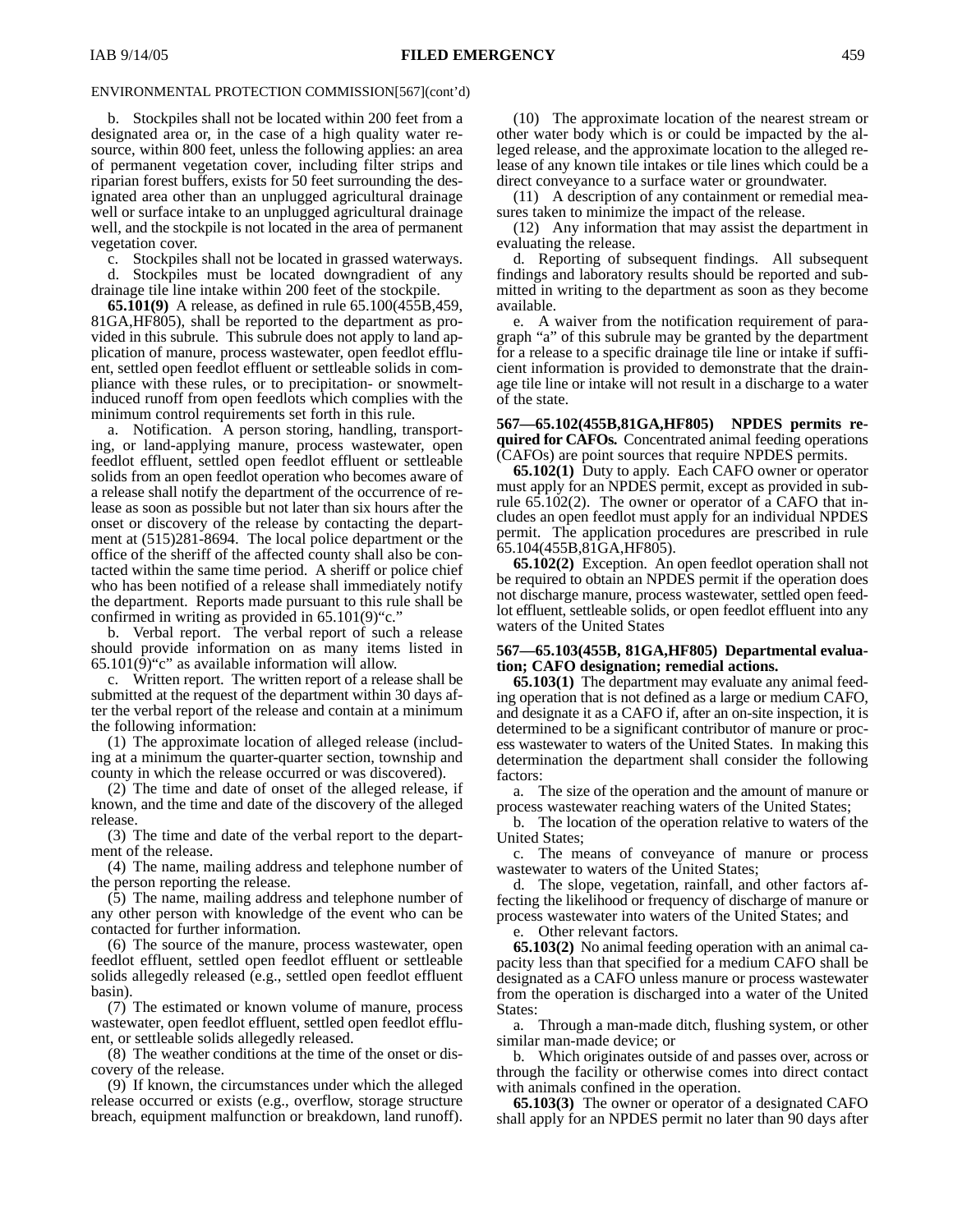receiving written notice of the designation, unless the required corrective actions are taken prior to that time.

**65.103(4)** If departmental evaluation determines that any of the conditions listed in paragraph 65.103(4)"a," "b," or "c" exist, the open feedlot operation shall institute necessary remedial actions within a time specified by the department to eliminate the conditions warranting the determination, if the operation receives a written notification from the department of the need to correct the conditions.

a. Settled open feedlot effluent, settleable solids from the open feedlot operation, or open feedlot effluent is being discharged into a water of the state and the operation is not providing the applicable minimum level of manure control as specified in rule 65.101(81GA, HF805);

b. Settled open feedlot effluent, settleable solids from the open feedlot operation, or open feedlot effluent is causing or may reasonably be expected to cause pollution of a water of the state; or

c. Settled open feedlot effluent, settleable solids from the open feedlot operation, or open feedlot effluent is causing or may reasonably be expected to cause a violation of state water quality standards.

#### **567—65.104(455B,81GA,HF805) NPDES permits.**

**65.104(1)** Existing animal feeding operations holding an NPDES permit. Animal feeding operations which hold a valid NPDES permit issued prior to September 14, 2005, are not required to reapply for an NPDES permit. However, the operations are required to apply for permit renewal in accordance with subrule 65.104(10).

**65.104(2)** Existing animal feeding operations not holding an NPDES permit. Animal feeding operations in existence prior to April 14, 2003, which were defined as CAFOs under rules that were in effect prior to April 14, 2003, but have not obtained a permit, should have applied for an NPDES permit by April 14, 2003. Animal feeding operations in existence on September 14, 2005, which were not defined as CAFOs under rules that were in effect prior to September 14, 2005, shall apply for an NPDES permit no later than February 13, 2006.

**65.104(3)** Expansion of existing animal feeding operations. A person intending to expand an existing animal feeding operation which, upon completion of the expansion, will be defined as a CAFO shall apply for an NPDES permit at least 180 days prior to the scheduled expansion. Operation of the expanded portion of the facility shall not begin until an NPDES permit has been obtained.

**65.104(4)** New animal feeding operations. A person intending to begin a new animal feeding operation which, upon completion, will be defined as a CAFO shall apply for an NPDES permit at least 180 days prior to the date operation of the new animal feeding facility is scheduled. Operation of the new facility shall not begin until an NPDES permit has been obtained.

**65.104(5)** Permits required as a result of departmental designation. An animal feeding operation which is required to apply for an NPDES permit as a result of departmental designation (in accordance with the provisions of 65.103(455B,81GA,HF805)) shall apply for an NPDES permit within 90 days of receiving written notification of the need to obtain a permit. Once application has been made, the animal feeding operation is authorized to continue to operate without a permit until the application has either been approved or disapproved by the department, provided that the owner or operator has submitted all requested information and promptly taken all steps necessary to obtain coverage.

**65.104(6)** Voluntary permit applications*.* Applications for NPDES permits received from animal feeding operations

which are not defined as CAFOs will be acknowledged and returned to the applicant. NPDES permits will not be issued for facilities which are not defined or designated as CAFOs.

**65.104(7)** Application forms. An application for an NPDES permit shall be made on a form provided by the department. The application shall be complete and shall contain information required by the department. Applications submitted after September 30, 2006, shall include a nutrient management plan as required in rule 65.112(81GA, HF 805). The application shall be signed by the person who is legally responsible for the animal feeding operation and its associated manure or process wastewater control system.

**65.104(8)** Compliance schedule. When necessary to comply with a standard which must be met at a future date, an NPDES permit shall include a schedule for modification of the permitted facility to meet the standard. The schedule shall not relieve the permittee of the duty to obtain a construction permit pursuant to rule 65.105(81GA,HF805).

**65.104(9)** Permit conditions. NPDES permits shall contain conditions considered necessary by the department to ensure compliance with all applicable rules of the department, to ensure that the production area and land application areas are operated and maintained as required by Iowa law, to protect the public health and beneficial uses of waters of the United States, and to prevent water pollution from manure storage or application operations. Any more stringent conditions of 2005 Iowa Acts, House File 805, 567—subrule 62.4(12), and this chapter that apply to animal feeding operations shall govern. For CAFOs that maintain cattle, swine, or poultry, the following conditions shall be included:

a. Nutrient management plan. Open feedlot CAFOs shall comply with the requirements of 65.112(81GA,HF805) and any additional nutrient management plan requirements for CAFOs in these rules by December 31, 2006. CAFOs that seek to obtain coverage under an NPDES permit issued after December 31, 2006, shall have a nutrient management plan developed and implemented upon the date of permit coverage.

b. Inspections and record keeping.

(1) Visual inspections. Routine visual inspections of the CAFO production area must be conducted. At a minimum the following must be visually inspected:

1. Weekly inspections of all storm water diversion, runoff diversion structures, and devices channelling contaminated storm water to the open feedlot structure.

2. Daily inspection of water lines, including drinking water or cooling water lines.

(2) Corrective actions. Any deficiencies found as a result of the inspections required in  $65.104(9)$ "b" $(1)$  or as a result of the liquid level reporting required in 65.104(9)"d" must be corrected as soon as possible.

(3) The following records must be maintained on-site for a period of five years from the date they are created and must be made available to the department upon request:

1. Records documenting the inspections required in  $65.104(9)$ "b" $(1)$ .

2. Records of weekly liquid level observations as required in 65.104(9)"d."

3. Records documenting any actions taken to correct deficiencies as required in 65.104(9)"b"(2).

c. Large CAFOs—transfer of manure, process wastewater, settled open feedlot effluent, settleable solids, or open feedlot effluent. Prior to transferring manure, process wastewater, settled open feedlot effluent, settleable solids or open feedlot effluent to other persons, a large CAFO must provide the recipient of the manure, process wastewater, settled open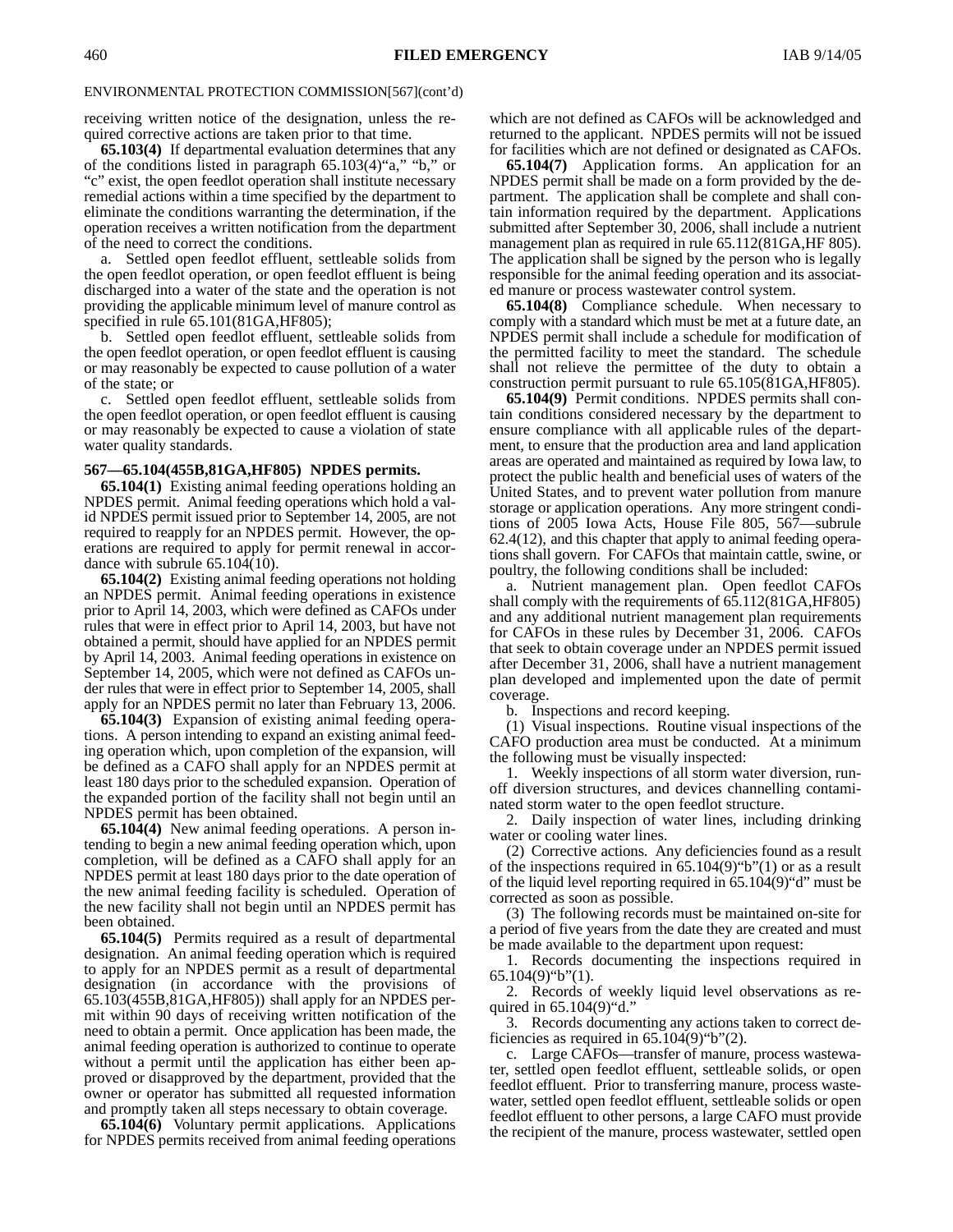feedlot effluent, settleable solids or open feedlot effluent with the most current nutrient analysis. A large CAFO must retain for five years records of the date, recipient name and address, nutrient analysis and approximate amount of manure, process wastewater, settled open feedlot effluent, settleable solids or open feedlot effluent transferred to another person.

d. Monitoring requirements for AT systems. During the first two years of operation of an AT system, the following monitoring will be required:

(1) Discharge monitoring. An effluent collection point must be established at the outlet of the AT system, and the flow volume recorded and an effluent sample collected on each day a discharge from the AT system occurs. Discharge samples must be submitted to a certified laboratory and analyzed for: total Kjeldahl N, NH4 N, total P, COD, total suspended solids, and chloride.

(2) Discharge monitoring—tile lines. If the AT system includes a tile system installed to enhance infiltration within the VTA in accordance with  $65.110(6)$ "h" or  $65.110(7)$ "h", water samples shall be collected from a sampling point located downgradient of the VTA on each individual tile line or combination of tile lines on the following schedule:

1. Quarterly sampling. One sample shall be taken from each sampling point once each quarter (January - March, April - June, July - September, October - December), and the level of flow in the tile system recorded at the time of sampling. Collected samples shall be submitted to a certified laboratory and analyzed for: total Kjeldahl N, NH4 N, total P, COD, total suspended solids, and chloride.

2. Event sampling. Each year, two rainfall event related tile flow samples shall be collected from each sampling point. For each sampling event, one sample shall be taken from each sampling point three to five days following a rainfall event of one inch or greater, and the level of flow in the tile system recorded at the time of sampling. Collected samples shall be submitted to a certified laboratory and analyzed for: total Kjeldahl N, NH4 N, total P, COD, total suspended solids, and chloride.

(3) Groundwater monitoring. A minimum of two groundwater monitoring wells or piezometers (one upgradient and one downgradient) must be established at each AT system. Additional wells or piezometers may be required if the department determines they are necessary to adequately assess the impacts the AT system is having on groundwater. Samples must be collected from these wells quarterly and analyzed for: NH4 N, NO3 N, and chloride.

(4) Soil sampling.

1. Initial and permit renewal sampling. Soil sampling shall be conducted prior to initial discharge of open feedlot effluent into the AT system and repeated prior to renewal of the NPDES permit, as outlined below:

 VTA. A minimum of two sampling sites shall be established within each VTA cell, one located where runoff enters the VTA and one where runoff is discharged from the VTA. Soil samples shall be taken from these sites to a depth of 4 feet, with separate samples taken to represent the 0 to 6-inch depth, the 6- to 12-inch depth, and in one-foot increments thereafter. All samples shall be analyzed for NO3 N, NH4 N, P by either the Olsen or Mehlich-3 method, and pH.

If the length of effluent flow through the VTA exceeds 400 feet, an additional soil sample representing the 0 to 6-inch depth should be taken for each additional 200 feet of VTA length. Samples shall be analyzed for NO3 N, NH4 N, P by either the Olsen or Mehlich-3 method, and pH.

 VIB. One sampling site shall be established where open feedlot effluent enters the VIB. Soil samples at this site shall be taken to a depth of 4 feet, with separate samples taken to represent the 0 to 6-inch depth, the 6- to 12-inch depth, and in one-foot increments thereafter. These samples shall be analyzed for NO3 N, NH4 N, P by either the Olsen or Mehlich-3 method, and pH.

An additional sampling site shall be established where open feedlot effluent is discharged from the VIB through the tile system. Soil samples shall be taken at this site to represent the 0 to 6-inch depth, and analyzed for NO3 N, NH4 N, P by either the Olsen or Mehlich-3 method, and pH.

2. Annual sampling. One sampling site shall be established in each cell of a VTA and VIB in an area which is expected to receive the greatest amount of open feedlot effluent. Soil samples shall be taken from each site prior to initiating discharge of open feedlot effluent into the VTA or VIB and shall be repeated annually. Each sample shall represent a composite of 10 to 12 individual samples taken to a 6-inch depth, and analyzed for P using either the Olsen or Mehlich-3 method and for pH.

Monitoring requirements for an AT system following the initial two-year operation period will be determined at the time the NPDES permit for the operation is due for renewal.

e. Reporting requirements for CAFOs with outside liquid impoundments.

(1) Quarterly reports. A permittee with outside liquid impoundments must submit quarterly reports by April 10, July 10, October 10 and January 10, following the respective calendar quarters, documenting daily precipitation, weekly impoundment liquid levels, volume of liquid removed from the impoundments, and the date, time, duration, and estimated volume of any overflow. Liquid levels must be obtained by observing a depth marker which clearly indicates the minimum capacity necessary to contain the runoff and direct precipitation of the 25-year, 24-hour rainfall event or the 100-year, 24-hour rainfall event as applicable pursuant to 65.101(2)"a."

(2) Annual reports. All permittees must submit an annual report to the department by January 10 of the following year. The annual report must include:

1. The number and type of animals in open feedlot operation;

2. Estimated amount of manure, process wastewater, settled open feedlot effluent, settleable solids, or open feedlot effluent generated by the CAFO in the previous 12 months (tons/gallons);

3. Estimated amount of total manure transferred to other persons by the CAFO in the previous 12 months (tons/gallons);

4. Total number of acres for land application covered by the nutrient management plan and the total number of acres under control of the CAFO that were used for land application of manure in the previous 12 months;

5. Summary of all manure, process wastewater, settled open feedlot effluent, settleable solids, or open feedlot effluent discharges from the production area that have occurred in the previous 12 months, including date, time, and approximate volume; and

6. A statement indicating whether the current version of the CAFO's nutrient management plan was developed or approved by a certified nutrient management planner.

f. Quarterly reporting requirements for CAFOs with AT systems. A permittee with an AT system must submit quarterly reports by April 10, July 10, October 10, and January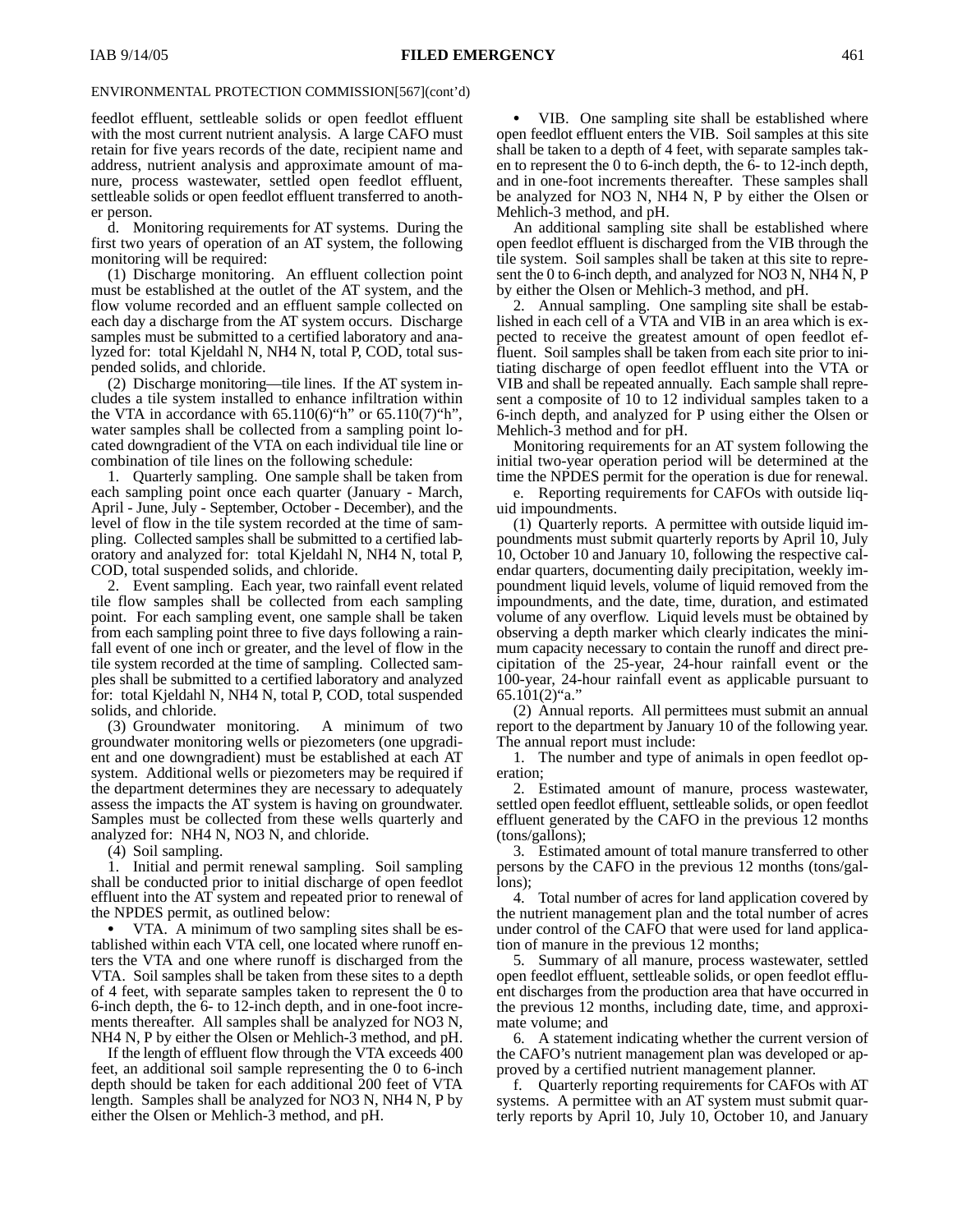10, following the respective calendar quarters. The quarterly reports shall provide all of the following information:

(1) Daily precipitation.

(2) Dates on which manure, process wastewater, settled open feedlot effluent, open feedlot effluent, or settleable solids were removed from the production area and estimated amounts of manure, process wastewater, settled open feedlot effluent, settleable solids, or open feedlot effluent removed (tons/gallons).

(3) Dates on which discharges from the production area or the AT system occurred and the estimated duration and volume of discharge on each discharge date.

(4) Results of laboratory analyses of discharge samples for each date a discharge from the production area or the AT system occurred. If the results of laboratory analyses are not available by the due date of the quarterly report, the results shall be provided with the following quarter's report.

(5) Results of laboratory analyses of samples taken from the groundwater monitoring wells or piezometers. If the results of laboratory analyses are not available by the due date of the quarterly report, the results shall be provided with the following quarter's report.

g. Annual reporting requirements for CAFOs with AT systems. A permittee shall submit an annual report by January 10 of the following year. The annual report must include all of the following:

(1) The number and type of animals in the open feedlot operation.

(2) Estimated amount of total manure, process wastewater, settled open feedlot effluent, settleable solids, or open feedlot effluent generated by the CAFO in the previous 12 months (tons/gallons).

(3) Estimated amount of total manure, process wastewater, settled open feedlot effluent, settleable solids, or open feedlot effluent transferred to other persons by the CAFO in the previous 12 months (tons/gallons).

(4) Total number of acres for land application covered by the nutrient management plan and the total number of acres under control of the CAFO that were used for land application of manure, process wastewater, settled open feedlot effluent, settleable solids, or open feedlot effluent in the previous 12 months.

(5) Summary of all manure, process wastewater, settled open feedlot effluent, settleable solids, or open feedlot effluent discharges from the production area or AT system that have occurred in the previous 12 months, including date, time, and approximate volume.

(6) Harvest dates and estimated amounts of forage removed from the AT system during the previous 12 months.

(7) Results of soil and groundwater sampling within the AT system during the previous 12 months.

(8) A statement indicating whether the current version of the CAFO's nutrient management plan was developed or approved by a certified nutrient management planner.

**65.104(10)** Permit renewal.

a. General requirements. An NPDES permit may be issued for any period of time not to exceed five years. An application for renewal of an NPDES permit must be submitted to the department at least 180 days prior to the date the permit expires. Each permit to be renewed shall be subject to the rules of the department in effect at the time of renewal. A permitted animal feeding operation which ceases to be a CAFO will be exempted from the need to retain an NPDES permit if the permittee can demonstrate to the satisfaction of the department that there is no remaining potential for a discharge of manure that was generated while the operation was

a CAFO, other than agricultural stormwater from land application areas.

b. Permits involving use of AT systems.

(1) During the first two years of operation of an AT system, a permittee will be issued a two-year NPDES permit. Renewal of this permit is contingent upon proper operation and maintenance of the AT system, submittal of all required records and reports, and demonstration that the AT system is providing an equivalent level of performance to that achieved by a properly designed and operated 25-year, 24 hour runoff containment system.

(2) If departmental review of an AT system indicates the system is not meeting the equivalent performance standard, the permittee may either be required to make needed system modifications to enable compliance with this standard or be required to install a conventional runoff containment system. Open feedlot operations found to be in compliance with the equivalent performance standard will be issued a five-year NPDES permit which allows continued use of the AT system.

**65.104(11)** Permit modification, suspension or revocation*.* The department may modify, suspend, refuse to renew or revoke in whole or part any NPDES permit for cause. Cause for modification, suspension or revocation of a permit may include the following:

a*.* Violation of any term or condition of the permit.

b. Obtaining a permit by misrepresentation of fact or failure to disclose fully all material facts.

c. A change in any condition that requires either a temporary or permanent reduction or elimination of the permitted discharge.

d. Failure to retain, make available, orsubmit the records and information that the department requires in order to ensure compliance with the operation and discharge conditions of the permit.

e. A determination by the department that the continued operation of a CAFO constitutes a clear, present and impending danger to public health or the environment.

#### **567—65.105(81GA,HF805) Construction permits.**

**65.105(1)** Open feedlot operations required to obtain a construction permit. An open feedlot operation must obtain a construction permit prior to any of the following:

a. The construction, including expansion, of a settled open feedlot effluent basin or AT system if the open feedlot operation is required to be issued an NPDES permit.

b. The department has previously issued the open feedlot operation a construction permit and any of the following applies:

(1) The animal unit capacity of the open feedlot operation will be increased to more than the animal unit capacity approved by the department in the previous construction permit.

(2) The volume of settled open feedlot effluent, settleable solids and open feedlot effluent stored at the open feedlot operation would be more than the volume approved by the department in the previous construction permit.

(3) The open feedlot operation was discontinued for 24 months or more and the animal unit capacity would be 1000 animal units or more.

**65.105(2)** When a construction permit is not required.

a. Research colleges. A construction permit is not required to construct a settled open feedlot effluent basin or AT system if the basin or system is part of an open feedlot operation which is owned by a research college conducting research activities as provided in 2005 Iowa Acts, House File 805, section 5.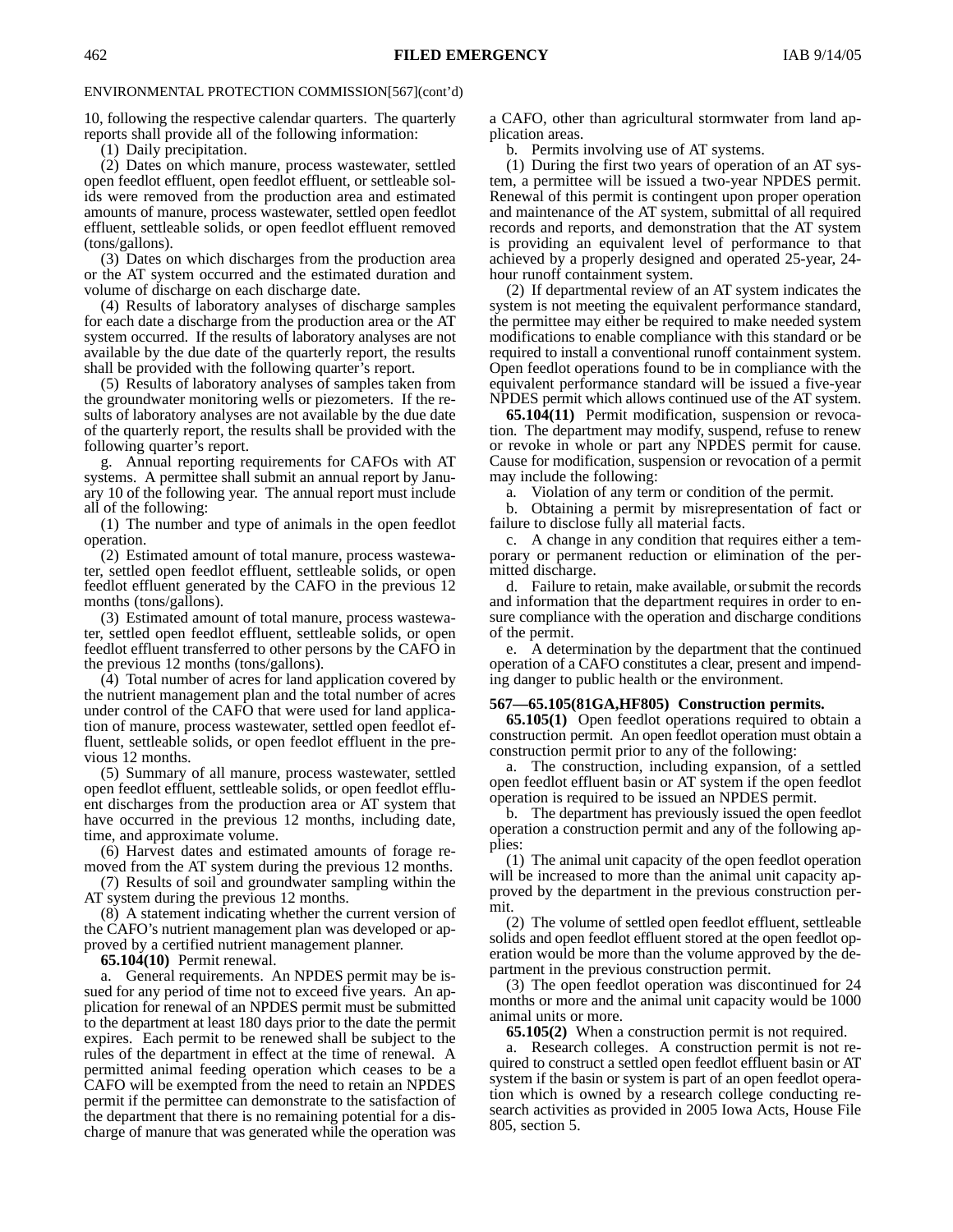b. Solids settling facilities. A construction permit is not required to construct a solids settling facility.

**65.105(3)** Applications that cannot be approved. The department shall not approve an application for a construction permit unless the applicant submits all of the following:

a. For an open feedlot operation submitting an application for a construction permit on or after September 30, 2006, a nutrient management plan as provided in rule 65.112(81GA,HF805).

b. An engineering report, construction plans, and specifications prepared by a professional engineer or the Natural Resources Conservation Service of the United States Department of Agriculture certifying that the construction of the settled open feedlot effluent basin or AT system complies with the construction design standards required in this Division II of Chapter 65.

**65.105(4)** Plan review criteria; time for approval or disapproval.

a. Plan review criteria. Review of plans and specifications shall be conducted by the department to determine the potential of the settled open feedlot effluent basin or AT system to achieve the level of control being required of the open feedlot operation. Applicable criteria contained in federal law, state law, these rules, Natural Resources Conservation Service design standards and specifications, unless inconsistent with federal or state law or these rules, and department of commerce precipitation data will be used in the review. If the proposed facility plans are not adequately covered by these criteria, applicable criteria contained in current technical literature shall be used.

b. Time for approval or disapproval. The department shall approve or disapprove an application for a construction permit within 60 days after receiving the permit application. However, the applicant may deliver a notice requesting a continuance. Upon receipt of a notice, the time required for the department to act upon the application shall be suspended for the period provided in the notice, but for not more than 30 days after the department's receipt of the notice. The applicant may submit more than one notice. If review of the application is delayed because the application is incomplete, and the applicant fails to supply requested information within a reasonable time prior to the deadline for action on the application, the permit may be denied and a new application will be required if the applicant wishes to proceed. The department may also provide for a continuance when it considers the application. The department shall provide notice to the applicant of the continuance. The time required for the department to act upon the application shall be suspended for the period provided in the notice, but for not more than 30 days. However, the department shall not provide for more than one continuance.

**65.105(5)** Expiration of construction permits. The construction permit shall expire if construction, as defined in rule 65.106(81GA,HF805), is not begun within one year and completed within three years of the date of issuance. A construction permit issued prior to September 14, 2005, shall expire if construction, as defined in rule 65.106(81GA, HF805), is not begun within one year of the date of issuance and shall expire on September 15, 2012, if construction is not completed by September 14, 2012. The director may grant an extension of time to begin or complete construction if it is necessary or justified, upon showing of such necessity or justification to the director.

**65.105(6)** Revocation of construction permits. The department may suspend or revoke a construction permit, modify the terms or conditions of a construction permit, or refuse to renew a permit expiring according to subrule 65.105(5) if it determines that the operation of the open feedlot operation constitutes a clear, present and impending danger to public health or the environment.

**65.105(7)** Permit prior to construction. An applicant for a construction permit shall not begin construction at the location of a site planned for the construction of a settled open feedlot effluent basin or AT system until the person has been granted a permit for the construction by the department.

#### **567—65.106(81GA,HF805) Construction.** For purposes of these rules:

**65.106(1)** Construction of an animal feeding operation structure begins or an animal feeding operation structure is constructed when any of the following occurs:

a. Excavation commences for a proposed open feedlot operation structure or proposed expansion of an existing open feedlot operation structure.

b. Installation of forms for concrete for a proposed open feedlot operation structure or the proposed expansion of an existing open feedlot operation structure.

c. Installation of piping for movement of settled open feedlot effluent or open feedlot effluent within or between open feedlot operation structures as proposed or proposed to be expanded.

**65.106(2)** Construction does not begin upon occurrence of any of the following:

a. Removal of trees, brush, or other vegetative growth.

b. Construction of driveways or roads.

c. General earth moving for leveling or compacting at the site.

d. Installation of temporary utility services.

**567—65.107(81GA,HF805) Construction permit application.** An open feedlot operation required to obtain a construction permit in accordance with the provisions of 65.105(1) shall apply for a construction permit at least 90 days before the date that construction, installation, or modification is scheduled to start.

**65.107(1)** Conceptual design. Prior to submitting an application for a construction permit, the applicant may submit a conceptual design and site investigation report to the department for review and comment.

**65.107(2)** Application for a construction permit for an open feedlot shall be made on a form provided by the department. The application shall include all of the information necessary to enable the department to determine the potential of the proposed settled open feedlot effluent basin or AT system to achieve the level of control required of the open feedlot. A construction permit application shall include the following:

a. The name of the owner of the open feedlot operation and the name of the open feedlot operation, including the owner's mailing address and telephone number.

b. The name of the contact person for the open feedlot operation, including the person's mailing address and telephone number.

c. The location of the open feedlot operation.

d. A statement providing that the application is for any of the following:

(1) The construction or expansion of a settled open feedlot effluent basin or AT system for an existing open feedlot operation which is not expanding;

(2) The construction or expansion of a settled open feedlot effluent basin or AT system for an existing open feedlot operation which is expanding;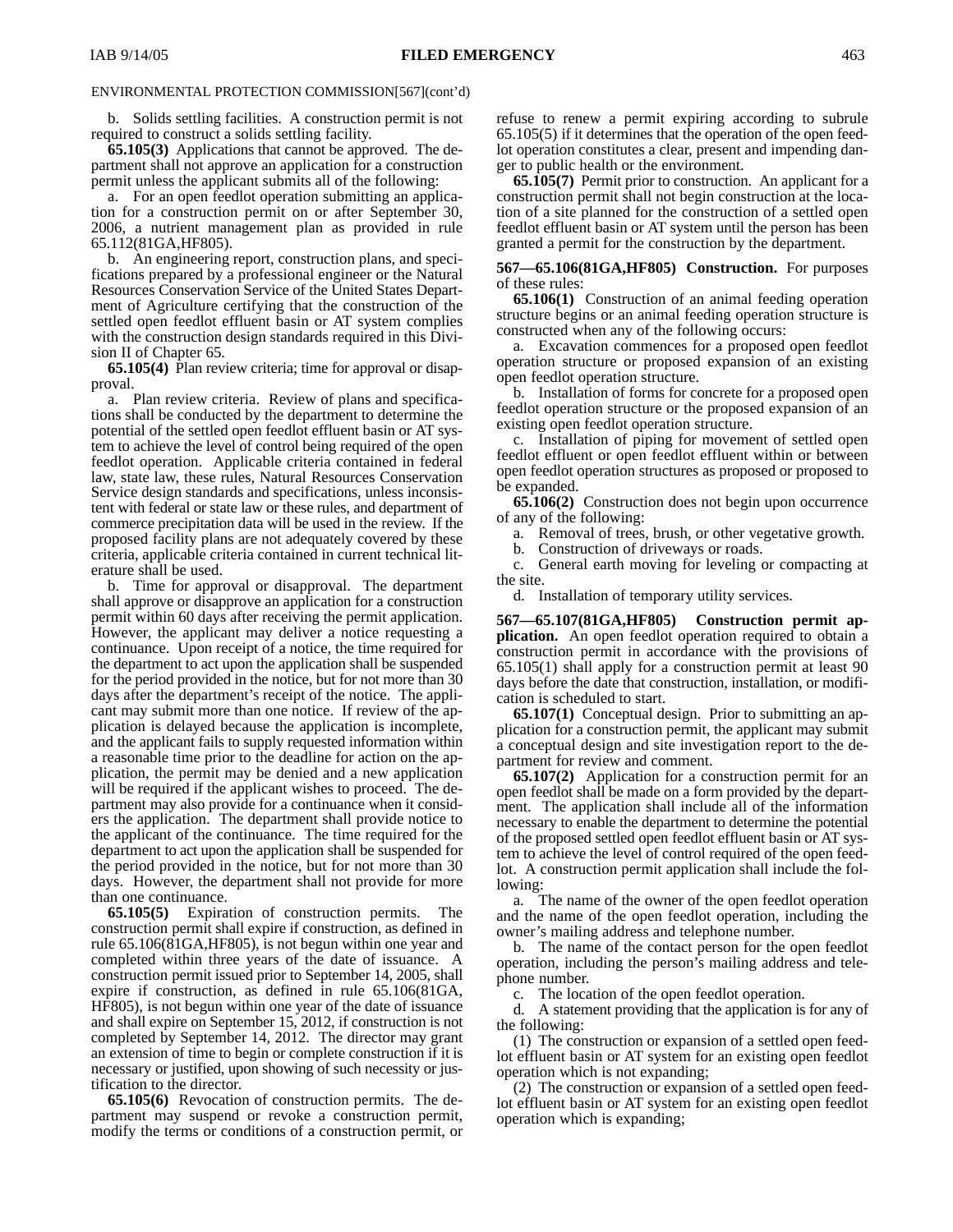(3) The construction of a settled open feedlot effluent basin or AT system for a proposed new open feedlot operation.

e. The animal unit capacity for each animal species in the open feedlot operation before and after the proposed construction.

f. An engineering report, construction plans and specifications, prepared by a professional engineer or by Natural Resources Conservation Service personnel for the settled open feedlot effluent basin or AT system.

g. A report on the soil and hydrogeologic information for the site, as described in subrules  $65.109(2)$  and  $65.110(4)$ .

h. Information including, but not limited to, maps, drawings and aerial photos that clearly show the location of all the following:

(1) The open feedlot operation and all existing and proposed settled open feedlot effluent basins or AT systems, clean water diversions, and other pertinent features or structures.

(2) Any other open feedlot operation under common ownership or common management and located within 1250 feet of the open feedlot operation.

(3) Any public water supply system as defined in Iowa Code section 455B.171 or drinking water well which is located less than the distance from the open feedlot operation required by rule 65.108(455B,81GA,HF805). Information shall also be provided as to whether the proposed settled open feedlot effluent basin or AT system will meet all applicable separation distances.

#### **567—65.108(455B,81GA,HF805) Well separation distances for open feedlot operations.**

**65.108(1)** Settled open feedlot effluent basins. Settled open feedlot effluent basins shall be separated from wells as follows:

a. Public wells. 1000 feet from shallow wells and 400 feet from deep wells;

b. Private wells. 400 feet from both shallow and deep wells.

**65.108(2)** Open feedlots, solids settling facilities and AT systems. Open feedlots, solids settling facilities and AT systems shall be separated from wells as follows: for both public and private wells, 200 feet from shallow wells and 100 feet from deep wells.

**65.108(3)** Variances to this rule may be granted by the director if the applicant provides an alternative that is substantially equivalent to the rule or provides improved effectiveness or protection as required by the rule. Variance requests shall be made in writing at the time the construction permit application is submitted. The denial of a variance may be appealed to the commission.

**567—65.109(81GA,HF805) Settled open feedlot effluent basins—investigation, design and construction requirements.** A settled open feedlot effluent basin required to be constructed pursuant to a construction permit issued pursuant to 2005 Iowa Acts, House File 805, section 7, shall meet the design and construction requirements set forth in this rule.

**65.109(1)** Drainage tile investigation and removal. Prior to constructing a settled open feedlot effluent basin, the owner of the open feedlot operation shall investigate the site for the basin for a drainage tile line. The investigation shall be made by digging a core trench to a depth of at least six feet deep from ground level at the projected center of the berm of the basin. A written record of the investigation shall be submitted as part of the construction certification required in rule 65.111(81GA,HF805). If a drainage tile line is discovered, one of the following solutions shall be implemented:

a. The drainage tile line shall be rerouted around the perimeter of the basin at a distance of least 25 feet horizontally separated from the outside toe of the berm of the basin. For an area of the basin where there is not a berm, the drainage tile line shall be rerouted at least 50 feet horizontally separated from the edge of the basin.

b. The drainage tile line shall be replaced with a nonperforated tile line under the basin floor. The nonperforated tile line shall be continuous and without connecting joints. There must be a minimum of three feet between the nonperforated tile line and the basin floor.

**65.109(2)** Soils and hydrogeologic report. A settled open feedlot effluent basin required to be constructed pursuant to a construction permit issued pursuant to rule 65.105(81GA,HF805) shall meet design standards as required by a soils and hydrogeologic report. The report shall be submitted with the construction permit application as provided in rule 65.107(81GA,HF805). The report shall include all of the following:

a. A description of the steps taken to determine the soils and hydrogeologic conditions at the proposed construction site, a description of the geologic units encountered, and a description of the effects of the soil and groundwater elevation and direction of flow on the construction and operation of the basin.

b. The subsurface soil classification of the site. A subsurface soil classification shall be based on ASTM international designation D 2487-92 or D 2488-90.

c. The results of a soils investigation conducted at a minimum of three locations within the area of the basin reflecting the continuous soil profile existing within the area of the basin. The soils investigation results shall be used in determining subsurface soil characteristics and groundwater elevation and direction of flow at the proposed site. The soils investigation shall be conducted and utilized as follows:

(1) By a qualified person ordinarily engaged in the practice of performing soils investigations.

(2) At locations that reflect the continuous soil profile conditions existing within the area of the proposed basin, including conditions found near the corners and the deepest point of the proposed basin. The soils investigation shall be conducted to a minimum depth of ten feet below the proposed bottom elevation of the basin.

(3) By methods which identify the continuous soil profile and do not result in mixing of soil layers. Soil corings using hollow stem augers, soil test pits, and other suitable methods may be used.

(4) If located in karst terrain, at least one soil coring shall be taken to a minimum depth of 25 feet below the bottom elevation of the settled open feedlot effluent basin or into bedrock, whichever is shallower. The department may accept information from the department's Geosam database in lieu of the coring. If bedrock is encountered, adequate investigation of the bedrock formation shall be made to determine if it consists of limestone, dolomite, or other soluble rock.

(5) Soil corings may be used to determine current groundwater levels by completing the corings as temporary monitoring wells as provided in 65.109(3)"a"(1) and measuring the water levels in these wells no earlier than seven days after installation as provided in 65.109(3)"a"(2).

(6) Upon abandonment of soil core holes, all soil core holes including those developed as temporary water level monitoring wells shall be plugged with concrete, Portland cement concrete grout, bentonite, or similar materials.

(7) If soil test pits or other excavation methods are used in conducting the soils investigation, upon closure these ex-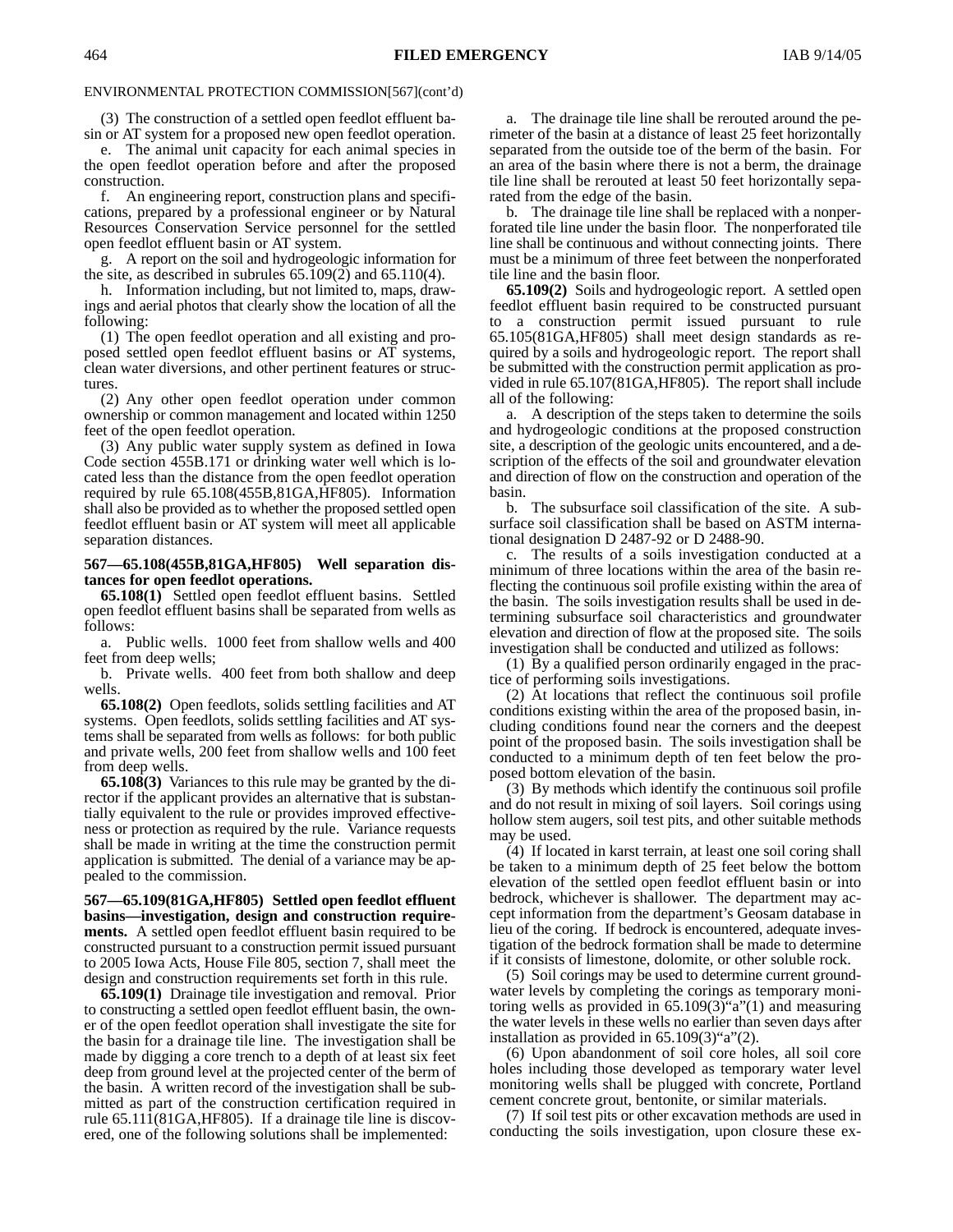cavations must be filled with suitable materials and adequately compacted to ensure they will not compromise the integrity of the basin liner.

#### **65.109(3)** Hydrology.

a. Determination of groundwater table. For purposes of this rule, groundwater table is the seasonal high-water table determined by a professional engineer, a groundwater professional certified pursuant to 567—Chapter 134, or qualified staff from the department or Natural Resources Conservation Service (NRCS). If a construction permit is required, the department must approve the groundwater table determination.

(1) Current groundwater levels shall be measured using at least one of the following for either a formed settled open feedlot effluent basin or an unformed settled open feedlot effluent basin:

1. Temporary monitoring wells.Three temporary monitoring wells shall be developed according to 567—subrule 110.11(8). The top of the well screen shall be within five feet of the ground surface. Each well shall be extended to at least two feet below the proposed top of the liner of an unformed settled open feedlot effluent basin, or to at least two feet below the proposed bottom of the footings of a formed settled open feedlot effluent basin.

 Unformed basins. For an unformed settled open feedlot effluent basin, the monitoring wells may be installed in the soil core holes developed as part of conducting the soils investigation required in paragraph 65.109(2)"c."

 Formed basins. For a formed settled open feedlot effluent basin, at least three temporary monitoring wells shall be installed as close as possible to three corners of the structure, with one of the wells close to the corner of deepest excavation. If the formed settled open feedlot effluent basin is circular, the three monitoring wells shall be equally spaced and one well shall be placed at the point of deepest excavation.

2. Test pits. Test pits may be used in lieu of temporary monitoring wells to determine the seasonal high-water table or prior to the construction of an unformed settled open feedlot effluent basin's liner to ensure the required separation distance to the seasonal high-water table is being met.The bottom of each pit shall be a minimum of two feet below the floor of the proposed settled open feedlot effluent basin. However, if the test pit is also being used to conduct the soils investigation required in 65.109(2)"c," the bottom of the pit shall be a minimum of ten feet below the floor of the proposed basin. Each pit shall be allowed to remain open and unaltered for a minimum of seven days for viewing by the department or NRCS qualified staff for the determination of soil characteristics and related groundwater influence. Adequate protection (temporary berms and covers) shall be provided to prevent surface runoff from entering the test pits. Test pits shall be constructed at locations that reflect the continuous soil profile conditions existing within the area of the proposed basin, including conditions found near the corners and the deepest point of the proposed basin. A description of the materials present in the test pit shall be documented by all of the following:

- Digital photos;  $\bullet$
- Description of soils including mottling;  $\bullet$

 Weather conditions both prior to and during the period in which test pits are open.

(2) The seasonal high-water table shall be determined by considering all relevant data, including the groundwater levels measured in the temporary monitoring wells or test pits not earlier than seven days following installation, NRCS soil

survey information, soil characteristics such as color and mottling, other existing water table data, and other pertinent information. If a drainage system for artificially lowering the groundwater table will be installed in accordance with the requirements of paragraph 65.109(3)"c," the level to which the groundwater table will be lowered will be considered to represent the seasonal high-water table.

b. The settled open feedlot effluent basin shall be constructed with a minimum separation of two feet between the top of the liner of the basin and the seasonal high-water table.

c. If a drainage tile line around the perimeter of the basin is installed a minimum of two feet below the top of the basin liner to artificially lower the seasonal high-water table, the top of the basin's liner may be a maximum of four feet below the seasonal high-water table which existed prior to installation of the perimeter tile system. The seasonal high-water table may be artificially lowered by gravity flow tile lines or other similar system. However, the following shall apply:

(1) Except as provided in subparagraph (2), an open feedlot operation shall not use a nongravity mechanical system that uses pumping equipment.

(2) If the open feedlot operation was constructed before July 1, 2005, the operation may continue to use its existing nongravity mechanical system that uses pumping equipment, or it may construct a new nongravity mechanical system that uses pumping equipment. However, an open feedlot operation that expands the area of its open feedlot on or after April 1, 2011, shall not use a nongravity mechanical system that uses pumping equipment.

(3) Drainage tile lines may be installed to artificially lower the seasonal high-water table at a settled open feedlot effluent basin, if all of the following conditions are satisfied:

1. A device to allow monitoring of the water in the drainage tile lines and a device to allow shutoff of the flow in the drainage tile lines are installed, if the drainage tile lines do not have a surface outlet accessible on the property where the settled open feedlot effluent basin is located.

2. Drainage tile lines are installed horizontally at least 25 feet away from the outside toe of the berm of the settled open feedlot effluent basin. Drainage tile lines shall be placed in a vertical trench and encased in granular material which extends upward to the level of the seasonal high-water table which existed prior to installation of the perimeter tile system.

#### **65.109(4)** Karst terrain.

a. Construction prohibited. Settled open feedlot effluent basins shall not be constructed in areas which drain to known sinkholes or in karst terrain. Structure sites located within one mile of karst terrain shall be considered to be located in karst terrain, unless site-specific geologic information is submitted documenting that 25 feet of suitable materials exist between the structure bottom and carbonated bedrock or limestone or dolomite.

b. The use of formed structures is required to store liquid or dry manure in karst terrain.

(1) Formed structures constructed of concrete in karst terrain shall comply with the provisions of 65.15(14).

(2) The use of formed structures constructed of materials other than concrete and located in areas which drain to known sinkholes or located in karst terrain may be approved by the department if the proposed structures are designed by a professional engineer, a minimum of five feet vertical separation is maintained between the structure bottom and carbonated bedrock, and the engineer certifies and provides data showing the permeability of the geologic material below the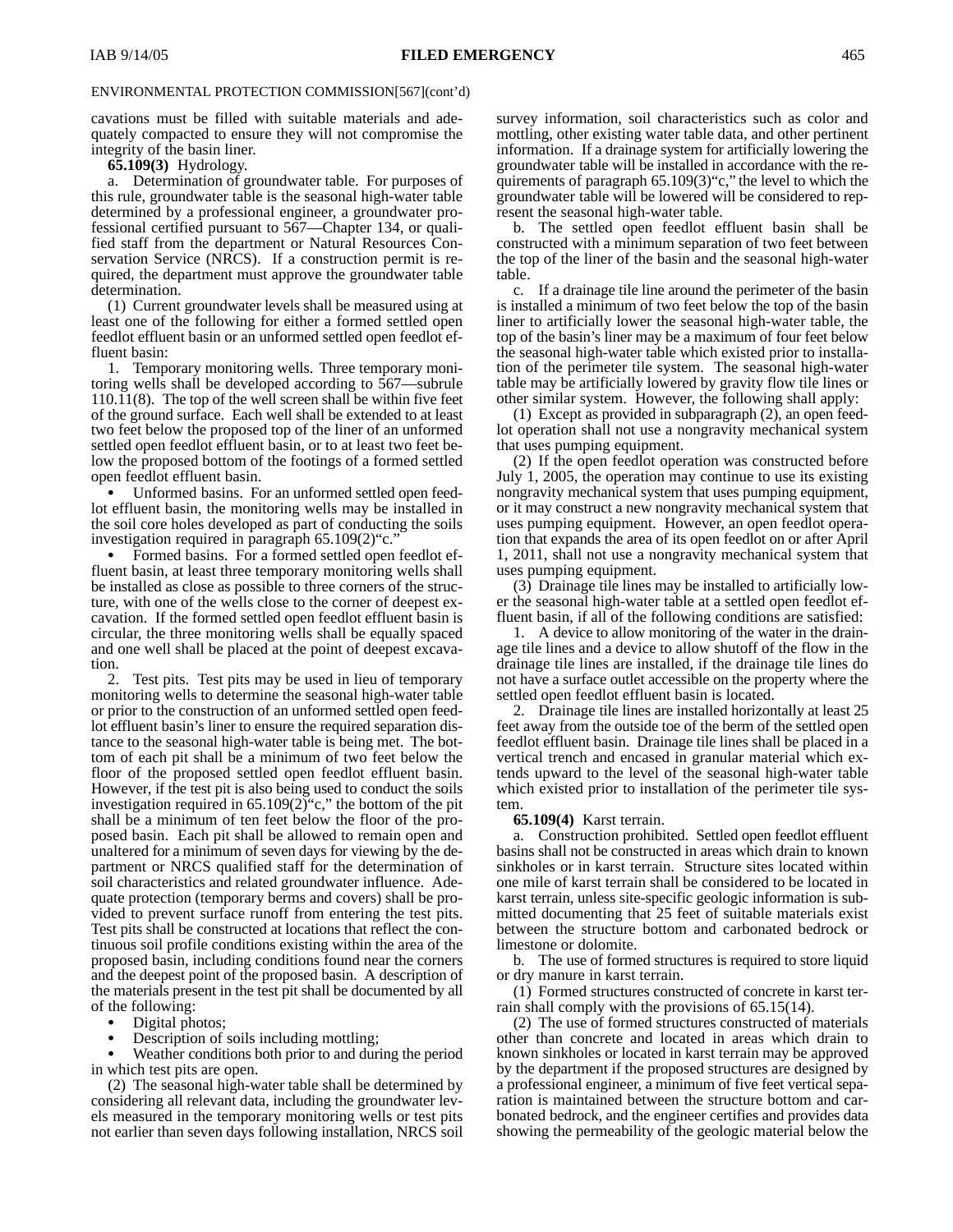structure's base is sufficiently low to provide an adequate barrier to prevent percolation into carbonated bedrock or groundwater.

c. Construction of settled open feedlot effluent basins is allowed in areas identified as karst terrain if site-specific geologic information is submitted documenting that 25 feet of suitable materials exist between the structure bottom and carbonated bedrock or limestone or dolomite.

**65.109(5)** Bedrock separation. A settled open feedlot effluent basin shall be constructed with at least four feet of separation between the bottom of the basin and a bedrock formation.

**65.109(6)** Floodplain requirements.

a. Construction in floodplains. Open feedlot operation structures located on a floodplain or within a floodway of a river or stream may be required to obtain DNR permits and provide protection from inundation by flood waters, as specified in 567—Chapters 71 and 72.

b. Permits for dam construction. Open feedlot operation structures exceeding storage capacity or dam height thresholds may be required to obtain DNR permits, as specified in 567—71.3(455B) and 72.3(455B).

**65.109(7)** Liner design and construction. The liner of a settled open feedlot effluent basin shall comply with all of the following:

a. The liner shall comply with any of the following permeability standards:

(1) The liner shall be constructed to have a percolation rate that shall not exceed one-sixteenth inch per day at the design depth of the basin as determined by percolation tests conducted by the professional engineer. If a clay soil liner is used, the liner shall be constructed with a minimum thickness of 12 inches or the minimum thickness necessary to comply with the percolation rate in this paragraph, whichever is greater.

(2) The liner shall be constructed to have a percolation rate that shall not exceed one-sixteenth inch per day at the design depth of the basin. The design of the liner will specify a moisture content, compaction requirement, and liner thickness that will comply with the maximum allowable percolation requirement, and will be based on moisture content and percentage of maximum density as determined by a standard 5 point proctor test performed in accordance with ASTM D698 (Method A). The liner thickness will be based on laboratory tests of the compacted material, with a minimum liner thickness of 12 inches. Appropriate field or laboratory testing during construction shall be provided to verify the design requirements are met.

b. If a synthetic liner is used, the liner shall be installed to comply with the percolation rate required in  $65.109(7)^{4}a''(1)$ .

**65.109(8)** Berm erosion inspection and repair.The owner of an open feedlot operation using a settled open feedlot effluent basin shall inspect the berms of the basin at least semiannually for evidence of erosion. If the inspection reveals erosion which may impact the basin's structural stability or the integrity of the basin's liner, the owner shall repair the berms.

### **567—65.110(81GA,HF805) AT systems—design requirements.**

## **65.110(1)** Containment volume.

a. Adequate capacity must be provided within the AT system or within the solids settling facility for the open feedlot operation to contain expected open feedlot effluent from November 1 to March 30 or to hold the 25-year, 24-hour precipitation event, whichever is greater. Controls on the solids

settling facility or the AT system shall prevent release of collected open feedlot effluent to waters of the United States during the period from November 1 to March 30.

b. If the containment volume required in  $65.110(1)$ "a" is provided in an open feedlot operation structure whose primary purpose is to remove settleable solids from open feedlot effluent prior to discharge into an AT system, the basin shall not be required to comply with the liner design and construction requirements of 65.109(7), provided the basin does not retain collected open feedlot effluent for more than seven consecutive days following a precipitation event during the period from March 30 to November 1.

**65.110(2)** Solids settling. Settleable solids shall be removed from open feedlot effluent prior to discharge of the effluent into an AT system. Solids settling shall be conducted in conformance with the requirements of paragraph  $65.101(1)$ "b."

**65.110(3)** Drainage tile investigation and removal. Prior to constructing an AT system, the owner of the open feedlot operation shall investigate the site for the AT system for drainage tile lines. The investigation shall be made by digging a core trench to a depth of at least six feet from ground level at the projected center of the berm of the AT system. A written record of the investigation shall be submitted as part of the construction certification required in rule 65.111(81GA,HF805). If a drainage tile line is discovered, one of the following solutions shall be implemented:

a. The drainage tile line shall be rerouted around the perimeter of the AT system at a distance of least 25 feet horizontally separated from the toe of the outside berm of the AT system. For an area of the system where there is not a berm, the drainage tile line shall be rerouted at least 50 feet horizontally separated from the edge of the system.

b. The drainage tile line shall be replaced with a nonperforated tile line under the AT system. The nonperforated tile line shall be continuous and without connecting joints. There must be a minimum of three feet of separation between the nonperforated tile line and the soil surface of the AT system.

**65.110(4)** Soils and hydrogeologic report. An AT system constructed pursuant to a construction permit issued pursuant to rule 65.105(81GA,HF805) shall meet design standards as required by a soils and hydrogeologic report. The report shall be submitted with the construction permit application as provided in rule 65.107(81GA,HF805). The report shall include all of the following:

a. A description of the steps taken to determine the soils and hydrogeologic conditions at the proposed construction site, a description of the geologic units encountered, and a description of the effects of the soil and groundwater elevation and direction of flow on the construction and operation of the AT system.

b. Subsurface soil classification of the site. A subsurface soil classification shall be based on ASTM international designation D 2487-92 or D 2488-90.

c. The results of a soils investigation conducted at a minimum of three locations within the area of the proposed AT system for AT systems of five acres or less, with one additional soils investigation site utilized for each additional three acres of surface area or fraction thereof. The soils investigation results shall be used in determining subsurface soil characteristics and groundwater elevation and direction of flow at the proposed AT system site. The soils investigation shall be conducted and utilized as follows:

(1) By a qualified person ordinarily engaged in the practice of performing soils investigations.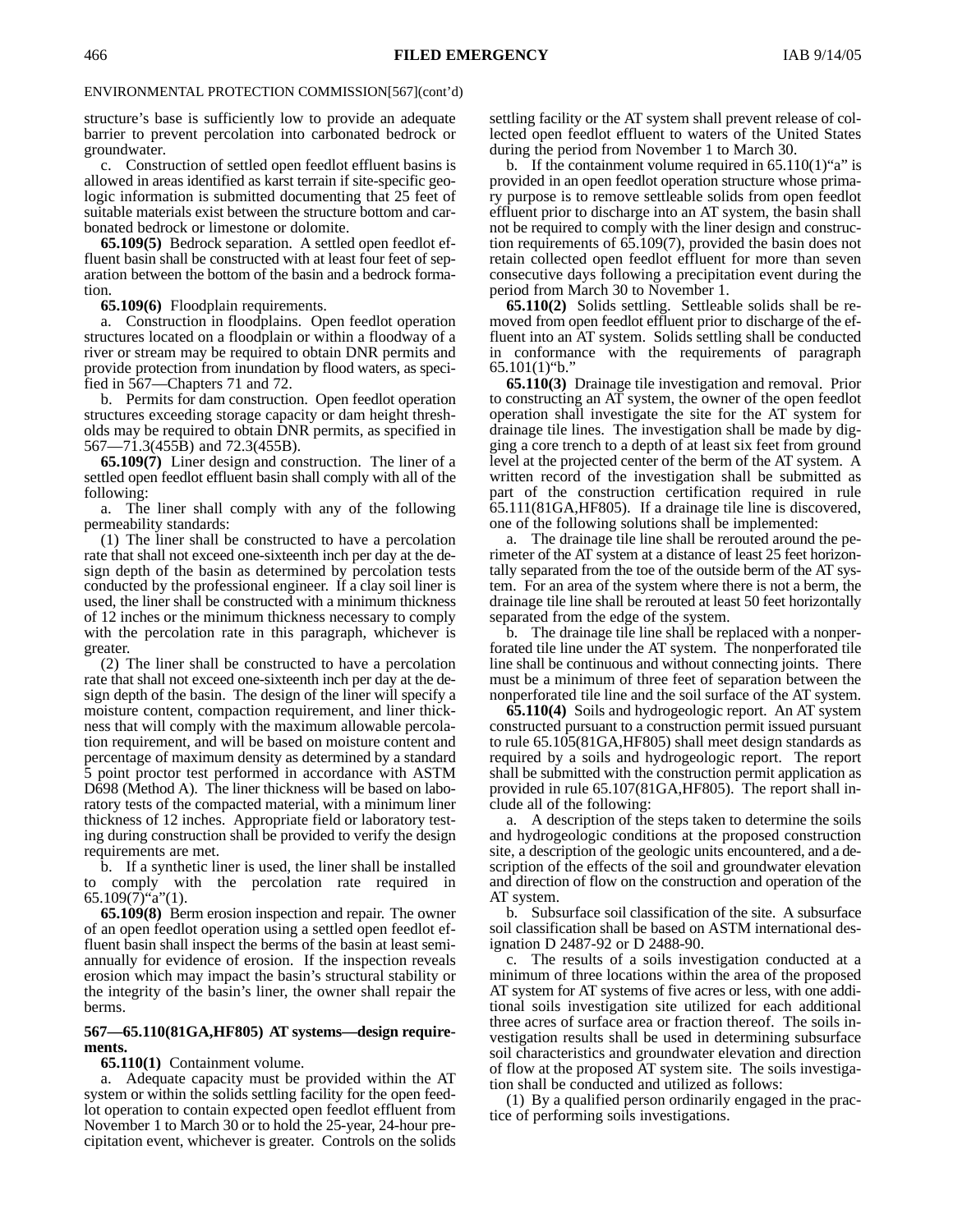(2) At locations that reflect the continuous soil profile conditions existing within the area of the proposed AT system. The soils investigation shall be conducted to a minimum depth of ten feet below the elevation of the soil surface of the proposed AT system.

(3) By methods which identify the continuous soil profile and do not result in mixing of soil layers. Investigation methods may include soil corings using hollow stem augers, soil test pits, or other suitable methods.

(4) If located in karst terrain, at least one soil coring shall be taken to a minimum depth of 25 feet below the elevation of the soil surface of the proposed AT system or into bedrock, whichever is shallower. The department may accept well log information from the department's Geosam database in lieu of the coring. If bedrock is encountered, adequate investigation of the bedrock formation shall be made to determine if it consists of limestone, dolomite, or other soluble rock.

(5) Soil core holes may be used to determine current groundwater levels by completing the core holes as temporary monitoring wells and measuring the water levels in these wells not earlier than seven days after installation.

(6) Upon abandonment of the soil core holes, all soil core holes, including those developed as temporary water level monitoring wells, shall be plugged with concrete, Portland cement concrete grout, bentonite, or similar materials.

(7) If soil test pits or other excavation methods are used in conducting the soils investigation, upon closure these excavations must be filled with suitable materials and adequately compacted to ensure they will not compromise the integrity of the AT system.

**65.110(5)** Hydrology—groundwater table. For purposes of this rule, groundwater table is the seasonal high-water table determined by a professional engineer, a groundwater professional certified pursuant to 567—Chapter 134, or qualified staff from the department or Natural Resources Conservation Service (NRCS). If a construction permit is required, the department must approve the groundwater table determination.

a. Groundwater level measurements. Groundwater levels shall be measured using at least one of the following methods:

(1) Temporary monitoring wells. Three temporary monitoring wells shall be developed to a minimum of ten feet below the surface of the proposed AT system and constructed in accordance with requirements of 567—subrule 110.11(8). The top of the well screen shall be within five feet of the ground surface. These monitoring wells may be installed in the soil core holes developed as part of conducting the soils investigation required in paragraph  $65.110(4)$ "c.

(2) Test pits. Test pits may be used in lieu of temporary monitoring wells to determine the seasonal high-water table or prior to the construction of an AT system to ensure the required separation distance to the seasonal high-water table is being met. The bottom of each pit shall be a minimum of five feet below the proposed surface of the AT system. However, if the test pit is also being used to conduct the soils investigation required in  $65.110(4)$ "c," the bottom of the pit shall be a minimum of ten feet below the surface of the proposed AT system. Each pit shall be allowed to remain open and unaltered for a minimum of seven days for viewing by the department or NRCS qualified staff. Adequate protection (temporary berms and covers) shall be provided to prevent surface runoff from entering the test pits. Test pits shall be located as needed to provide an accurate assessment of soil materials and seasonal high groundwater levels throughout the area of the proposed AT system. A description of the materials present in the test pit shall be documented by all of the following:

Digital photos;

 $\bullet$  Description of soils including mottling;  $\bullet$ 

 Weather conditions both prior to and during the period in which test pits are open.

b. Determination of seasonal high-water table. The seasonal high-water table shall be determined by considering all relevant data, including the groundwater levels measured in the temporary monitoring wells or test pits not earlier than seven days following installation, NRCS soil survey information, soil characteristics such as color and mottling found in soil cores and test pits, other existing water table data, and other pertinent information. If a drainage system for artificially lowering the groundwater table will be installed in accordance with the requirements of paragraph 65.110(6)"g" or  $65.110(7)$ "g," the level to which the groundwater table will be lowered will be considered to represent the seasonal highwater table.

**65.110(6)** Vegetative infiltration basin followed by vegetative treatment area.

a. Computer modeling. Results of predictive computer modeling for the proposed AT system shall be used to determine suitability of the proposed site for the AT system and to predict performance of the AT system as compared to the use of a 25-year, 24-hour runoff containment system, over a 25-year period. A summary of the computer modeling results shall be provided to the department.

b. Size. The computer model used to determine if the proposed AT system will meet the equivalent performance standard shall also be used to establish the minimum required size of the VIB and VTA. However, the size of the VIB shall not be less than 30 percent of the total drainage area (feedlot and other) served by the basin, and the size of the VTA shall not be less than 30 percent of the surface area of the VIB.

c. Slope. The following slope requirements apply to the constructed system components.

(1) VIB. The maximum slope of the constructed VIB shall not exceed 1 percent.

(2) VTA. The constructed VTA shall be level in one dimension and have a slight slope (maximum of 5 percent) in the other dimension.

d. Berming.

(1) VIB. The VIB must be bermed to prevent inflow of surface water from outside the VIB and prevent surface outflow of feedlot effluent from the VIB.

(2) VTA. The VTA must be bermed to prevent inflow of surface water from outside areas.

e. Spreaders. Settled open feedlot effluent must be discharged evenly across the top width of the VTA and allowed to slowly flow downslope through the VTA. Level spreaders or other practices may be required to maintain uniform flow of settled open feedlot effluent throughout the length of the VTA.

f. Soil permeability. Soil permeability within the VIB and VTA must be from 0.6 to 2.0 inches per hour throughout the soil profile to a depth of five feet. Soil permeability must be verified by conducting on-site or laboratory soil permeability testing.

g. Groundwater lowering system. The seasonal highwater table within the VIB and the VTA must be capable of being lowered to a depth of four to five feet with a perimeter tile system installed outside of the VIB or VTA. Design information must be provided which demonstrates the adequacy of the proposed groundwater lowering system. The tile system must satisfy the following requirements: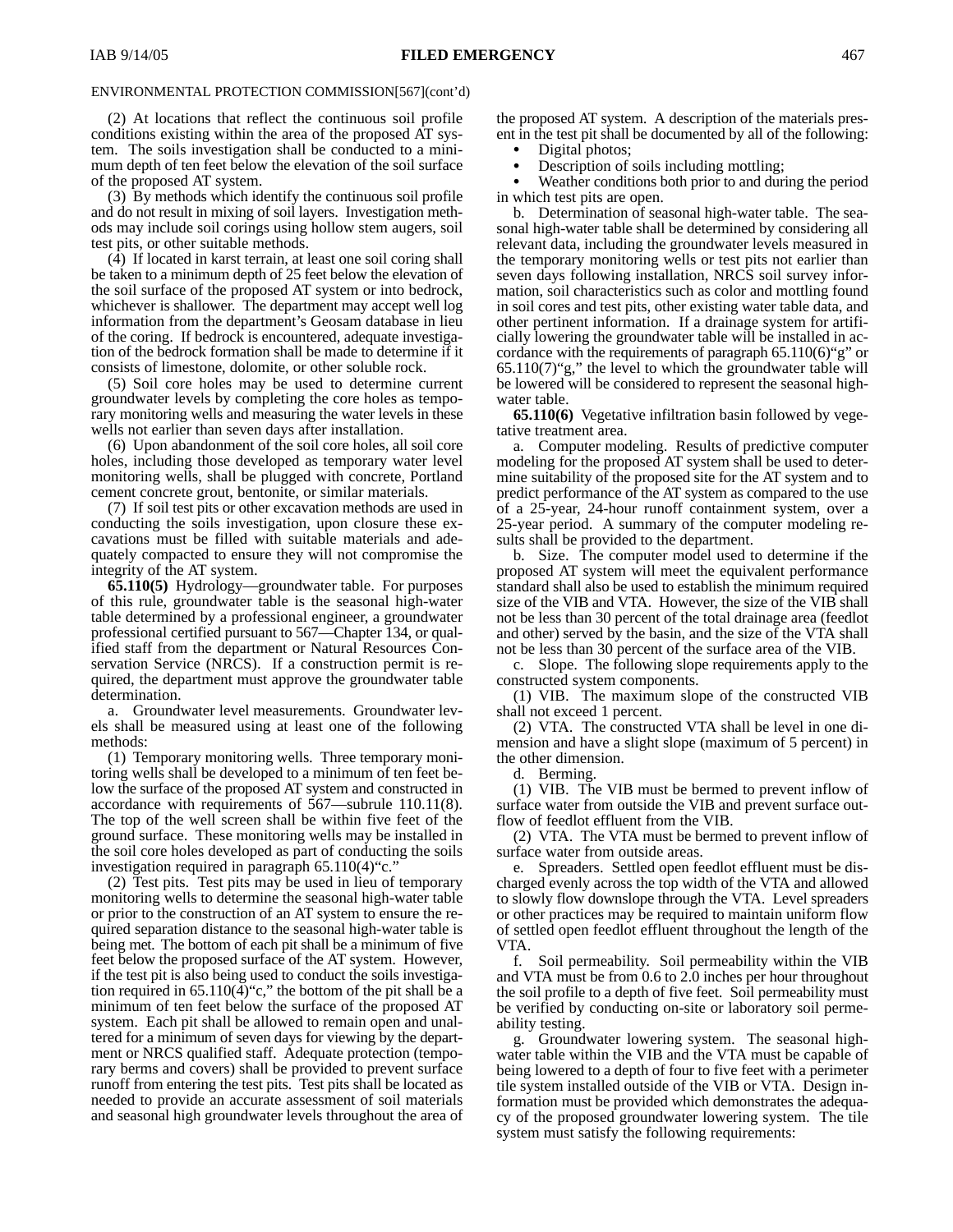(1) If the tile system does not have a surface outlet accessible on the property where the AT system is located, a device to allow monitoring of the water in the tile system and a device to allow shutoff of the flow in the tile system must be installed.

(2) Tile lines in the system must be installed horizontally at least 25 feet away from the outside toe of the berm of the VIB or VTA.

h. Tile system to enhance infiltration within the VTA. A tile system may be installed at the perimeter of the VTA cells to enhance infiltration within the VTA. The tile system must satisfy the following requirements:

(1) Tile lines shall be installed at the centerline of the berms of the VTA cells.

(2) The tile lines shall be constructed such that no settled open feedlot effluent can enter the lines except through infiltration through the soil profile.

(3) A shutoff valve and sampling point located downslope of the VTA cell shall be provided for each individual tile line. However, if multiple tile lines are brought together into a common tile line, a single shutoff valve and sampling point may be utilized.

(4) Monitoring of the tile lines must be conducted in accordance with the requirements of 65.104(9)"d"(2).

i. Depth to sands, gravels, or glacial outwash.

(1) VIB. A VIB is not allowed if the depth to sands, gravels, or glacial outwash is less than ten feet.

(2) VTA. A VTA is not allowed if the depth to sands, gravels, or glacial outwash is less than six feet.

j. Depth to bedrock. A minimum of ten feet of overburden or loose material must exist between the surface of the constructed VIB or VTA and underground bedrock.

k. Flooding. Both the VIB and the VTA must be constructed in areas which are not subject to flooding more frequently than once in 25 years.

l. Distance to water bodies. The following distances, measured along the path of water flow, shall be provided between the point of discharge from the VTA and the receiving water body.

(1) Classified water bodies or perennial streams. A minimum distance of 500 feet or one-half foot distance per animal unit capacity of the open feedlot area which drains to the vegetative treatment area, whichever is greater, shall be provided.

(2) Uncrossable intermittent streams. A minimum distance of 200 feet shall be provided.

**65.110(7)** Stand-alone VTA.

a. Computer modeling. Results of predictive computer modeling for the proposed alternative technology system shall be used to determine suitability of the proposed site for the system and to predict performance of the alternative technology system as compared to the use of a 25-year, 24-hour runoff containment system, over a 25-year period. A summary of the computer modeling results shall be provided to the department.

b. Size. The computer model used to determine if the proposed AT system will meet the equivalent performance standard shall also be used to establish the minimum required size of the VTA. However, in no case shall the size of the VTA be less than the following:

(1) 50 percent of the total drainage area (feedlot and other) served if the soil permeability is from 0.6 to 2.0 inches per hour.

(2) 100 percent of the total drainage area (feedlot and other) served if the soil permeability is from 0.2 to 0.6 inches per hour.

c. Slope. The constructed VTA shall be level in one dimension and have a slight slope (maximum of 5 percent) in the other dimension.

d. Berming. The VTA must be bermed to prevent inflow of surface water from outside areas.

e. Spreaders. Settled open feedlot effluent must be discharged evenly across the top width of the VTA and allowed to slowly flow downslope through the VTA. Level spreaders or other practices may be required to maintain uniform flow of settled open feedlot effluent throughout the length of the VTA.

f. Soil permeability. Soil permeability within the VTA must be from 0.2 to 2.0 inches per hour throughout the soil profile to a depth of five feet. Soil permeability must be verified by conducting on-site or laboratory soil permeability testing.

g. Groundwater lowering system. The seasonal highwater table within the VTA must be capable of being lowered to a depth of four to five feet with a perimeter tile system installed outside of the VTA. Design information must be provided which demonstrates the adequacy of the proposed groundwater lowering system. The tile system must satisfy the following requirements:

(1) If the tile system does not have a surface outlet accessible on the property where the AT system is located, a device to allow monitoring of the water in the tile system and a device to allow shutoff of the flow in the tile system must be installed.

(2) Tile lines in the system must be installed horizontally at least 25 feet away from the outside toe of the berm of the VTA.

h. Tile system to enhance infiltration within the VTA. A tile system may be installed at the perimeter of the VTA cells to enhance infiltration within the VTA. The tile system must satisfy the following requirements:

(1) Tile lines shall be installed at the centerline of the berms of the VTA cells.

(2) The tile lines shall be constructed such that no settled open feedlot effluent can enter the lines except through infiltration through the soil profile.

(3) A shutoff valve and sampling point located downslope of the VTA cell shall be provided for each individual tile line. However, if multiple tile lines are brought together into a common tile line, a single shutoff valve and sampling point may be utilized.

(4) Monitoring of the tile lines must be conducted in accordance with the requirements of  $65.104(9)$ "d" $(2)$ .

i. Depth to sands, gravels, or glacial outwash. A VTA is not allowed if the depth to sands, gravels, or glacial outwash is less than six feet.

j. Depth to bedrock. A minimum of ten feet of overburden or loose material must exist between the surface of the constructed VTA and underground bedrock.

k. Flooding. The VTA must be constructed in areas which are not subject to flooding more frequently than once in 25 years.

l. Distance to water bodies. The following distances, measured along the path of water flow, shall be provided between the point of discharge from the VTA and the receiving water body.

(1) Classified water bodies or perennial streams. A minimum distance of 500 feet or one-half foot distance per animal unit capacity of the feedlot area which drains to the VTA, whichever is greater, shall be provided.

(2) Uncrossable intermittent streams. A minimum distance of 200 feet shall be provided.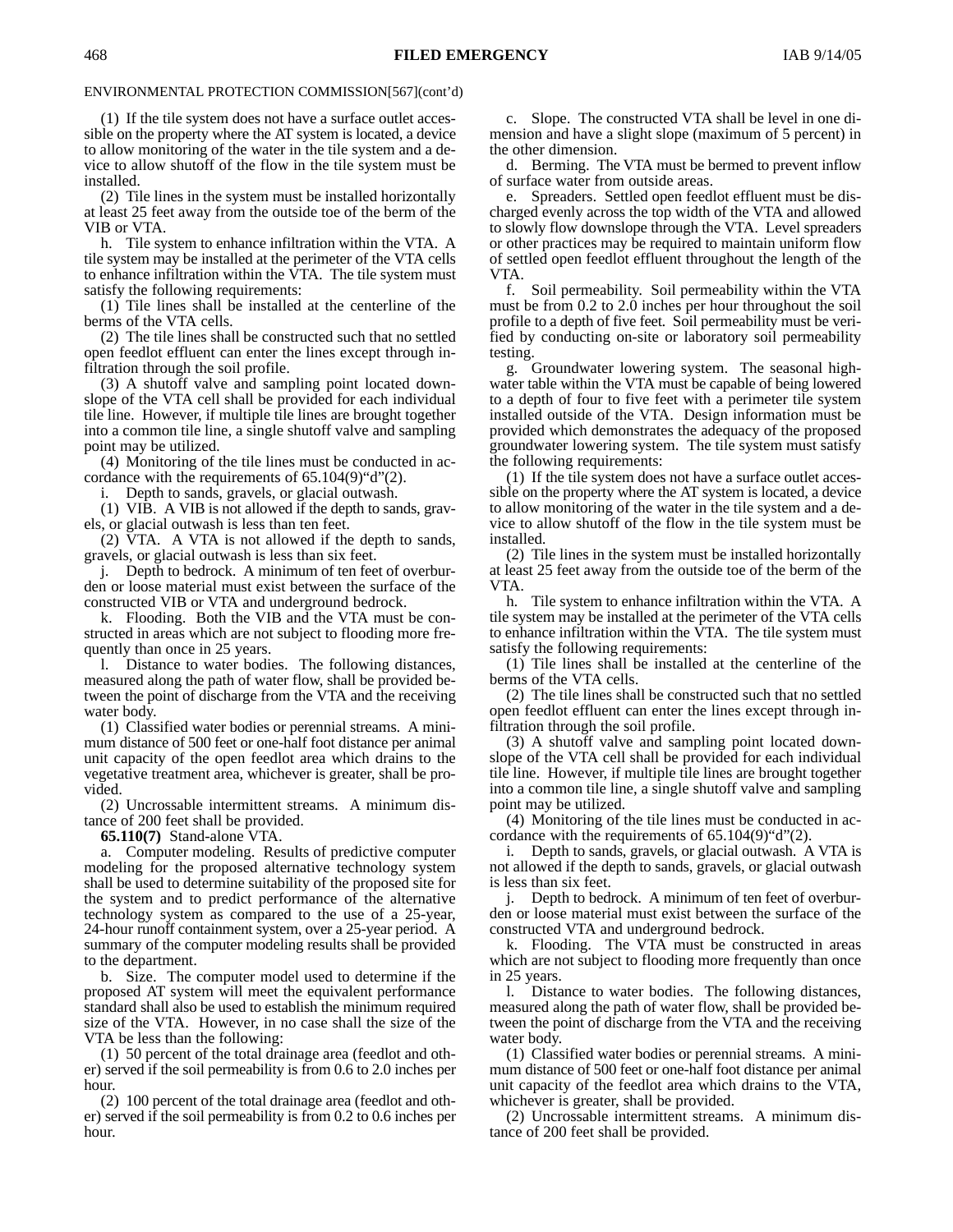#### **567—65.111(81GA,HF805) Construction certification.**

**65.111(1)** The owner of an open feedlot operation who is issued a construction permit for a settled open feedlot effluent basin or AT system as provided in rule 65.105(81GA, HF805) on or after July 1, 2005, shall submit to the department a construction certification from a professional engineer certifying all of the following:

a. The basin or AT system was constructed in accordance with the design plans submitted to the department as part of an application for a construction permit pursuant to rule 65.107(81GA,HF805). If the actual construction deviates from the approved design plans, the construction certification shall identify all changes and certify that the changes were consistent with all applicable standards of these rules.

b. The basin or AT system was inspected by the professional engineer after completion of construction and before commencement of operation.

**65.111(2)** A written record of an investigation for drainage tile lines, including the findings of the investigation and actions taken to comply with 65.109(1) or 65.110(3), shall be submitted as part of the construction certification.

#### **567—65.112(81GA,HF805) Nutrient management plan requirements.**

**65.112(1)** The owner of an open feedlot operation which has an animal unit capacity of 1000 animal units or more or which is required to be issued an NPDES permit shall develop and implement a nutrient management plan meeting the requirements of this rule by December 31, 2006. For the purpose of this rule, requirements pertaining to open feedlot effluent also apply to settled open feedlot effluent and settleable solids.

**65.112(2)** Not more than one open feedlot operation shall be covered by a single nutrient management plan.

**65.112(3)** A person shall not remove manure, process wastewater or open feedlot effluent from an open feedlot operation structure which is part of an open feedlot operation for which a nutrient management plan is required under this rule, unless the department approves a nutrient management plan as required in this rule.

**65.112(4)** The department shall not approve an application for a permit to construct a settled open feedlot effluent basin or AT system unless the owner of the open feedlot operation applying for approval submits a nutrient management plan together with the application for the construction permit as provided in rule 65.105(81GA,HF805). The owner shall also submit proof that the owner has published a notice for public comment as provided in 65.112(7).

**65.112(5)** If a construction permit is required as provided in rule 65.105(81GA,HF805), the department shall approve or disapprove the nutrient management plan as part of the construction permit application. If a construction permit is not required, the department shall approve or disapprove the nutrient management plan within 60 days from the date that the department receives the nutrient management plan.

**65.112(6)** Prior to approving or disapproving a nutrient management plan as required in this rule, the department may receive comments exclusively to determine whether the nutrient management plan is submitted according to procedures required by the department and that the nutrient management plan complies with the provisions of this rule.

**65.112(7)** Public notice.

a. The owner of the open feedlot operation shall publish a notice for public comment in a newspaper having a general circulation in the county where the open feedlot operation is or is proposed to be located and in the county where manure, process wastewater, or open feedlot effluent which originates from the open feedlot operation may be applied under the terms and conditions of the nutrient management plan.

b. The notice for public comment shall include all of the following:

(1) The name of the owner of the open feedlot operation submitting the nutrient management plan.

(2) The name of the township where the open feedlot operation is or is proposed to be located and the name of the township where manure, process wastewater, or open feedlot effluent originating from the open feedlot operation may be applied.

(3) The animal unit capacity of the open feedlot operation.

(4) The time when and the place where the nutrient management plan may be examined as provided in Iowa Code section 22.2.

(5) Procedures for providing public comment to the department. The notice shall also include procedures for requesting a public hearing conducted by the department. The department is not required to conduct a public hearing if it does not receive a request for the public hearing within ten days after the first publication of the notice for public comment as provided in this subrule. If such a request is received, the public hearing must be conducted within 30 days after the first date that the notice for public comment was published.

(6) A statement that a person may acquire information relevant to making comments under this subrule by accessing the department's Internet Web site. The notice for public comment shall include the address of the department's Internet Web site as required by the department.

**65.112(8)** A nutrient management plan shall include all of the following:

a. Restrictions on the application of open feedlot effluent based on all of the following:

(1) A phosphorus index of each field in the nutrient management plan, as defined in  $65.17(17)$ "a," including the factors used in the calculation. A copy of the NRCS phosphorus index detailed report shall satisfy the requirement to include the factors used in the calculation. In addition, total phosphorus (as P2O5) available to be applied from the open feedlot operation shall be included.

(2) Calculations necessary to determine the land area required for the application of manure, process wastewater and open feedlot effluent from an open feedlot operation based on nitrogen or phosphorus use levels (as determined by phosphorus index) in order to obtain optimum crop yields according to a crop schedule specified in the nutrient management plan, and according to requirements specified in 65.17(4).

b. Information relating to the application of the manure, process wastewater and open feedlot effluent, including all of the following:

(1) Nutrient levels of the manure, process wastewater and open feedlot effluent.

(2) Application methods, the timing of the application, and the location of the land where the application occurs.

c. If the application is on land other than land owned or rented for crop production by the owner of the open feedlot operation, the plan shall include a copy of each written agreement executed by the owner of the open feedlot operation and the landowner or the person renting the land for crop production where the manure, process wastewater or open feedlot effluent may be applied.

d. An estimate of the manure, process wastewater and open feedlot effluent volume or weight produced by the open feedlot operation.

e. Information which shows all of the following: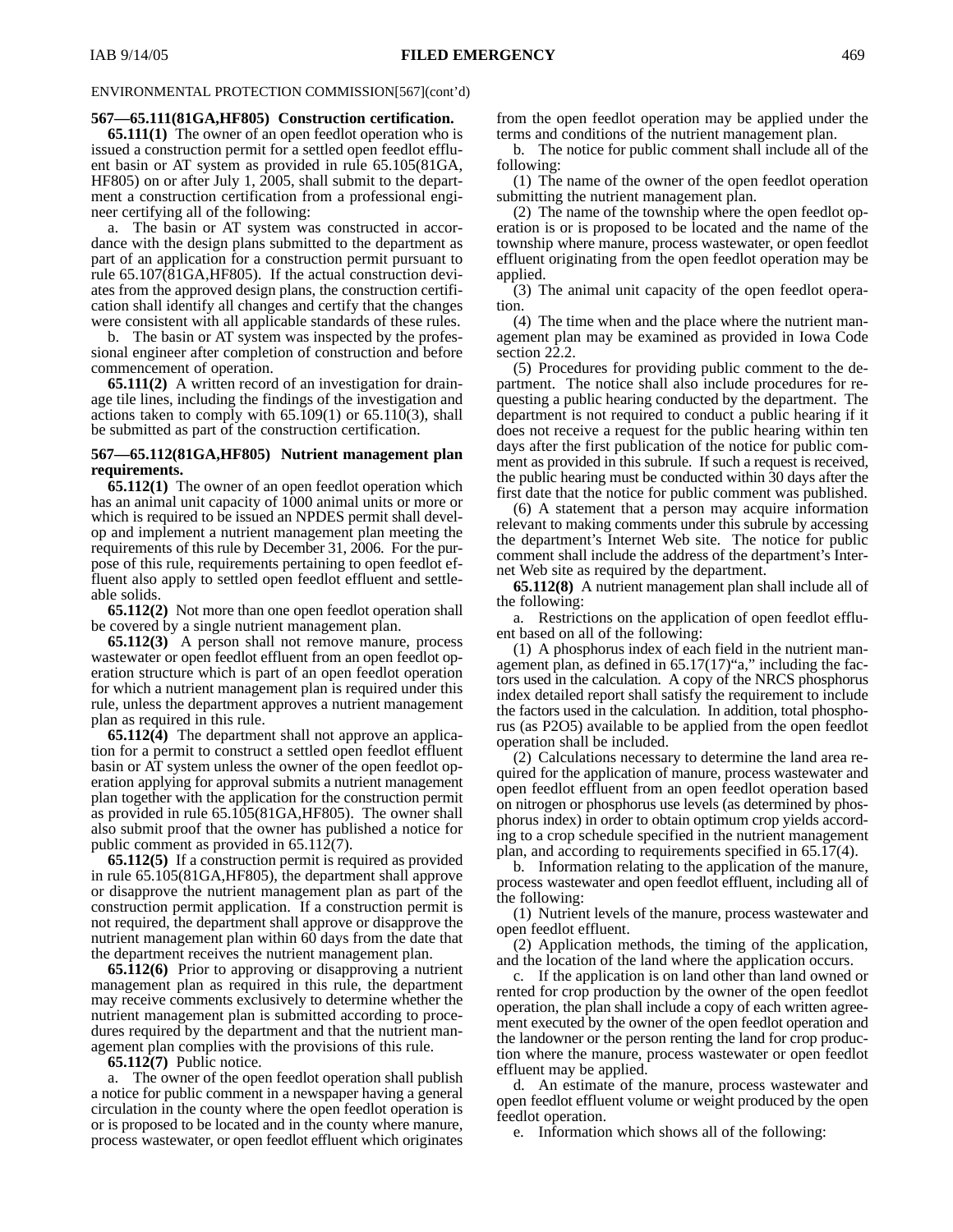(1) There is adequate storage for manure, process wastewater, stockpiled manure and open feedlot effluent, including procedures to ensure proper operation and maintenance of the storage structures.

(2) The proper management of animal mortalities to prevent discharge of pollutants to surface water and to ensure that animals are not disposed of in an open feedlot operation structure or a treatment system that is not specifically designed to treat animal mortalities.

(3) Surface drainage prior to contact with an open feedlot structure is diverted, as appropriate, from the open feedlot operation.

(4) Animals kept in the open feedlot operation do not have direct contact with any waters of the United States.

(5) Chemicals or other contaminants handled on site are not disposed of in manure, process wastewater, an open feedlot operation structure or a treatment system that is not specifically designed to treat such chemicals or contaminants.

(6) Equipment used for the land application of manure, process wastewater or open feedlot effluent must be periodically inspected for leaks.

(7) Identification of specific records that will be maintained to document the implementation and management of the requirements in this subrule.

**65.112(9)** If an open feedlot operation uses an alternative technology system as provided in rule 65.110(81GA, HF805), the nutrient management plan is not required to provide for settled open feedlot effluent that enters the AT system.

**65.112(10)** Current nutrient management plan, record keeping and inspections.

a. Current nutrient management plan. The owner of an open feedlot operation who is required to submit a nutrient management plan shall maintain a current nutrient management plan at the site of the open feedlot operation and shall make the current nutrient management plan available to the department upon request. If nutrient management practices change, a person required to submit a nutrient management plan shall make appropriate changes consistent with this rule. If values other than the standard table values are used for nutrient management plan calculations, the source of the values used shall be identified.

b. Record keeping. Records shall be maintained by the owner of a open feedlot operation who is required to submit a nutrient management plan. This recorded information shall be maintained for five years following the year of application or for the length of the crop rotation, whichever is greater. Records shall be maintained at the site of the open feedlot operation and shall be made available to the department upon request. Records to demonstrate compliance with the nutrient management plan shall include the following:

(1) Factors used to calculate the manure, process wastewater and open feedlot effluent application rate:

1. Optimum yield for the planned crop.

2. Types of nitrogen credits and amounts.

Remaining crop nitrogen needed.

4. Nitrogen content and first-year nitrogen availability of the manure, process wastewater and open feedlot effluent.

5. Phosphorus content of the manure, process wastewater and open feedlot effluent as required in  $65.17(3)$ "i"(1) and (2). If an actual sample is used, documentation shall be provided.

(2) If phosphorus-based application rates are used, the following shall be included:

1. Crop rotation.

2. Phosphorus removed by crop harvest of that crop rotation.

(3) Maximum allowable manure, process wastewater and open feedlot effluent application rate.

(4) Actual manure, process wastewater and open feedlot effluent application information:

1. Method(s) of application when manure, process wastewater or open feedlot effluent from the open feedlot operation was applied.

2. Date(s) when the manure, process wastewater or open feedlot effluent from the open feedlot operation was applied.

3. Weather conditions at time of application and for 24 hours prior to and following the application.

4. Location of the field where the manure, process wastewater or open feedlot effluent from the open feedlot operation was applied, including the number of acres.

5. The manure, process wastewater or open feedlot effluent application rate.

6. Dates when application equipment was inspected.

(5) Date(s) and application rate(s) of commercial nitrogen and phosphorus on fields that received manure, process wastewater or open feedlot effluent. However, if the date and application rate information is for fields which are not owned for crop production or which are not rented or leased for crop production by the person required to keep records pursuant to this subrule, an enforcement action for noncompliance with a nutrient management plan or the requirements of this subrule shall not be pursued against the person required to keep records pursuant to this subrule or against any other person who relied on the date and application rate in records required to be kept pursuant to this subrule, unless that person knew or should have known that nitrogen or phosphorus would be applied in excess of maximum levels set forth in paragraph 65.17(1)"a." If nutrients are applied to fields not owned, rented or leased for crop production by the person required to keep records pursuant to this subrule, that person shall obtain from the person who owns, rents or leases those fields a statement specifying the planned commercial nitrogen and phosphorus fertilizer rates to be applied to each field receiving the nutrients.

(6) A copy of the current soil test lab results for each field in the nutrient management plan.

(7) All applicable records identified in  $65.112(8)$ "e"(7).

c. Record inspection. The department may inspect an open feedlot operation at any time during normal working hours and may inspect the nutrient management plan and any records required to be maintained.

**567—65.113(81GA,HF805) Complaint investigations.** Complaints of violations of Iowa Code chapter 455B or 459, or 2005 Iowa Acts, House File 805, or these rules, which are received by the department or are forwarded to the department by a county, following a county board of supervisors' determination that a complainant's allegation constitutes a violation, shall be investigated by the department if it is determined that the complaint is legally sufficient and an investigation is justified.

**65.113(1)** If after evaluating a complaint to determine whether the allegation may constitute a violation, without investigating whether the facts supporting the allegation are true or untrue, the county board of supervisors shall forward its finding to the department director.

**65.113(2)** A complaint is legally sufficient if it contains adequate information to investigate the complaint and if the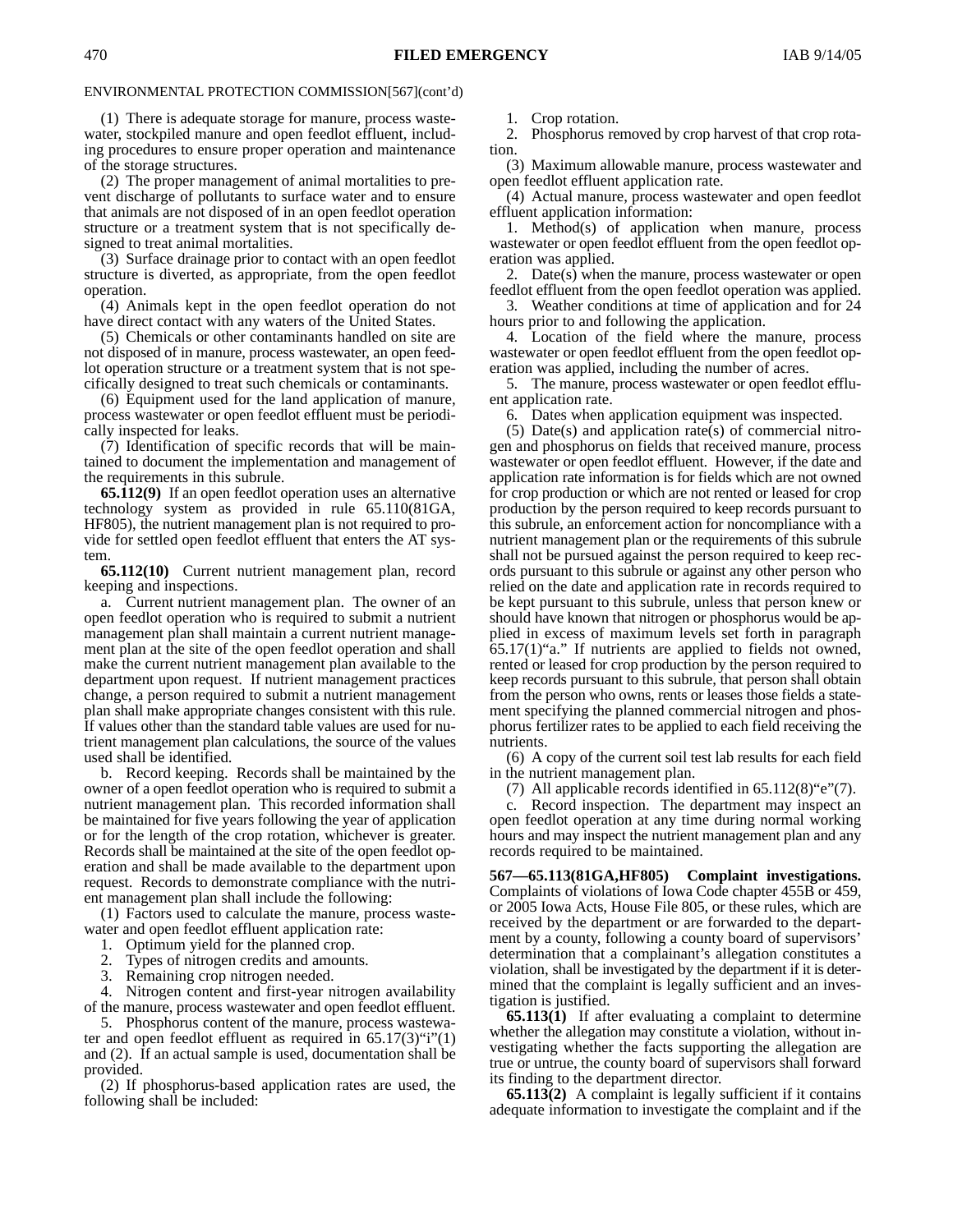allegation constitutes a violation, without an investigation of whether the facts supporting the allegation are true or untrue, of department rules, Iowa Code chapter 455B or 459, or 2005 Iowa Acts, House File 805, or environmental standards in regulations subject to federal law and enforced by the department.

**65.113(3)** The department in its discretion shall determine the urgency of the investigation, and the time and resources required to complete the investigation, based upon the circumstances of the case, including the severity of the threat to the quality of surface water or groundwater.

**65.113(4)** The department shall notify the complainant and the alleged violator if an investigation is not conducted specifying the reason for the decision not to conduct an investigation.

**65.113(5)** The department will notify the county board of supervisors where the violation is alleged to have occurred before doing a site investigation unless the department determines that a clear, present and impending danger to the public health or environment requires immediate action.

**65.113(6)** The county board of supervisors may designate a county employee to accompany the department on the investigation of any site as a result of a complaint.

**65.113(7)** A county employee accompanying the department on a site investigation has the same right of access to the site as the department official conducting the investigation during the period that the county designee accompanies the department official.

**65.113(8)** Upon completion of an investigation, the department shall notify the complainant of the results of the investigation, including any anticipated, pending or complete enforcement action arising from the investigation. The department shall deliver a copy of the notice to the animal feeding operation that is the subject of the complaint, any alleged violators if different from the open feedlot operation and the county board of supervisors of the county where the violation is alleged to have occurred.

**65.113(9)** When a person who is a department official, an agent of the department, or a person accompanying the department official or agent enters the premises of an open feedlot operation, both of the following shall apply:

a. The person may enter at any reasonable time in and upon any private or public property to investigate any actual or possible violation of Iowa Code chapter 455B or 459, or 2005 Iowa Acts, House File 805, or these rules. However, the owner or person in charge shall be notified.

(1) If the owner or occupant of any property refuses admittance to the operation, or if prior to such refusal the director demonstrates the necessity for a warrant, the director may make application under oath or affirmation to the district court of the county in which the property is located for the issuance of a search warrant.

(2) In the application the director shall state that an inspection of the premises is mandated by the laws of this state or that a search of certain premises, areas, or things designated in the application may result in evidence tending to reveal the existence of violations of public health, safety, or welfare requirements imposed by statutes, rules or ordinances established by the state or a political subdivision thereof. The application shall describe the area, premises, or thing to be searched, give the date of the last inspection if known, give the date and time of the proposed inspection, declare the need for such inspection, recite that notice of desire to make an inspection has been given to affected persons and that admission was refused if that be the fact, and state that the inspection has no purpose other than to carry out the purpose of the statute, ordinance, or regulation pursuant to which inspection is to be made. If an item of property is sought by the director, it shall be identified in the application.

(3) If the court is satisfied from the examination of the applicant, and of other witnesses, if any, and of the allegations of the application of the existence of the grounds of the application, or that there is probable cause to believe their existence, the court may issue such search warrant.

(4) In making inspections and searches pursuant to the authority of this rule, the director must execute the warrant:<br>1. Within ten days after its date.

Within ten days after its date.

2. In a reasonable manner, and any property seized shall be treated in accordance with the provisions of Iowa Code chapters 808, 809, and 809A.

3. Subject to any restrictions imposed by the statute, ordinance or regulation pursuant to which inspection is made.

b. The person shall comply with standard biosecurity requirements customarily required by the open feedlot operation which are necessary in order to control the spread of disease among an animal population.

**567—65.114(455B,81GA,HF805) Transfer of legal responsibilities or title.** If title or legal responsibility for a permitted open feedlot operation and its open feedlot operation structure is transferred, the person to whom title or legal responsibility is transferred shall be subject to all terms and conditions of the permit and these rules. The person to whom the permit was issued and the person to whom title or legal responsibility is transferred shall notify the department of the transfer of legal responsibility or title of the operation within 30 days of the transfer. Within 30 days of receiving a written request from the department, the person to whom legal responsibility is transferred shall submit to the department all information needed to modify the permit to reflect the transfer of legal responsibility.

These rules are intended to implement Iowa Code sections 455B.171 to 455B.191, 459.314, 459.601 and 2005 Iowa Acts, House File 805.

ITEM 10. Amend **567—Chapter 65**, **Appendix A**, as follows:

## APPENDIX A MANURE *OPEN FEEDLOT EFFLUENT* CONTROL ALTERNATIVES FOR OPEN FEEDLOTS *FEEDLOT OPERATIONS*

Introduction: Water pollution control requirements for animal feeding operations are given in Chapter 65 of the rules of the Iowa department of natural resources *567— 65.101(81GA,HF805)*. Under these rules, open feedlots meeting the operation *NPDES* permit application requirements of rule 567—65. 4 *104*(455B,459 *81GA,HF805*) must also comply with the minimum manure *open feedlot effluent* control requirements of subrule 65.2(2) *65.101(2)*. Subrule 65.2(2) *65.101(2)* requires that all feedlot runoff and other manure *open feedlot effluent* flows resulting from precipitation events less than or equal to the 25-year, 24-hour rainfall event be collected and land applied. *For the purpose of this appendix, open feedlot effluent includes manure, process wastewater, settled open feedlot effluent and settleable solids.*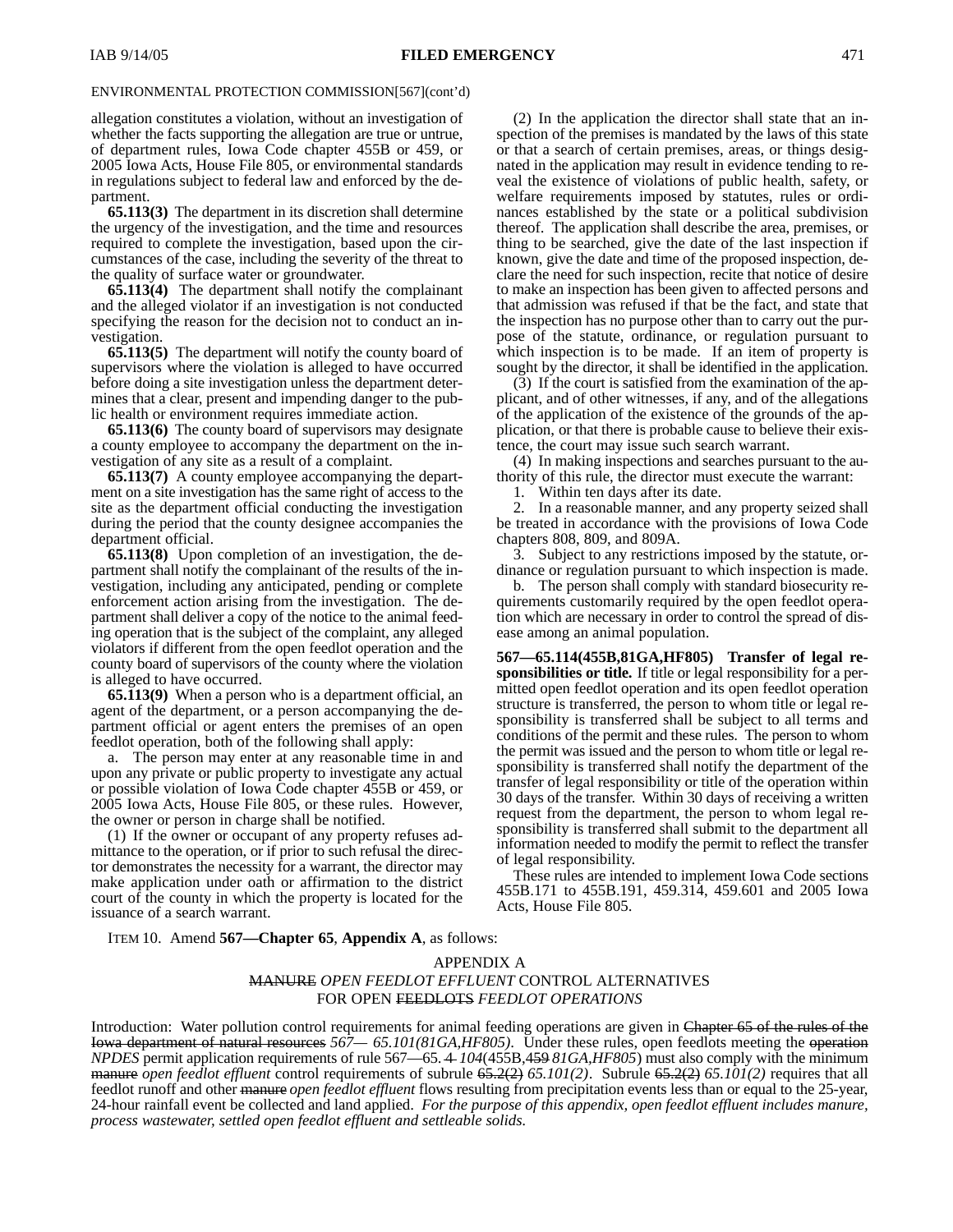## 472 **FILED EMERGENCY** IAB 9/14/05

### ENVIRONMENTAL PROTECTION COMMISSION[567](cont'd)

This appendix describes five feedlot runoff control systems that meet the requirements of subrule 65.2(2) *65.101(2)*. The systems differ in the volume of manure *open feedlot effluent* storage provided and in the frequency of manure *open feedlot effluent* application. In general, the time interval between required applications increases with increased storage volume.

A feedlot operator who constructs and operates a manure *an open feedlot effluent* control facility in accordance with the requirements of any of these five systems will not have additional manure *open feedlot effluent* control requirements imposed, unless manure *open feedlot effluent* discharges from the facility cause state water quality standards violations. In describing the five systems, the major features of each are first reviewed, followed by detailed information on the construction and operation requirements of the system. The system descriptions are presented in this appendix as follows:

| System                                                                                            | Pages |  |
|---------------------------------------------------------------------------------------------------|-------|--|
|                                                                                                   |       |  |
|                                                                                                   |       |  |
| System 3: April, July, and November October Manure Open Feedlot Effluent Application  37-39 92-94 |       |  |
|                                                                                                   |       |  |
| System 5: April/May and October/November Manure Open Feedlot Effluent Application  41-43 96-98    |       |  |
|                                                                                                   |       |  |

## SYSTEM 1: ONE MANURE *OPEN FEEDLOT EFFLUENT* APPLICATION PERIOD PER YEAR

#### MAJOR SYSTEM FEATURES:

- Adequate capacity must be provided to collect and store the average annual runoff from all feedlot and nonfeedlot areas which drain into the manure *open feedlot effluent* control system (additional storage is required if process waters or manure *open feedlot effluent* from other sources also draing *drains* into the control system).
- Collected manure *open feedlot effluent* must be removed from the control system and land applied at least once annually (interval between successive applications cannot exceed 12 months).

#### DETAILED SYSTEM REQUIREMENTS:

Manure *Open Feedlot Effluent* Control System: The manure *open feedlot effluent* control system must be constructed to meet or exceed the following requirements:

- 1. Solids Settling Facilities: Solids settling facilities which meet or exceed the requirements of subrule 65.2(1) *65.101(1)* must precede the feedlot runoff control system.
- 2. Feedlot Runoff Control System: The feedlot runoff control system shall, as a minimum, have adequate capacity to store the total wastewater volume determined by summing the following:

A. The volume determined by multiplying the unpaved feedlot area which drains into the control system by the appropriate runoff value from Figure 1.

B. The volume determined by multiplying the paved feedlot area which drains into the control system by 1.5 times the appropriate runoff value from Figure 1.

C. The volume determined by multiplying the total area of cropland, pasture and woodland draining into the control system by the greater of the following:

- The amount of runoff expected from these areas as a result of the 25-year, 24-hour precipitation event.\*
- The average annual runoff expected from these areas.\*

D. The volume determined by multiplying the total roof, farmstead, and driveway area draining into the control system by the average annual runoff expected from these areas.\*

E. The volume of process wastewater which drains into the control system during a 12-month period.

F. The volume of manure *open feedlot effluent* from other sources which discharges into the control system during a 12-month period.

\*Expected 25-year, 24-hour and average annual runoff values shall be determined using runoff prediction methodologies of the U.S. Soil Conservation Service *NRCS* (or equivalent methodologies).

Manure *Open Feedlot Effluent* Application Requirements: Manure *Open feedlot effluent* must be removed from the manure *open feedlot effluent* control system and land applied in accordance with the following requirements:

- 1. Solids Settling Facilities: Collected *settleable* solids must be removed from the solids settling facilities as necessary to maintain adequate capacity to handle future runoff events. As a minimum, *settleable* solids shall be removed at least once annually.
- 2. Feedlot Runoff Control System: Accumulated manure *open feedlot effluent* shall be removed from the feedlot runoff control system and disposed of by land application at least once annually. The interval between successive application periods shall not exceed 12 months.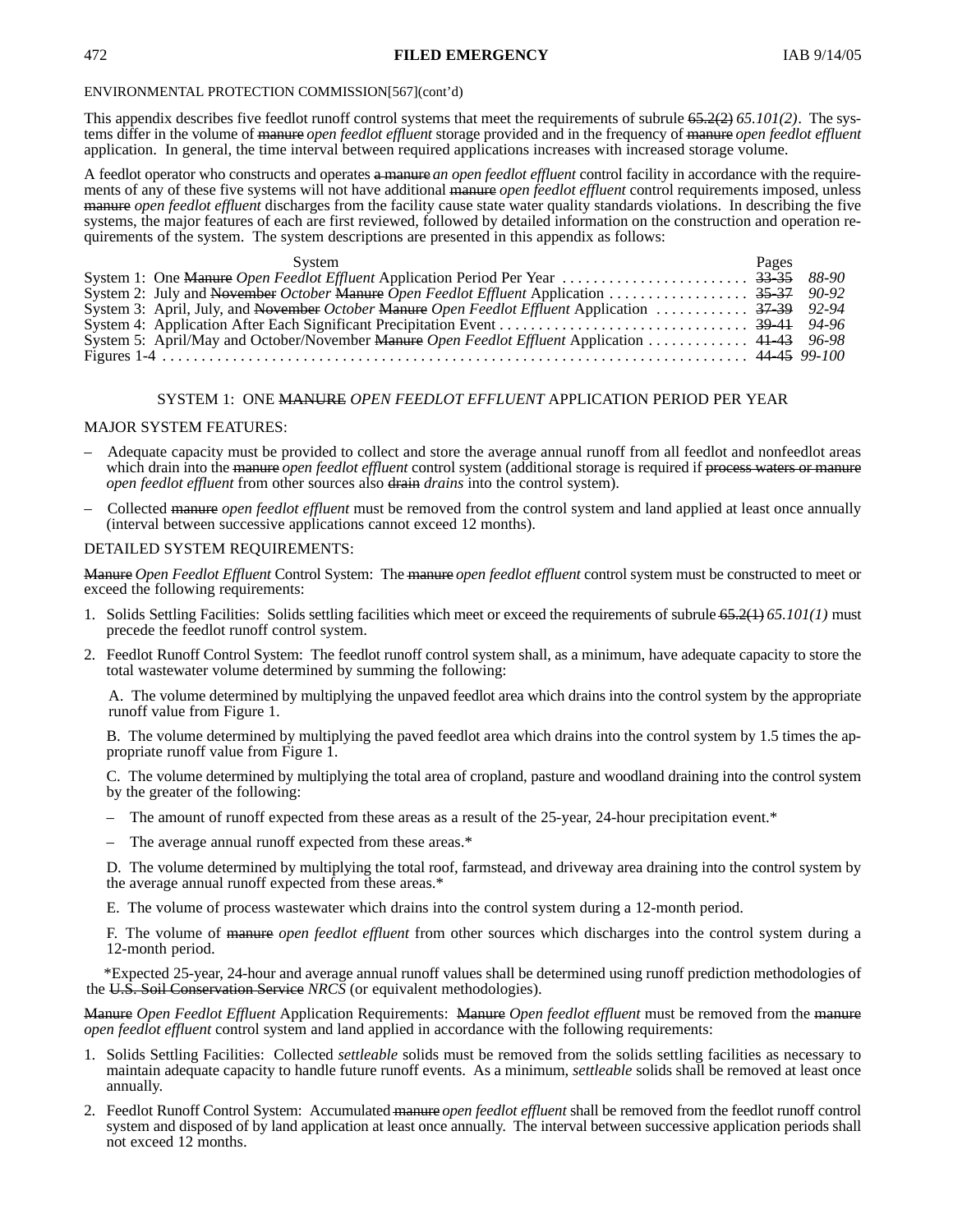## IAB 9/14/05 **FILED EMERGENCY** 473

## ENVIRONMENTAL PROTECTION COMMISSION[567](cont'd)

During application periods, land application shall be conducted at rates sufficient to ensure complete removal of accumulated manure *open feedlot effluent* from the runoff control system in ten or fewer application days. Manure *Open feedlot effluent* removal is considered complete when the manure *open feedlot effluent* remaining in the runoff control system occupies less than 10 percent of the system's design manure *open feedlot effluent* storage volume.

Land application of manure *open feedlot effluent* shall be conducted on days when weather and soil conditions are suitable. Weather and soil conditions are normally considered suitable for manure *open feedlot effluent* application if:

- Land application areas are not frozen or snow-covered.
- Temperatures during application are greater than 32 degrees Fahrenheit.

– Precipitation has not exceeded 0.05 inch per day for each of the three days immediately preceding application and no precipitation is occurring on the day of application.

## SYSTEM 2: JULY AND NOVEMBER *OCTOBER* MANURE *OPEN FEEDLOT EFFLUENT* APPLICATION

## MAJOR SYSTEM FEATURES:

- Adequate capacity must be provided to collect and store the average runoff expected to occur over the eight *nine*-month period from December *November* 1 through July 31 from all feedlot and nonfeedlot areas which drain into the manure *open feedlot effluent* control system (additional storage is required if process waters or manure *open feedlot effluent* from other sources also drain *drains* into the control system).
- Collected manure *open feedlot effluent* may be removed from the control system and land applied during any period of the year that conditions are suitable. While application during other periods will minimize the need for July and November *October* application, sufficient manure *open feedlot effluent* must still be disposed of during July and November *October* to reduce the volume of manure *open feedlot effluent* remaining in the control system during these months to less than 10 percent of the system's design manure *open feedlot effluent* storage volume.

## DETAILED SYSTEM REQUIREMENTS:

Manure *Open Feedlot Effluent* Control System: The manure *open feedlot effluent* control system must be constructed to meet or exceed the following requirements:

- 1. Solids Settling Facilities: Manure *Open feedlot effluent* solids settling facilities which meet or exceed the requirements of subrule 65.2(1) *65.101(1)* must precede the feedlot runoff control system.
- 2. Feedlot Runoff Control System: The feedlot runoff control system shall, as a minimum, have adequate capacity to store the total wastewater volume determined by summing the following:

A. The volume determined by multiplying the unpaved feedlot area which drains into the control system by the appropriate runoff value from Figure 2.

B. The volume determined by multiplying the paved feedlot area which drains into the control system by 1.5 times the appropriate runoff value from Figure 2.

C. The volume determined by multiplying the total area of cropland, pasture and woodland draining into the control system by the greater of the following:

The amount of runoff expected from these areas as a result of the 25-year, 24-hour precipitation event.\*

– The average runoff expected to occur from these areas during the eight *nine*-month period from December *November* 1 to July 31.\*

D. The volume determined by multiplying the total roof, farmstead and driveway area draining into the control system by the average runoff expected to occur from these areas during the eight *nine*-month period from December *November* 1 to July 31.\*

E. The volume of process wastewater which drains into the control system during the eight *nine*-month period from December *November* 1 through July 31.

F. The volume of manure *open feedlot effluent* from other sources which discharges into the control system during the eight *nine*-month period from December *November* 1 through July 31.

\*Expected 25-year, 24-hour runoff and average runoff for the eight *nine*-month period December *November* 1 through July 31 shall be determined using runoff prediction methodologies of the U.S. Soil Conservation Service *NRCS* (or equivalent methodologies).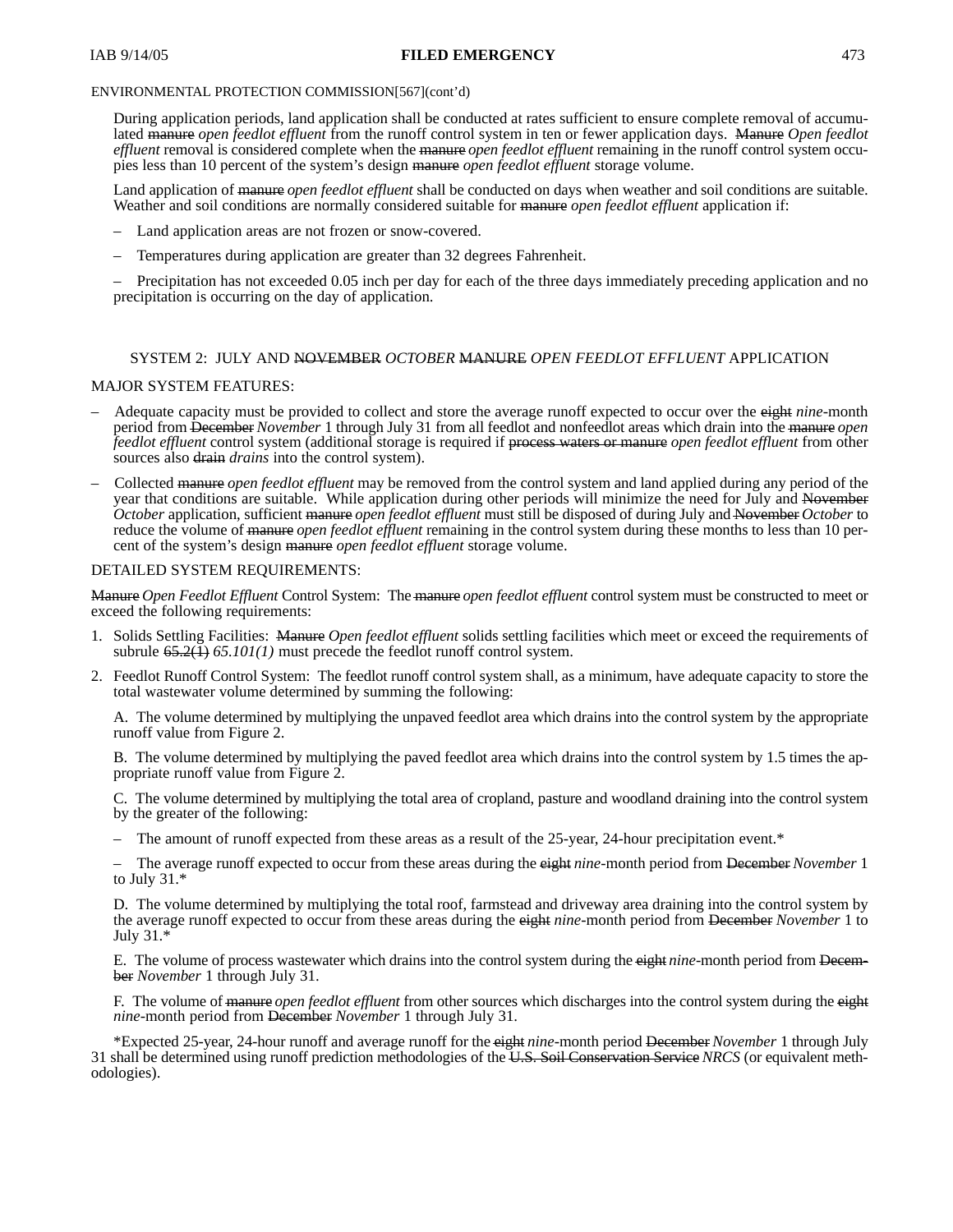## 474 **FILED EMERGENCY** IAB 9/14/05

## ENVIRONMENTAL PROTECTION COMMISSION[567](cont'd)

Manure *Open Feedlot Effluent* Application Requirements: Manure *Open feedlot effluent* must be removed from the manure *open feedlot effluent* control system and land applied in accordance with the following requirements:

- 1. Solids Settling Facilities: Collected *settleable* solids must be removed from the solids settling facilities as necessary to maintain adequate capacity to handle future runoff events. As a minimum, *settleable* solids shall be removed at least once annually.
- 2. Feedlot Runoff Control System:

A. A feedlot operator must comply with the following manure *open feedlot effluent* application requirements if application operations are limited to the months of July and November *October*.

During these months, land application shall be conducted at rates sufficient to ensure complete removal of accumulated manure *open feedlot effluent* from the runoff control system in ten or fewer application days. Manure *Open feedlot effluent* removal is considered complete when the manure *open feedlot effluent* remaining in the runoff control system occupies less than 10 percent of the system's design manure *open feedlot effluent* storage capacity.

During July and November *October*, manure *open feedlot effluent* application operations shall be initiated on the first day that conditions are suitable for land application of manure *open feedlot effluent*, and application must continue on subsequent days that suitable conditions exist. If unfavorable weather conditions prevent complete application of manure *open feedlot effluent* to be accomplished during July or November *October*, application must be continued into the following month. Manure *Open feedlot effluent* application operations may cease when complete application has been achieved.

Weather and soil conditions are normally considered suitable for land application of manure *open feedlot effluent* if:

- Land application areas are not frozen or snow-covered.
- Temperatures during application are greater than 32 degrees Fahrenheit.

– Precipitation has not exceeded 0.05 inch per day for each of the three days immediately preceding application and no precipitation is occurring on the day of application.

B. A feedlot operator may dispose of accumulated manure *open feedlot effluent* during any period of the year that conditions are suitable. While application during other periods will minimize the need for application during July and November *October*, the feedlot operator will still need to dispose of sufficient manure *open feedlot effluent* during July and November *October* to reduce the manure *open feedlot effluent* volume remaining in the runoff control system during these months to less than 10 percent of the system's design manure *open feedlot effluent* storage capacity.

A feedlot operator who does not limit manure *open feedlot effluent* application operations to the months of July and November *October* is not required to comply with the specific manure *open feedlot effluent* application requirements which apply when application is limited to those months. However, this does not relieve the feedlot operator of the responsibility to conduct application operations at rates and times which are sufficient to ensure that the manure *open feedlot effluent* volume remaining in the runoff control system during July and November *October* will be reduced to less than 10 percent of the system's design manure *open feedlot effluent* storage capacity.

## SYSTEM 3: APRIL, JULY AND NOVEMBER *OCTOBER* MANURE *OPEN FEEDLOT EFFLUENT* APPLICATION

## MAJOR SYSTEM FEATURES:

- Adequate capacity must be provided to collect and store the average runoff expected to occur during the five *six*-month period from December*November* 1 through April 30 from all feedlot and nonfeedlot areas which drain into the manure *open feedlot effluent* control system (additional storage is required if process waters or manure *open feedlot effluent* from other sources also drain *drains* into the control system).
- Collected manure *open feedlot effluent* may be removed from the control system and land applied during any period of the year that conditions are suitable. While application during other periods will minimize the need for application during the specified application months, sufficient manure *open feedlot effluent* must still be disposed of during April, July and November *October* to reduce the volume of manure *open feedlot effluent* remaining in the control system during these months to less than 10 percent of the system's design manure *open feedlot effluent* storage volume.

## DETAILED SYSTEM REQUIREMENTS:

Manure *Open Feedlot Effluent* Control System: The manure *open feedlot effluent* control system must be constructed to meet or exceed the following requirements:

- 1. Solids Settling Facilities: Manure solids *Solids* settling facilities which meet or exceed the requirements of subrule 65.2(1) *65.101(1)* must precede the feedlot runoff control system.
- 2. Feedlot Runoff Control System: The feedlot runoff control system shall, as a minimum, have adequate capacity to store the total wastewater volume determined by summing the following: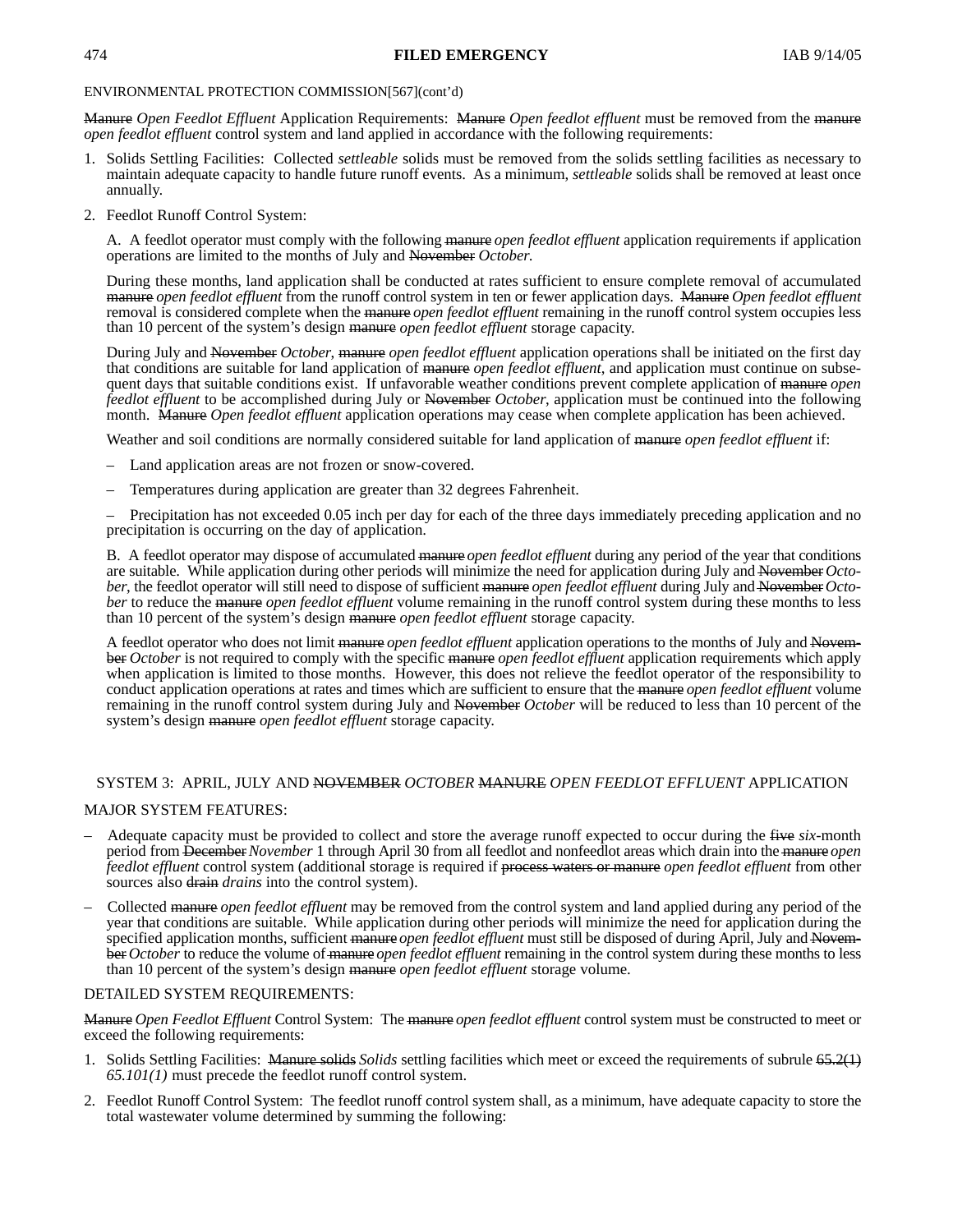## IAB 9/14/05 **FILED EMERGENCY** 475

## ENVIRONMENTAL PROTECTION COMMISSION[567](cont'd)

A. The volume determined by multiplying the unpaved feedlot area which drains into the control system by the appropriate runoff value from Figure 3.

B. The volume determined by multiplying the paved feedlot area which drains into the control system by 1.5 times the appropriate runoff value from Figure 3.

C. The volume determined by multiplying the total area of cropland, pasture and woodland draining into the control system by the greater of the following:

The amount of runoff expected from these areas as a result of the 25-year, 24-hour precipitation event.\*

– The average annual runoff expected to occur from these areas during the five *six*-month period from December *November* 1 to April 30.\*

D. The volume determined by multiplying the total roof, farmstead, and driveway area draining into the control system by the average runoff expected to occur from these areas during the five *six*-month period from December *November* 1 to April 30.\*

E. The volume of process wastewater which drains into the control system during the five *six*-month period from December *November* 1 through April 30.

F. The volume of manure *open feedlot effluent* from other sources which discharges into the control system during the five *six*-month period from December *November* 1 through April 30.

\*Expected 25-year, 24-hour runoff and average runoff for the five *six*-month period December*November* 1 through April 30 shall be determined using runoff prediction methodologies of the U.S. Soil Conservation Service *NRCS* (or equivalent methodologies).

- Manure *Open Feedlot Effluent* Application Requirements: Manure *Open feedlot effluent* must be removed from the manure *open feedlot effluent* control system and land applied in accordance with the following requirements:
- 1. Solids Settling Facilities: Collected *settleable* solids must be removed from the solids settling facilities as necessary to maintain adequate capacity to handle future runoff events. As a minimum, *settleable* solids shall be removed at least once annually.
- 2. Feedlot Runoff Control System:

A. A feedlot operator must comply with the following manure *open feedlot effluent* application requirements if application operations are limited to the months of April, July and November *October*.

During these months, land application shall be conducted at rates sufficient to ensure complete removal of accumulated manure *open feedlot effluent* from the runoff control system in ten or fewer application days. Manure *Open feedlot effluent* removal is considered complete when the manure *open feedlot effluent* remaining in the runoff control system occupies less than 10 percent of the system's design manure *open feedlot effluent* storage capacity.

During April, July and November *October*, manure *open feedlot effluent* application operations shall be initiated on the first day that conditions are suitable for land application of manure *open feedlot effluent*, and application must continue on subsequent days that suitable conditions exist. If unfavorable weather conditions prevent complete application of manure *open feedlot effluent* to be accomplished during any of these months, manure *open feedlot effluent* application must be continued into the following month. Manure *Open feedlot effluent* application operations may cease when complete application has been achieved.

Weather and soil conditions are normally considered suitable for land application of manure *open feedlot effluent* if:

- Land application areas are not frozen or snow-covered.
- Temperatures during application are greater than 32 degrees Fahrenheit.

– Precipitation has not exceeded 0.05 inch per day for each of the three days immediately preceding application and no precipitation is occurring on the day of application.

B. A feedlot operator may dispose of accumulated manure *open feedlot effluent* during any period of the year that conditions are suitable. While application during other periods will minimize the need for application during April, July and November *October*, the feedlot operator will still need to dispose of sufficient manure *open feedlot effluent* during *April,* July and November *October* to reduce the manure *open feedlot effluent* volume remaining in the runoff control system during these months to less than 10 percent of the system's design manure *open feedlot effluent* storage capacity.

A feedlot operator who does not limit manure *open feedlot effluent* application operations to the months of April, July and November *October* is not required to comply with the specific manure *open feedlot effluent* application requirements which apply when application is limited to those months. However, this does not relieve the feedlot operator of the responsibility to conduct application operations at rates and times which are sufficient to ensure that the manure *open feedlot effluent* volume remaining in the runoff control system during April, July and November *October* will be reduced to less than 10 percent of the system's design manure *open feedlot effluent* storage capacity.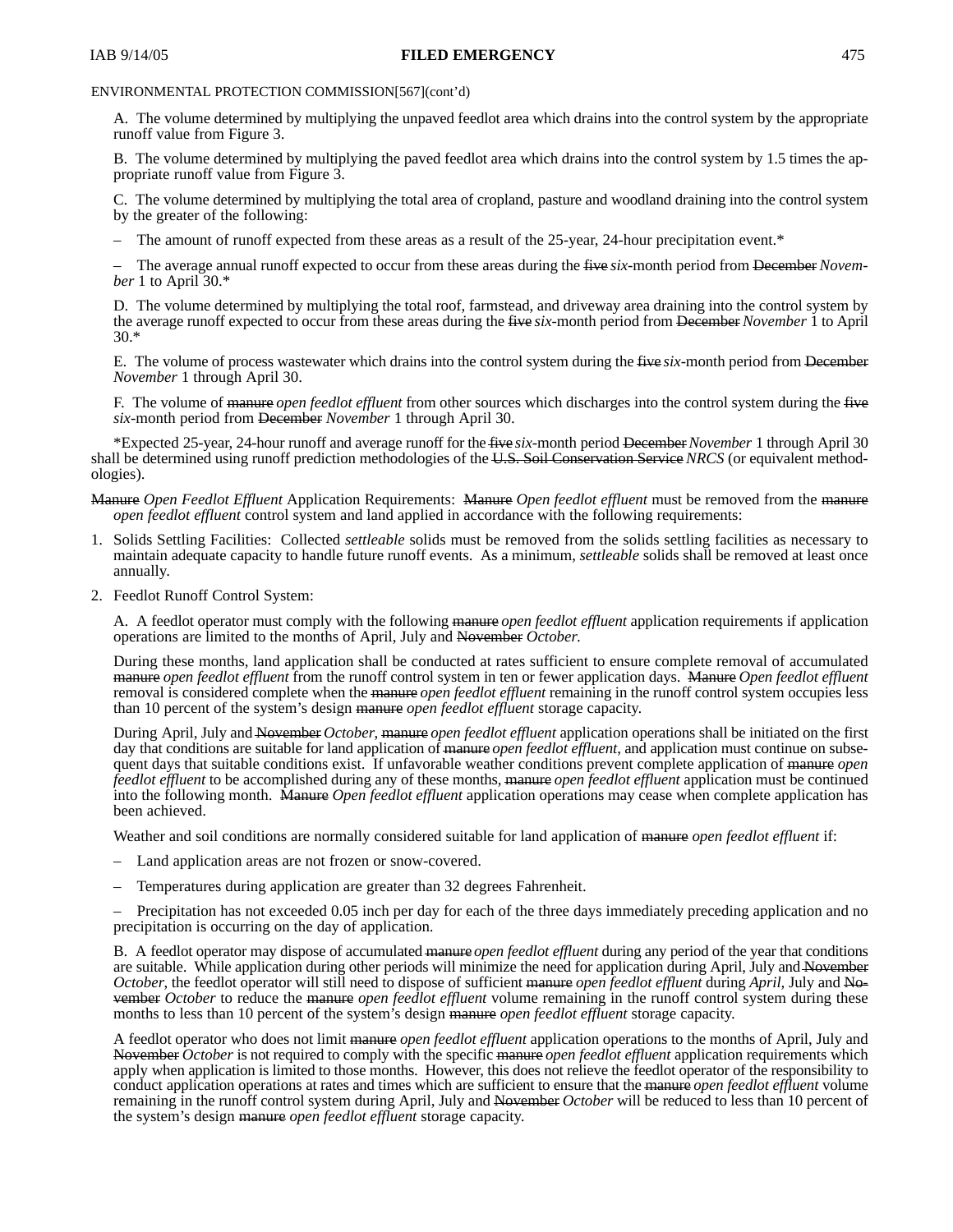## 476 **FILED EMERGENCY** IAB 9/14/05

## ENVIRONMENTAL PROTECTION COMMISSION[567](cont'd)

## SYSTEM 4: *OPEN FEEDLOT EFFLUENT* APPLICATION AFTER EACH SIGNIFICANT PRECIPITATION EVENT

## MAJOR SYSTEM FEATURES:

- Adequate capacity must be provided to collect and store the runoff expected to occur as a result of the 25-year, 24-hour precipitation event from all feedlot and nonfeedlot areas which drain into the manure *open feedlot effluent* control system (additional storage is required if process waters or manure *open feedlot effluent* from other sources also drain *drains* into the control system).
- Collected manure *open feedlot effluent* must be removed from the control system and land applied whenever the available (unoccupied) storage capacity remaining in the control system is less than 90 percent of that needed to store runoff from the 25-year, 24-hour storm; land application must begin on the first day that conditions are suitable and must continue until application is completed.

## DETAILED SYSTEM REQUIREMENTS:

Manure *Open Feedlot Effluent* Control System: The manure *open feedlot effluent* control system must be constructed to meet or exceed the following requirements:

- 1. Solids Settling Facilities: Manure solids *Solids* settling facilities which meet or exceed the requirements of subrule 65.2(1) *65.101(1)* must precede the feedlot runoff control system.
- 2. Feedlot Runoff Control System: The feedlot runoff control system shall, as a minimum, have adequate capacity to store the total wastewater volume determined by summing the following:

A. The volume determined by multiplying the total feedlot area which drains into the control system by the amount of runoff expected to occur from this area as a result of the 25-year, 24-hour precipitation event.\*

B. The volume determined by multiplying the total area of cropland, pasture and woodland draining into the control system by the amount of runoff expected to occur from these areas as a result of the 25-year, 24-hour precipitation event.\*

C. The volume determined by multiplying the total roof, farmstead and driveway area draining into the control system by the amount of runoff expected to occur from these areas as a result of the 25-year, 24-hour precipitation event.\*

D. The volume of process wastewater which drains into the control system during the five *six*-month period from December *November* 1 through April 30.

E. The volume of manure *open feedlot effluent* from other sources which discharges into the control system during the five *six*-month period from December *November* 1 through April 30.

\*Expected 25-year, 24-hour runoff shall be determined by using runoff prediction methodologies of the U.S. Soil Conservation Service *NRCS* (or equivalent methodologies).

- Manure *Open Feedlot Effluent* Application Requirements: Manure *Open feedlot effluent* must be removed from the manure *open feedlot effluent* control system and land applied in accordance with the following requirements:
- 1. Solids Settling Facilities: Collected *settleable* solids must be removed from the solids settling facilities as necessary to maintain adequate capacity to handle future runoff events. As a minimum, *settleable* solids shall be removed at least once annually.
- 2. Feedlot Runoff Control System: Accumulated manure *open feedlot effluent* shall be removed from the feedlot runoff control system and disposed of by land application following each precipitation or snowmelt runoff event which results in significant manure *open feedlot effluent* accumulations in the control system. Manure *Open feedlot effluent* accumulations will be considered significant whenever the available (unoccupied) storage capacity remaining in the control system is less than 90 percent of that required to store the runoff from the 25-year, 24-hour storm.

Once the available storage capacity remaining in the manure *open feedlot effluent* control system is reduced to the point that manure *open feedlot effluent* application is necessary, manure *open feedlot effluent* application operations must be initiated on the first day that conditions are suitable for land application of manure *open feedlot effluent*, and application must continue on subsequent days that suitable conditions exist. Application operations may cease when the storage capacity available in the control system has been restored to greater than 90 percent of that required to store runoff from the 25-year, 24-hour storm.

During application periods, land application shall be conducted at rates sufficient to ensure complete removal of accumulated manure *open feedlot effluent* from the control system in ten or fewer application days.

Weather and soil conditions are normally considered suitable for land application of manure *open feedlot effluent* if:

- Land application areas are not frozen or snow-covered.
- Temperatures during application are greater than 32 degrees Fahrenheit.

– Precipitation has not exceeded 0.05 inch per day for each of the three days immediately preceding application and no precipitation is occurring on the day of application.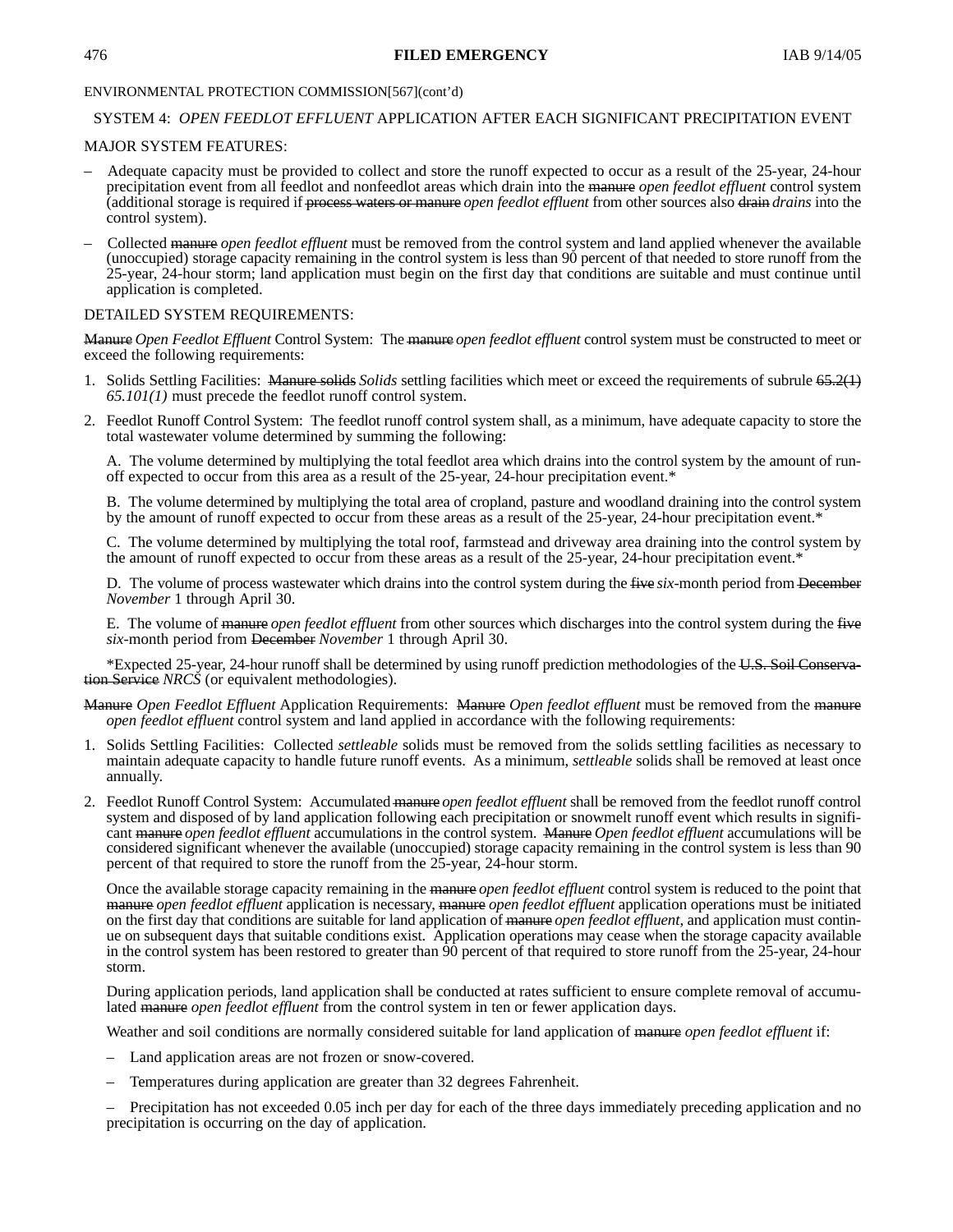## IAB 9/14/05 **FILED EMERGENCY** 477

## ENVIRONMENTAL PROTECTION COMMISSION[567](cont'd)

## SYSTEM 5: APRIL/MAY AND OCTOBER/NOVEMBER *OPEN FEEDLOT EFFLUENT* APPLICATION

## MAJOR SYSTEM FEATURES:

- Adequate capacity must be provided to collect and store the average runoff expected to occur over the eight-month period from October 1 through May 31 from all feedlot and nonfeedlot areas which drain into the manure *open feedlot effluent* control system (additional storage is required if process waters or manure *open feedlot effluent* from other sources also drain *drains* into the control system).
- Collected manure *open feedlot effluent* may be removed from the control system and land applied during any period of the year that conditions are suitable. While application during other periods will minimize the need for application during the April/May and the October/November periods, sufficient manure *open feedlot effluent* must still be disposed of during each of these two-month periods to reduce the volume of manure *open feedlot effluent* remaining in the control system during these periods to less than 10 percent of the system's design manure *open feedlot effluent* storage volume.

## DETAILED SYSTEM REQUIREMENTS:

Manure *Open Feedlot Effluent* Control System: The manure *open feedlot effluent* control system must be constructed to meet or exceed the following requirements:

- 1. Solids Settling Facilities: Manure *Open feedlot effluent* solids settling facilities which meet or exceed the requirements of subrule  $65.2(\bar{1})$   $65.101(1)$  must precede the feedlot runoff control system.
- 2. Feedlot Runoff Control System: The feedlot runoff control system shall, as a minimum, have adequate capacity to store the total wastewater *open feedlot effluent* volume determined by summing the following:

A. The volume determined by multiplying the unpaved feedlot area which drains into the control system by the appropriate runoff value from Figure 4.

B. The volume determined by multiplying the paved feedlot area which drains into the control system by 1.5 times the appropriate runoff value from Figure 4.

C. The volume determined by multiplying the total area of cropland, pasture and woodland draining into the control system by the greater of the following:

- The amount of runoff expected from these areas as a result of the 25-year, 24-hour precipitation event.\*
- The average runoff expected to occur from these areas during the eight-month period from October 1 to May 31.\*

D. The volume determined by multiplying the total roof, farmstead, and driveway draining into the control system by the average runoff expected to occur from these areas during the eight-month period from October 1 to May 31.\*

E. The volume of process wastewater which drains into the control system during the eight-month period from October 1 through May 31.

F. The volume of manure *open feedlot effluent* from other sources which discharges into the control system during the eightmonth period from October 1 through May 31.

\*Expected 25-year, 24-hour runoff and average runoff for the eight-month period October 1 through May 31 shall be determined using runoff prediction methodologies of the U.S. Soil Conservation Service *NRCS* (or equivalent methodologies).

Manure *Open Feedlot Effluent* Application Requirements: Manure *Open feedlot effluent* must be removed from the manure *open feedlot effluent* control system and land applied in accordance with the following requirements:

- 1. Solids Settling Facilities: Collected *settleable* solids must be removed from the solids settling facilities as necessary to maintain adequate capacity to handle future runoff events. As a minimum, *settleable* solids shall be removed at least once annually.
- 2. Feedlot Runoff Control System: At a minimum, accumulated manure *open feedlot effluent* shall be removed from the feedlot runoff control system and disposed of by land application during the periods April 1 through May 31 and October 1 through November 30.

During each of these periods, land application shall be conducted at rates sufficient to ensure complete removal of accumulated manure *open feedlot effluent* from the runoff control system in ten or fewer application days. Manure *Open feedlot effluent* removal is considered complete when the manure *open feedlot effluent* remaining in the runoff control system occupies less than 10 percent of the system's design manure *open feedlot effluent* storage capacity.

A feedlot operator may dispose of accumulated manure *open feedlot effluent* during any period of the year that conditions are suitable. While application during other periods will minimize the need for application during the April/May and October/ November periods, the feedlot operator will still need to dispose of sufficient manure *open feedlot effluent* during these periods to reduce the manure *open feedlot effluent* volume remaining in the runoff control system during these periods to less than 10 percent of the system's design manure *open feedlot effluent* storage capacity.

Land application of manure *open feedlot effluent* shall be conducted on days when weather and soil conditions are suitable. Weather and soil conditions are normally considered suitable for manure *open feedlot effluent* application if: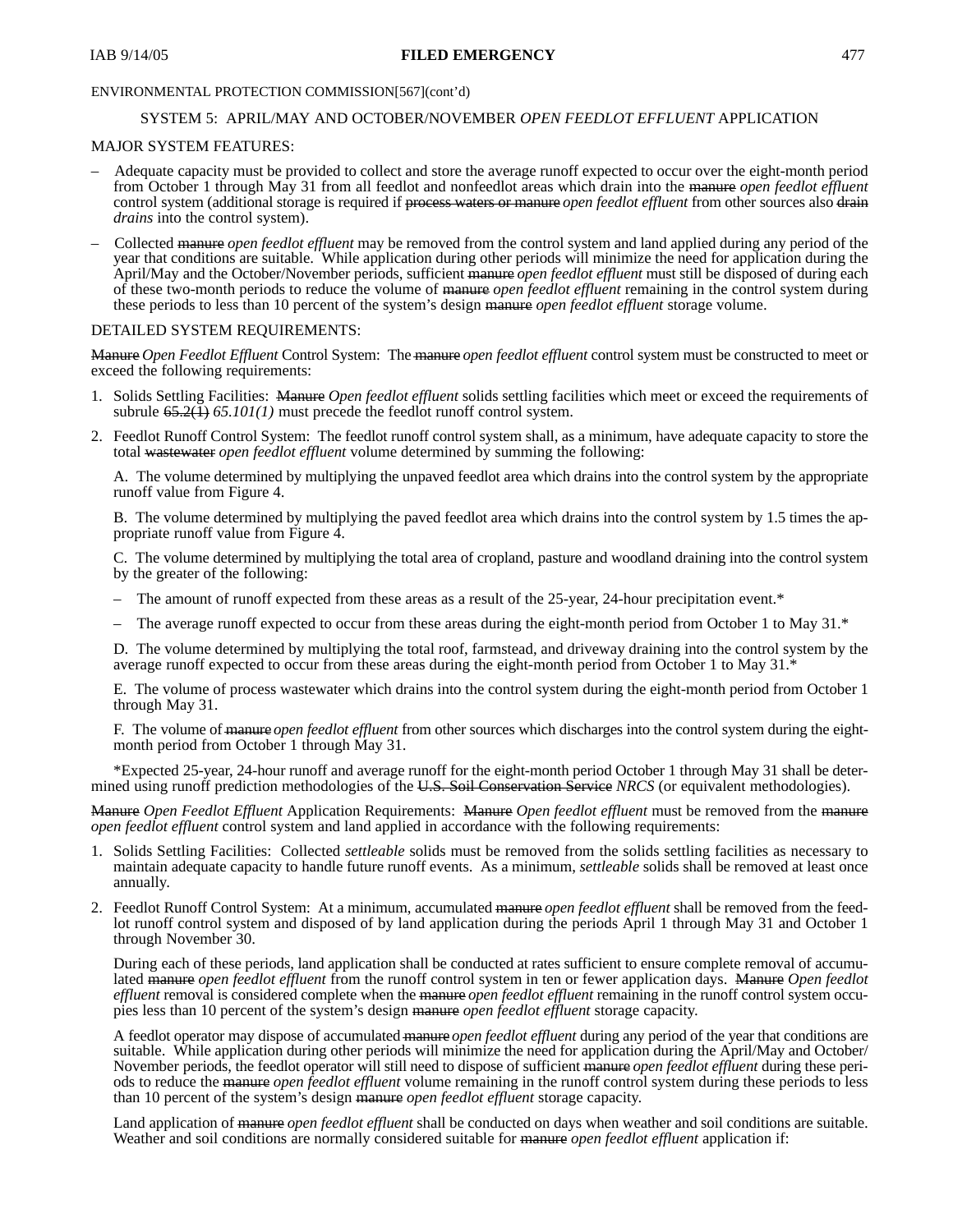- Land application areas are not frozen or snow-covered.
- Temperatures during application are greater than 32 degrees Fahrenheit.

– Precipitation has not exceeded 0.05 inch per day for each of the three days immediately preceding application and no precipitation is occurring on the day of application.

> [Filed Emergency 8/23/05, effective 9/14/05] [Published 9/14/05]

EDITOR'S NOTE: For replacement pages for IAC, see IAC Supplement 9/14/05.

## **ARC 4520B**

# **SOIL CONSERVATION DIVISION[27]**

#### **Adopted and Filed Emergency**

Pursuant to the authority of 2005 Iowa Acts, Senate File 200, section 5(3)"g," the Watershed Improvement Review Board hereby adopts new Chapter 101, "Organization and Purpose," Chapter 102, "Rules of Practice," Chapter 103, "Appointment and Terms of Members," Chapter 104, "Local Watershed Improvement Committees," Chapter 105, "Watershed Improvement Grant Program," Chapter 106, "Watershed Improvement Fund," and Chapter 107, "Public Records and Fair Information Practices," Iowa Administrative Code.

This amendment establishes rules for the Watershed Improvement Review Board and its organization, purpose and rules of practice. Provision is also made for appointment of Board members, local watershed improvement committees and the Watershed Improvement Grant Program.

These rules do not contain a waiver provision, but are subject to the Division's general waiver requirements.

In compliance with Iowa Code section 17A.4, the Watershed Improvement Review Board finds that notice and public participation are impracticable because of the immediate need to implement new legislation.

The Watershed Improvement Review Board finds, pursuant to Iowa Code section 17A.5(2)"b"(2), that the normal effective date of this amendment shall be waived and this amendment shall be made effective upon filing, as it confers an immediate and maximized benefit to the public by making funds available for the development and implementation of watershed improvement grants.

The Watershed Improvement Review Board adopted this amendment on August 22, 2005.

This amendment is also published herein under Notice of Intended Action as **ARC 4521B** to allow public comment.

This amendment became effective on August 25, 2005.

This amendment is intended to implement 2005 Iowa Acts, Senate File 200.

A fiscal impact summary prepared by the Legislative Services Agency pursuant to Iowa Code § 17A.4(3) will be available at http://www.legis.state.ia.us/IAC.html or at (515) 281-5279 prior to the Administrative Rules Review Committee's review of this rule making.

The following **new** chapters are adopted.

## CHAPTER 101 ORGANIZATION AND PURPOSE

**27—101.1(81GA,SF200) Watershed improvement review board composition.** The watershed improvement review board shall be comprised of one member of the Agribusiness Association of Iowa; one member of the Iowa Association of Water Agencies; one member of the Iowa Environmental Council; one member of the Iowa Farm Bureau Federation; one member of the Iowa Pork Producers Association; one member of the Iowa Rural Water Association; one member of the Iowa Soybean Association; one member representing soil and water conservation districts of Iowa; one member of the Iowa Association of County Conservation Boards; one person representing the department of agriculture and land stewardship; and one person representing the department of natural resources.

Two state senators shall be appointed, one by the majority leader of the senate and one by the minority leader of the senate. Two state representatives shall be appointed, one by the speaker of the house of representatives and one by the minority leader of the house of representatives.

These members are appointed according to 2005 Iowa Acts, Senate File 200. The board is responsible for administering grants to local watershed improvement committees to promote watershed protection efforts.

**27—101.2(81GA,SF200) Officers.** The officers of the board shall be the chairperson and vice chairperson. Each officer shall be elected by vote of the board for a term of one year and may be reelected by vote of the board to serve one subsequent term in the same office. Members representing the department of agriculture and land stewardship, the department of natural resources and the general assembly are not eligible to serve as an officer of the board.

**101.2(1)** The chairperson shall set the date for meetings, preside at meetings, and sign documents approved by the board.

**101.2(2)** The vice chairperson shall act in the chairperson's place when the chairperson is unable to act.

**27—101.3(81GA,SF200) Staff.** The division of soil conservation of the department of agriculture and land stewardship shall provide administrative support to the board to aid in the completion of its duties.

**27—101.4(81GA,SF200) Meetings.** The board shall meet at the time designated by the chairperson at least once annually and at other times the board determines are necessary. The board may meet by teleconference or through electronic means. All meetings shall be held at such locations as are determined by the board.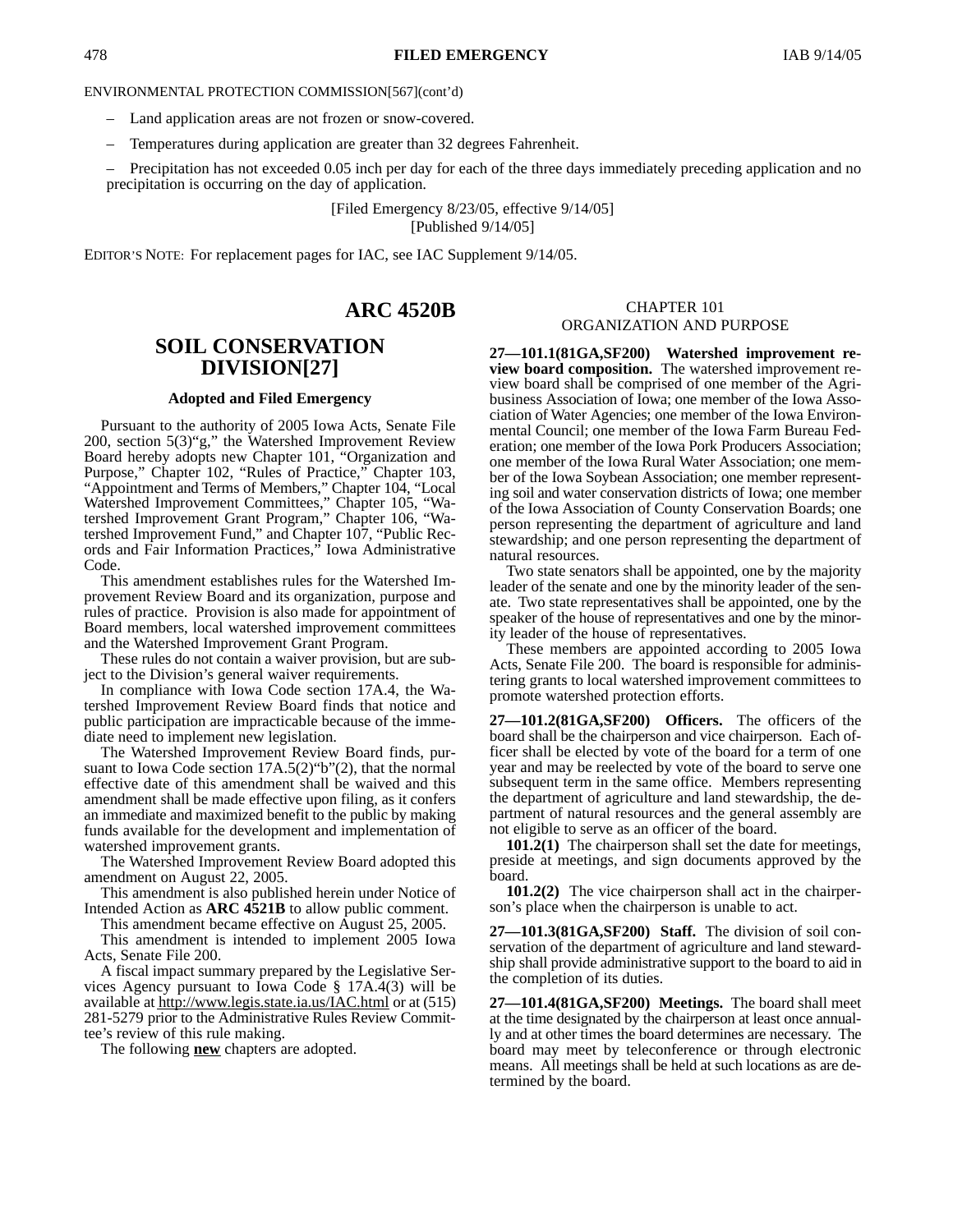### SOIL CONSERVATION DIVISION[27](cont'd)

**27—101.5(81GA,SF200) Quorum.** A majority of the voting members of the board present shall constitute a quorum. A majority of the voting members present during a meeting is necessary to carry out the duties and exercise the powers of the board as provided in this chapter.

**27—101.6(81GA,SF200) Conflict of interest.** A voting member of the board who also serves on a local watershed improvement committee shall abstain from voting on a local watershed improvement grant application submitted by the same local watershed improvement committee of which the person is a member. A member of the general assembly shall abstain from participating on any issues relating to a watershed which is in the member's legislative district.

**27—101.7(81GA,SF200) Board responsibilities.** The board shall do all of the following:

1. Award local watershed improvement grants and evaluate and review through reports the progress of local watershed improvement projects awarded grants.

2. Assist with the development of monitoring plans for local watershed improvement projects.

3. Review monitoring results before, during, and after completion of a local watershed improvement project.

4. Review costs and benefits of mitigation practices utilized by a project.

5. By January 31, annually, submit an electronic report to the governor and the general assembly regarding the progress of the watershed improvement projects during the previous calendar year.

6. Develop and adopt administrative rules pursuant to Iowa Code chapter 17A to administer this chapter.

**27—101.8(81GA,SF200) Technical assistance.** The board shall elicit the expertise of other organizations for technical assistance in the work of the board. The organizations may include but are not limited to all of the following: the State University of Iowa; the Iowa State University of Science and Technology; the U.S. Geological Survey; the U.S. Department of Agriculture, Agricultural Research Service, National Soil Tilth Laboratory; the U.S. Department of Agriculture, Natural Resource Conservation Service; the Leopold Center for Sustainable Agriculture; the Iowa Association of Municipal Utilities; the Iowa chapter of the American Waterworks Association; the Iowa Water Pollution Control Association; the Iowa League of Cities; the Iowa Cattlemen's Association; the Iowa Association of Business and Industry; the Iowa Environmental Health Association; the Iowa Corn Growers Association; the Iowa Poultry Association; the Iowa Farmers' Union; and the Iowa Land Improvement Contractors Association.

These rules are intended to implement 2005 Iowa Acts, Senate File 200.

## CHAPTER 102 RULES OF PRACTICE

**27—102.1(81GA,SF200) Definitions.** All words and terms defined in 2005 Iowa Acts, Senate File 200, and employed in these rules are given the definitions found in that legislation. The following words and terms used in these rules shall have the meanings hereafter ascribed to them:

"Auditor" means the auditor of the state of Iowa.

"Board" means the watershed improvement review board as established in 2005 Iowa Acts, Senate File 200, section 5.

"Committee" means a local watershed improvement committee as provided in 2005 Iowa Acts, Senate File 200, section 6.

"Division" means the division of soil conservation within the department of agriculture and land stewardship as established in Iowa Code section 466A.2.

"Eligible applicant" means a nonprofit organization authorized by the secretary of state or a soil and water conservation district.

"Fund" means the watershed improvement fund as created pursuant to 2005 Iowa Acts, Senate File 200, section 4.

"State" means the state of Iowa.

"Treasurer" means the treasurer of the state of Iowa.

**27—102.2(81GA,SF200) Public information.** The public is invited to obtain information or make informal requests of the board by addressing these matters, either orally or in writing, to the chairperson of the Iowa Watershed Improvement Board, Department of Agriculture and Land Stewardship, Wallace State Office Building, 502 E. 9th St., Des Moines, Iowa 50319; (515)281-6153.

**27—102.3(81GA,SF200) Informal settlement of controversies.** Every possible attempt will be made to handle all complaints and controversies, whether raised by the board or by members of the public, in an informal manner.

**102.3(1)** In cases of a routine nature, the chairperson shall attempt to settle the matter. In cases indicating a need for interpretation of board policy or legal interpretation, the chairperson may defer action until after consultation with legal counsel, or the chairperson may defer action until after discussion of the subject at a board meeting.

**102.3(2)** In cases not of a routine nature, or in cases in which the efforts of the chairperson are unsuccessful, the board itself shall act to resolve the matter. In cases indicating a need for legal advice, the board may defer action until after consultation with legal counsel.

**27—102.4(81GA,SF200) Declaratory rulings.** On petition by an interested party who is aggrieved or adversely affected by the question contained in the petition, the board may issue a declaratory ruling with respect to the interpretation or applicability of any statutory provision, rule, or other written statement of the law or policy, decision, or order of the board.

**102.4(1)** Petitions shall be titled "PETITION FOR DE-CLARATORY RULING" and shall include the name and address of all petitioners. The body of the petition must state the precise factual situation involved, the exact question to which an answer is desired, and the exact words, passages, sentences, or paragraphs which are the subject of inquiry.

**102.4(2)** The petition shall be filed at the office of the board at Wallace State Office Building, 502 E. 9th St., Des Moines, Iowa 50319.

**102.4(3)** The board will refuse to issue a declaratory ruling if the petition does not state with enough specificity the factual situation or the question presented; if the issuance of the ruling would not be in the best interests of the public; or for any other reason the board deems just and proper.

**102.4(4)** The board shall issue a ruling or dismiss the petition within 60 days of the filing of the petition except that when additional information is requested, the ruling shall be issued within 60 days following receipt of the requested information.

**27—102.5(81GA,SF200) Petition for adoption of rules.** Any interested person may file with the board a written request that the board adopt, amend, or repeal a rule. The petition shall be addressed to the Iowa Watershed Improvement Review Board, Department of Agriculture and Land Stewardship, Wallace State Office Building, 502 E. 9th St., Des Moines, Iowa 50319, and shall include: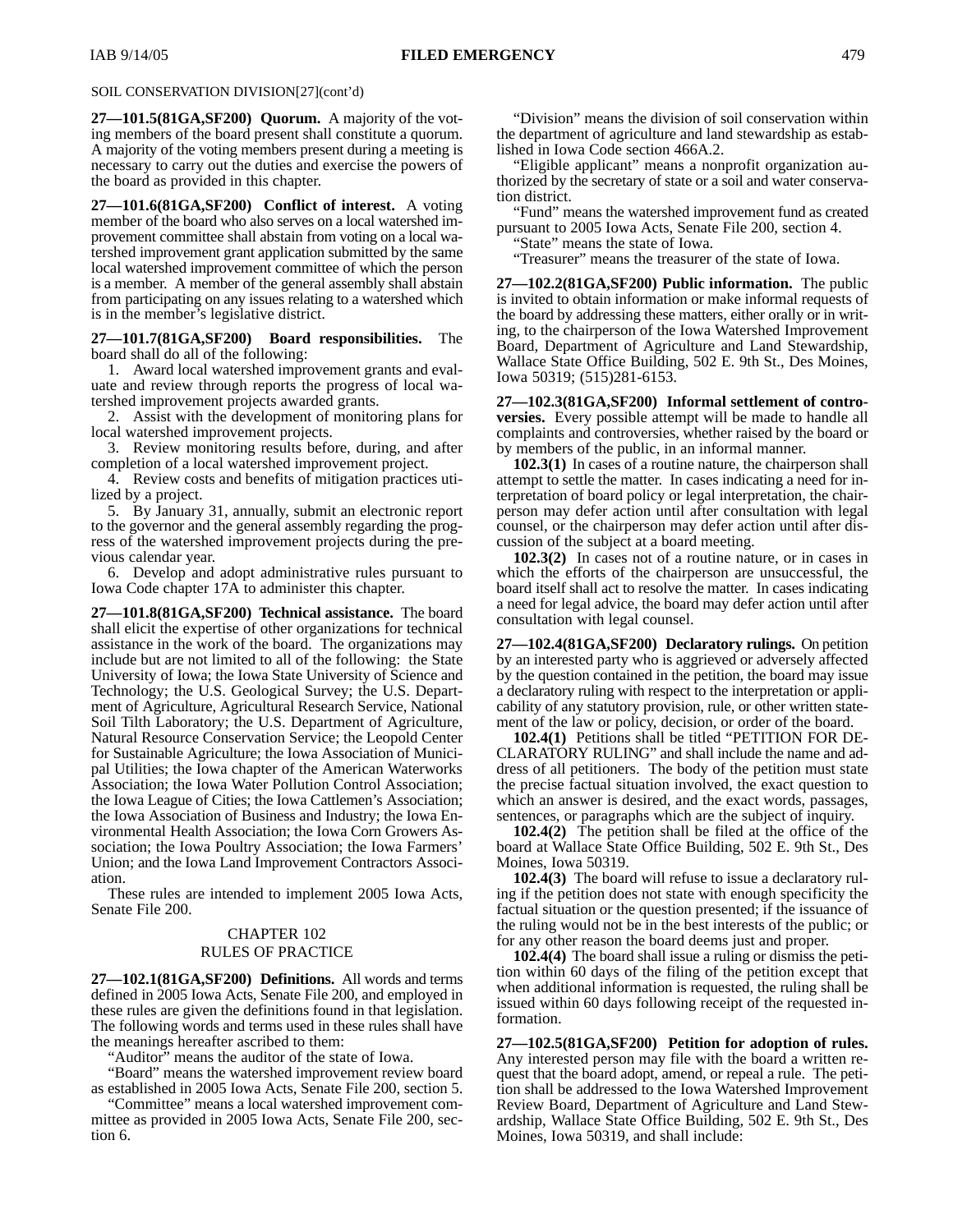SOIL CONSERVATION DIVISION[27](cont'd)

1. The names of those requesting the change.

2. The proposed rule or present rule as it would read following the desired amendment.

3. The reason for the proposed rule or amendment.

4. The statutory authority for the proposed rule or amendment.

Within 60 days following receipt of the petition, the board shall either deny the petition in writing on the merits, stating the board's reason for denial, or initiate rule-making proceedings.

These rules are intended to implement 2005 Iowa Acts, Senate File 200.

#### CHAPTER 103

#### APPOINTMENT AND TERMS OF MEMBERS

#### **27—103.1(81GA,SF200) Appointments.**

**103.1(1)** Not later than three months prior to the end of their term, the organizations pursuant to 27—101.1(81GA, SF200) shall submit to the governor a name for appointment to the board.

**103.1(2)** Not later than 60 days prior to the end of each board member's term of office, the governor shall name a successor pursuant to 103.1(1).

**27—103.2(81GA,SF200) Terms.** An appointed member shall not serve more than three consecutive terms.

These rules are intended to implement 2005 Iowa Acts, Senate File 200.

#### CHAPTER 104

LOCAL WATERSHED IMPROVEMENT COMMITTEES

**27—104.1(81GA,SF200) Purpose.** A committee shall be organized for the purposes of applying for a local watershed improvement grant and implementing a local watershed project.

**27—104.2(81GA,SF200) Structure.** A committee must be authorized by the secretary of state as a not-for-profit organization. The majority of the members of the committee shall represent a cause of the impairment of the watershed.

**27—104.3(81GA,SF200) Governmental entities.** A federal, state or local governmental entity may not be a recipient of a grant from the board. A federal, state or local governmental entity may partner with a committee to implement a local watershed project.

**27—104.4(81GA,SF200) Responsibilities.** A committee shall be responsible for application for and implementation of an approved local watershed grant, including providing authorization for project bids and project expenditures under the grant.

**104.4(1)** The committee shall monitor local performance throughout the local watershed grant project and shall submit a report at six-month intervals regarding the progress and findings of the project.

**104.4(2)** The committee shall provide monitoring data before, during, and after the project's completion.

**27—104.5(81GA,SF200) Audit.** A committee receiving a grant from the board may be subject to an audit performed by the auditor.

These rules are intended to implement 2005 Iowa Acts, Senate File 200.

## CHAPTER 105 WATERSHED IMPROVEMENT GRANT PROGRAM

**27—105.1(81GA,SF200) Program purpose.** The board shall issue grant awards to projects that address water quality impairments from at least one of the following: agricultural runoff and drainage; stream bank erosion; municipal discharge; stormwater runoff; unsewered communities; industrial discharge; and livestock runoff.

#### **27—105.2(81GA,SF200) Grant awards.**

**105.2(1)** The board shall issue a request for proposals from applicants that meet the criteria of 27—Chapter 104.

**105.2(2)** The board shall determine the date for submission of grant requests.

**105.2(3)** Projects will be evaluated by the board based on criteria established in the request for proposals.

**105.2(4)** Eligible applicants that have been awarded a grant by the board shall be notified not more than 60 days from the date that the request for proposals closes.

**105.2(5)** Eligible applicants that have been awarded a grant by the board shall be required to sign a contract with the state before any funds are disbursed. Changes to the contract must be negotiated and meet with the approval of the board.

**105.2(6)** Grant awards shall be for not more than three years and shall not exceed 10 percent of the funds available to the board. A grant recipient shall not be precluded from applying for future grant awards.

**105.2(7)** The board may act to award less than all of the funds appropriated for this program if it deems that applications do not meet the program's objectives. Additional requests for proposals may be solicited by the board if all available funds have not been expended.

#### **27—105.3(81GA,SF200) Disbursement of funds.**

**105.3(1)** Not more than half of the grant award will be disbursed in advance of the project. All remaining funds will be disbursed upon submission of appropriate receipts and records.

**105.3(2)** An eligible applicant that fails to meet the terms and obligations of its contract shall reimburse the state for the portion of the grant received attributed to this failure.

#### **27—105.4(81GA,SF200) Reports.**

**105.4(1)** Eligible applicants that have been awarded a grant by the board shall submit a written and electronic report at six-month intervals. This report shall include but not be limited to a statement of expenditures; progress toward performance measures established in the contract; progress toward deliverables established in the contract; monitoring methods and results; and the time line for project completion.

**105.4(2)** Eligible applicants that have been awarded a grant by the board shall submit a final written and electronic report at the conclusion of the contract. This report shall include but not be limited to a final statement of expenditures; performance measures established in the contract; deliverables established in the contract; monitoring methods and results; and findings of the project.

These rules are intended to implement 2005 Iowa Acts, Senate File 200.

## CHAPTER 106 WATERSHED IMPROVEMENT FUND

**27—106.1(81GA,SF200) Purpose.** The fund shall be used for the enhancement of water quality through a variety of impairment-based, locally directed watershed improvement projects; to positively affect the management and use of water for the purposes of drinking, agriculture, recreation, sport and economic development; and to ensure public participation in the process of determining priorities related to water quality.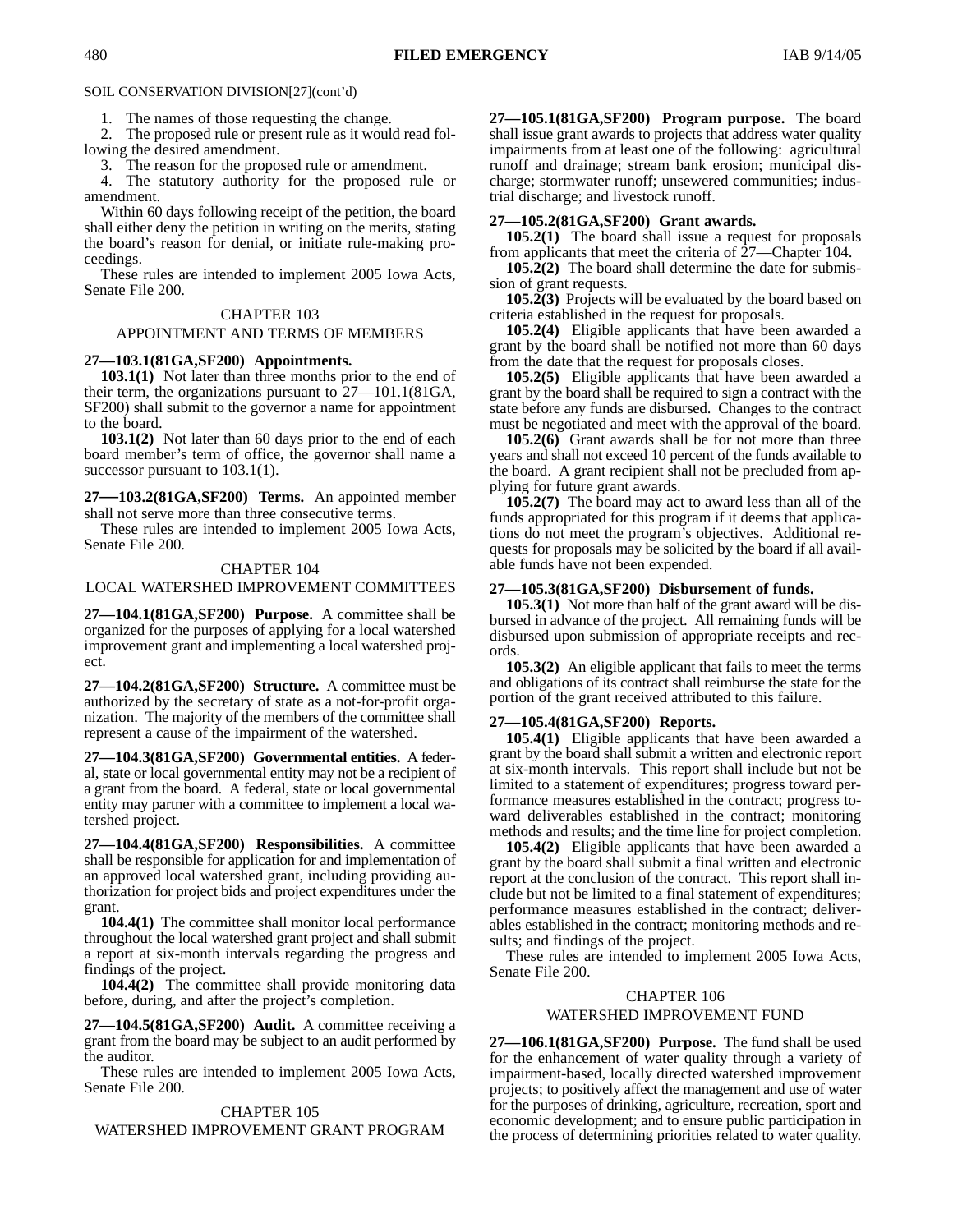### SOIL CONSERVATION DIVISION[27](cont'd)

**27—106.2(81GA,SF200) Administration.** The treasurer shall administer the fund upon the direction of the board.

**106.2(1)** Moneys in the fund shall be used exclusively for carrying out the purposes of the fund.

**106.2(2)** Moneys appropriated to the fund and any other moneys available to and obtained or accepted by the treasurer for placement in the fund shall be deposited in the fund.

**106.2(3)** Moneys appropriated to the treasurer and deposited in the fund shall not be used by the treasurer for administrative purposes.

**106.2(4)** Notwithstanding Iowa Code section 12C.7, subsection 2, interest or earnings on moneys in the fund shall be credited to the fund.

**106.2(5)** Notwithstanding Iowa Code section 8.33, moneys in the fund that remain unencumbered or unobligated at the end of the fiscal year shall not revert, but shall remain available for the same purpose in the succeeding fiscal year.

 These rules are intended to implement 2005 Iowa Acts, Senate File 200.

## CHAPTER 107

## PUBLIC RECORDS AND FAIR INFORMATION PRACTICES

The Iowa watershed improvement review board hereby adopts, with the following exceptions and amendments, rules of the governor's task force on uniform rules of agency procedure relating to public records and fair information practices which are printed in the first volume of the Iowa Administrative Code.

**27—107.1(17A,22) Definitions.** As used in this chapter:

"Board" in these rules means the Iowa watershed improvement review board.

#### **27—107.3(17A,22) Requests for access to records.**

**107.3(1)** Location of record. In lieu of the words "(insert agency head)", insert "chairperson". In lieu of the words "(insert agency name and address)", insert "Iowa Watershed Improvement Review Board, Department of Agriculture and Land Stewardship, Wallace State Office Building, 502 E. 9th St., Des Moines, Iowa 50319".

**107.3(2)** Office hours. In lieu of the words "(insert customary hours and, if agency does not have customary office hours of at least thirty hours per week, insert hours specified in Iowa Code section 22.4)", insert "8 a.m. to 4:30 p.m. daily, excluding Saturdays, Sundays, and legal holidays".

**107.3(7)** Fees.

c. Supervisory fee. In lieu of "(specify time period)", insert "one hour".

**27—107.6(17A,22) Procedure by which additions, dissents, or objections may be entered into certain records.** In lieu of the words "(designate office)", insert "Iowa watershed improvement review board".

**27—107.9(17A,22) Public records; confidential records.** All records in the possession of the board other than confidential records are public records. The board shall deem to be confidential those categories of records enumerated in Iowa Code section 22.7 which are in its possession.

**27—107.10(17A,22) Personally identifiable information.** Agency records include project applications, reports, and board actions to approve or deny payment. This information is collected pursuant to the authority of 2005 Iowa Acts, Senate File 200, and is stored in the watershed improvement review board files in the division of soil conservation. Any personally identifiable information contained in these records shall be confidential.

**27—107.11(17A,22) Data processing.** No data processing system collates or permits the comparison of personally identifiable information in one record system with personally identifiable information in another record system.

These rules are intended to implement Iowa Code section 22.11.

> [Filed Emergency 8/25/05, effective 8/25/05] [Published 9/14/05]

EDITOR'S NOTE: For replacement pages for IAC, see IAC Supplement 9/14/05.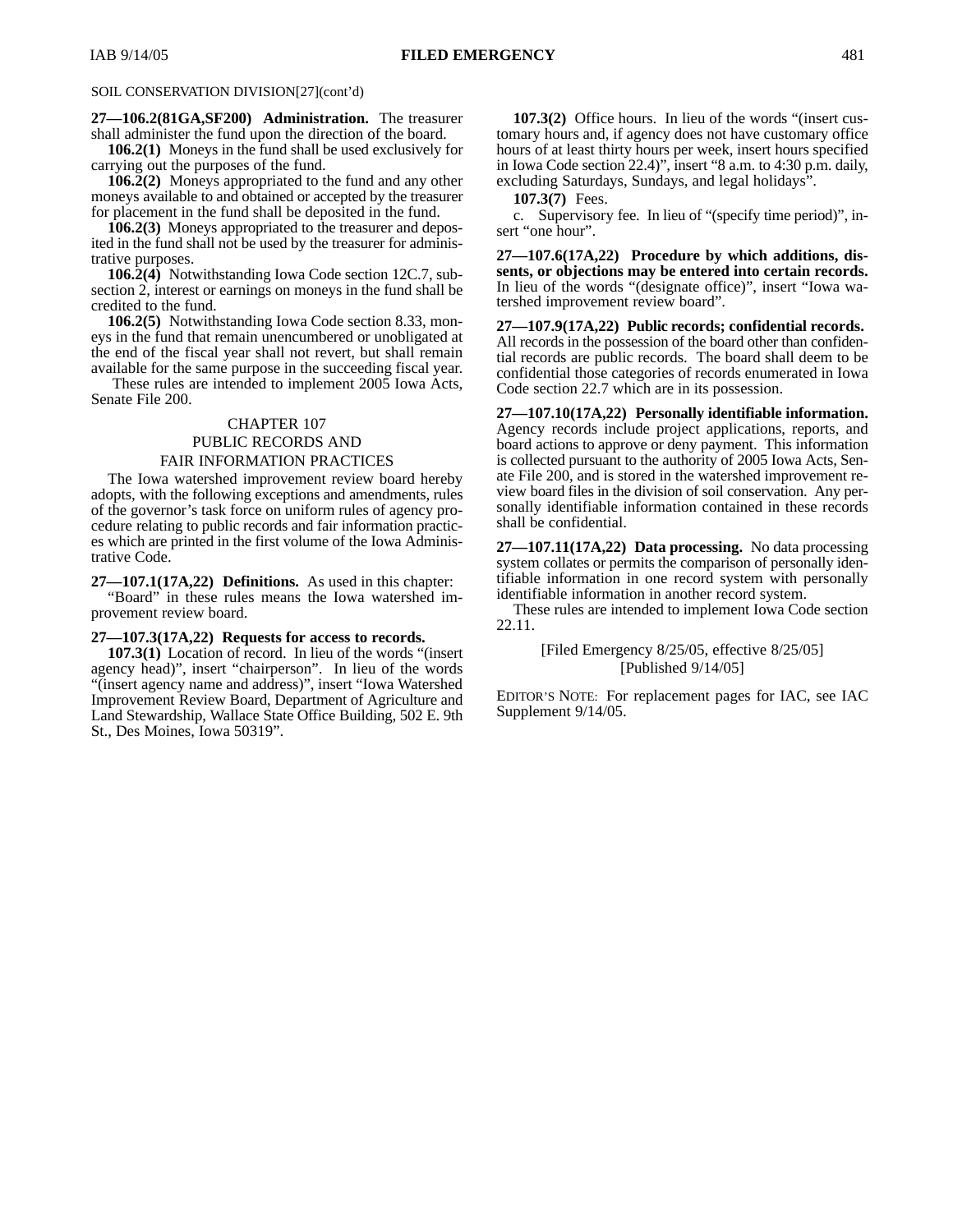## **ARC 4510B**

# **ADMINISTRATIVE SERVICES DEPARTMENT[11]**

#### **Adopted and Filed**

Pursuant to the authority of Iowa Code section 8A.104, the Administrative Services Department hereby amends Chapter 105, "Procurement of Goods and Services of General Use," Iowa Administrative Code.

The following amendments are adopted to implement 2005 Iowa Acts, House File 814, signed by Governor Vilsack on May 3, 2005, and effective July 1, 2005. 2005 Iowa Acts, House File 814, adds enforcement conditions to provisions presently found in Iowa Code section 73.2 which require the posting of any request for bids or proposals on the official state Internet site operated by the Department of Administrative Services. State agencies are required to implement the requirements of these amendments by September 1, 2005. A formal competitive bidding opportunity or proposal that is not posted pursuant to this rule is void and shall be rebid.

These amendments were published under Notice of Intended Action as **ARC 4294B** and Adopted and Filed Emergency as **ARC 4295B** in the July 6, 2005, Iowa Administrative Bulletin. A public hearing was held on July 26, 2005. No one attended the hearing. The Department received several questions concerning the definition of a formal competitive bidding opportunity. These amendments are identical to those published under Notice.

These amendments were adopted by the Department on August 23, 2005.

These amendments shall become effective on October 19, 2005, at which time the Adopted and Filed Emergency amendments are hereby rescinded.

These amendments are intended to implement Iowa Code sections 73.2 and 8A.311 as amended by 2005 Iowa Acts, House File 814.

The following amendments are adopted.

ITEM 1. Amend subrule 105.7(1) as follows:

**105.7(1)** General notification.

*a. Bid posting.* The department *and each state agency* shall provide notice of solicitations. *The department and each state agency shall post notice of every formal competitive bidding opportunity and proposal to the official Internet site, http://bidopportunities.iowa.gov, operated by the department of administrative services in accordance with Iowa Code sections 73.2 and 8A.311 as amended by 2005 Iowa Acts, House File 814. Instead of direct posting, the agency may add a link to http://bidopportunities.iowa.gov that connects to the Web site maintained by the agency on which requests for bids and proposals for that agency are posted. For the purposes of this subrule, a formal solicitation is as defined by the appropriate procurement authority. Informal competitive bidding opportunities and proposals may also be posted on or linked to the official state Internet site operated by the department of administrative services*.

*b. Other forms of notice.* Such notice *Notice of competitive bidding opportunities and proposals* may be provided electronically, including on the state's Web site in accordance with 2002 Iowa Acts, chapter 1072, by telephone or fax, in print, or by other means that give reasonable notice to vendors*, in addition to the posting or linking of formal solicitations to the official Internet site operated by the department of administrative services.*

*c. Posting of requests for architectural and engineering services. A request for proposals for architectural or engineering services may be posted electronically by a department or state agency in addition to other methods of advertisement required by law.*

*d. Bids voided. A formal competitive bidding opportunity that is not preceded by a notice that satisfies the requirements of this subrule is void and shall be rebid. This requirement shall be effective for formal competitive bidding opportunities issued on or after September 1, 2005.*

ITEM 2. Amend the implementation clause for **11— Chapter 105** as follows:

These rules are intended to implement Iowa Code Supplement sections 8A.201 to 8A.203, 8A.206, 8A.207, 8A.301, 8A.302, 8A.311 *as amended by 2005 Iowa Acts, House File 814*, 8A.341 to 8A.344, *73.1 and 73.2* and 2004 Iowa Acts, House File 2520.

> [Filed 8/24/05, effective 10/19/05] [Published 9/14/05]

EDITOR'S NOTE: For replacement pages for IAC, see IAC Supplement 9/14/05.

## **ARC 4502B**

# **ENVIRONMENTAL PROTECTION COMMISSION[567]**

### **Adopted and Filed**

Pursuant to the authority of Iowa Code section 455B.133, the Environmental Protection Commission hereby amends Chapter 22, "Controlling Pollution," Iowa Administrative Code.

Notice of Intended Action was published in the Iowa Administrative Bulletin on May 11, 2005, as **ARC 4160B**. Two public hearings were held on June 13, 2005, and June 16, 2005. No comments were received at the public hearings. Two written comments were received prior to the close of the public comment period. The public comment period closed on June 24, 2005.

The submitted comments and the Department's response to the comments are summarized in the public participation responsiveness summary available from the Department. Two minor modifications were made from the amendment published under Notice of Intended Action, as detailed below.

Item 1 clarifies that the permitting exemptions in Chapter 22 do not relieve the owner or operator of any source from any obligation to comply with any other applicable requirements. Additionally, sources subject to certain regulatory requirements, such as an NSPS or NESHAP, may still use the exemptions from construction permitting listed in subrule 22.1(2) provided that a permit is not needed to create federally enforceable limits that restrict potential to emit. This clarification allows for the option of obtaining a construction permit in instances where this may be desirable to limit potential to emit to avoid the applicability of some standards.

One comment about the Notice of Intended Action was made in regard to this item. U.S. EPA was concerned that the proposed revision to subrule 22.1(2) would be confusing to businesses and that it could be construed that significant sources of emissions are exempted from the requirements of major New Source Review. To address these concerns, the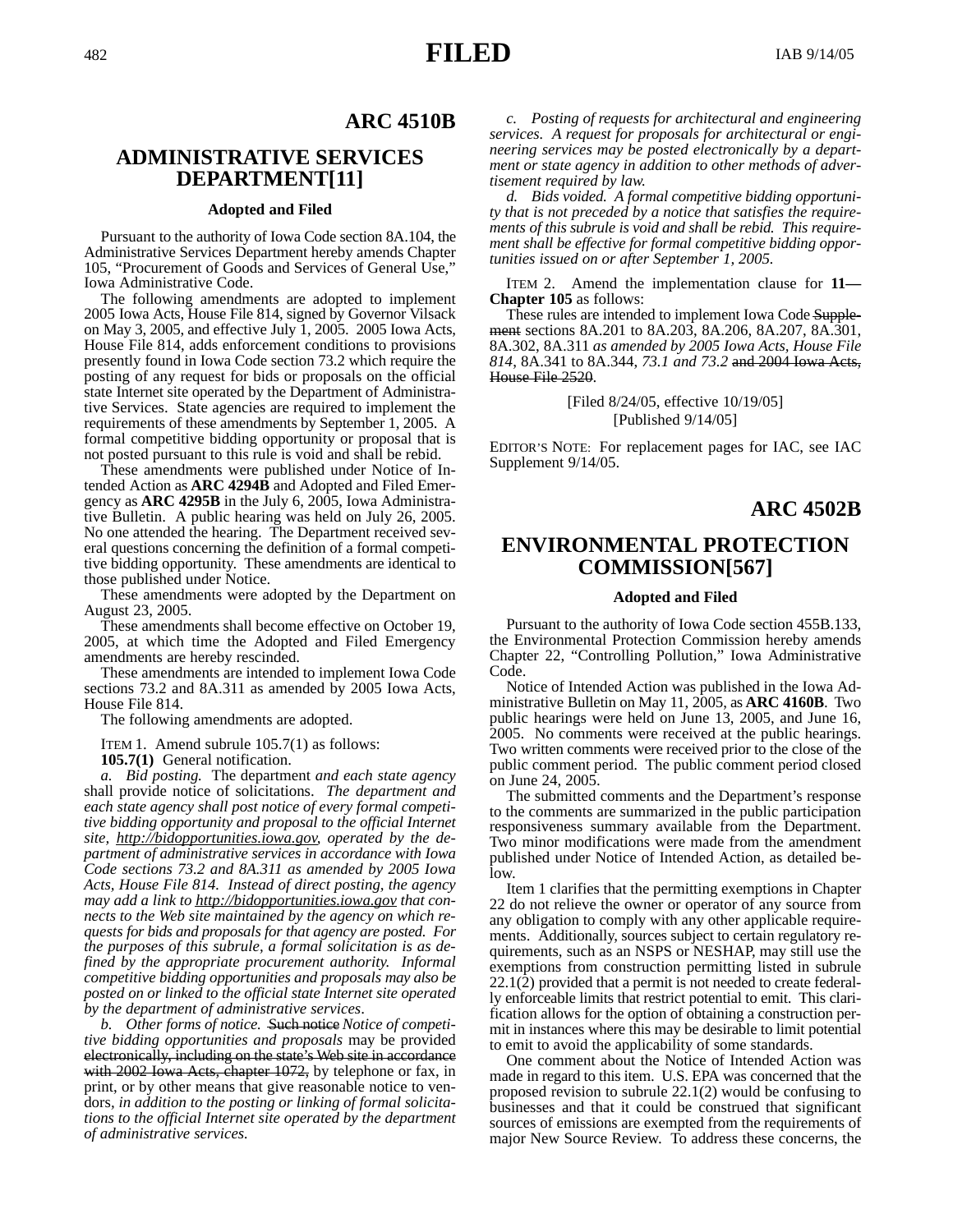#### ENVIRONMENTAL PROTECTION COMMISSION[567](cont'd)

Department has included alternate language that clarifies that equipment, control equipment, or processes subject to prevention of significant deterioration requirements and special requirements for nonattainment areas may not use the exemptions from construction permitting listed in subrule 22.1(2).

Item 2 adds 12 new construction permitting exemptions to Chapter 22. The exemption in paragraph "x" of subrule  $22.1(2)$  includes various equipment, processes, and activities, many of which are listed as "trivial" activities from EPA's 1995 "White Paper for Streamlined Development of Part 70 Permit Applications." Equipment, processes, and activities that have no specific applicable requirements and result in extremely small emissions are considered to be "trivial" activities for purposes of Part 70 (Title V) operating permit applications. Based on the Department's technical review, these activities generate emissions that have little or no environmental or human health consequences and can therefore also be exempted from the requirement to obtain a construction permit. The other 11 exemptions include directfired fuel-burning equipment; closed refrigeration systems; cleaning and phosphating; powder coating operations; curing ovens used in powder coating operations; certain production painting, adhesives, or coating units; production surface coating activities that use only nonrefillable hand-held aerosol cans; certain production welding equipment; soldering; pressurized piping and storage systems; and emissions from the storage and mixing of paints and solvents associated with painting.

Additional internal review by the Department resulted in the modification of the exemption in proposed paragraph "ii" of subrule 22.1(2). This exemption was intended to pertain only to emissions from the storing and mixing of paints and solvents associated with painting. Therefore, a reference to flammable materials was removed. Solvents are by nature flammable. The additional reference could lead to the misinterpretation that stored flammable materials other than solvents were also exempted.

These amendments are intended to implement Iowa Code section 455B.133.

These amendments will become effective October 19, 2005.

The following amendments are adopted.

ITEM 1. Amend subrule 22.1(2), introductory paragraph, as follows:

**22.1(2)** Exemptions. The provisions of this rule shall not apply to the following listed equipment or control equipment. *The requirement to obtain a permit in 567—subrule 22.1(1) is not required for the equipment, control equipment, and processes listed in this subrule.* If review of the equipment or the control equipment is necessary to comply with *The permitting exemptions in this subrule do not relieve the owner or operator of any source from any obligation to comply with any other applicable requirements. Equipment, control equipment, or processes subject to* rule 22.4(455B), prevention of significant deterioration requirements;*, or* rule 22.5(455B), special requirements for nonattainment areas;*, may not use the exemptions from construction permitting listed in this subrule. Equipment, control equipment, or processes subject to* 567—subrule 23.1(2), new source performance standards (40 CFR Part 60 NSPS); 567—subrule 23.1(3), emission standards for hazardous air pollutants (40 CFR Part 61 NESHAP); 567—subrule 23.1(4), emission standards for hazardous air pollutants for source categories (40 CFR Part 63 NESHAP); or 567—subrule 23.1(5), emission guidelines, the exemption does not apply and a permit

must be obtained.*may still use the exemptions from construction permitting listed in this subrule provided that a permit is not needed to create federally enforceable limits that restrict potential to emit.* If equipment is permitted under the provisions of rule 22.8(455B), then no other exemptions shall apply to that equipment.

Records shall be kept at the facility for exemptions that have been claimed under the following paragraphs: 22.1(2)"a" (for equipment *>* 1.0 MMBTU/hour *1 million Btu per hour input*),  $22.1(2)$  "b,"  $22.1(2)$ "e,"  $22.1(2)$ "r" or  $22.1(2)$ "s." The records shall contain the following information: the specific exemption claimed and a description of the associated equipment. These records shall be made available to the department upon request.

The following paragraphs are applicable to 22.1(2)"g" and "i." A facility claiming to be exempt under the provisions of paragraph "g" or "i" shall provide to the department the information listed below. If the exemption is claimed for a source not yet constructed or modified, the information shall be provided to the department at least 30 days in advance of the beginning of construction on the project. If the exemption is claimed for a source that has already been constructed or modified and that does not have a construction permit for that construction or modification, the information listed below shall be provided to the department within 60 days of March 20, 1996. After that date, if the exemption is claimed by a source that has already been constructed or modified and that does not have a construction permit for that construction or modification, the source shall not operate until the information listed below is provided to the department:

 A detailed emissions estimate of the actual and potential emissions, specifically noting increases or decreases, for the project for all regulated pollutants (as defined in rule 22.100(455B)), accompanied by documentation of the basis for the emissions estimate;

 A detailed description of each change being made;  $\bullet$ 

 The name and location of the facility;  $\bullet$ 

 The height of the emission point or stack and the height of the highest building within 50 feet;

 The date for beginning actual construction and the date that operation will begin after the changes are made;

 A statement that the provisions of rules 22.4(455B) and 22.5(455B) do not apply; and

 A statement that the accumulated emissions increases associated with each change under paragraph  $22.1(2)$ "i," when totaled with other net emissions increases at the facility contemporaneous with the proposed change (occurring within five years before construction on the particular change commences), have not exceeded significant levels, as defined in 40 CFR 52.21(b)(23) as amended through March 12, 1996, and adopted in rule 22.4(455B), and will not prevent the attainment or maintenance of the ambient air quality standards specified in 567—Chapter 28. This statement shall be accompanied by documentation for the basis of these statements.

The written statement shall contain certification by a responsible official as defined in rule 22.100(455B) of truth, accuracy, and completeness. This certification shall state that, based on information and belief formed after reasonable inquiry, the statements and information in the document are true, accurate, and complete.

ITEM 2. Amend subrule **22.1(2)** by adopting the following **new** paragraphs:

x. The following equipment, processes, and activities: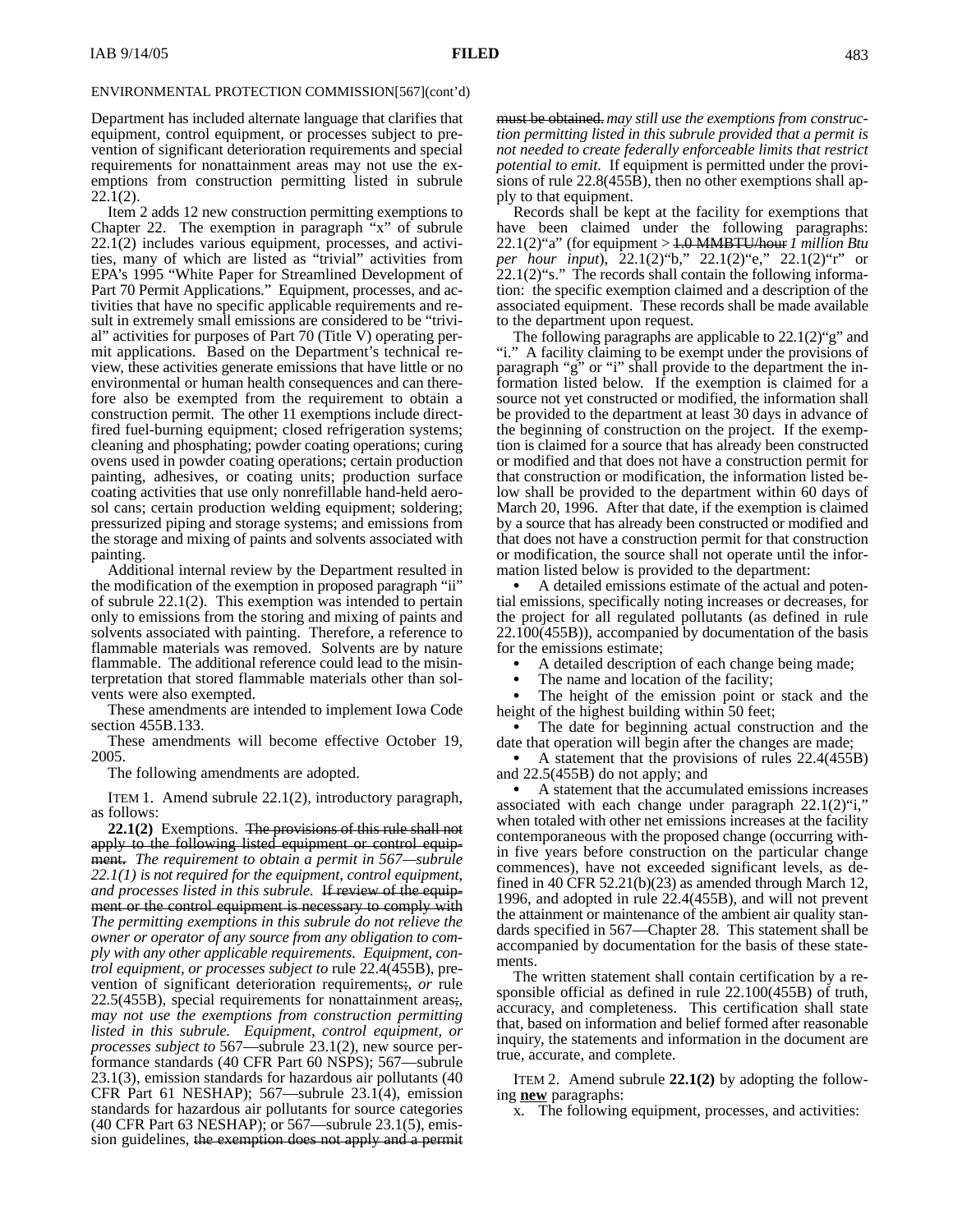ENVIRONMENTAL PROTECTION COMMISSION[567](cont'd)

(1) Cafeterias, kitchens, and other facilities used for preparing food or beverages primarily for consumption at the source.

(2) Consumer use of office equipment and products, not including printers or businesses primarily involved in photographic reproduction.

(3) Janitorial services and consumer use of janitorial products.

(4) Internal combustion engines used for lawn care, landscaping, and groundskeeping purposes.

(5) Laundry activities, not including dry cleaning and steam boilers.

(6) Bathroom vent emissions, including toilet vent emissions.

(7) Blacksmith forges.

(8) Plant maintenance and upkeep activities and repair or maintenance shop activities (e.g., groundskeeping, general repairs, cleaning, painting, welding, plumbing, retarring roofs, installing insulation, and paving parking lots), provided that these activities are not conducted as part of a manufacturing process, are not related to the source's primary business activity, and do not otherwise trigger a permit modification. Cleaning and painting activities qualify if they are not subject to control requirements for volatile organic compounds or hazardous air pollutants as defined in 22.100(455B).

(9) Air compressors and vacuum pumps, including hand tools.

(10) Batteries and battery charging stations, except at battery manufacturing plants.

(11) Equipment used to store, mix, pump, handle or package soaps, detergents, surfactants, waxes, glycerin, vegetable oils, greases, animal fats, sweetener, corn syrup, and aqueous salt or caustic solutions, provided that appropriate lids and covers are utilized and that no organic solvent has been mixed with such materials.

(12) Equipment used exclusively to slaughter animals, but not including other equipment at slaughterhouses, such as rendering cookers, boilers, heating plants, incinerators, and electrical power generating equipment.

(13) Vents from continuous emissions monitors and other analyzers.

(14) Natural gas pressure regulator vents, excluding venting at oil and gas production facilities.

(15) Equipment used by surface coating operations that apply the coating by brush, roller, or dipping, except equipment that emits volatile organic compounds or hazardous air pollutants as defined in 22.100(455B).

(16) Hydraulic and hydrostatic testing equipment.

(17) Environmental chambers not using gases which are hazardous air pollutants as defined in 22.100(455B).

(18) Shock chambers, humidity chambers, and solar simulators.

(19) Fugitive dust emissions related to movement of passenger vehicles on unpaved road surfaces, provided that the emissions are not counted for applicability purposes and that any fugitive dust control plan or its equivalent is submitted as required by the department.

(20) Process water filtration systems and demineralizers, demineralized water tanks, and demineralizer vents.

(21) Boiler water treatment operations, not including cooling towers or lime silos.

(22) Oxygen scavenging (deaeration) of water.

(23) Fire suppression systems.

- (24) Emergency road flares.
- (25) Steam vents, safety relief valves, and steam leaks.

(26) Steam sterilizers.

y. Direct-fired equipment burning natural gas, propane, or liquefied propane with a capacity of less than 10 million Btu per hour input, and direct-fired equipment burning fuel oil with a capacity of less than 1 million Btu per hour input, with emissions that are attributable only to the products of combustion. Emissions other than those attributable to the products of combustion shall be accounted for in an enforceable permit condition or shall otherwise be exempt under this subrule.

z. Closed refrigeration systems, including storage tanks used in refrigeration systems, but excluding any combustion equipment associated with such systems.

aa. Pretreatment application processes that use aqueousbased chemistries designed to prepare a substrate for an organic coating, provided that the chemical concentrate contains no more than 5 percent organic solvents by weight. This exemption includes pretreatment processes that use aqueous-based cleaners, cleaner-phosphatizers, and phosphate conversion coating chemistries.

bb. Indoor-vented powder coating operations with filters or powder recovery systems.

cc. Electric curing ovens or curing ovens that run on natural gas or propane with a maximum heat input of less than 10 million Btu per hour and that are used for powder coating operations, provided that the total cured powder usage is less than 75 tons of powder per year at the stationary source. Records shall be maintained on site by the owner or operator for a period of at least two calendar years to demonstrate that cured powder usage is less than the exemption threshold.

dd. Each production painting, adhesive or coating unit using an application method other than a spray system and associated cleaning operations that use 1,000 gallons or less of coatings and solvents annually, unless the production painting, adhesive or coating unit and associated cleaning operations are subject to work practice, process limits, emissions limits, stack testing, record-keeping or reporting requirements under 567—subrule 23.1(2), 567—subrule 23.1(3), or 567—subrule 23.1(4). Records shall be maintained on site by the owner or operator for a period of at least two calendar years to demonstrate that paint, adhesive, or solvent usage is at or below the exemption threshold.

ee. Any production surface coating activity that uses only nonrefillable hand-held aerosol cans, where the total volatile organic compound emissions from all these activities at a stationary source do not exceed 5.0 tons per year.

ff. Production welding.

(1) Welding using a consumable electrode, provided that the consumable electrodes used fall within American Welding Society specification A5.18/A5.18M for Gas Metal Arc Welding (GMAW), A5.1 or A5.5 for Shielded Metal Arc Welding (SMAW), and A5.20 for Flux Core Arc Welding (FCAW), and provided that the quantity of all electrodes used at the stationary source of the acceptable specifications is below 200,000 pounds per year for GMAW and 28,000 pounds per year for SMAW or FCAW. Records that identify the type and annual amount of welding electrode used shall be maintained on site by the owner or operator for a period of at least two calendar years.

For stationary sources where electrode usage exceeds these levels, the welding activity at the stationary source may be exempted if the amount of electrode used (Y) is less than:

 $Y =$  the greater of 1380x – 19,200 or 200,000 for GMAW, or

 $Y =$  the greater of  $187x - 2{,}600$  or 28,000 for SMAW or FCAW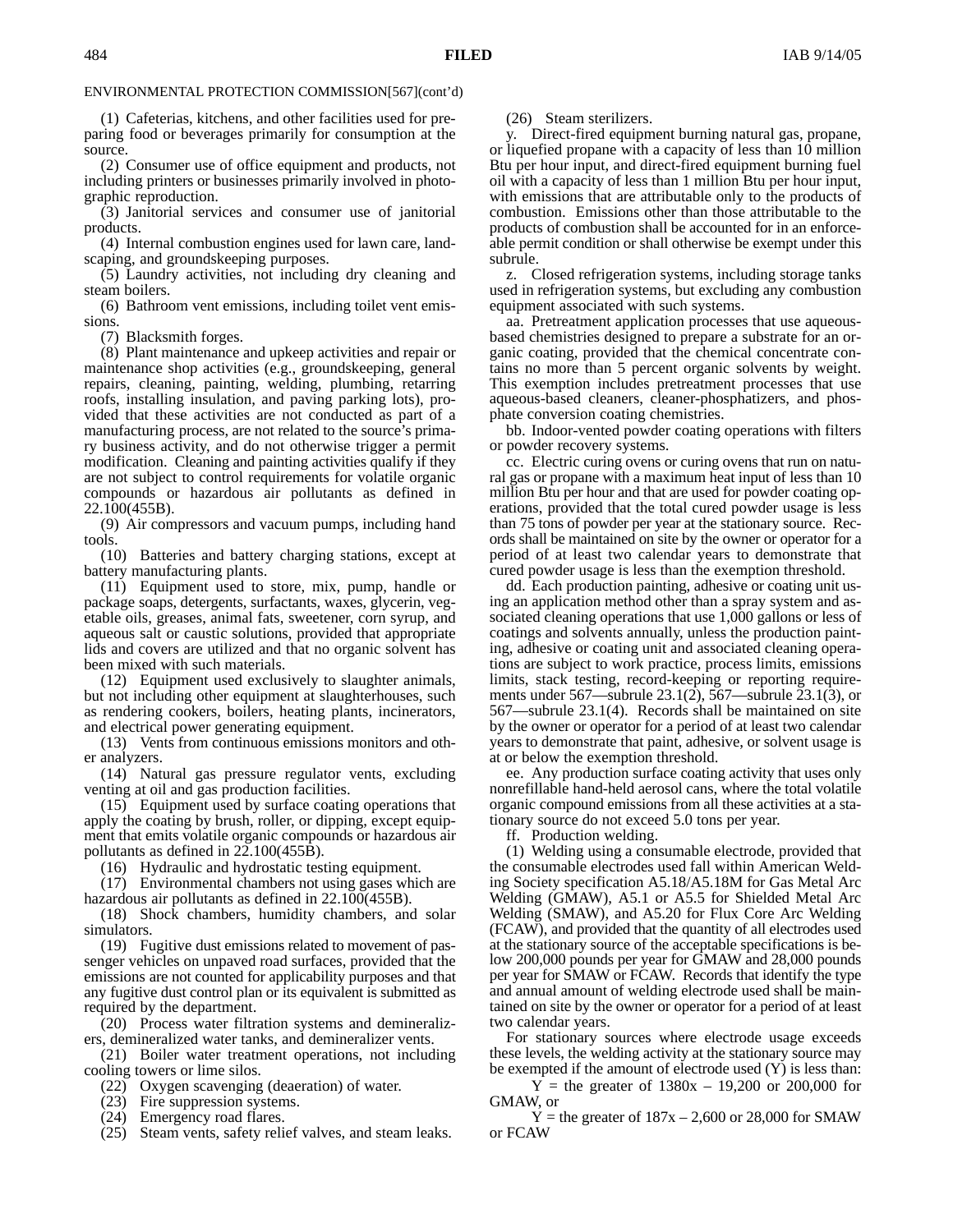### ENVIRONMENTAL PROTECTION COMMISSION[567](cont'd)

Where x is the minimum distance to the property line in feet, and Y is the annual electrode usage in pounds per year.

If the stationary source has welding processes that fit into both of the specified exemptions, the most stringent limit must be applied.

(2) Resistance welding, submerged arc welding, or arc welding that does not use a consumable electrode, provided that the base metals do not include stainless steel, alloys of lead, alloys of arsenic, or alloys of beryllium and provided that the base metals are uncoated, excluding manufacturing process lubricants.

gg. Electric hand soldering, wave soldering, and electric solder paste reflow ovens.

hh. Pressurized piping and storage systems for natural gas, propane, liquefied petroleum gas (LPG), and refrigerants, where emissions could only result from an upset condition.

ii. Emissions from the storage and mixing of paints and solvents associated with the painting operations, provided that the emissions from the storage and mixing are accounted for in an enforceable permit condition or are otherwise exempt.

### [Filed 8/23/05, effective 10/19/05] [Published 9/14/05]

EDITOR'S NOTE: For replacement pages for IAC, see IAC Supplement 9/14/05.

## **ARC 4503B**

# **ENVIRONMENTAL PROTECTION COMMISSION[567]**

#### **Adopted and Filed**

Pursuant to the authority of Iowa Code section 455B.133, the Environmental Protection Commission hereby amends Chapter 23, "Emission Standards for Contaminants," Iowa Administrative Code.

Notice of Intended Action was published in the Iowa Administrative Bulletin on May 11, 2005, as **ARC 4158B**. A public hearing was held on June 15, 2005. No comments were received at the public hearing.

At the request of the U.S. Environmental Protection Agency (EPA) Region VII, the Department extended the public comment period to July 18, 2005. The amended Notice of Intended Action extending the public comment period was published in the Iowa Administrative Bulletin on July 6, 2005, as **ARC 4338B**. No changes were made to the Notice of Intended Action.

The Department received one written comment prior to the close of the extended comment period. The submitted comment and the Department's response to the comment are summarized in the responsiveness summary available from the Department.

The Department did not make any changes to the final amendment from the amendment proposed in the Notice of Intended Action.

This amendment clarifies that ordinary travel on an unpaved public road includes routine traffic and road maintenance activities. Scarifying, compacting, transporting road maintenance surfacing material, and scraping of the unpaved public road surface are considered to be road maintenance activities that are classified as ordinary travel.

Unpaved public road maintenance activities such as scarifying, compacting, transporting road maintenance surfacing material, and scraping are not continuous by nature and are normally of a short duration at a specific location. These activities usually do not generate particulate matter in quantities sufficient to be considered a nuisance or a threat to public health. The Department has historically treated these types of road maintenance activities as ordinary travel.

EPA Region VII submitted written comments stating their belief that the rule change is not protective of the National Ambient Air Quality Standards (NAAQS) for fine particulate  $(PM_{10})$ .

The Department disagrees with EPA's assessment. The proposed definition of ordinary travel is consistent with the intent of the fugitive dust rule to address nuisances resulting from fugitive dust emissions, is consistent with past implementation of this rule, and will not result in a change to any public health protection that the fugitive dust rule may have provided in the past. As such, the Department intends to proceed with the final rule as proposed.

This amendment is intended to implement Iowa Code section 455B.133.

This amendment will become effective October 19, 2005. The following amendment is adopted.

Amend paragraph **23.3(2)"c,"** subparagraph **(1)**, introductory paragraph, as follows:

(1) Attainment and unclassified areas. No person shall allow, cause or permit any materials to be handled, transported or stored; or a building, its appurtenances or a construction haul road to be used, constructed, altered, repaired or demolished, with the exception of farming operations or dust generated by ordinary travel on unpaved public roads, without taking reasonable precautions to prevent particulate matter in quantities sufficient to create a nuisance, as defined in Iowa Code section 657.1, from becoming airborne. *A person shall take reasonable precautions to prevent particulate matter from becoming airborne in quantities sufficient to cause a nuisance as defined in Iowa Code section 657.1 when the person allows, causes or permits any materials to be handled, transported or stored or a building, its appurtenances or a construction haul road to be used, constructed, altered, repaired or demolished, with the exception of farming operations or dust generated by ordinary travel on unpaved roads. Ordinary travel includes routine traffic and road maintenance activities such as scarifying, compacting, transporting road maintenance surfacing material, and scraping of the unpaved public road surface.* All persons, with the above exceptions, shall take reasonable precautions to prevent the discharge of visible emissions of fugitive dusts beyond the lot line of the property on which the emissions originate. The public highway authority shall be responsible for taking corrective action in those cases where said authority has received complaints of or has actual knowledge of dust conditions which require abatement pursuant to this subrule. Reasonable precautions may include, but not be limited to, the following procedures.

> [Filed 8/23/05, effective 10/19/05] [Published 9/14/05]

EDITOR'S NOTE: For replacement pages for IAC, see IAC Supplement 9/14/05.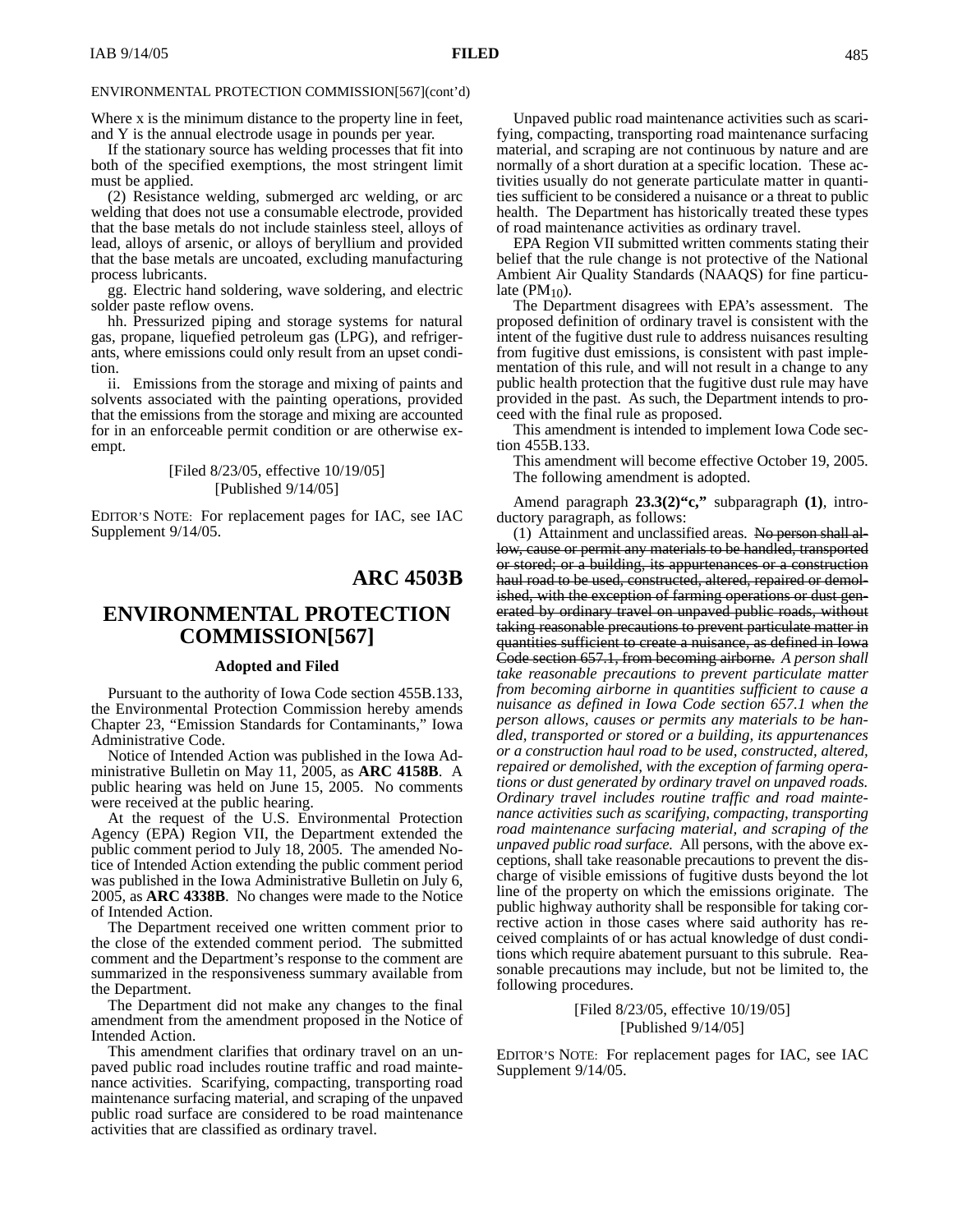## **ARC 4485B**

# **ETHICS AND CAMPAIGN DISCLOSURE BOARD, IOWA[351]**

### **Adopted and Filed**

Pursuant to the authority of Iowa Code section 68B.32A, the Iowa Ethics and Campaign Disclosure Board hereby amends Chapter 1, "Iowa Ethics and Campaign Disclosure Board," Iowa Administrative Code.

The amendment clarifies that elections of Board officers shall take place on an annual basis at the Board's first meeting after April 30. April 30 is the cutoff date for new members of the Board to begin serving their terms.

The amendment was published under Notice of Intended Action in the Iowa Administrative Bulletin on June 22, 2005, as **ARC 4255B**. No oral or written comments on the amendment were received. The amendment is identical to that published under Notice.

The Board adopted this amendment on August 15, 2005. This amendment is intended to implement Iowa Code sec-

tion 68B.32. This amendment will become effective on October 19, 2005.

The following amendment is adopted.

Amend subrule 1.1(1) as follows:

**1.1(1)** The Iowa ethics and campaign disclosure board consists of six members appointed by the governor and confirmed by the senate. At the first meeting in each calendar year, *On an annual basis at the board's first meeting after April 30,* the members shall elect a chair and a vice chair. Members may be reelected or elected to a different office.

> [Filed 8/17/05, effective 10/19/05] [Published 9/14/05]

EDITOR'S NOTE: For replacement pages for IAC, see IAC Supplement 9/14/05.

## **ARC 4484B**

# **ETHICS AND CAMPAIGN DISCLOSURE BOARD, IOWA[351]**

#### **Adopted and Filed**

Pursuant to the authority of Iowa Code section 68B.32A, the Iowa Ethics and Campaign Disclosure Board hereby amends Chapter 1, "Iowa Ethics and Campaign Disclosure Board," Iowa Administrative Code.

The amendment clarifies that persons requesting an advisory opinion concerning the application of the ethics and lobbying laws in Iowa Code chapter 68B as applied to the legislative branch of state government shall be referred to the Senate and House Ethics Committees.

The amendment was published under Notice of Intended Action in the Iowa Administrative Bulletin on May 11, 2005, as **ARC 4170B**. No oral or written comments on the amendment were received. The amendment is identical to that published under Notice.

The Board adopted this amendment on August 15, 2005. This amendment is intended to implement Iowa Code section 68B.32A(11) as amended by 2005 Iowa Acts, House File 253, section 6.

This amendment will become effective on October 19, 2005.

The following amendment is adopted.

Amend subrule 1.2(1) as follows:

**1.2(1)** Who may request opinion. Any person subject to the board's jurisdiction may request a board advisory opinion, including a local official or local employee seeking an opinion on the application of the ethics laws in Iowa Code chapter 68B. A governmental entity not under the board's jurisdiction may request a board advisory opinion on an issue subject to the board's jurisdiction. *A person requesting an opinion on the application of the ethics and lobbying laws in Iowa Code chapter 68B as applied to the legislative branch of state government shall be referred to the senate and house ethics committees.* An authorized agent may seek an opinion on behalf of any person. The board will not issue an opinion to an unauthorized third party. The board may on its own motion issue opinions without receiving a formal request.

> [Filed 8/17/05, effective 10/19/05] [Published 9/14/05]

EDITOR'S NOTE: For replacement pages for IAC, see IAC Supplement 9/14/05.

## **ARC 4483B**

# **ETHICS AND CAMPAIGN DISCLOSURE BOARD, IOWA[351]**

### **Adopted and Filed**

Pursuant to the authority of Iowa Code section 68B.32A, the Iowa Ethics and Campaign Disclosure Board hereby amends Chapter 4, "Campaign Disclosure Procedures," Iowa Administrative Code.

The amendment changes the official committee address from that of the treasurer to the candidate in the case of a candidate's committee and to the chairperson of a committee for all other types of committees. This change is being made as the law mandates that the candidate or chairperson is the person responsible for filing campaign reports and the Board's communications have historically been sent to these individuals. The amendment also states the Board's policy of communicating by electronic mail whenever possible.

The amendment was published under Notice of Intended Action in the Iowa Administrative Bulletin on May 11, 2005, as **ARC 4171B**. No oral or written comments on the amendment were received. The amendment is identical to that published under Notice.

The Board adopted this amendment on August 15, 2005. This amendment is intended to implement Iowa Code section 68A.201.

This amendment will become effective on October 19, 2005.

The following amendment is adopted.

Amend subrule 4.4(2) as follows:

**4.4(2)** Committee address and telephone number. The address and telephone number of the treasurer *candidate* as indicated on the statement of organization shall be considered to be the official committee address and telephone number to be used for routine communication from the board to the *candidate's* committee. *The address and telephone number of the committee chairperson as indicated on the statement of organization shall be the official address and telephone num-*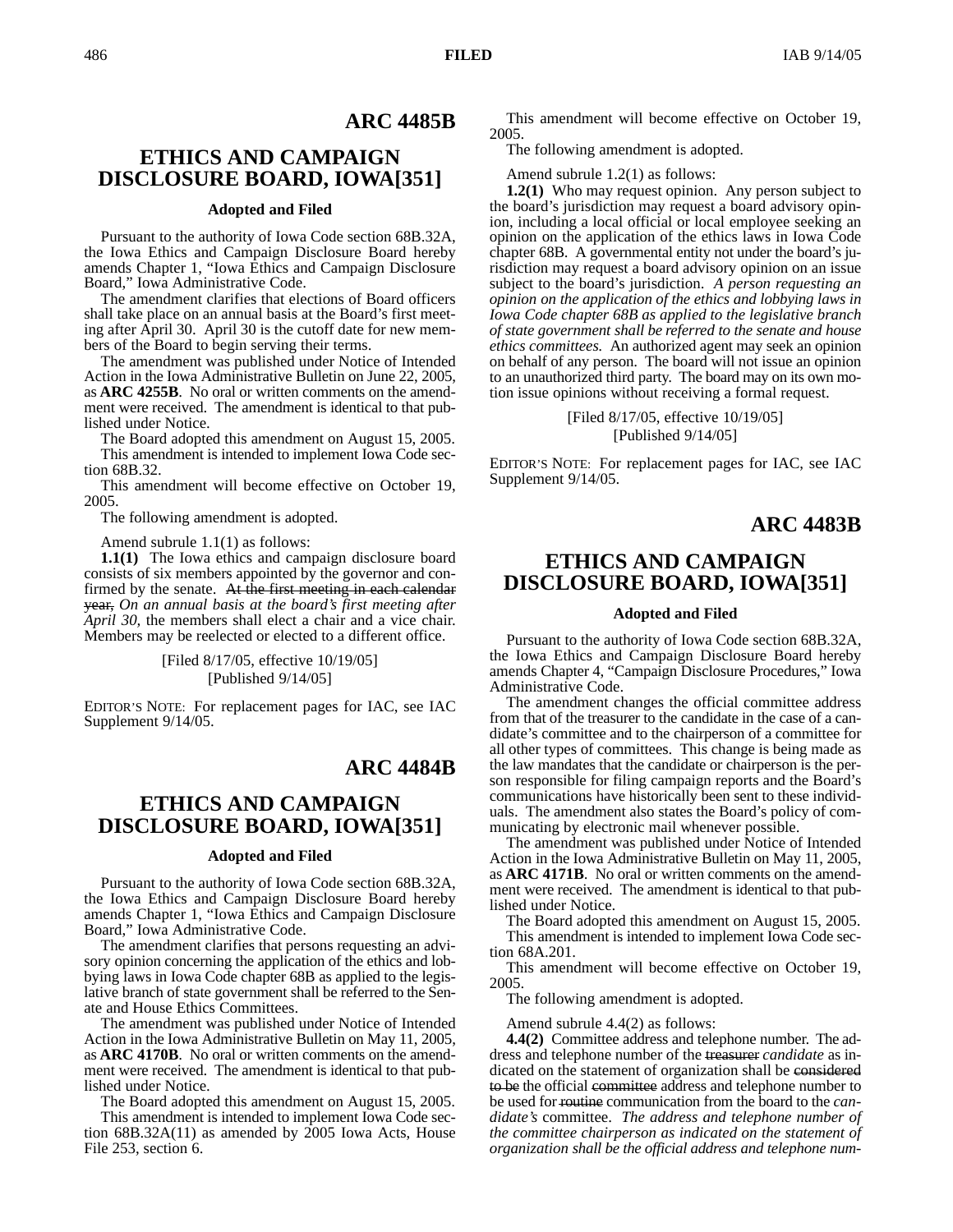#### ETHICS AND CAMPAIGN DISCLOSURE BOARD, IOWA[351](cont'd)

*ber to be used for communication from the board to every other committee except for a candidate's committee. If an electronic mail address has been provided on the statement of organization, communication from the board to a committee shall be sent by electronic mail.*

## [Filed 8/17/05, effective 10/19/05] [Published 9/14/05]

EDITOR'S NOTE: For replacement pages for IAC, see IAC Supplement 9/14/05.

## **ARC 4488B**

## **PROFESSIONAL LICENSURE DIVISION[645]**

### **Adopted and Filed**

Pursuant to the authority of Iowa Code section 147.76, the Board of Physical and Occupational Therapy Examiners hereby amends Chapter 200, "Licensure of Physical Therapists and Physical Therapist Assistants," Chapter 203, "Continuing Education for Physical Therapists and Physical Therapist Assistants," and Chapter 204, "Fees," Iowa Administrative Code.

These amendments define licensure status as active or inactive, define the process for license reactivation and reinstatement, change from pre- and post-continuing education audits prior to licensure to post-continuing education audits following licensure, add the grounds for disciplinary action, and establish the fee for reactivation.

Notice of Intended Action was published in the Iowa Administrative Bulletin on June 22, 2005, as **ARC 4260B**. A public hearing was held on July 12, 2005, from 9 to 10 a.m. in the Fifth Floor Board Conference Room, Lucas State Office Building. Public comments were received. The Board received one comment that asked whether the exception in subrule 200.9(2) should apply to all licenses, not just initial licenses. In response to the comment, the Board modified subrule 200.9(2) to delete the word "initial." The subrule now reads as follows:

"**200.9(2)** An individual who was issued a license within six months of the license renewal date will not be required to renew the license until the subsequent renewal two years later."

The amendments were adopted by the Board of Physical and Occupational Therapy Examiners on August 19, 2005.

These amendments will become effective October 19, 2005.

These amendments are intended to implement Iowa Code chapters 21, 147, 148A and 272C.

EDITOR'S NOTE: Pursuant to recommendation of the Administrative Rules Review Committee published in the Iowa Administrative Bulletin, September 10, 1986, the text of these amendments [amendments to Chs 200, 203, 204] is being omitted. With the exception of the change noted above, these amendments are identical to those published under Notice as **ARC 4260B**, IAB 6/22/05.

#### [Filed 8/22/05, effective 10/19/05] [Published 9/14/05]

[For replacement pages for IAC, see IAC Supplement 9/14/05.]

## **ARC 4496B**

# **PROFESSIONAL LICENSURE DIVISION[645]**

### **Adopted and Filed**

Pursuant to the authority of Iowa Code section 147.76, the Board of Physical and Occupational Therapy Examiners hereby amends Chapter 200, "Licensure of Physical Therapists and Physical Therapist Assistants," Chapter 202, "Discipline for Physical Therapists and Physical Therapist Assistants," and Chapter 203, "Continuing Education for Physical Therapists and Physical Therapist Assistants," Iowa Administrative Code.

These amendments add new definitions, make consistent the requirements for practice prior to licensure for physical therapists and physical therapist assistants, clarify signature requirements for supervisors, clarify language, add a posttest to requirements for home study and add new subrule 202.2(31) that provides the Board the ability to discipline a licensee for breach of an agreement or contract with the Impaired Practitioner Review Committee.

Notice of Intended Action was published in the Iowa Administrative Bulletin on June 22, 2005, as **ARC 4259B**. A public hearing was held on July 12, 2005, from 9 to 10 a.m. in the Fifth Floor Board Conference Room, Lucas State Office Building. Public comments were received. It was suggested that, in the definition of "physical therapy" in rule 645—200.1(147), the first bulleted item under numbered paragraph "4" be changed to delete the statement "but excluding chiropractic spinal manipulation." It was also suggested that, in numbered paragraph "9" of the same definition, the statement beginning with the phrase "including but not limited to" be either deleted or changed. In response to public comment, the Board deleted the phrase in numbered paragraph "4" and modified the wording in numbered paragraph "9."

These amendments are intended to implement Iowa Code chapters 21, 147, 148A and 272C.

The amendments were adopted by the Board of Physical and Occupational Therapy Examiners on August 19, 2005.

These amendments will become effective October 19, 2005.

These amendments are intended to implement Iowa Code chapters 21, 147, 148B and 272C.

The following amendments are adopted.

ITEM 1. Amend rule **645—200.1(147)** by adopting the following **new** definitions in alphabetical order:

"Impairment" means a mechanical, physiological or developmental loss or abnormality, a functional limitation, or a disability or other health- or movement-related condition.

"Physical therapy" means that branch of science that deals with the evaluation and treatment of human capabilities and impairments, including:

1. Evaluation of individuals with impairments in order to determine a diagnosis, prognosis, and plan of therapeutic treatment and intervention, and to assess the ongoing effects of intervention;

2. Use of the effective properties of physical agents and modalities, including but not limited to mechanical and electrotherapeutic devices, heat, cold, air, light, water, electricity, and sound, to prevent, correct, minimize, or alleviate an impairment;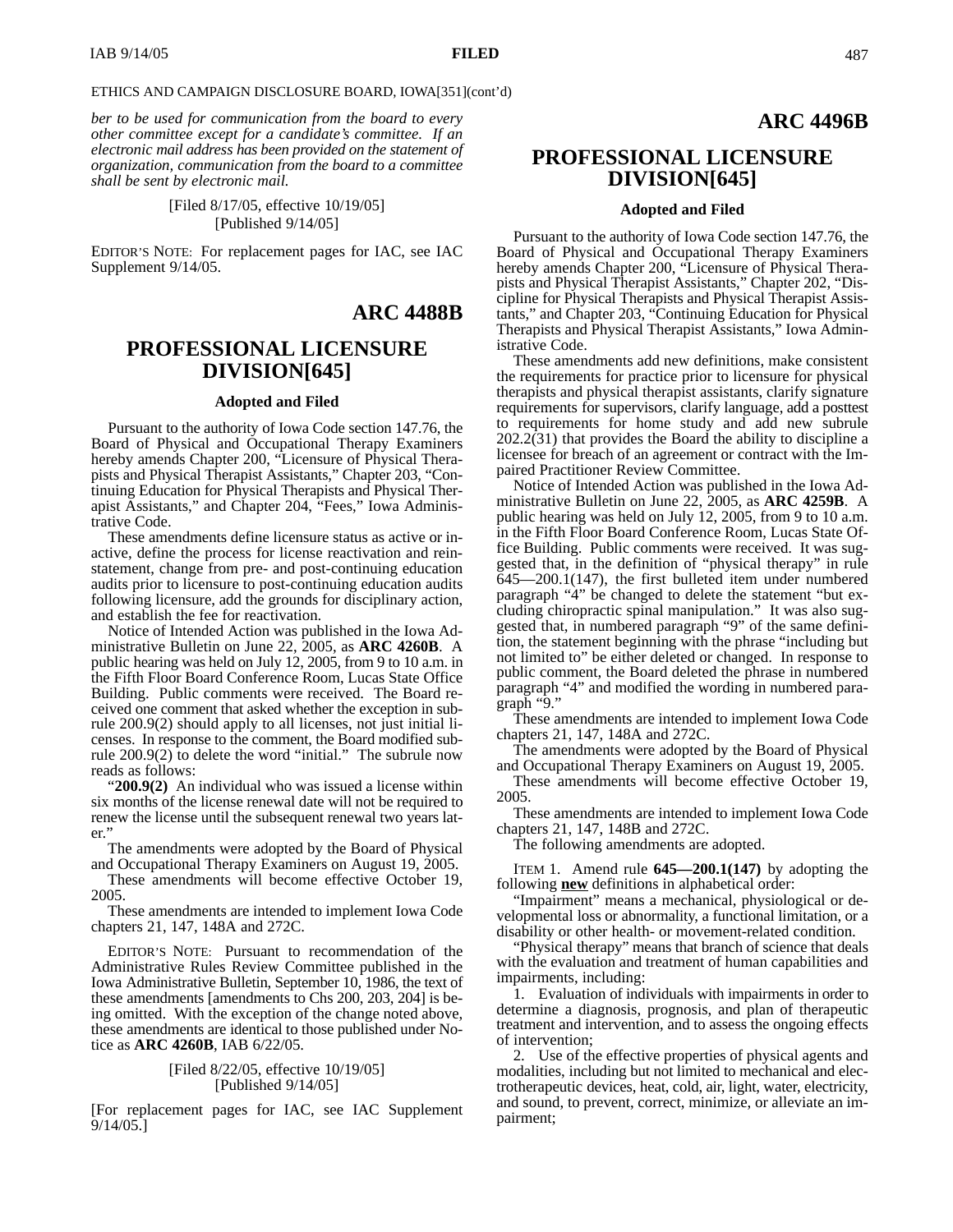PROFESSIONAL LICENSURE DIVISION[645](cont'd)

3. Use of therapeutic exercises to prevent, correct, minimize, or alleviate an impairment;

4. Use of rehabilitative procedures to prevent, correct, minimize, or alleviate an impairment, including but not limited to the following procedures:

 Manual therapy, including soft-tissue and joint mobilization and manipulation;

 Therapeutic massage;  $\bullet$ 

 Prescription, application, and fabrication of assistive, adaptive, orthotic, prosthetic, and supportive devices and equipment;

 Airway clearance techniques;  $\bullet$ 

 Integumentary protection and repair techniques; and  $\bullet$ 

Debridement and wound care;

5. Interpretation of performances, tests, and measurements;

6. The establishment and modification of physical therapy programs;

7. The establishment and modification of treatment planning;

8. The establishment and modification of consultive services;

9. The establishment and modification of instructions to the patient, including but not limited to functional training relating to movement and mobility;

10. Participation, administration and supervision attendant to physical therapy and educational programs and facilities.

ITEM 2. Rescind subrule **200.3(2)**, paragraph **"c,"** and adopt the following **new** paragraph **"c"** in lieu thereof:

c. Shall practice only under the on-site supervision of a licensed physical therapist(s) for a period not to exceed six months from the date on which the application was received in the board office for licensure by examination or three months from the date on which the application was received in the board office for licensure by endorsement. The supervising physical therapist shall bear full responsibility for care provided by the applicant;

ITEM 3. Amend subrule **200.6(1)**, paragraph **"i,"** as follows:

i. Ensure that the signature of a PTA or *applicant* PT on a physical therapy treatment record indicates that the physical therapy services were provided in accordance with the rules and regulations for practicing as a PT or PTA.

ITEM 4. Amend subrule **200.6(5)**, paragraph **"a,"** as follows:

a. Shall provide only those services for which the PTA has the skills necessary to provide the procedures and shall consult the supervising physical therapist if the procedures are believed not to be in the best interest of the patient;

ITEM 5. Adopt **new** subrule 202.2(31) as follows:

**202.2(31)** Violation of the terms of an initial agreement with the impaired practitioner review committee or violation of the terms of an impaired practitioner recovery contract with the impaired practitioner review committee.

ITEM 6. Amend subrule **203.3(2)**, paragraph **"f,"** as follows:

f. Participating in home study courses that have a certificate of completion *and a postcourse test*.

> [Filed 8/22/05, effective 10/19/05] [Published 9/14/05]

EDITOR'S NOTE: For replacement pages for IAC, see IAC Supplement 9/14/05.

# **ARC 4491B**

# **PROFESSIONAL LICENSURE DIVISION[645]**

### **Adopted and Filed**

Pursuant to the authority of Iowa Code section 147.76, the Board of Physical and Occupational Therapy Examiners hereby amends Chapter 206, "Licensure of Occupational Therapists and Occupational Therapy Assistants," Chapter 207, "Continuing Education for Occupational Therapists and Occupational Therapy Assistants," and Chapter 210, "Fees," Iowa Administrative Code.

These amendments define licensure status as active or inactive, define the process for license reactivation and reinstatement, change from pre- and post-continuing education audits prior to licensure to post-continuing education audits following licensure, add the grounds for disciplinary action, and establish the fee for reactivation.

Notice of Intended Action was published in the Iowa Administrative Bulletin on June 22, 2005, as **ARC 4258B**. A public hearing will be held on July 12, 2005, from 9 to 10 a.m. in the Fifth Floor Board Conference Room, Lucas State Office Building. Public comments were received. The Board received one comment that asked whether the exception in subrule 206.12(2) should apply to all licenses, not just initial licenses. In response to the comment, the Board modified subrule 206.12(2) to delete the word "initial." Subrule 206.12(2) reads as folows:

"**206.12(2)** An individual who was issued a license within six months of the license renewal date will not be required to renew the license until the subsequent renewal two years later."

The Board also changed Item 21 to correct an error in the Notice. Subrule 210.1(6) is rescinded, instead of 210.1(7).

The amendments were adopted by the Board of Physical and Occupational Therapy Examiners on August 19, 2005.

These amendments will become effective October 19, 2005.

These amendments are intended to implement Iowa Code chapters 21, 147, 148B and 272C.

EDITOR'S NOTE: Pursuant to recommendation of the Administrative Rules Review Committee published in the Iowa Administrative Bulletin, September 10, 1986, the text of these amendments [amendments to Chs 206, 207, 210] is being omitted. With the exception of the changes noted above, these amendments are identical to those published under Notice as **ARC 4258B**, IAB 6/22/05.

> [Filed 8/22/05, effective 10/19/05] [Published 9/14/05]

[For replacement pages for IAC, see IAC Supplement 9/14/05.]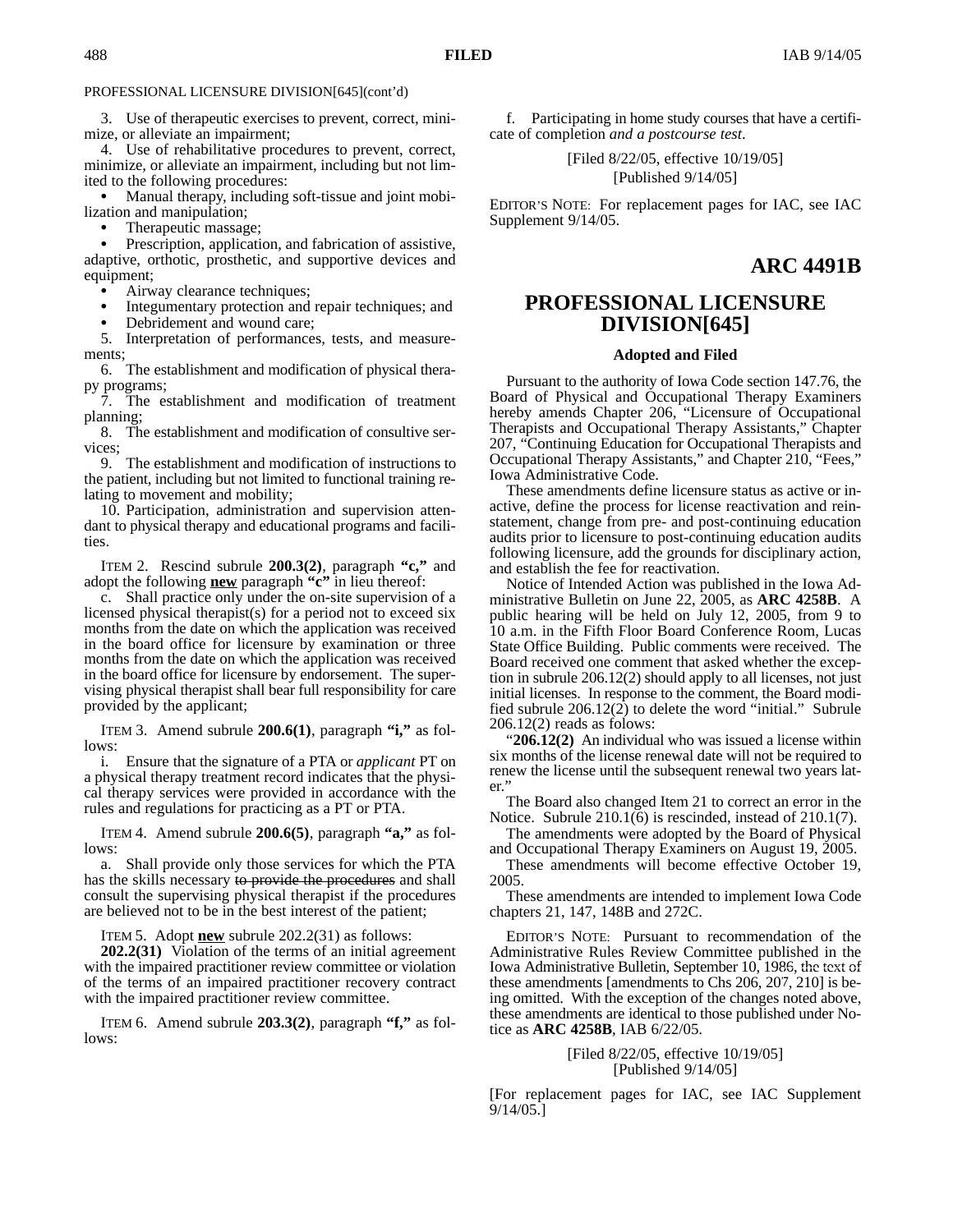## **ARC 4490B**

# **PROFESSIONAL LICENSURE DIVISION[645]**

### **Adopted and Filed**

Pursuant to the authority of Iowa Code section 147.76, the Board of Physical and Occupational Therapy Examiners hereby amends Chapter 206, "Licensure of Occupational Therapists and Occupational Therapy Assistants," Chapter 207, "Continuing Education for Occupational Therapists and Occupational Therapy Assistants," and Chapter 209, "Discipline for Occupational Therapists and Occupational Therapy Assistants," Iowa Administrative Code.

The amendments make consistent the requirements for practice prior to licensure for occupational therapists and occupational therapy assistants, clarify language, add a posttest to requirements for home study and add new subrule 209.2(31) that provides the Board the ability to discipline a licensee for breach of an agreement or contract with the Impaired Practitioner Review Committee.

Notice of Intended Action was published in the Iowa Administrative Bulletin on June 22, 2005, as **ARC 4257B**. A public hearing was held on July 12, 2005, from 9 to 10 a.m. in the Fifth Floor Board Conference Room, Lucas State Office Building. No public comments were received. These amendments are identical to those published under Notice.

The amendments were adopted by the Board of Physical and Occupational Therapy Examiners on August 19, 2005.

These amendments will become effective October 19, 2005.

These amendments are intended to implement Iowa Code chapters 21, 147, 148B and 272C.

The following amendments are adopted.

ITEM 1. Amend rule **645—206.3(147)**, numbered paragraph **"3,"** as follows:

3. Practice only under the supervision of an Iowalicensed OT for a period not to exceed six months *from the date the application was received in the board office*;

ITEM 2. Amend rule **645—206.4(147)**, numbered paragraph **"2,"** as follows:

2. Practice only under the supervision of an Iowalicensed OT for a period not to exceed three months *from the date the application was received in the board office*;

ITEM 3. Amend paragraph **207.3(2)"a,"** subparagraph **(5)**, as follows:

(5) Participating in home study courses that have a certificate of completion *and a post course test*;

ITEM 4. Adopt **new** subrule 209.2(31) as follows:

**209.2(31)** Violation of the terms of an initial agreement with the impaired practitioner review committee or violation of the terms of an impaired practitioner recovery contract with the impaired practitioner review committee.

### [Filed 8/22/05, effective 10/19/05] [Published 9/14/05]

EDITOR'S NOTE: For replacement pages for IAC, see IAC Supplement 9/14/05.

## **ARC 4492B**

# **PROFESSIONAL LICENSURE DIVISION[645]**

### **Adopted and Filed**

Pursuant to the authority of Iowa Code section 147.76, the Board of Speech Pathology and Audiology Examiners adopts amendments to Chapter 300, "Licensure of Speech Pathologists and Audiologists," Chapter 303, "Continuing Education for Speech Pathologists and Audiologists," and Chapter 305, "Fees," Iowa Administrative Code.

These amendments define licensure status as active or inactive, define the process for license reactivation and reinstatement, change from pre- and post-continuing education audits prior to licensure to post-continuing education audits following licensure, add the grounds for disciplinary action, and establish the fee for reactivation.

Notice of Intended Action was published in the Iowa Administrative Bulletin on June 8, 2005, as **ARC 4217B**. A public hearing was held on June 28, 2005, from 8 to 9 a.m. in the Fifth Floor Board Conference Room, Lucas State Office Building.

One comment was received noting the absence of a provision to allow a licensee who renews within six months of a new licensing cycle to wait to renew until the subsequent renewal period. The Board added new paragraph "c" to subrule  $300.11(3)$  to allow a licensee who renews within six months of a new licensing cycle to wait to renew until the subsequent renewal period.

New paragraph "c" reads as follows:

"c. An individual who was issued a license within six months of the license renewal date will not be required to renew the license until the subsequent renewal two years later."

In addition, in subrule 300.17(3), paragraph "b," subparagraphs (2) and (3), the conjunction connecting the subparagraphs has been changed from "and" to "or" to allow the licensee the option of either completing 60 hours of continuing education or passing the National Teacher Examination (NTE) within two years of application for reactivation.

Subparagraphs (2) and (3) now read as follows:

"(2) Verification of completion of 60 hours of continuing education within two years of application for reactivation; or

"(3) Verification of passing the National Teacher Examination (NTE) for Speech Pathology or Audiology within the last two years prior to application for reactivation."

A technical correction has also been made. The amendment to existing rule 645—300.9(147) in Item 2 has not been adopted because new rule 645—300.9(147) is being adopted in Item 6 of **ARC 4493B** published herein.

These amendments will become effective October 19, 2005.

These amendments are intended to implement Iowa Code chapters 21, 147 and 272C.

EDITOR'S NOTE: Pursuant to recommendation of the Administrative Rules Review Committee published in the Iowa Administrative Bulletin, September 10, 1986, the text of these amendments [amendments to Chs 300, 303, 305] is being omitted. With the exception of the changes noted above,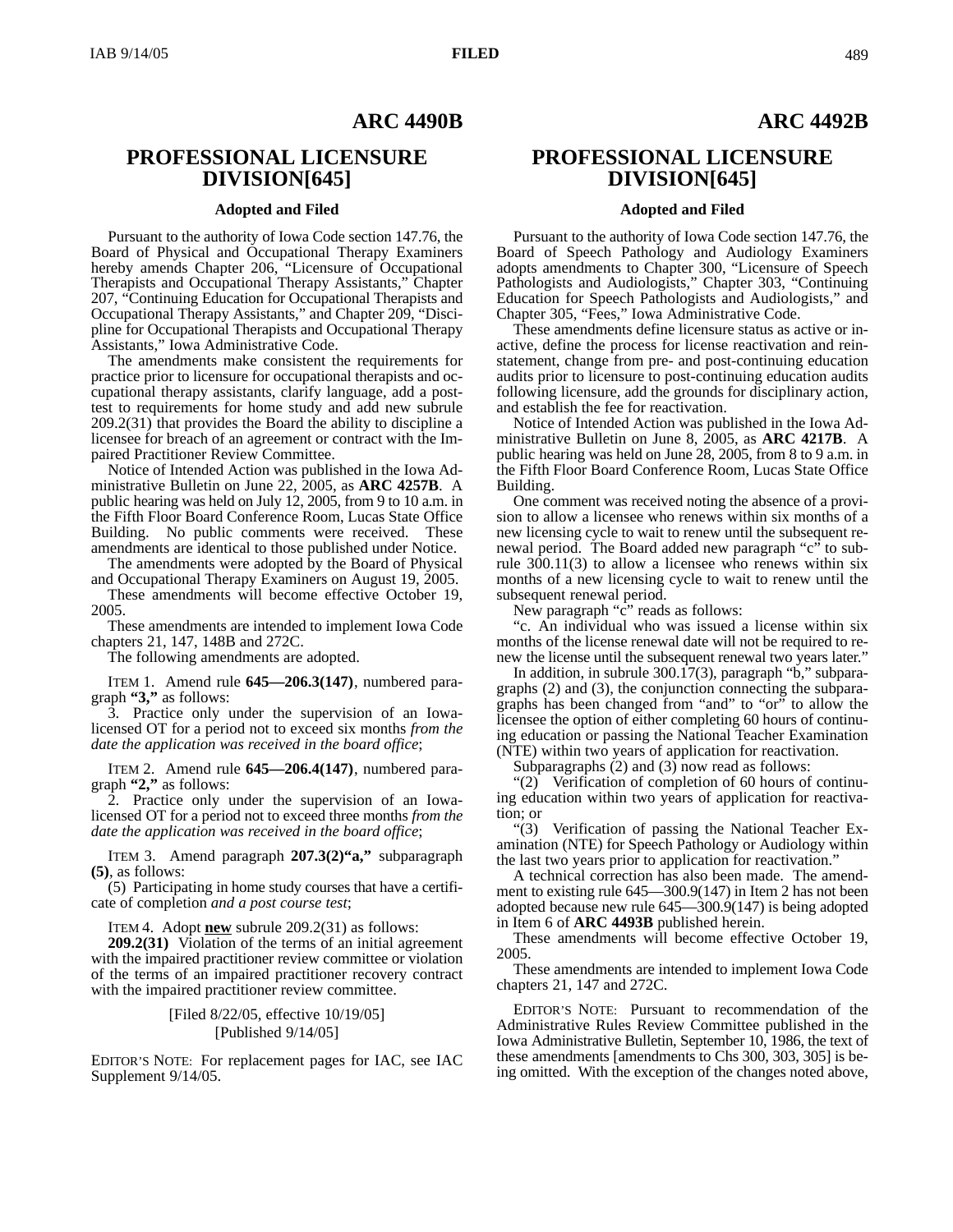PROFESSIONAL LICENSURE DIVISION[645](cont'd)

these amendments are identical to those published under Notice as **ARC 4217B**, IAB 6/8/05.

> [Filed 8/22/05, effective 10/19/05] [Published 9/14/05]

[For replacement pages for IAC, see IAC Supplement 9/14/05.]

# **ARC 4493B**

# **PROFESSIONAL LICENSURE DIVISION[645]**

### **Adopted and Filed**

Pursuant to the authority of Iowa Code section 147.76, the Board of Speech Pathology and Audiology Examiners adopts amendments to Chapter 300, "Licensure of Speech Pathologists and Audiologists," Chapter 303, "Continuing Education for Speech Pathologists and Audiologists," and Chapter 304, "Discipline for Speech Pathologists and Audiologists," Iowa Administrative Code.

The amendments amend payment language; clarify required transcript information; provide that applicants may request that the Board retain an incomplete application; add the doctoral degree to educational qualifications; clarify that the Board must approve the permit plan before the applicant may begin practice; adopt a new rule regarding licensure by endorsement; add two new definitions; remove obsolete language regarding continuing education; clarify the requirements for independent study; and add a subrule that provides the Board the ability to discipline a licensee for breach of an agreement or contract with the Impaired Practitioner Review Committee.

Notice of Intended Action was published in the Iowa Administrative Bulletin on June 8, 2005, as **ARC 4216B**.

A public hearing was held on June 28, 2005, from 8 to 9 a.m. in the Fifth Floor Board Conference Room, Lucas State Office Building. No public comments were received. These amendments are identical to those published under Notice.

These amendments are intended to implement Iowa Code chapters 21, 147 and 272C.

These amendments will become effective October 19, 2005.

EDITOR'S NOTE: Pursuant to recommendation of the Administrative Rules Review Committee published in the Iowa Administrative Bulletin, September 10, 1986, the text of these amendments [300.3(3), 300.3(4)"b," 300.3(6), 300.4(1)"b," 300.6(2), 300.9, 303.1, 303.2(1), 303.3(2), 304.2(32)] is being omitted. These amendments are identical to those published under Notice as **ARC 4216B**, IAB 6/8/05.

### [Filed 8/22/05, effective 10/19/05] [Published 9/14/05]

[For replacement pages for IAC, see IAC Supplement 9/14/05.]